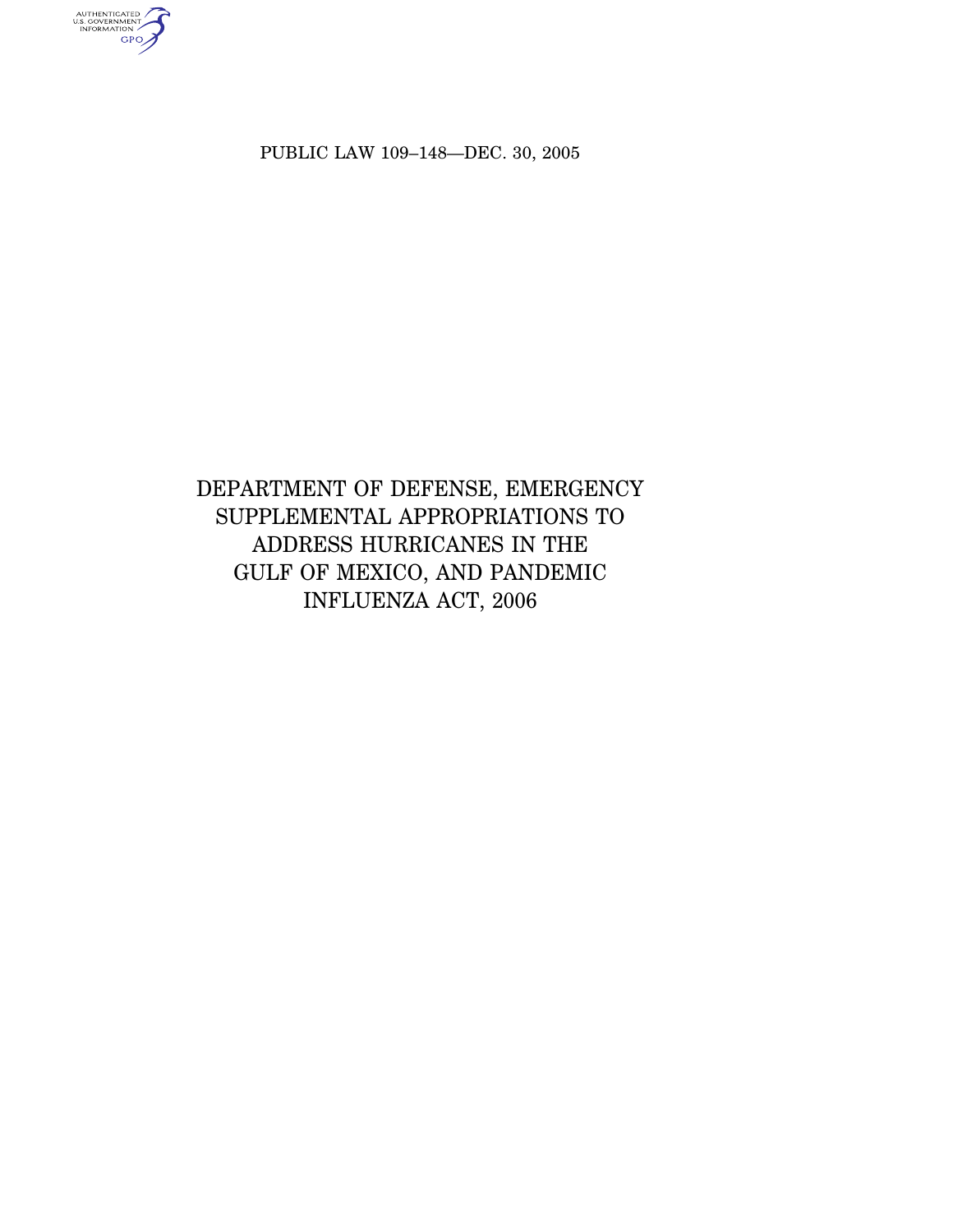# Public Law 109–148 109th Congress

# An Act

Dec. 30, 2005

[H.R. 2863]

Making appropriations for the Department of Defense for the fiscal year ending September 30, 2006, and for other purposes.

*Be it enacted by the Senate and House of Representatives of the United States of America in Congress assembled*,

## DIVISION A

#### DEPARTMENT OF DEFENSE APPROPRIATIONS ACT, 2006

That the following sums are appropriated, out of any money in the Treasury not otherwise appropriated, for the fiscal year ending September 30, 2006, for military functions administered by the Department of Defense and for other purposes, namely:

## TITLE I

## MILITARY PERSONNEL

#### MILITARY PERSONNEL, ARMY

For pay, allowances, individual clothing, subsistence, interest on deposits, gratuities, permanent change of station travel (including all expenses thereof for organizational movements), and expenses of temporary duty travel between permanent duty stations, for members of the Army on active duty, (except members of reserve components provided for elsewhere), cadets, and aviation cadets; for members of the Reserve Officers' Training Corps; and for payments pursuant to section 156 of Public Law 97–377, as amended (42 U.S.C. 402 note), and to the Department of Defense Military Retirement Fund, \$28,191,287,000.

#### MILITARY PERSONNEL, NAVY

For pay, allowances, individual clothing, subsistence, interest on deposits, gratuities, permanent change of station travel (including all expenses thereof for organizational movements), and expenses of temporary duty travel between permanent duty stations, for members of the Navy on active duty (except members of the Reserve provided for elsewhere), midshipmen, and aviation cadets; for members of the Reserve Officers' Training Corps; and for payments pursuant to section 156 of Public Law 97–377, as amended (42 U.S.C. 402 note), and to the Department of Defense Military Retirement Fund, \$22,788,101,000.

Department of Defense, Emergency Supplemental Appropriations to Address Hurricanes in the Gulf of Mexico, and Pandemic Influenza Act, 2006. Department of Defense Appropriations Act, 2006.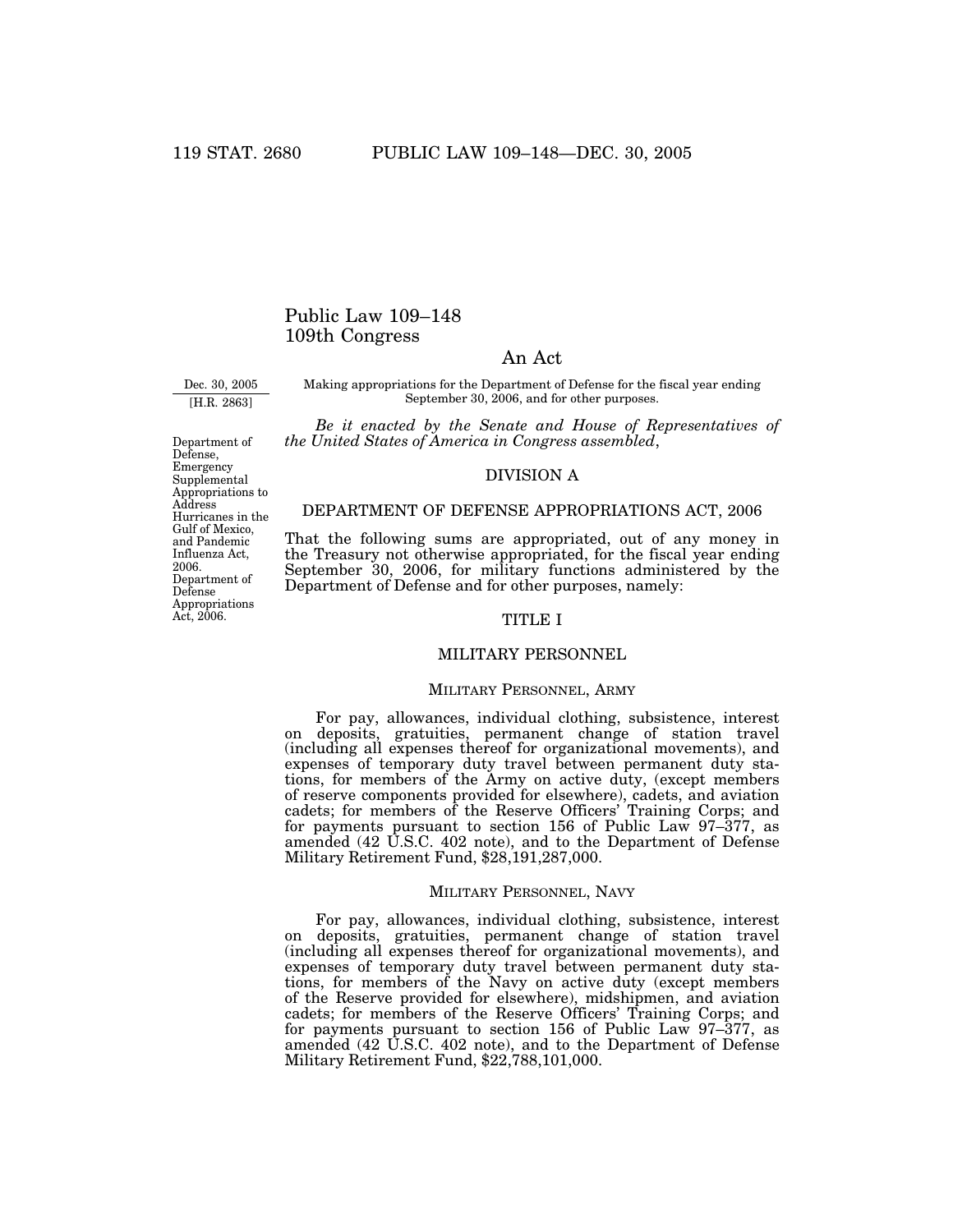#### MILITARY PERSONNEL, MARINE CORPS

For pay, allowances, individual clothing, subsistence, interest on deposits, gratuities, permanent change of station travel (including all expenses thereof for organizational movements), and expenses of temporary duty travel between permanent duty stations, for members of the Marine Corps on active duty (except members of the Reserve provided for elsewhere); and for payments pursuant to section 156 of Public Law 97–377, as amended (42 U.S.C. 402 note), and to the Department of Defense Military Retirement Fund, \$8,968,884,000.

### MILITARY PERSONNEL, AIR FORCE

For pay, allowances, individual clothing, subsistence, interest on deposits, gratuities, permanent change of station travel (including all expenses thereof for organizational movements), and expenses of temporary duty travel between permanent duty stations, for members of the Air Force on active duty (except members of reserve components provided for elsewhere), cadets, and aviation cadets; for members of the Reserve Officers' Training Corps; and for payments pursuant to section 156 of Public Law 97–377, as amended (42 U.S.C. 402 note), and to the Department of Defense Military Retirement Fund, \$23,199,850,000.

### RESERVE PERSONNEL, ARMY

For pay, allowances, clothing, subsistence, gratuities, travel, and related expenses for personnel of the Army Reserve on active duty under sections 10211, 10302, and 3038 of title 10, United States Code, or while serving on active duty under section 12301(d) of title 10, United States Code, in connection with performing duty specified in section 12310(a) of title 10, United States Code, or while undergoing reserve training, or while performing drills or equivalent duty or other duty, and expenses authorized by section 16131 of title 10, United States Code; and for payments to the Department of Defense Military Retirement Fund, \$3,172,669,000.

## RESERVE PERSONNEL, NAVY

For pay, allowances, clothing, subsistence, gratuities, travel, and related expenses for personnel of the Navy Reserve on active duty under section 10211 of title 10, United States Code, or while serving on active duty under section 12301(d) of title 10, United States Code, in connection with performing duty specified in section 12310(a) of title 10, United States Code, or while undergoing reserve training, or while performing drills or equivalent duty, and expenses authorized by section 16131 of title 10, United States Code; and for payments to the Department of Defense Military Retirement Fund, \$1,686,099,000.

#### RESERVE PERSONNEL, MARINE CORPS

For pay, allowances, clothing, subsistence, gratuities, travel, and related expenses for personnel of the Marine Corps Reserve on active duty under section 10211 of title 10, United States Code, or while serving on active duty under section 12301(d) of title 10, United States Code, in connection with performing duty specified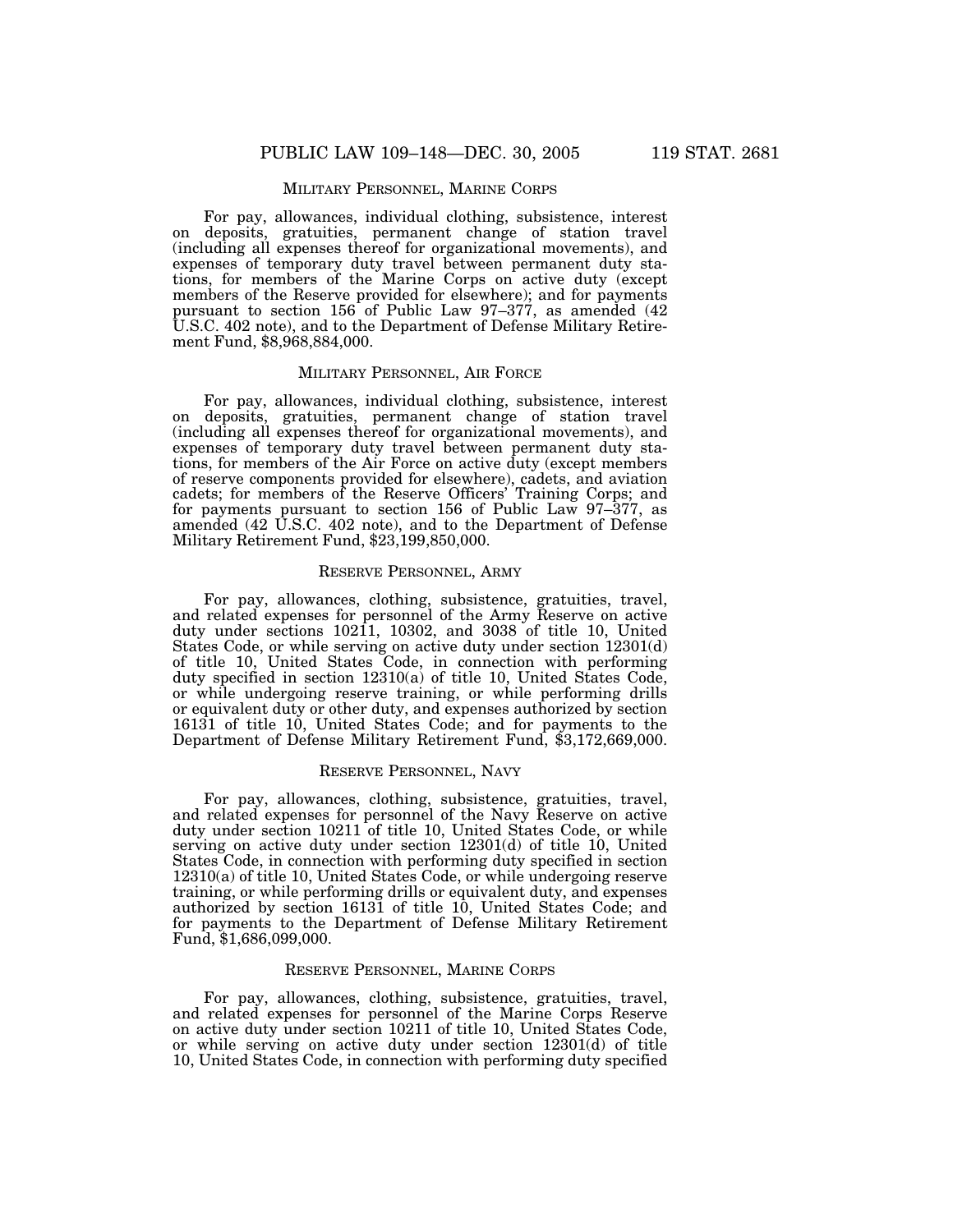in section 12310(a) of title 10, United States Code, or while undergoing reserve training, or while performing drills or equivalent duty, and for members of the Marine Corps platoon leaders class, and expenses authorized by section 16131 of title 10, United States Code; and for payments to the Department of Defense Military Retirement Fund, \$513,001,000.

#### RESERVE PERSONNEL, AIR FORCE

For pay, allowances, clothing, subsistence, gratuities, travel, and related expenses for personnel of the Air Force Reserve on active duty under sections 10211, 10305, and 8038 of title 10, United States Code, or while serving on active duty under section 12301(d) of title 10, United States Code, in connection with performing duty specified in section 12310(a) of title 10, United States Code, or while undergoing reserve training, or while performing drills or equivalent duty or other duty, and expenses authorized by section 16131 of title 10, United States Code; and for payments to the Department of Defense Military Retirement Fund, \$1,296,646,000.

## NATIONAL GUARD PERSONNEL, ARMY

For pay, allowances, clothing, subsistence, gratuities, travel, and related expenses for personnel of the Army National Guard while on duty under section 10211, 10302, or 12402 of title 10 or section 708 of title 32, United States Code, or while serving on duty under section 12301(d) of title 10 or section 502(f) of title 32, United States Code, in connection with performing duty specified in section 12310(a) of title 10, United States Code, or while undergoing training, or while performing drills or equivalent duty or other duty, and expenses authorized by section 16131 of title 10, United States Code; and for payments to the Department of Defense Military Retirement Fund, \$4,912,794,000.

## NATIONAL GUARD PERSONNEL, AIR FORCE

For pay, allowances, clothing, subsistence, gratuities, travel, and related expenses for personnel of the Air National Guard on duty under section 10211, 10305, or 12402 of title 10 or section 708 of title 32, United States Code, or while serving on duty under section 12301(d) of title 10 or section 502(f) of title 32, United States Code, in connection with performing duty specified in section 12310(a) of title 10, United States Code, or while undergoing training, or while performing drills or equivalent duty or other duty, and expenses authorized by section 16131 of title 10, United States Code; and for payments to the Department of Defense Military Retirement Fund, \$2,267,732,000.

#### TITLE II

#### OPERATION AND MAINTENANCE

### OPERATION AND MAINTENANCE, ARMY

For expenses, not otherwise provided for, necessary for the operation and maintenance of the Army, as authorized by law; and not to exceed \$11,478,000 can be used for emergencies and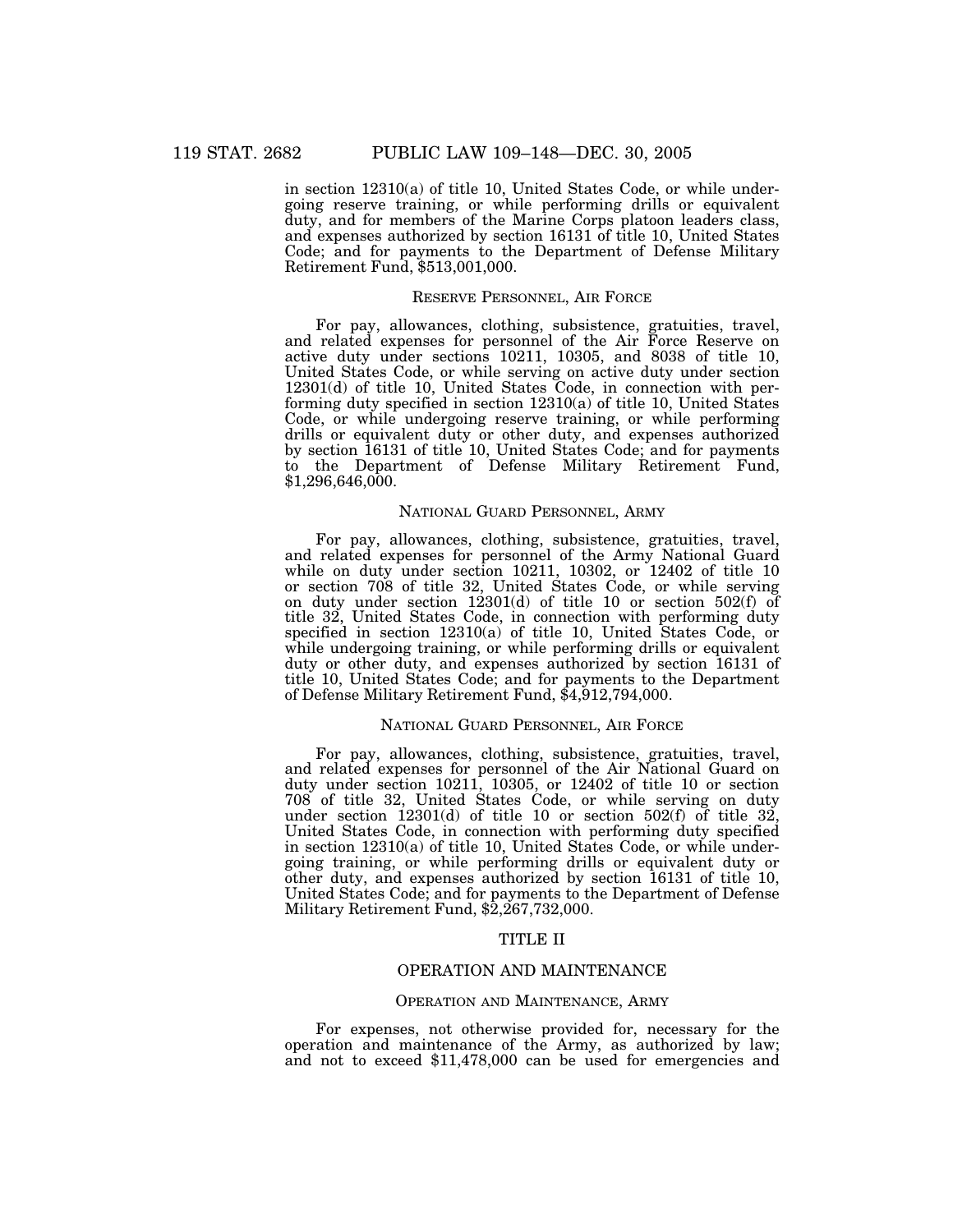extraordinary expenses, to be expended on the approval or authority of the Secretary of the Army, and payments may be made on his certificate of necessity for confidential military purposes, \$24,105,470,000: *Provided*, That of funds made available under this heading, \$2,000,000 shall be available for Fort Baker, in accordance with the terms and conditions as provided under the heading ''Operation and Maintenance, Army'', in Public Law 107–117: *Provided further,* That notwithstanding any other provision of law, the Secretary of the Army may provide a grant of up to \$10,000,000 from funds made available in this or any other Department of Defense Appropriations Act to the Army Distaff Foundation.

## OPERATION AND MAINTENANCE, NAVY

For expenses, not otherwise provided for, necessary for the operation and maintenance of the Navy and the Marine Corps, as authorized by law; and not to exceed \$6,003,000 can be used for emergencies and extraordinary expenses, to be expended on the approval or authority of the Secretary of the Navy, and payments may be made on his certificate of necessity for confidential military purposes, \$29,995,383,000.

#### OPERATION AND MAINTENANCE, MARINE CORPS

For expenses, not otherwise provided for, necessary for the operation and maintenance of the Marine Corps, as authorized by law, \$3,695,256,000.

#### OPERATION AND MAINTENANCE, AIR FORCE

For expenses, not otherwise provided for, necessary for the operation and maintenance of the Air Force, as authorized by law; and not to exceed \$7,699,000 can be used for emergencies and extraordinary expenses, to be expended on the approval or authority of the Secretary of the Air Force, and payments may be made on his certificate of necessity for confidential military purposes, \$30,313,136,000.

## OPERATION AND MAINTENANCE, DEFENSE-WIDE

#### (INCLUDING TRANSFER OF FUNDS)

For expenses, not otherwise provided for, necessary for the operation and maintenance of activities and agencies of the Department of Defense (other than the military departments), as authorized by law, \$18,500,716,000: *Provided*, That not more than \$25,000,000 may be used for the Combatant Commander Initiative Fund authorized under section 166a of title 10, United States Code: *Provided further,* That not to exceed \$36,000,000 can be used for emergencies and extraordinary expenses, to be expended on the approval or authority of the Secretary of Defense, and payments may be made on his certificate of necessity for confidential military purposes: *Provided further*, That notwithstanding any other provision of law, of the funds provided in this Act for Civil Military programs under this heading, \$500,000 shall be available for a grant for Outdoor Odyssey, Roaring Run, Pennsylvania, to support the Youth Development and Leadership program and Department of Defense STARBASE program: *Provided further,* That of the funds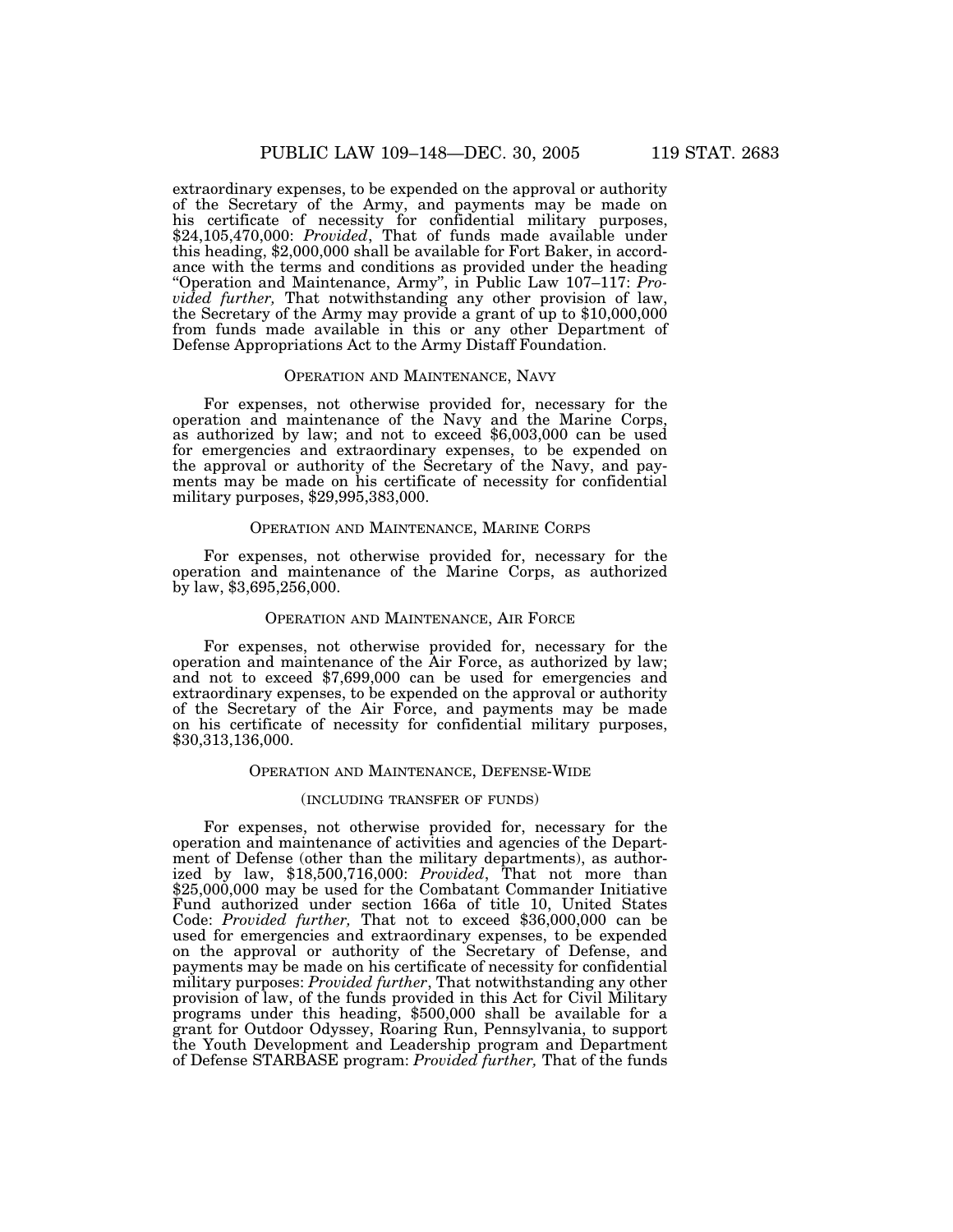made available under this heading, \$4,250,000 is available for contractor support to coordinate a wind test demonstration project on an Air Force installation using wind turbines manufactured in the United States that are new to the United States market and to execute the renewable energy purchasing plan: *Provided further,* That of the funds provided under this heading, not less than \$27,009,000 shall be made available for the Procurement Technical Assistance Cooperative Agreement Program, of which not less than \$3,600,000 shall be available for centers defined in 10 U.S.C. 2411(1)(D): *Provided further*, That none of the funds appropriated or otherwise made available by this Act may be used to plan or implement the consolidation of a budget or appropriations liaison office of the Office of the Secretary of Defense, the office of the Secretary of a military department, or the service headquarters of one of the Armed Forces into a legislative affairs or legislative liaison office: *Provided further*, That \$4,000,000, to remain available until expended, is available only for expenses relating to certain classified activities, and may be transferred as necessary by the Secretary to operation and maintenance appropriations or research, development, test and evaluation appropriations, to be merged with and to be available for the same time period as the appropriations to which transferred: *Provided further*, That any ceiling on the investment item unit cost of items that may be purchased with operation and maintenance funds shall not apply to the funds described in the preceding proviso: *Provided further*, That the transfer authority provided under this heading is in addition to any other transfer authority provided elsewhere in this Act.

## OPERATION AND MAINTENANCE, ARMY RESERVE

For expenses, not otherwise provided for, necessary for the operation and maintenance, including training, organization, and administration, of the Army Reserve; repair of facilities and equipment; hire of passenger motor vehicles; travel and transportation; care of the dead; recruiting; procurement of services, supplies, and equipment; and communications, \$1,973,382,000.

## OPERATION AND MAINTENANCE, NAVY RESERVE

For expenses, not otherwise provided for, necessary for the operation and maintenance, including training, organization, and administration, of the Navy Reserve; repair of facilities and equipment; hire of passenger motor vehicles; travel and transportation; care of the dead; recruiting; procurement of services, supplies, and equipment; and communications, \$1,244,795,000.

### OPERATION AND MAINTENANCE, MARINE CORPS RESERVE

For expenses, not otherwise provided for, necessary for the operation and maintenance, including training, organization, and administration, of the Marine Corps Reserve; repair of facilities and equipment; hire of passenger motor vehicles; travel and transportation; care of the dead; recruiting; procurement of services, supplies, and equipment; and communications, \$202,734,000.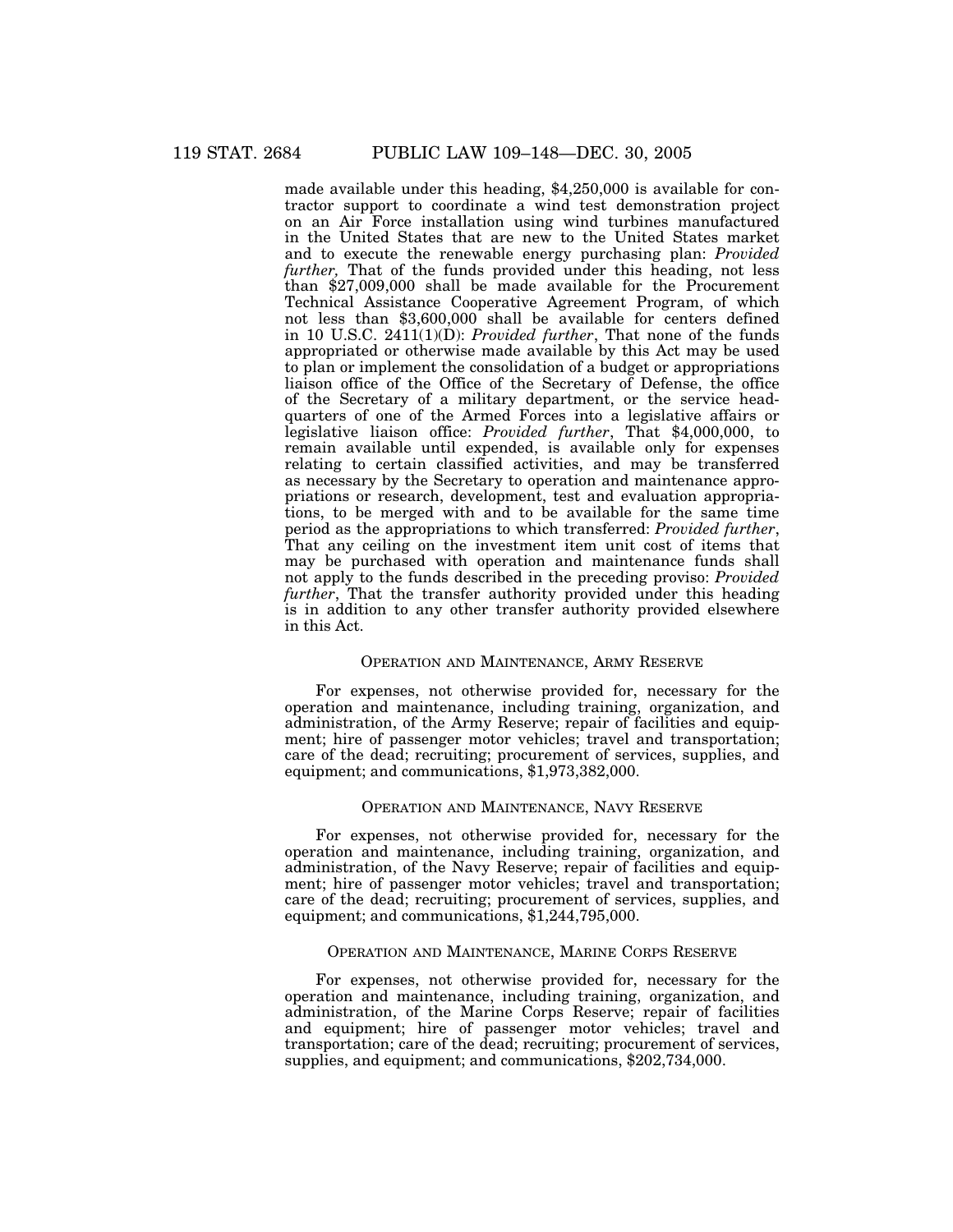For expenses, not otherwise provided for, necessary for the operation and maintenance, including training, organization, and administration, of the Air Force Reserve; repair of facilities and equipment; hire of passenger motor vehicles; travel and transportation; care of the dead; recruiting; procurement of services, supplies, and equipment; and communications, \$2,499,286,000.

## OPERATION AND MAINTENANCE, ARMY NATIONAL GUARD

For expenses of training, organizing, and administering the Army National Guard, including medical and hospital treatment and related expenses in non-Federal hospitals; maintenance, operation, and repairs to structures and facilities; hire of passenger motor vehicles; personnel services in the National Guard Bureau; travel expenses (other than mileage), as authorized by law for Army personnel on active duty, for Army National Guard division, regimental, and battalion commanders while inspecting units in compliance with National Guard Bureau regulations when specifically authorized by the Chief, National Guard Bureau; supplying and equipping the Army National Guard as authorized by law; and expenses of repair, modification, maintenance, and issue of supplies and equipment (including aircraft), \$4,491,109,000: *Provided,* That \$8,500,000 shall be available for the operations and development of training and technology for the Joint Interagency Training Center-East and the affiliated Center for National Response at the Memorial Tunnel and for providing homeland defense/security and traditional warfighting training to the Department of Defense, other federal agency, and state and local first responder personnel at the Joint Interagency Training Center-East.

## OPERATION AND MAINTENANCE, AIR NATIONAL GUARD

For expenses of training, organizing, and administering the Air National Guard, including medical and hospital treatment and related expenses in non-Federal hospitals; maintenance, operation, and repairs to structures and facilities; transportation of things, hire of passenger motor vehicles; supplying and equipping the Air National Guard, as authorized by law; expenses for repair, modification, maintenance, and issue of supplies and equipment, including those furnished from stocks under the control of agencies of the Department of Defense; travel expenses (other than mileage) on the same basis as authorized by law for Air National Guard personnel on active Federal duty, for Air National Guard commanders while inspecting units in compliance with National Guard Bureau regulations when specifically authorized by the Chief, National Guard Bureau, \$4,701,306,000.

### UNITED STATES COURT OF APPEALS FOR THE ARMED FORCES

For salaries and expenses necessary for the United States Court of Appeals for the Armed Forces, \$11,236,000, of which not to exceed \$5,000 may be used for official representation purposes.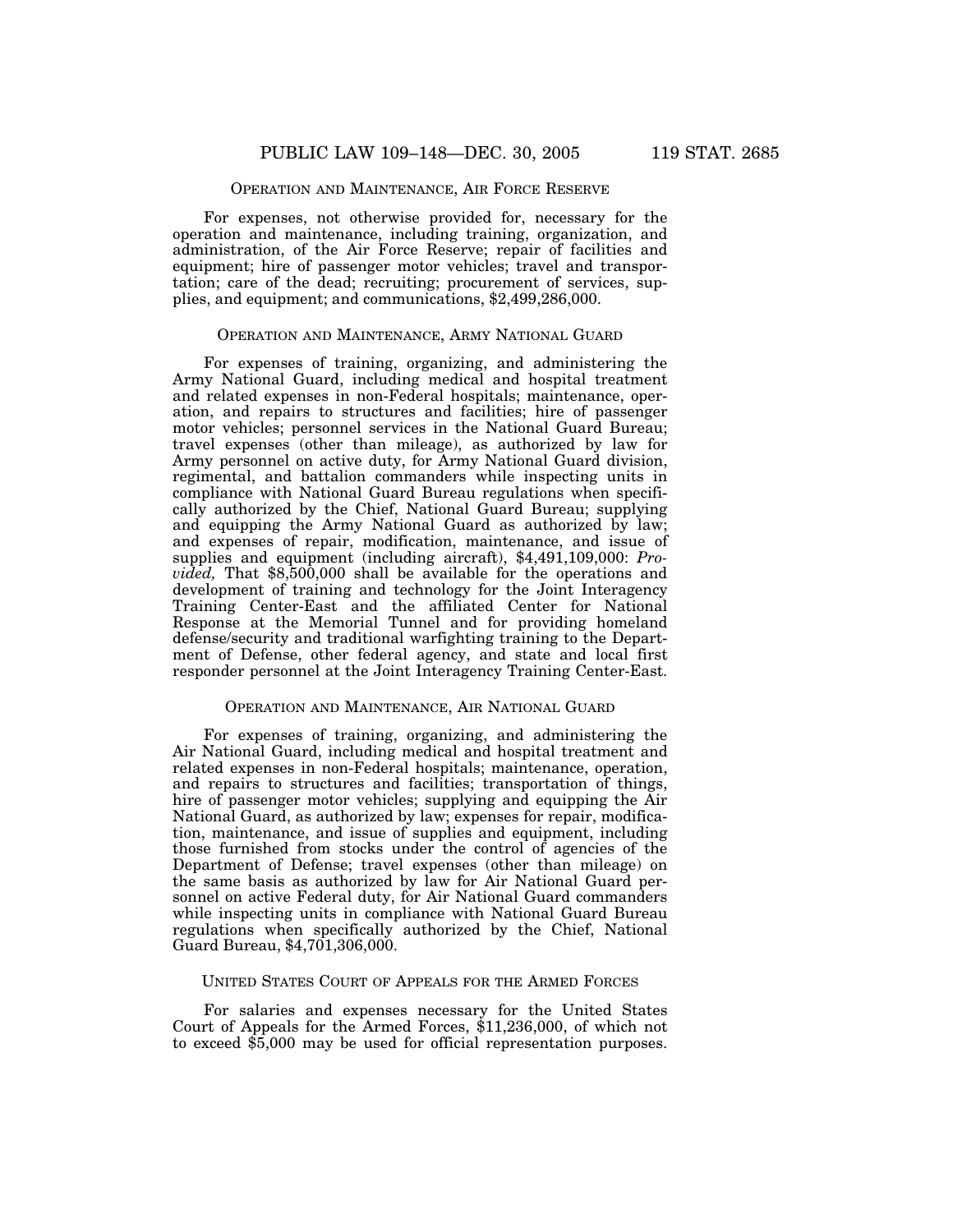## ENVIRONMENTAL RESTORATION, ARMY

### (INCLUDING TRANSFER OF FUNDS)

For the Department of the Army, \$407,865,000, to remain available until transferred: *Provided*, That the Secretary of the Army shall, upon determining that such funds are required for environmental restoration, reduction and recycling of hazardous waste, removal of unsafe buildings and debris of the Department of the Army, or for similar purposes, transfer the funds made available by this appropriation to other appropriations made available to the Department of the Army, to be merged with and to be available for the same purposes and for the same time period as the appropriations to which transferred: *Provided further*, That upon a determination that all or part of the funds transferred from this appropriation are not necessary for the purposes provided herein, such amounts may be transferred back to this appropriation.

### ENVIRONMENTAL RESTORATION, NAVY

## (INCLUDING TRANSFER OF FUNDS)

For the Department of the Navy, \$305,275,000, to remain available until transferred: *Provided*, That the Secretary of the Navy shall, upon determining that such funds are required for environmental restoration, reduction and recycling of hazardous waste, removal of unsafe buildings and debris of the Department of the Navy, or for similar purposes, transfer the funds made available by this appropriation to other appropriations made available to the Department of the Navy, to be merged with and to be available for the same purposes and for the same time period as the appropriations to which transferred: *Provided further*, That upon a determination that all or part of the funds transferred from this appropriation are not necessary for the purposes provided herein, such amounts may be transferred back to this appropriation.

## ENVIRONMENTAL RESTORATION, AIR FORCE

#### (INCLUDING TRANSFER OF FUNDS)

For the Department of the Air Force, \$406,461,000, to remain available until transferred: *Provided*, That the Secretary of the Air Force shall, upon determining that such funds are required for environmental restoration, reduction and recycling of hazardous waste, removal of unsafe buildings and debris of the Department of the Air Force, or for similar purposes, transfer the funds made available by this appropriation to other appropriations made available to the Department of the Air Force, to be merged with and to be available for the same purposes and for the same time period as the appropriations to which transferred: *Provided further*, That upon a determination that all or part of the funds transferred from this appropriation are not necessary for the purposes provided herein, such amounts may be transferred back to this appropriation.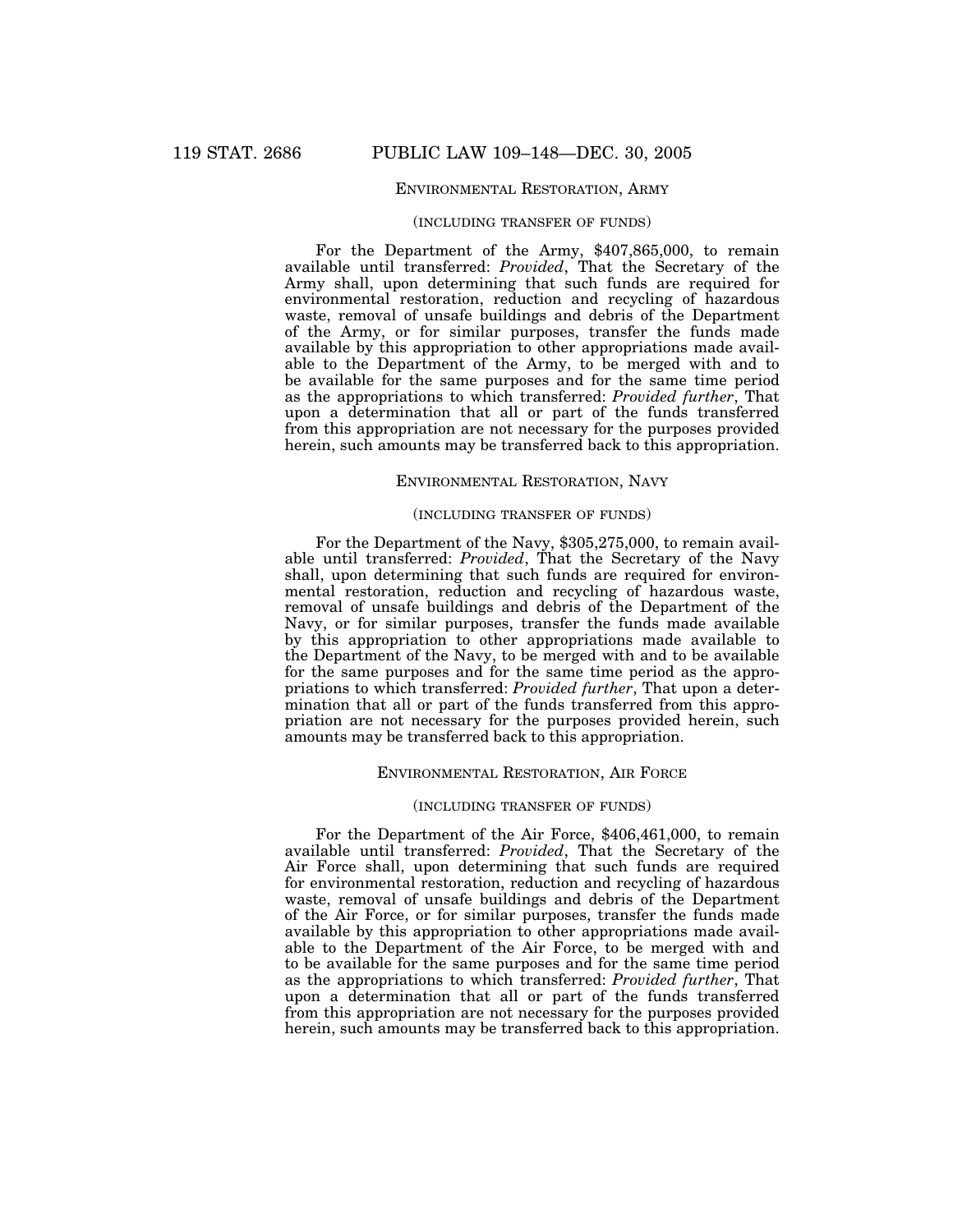### ENVIRONMENTAL RESTORATION, DEFENSE-WIDE

#### (INCLUDING TRANSFER OF FUNDS)

For the Department of Defense, \$28,167,000, to remain available until transferred: *Provided*, That the Secretary of Defense shall, upon determining that such funds are required for environmental restoration, reduction and recycling of hazardous waste, removal of unsafe buildings and debris of the Department of Defense, or for similar purposes, transfer the funds made available by this appropriation to other appropriations made available to the Department of Defense, to be merged with and to be available for the same purposes and for the same time period as the appropriations to which transferred: *Provided further*, That upon a determination that all or part of the funds transferred from this appropriation are not necessary for the purposes provided herein, such amounts may be transferred back to this appropriation.

#### ENVIRONMENTAL RESTORATION, FORMERLY USED DEFENSE SITES

#### (INCLUDING TRANSFER OF FUNDS)

For the Department of the Army, \$256,921,000, to remain available until transferred: *Provided*, That the Secretary of the Army shall, upon determining that such funds are required for environmental restoration, reduction and recycling of hazardous waste, removal of unsafe buildings and debris at sites formerly used by the Department of Defense, transfer the funds made available by this appropriation to other appropriations made available to the Department of the Army, to be merged with and to be available for the same purposes and for the same time period as the appropriations to which transferred: *Provided further*, That upon a determination that all or part of the funds transferred from this appropriation are not necessary for the purposes provided herein, such amounts may be transferred back to this appropriation.

## OVERSEAS HUMANITARIAN, DISASTER, AND CIVIC AID

For expenses relating to the Overseas Humanitarian, Disaster, and Civic Aid programs of the Department of Defense (consisting of the programs provided under sections 401, 402, 404, 2557, and 2561 of title 10, United States Code), \$61,546,000, to remain available until September 30, 2007.

# FORMER SOVIET UNION THREAT REDUCTION ACCOUNT

For assistance to the republics of the former Soviet Union, including assistance provided by contract or by grants, for facilitating the elimination and the safe and secure transportation and storage of nuclear, chemical and other weapons; for establishing programs to prevent the proliferation of weapons, weapons components, and weapon-related technology and expertise; for programs relating to the training and support of defense and military personnel for demilitarization and protection of weapons, weapons components and weapons technology and expertise, and for defense and military contacts, \$415,549,000, to remain available until September 30, 2008: *Provided,* That of the amounts provided under this heading, \$15,000,000 shall be available only to support the dismantling and disposal of nuclear submarines, submarine reactor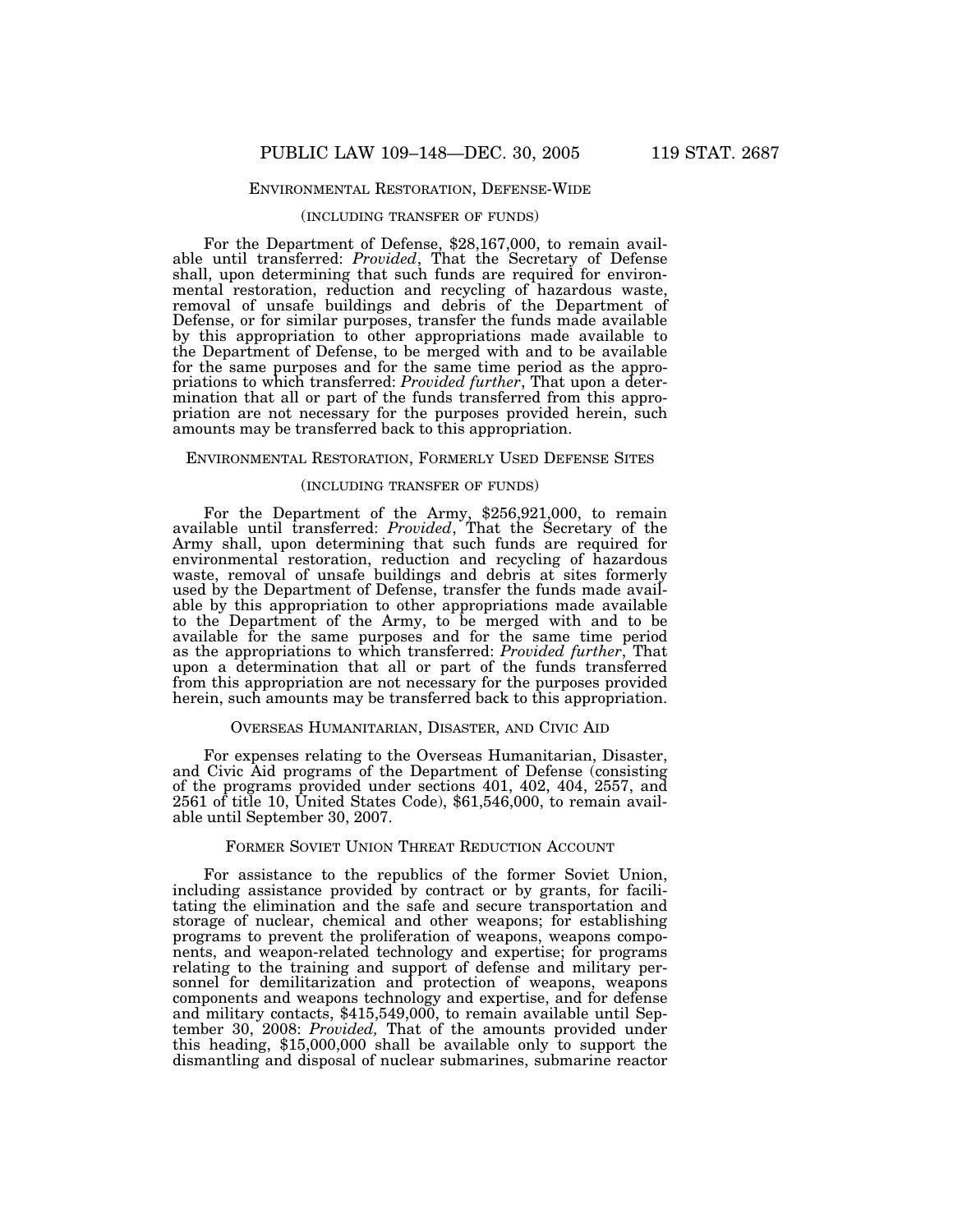components, and security enhancements for transport and storage of nuclear warheads in the Russian Far East.

# TITLE III

## PROCUREMENT

#### AIRCRAFT PROCUREMENT, ARMY

For construction, procurement, production, modification, and modernization of aircraft, equipment, including ordnance, ground handling equipment, spare parts, and accessories therefor; specialized equipment and training devices; expansion of public and private plants, including the land necessary therefor, for the foregoing purposes, and such lands and interests therein, may be acquired, and construction prosecuted thereon prior to approval of title; and procurement and installation of equipment, appliances, and machine tools in public and private plants; reserve plant and Government and contractor-owned equipment layaway; and other expenses necessary for the foregoing purposes, \$2,653,280,000, to remain available for obligation until September 30, 2008: *Provided*, That \$75,000,000 of the funds provided in this paragraph are available only for the purpose of acquiring four (4) HH–60L medical evacuation variant Blackhawk helicopters for the Army Reserve: *Provided further*, That three (3) UH–60 Blackhawk helicopters in addition to those referred to in the preceding proviso shall be available only for the Army Reserve.

## MISSILE PROCUREMENT, ARMY

For construction, procurement, production, modification, and modernization of missiles, equipment, including ordnance, ground handling equipment, spare parts, and accessories therefor; specialized equipment and training devices; expansion of public and private plants, including the land necessary therefor, for the foregoing purposes, and such lands and interests therein, may be acquired, and construction prosecuted thereon prior to approval of title; and procurement and installation of equipment, appliances, and machine tools in public and private plants; reserve plant and Government and contractor-owned equipment layaway; and other expenses necessary for the foregoing purposes, \$1,208,919,000, to remain available for obligation until September 30, 2008.

## PROCUREMENT OF WEAPONS AND TRACKED COMBAT VEHICLES, ARMY

For construction, procurement, production, and modification of weapons and tracked combat vehicles, equipment, including ordnance, spare parts, and accessories therefor; specialized equipment and training devices; expansion of public and private plants, including the land necessary therefor, for the foregoing purposes, and such lands and interests therein, may be acquired, and construction prosecuted thereon prior to approval of title; and procurement and installation of equipment, appliances, and machine tools in public and private plants; reserve plant and Government and contractor-owned equipment layaway; and other expenses necessary for the foregoing purposes, \$1,391,615,000, to remain available for obligation until September 30, 2008.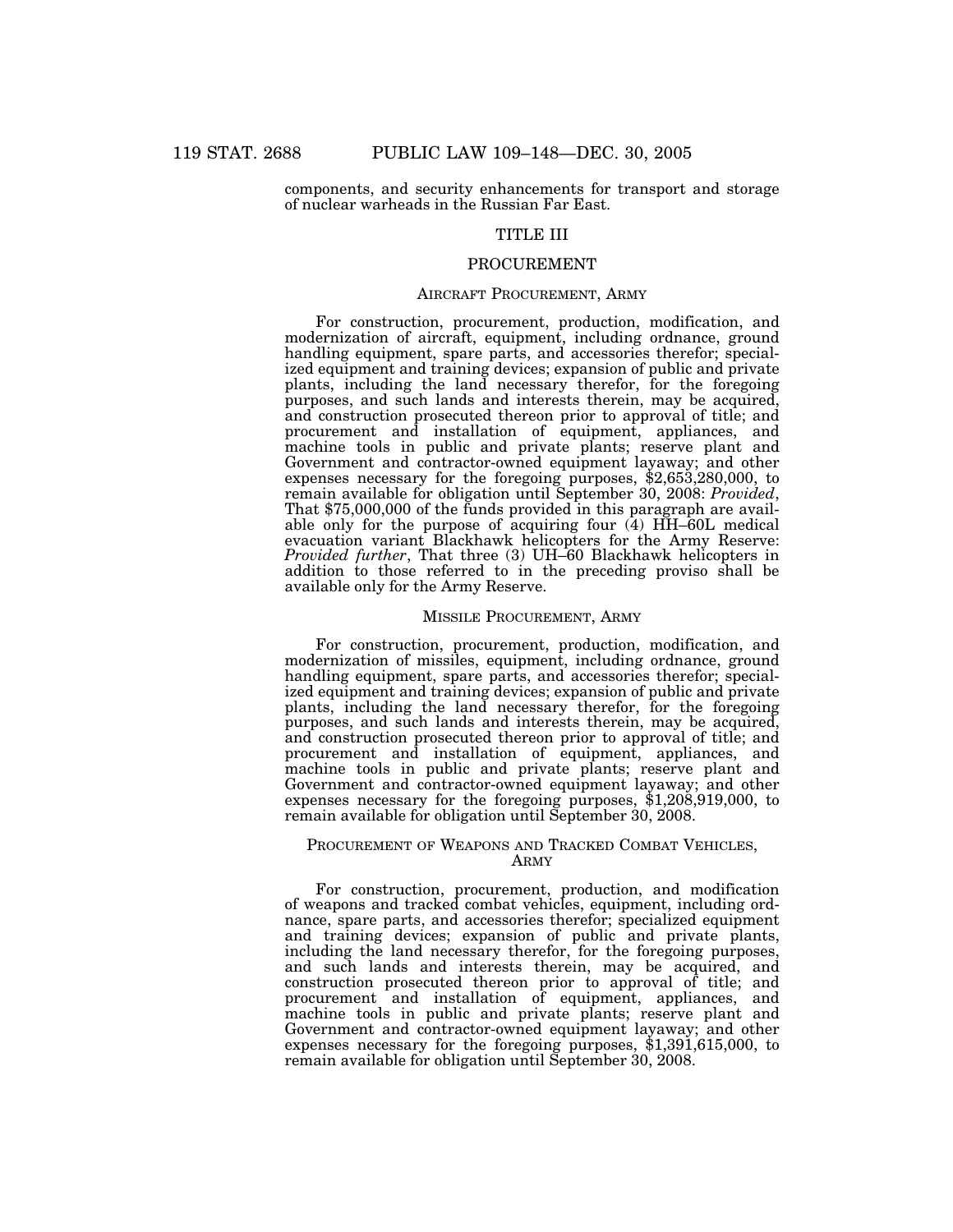### PROCUREMENT OF AMMUNITION, ARMY

For construction, procurement, production, and modification of ammunition, and accessories therefor; specialized equipment and training devices; expansion of public and private plants, including ammunition facilities, authorized by section 2854 of title 10, United States Code, and the land necessary therefor, for the foregoing purposes, and such lands and interests therein, may be acquired, and construction prosecuted thereon prior to approval of title; and procurement and installation of equipment, appliances, and machine tools in public and private plants; reserve plant and Government and contractor-owned equipment layaway; and other expenses necessary for the foregoing purposes, \$1,733,020,000, to remain available for obligation until September 30, 2008.

## OTHER PROCUREMENT, ARMY

For construction, procurement, production, and modification of vehicles, including tactical, support, and non-tracked combat vehicles; the purchase of passenger motor vehicles for replacement only; and the purchase of 14 vehicles required for physical security of personnel, notwithstanding price limitations applicable to passenger vehicles but not to exceed \$255,000 per vehicle; communications and electronic equipment; other support equipment; spare parts, ordnance, and accessories therefor; specialized equipment and training devices; expansion of public and private plants, including the land necessary therefor, for the foregoing purposes, and such lands and interests therein, may be acquired, and construction prosecuted thereon prior to approval of title; and procurement and installation of equipment, appliances, and machine tools in public and private plants; reserve plant and Government and contractor-owned equipment layaway; and other expenses necessary for the foregoing purposes, \$4,594,031,000, to remain available for obligation until September 30, 2008.

## AIRCRAFT PROCUREMENT, NAVY

For construction, procurement, production, modification, and modernization of aircraft, equipment, including ordnance, spare parts, and accessories therefor; specialized equipment; expansion of public and private plants, including the land necessary therefor, and such lands and interests therein, may be acquired, and construction prosecuted thereon prior to approval of title; and procurement and installation of equipment, appliances, and machine tools in public and private plants; reserve plant and Government and contractor-owned equipment layaway, \$9,774,749,000, to remain available for obligation until September 30, 2008.

#### WEAPONS PROCUREMENT, NAVY

For construction, procurement, production, modification, and modernization of missiles, torpedoes, other weapons, and related support equipment including spare parts, and accessories therefor; expansion of public and private plants, including the land necessary therefor, and such lands and interests therein, may be acquired, and construction prosecuted thereon prior to approval of title; and procurement and installation of equipment, appliances, and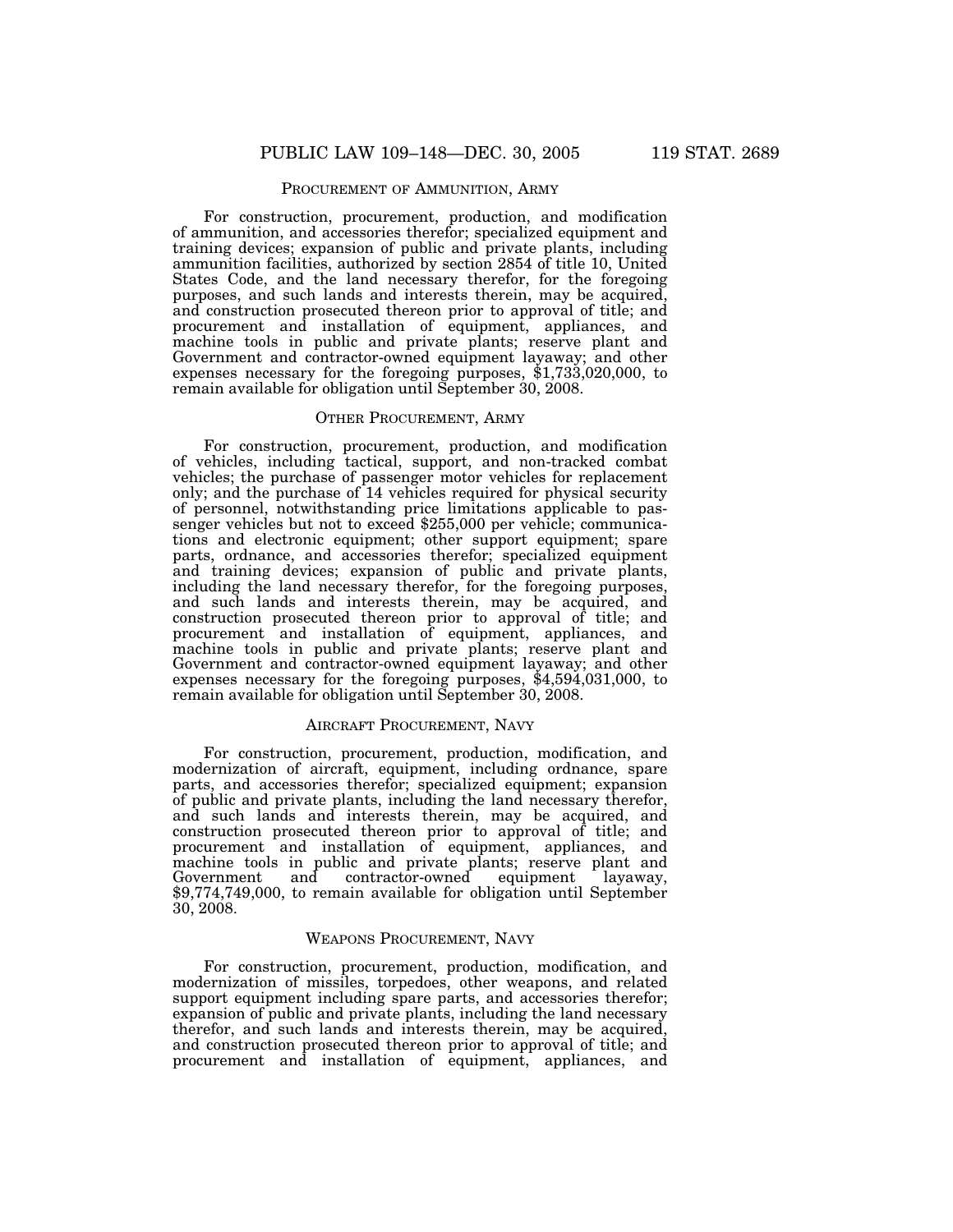machine tools in public and private plants; reserve plant and Government and contractor-owned equipment layaway, Government and contractor-owned equipment layaway, \$2,659,978,000, to remain available for obligation until September 30, 2008.

## PROCUREMENT OF AMMUNITION, NAVY AND MARINE CORPS

For construction, procurement, production, and modification of ammunition, and accessories therefor; specialized equipment and training devices; expansion of public and private plants, including ammunition facilities, authorized by section 2854 of title 10, United States Code, and the land necessary therefor, for the foregoing purposes, and such lands and interests therein, may be acquired, and construction prosecuted thereon prior to approval of title; and procurement and installation of equipment, appliances, and machine tools in public and private plants; reserve plant and Government and contractor-owned equipment layaway; and other expenses necessary for the foregoing purposes, \$851,841,000, to remain available for obligation until September 30, 2008.

### SHIPBUILDING AND CONVERSION, NAVY

For expenses necessary for the construction, acquisition, or conversion of vessels as authorized by law, including armor and armament thereof, plant equipment, appliances, and machine tools and installation thereof in public and private plants; reserve plant and Government and contractor-owned equipment layaway; procurement of critical, long leadtime components and designs for vessels to be constructed or converted in the future; and expansion of public and private plants, including land necessary therefor, and such lands and interests therein, may be acquired, and construction prosecuted thereon prior to approval of title, as follows:

Carrier Replacement Program (AP), \$626,913,000; NSSN, \$1,637,698,000; NSSN (AP), \$763,786,000; SSGN, \$286,516,000; CVN Refuelings, \$1,318,563,000; CVN Refuelings (AP), \$20,000,000; SSBN Submarine Refuelings, \$230,193,000; SSBN Submarine Refuelings (AP), \$62,248,000; DD(X) (AP), \$715,992,000; DDG–51 Destroyer, \$150,000,000; DDG–51 Destroyer Modernization, \$50,000,000; LCS, \$440,000,000; LHD–8, \$197,769,000; LPD–17, \$1,344,741,000; LHA–R, \$150,447,000; LCAC Landing Craft Air Cushion, \$100,000,000; Prior year shipbuilding costs, \$517,523,000; Service Craft, \$45,455,000; and For outfitting, post delivery, conversions, and first destination transportation, \$369,387,000. In all: \$9,027,231,000, to remain available for obligation until

September 30, 2010: *Provided*, That additional obligations may be incurred after September 30, 2010, for engineering services, tests, evaluations, and other such budgeted work that must be performed in the final stage of ship construction: *Provided further*,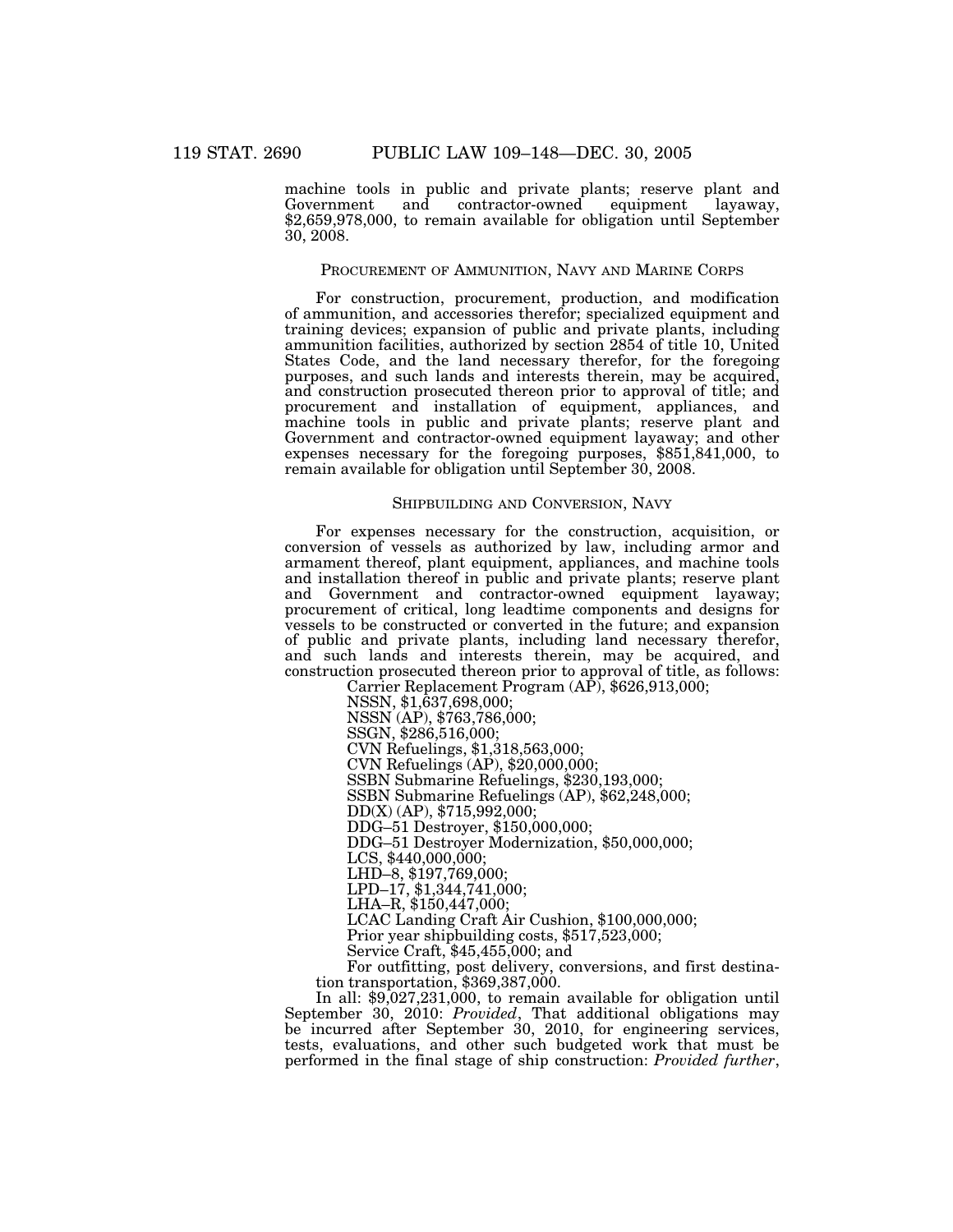That none of the funds provided under this heading for the construction or conversion of any naval vessel to be constructed in shipyards in the United States shall be expended in foreign facilities for the construction of major components of such vessel: *Provided further*, That none of the funds provided under this heading shall be used for the construction of any naval vessel in foreign shipyards.

#### OTHER PROCUREMENT, NAVY

For procurement, production, and modernization of support equipment and materials not otherwise provided for, Navy ordnance (except ordnance for new aircraft, new ships, and ships authorized for conversion); the purchase of passenger motor vehicles for replacement only, and the purchase of 9 vehicles required for physical security of personnel, notwithstanding price limitations applicable to passenger vehicles but not to exceed \$255,000 per vehicle; expansion of public and private plants, including the land necessary therefor, and such lands and interests therein, may be acquired, and construction prosecuted thereon prior to approval of title; and procurement and installation of equipment, appliances, and machine tools in public and private plants; reserve plant and Government and contractor-owned equipment layaway, \$5,444,294,000, to remain available for obligation until September 30, 2008.

# PROCUREMENT, MARINE CORPS

For expenses necessary for the procurement, manufacture, and modification of missiles, armament, military equipment, spare parts, and accessories therefor; plant equipment, appliances, and machine tools, and installation thereof in public and private plants; reserve plant and Government and contractor-owned equipment layaway; vehicles for the Marine Corps, including the purchase of passenger motor vehicles for replacement only; and expansion of public and private plants, including land necessary therefor, and such lands and interests therein, may be acquired, and construction prosecuted thereon prior to approval of title, \$1,398,955,000, to remain available for obligation until September 30, 2008.

#### AIRCRAFT PROCUREMENT, AIR FORCE

For construction, procurement, and modification of aircraft and equipment, including armor and armament, specialized ground handling equipment, and training devices, spare parts, and accessories therefor; specialized equipment; expansion of public and private plants, Government-owned equipment and installation thereof in such plants, erection of structures, and acquisition of land, for the foregoing purposes, and such lands and interests therein, may be acquired, and construction prosecuted thereon prior to approval of title; reserve plant and Government and contractor-owned equipment layaway; and other expenses necessary for the foregoing purposes including rents and transportation of things, \$12,737,215,000, to remain available for obligation until September 30, 2008.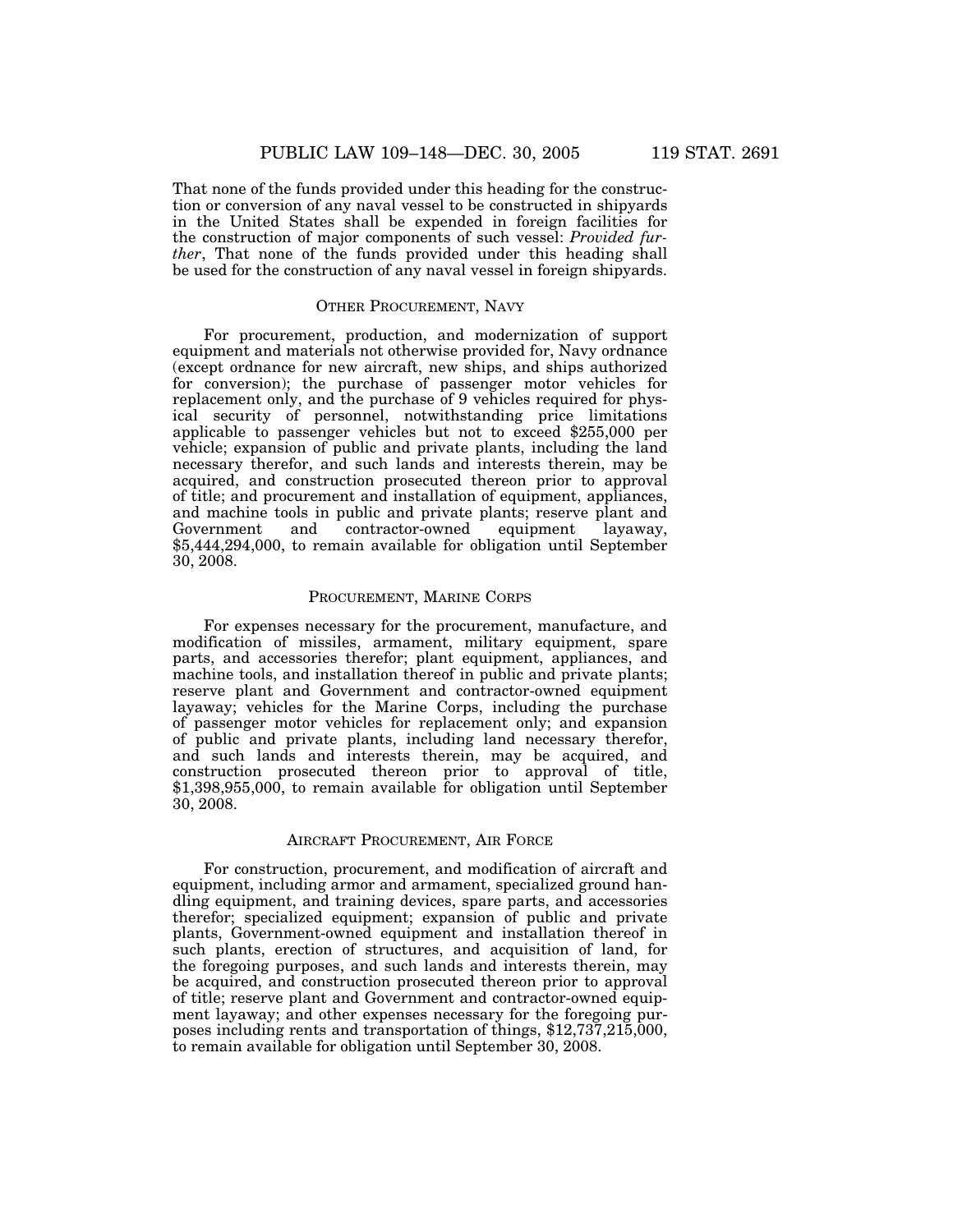## MISSILE PROCUREMENT, AIR FORCE

For construction, procurement, and modification of missiles, spacecraft, rockets, and related equipment, including spare parts and accessories therefor, ground handling equipment, and training devices; expansion of public and private plants, Government-owned equipment and installation thereof in such plants, erection of structures, and acquisition of land, for the foregoing purposes, and such lands and interests therein, may be acquired, and construction prosecuted thereon prior to approval of title; reserve plant and Government and contractor-owned equipment layaway; and other expenses necessary for the foregoing purposes including rents and transportation of things, \$5,174,474,000, to remain available for obligation until September 30, 2008.

## PROCUREMENT OF AMMUNITION, AIR FORCE

For construction, procurement, production, and modification of ammunition, and accessories therefor; specialized equipment and training devices; expansion of public and private plants, including ammunition facilities, authorized by section 2854 of title 10, United States Code, and the land necessary therefor, for the foregoing purposes, and such lands and interests therein, may be acquired, and construction prosecuted thereon prior to approval of title; and procurement and installation of equipment, appliances, and machine tools in public and private plants; reserve plant and Government and contractor-owned equipment layaway; and other expenses necessary for the foregoing purposes, \$1,016,887,000, to remain available for obligation until September 30, 2008.

## OTHER PROCUREMENT, AIR FORCE

For procurement and modification of equipment (including ground guidance and electronic control equipment, and ground electronic and communication equipment), and supplies, materials, and spare parts therefor, not otherwise provided for; the purchase of passenger motor vehicles for replacement only, and the purchase of 2 vehicles required for physical security of personnel, notwithstanding price limitations applicable to passenger vehicles but not to exceed \$255,000 per vehicle; lease of passenger motor vehicles; and expansion of public and private plants, Government-owned equipment and installation thereof in such plants, erection of structures, and acquisition of land, for the foregoing purposes, and such lands and interests therein, may be acquired, and construction prosecuted thereon, prior to approval of title; reserve plant and Government and contractor-owned equipment layaway, \$14,060,714,000, to remain available for obligation until September 30, 2008.

#### PROCUREMENT, DEFENSE-WIDE

For expenses of activities and agencies of the Department of Defense (other than the military departments) necessary for procurement, production, and modification of equipment, supplies, materials, and spare parts therefor, not otherwise provided for; the purchase of passenger motor vehicles for replacement only, and the purchase of 5 vehicles required for physical security of personnel, notwithstanding prior limitations applicable to passenger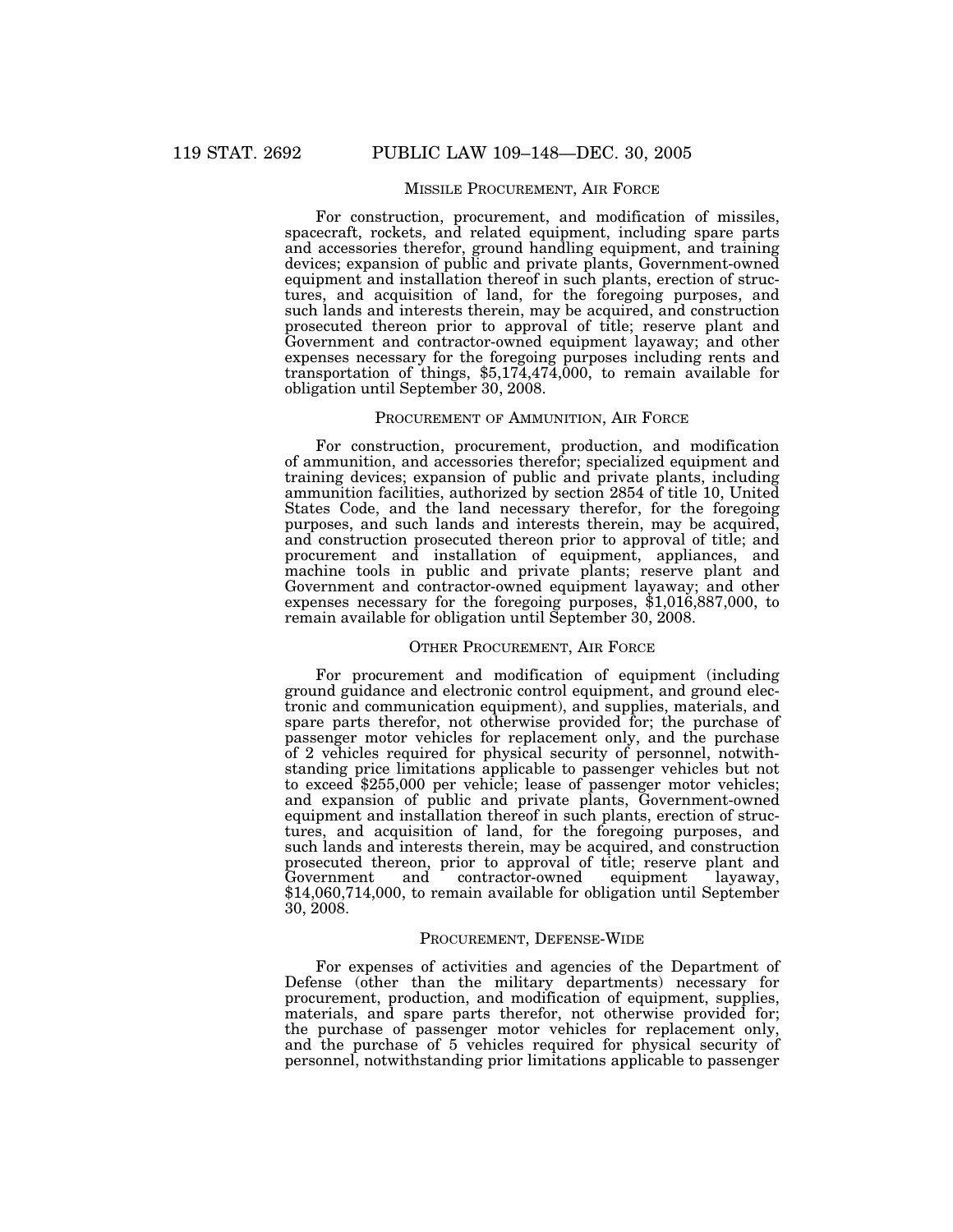vehicles but not to exceed \$255,000 per vehicle; expansion of public and private plants, equipment, and installation thereof in such plants, erection of structures, and acquisition of land for the foregoing purposes, and such lands and interests therein, may be acquired, and construction prosecuted thereon prior to approval of title; reserve plant and Government and contractor-owned equipment layaway, \$2,573,964,000, to remain available for obligation until September 30, 2008.

#### NATIONAL GUARD AND RESERVE EQUIPMENT

For procurement of aircraft, missiles, tracked combat vehicles, ammunition, other weapons, and other procurement for the reserve components of the Armed Forces,  $$180,000,000$ , to remain available for obligation until September 30, 2008: *Provided*, That the Chiefs of the Reserve and National Guard components shall, not later than 30 days after the enactment of this Act, individually submit to the congressional defense committees the modernization priority assessment for their respective Reserve or National Guard component.

#### DEFENSE PRODUCTION ACT PURCHASES

For activities by the Department of Defense pursuant to sections 108, 301, 302, and 303 of the Defense Production Act of 1950 (50 U.S.C. App. 2078, 2091, 2092, and 2093), \$58,248,000, to remain available until expended.

## TITLE IV

## RESEARCH, DEVELOPMENT, TEST AND EVALUATION

## RESEARCH, DEVELOPMENT, TEST AND EVALUATION, ARMY

For expenses necessary for basic and applied scientific research, development, test and evaluation, including maintenance, rehabilitation, lease, and operation of facilities and equipment, \$11,172,397,000, to remain available for obligation until September 30, 2007.

## RESEARCH, DEVELOPMENT, TEST AND EVALUATION, NAVY

For expenses necessary for basic and applied scientific research, development, test and evaluation, including maintenance, rehabilitation, lease, and operation of facilities and equipment, \$18,993,135,000, to remain available for obligation until September 30, 2007: *Provided*, That funds appropriated in this paragraph which are available for the V–22 may be used to meet unique operational requirements of the Special Operations Forces: *Provided further*, That funds appropriated in this paragraph shall be available for the Cobra Judy program.

## RESEARCH, DEVELOPMENT, TEST AND EVALUATION, AIR FORCE

For expenses necessary for basic and applied scientific research, development, test and evaluation, including maintenance, rehabilitation, lease, and operation of facilities and equipment,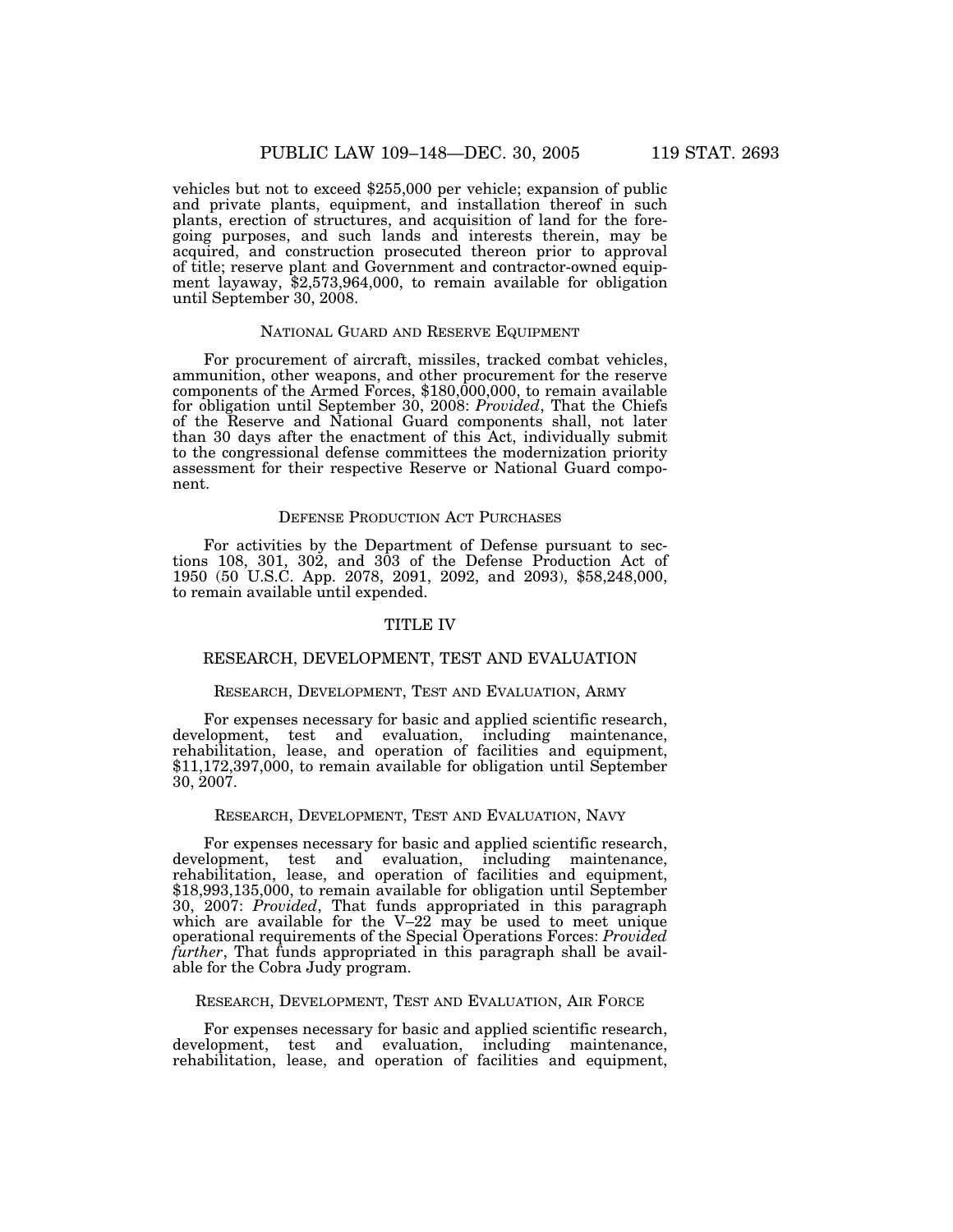\$21,999,649,000, to remain available for obligation until September 30, 2007.

## RESEARCH, DEVELOPMENT, TEST AND EVALUATION, DEFENSE-WIDE

For expenses of activities and agencies of the Department of Defense (other than the military departments), necessary for basic and applied scientific research, development, test and evaluation; advanced research projects as may be designated and determined by the Secretary of Defense, pursuant to law; maintenance, rehabilitation, lease, and operation of facilities and equipment, \$19,798,599,000, to remain available for obligation until September 30, 2007.

### OPERATIONAL TEST AND EVALUATION, DEFENSE

For expenses, not otherwise provided for, necessary for the independent activities of the Director, Operational Test and Evaluation, in the direction and supervision of operational test and evaluation, including initial operational test and evaluation which is conducted prior to, and in support of, production decisions; joint operational testing and evaluation; and administrative expenses in connection therewith, \$168,458,000, to remain available for obligation until September 30, 2007.

#### TITLE V

#### REVOLVING AND MANAGEMENT FUNDS

#### DEFENSE WORKING CAPITAL FUNDS

#### For the Defense Working Capital Funds, \$1,154,940,000.

## NATIONAL DEFENSE SEALIFT FUND

For National Defense Sealift Fund programs, projects, and activities, and for expenses of the National Defense Reserve Fleet, as established by section 11 of the Merchant Ship Sales Act of 1946 (50 U.S.C. App. 1744), and for the necessary expenses to maintain and preserve a U.S.-flag merchant fleet to serve the national security needs of the United States, \$1,089,056,000, to remain available until expended: *Provided*, That none of the funds provided in this paragraph shall be used to award a new contract that provides for the acquisition of any of the following major components unless such components are manufactured in the United States: auxiliary equipment, including pumps, for all shipboard services; propulsion system components (that is; engines, reduction gears, and propellers); shipboard cranes; and spreaders for shipboard cranes: *Provided further*, That the exercise of an option in a contract awarded through the obligation of previously appropriated funds shall not be considered to be the award of a new contract: *Provided further*, That the Secretary of the military department responsible for such procurement may waive the restrictions in the first proviso on a case-by-case basis by certifying in writing to the Committees on Appropriations of the House of Representatives and the Senate that adequate domestic supplies are not available to meet Department of Defense requirements on a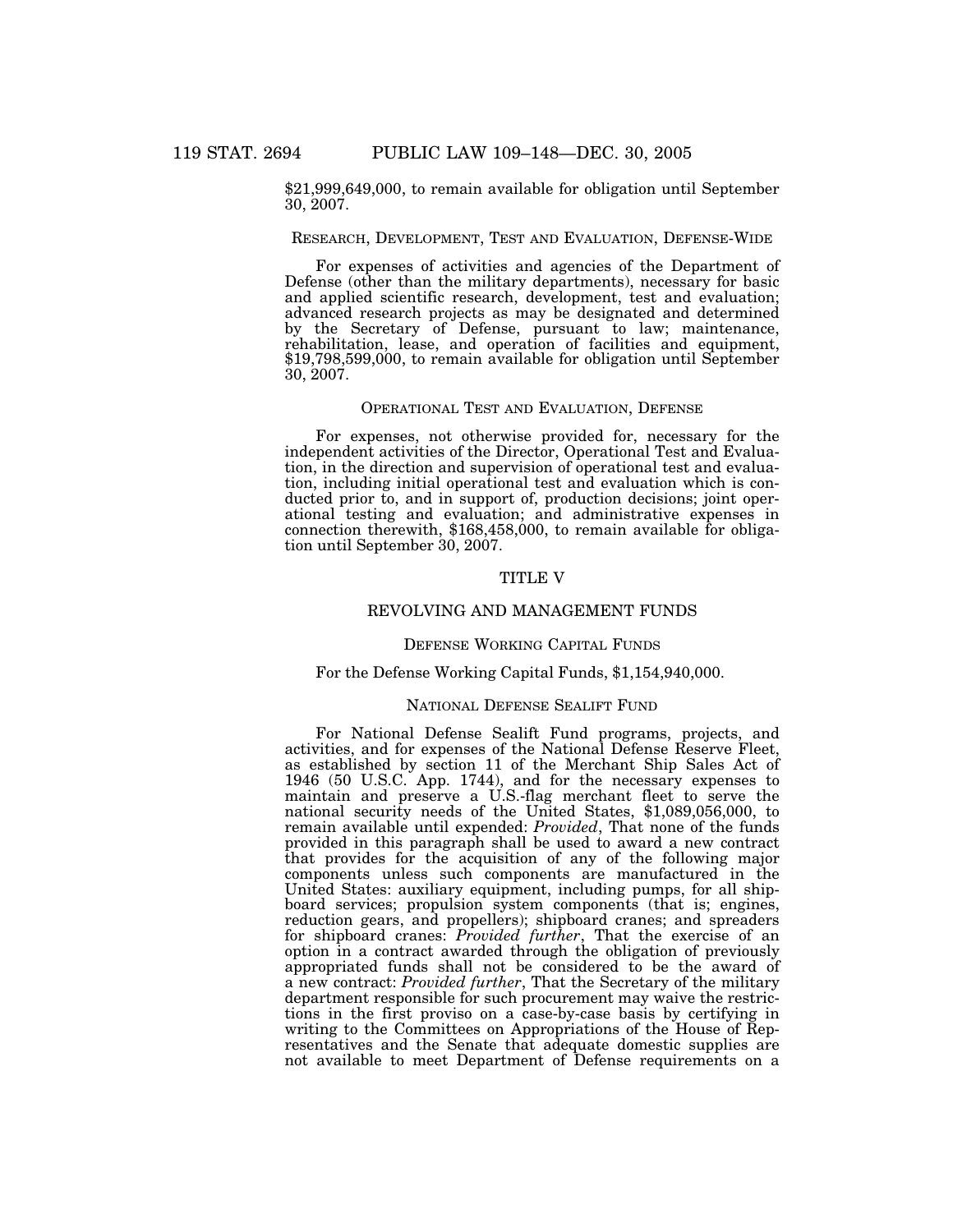timely basis and that such an acquisition must be made in order to acquire capability for national security purposes.

# TITLE VI

## OTHER DEPARTMENT OF DEFENSE PROGRAMS

### DEFENSE HEALTH PROGRAM

For expenses, not otherwise provided for, for medical and health care programs of the Department of Defense, as authorized by law, \$20,221,212,000, of which \$19,299,787,000 shall be for Operation and maintenance, of which not to exceed 2 percent shall remain available until September 30, 2007, and of which up to \$10,212,427,000 may be available for contracts entered into under the TRICARE program; of which \$379,119,000, to remain available for obligation until September 30, 2008, shall be for Procurement; and of which \$542,306,000, to remain available for obligation until September 30, 2007, shall be for Research, development, test and evaluation: *Provided*, That notwithstanding any other provision of law, of the amount made available under this heading for Research, development, test and evaluation, not less than \$5,300,000 shall be available for HIV prevention educational activities undertaken in connection with U.S. military training, exercises, and humanitarian assistance activities conducted primarily in African nations.

#### CHEMICAL AGENTS AND MUNITIONS DESTRUCTION, ARMY

For expenses, not otherwise provided for, necessary for the destruction of the United States stockpile of lethal chemical agents and munitions, to include construction of facilities, in accordance with the provisions of section 1412 of the Department of Defense Authorization Act, 1986 (50 U.S.C. 1521), and for the destruction of other chemical warfare materials that are not in the chemical weapon stockpile, \$1,400,827,000, of which \$1,216,514,000 shall be for Operation and maintenance; \$116,527,000 shall be for Procurement to remain available until September 30, 2008; \$67,786,000 shall be for Research, development, test and evaluation, of which \$53,026,000 shall only be for the Assembled Chemical Weapons Alternatives (ACWA) program, to remain available until September 30, 2007; and no less than \$119,300,000 may be for the Chemical Stockpile Emergency Preparedness Program, of which \$36,800,000 shall be for activities on military installations and \$82,500,000 shall be to assist State and local governments.

#### DRUG INTERDICTION AND COUNTER-DRUG ACTIVITIES, DEFENSE

## (INCLUDING TRANSFER OF FUNDS)

For drug interdiction and counter-drug activities of the Department of Defense, for transfer to appropriations available to the Department of Defense for military personnel of the reserve components serving under the provisions of title 10 and title 32, United States Code; for Operation and maintenance; for Procurement; and for Research, development, test and evaluation, \$917,651,000: *Provided*, That the funds appropriated under this heading shall be available for obligation for the same time period and for the same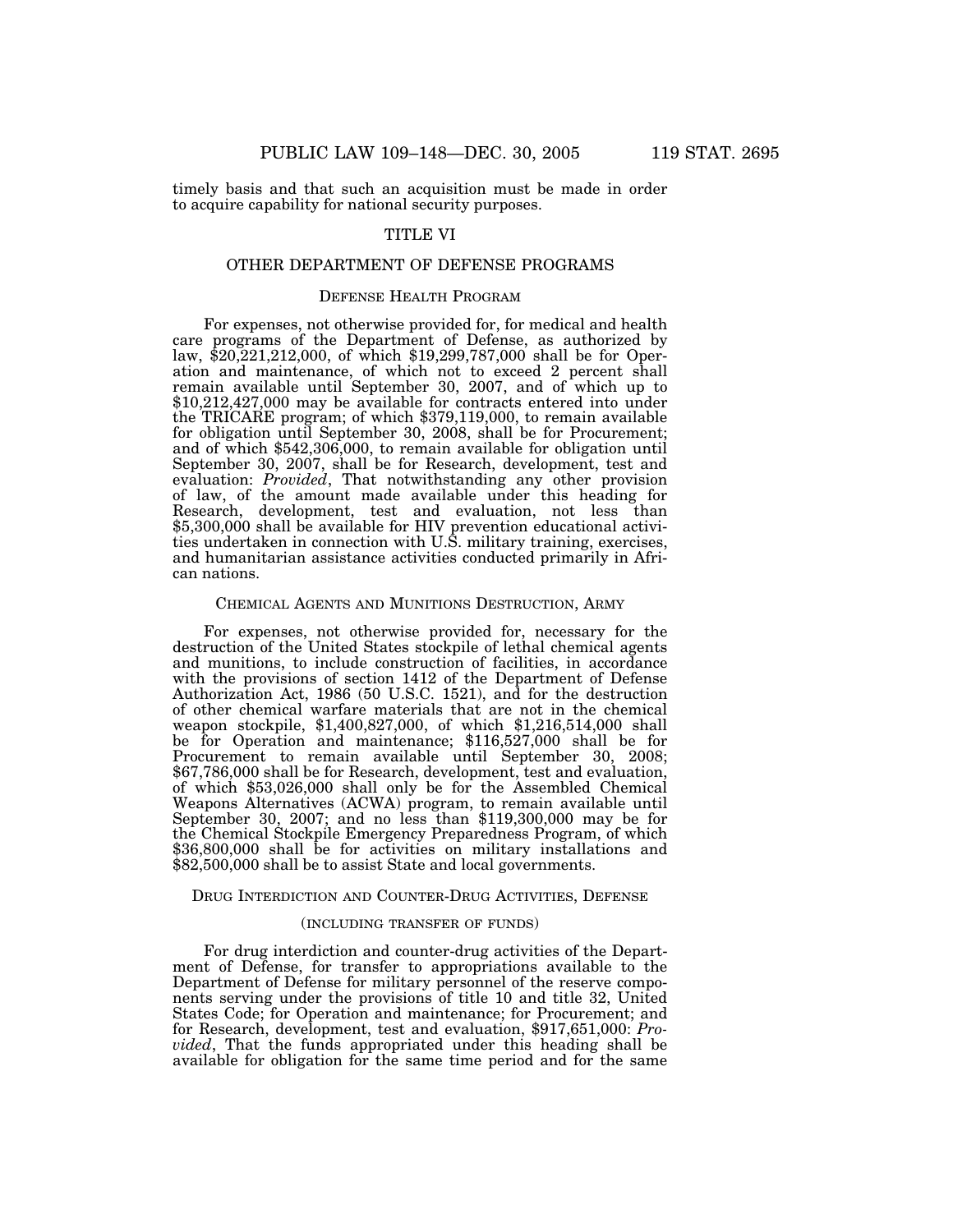purpose as the appropriation to which transferred: *Provided further*, That upon a determination that all or part of the funds transferred from this appropriation are not necessary for the purposes provided herein, such amounts may be transferred back to this appropriation: *Provided further*, That the transfer authority provided under this heading is in addition to any other transfer authority contained elsewhere in this Act.

#### OFFICE OF THE INSPECTOR GENERAL

For expenses and activities of the Office of the Inspector General in carrying out the provisions of the Inspector General Act of 1978, as amended, \$209,687,000, of which \$208,687,000 shall be for Operation and maintenance, of which not to exceed \$700,000 is available for emergencies and extraordinary expenses to be expended on the approval or authority of the Inspector General, and payments may be made on the Inspector General's certificate of necessity for confidential military purposes; and of which \$1,000,000, to remain available until September 30, 2008, shall be for Procurement.

## TITLE VII

## RELATED AGENCIES

### CENTRAL INTELLIGENCE AGENCY RETIREMENT AND DISABILITY SYSTEM FUND

For payment to the Central Intelligence Agency Retirement and Disability System Fund, to maintain the proper funding level for continuing the operation of the Central Intelligence Agency Retirement and Disability System, \$244,600,000.

## INTELLIGENCE COMMUNITY MANAGEMENT ACCOUNT

#### (INCLUDING TRANSFER OF FUNDS)

For necessary expenses of the Intelligence Community Management Account, \$422,344,000, of which \$27,454,000 for the Advanced Research and Development Committee shall remain available until September 30, 2007: *Provided*, That of the funds appropriated under this heading, \$39,000,000 shall be transferred to the Department of Justice for the National Drug Intelligence Center to support the Department of Defense's counter-drug intelligence responsibilities, and of the said amount, \$1,500,000 for Procurement shall remain available until September 30, 2008 and \$1,000,000 for Research, development, test and evaluation shall remain available until September 30, 2007: *Provided further*, That the National Drug Intelligence Center shall maintain the personnel and technical resources to provide timely support to law enforcement authorities and the intelligence community by conducting document and computer exploitation of materials collected in Federal, State, and local law enforcement activity associated with counter-drug, counter-terrorism, and national security investigations and operations.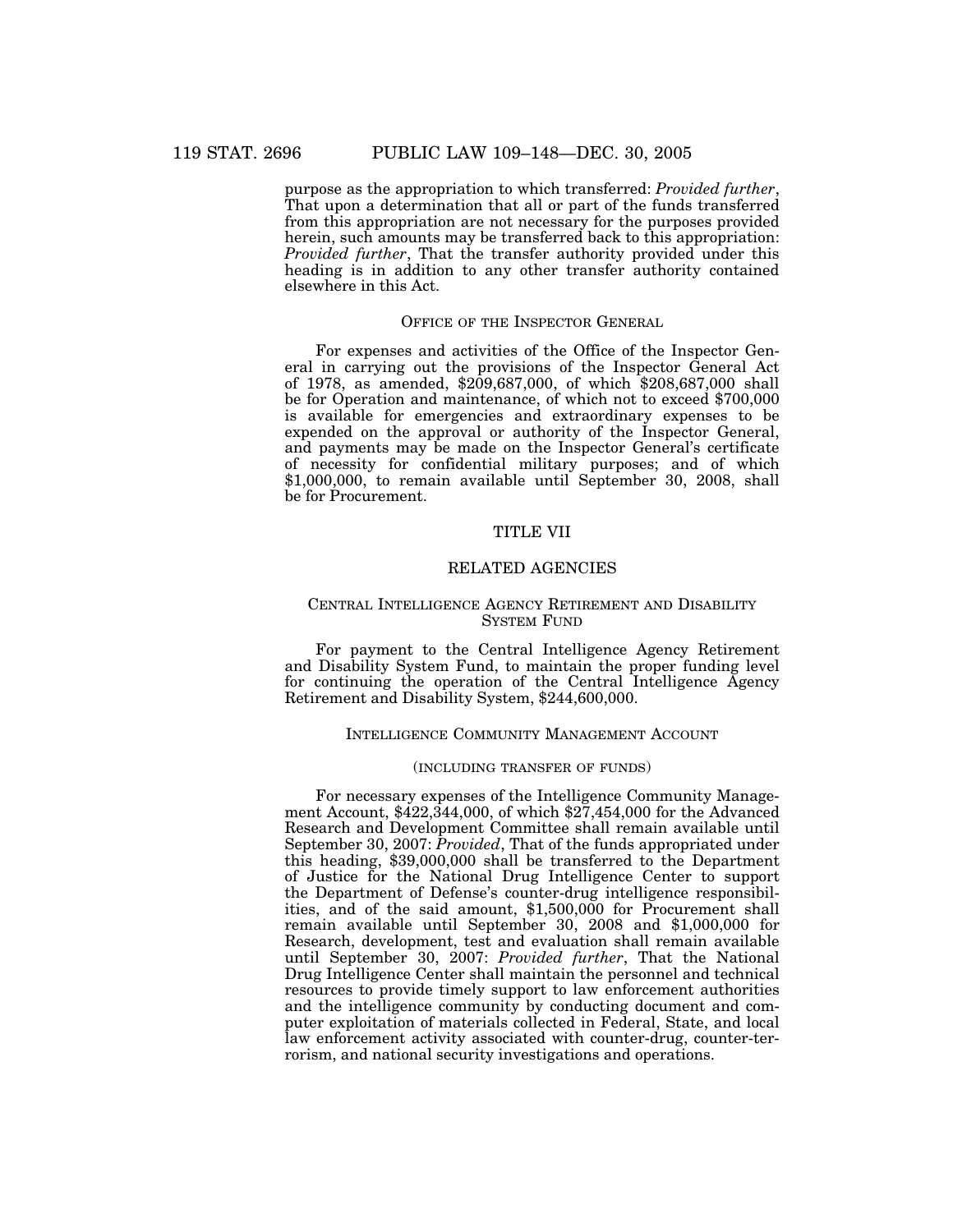# TITLE VIII

## GENERAL PROVISIONS

SEC. 8001. No part of any appropriation contained in this Act shall be used for publicity or propaganda purposes not authorized by the Congress.

SEC. 8002. During the current fiscal year, provisions of law prohibiting the payment of compensation to, or employment of, any person not a citizen of the United States shall not apply to personnel of the Department of Defense: *Provided*, That salary increases granted to direct and indirect hire foreign national employees of the Department of Defense funded by this Act shall not be at a rate in excess of the percentage increase authorized by law for civilian employees of the Department of Defense whose pay is computed under the provisions of section 5332 of title 5, United States Code, or at a rate in excess of the percentage increase provided by the appropriate host nation to its own employees, whichever is higher: *Provided further*, That this section shall not apply to Department of Defense foreign service national employees serving at United States diplomatic missions whose pay is set by the Department of State under the Foreign Service Act of 1980: *Provided further*, That the limitations of this provision shall not apply to foreign national employees of the Department of Defense in the Republic of Turkey.

SEC. 8003. No part of any appropriation contained in this Act shall remain available for obligation beyond the current fiscal year, unless expressly so provided herein.

SEC. 8004. No more than 20 percent of the appropriations in this Act which are limited for obligation during the current fiscal year shall be obligated during the last 2 months of the fiscal year: *Provided*, That this section shall not apply to obligations for support of active duty training of reserve components or summer camp training of the Reserve Officers' Training Corps.

#### (TRANSFER OF FUNDS)

SEC. 8005. Upon determination by the Secretary of Defense that such action is necessary in the national interest, he may, with the approval of the Office of Management and Budget, transfer not to exceed \$3,750,000,000 of working capital funds of the Department of Defense or funds made available in this Act to the Department of Defense for military functions (except military construction) between such appropriations or funds or any subdivision thereof, to be merged with and to be available for the same purposes, and for the same time period, as the appropriation or fund to which transferred: *Provided*, That such authority to transfer may not be used unless for higher priority items, based on unforeseen military requirements, than those for which originally appropriated and in no case where the item for which funds are requested has been denied by the Congress: *Provided further*, That the Secretary of Defense shall notify the Congress promptly of all transfers made pursuant to this authority or any other authority in this Act: *Provided further*, That no part of the funds in this Act shall be available to prepare or present a request to the Committees on Appropriations for reprogramming of funds, unless for higher priority items, based on unforeseen military requirements, than those for which originally appropriated and in no case where the

Notification.

10 USC 1584 note.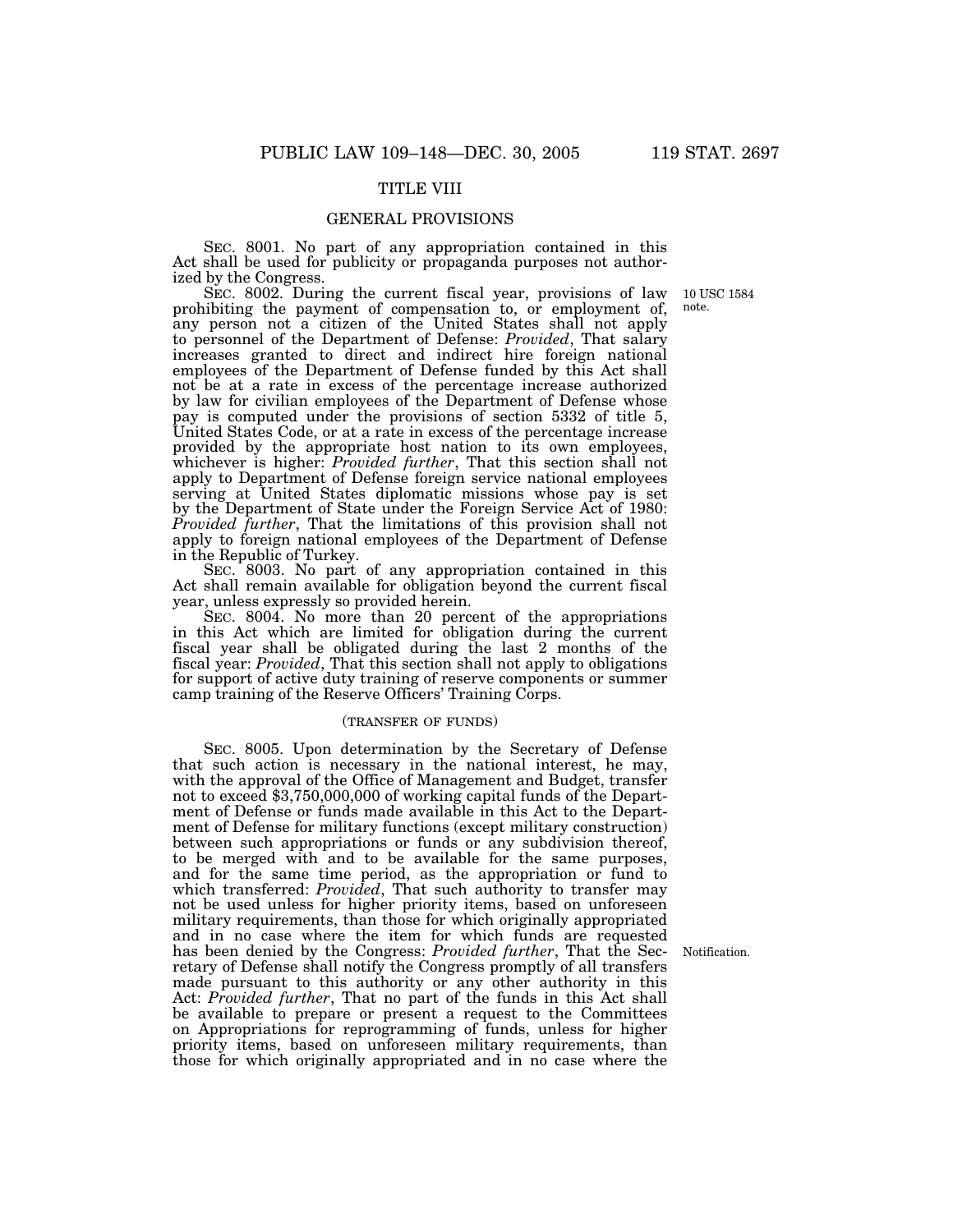item for which reprogramming is requested has been denied by the Congress: *Provided further*, That a request for multiple reprogrammings of funds using authority provided in this section must be made prior to June 30, 2006: *Provided further*, That transfers among military personnel appropriations shall not be taken into account for purposes of the limitation on the amount of funds that may be transferred under this section.

### (TRANSFER OF FUNDS)

SEC. 8006. During the current fiscal year, cash balances in working capital funds of the Department of Defense established pursuant to section 2208 of title 10, United States Code, may be maintained in only such amounts as are necessary at any time for cash disbursements to be made from such funds: *Provided*, That transfers may be made between such funds: *Provided further*, That transfers may be made between working capital funds and the ''Foreign Currency Fluctuations, Defense'' appropriation and the "Operation and Maintenance" appropriation accounts in such amounts as may be determined by the Secretary of Defense, with the approval of the Office of Management and Budget, except that such transfers may not be made unless the Secretary of Defense has notified the Congress of the proposed transfer. Except in amounts equal to the amounts appropriated to working capital funds in this Act, no obligations may be made against a working capital fund to procure or increase the value of war reserve material inventory, unless the Secretary of Defense has notified the Congress prior to any such obligation.

SEC. 8007. Funds appropriated by this Act may not be used to initiate a special access program without prior notification 30 calendar days in session in advance to the congressional defense committees.

SEC. 8008. None of the funds provided in this Act shall be available to initiate: (1) a multiyear contract that employs economic order quantity procurement in excess of \$20,000,000 in any 1 year of the contract or that includes an unfunded contingent liability in excess of \$20,000,000; or (2) a contract for advance procurement leading to a multiyear contract that employs economic order quantity procurement in excess of \$20,000,000 in any 1 year, unless the congressional defense committees have been notified at least 30 days in advance of the proposed contract award: *Provided,* That no part of any appropriation contained in this Act shall be available to initiate a multiyear contract for which the economic order quantity advance procurement is not funded at least to the limits of the Government's liability: *Provided further,* That no part of any appropriation contained in this Act shall be available to initiate multiyear procurement contracts for any systems or component thereof if the value of the multiyear contract would exceed \$500,000,000 unless specifically provided in this Act: *Provided further,* That no multiyear procurement contract can be terminated without 10-day prior notification to the congressional defense committees: *Provided further,* That the execution of multiyear authority shall require the use of a present value analysis to determine lowest cost compared to an annual procurement: *Provided further*, That none of the funds provided in this Act may be used for a multiyear contract executed after the date of the enactment of this Act unless in the case of any such contract—

Notification.

**Contracts** Notification. 10 USC 2306b note.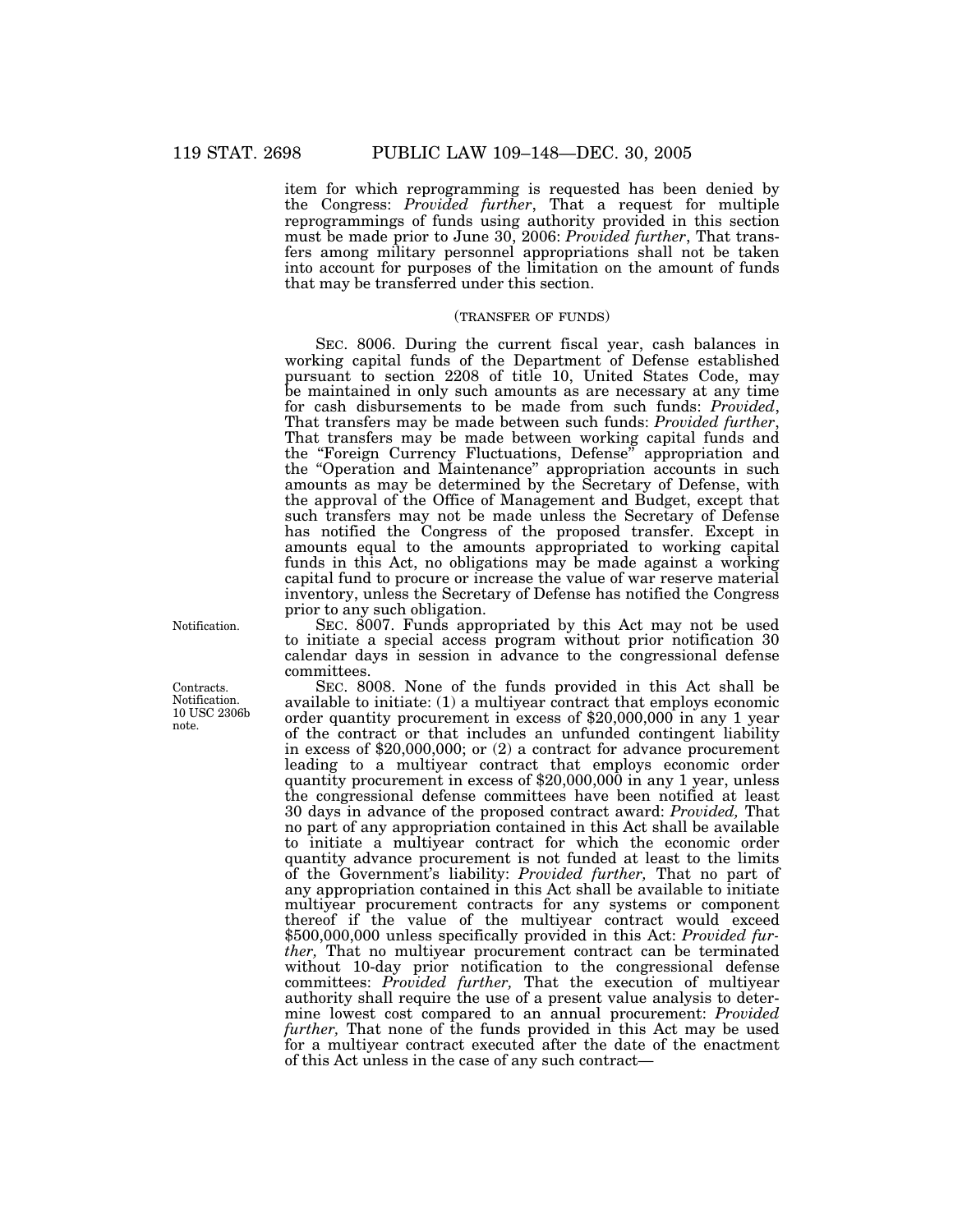(1) the Secretary of Defense has submitted to Congress a budget request for full funding of units to be procured through the contract;

(2) cancellation provisions in the contract do not include consideration of recurring manufacturing costs of the contractor associated with the production of unfunded units to be delivered under the contract;

(3) the contract provides that payments to the contractor under the contract shall not be made in advance of incurred costs on funded units; and

(4) the contract does not provide for a price adjustment based on a failure to award a follow-on contract.

Funds appropriated in title III of this Act may be used for a multiyear procurement contract as follows:

UH–60/MH–60 Helicopters;

C–17 Globemaster;

Apache Block II Conversion; and

Modernized Target Acquisition Designation Sight/Pilot Night Vision Sensor (MTADS/PNVS).

SEC. 8009. Within the funds appropriated for the operation 10 USC 401 note. and maintenance of the Armed Forces, funds are hereby appropriated pursuant to section 401 of title 10, United States Code, for humanitarian and civic assistance costs under chapter 20 of title 10, United States Code. Such funds may also be obligated for humanitarian and civic assistance costs incidental to authorized operations and pursuant to authority granted in section 401 of chapter 20 of title 10, United States Code, and these obligations shall be reported as required by section  $401(d)$  of title 10, United States Code: *Provided*, That funds available for operation and maintenance shall be available for providing humanitarian and similar assistance by using Civic Action Teams in the Trust Territories of the Pacific Islands and freely associated states of Micronesia, pursuant to the Compact of Free Association as authorized by Public Law 99–239: *Provided further*, That upon a determination by the Secretary of the Army that such action is beneficial for graduate medical education programs conducted at Army medical facilities located in Hawaii, the Secretary of the Army may authorize the provision of medical services at such facilities and transportation to such facilities, on a nonreimbursable basis, for civilian patients from American Samoa, the Commonwealth of the Northern Mariana Islands, the Marshall Islands, the Federated States of Micronesia, Palau, and Guam.

SEC. 8010. (a) During fiscal year 2006, the civilian personnel of the Department of Defense may not be managed on the basis of any end-strength, and the management of such personnel during that fiscal year shall not be subject to any constraint or limitation (known as an end-strength) on the number of such personnel who may be employed on the last day of such fiscal year.

(b) The fiscal year 2007 budget request for the Department of Defense as well as all justification material and other documentation supporting the fiscal year 2007 Department of Defense budget request shall be prepared and submitted to the Congress as if subsections (a) and (b) of this provision were effective with regard to fiscal year 2007.

(c) Nothing in this section shall be construed to apply to military (civilian) technicians.

Reports.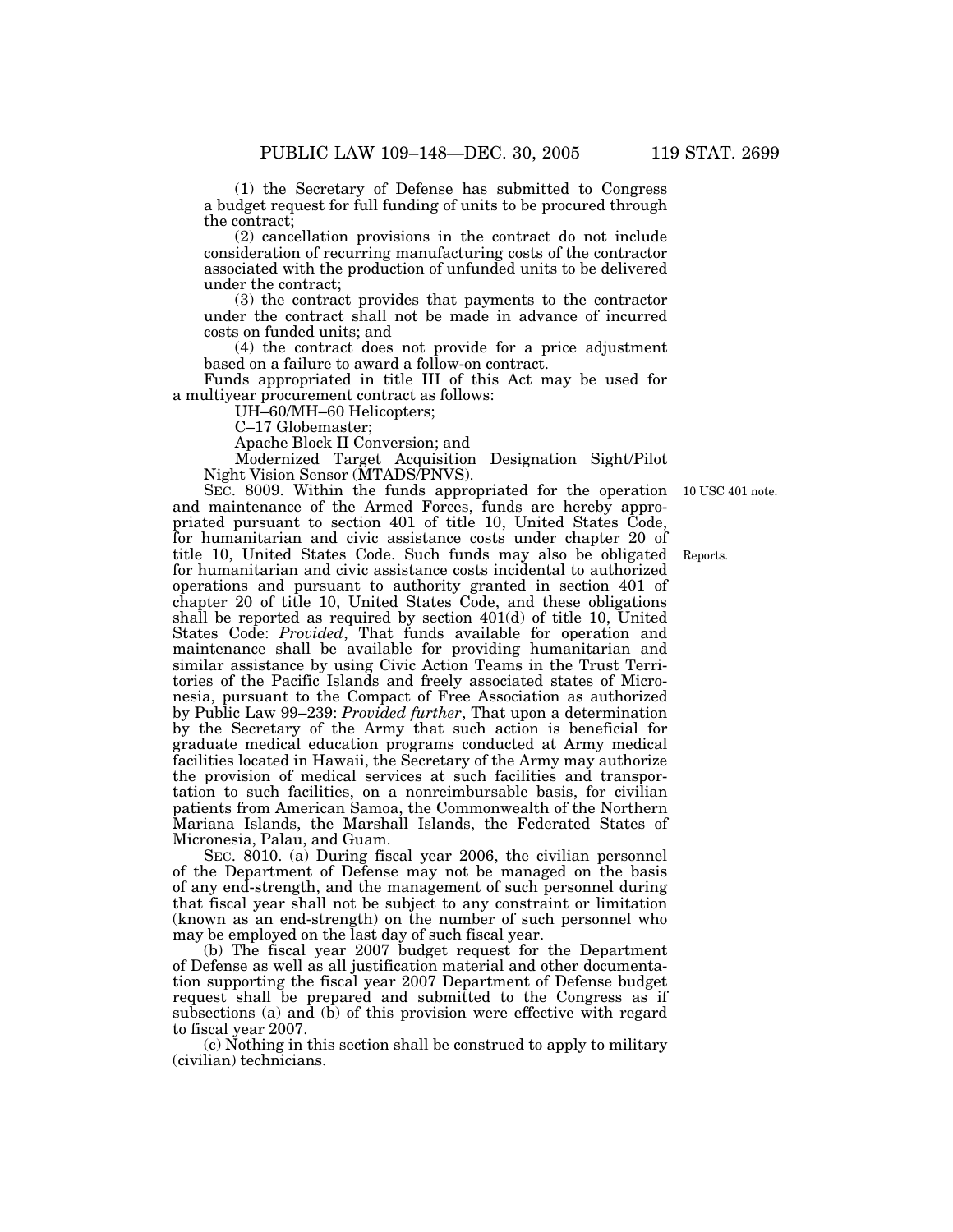Notification.

Lobbying.

SEC. 8011. None of the funds appropriated in this or any other Act may be used to initiate a new installation overseas without 30-day advance notification to the Committees on Appropriations.

SEC. 8012. None of the funds made available by this Act shall be used in any way, directly or indirectly, to influence congressional action on any legislation or appropriation matters pending before the Congress.

SEC. 8013. None of the funds appropriated by this Act shall be available for the basic pay and allowances of any member of the Army participating as a full-time student and receiving benefits paid by the Secretary of Veterans Affairs from the Department of Defense Education Benefits Fund when time spent as a fulltime student is credited toward completion of a service commitment: *Provided*, That this subsection shall not apply to those members who have reenlisted with this option prior to October 1, 1987: *Provided further*, That this subsection applies only to active components of the Army.

SEC. 8014. (a) LIMITATION ON CONVERSION TO CONTRACTOR PERFORMANCE.—None of the funds appropriated by this Act shall be available to convert to contractor performance an activity or function of the Department of Defense that, on or after the date of the enactment of this Act, is performed by more than 10 Department of Defense civilian employees unless-

(1) the conversion is based on the result of a public-private competition that includes a most efficient and cost effective organization plan developed by such activity or function;

(2) the Competitive Sourcing Official determines that, over all performance periods stated in the solicitation of offers for performance of the activity or function, the cost of performance of the activity or function by a contractor would be less costly to the Department of Defense by an amount that equals or exceeds the lesser of—

(A) 10 percent of the most efficient organization's personnel-related costs for performance of that activity or function by Federal employees; or

 $(\dot{B})$  \$10,000,000; and

(3) the contractor does not receive an advantage for a proposal that would reduce costs for the Department of Defense  $b$ v—

(A) not making an employer-sponsored health insurance plan available to the workers who are to be employed in the performance of that activity or function under the contract; or

(B) offering to such workers an employer-sponsored health benefits plan that requires the employer to contribute less towards the premium or subscription share than the amount that is paid by the Department of Defense for health benefits for civilian employees under chapter 89 of title 5, United States Code.

(b) EXCEPTIONS.—

(1) The Department of Defense, without regard to subsection (a) of this section or subsections (a), (b), or  $(c)$  of section 2461 of title 10, United States Code, and notwithstanding any administrative regulation, requirement, or policy to the contrary shall have full authority to enter into a contract for

Applicability.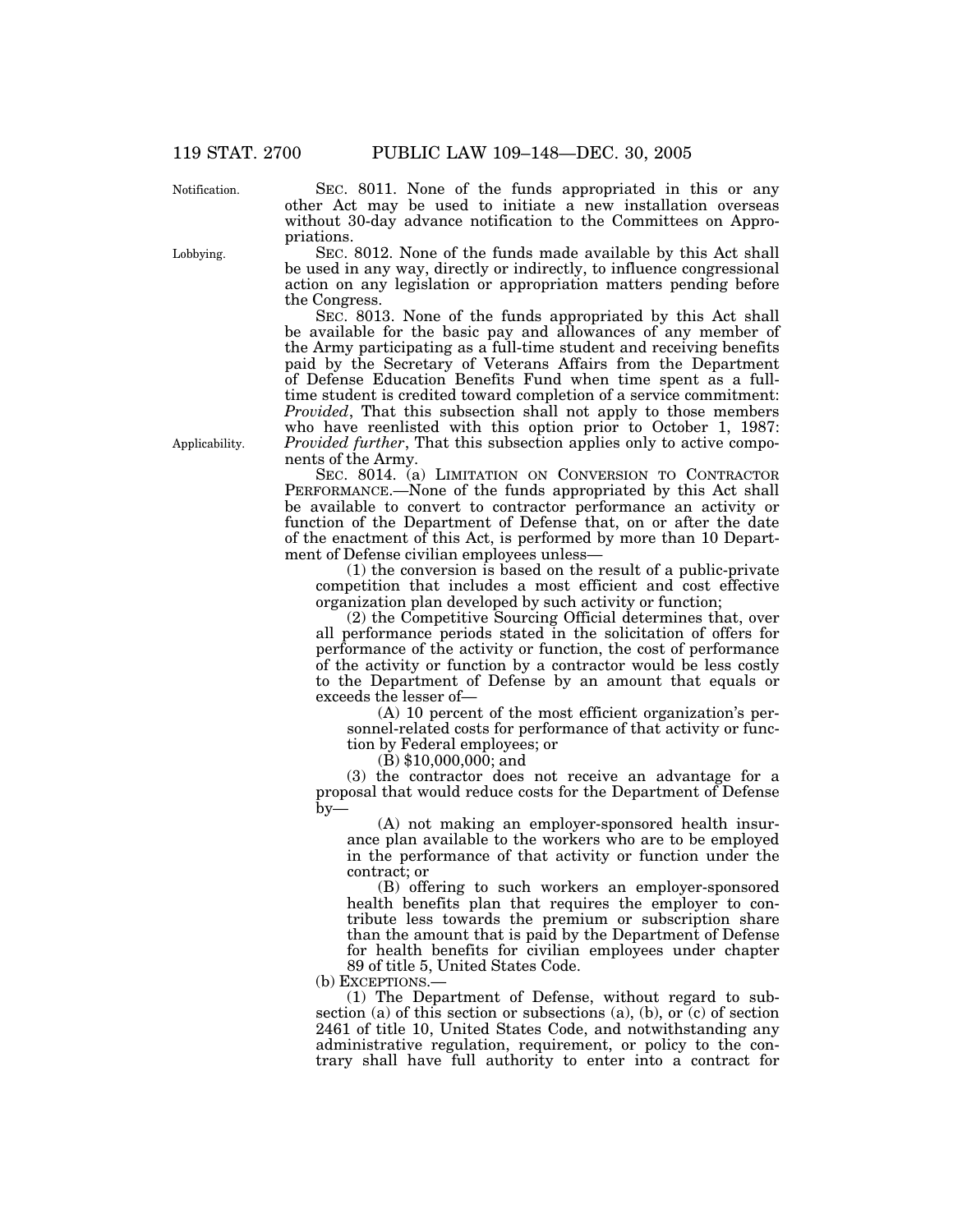the performance of any commercial or industrial type function of the Department of Defense that—

(A) is included on the procurement list established pursuant to section 2 of the Javits-Wagner-O'Day Act (41 U.S.C. 47);

(B) is planned to be converted to performance by a qualified nonprofit agency for the blind or by a qualified nonprofit agency for other severely handicapped individuals in accordance with that Act; or

(C) is planned to be converted to performance by a qualified firm under at least 51 percent ownership by an Indian tribe, as defined in section 4(e) of the Indian Self-Determination and Education Assistance Act (25 U.S.C. 450b(e)), or a Native Hawaiian Organization, as defined in section 8(a)(15) of the Small Business Act (15 U.S.C. 637(a)(15)).

(2) This section shall not apply to depot contracts or contracts for depot maintenance as provided in sections 2469 and 2474 of title 10, United States Code.

(c) TREATMENT OF CONVERSION.—The conversion of any activity or function of the Department of Defense under the authority provided by this section shall be credited toward any competitive or outsourcing goal, target, or measurement that may be established by statute, regulation, or policy and is deemed to be awarded under the authority of, and in compliance with, subsection (h) of section 2304 of title 10, United States Code, for the competition or outsourcing of commercial activities.

### (TRANSFER OF FUNDS)

SEC. 8015. Funds appropriated in title III of this Act for the Department of Defense Pilot Mentor-Protege Program may be transferred to any other appropriation contained in this Act solely for the purpose of implementing a Mentor-Protege Program developmental assistance agreement pursuant to section 831 of the National Defense Authorization Act for Fiscal Year 1991 (Public Law 101–510; 10 U.S.C. 2302 note), as amended, under the authority of this provision or any other transfer authority contained in this Act.

SEC. 8016. None of the funds in this Act may be available for the purchase by the Department of Defense (and its departments and agencies) of welded shipboard anchor and mooring chain 4 inches in diameter and under unless the anchor and mooring chain are manufactured in the United States from components which are substantially manufactured in the United States: Provided, That for the purpose of this section manufactured will include cutting, heat treating, quality control, testing of chain and welding (including the forging and shot blasting process): *Provided further*, That for the purpose of this section substantially all of the components of anchor and mooring chain shall be considered to be produced or manufactured in the United States if the aggregate cost of the components produced or manufactured in the United States exceeds the aggregate cost of the components produced or manufactured outside the United States: *Provided further*, That when adequate domestic supplies are not available to meet Department of Defense requirements on a timely basis, the Secretary of the service responsible for the procurement may waive this restriction on a case-by-case basis by certifying in writing to the Committees on

Certification.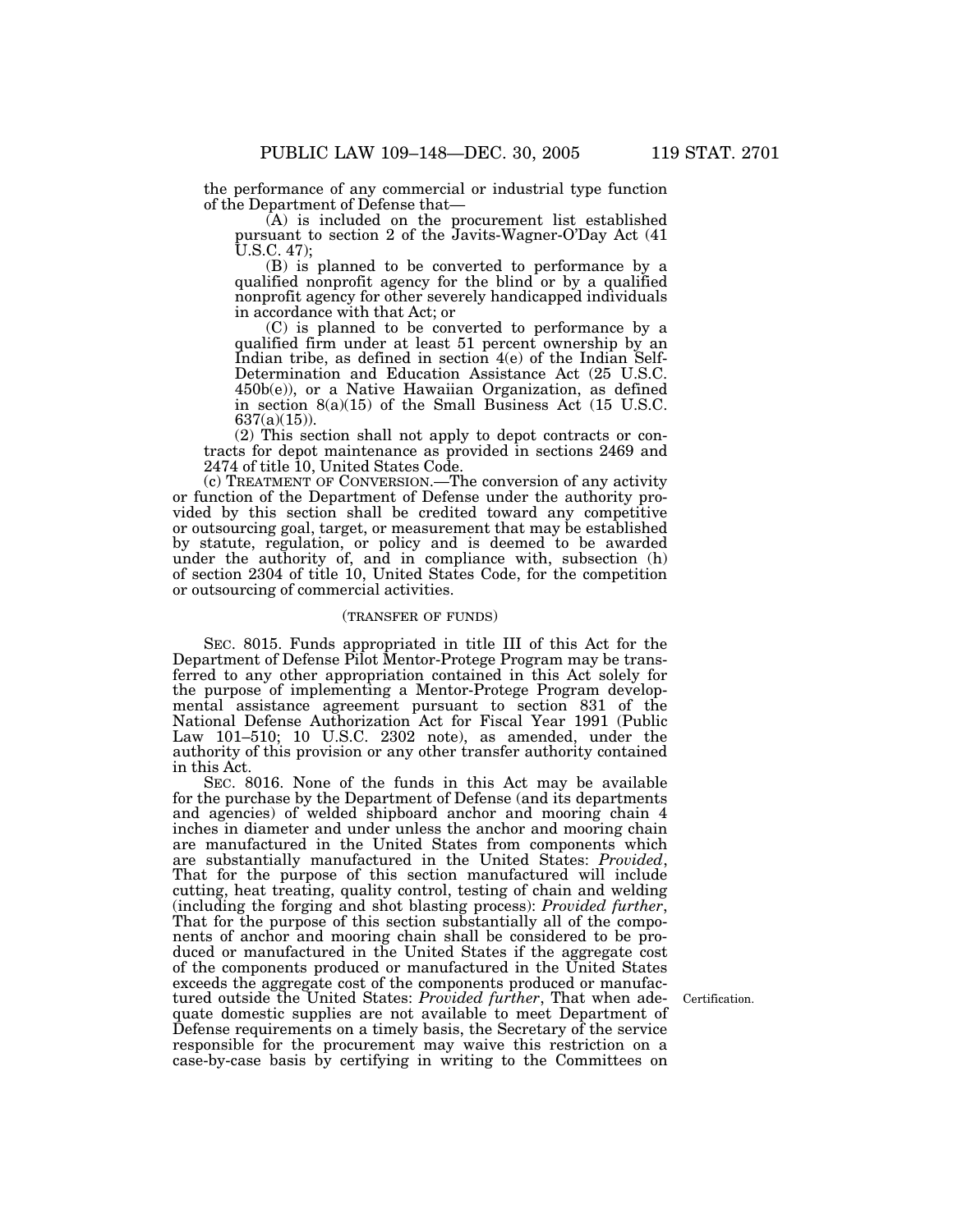Appropriations that such an acquisition must be made in order to acquire capability for national security purposes.

SEC. 8017. None of the funds available to the Department of Defense may be used to demilitarize or dispose of M–1 Carbines, M–1 Garand rifles, M–14 rifles, .22 caliber rifles, .30 caliber rifles, or M–1911 pistols.

SEC. 8018. None of the funds appropriated by this Act available for the Civilian Health and Medical Program of the Uniformed Services (CHAMPUS) or TRICARE shall be available for the reimbursement of any health care provider for inpatient mental health service for care received when a patient is referred to a provider of inpatient mental health care or residential treatment care by a medical or health care professional having an economic interest in the facility to which the patient is referred: *Provided,* That this limitation does not apply in the case of inpatient mental health services provided under the program for persons with disabilities under subsection (d) of section 1079 of title 10, United States Code, provided as partial hospital care, or provided pursuant to a waiver authorized by the Secretary of Defense because of medical or psychological circumstances of the patient that are confirmed by a health professional who is not a Federal employee after a review, pursuant to rules prescribed by the Secretary, which takes into account the appropriate level of care for the patient, the intensity of services required by the patient, and the availability of that care.

SEC. 8019. No more than \$500,000 of the funds appropriated or made available in this Act shall be used during a single fiscal year for any single relocation of an organization, unit, activity or function of the Department of Defense into or within the National Capital Region: *Provided*, That the Secretary of Defense may waive this restriction on a case-by-case basis by certifying in writing to the congressional defense committees that such a relocation is required in the best interest of the Government.

SEC. 8020. In addition to the funds provided elsewhere in this Act, \$8,000,000 is appropriated only for incentive payments authorized by section 504 of the Indian Financing Act of 1974 (25 U.S.C. 1544): *Provided,* That a prime contractor or a subcontractor at any tier that makes a subcontract award to any subcontractor or supplier as defined in section 1544 of title 25, United States Code or a small business owned and controlled by an individual or individuals defined under section 4221(9) of title 25, United States Code shall be considered a contractor for the purposes of being allowed additional compensation under section 504 of the Indian Financing Act of 1974 (25 U.S.C. 1544) whenever the prime contract or subcontract amount is over \$500,000 and involves the expenditure of funds appropriated by an Act making Appropriations for the Department of Defense with respect to any fiscal year: *Provided further,* That notwithstanding section 430 of title 41, United States Code, this section shall be applicable to any Department of Defense acquisition of supplies or services, including any contract and any subcontract at any tier for acquisition of commercial items produced or manufactured, in whole or in part by any subcontractor or supplier defined in section 1544 of title 25, United States Code or a small business owned and controlled by an individual or individuals defined under section 4221(9) of title 25, United States Code: *Provided further,* That, during the current fiscal year and hereafter, businesses certified as  $8(a)$  by the Small

Regulations.

Contracts.

Certification.

Applicability.

15 USC 637 note.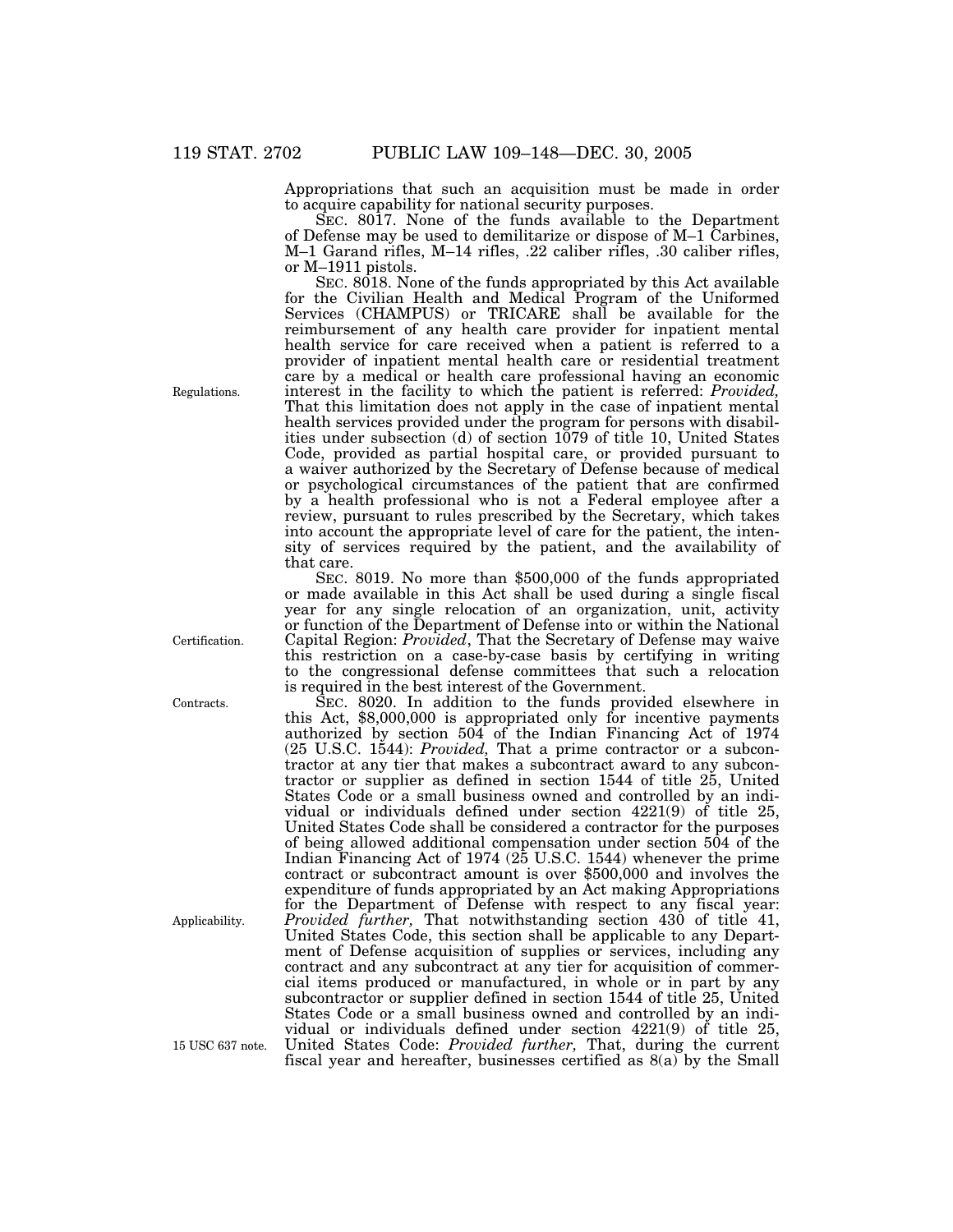Business Administration pursuant to section  $8(a)(15)$  of Public Law 85–536, as amended, shall have the same status as other program participants under section 602 of Public Law 100–656, 102 Stat. 3825 (Business Opportunity Development Reform Act of 1988) for purposes of contracting with agencies of the Department of Defense.

SEC. 8021. None of the funds appropriated by this Act shall be available to perform any cost study pursuant to the provisions of OMB Circular A–76 if the study being performed exceeds a period of 24 months after initiation of such study with respect to a single function activity or 30 months after initiation of such study for a multi-function activity.

SEC. 8022. Funds appropriated by this Act for the American Forces Information Service shall not be used for any national or international political or psychological activities.

SEC. 8023. Notwithstanding any other provision of law or regulation, the Secretary of Defense may adjust wage rates for civilian employees hired for certain health care occupations as authorized for the Secretary of Veterans Affairs by section 7455 of title 38, United States Code.

Kuwait.

SEC. 8024. During the current fiscal year, the Department of Defense is authorized to incur obligations of not to exceed \$350,000,000 for purposes specified in section 2350j(c) of title 10, United States Code, in anticipation of receipt of contributions, only from the Government of Kuwait, under that section: *Provided*, That upon receipt, such contributions from the Government of Kuwait shall be credited to the appropriations or fund which incurred such obligations.

SEC. 8025. (a) Of the funds made available in this Act, not less than \$31,109,000 shall be available for the Civil Air Patrol Corporation, of which—

(1) \$24,288,000 shall be available from ''Operation and Maintenance, Air Force'' to support Civil Air Patrol Corporation operation and maintenance, readiness, counterdrug activities, and drug demand reduction activities involving youth programs;

(2) \$6,000,000 shall be available from ''Aircraft Procurement, Air Force''; and

(3) \$821,000 shall be available from ''Other Procurement, Air Force'' for vehicle procurement.

(b) The Secretary of the Air Force should waive reimbursement for any funds used by the Civil Air Patrol for counter-drug activities in support of Federal, State, and local government agencies.

SEC. 8026. (a) None of the funds appropriated in this Act are available to establish a new Department of Defense (department) federally funded research and development center (FFRDC), either as a new entity, or as a separate entity administrated by an organization managing another FFRDC, or as a nonprofit membership corporation consisting of a consortium of other FFRDCs and other non-profit entities.

(b) No member of a Board of Directors, Trustees, Overseers, Advisory Group, Special Issues Panel, Visiting Committee, or any similar entity of a defense FFRDC, and no paid consultant to any defense FFRDC, except when acting in a technical advisory capacity, may be compensated for his or her services as a member of such entity, or as a paid consultant by more than one FFRDC in a fiscal year: *Provided,* That a member of any such entity referred to previously in this subsection shall be allowed travel expenses and per diem as authorized under the Federal Joint Travel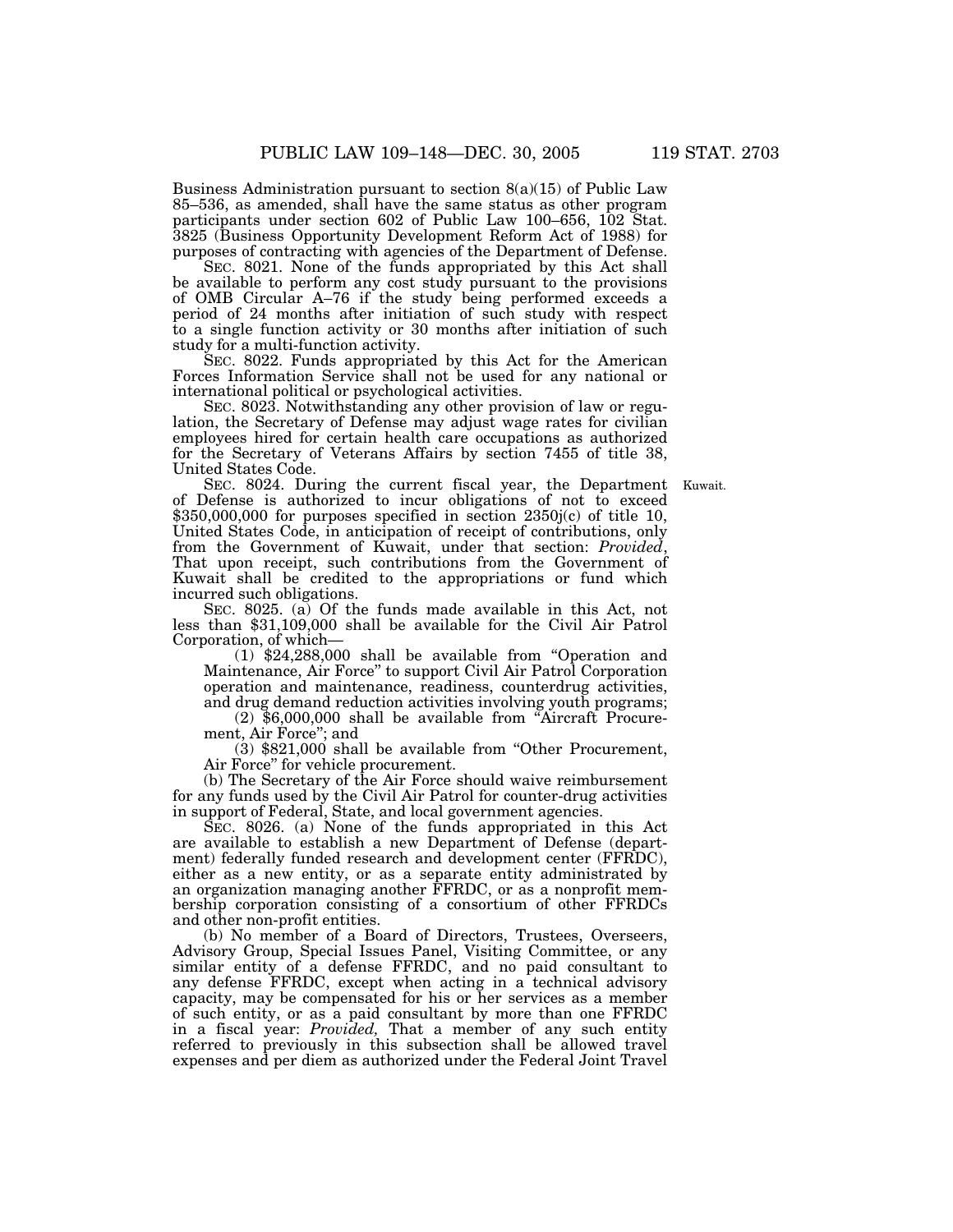Regulations, when engaged in the performance of membership duties.

(c) Notwithstanding any other provision of law, none of the funds available to the department from any source during fiscal year 2006 may be used by a defense FFRDC, through a fee or other payment mechanism, for construction of new buildings, for payment of cost sharing for projects funded by Government grants, for absorption of contract overruns, or for certain charitable contributions, not to include employee participation in community service and/or development.

(d) Notwithstanding any other provision of law, of the funds available to the department during fiscal year 2006, not more than 5,517 staff years of technical effort (staff years) may be funded for defense FFRDCs: *Provided,* That of the specific amount referred to previously in this subsection, not more than 1,050 staff years may be funded for the defense studies and analysis FFRDCs: *Provided further,* That this subsection shall not apply to staff years funded in the National Intelligence Program (NIP).

(e) The Secretary of Defense shall, with the submission of the department's fiscal year 2007 budget request, submit a report presenting the specific amounts of staff years of technical effort to be allocated for each defense FFRDC during that fiscal year.

(f) Notwithstanding any other provision of this Act, the total amount appropriated in this Act for FFRDCs is hereby reduced by \$46,000,000.

SEC. 8027. None of the funds appropriated or made available in this Act shall be used to procure carbon, alloy or armor steel plate for use in any Government-owned facility or property under the control of the Department of Defense which were not melted and rolled in the United States or Canada: *Provided*, That these procurement restrictions shall apply to any and all Federal Supply Class 9515, American Society of Testing and Materials (ASTM) or American Iron and Steel Institute (AISI) specifications of carbon, alloy or armor steel plate: *Provided further*, That the Secretary of the military department responsible for the procurement may waive this restriction on a case-by-case basis by certifying in writing to the Committees on Appropriations of the House of Representatives and the Senate that adequate domestic supplies are not available to meet Department of Defense requirements on a timely basis and that such an acquisition must be made in order to acquire capability for national security purposes: *Provided further*, That these restrictions shall not apply to contracts which are in being as of the date of the enactment of this Act.

SEC. 8028. For the purposes of this Act, the term "congressional" defense committees'' means the Armed Services Committee of the House of Representatives, the Armed Services Committee of the Senate, the Subcommittee on Defense of the Committee on Appropriations of the Senate, and the Subcommittee on Defense of the Committee on Appropriations of the House of Representatives. In addition, for any matter pertaining to basic allowance for housing, facilities sustainment, restoration and modernization, environmental restoration and the Defense Health Program, ''congressional defense committees'' also means the Subcommittee on Military Quality of Life and Veterans Affairs, and Related Agencies of the Committee on Appropriations of the House of Representatives.

SEC. 8029. During the current fiscal year, the Department of Defense may acquire the modification, depot maintenance and

Reports.

10 USC 101 note.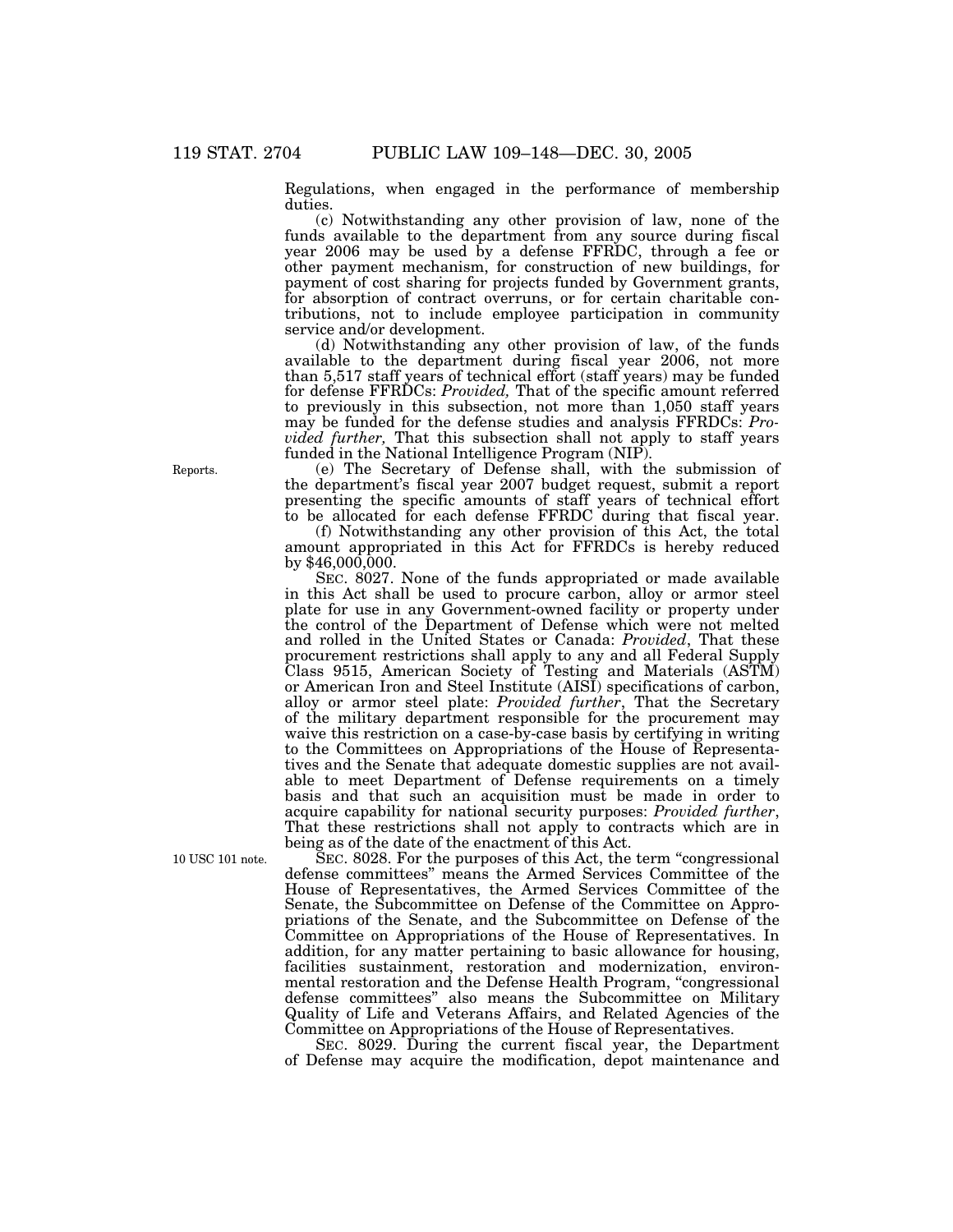repair of aircraft, vehicles and vessels as well as the production of components and other Defense-related articles, through competition between Department of Defense depot maintenance activities and private firms: *Provided*, That the Senior Acquisition Executive of the military department or Defense Agency concerned, with power of delegation, shall certify that successful bids include comparable estimates of all direct and indirect costs for both public and private bids: *Provided further*, That Office of Management and Budget Circular A–76 shall not apply to competitions conducted under this section.

SEC. 8030. (a)(1) If the Secretary of Defense, after consultation with the United States Trade Representative, determines that a foreign country which is party to an agreement described in paragraph (2) has violated the terms of the agreement by discriminating against certain types of products produced in the United States that are covered by the agreement, the Secretary of Defense shall rescind the Secretary's blanket waiver of the Buy American Act with respect to such types of products produced in that foreign country.

(2) An agreement referred to in paragraph (1) is any reciprocal defense procurement memorandum of understanding, between the United States and a foreign country pursuant to which the Secretary of Defense has prospectively waived the Buy American Act for certain products in that country.

(b) The Secretary of Defense shall submit to the Congress a report on the amount of Department of Defense purchases from foreign entities in fiscal year 2006. Such report shall separately indicate the dollar value of items for which the Buy American Act was waived pursuant to any agreement described in subsection  $(a)(2)$ , the Trade Agreement Act of 1979 (19 U.S.C. 2501 et seq.), or any international agreement to which the United States is a party.

(c) For purposes of this section, the term ''Buy American Act'' means title III of the Act entitled ''An Act making appropriations for the Treasury and Post Office Departments for the fiscal year ending June 30, 1934, and for other purposes'', approved March 3, 1933 (41 U.S.C. 10a et seq.).

SEC. 8031. Appropriations contained in this Act that remain available at the end of the current fiscal year, and at the end of each fiscal year hereafter, as a result of energy cost savings realized by the Department of Defense shall remain available for obligation for the next fiscal year to the extent, and for the purposes, provided in section 2865 of title 10, United States Code.

SEC. 8032. The President shall include with each budget for a fiscal year submitted to the Congress under section 1105 of title 31, United States Code, and hereafter, materials that shall identify clearly and separately the amounts requested in the budget for appropriation for that fiscal year for salaries and expenses related to administrative activities of the Department of Defense, the military departments, and the defense agencies.

SEC. 8033. Notwithstanding any other provision of law, funds available during the current fiscal year and hereafter for ''Drug Interdiction and Counter-Drug Activities, Defense'' may be obligated for the Young Marines program.

Reports. Customs duties.

President. 10 USC 221 note.

41 USC 10b–2

note.

Certification.

10 USC 374 note.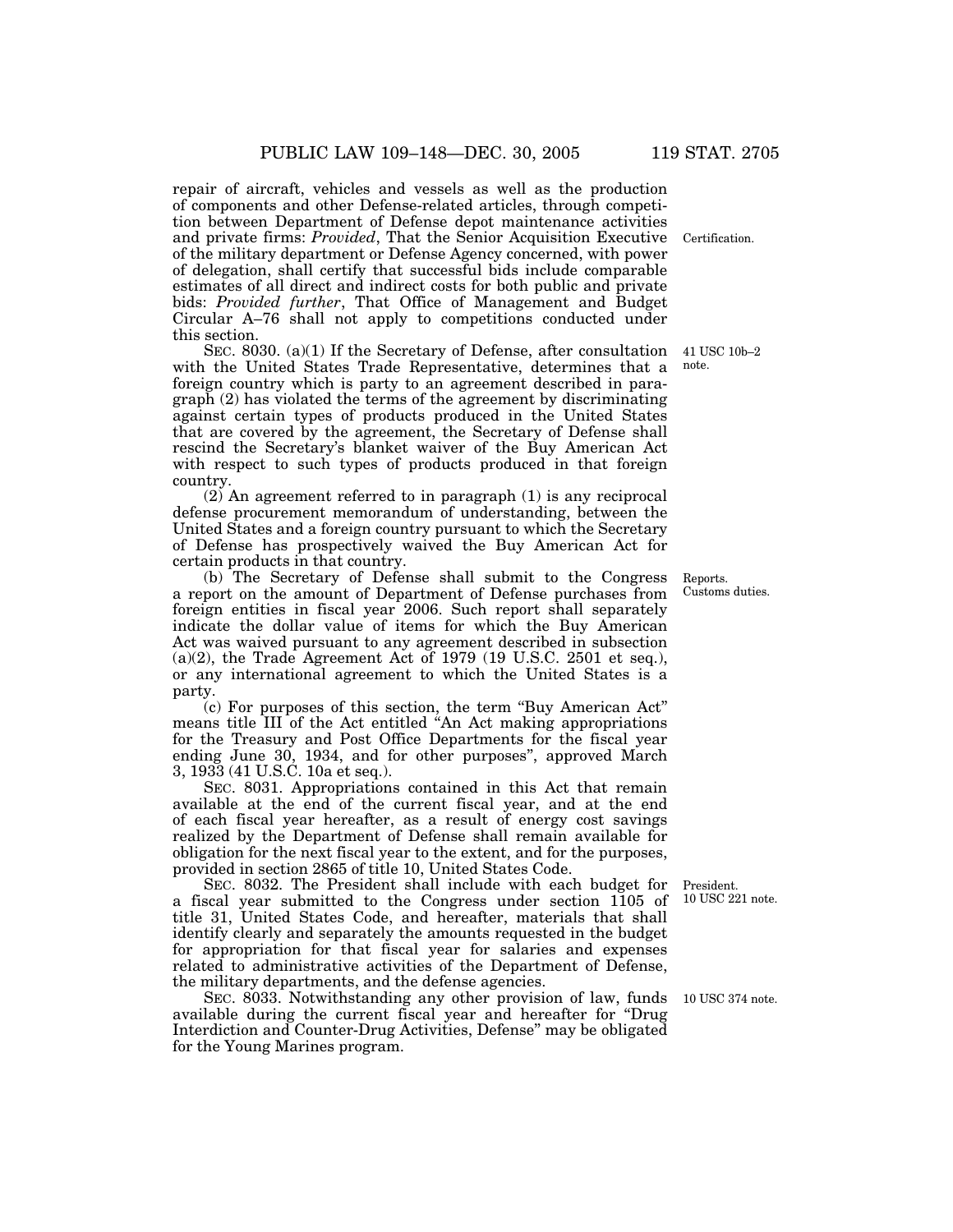## (INCLUDING TRANSFER OF FUNDS)

SEC. 8034. During the current fiscal year, amounts contained in the Department of Defense Overseas Military Facility Investment Recovery Account established by section  $2921(c)(1)$  of the National Defense Authorization Act of 1991 (Public Law 101–510; 10 U.S.C. 2687 note) shall be available until expended for the payments specified by section 2921(c)(2) of that Act.

SEC. 8035. (a) IN GENERAL.—Notwithstanding any other provision of law, the Secretary of the Air Force may convey at no cost to the Air Force, without consideration, to Indian tribes located in the States of North Dakota, South Dakota, Montana, and Minnesota relocatable military housing units located at Grand Forks Air Force Base and Minot Air Force Base that are excess to the needs of the Air Force.

(b) PROCESSING OF REQUESTS.—The Secretary of the Air Force shall convey, at no cost to the Air Force, military housing units under subsection (a) in accordance with the request for such units that are submitted to the Secretary by the Operation Walking Shield Program on behalf of Indian tribes located in the States of North Dakota, South Dakota, Montana, and Minnesota.

(c) RESOLUTION OF HOUSING UNIT CONFLICTS.—The Operation Walking Shield Program shall resolve any conflicts among requests of Indian tribes for housing units under subsection (a) before submitting requests to the Secretary of the Air Force under subsection (b).

(d) INDIAN TRIBE DEFINED.—In this section, the term ''Indian tribe'' means any recognized Indian tribe included on the current list published by the Secretary of the Interior under section 104 of the Federally Recognized Indian Tribe Act of 1994 (Public Law 103–454; 108 Stat. 4792; 25 U.S.C. 479a–1).

SEC. 8036. During the current fiscal year, appropriations which are available to the Department of Defense for operation and maintenance may be used to purchase items having an investment item unit cost of not more than \$250,000.

SEC. 8037. (a) During the current fiscal year, none of the appropriations or funds available to the Department of Defense Working Capital Funds shall be used for the purchase of an investment item for the purpose of acquiring a new inventory item for sale or anticipated sale during the current fiscal year or a subsequent fiscal year to customers of the Department of Defense Working Capital Funds if such an item would not have been chargeable to the Department of Defense Business Operations Fund during fiscal year 1994 and if the purchase of such an investment item would be chargeable during the current fiscal year to appropriations made to the Department of Defense for procurement.

(b) The fiscal year 2007 budget request for the Department of Defense as well as all justification material and other documentation supporting the fiscal year 2007 Department of Defense budget shall be prepared and submitted to the Congress on the basis that any equipment which was classified as an end item and funded in a procurement appropriation contained in this Act shall be budgeted for in a proposed fiscal year 2007 procurement appropriation and not in the supply management business area or any other area or category of the Department of Defense Working Capital Funds.

Housing. Native Americans. State listing.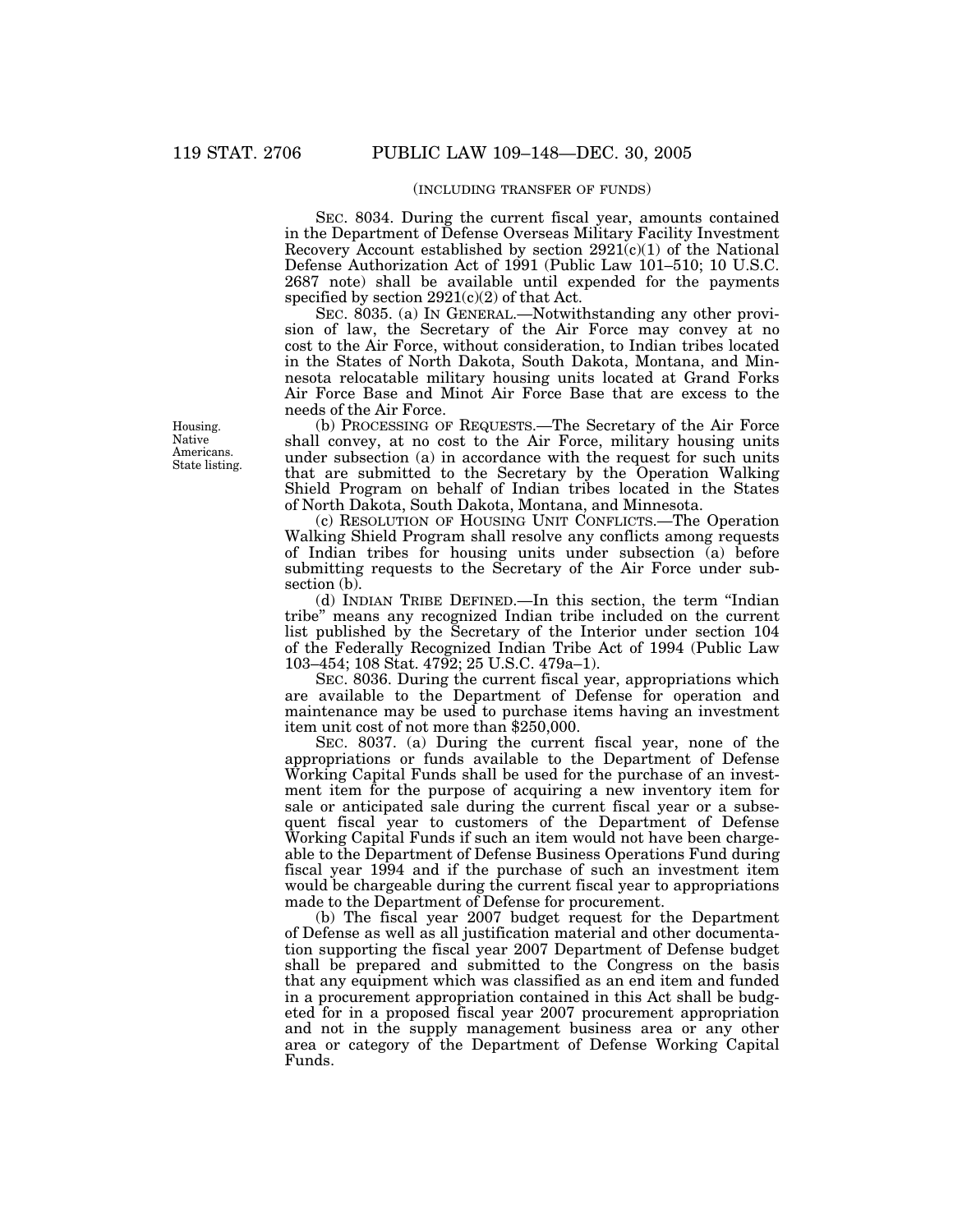50 USC 403u note.

SEC. 8038. None of the funds appropriated by this Act for programs of the Central Intelligence Agency shall remain available for obligation beyond the current fiscal year, except for funds appropriated for the Reserve for Contingencies, which shall remain available until September 30, 2007: *Provided*, That funds appropriated, transferred, or otherwise credited to the Central Intelligence Agency Central Services Working Capital Fund during this or any prior or subsequent fiscal year shall remain available until expended: *Provided further*, That any funds appropriated or transferred to the Central Intelligence Agency for advanced research and development acquisition, for agent operations, and for covert action programs authorized by the President under section 503 of the National Security Act of 1947, as amended, shall remain available until September 30, 2007.

SEC. 8039. Notwithstanding any other provision of law, funds made available in this Act for the Defense Intelligence Agency may be used for the design, development, and deployment of General Defense Intelligence Program intelligence communications and intelligence information systems for the Services, the Unified and Specified Commands, and the component commands.

SEC. 8040. Of the funds appropriated to the Department of Defense under the heading ''Operation and Maintenance, Defense-Wide", not less than \$10,000,000 shall be made available only for the mitigation of environmental impacts, including training and technical assistance to tribes, related administrative support, the gathering of information, documenting of environmental damage, and developing a system for prioritization of mitigation and cost to complete estimates for mitigation, on Indian lands resulting from Department of Defense activities.

SEC. 8041. (a) None of the funds appropriated in this Act may be expended by an entity of the Department of Defense unless the entity, in expending the funds, complies with the Buy American Act. For purposes of this subsection, the term ''Buy American Act'' means title III of the Act entitled ''An Act making appropriations for the Treasury and Post Office Departments for the fiscal year ending June 30, 1934, and for other purposes'', approved March 3, 1933 (41 U.S.C. 10a et seq.).

(b) If the Secretary of Defense determines that a person has been convicted of intentionally affixing a label bearing a ''Made in America'' inscription to any product sold in or shipped to the United States that is not made in America, the Secretary shall determine, in accordance with section 2410f of title 10, United States Code, whether the person should be debarred from contracting with the Department of Defense.

(c) In the case of any equipment or products purchased with appropriations provided under this Act, it is the sense of the Congress that any entity of the Department of Defense, in expending the appropriation, purchase only American-made equipment and products, provided that American-made equipment and products are cost-competitive, quality-competitive, and available in a timely fashion.

SEC. 8042. None of the funds appropriated by this Act shall be available for a contract for studies, analysis, or consulting services entered into without competition on the basis of an unsolicited proposal unless the head of the activity responsible for the procurement determines—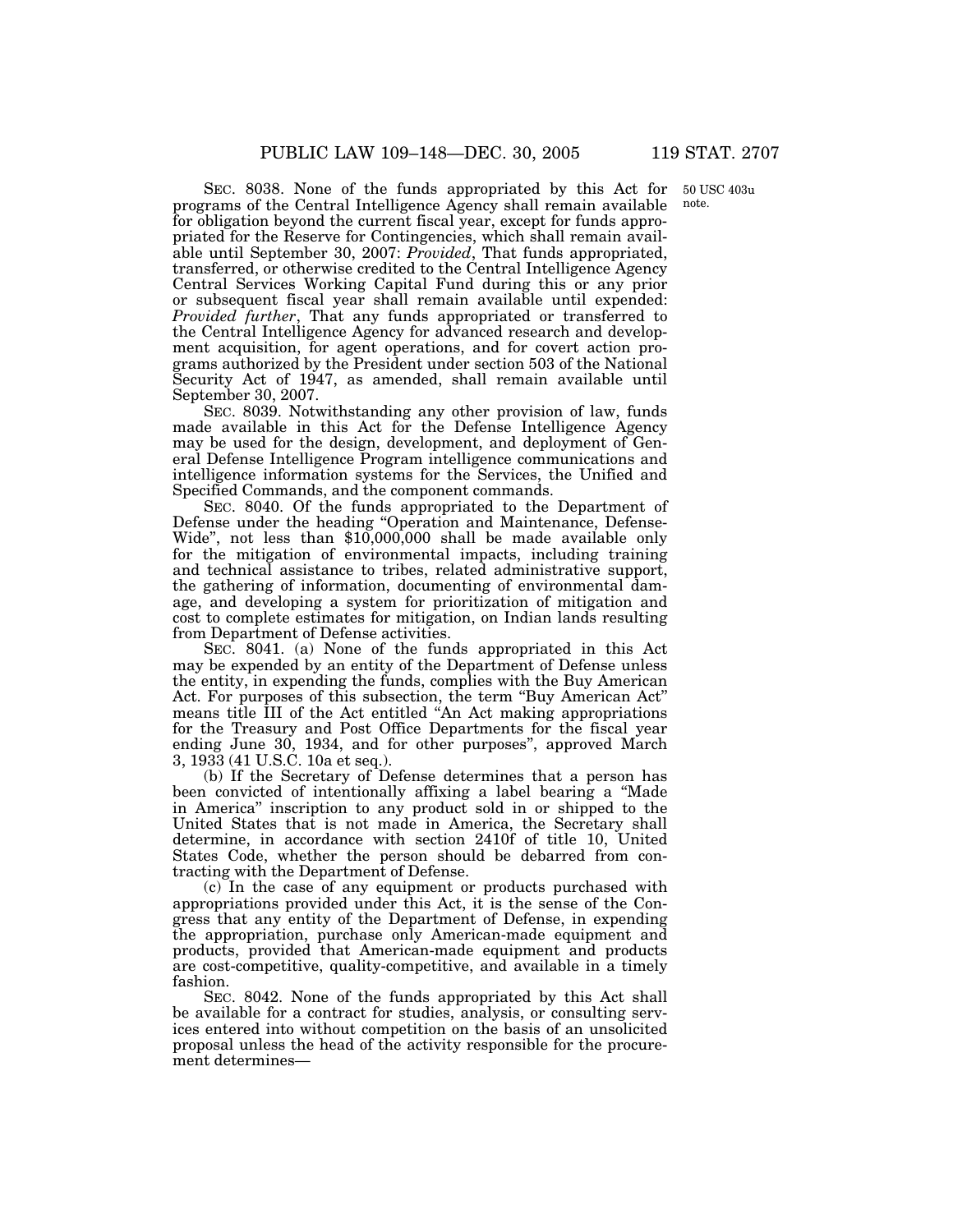(1) as a result of thorough technical evaluation, only one source is found fully qualified to perform the proposed work;

(2) the purpose of the contract is to explore an unsolicited proposal which offers significant scientific or technological promise, represents the product of original thinking, and was submitted in confidence by one source; or

(3) the purpose of the contract is to take advantage of unique and significant industrial accomplishment by a specific concern, or to insure that a new product or idea of a specific concern is given financial support: *Provided,* That this limitation shall not apply to contracts in an amount of less than \$25,000, contracts related to improvements of equipment that is in development or production, or contracts as to which a civilian official of the Department of Defense, who has been confirmed by the Senate, determines that the award of such contract is in the interest of the national defense.

SEC. 8043. (a) Except as provided in subsection (b) and (c), none of the funds made available by this Act may be used—

(1) to establish a field operating agency; or

(2) to pay the basic pay of a member of the Armed Forces or civilian employee of the department who is transferred or reassigned from a headquarters activity if the member or employee's place of duty remains at the location of that headquarters.

(b) The Secretary of Defense or Secretary of a military department may waive the limitations in subsection (a), on a case-bycase basis, if the Secretary determines, and certifies to the Committees on Appropriations of the House of Representatives and Senate that the granting of the waiver will reduce the personnel requirements or the financial requirements of the department.

(c) This section does not apply to—

(1) field operating agencies funded within the National Intelligence Program; or

(2) an Army field operating agency established to eliminate, mitigate, or counter the effects of improvised explosive devices, and, as determined by the Secretary of the Army, other similar threats.

SEC. 8044. The Secretary of Defense, acting through the Office of Economic Adjustment of the Department of Defense, may use funds made available in this Act under the heading ''Operation and Maintenance, Defense-Wide'' to make grants and supplement other Federal funds in accordance with the guidance provided in the Joint Explanatory Statement of the Committee of Conference to accompany the conference report on the bill H.R. 2863, and the projects specified in such guidance shall be considered to be authorized by law.

## (RESCISSIONS)

SEC. 8045. Of the funds appropriated in Department of Defense Appropriations Acts, the following funds are hereby rescinded from the following accounts and programs in the specified amounts: ''Missile Procurement, Army, 2004/2006'', \$20,000,000;

''Missile Procurement, Army, 2005/2007'', \$14,931,000; ''Other Procurement, Army, 2005/2007'', \$68,637,000;

"Aircraft Procurement, Navy, 2005/2007", \$16,800,000;<br>"Shipbuilding and Conversion, Navy, 2005/2009",

and Conversion, Navy,  $$42,200,000;$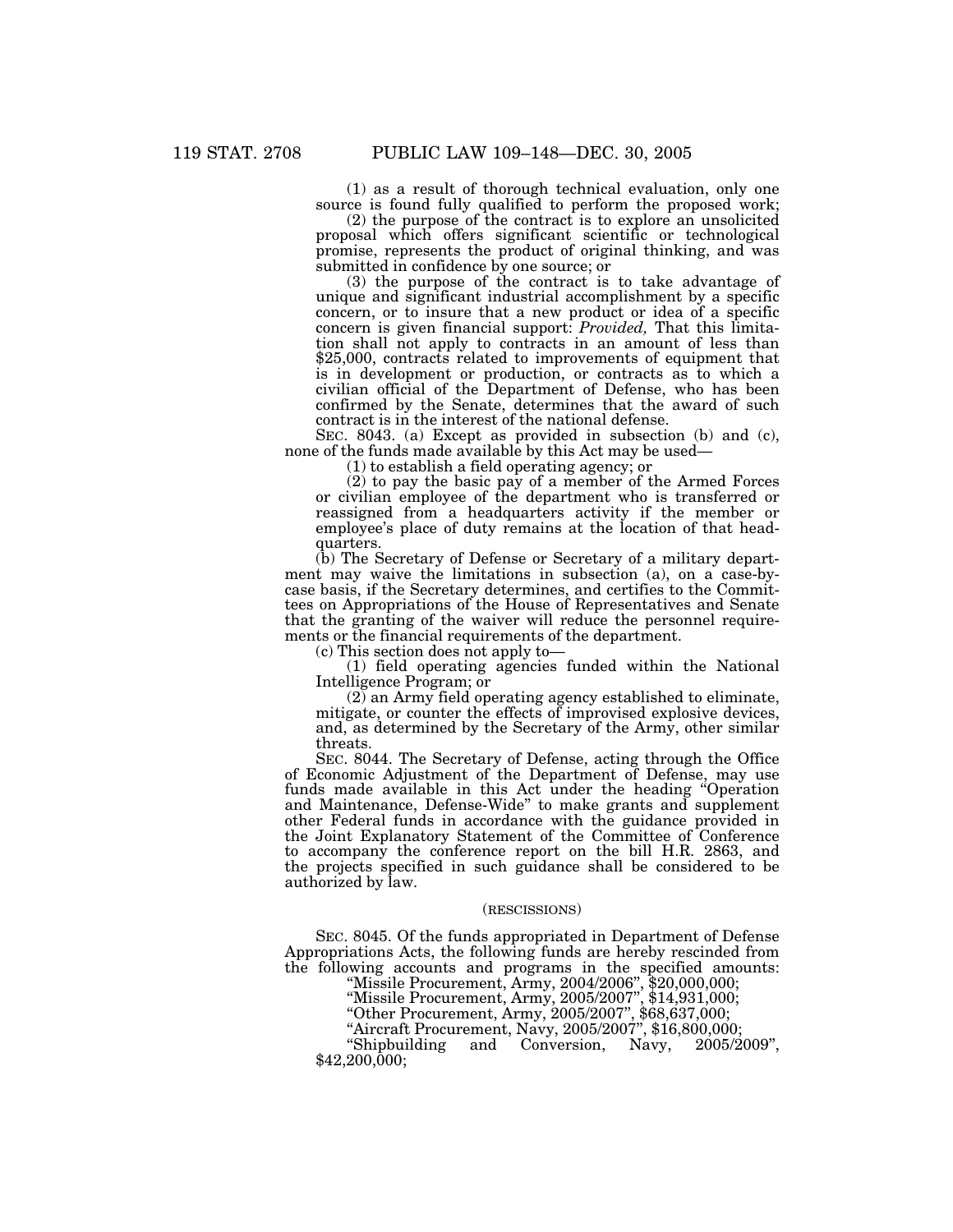''Other Procurement, Navy, 2005/2007'', \$43,000,000;

''Procurement, Marine Corps, 2005/2007'', \$4,300,000;

''Missile Procurement, Air Force, 2005/2007'', \$92,000,000;

''Other Procurement, Air Force, 2005/2007'', \$3,400,000;

''Research, Development, Test and Evaluation, Army, 2005/ 2006'', \$4,300,000;

''Research, Development, Test and Evaluation, Navy, 2005/ 2006'', \$32,755,000; and

''Research, Development, Test and Evaluation, Air Force, 2005/2006'', \$63,400,000.

SEC. 8046. None of the funds available in this Act may be used to reduce the authorized positions for military (civilian) technicians of the Army National Guard, the Air National Guard, Army Reserve and Air Force Reserve for the purpose of applying any administratively imposed civilian personnel ceiling, freeze, or reduction on military (civilian) technicians, unless such reductions are a direct result of a reduction in military force structure.

SEC. 8047. None of the funds appropriated or otherwise made available in this Act may be obligated or expended for assistance to the Democratic People's Republic of North Korea unless specifically appropriated for that purpose.

SEC. 8048. Funds appropriated in this Act for operation and maintenance of the Military Departments, Combatant Commands and Defense Agencies shall be available for reimbursement of pay, allowances and other expenses which would otherwise be incurred against appropriations for the National Guard and Reserve when members of the National Guard and Reserve provide intelligence or counterintelligence support to Combatant Commands, Defense Agencies and Joint Intelligence Activities, including the activities and programs included within the National Intelligence Program, the Joint Military Intelligence Program, and the Tactical Intelligence and Related Activities aggregate: *Provided*, That nothing in this section authorizes deviation from established Reserve and National Guard personnel and training procedures.

Certification.

SEC. 8049. During the current fiscal year, none of the funds appropriated in this Act may be used to reduce the civilian medical and medical support personnel assigned to military treatment facilities below the September 30, 2003, level: *Provided*, That the Service Surgeons General may waive this section by certifying to the congressional defense committees that the beneficiary population is declining in some catchment areas and civilian strength reductions may be consistent with responsible resource stewardship and capitation-based budgeting.

SEC. 8050. Up to \$2,000,000 of the funds appropriated under the heading ''Operation and Maintenance, Navy'' may be made available to contract for the installation, repair, and maintenance of an on-base and adjacent off-base wastewater/treatment facility and infrastructure critical to base operations and the public health and safety of community residents in the vicinity of the NCTAMS.

SEC. 8051. Notwithstanding any other provision of law, that not more than 35 percent of funds provided in this Act for environmental remediation may be obligated under indefinite delivery/ indefinite quantity contracts with a total contract value of \$130,000,000 or higher.

SEC. 8052. (a) None of the funds available to the Department 10 USC 374 note. of Defense for any fiscal year for drug interdiction or counterdrug activities may be transferred to any other department or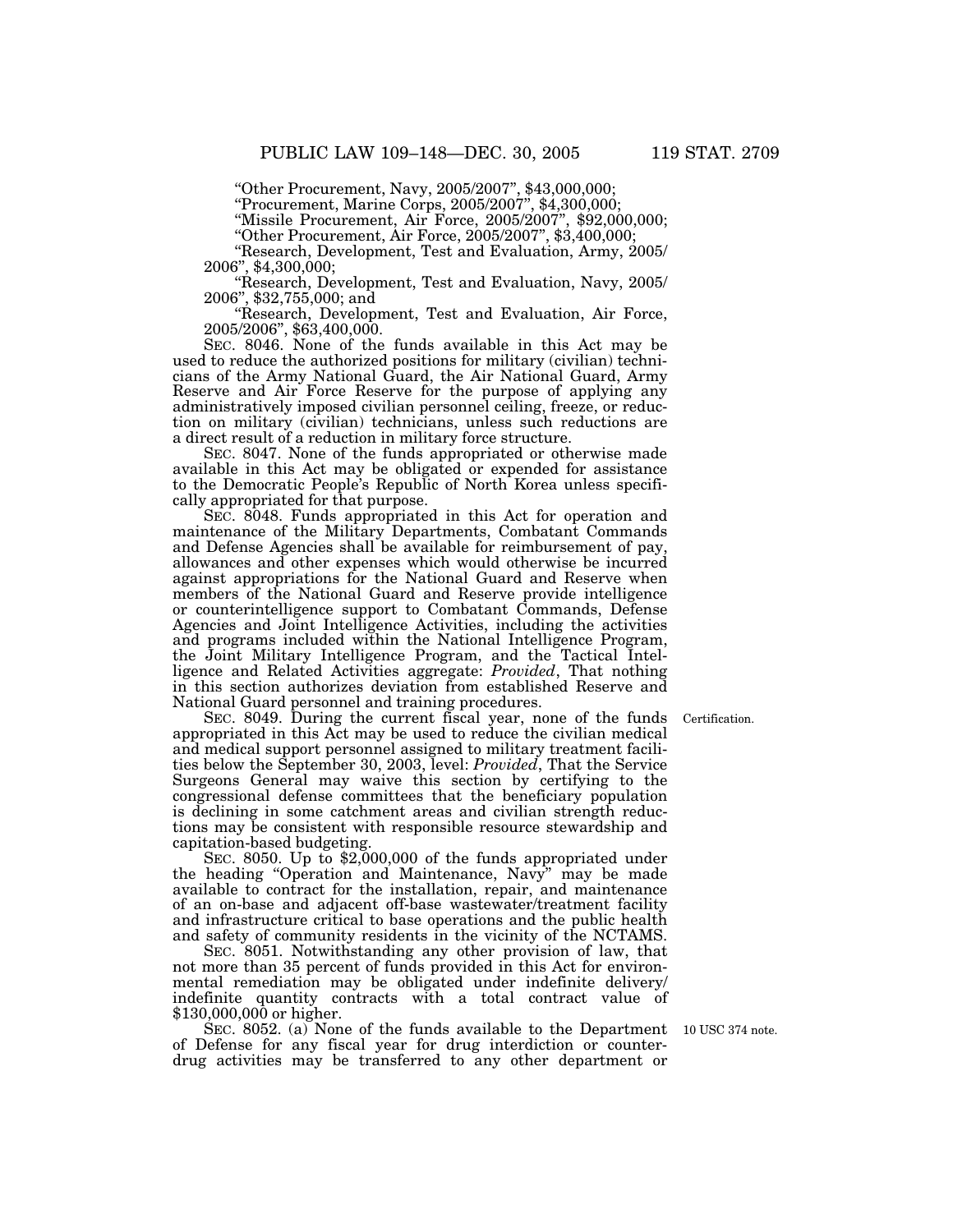50 USC 403f note.

agency of the United States except as specifically provided in an appropriations law.

(b) None of the funds available to the Central Intelligence Agency for any fiscal year for drug interdiction and counter-drug activities may be transferred to any other department or agency of the United States except as specifically provided in an appropriations law.

SEC. 8053. Up to \$3,000,000 of the funds appropriated in title II of this Act under the heading "Operation and Maintenance, Army'', may be made available to contract with the Army Historical Foundation, a nonprofit organization, for services required to solicit non-Federal donations to support construction and operation of the National Museum of the United States Army at Fort Belvoir, Virginia: *Provided,* That notwithstanding any other provision of law, the Army is authorized to receive future payments in this or the subsequent fiscal year from any nonprofit organization chartered to support the National Museum of the United States Army to reimburse amounts expended by the Army pursuant to this section: *Provided further,* That any reimbursements received pursuant to this section shall be merged with ''Operation and Maintenance, Army" and shall be made available for the same purposes and for the same time period as that appropriation account.

## (TRANSFER OF FUNDS)

SEC. 8054. Appropriations available under the heading ''Operation and Maintenance, Defense-Wide'' for the current fiscal year and hereafter for increasing energy and water efficiency in Federal buildings may, during their period of availability, be transferred to other appropriations or funds of the Department of Defense for projects related to increasing energy and water efficiency, to be merged with and to be available for the same general purposes, and for the same time period, as the appropriation or fund to which transferred.

SEC. 8055. None of the funds appropriated by this Act may be used for the procurement of ball and roller bearings other than those produced by a domestic source and of domestic origin: *Provided*, That the Secretary of the military department responsible for such procurement may waive this restriction on a case-bycase basis by certifying in writing to the Committees on Appropriations of the House of Representatives and the Senate, that adequate domestic supplies are not available to meet Department of Defense requirements on a timely basis and that such an acquisition must be made in order to acquire capability for national security purposes: *Provided further*, That this restriction shall not apply to the purchase of "commercial items", as defined by section  $4(12)$ of the Office of Federal Procurement Policy Act, except that the restriction shall apply to ball or roller bearings purchased as end items.

SEC. 8056. None of the funds in this Act may be used to purchase any supercomputer which is not manufactured in the United States, unless the Secretary of Defense certifies to the congressional defense committees that such an acquisition must be made in order to acquire capability for national security purposes that is not available from United States manufacturers.

SEC. 8057. Notwithstanding any other provision of law, each contract awarded by the Department of Defense during the current fiscal year for construction or service performed in whole or in

10 USC 2865 note.

Contracts. Employment.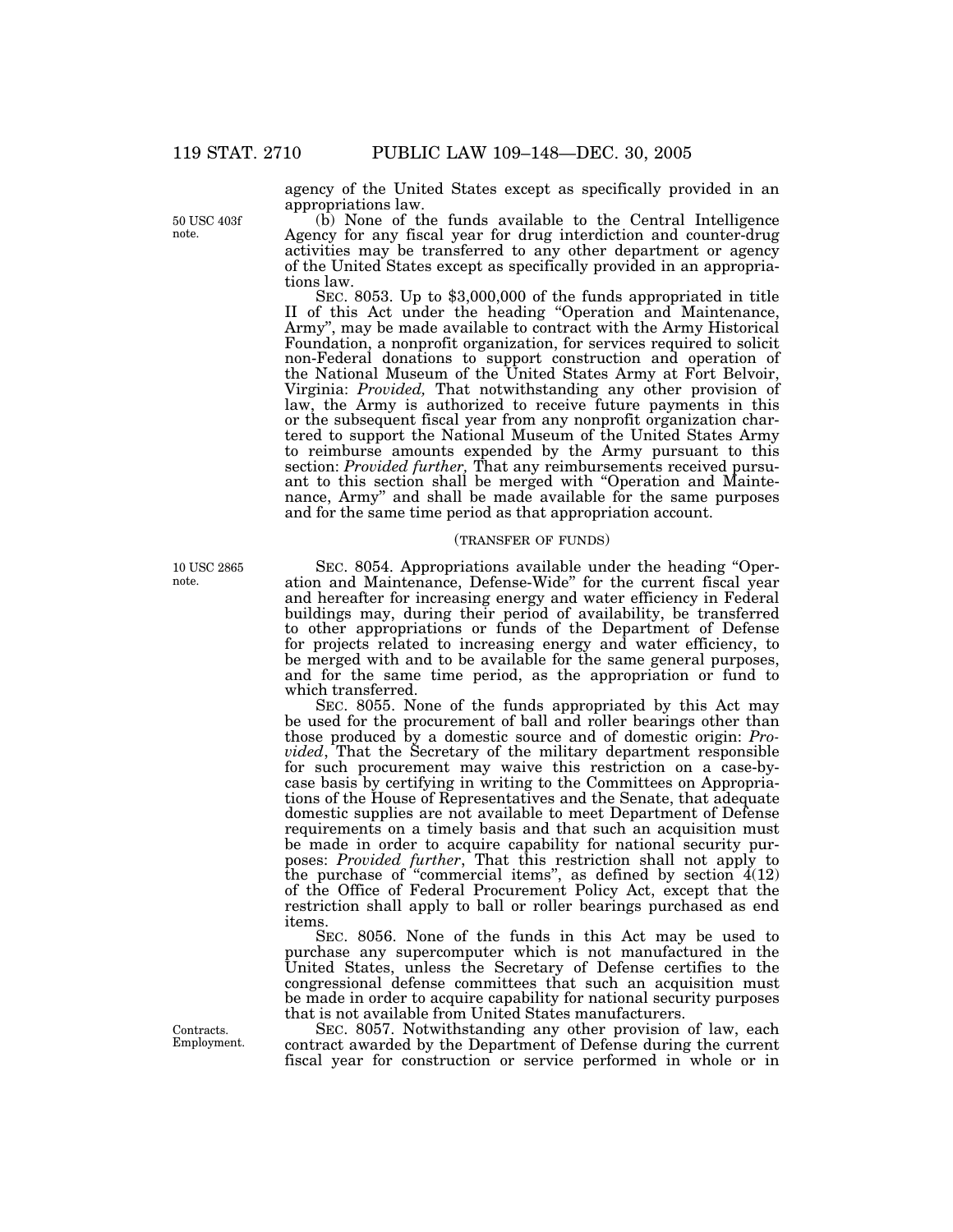part in a State (as defined in section 381(d) of title 10, United States Code) which is not contiguous with another State and has an unemployment rate in excess of the national average rate of unemployment as determined by the Secretary of Labor, shall include a provision requiring the contractor to employ, for the purpose of performing that portion of the contract in such State that is not contiguous with another State, individuals who are residents of such State and who, in the case of any craft or trade, possess or would be able to acquire promptly the necessary skills: *Provided*, That the Secretary of Defense may waive the requirements of this section, on a case-by-case basis, in the interest of national security.

SEC. 8058. None of the funds made available in this or any other Act may be used to pay the salary of any officer or employee of the Department of Defense who approves or implements the transfer of administrative responsibilities or budgetary resources of any program, project, or activity financed by this Act to the jurisdiction of another Federal agency not financed by this Act without the express authorization of Congress: *Provided*, That this limitation shall not apply to transfers of funds expressly provided for in Defense Appropriations Acts, or provisions of Acts providing supplemental appropriations for the Department of Defense.

Notification.

SEC. 8059. (a) LIMITATION ON TRANSFER OF DEFENSE ARTICLES AND SERVICES.—Notwithstanding any other provision of law, none of the funds available to the Department of Defense for the current fiscal year may be obligated or expended to transfer to another nation or an international organization any defense articles or services (other than intelligence services) for use in the activities described in subsection (b) unless the congressional defense committees, the Committee on International Relations of the House of Representatives, and the Committee on Foreign Relations of the Senate are notified 15 days in advance of such transfer.

(b) COVERED ACTIVITIES.—This section applies to—

(1) any international peacekeeping or peace-enforcement operation under the authority of chapter VI or chapter VII of the United Nations Charter under the authority of a United Nations Security Council resolution; and

(2) any other international peacekeeping, peace-enforcement, or humanitarian assistance operation.

(c) REQUIRED NOTICE.—A notice under subsection (a) shall include the following:

(1) A description of the equipment, supplies, or services to be transferred.

(2) A statement of the value of the equipment, supplies, or services to be transferred.

(3) In the case of a proposed transfer of equipment or supplies—

(A) a statement of whether the inventory requirements of all elements of the Armed Forces (including the reserve components) for the type of equipment or supplies to be transferred have been met; and

(B) a statement of whether the items proposed to be transferred will have to be replaced and, if so, how the President proposes to provide funds for such replacement.

SEC. 8060. None of the funds available to the Department of Defense under this Act shall be obligated or expended to pay a contractor under a contract with the Department of Defense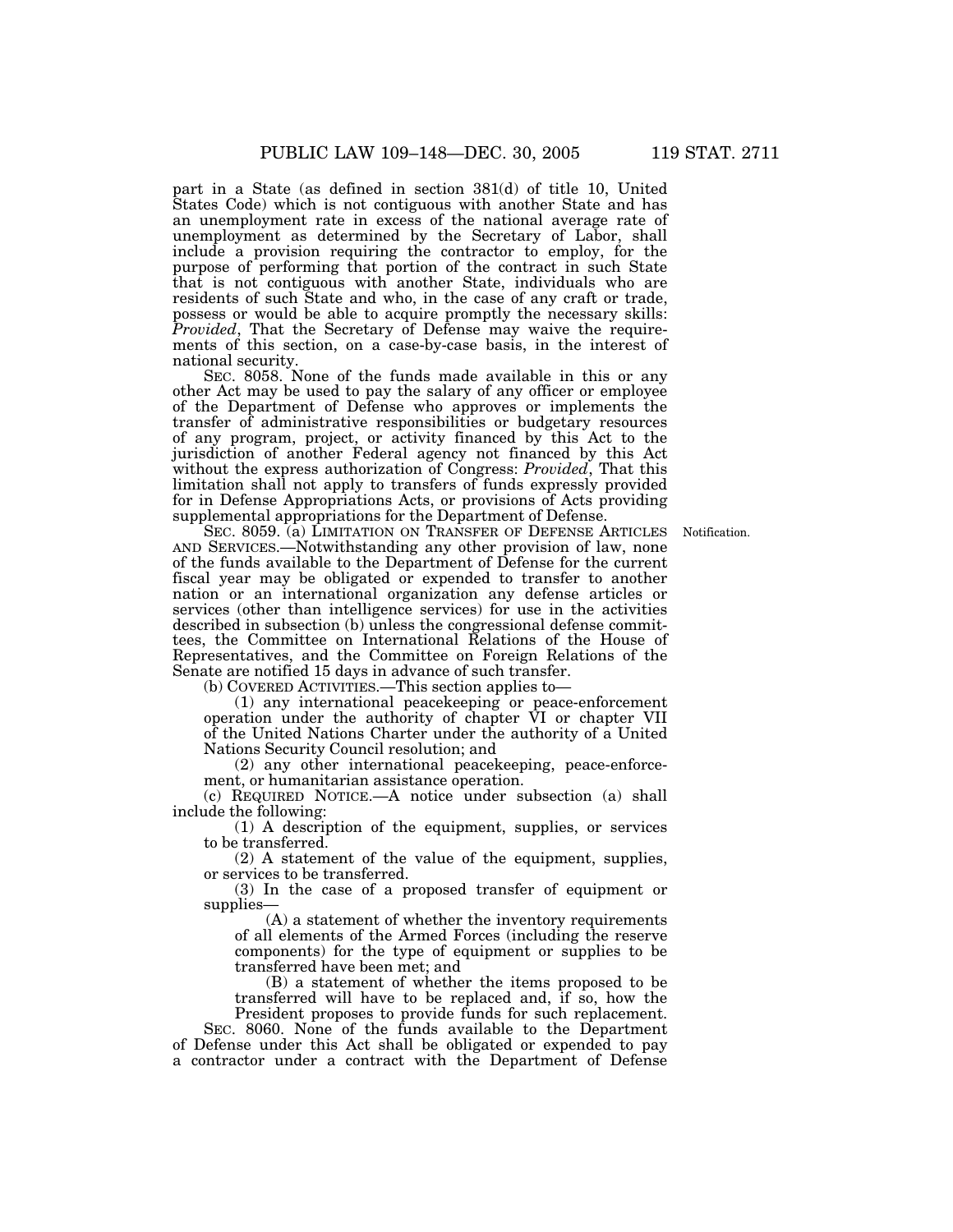for costs of any amount paid by the contractor to an employee when—

(1) such costs are for a bonus or otherwise in excess of the normal salary paid by the contractor to the employee; and

(2) such bonus is part of restructuring costs associated with a business combination.

## (INCLUDING TRANSFER OF FUNDS)

SEC. 8061. During the current fiscal year, no more than \$30,000,000 of appropriations made in this Act under the heading ''Operation and Maintenance, Defense-Wide'' may be transferred to appropriations available for the pay of military personnel, to be merged with, and to be available for the same time period as the appropriations to which transferred, to be used in support of such personnel in connection with support and services for eligible organizations and activities outside the Department of Defense pursuant to section 2012 of title 10, United States Code.

SEC. 8062. During the current fiscal year, in the case of an appropriation account of the Department of Defense for which the period of availability for obligation has expired or which has closed under the provisions of section 1552 of title 31, United States Code, and which has a negative unliquidated or unexpended balance, an obligation or an adjustment of an obligation may be charged to any current appropriation account for the same purpose as the expired or closed account if—

(1) the obligation would have been properly chargeable (except as to amount) to the expired or closed account before the end of the period of availability or closing of that account;

(2) the obligation is not otherwise properly chargeable to any current appropriation account of the Department of Defense; and

(3) in the case of an expired account, the obligation is not chargeable to a current appropriation of the Department of Defense under the provisions of section  $1405(b)(8)$  of the National Defense Authorization Act for Fiscal Year 1991, Public Law 101–510, as amended (31 U.S.C. 1551 note): *Provided*, That in the case of an expired account, if subsequent review or investigation discloses that there was not in fact a negative unliquidated or unexpended balance in the account, any charge to a current account under the authority of this section shall be reversed and recorded against the expired account: *Provided further*, That the total amount charged to a current appropriation under this section may not exceed an amount equal to 1 percent of the total appropriation for that account.

SEC. 8063. (a) Notwithstanding any other provision of law, the Chief of the National Guard Bureau may permit the use of equipment of the National Guard Distance Learning Project by any person or entity on a space-available, reimbursable basis. The Chief of the National Guard Bureau shall establish the amount of reimbursement for such use on a case-by-case basis.

(b) Amounts collected under subsection (a) shall be credited to funds available for the National Guard Distance Learning Project and be available to defray the costs associated with the use of equipment of the project under that subsection. Such funds shall be available for such purposes without fiscal year limitation.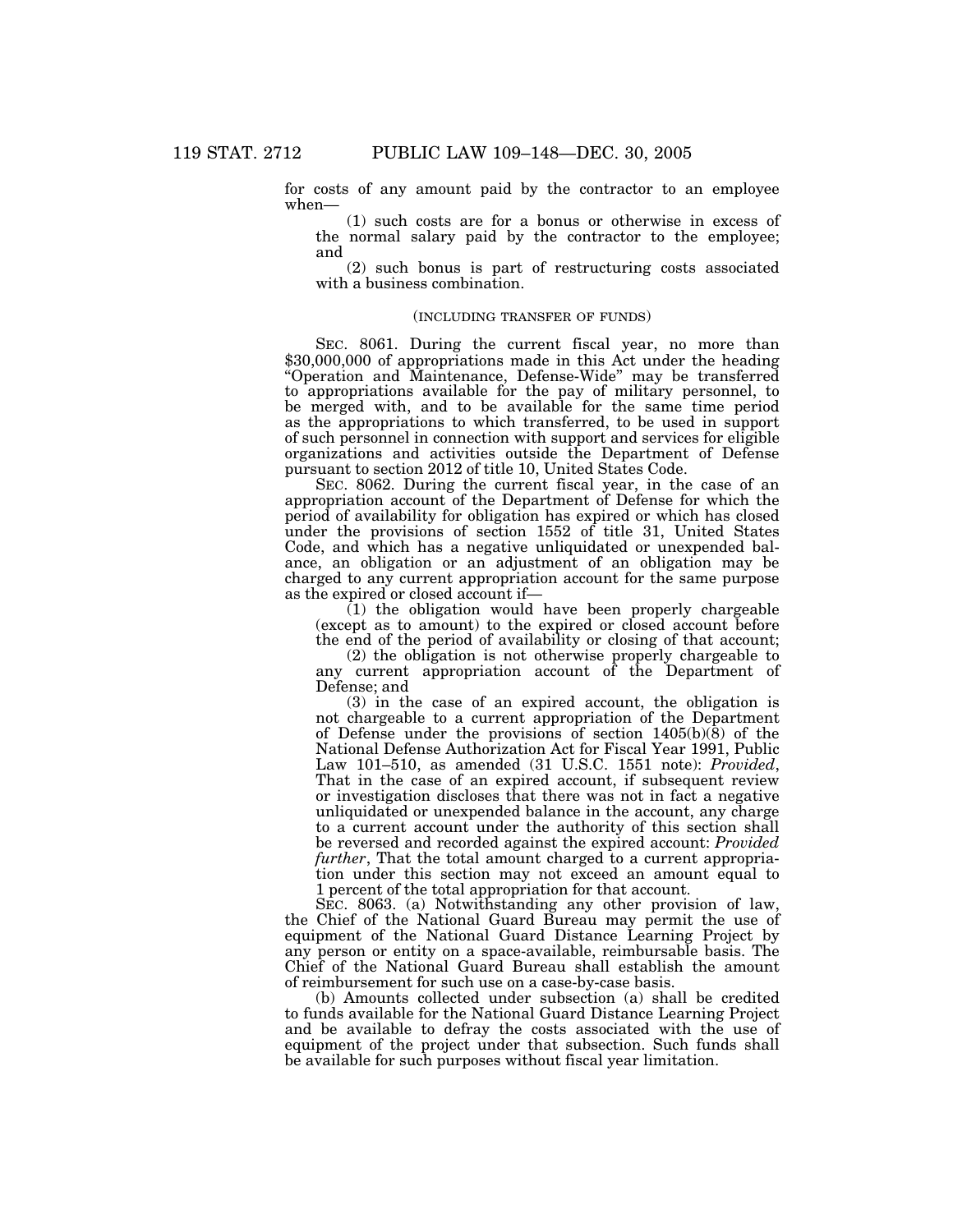SEC. 8064. Using funds available by this Act or any other Act, the Secretary of the Air Force, pursuant to a determination under section 2690 of title 10, United States Code, may implement cost-effective agreements for required heating facility modernization in the Kaiserslautern Military Community in the Federal Republic of Germany: *Provided*, That in the City of Kaiserslautern such agreements will include the use of United States anthracite as the base load energy for municipal district heat to the United States Defense installations: *Provided further*, That at Landstuhl Army Regional Medical Center and Ramstein Air Base, furnished heat may be obtained from private, regional or municipal services, if provisions are included for the consideration of United States coal as an energy source.

SEC. 8065. None of the funds appropriated in title IV of this Act may be used to procure end-items for delivery to military forces for operational training, operational use or inventory requirements: *Provided*, That this restriction does not apply to end-items used in development, prototyping, and test activities preceding and leading to acceptance for operational use: *Provided further*, That this restriction does not apply to programs funded within the National Intelligence Program: *Provided further*, That the Secretary of Defense may waive this restriction on a case-by-case basis by certifying in writing to the Committees on Appropriations of the House of Representatives and the Senate that it is in the national security interest to do so.

SEC. 8066. Notwithstanding any other provision of law, funds available to the Department of Defense shall be made available to provide transportation of medical supplies and equipment, on a nonreimbursable basis, to American Samoa, and funds available to the Department of Defense shall be made available to provide transportation of medical supplies and equipment, on a nonreimbursable basis, to the Indian Health Service when it is in conjunction with a civil-military project.

SEC. 8067. None of the funds made available in this Act may be used to approve or license the sale of the F/A–22 advanced tactical fighter to any foreign government.

SEC. 8068. (a) The Secretary of Defense may, on a case-bycase basis, waive with respect to a foreign country each limitation on the procurement of defense items from foreign sources provided in law if the Secretary determines that the application of the limitation with respect to that country would invalidate cooperative programs entered into between the Department of Defense and the foreign country, or would invalidate reciprocal trade agreements for the procurement of defense items entered into under section 2531 of title 10, United States Code, and the country does not discriminate against the same or similar defense items produced in the United States for that country.

(b) Subsection (a) applies with respect to—

Applicability.

(1) contracts and subcontracts entered into on or after the date of the enactment of this Act; and

(2) options for the procurement of items that are exercised after such date under contracts that are entered into before such date if the option prices are adjusted for any reason other than the application of a waiver granted under subsection (a).

(c) Subsection (a) does not apply to a limitation regarding construction of public vessels, ball and roller bearings, food, and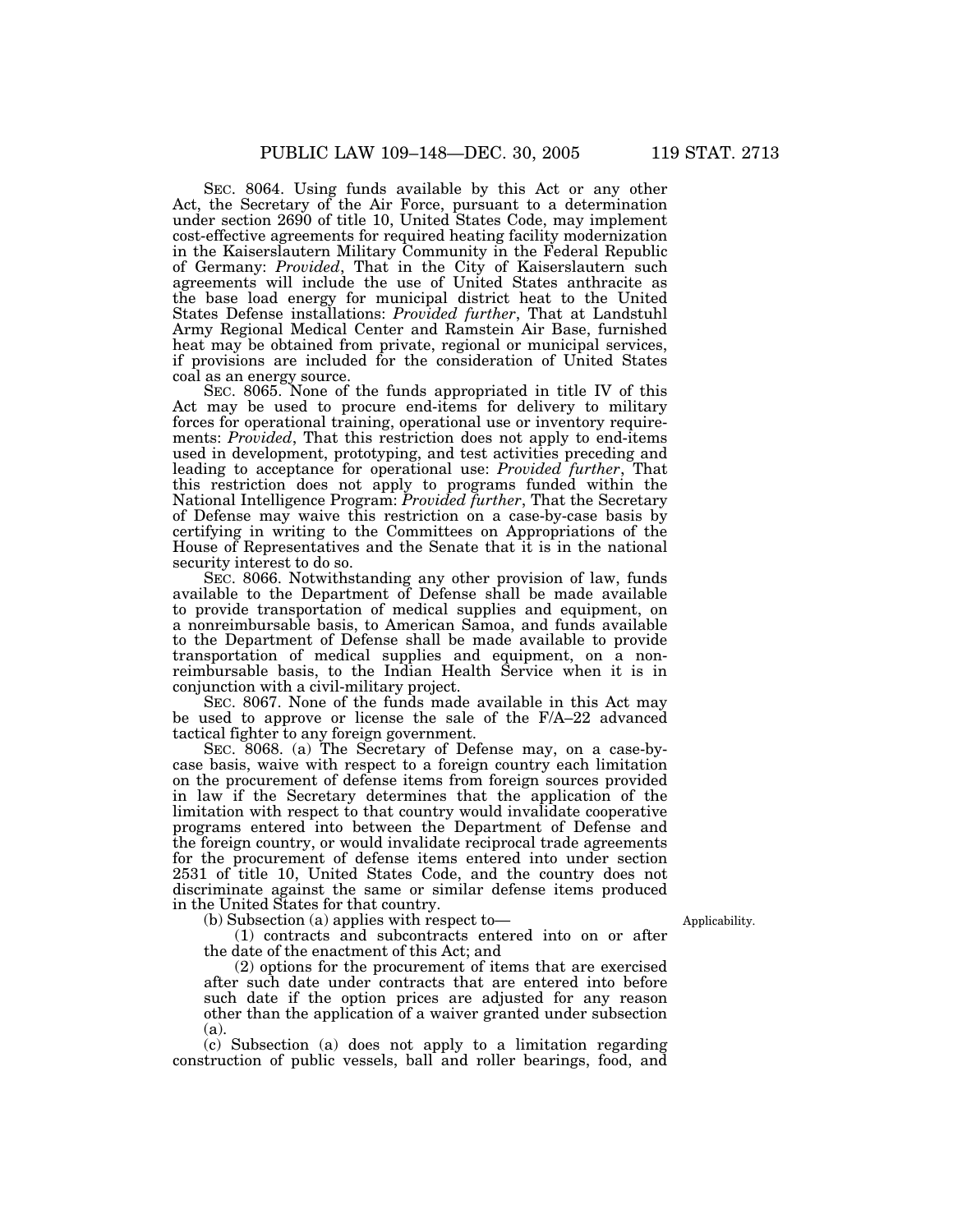clothing or textile materials as defined by section 11 (chapters 50–65) of the Harmonized Tariff Schedule and products classified under headings 4010, 4202, 4203, 6401 through 6406, 6505, 7019, 7218 through 7229, 7304.41 through 7304.49, 7306.40, 7502 through 7508, 8105, 8108, 8109, 8211, 8215, and 9404.

SEC. 8069. (a) PROHIBITION.—None of the funds made available by this Act may be used to support any training program involving a unit of the security forces of a foreign country if the Secretary of Defense has received credible information from the Department of State that the unit has committed a gross violation of human rights, unless all necessary corrective steps have been taken.

Human rights.

(b) MONITORING.—The Secretary of Defense, in consultation with the Secretary of State, shall ensure that prior to a decision to conduct any training program referred to in subsection (a), full consideration is given to all credible information available to the Department of State relating to human rights violations by foreign security forces.

(c) WAIVER.—The Secretary of Defense, after consultation with the Secretary of State, may waive the prohibition in subsection (a) if he determines that such waiver is required by extraordinary circumstances.

(d) REPORT.—Not more than 15 days after the exercise of any waiver under subsection (c), the Secretary of Defense shall submit a report to the congressional defense committees describing the extraordinary circumstances, the purpose and duration of the training program, the United States forces and the foreign security forces involved in the training program, and the information relating to human rights violations that necessitates the waiver.

SEC. 8070. None of the funds appropriated or made available in this Act to the Department of the Navy shall be used to develop, lease or procure the T-AKE class of ships unless the main propulsion diesel engines and propulsors are manufactured in the United States by a domestically operated entity: *Provided*, That the Secretary of Defense may waive this restriction on a case-by-case basis by certifying in writing to the Committees on Appropriations of the House of Representatives and the Senate that adequate domestic supplies are not available to meet Department of Defense requirements on a timely basis and that such an acquisition must be made in order to acquire capability for national security purposes or there exists a significant cost or quality difference.

SEC. 8071. None of the funds appropriated or otherwise made available by this or other Department of Defense Appropriations Acts may be obligated or expended for the purpose of performing repairs or maintenance to military family housing units of the Department of Defense, including areas in such military family housing units that may be used for the purpose of conducting official Department of Defense business.

SEC. 8072. Notwithstanding any other provision of law, funds appropriated in this Act under the heading ''Research, Development, Test and Evaluation, Defense-Wide'' for any new start advanced concept technology demonstration project may only be obligated 30 days after a report, including a description of the project, the planned acquisition and transition strategy and its estimated annual and total cost, has been provided in writing to the congressional defense committees: *Provided*, That the Secretary of Defense may waive this restriction on a case-by-case basis by certifying

Reports.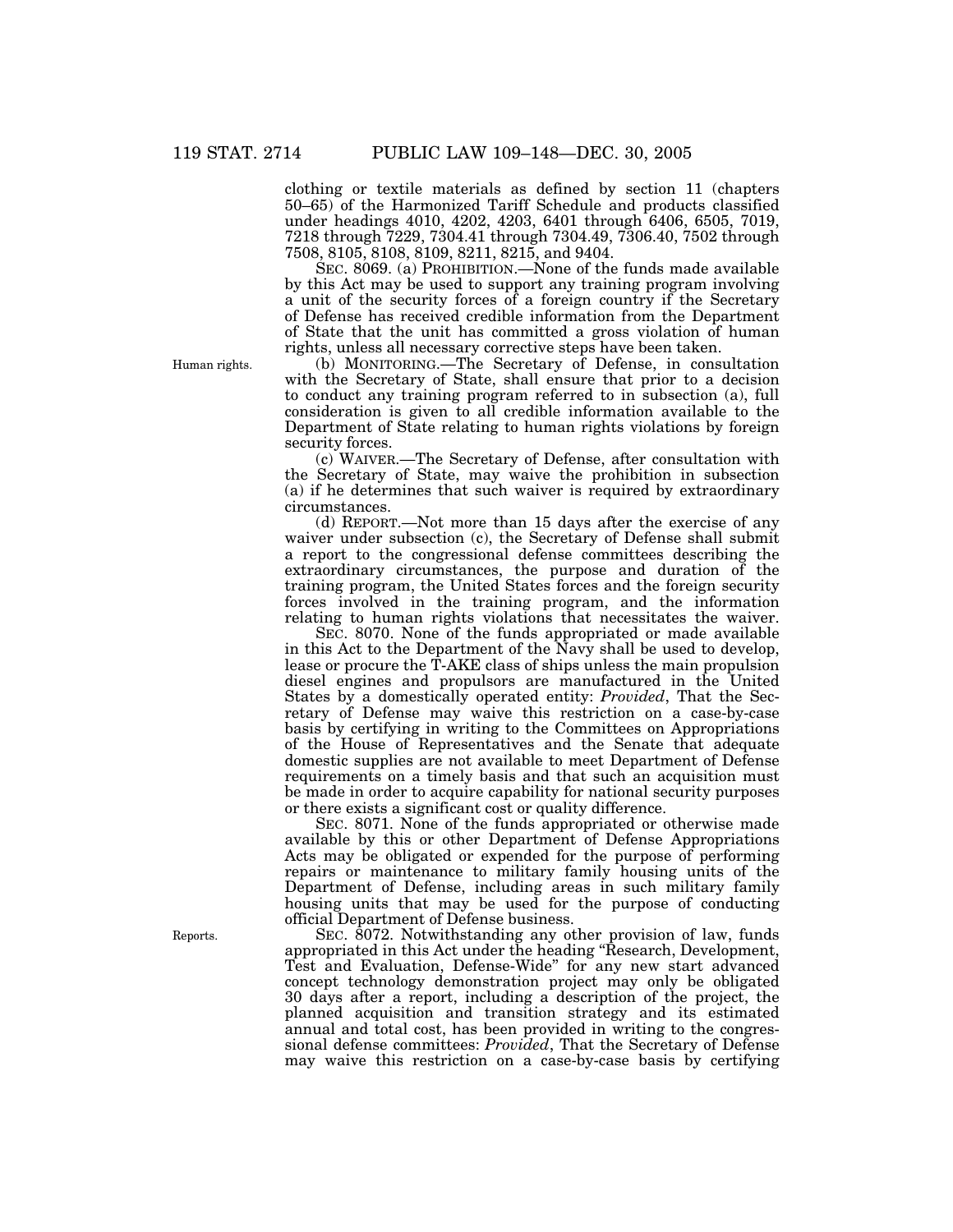to the congressional defense committees that it is in the national interest to do so.

SEC. 8073. The Secretary of Defense shall provide a classified quarterly report beginning 30 days after enactment of this Act, to the House and Senate Appropriations Committees, Subcommittees on Defense on certain matters as directed in the classified annex accompanying this Act.

SEC. 8074. During the current fiscal year, refunds attributable to the use of the Government travel card, refunds attributable to the use of the Government Purchase Card and refunds attributable to official Government travel arranged by Government Contracted Travel Management Centers may be credited to operation and maintenance, and research, development, test and evaluation accounts of the Department of Defense which are current when the refunds are received.

SEC. 8075. (a) REGISTERING FINANCIAL MANAGEMENT INFORMA-TION TECHNOLOGY SYSTEMS WITH DOD CHIEF INFORMATION OFFICER.—None of the funds appropriated in this Act may be used for a mission critical or mission essential financial management information technology system (including a system funded by the defense working capital fund) that is not registered with the Chief Information Officer of the Department of Defense. A system shall be considered to be registered with that officer upon the furnishing to that officer of notice of the system, together with such information concerning the system as the Secretary of Defense may prescribe. A financial management information technology system shall be considered a mission critical or mission essential information technology system as defined by the Under Secretary of Defense (Comptroller).

(b) CERTIFICATIONS AS TO COMPLIANCE WITH FINANCIAL MANAGEMENT MODERNIZATION PLAN.

(1) During the current fiscal year, a financial management automated information system, a mixed information system supporting financial and non-financial systems, or a system improvement of more than \$1,000,000 may not receive Milestone A approval, Milestone B approval, or full rate production, or their equivalent, within the Department of Defense until the Under Secretary of Defense (Comptroller) certifies, with respect to that milestone, that the system is being developed and managed in accordance with the Department's Financial Management Modernization Plan. The Under Secretary of Defense (Comptroller) may require additional certifications, as appropriate, with respect to any such system.

Notification.

 $(2)$  The Chief Information Officer shall provide the congressional defense committees timely notification of certifications under paragraph (1).

(c) CERTIFICATIONS AS TO COMPLIANCE WITH CLINGER-COHEN ACT.—

(1) During the current fiscal year, a major automated information system may not receive Milestone A approval, Milestone B approval, or full rate production approval, or their equivalent, within the Department of Defense until the Chief Information Officer certifies, with respect to that milestone, that the system is being developed in accordance with the Clinger-Cohen Act of 1996 (40 U.S.C. 1401 et seq.). The Chief Information Officer may require additional certifications, as appropriate, with respect to any such system.

Reports. Deadline.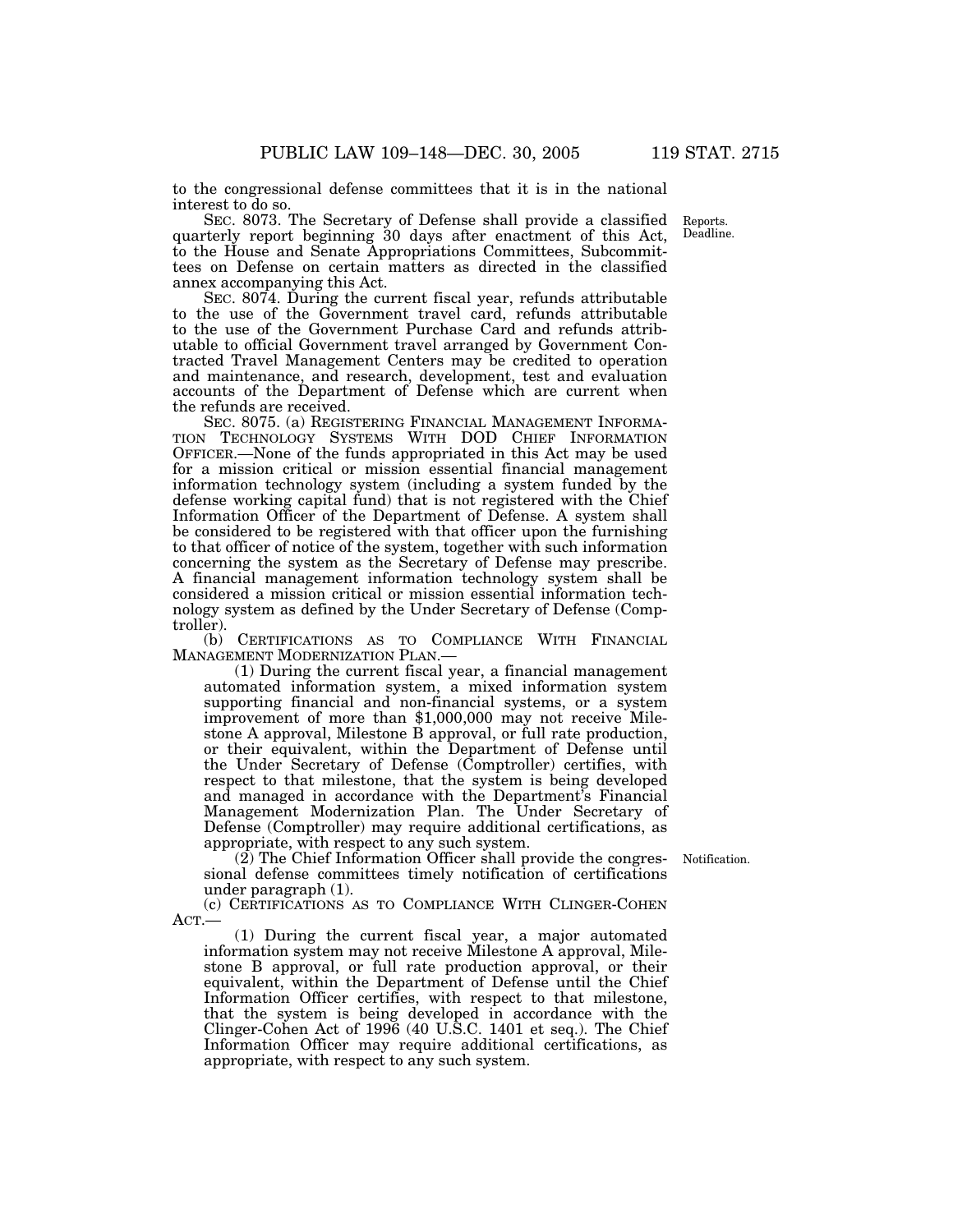Notification.

(2) The Chief Information Officer shall provide the congressional defense committees timely notification of certifications under paragraph (1). Each such notification shall include, at a minimum, the funding baseline and milestone schedule for each system covered by such a certification and confirmation that the following steps have been taken with respect to the system:

(A) Business process reengineering.

(B) An analysis of alternatives.

(C) An economic analysis that includes a calculation of the return on investment.

(D) Performance measures.

(E) An information assurance strategy consistent with the Department's Global Information Grid.

(d) DEFINITIONS.—For purposes of this section:

(1) The term ''Chief Information Officer'' means the senior official of the Department of Defense designated by the Secretary of Defense pursuant to section 3506 of title 44, United States Code.

(2) The term ''information technology system'' has the meaning given the term ''information technology'' in section 5002 of the Clinger-Cohen Act of 1996 (40 U.S.C. 1401).

SEC. 8076. During the current fiscal year, none of the funds available to the Department of Defense may be used to provide support to another department or agency of the United States if such department or agency is more than 90 days in arrears in making payment to the Department of Defense for goods or services previously provided to such department or agency on a reimbursable basis: *Provided*, That this restriction shall not apply if the department is authorized by law to provide support to such department or agency on a nonreimbursable basis, and is providing the requested support pursuant to such authority: *Provided further*, That the Secretary of Defense may waive this restriction on a case-by-case basis by certifying in writing to the Committees on Appropriations of the House of Representatives and the Senate that it is in the national security interest to do so.

SEC. 8077. Notwithstanding section 12310(b) of title 10, United States Code, a Reserve who is a member of the National Guard serving on full-time National Guard duty under section 502(f) of title 32 may perform duties in support of the ground-based elements of the National Ballistic Missile Defense System.

SEC. 8078. None of the funds provided in this Act may be used to transfer to any nongovernmental entity ammunition held by the Department of Defense that has a center-fire cartridge and a United States military nomenclature designation of ''armor penetrator", "armor piercing (AP)", "armor piercing incendiary (API)'', or ''armor-piercing incendiary-tracer (API–T)'', except to an entity performing demilitarization services for the Department of Defense under a contract that requires the entity to demonstrate to the satisfaction of the Department of Defense that armor piercing projectiles are either: (1) rendered incapable of reuse by the demilitarization process; or (2) used to manufacture ammunition pursuant to a contract with the Department of Defense or the manufacture of ammunition for export pursuant to a License for Permanent Export of Unclassified Military Articles issued by the Department of State.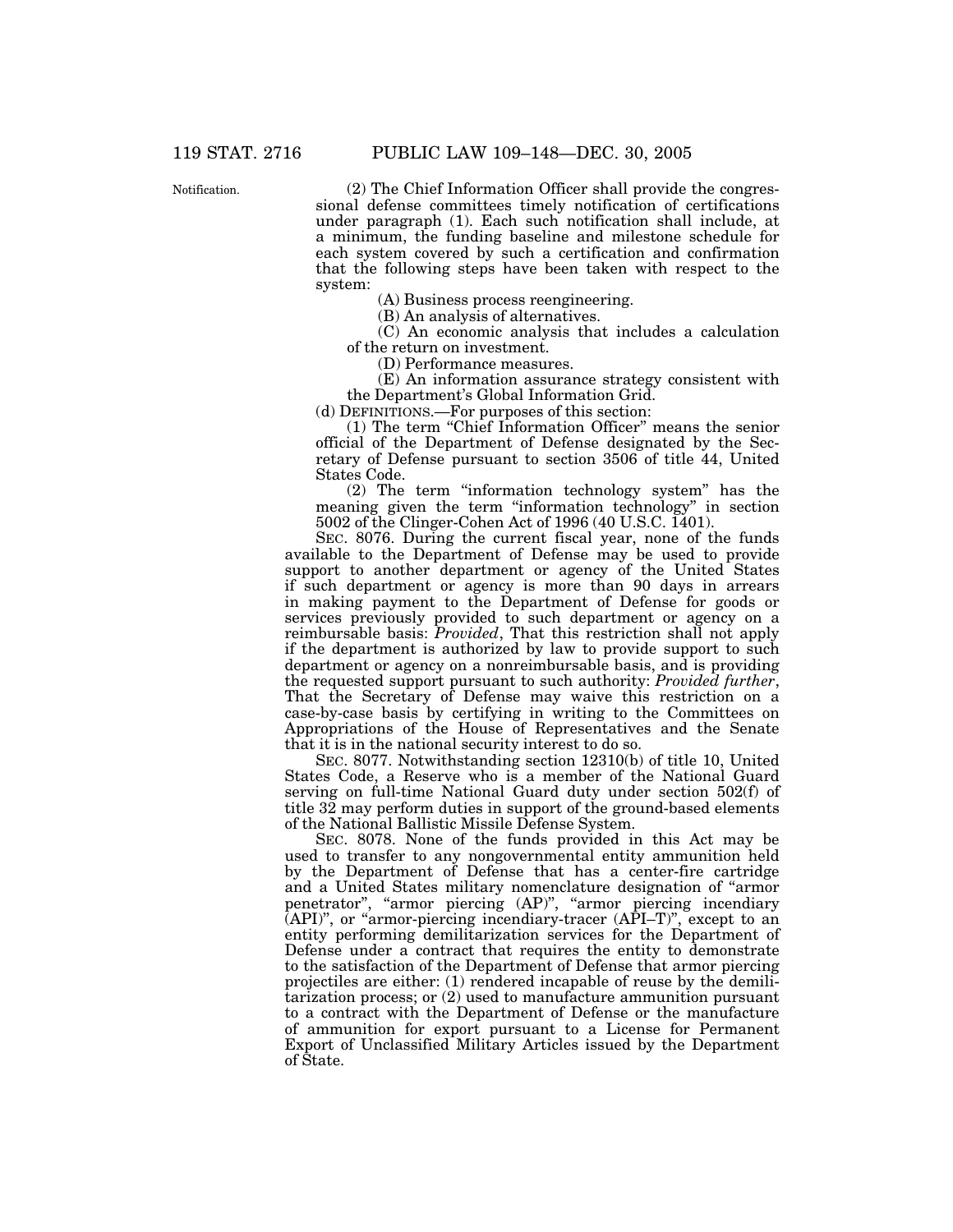SEC. 8079. Notwithstanding any other provision of law, the Chief of the National Guard Bureau, or his designee, may waive payment of all or part of the consideration that otherwise would be required under section 2667 of title 10, United States Code, in the case of a lease of personal property for a period not in excess of 1 year to any organization specified in section 508(d) of title 32, United States Code, or any other youth, social, or fraternal non-profit organization as may be approved by the Chief of the National Guard Bureau, or his designee, on a case-by-case basis.

SEC. 8080. None of the funds appropriated by this Act shall be used for the support of any nonappropriated funds activity of the Department of Defense that procures malt beverages and wine with nonappropriated funds for resale (including such alcoholic beverages sold by the drink) on a military installation located in the United States unless such malt beverages and wine are procured within that State, or in the case of the District of Columbia, within the District of Columbia, in which the military installation is located: *Provided*, That in a case in which the military installation is located in more than one State, purchases may be made in any State in which the installation is located: *Provided further*, That such local procurement requirements for malt beverages and wine shall apply to all alcoholic beverages only for military installations in States which are not contiguous with another State: *Provided further*, That alcoholic beverages other than wine and malt beverages, in contiguous States and the District of Columbia shall be procured from the most competitive source, price and other factors considered. Alcohol and alcoholic

SEC. 8081. Funds available to the Department of Defense for the Global Positioning System during the current fiscal year may be used to fund civil requirements associated with the satellite and ground control segments of such system's modernization program.

#### (INCLUDING TRANSFER OF FUNDS)

SEC. 8082. Of the amounts appropriated in this Act under the heading ''Operation and Maintenance, Army'', \$147,900,000 shall remain available until expended: *Provided,* That notwithstanding any other provision of law, the Secretary of Defense is authorized to transfer such funds to other activities of the Federal Government: *Provided further,* That the Secretary of Defense is authorized to enter into and carry out contracts for the acquisition of real property, construction, personal services, and operations related to projects described in further detail in the Classified Annex accompanying the Department of Defense Appropriations Act, 2006, consistent with the terms and conditions set forth therein: *Provided further,* That contracts entered into under the authority of this section may provide for such indemnification as the Secretary determines to be necessary: *Provided further,* That projects authorized by this section shall comply with applicable Federal, State, and local law to the maximum extent consistent with the national security, as determined by the Secretary of Defense.

SEC. 8083. Section 8106 of the Department of Defense Appropriations Act, 1997 (titles I through VIII of the matter under subsection 101(b) of Public Law 104–208; 110 Stat. 3009–111; 10 U.S.C. 113 note) shall continue in effect to apply to disbursements that are made by the Department of Defense in fiscal year 2006.

Applicability. 10 USC 113 note.

beverages. 10 USC 2488 note.

Contracts. Applicability.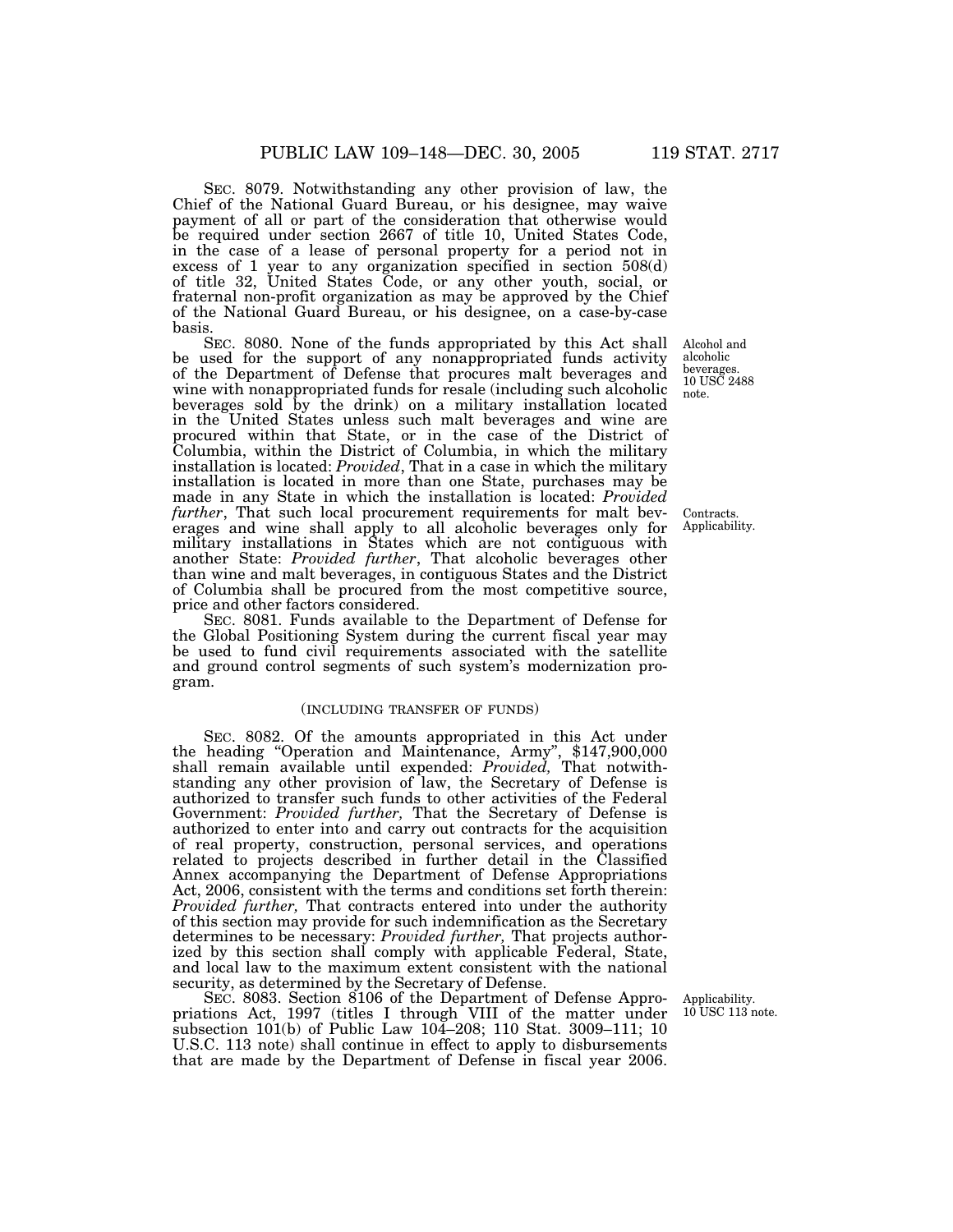SEC. 8084. In addition to amounts provided elsewhere in this Act, \$2,200,000 is hereby appropriated to the Department of Defense, to remain available for obligation until expended: *Provided*, That notwithstanding any other provision of law, these funds shall be available only for a grant to the Fisher House Foundation, Inc., only for the construction and furnishing of additional Fisher Houses to meet the needs of military family members when confronted with the illness or hospitalization of an eligible military beneficiary.

SEC. 8085. (a) The Secretary of Defense, in coordination with the Secretary of Health and Human Services, may carry out a program to distribute surplus dental and medical equipment of the Department of Defense, at no cost to the Department of Defense, to Indian Health Service facilities and to federally-qualified health centers (within the meaning of section  $1905(1)(2)(B)$  of the Social Security Act (42 U.S.C. 1396d(l)(2)(B))).

(b) In carrying out this provision, the Secretary of Defense shall give the Indian Health Service a property disposal priority equal to the priority given to the Department of Defense and its twelve special screening programs in distribution of surplus dental and medical supplies and equipment.<br>SEC. 8086. Amounts appropriated in title II of this Act are

hereby reduced by  $$265,000,000$  to reflect savings attributable to efficiencies and management improvements in the funding of mis-<br>cellaneous or other contracts in the military departments, as follows: cellaneous or other contracts in the military departments, as follows: (1) From ''Operation and Maintenance, Army'', \$26,000,000.

(2) From ''Operation and Maintenance, Navy'', \$85,000,000.

(3) From ''Operation and Maintenance, Air Force'', \$154,000,000.

SEC. 8087. The total amount appropriated or otherwise made available in this Act is hereby reduced by \$100,000,000 to limit excessive growth in the procurement of advisory and assistance services, to be distributed as follows:

''Operation and Maintenance, Army'', \$25,000,000.

''Operation and Maintenance, Navy'', \$10,000,000.

''Operation and Maintenance, Air Force'', \$30,000,000.

''Operation and Maintenance, Defense-Wide'', \$35,000,000.

#### (INCLUDING TRANSFER OF FUNDS)

SEC. 8088. Of the amounts appropriated in this Act under the heading ''Research, Development, Test and Evaluation, Defense-Wide'', \$132,866,000 shall be made available for the Arrow missile defense program: *Provided,* That of this amount, \$60,250,000 shall be available for the purpose of producing Arrow missile components in the United States and Arrow missile components and missiles in Israel to meet Israel's defense requirements, consistent with each nation's laws, regulations and procedures, and \$10,000,000 shall be available for the purpose of the initiation of a joint feasibility study designated the Short Range Ballistic Missile Defense (SRBMD) initiative: *Provided further,* That funds made available under this provision for production of missiles and missile components may be transferred to appropriations available for the procurement of weapons and equipment, to be merged with and to be available for the same time period and the same purposes as the appropriation to which transferred: *Provided further,* That the transfer authority provided under this provision is in addition to any other transfer authority contained in this Act.

Gifts and property.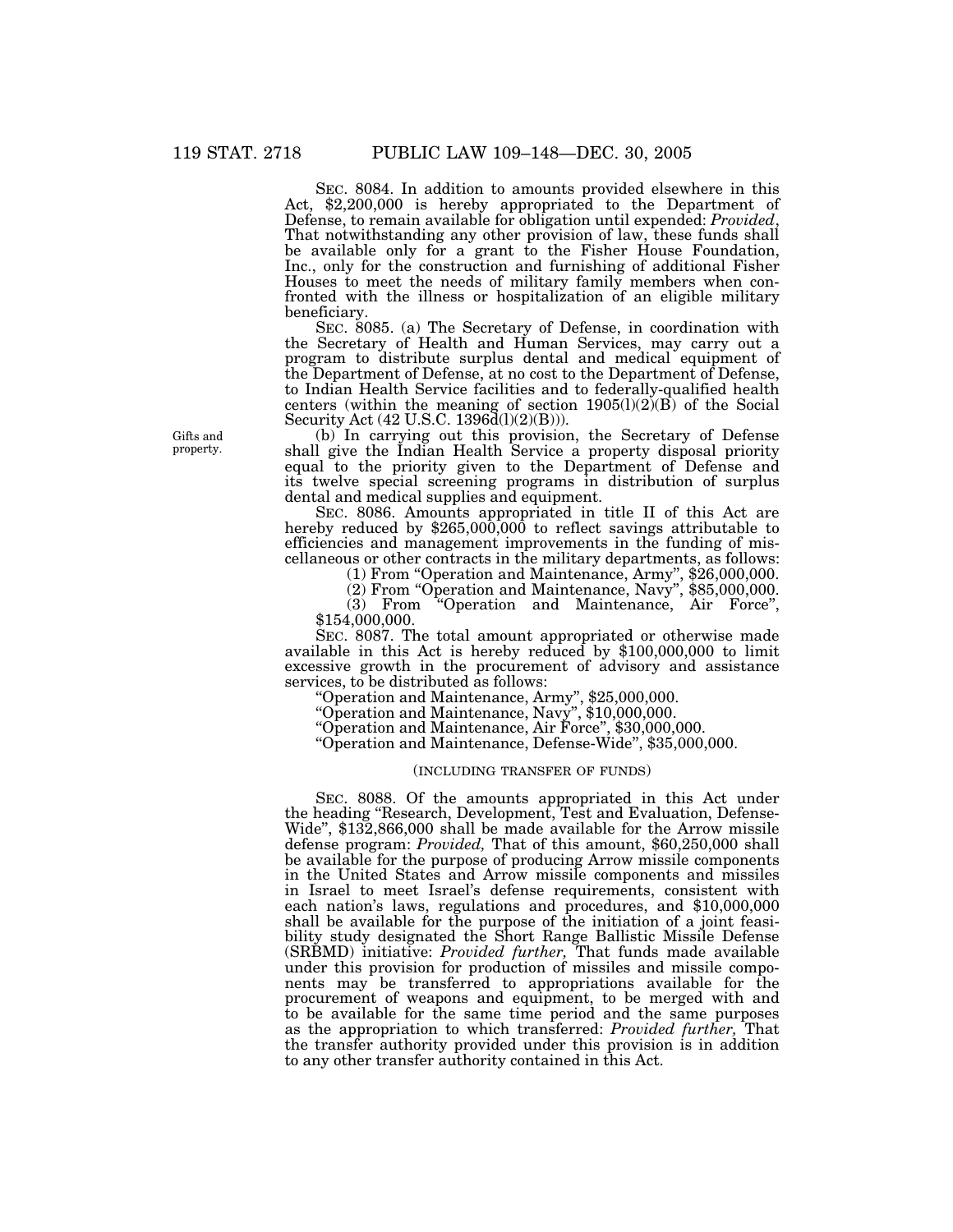#### (INCLUDING TRANSFER OF FUNDS)

SEC. 8089. Of the amounts appropriated in this Act under the heading ''Shipbuilding and Conversion, Navy'', \$517,523,000 shall be available until September 30, 2006, to fund prior year shipbuilding cost increases: *Provided,* That upon enactment of this Act, the Secretary of the Navy shall transfer such funds to the following appropriations in the amounts specified: *Provided further,* That the amounts transferred shall be merged with and be available for the same purposes as the appropriations to which transferred:

To:

Under the heading ''Shipbuilding and Conversion, Navy, 1998/2006'':

New SSN, \$28,000,000.

Under the heading ''Shipbuilding and Conversion, Navy, 1999/2006'':

LPD–17 Amphibious Transport Dock Ship Program, \$95,000,000;

New SSN, \$72,000,000.

Under the heading ''Shipbuilding and Conversion, Navy, 2000/2006'

LPD–17 Amphibious Transport Dock Ship Program, \$94,800,000.

Under the heading ''Shipbuilding and Conversion, Navy, 2001/2006'':

Carrier Replacement Program, \$145,023,000;

New SSN, \$82,700,000.

SEC. 8090. The Secretary of the Navy may settle, or compromise, and pay any and all admiralty claims under section 7622 of title 10, United States Code arising out of the collision involving the U.S.S. GREENEVILLE and the EHIME MARU, in any amount and without regard to the monetary limitations in subsections (a) and (b) of that section: *Provided,* That such payments shall be made from funds available to the Department of the Navy for operation and maintenance.

SEC. 8091. Notwithstanding any other provision of law or regulation, the Secretary of Defense may exercise the provisions of section 7403(g) of title 38, United States Code for occupations listed in section 7403(a)(2) of title 38, United States Code as well as the following:

Pharmacists, Audiologists, and Dental Hygienists.

(A) The requirements of section  $7403(g)(1)(A)$  of title Applicability. 38, United States Code shall apply.

(B) The limitations of section  $7403(g)(1)(B)$  of title 38, United States Code shall not apply.

SEC. 8092. Funds appropriated by this Act, or made available by the transfer of funds in this Act, for intelligence activities are deemed to be specifically authorized by the Congress for purposes of section 504 of the National Security Act of 1947 (50 U.S.C. 414) during fiscal year 2006 until the enactment of the Intelligence Authorization Act for fiscal year 2006.

SEC. 8093. None of the funds in this Act may be used to initiate a new start program without prior written notification to the Office of Secretary of Defense and the congressional defense committees.<br>SEC. 8094. The amounts appropriated in title II of this Act

are hereby reduced by  $$250,000,000$  to reflect cash balance and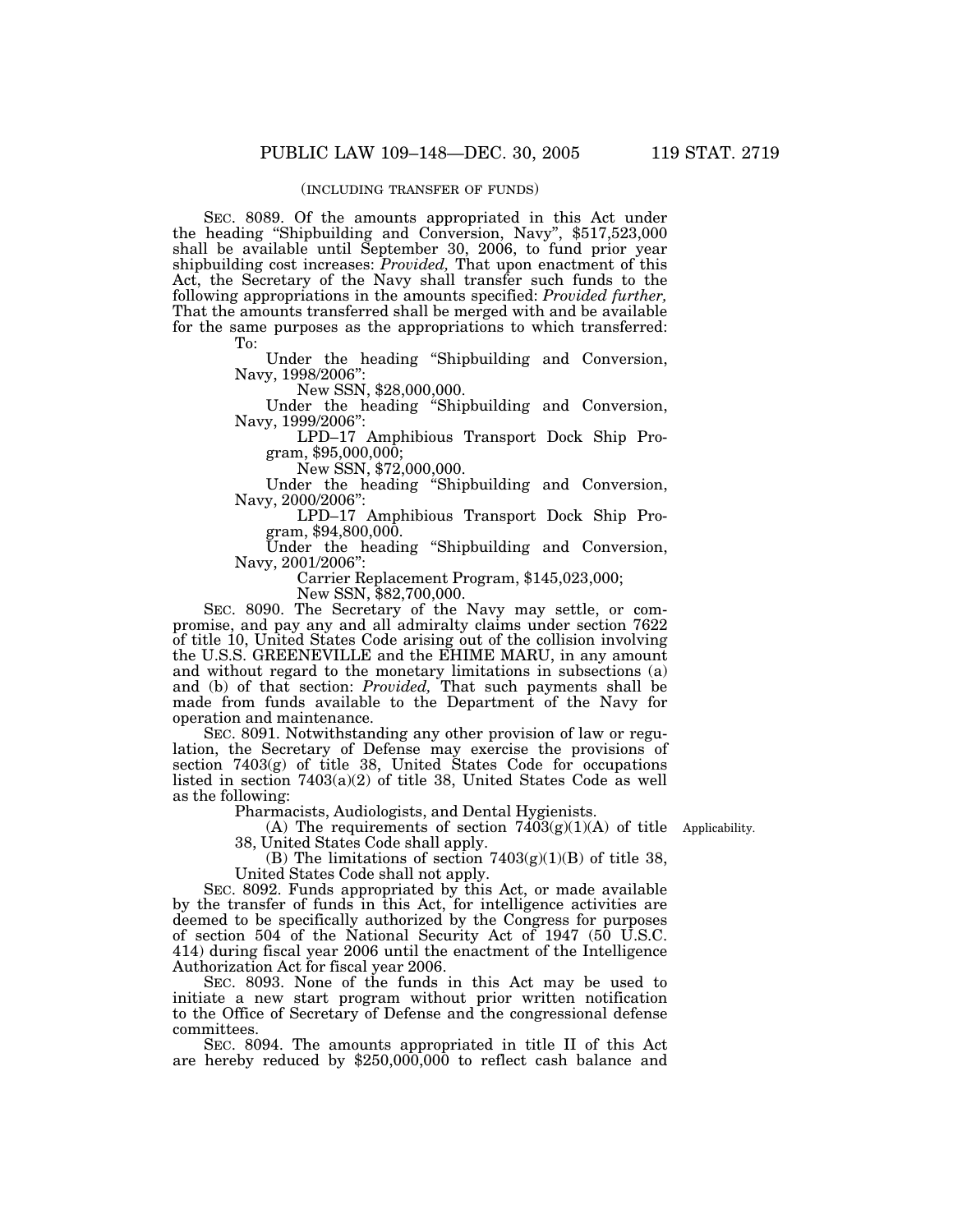rate stabilization adjustments in Department of Defense Working Capital Funds, as follows:<br>(1) From "Operation"

(1) From ''Operation and Maintenance, Army'', \$100,000,000.

 $(2)$  From "Operation and Maintenance, Navy", \$50,000,000. (3) From ''Operation and Maintenance, Air Force'',

\$100,000,000.<br>SEC. 8095. (a) In addition to the amounts provided elsewhere in this Act, the amount of  $$5,100,000$  is hereby appropriated to

the Department of Defense for ''Operation and Maintenance, Army National Guard''. Such amount shall be made available to the Secretary of the Army only to make a grant in the amount of \$5,100,000 to the entity specified in subsection (b) to facilitate access by veterans to opportunities for skilled employment in the construction industry.

(b) The entity referred to in subsection (a) is the Center for Military Recruitment, Assessment and Veterans Employment, a nonprofit labor-management co-operation committee provided for by section 302(c)(9) of the Labor-Management Relations Act, 1947  $(29 \text{ U.S.C. } 186(c)(9))$ , for the purposes set forth in section  $6(b)$ of the Labor Management Cooperation Act of 1978 (29 U.S.C. 175a note).

SEC. 8096. FINANCING AND FIELDING OF KEY ARMY CAPABILI-TIES.—The Department of Defense and the Department of the Army shall make future budgetary and programming plans to fully finance the Non-Line of Sight Future Force cannon and resupply vehicle program (NLOS–C) in order to field this system in fiscal year 2010, consistent with the broader plan to field the Future Combat System (FCS) in fiscal year 2010: *Provided*, That if the Army is precluded from fielding the FCS program by fiscal year 2010, then the Army shall develop the NLOS–C independent of the broader FCS development timeline to achieve fielding by fiscal year 2010. In addition the Army will deliver eight  $(8)$  combat operational pre-production NLOS–C systems by the end of calendar year 2008. These systems shall be in addition to those systems necessary for developmental and operational testing: *Provided further*, That the Army shall ensure that budgetary and programmatic plans will provide for no fewer than seven (7) Stryker Brigade Combat Teams.

SEC. 8097. Up to \$2,125,000 of the funds appropriated under the heading ''Operation and Maintenance, Navy'' in this Act for the Pacific Missile Range Facility may be made available to contract for the repair, maintenance, and operation of adjacent off-base water, drainage, and flood control systems, electrical upgrade to support additional missions critical to base operations, and support for a range footprint expansion to further guard against encroachment.

SEC. 8098. In addition to the amounts appropriated or otherwise made available elsewhere in this Act, \$33,350,000 is hereby appropriated to the Department of Defense, to remain available until September 30, 2006: *Provided*, That the Secretary of Defense shall make grants in the amounts specified as follows: \$3,850,000 to the Intrepid Sea-Air-Space Foundation; \$1,000,000 to the Pentagon Memorial Fund, Inc.; \$4,400,000 to the Center for Applied Science and Technologies at Jordan Valley Innovation Center; \$1,000,000 to the Vietnam Veterans Memorial Fund for the Teach Vietnam initiative; \$500,000 to the Westchester County World Trade Center

Grants.

Grants.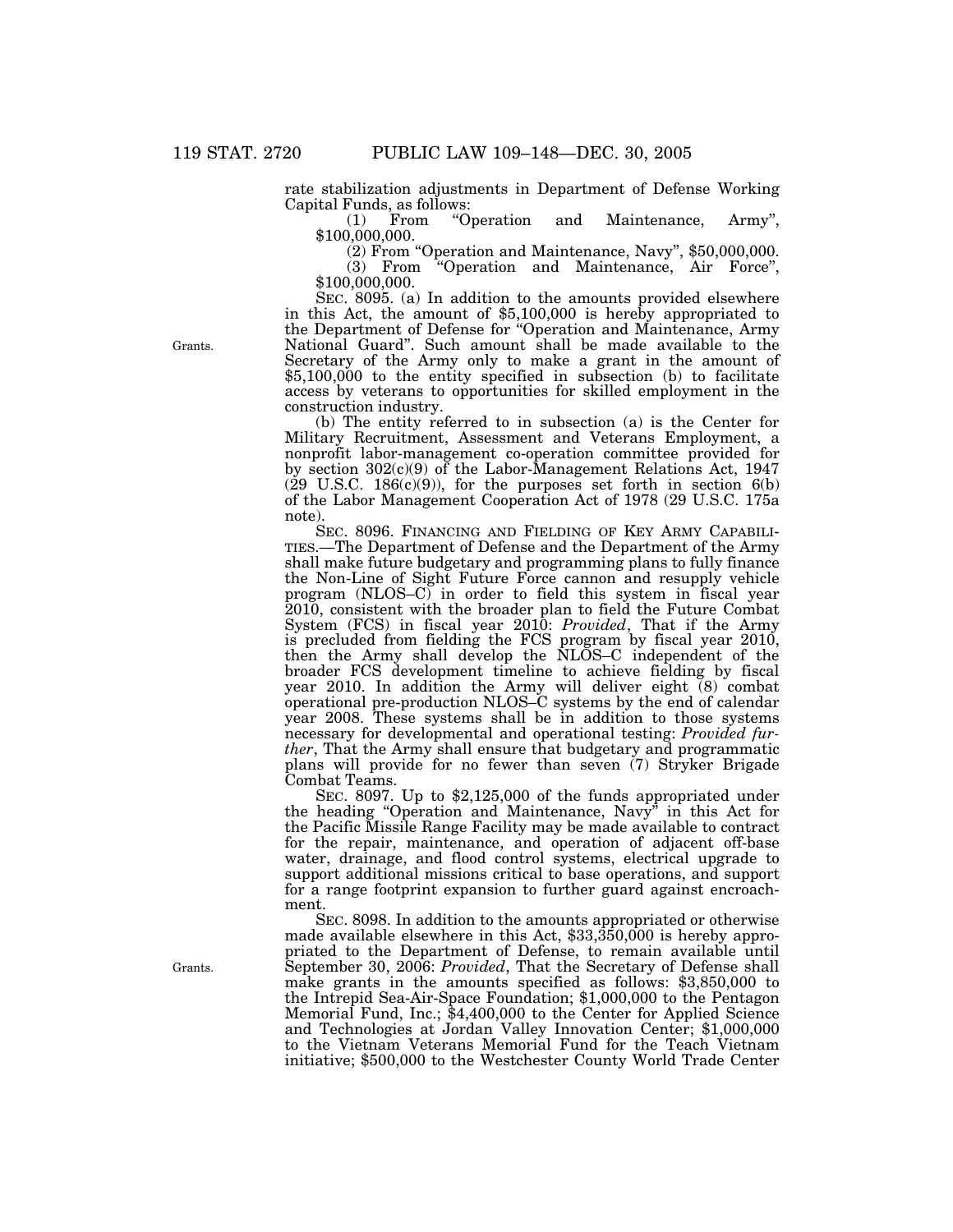Memorial; \$1,000,000 to the Women in Military Service for America Memorial Foundation; \$2,000,000 to The Presidio Trust; \$500,000 to George Mason University for the Clinic for Legal Assistance to Servicemembers; \$850,000 to the Fort Des Moines Memorial Park and Education Center; \$1,000,000 to the American Civil War Center at Historic Tredegar; \$1,500,000 to the Museum of Flight, American Heroes Collection; \$1,000,000 to the National Guard Youth Foundation; \$2,550,000 to the United Services Organization; \$1,700,000 to the Dwight D. Eisenhower Memorial Commission; \$1,000,000 to the Iraq Cultural Heritage Assistance Project; \$1,350,000 to the Pacific Aviation Museum-Pearl Harbor; \$1,500,000 to the Red Cross Consolidated Blood Services Facility; \$150,000 to the Telluride Adaptive Sports Program; \$4,000,000 to T.H.A.N.K.S USA; \$1,500,000 to the Battleship Texas Foundation to Restore and Preserve the Battleship Texas; and \$1,000,000 to the Pennsylvania Veterans Museum Media Armory.

SEC. 8099. Notwithstanding section 2583(a) of title 10, United States Code, but subject to the limitations of section 2583(e) of title 10, United States Code, during the current fiscal year the Secretary of the military department concerned may make a military working dog available for adoption by its former handler.

SEC. 8100. The budget of the President for fiscal year 2007 submitted to the Congress pursuant to section 1105 of title 31, United States Code shall include separate budget justification documents for costs of United States Armed Forces' participation in contingency operations for the Military Personnel accounts, the Operation and Maintenance accounts, and the Procurement accounts: *Provided*, That these documents shall include a description of the funding requested for each contingency operation, for each military service, to include all Active and Reserve components, and for each appropriations account: *Provided further*, That these documents shall include estimated costs for each element of expense or object class, a reconciliation of increases and decreases for each contingency operation, and programmatic data including, but not limited to, troop strength for each Active and Reserve component, and estimates of the major weapons systems deployed in support of each contingency: *Provided further*, That these documents shall include budget exhibits OP–5 and OP–32 (as defined in the Department of Defense Financial Management Regulation) for all contingency operations for the budget year and the two preceding fiscal years.

SEC. 8101. None of the funds in this Act may be used for research, development, test, evaluation, procurement or deployment of nuclear armed interceptors of a missile defense system.

SEC. 8102. Of the amounts provided in title II of this Act under the heading ''Operation and Maintenance, Defense-Wide'', \$20,000,000 is available for the Regional Defense Counter-terrorism Fellowship Program, to fund the education and training of foreign military officers, ministry of defense civilians, and other foreign security officials, to include United States military officers and civilian officials whose participation directly contributes to the education and training of these foreign students.

SEC. 8103. None of the funds appropriated or made available in this Act shall be used to reduce or disestablish the operation of the 53rd Weather Reconnaissance Squadron of the Air Force Reserve, if such action would reduce the WC–130 Weather Reconnaissance mission below the levels funded in this Act: *Provided*,

Military working dog.

Federal budget. 10 USC 221 note.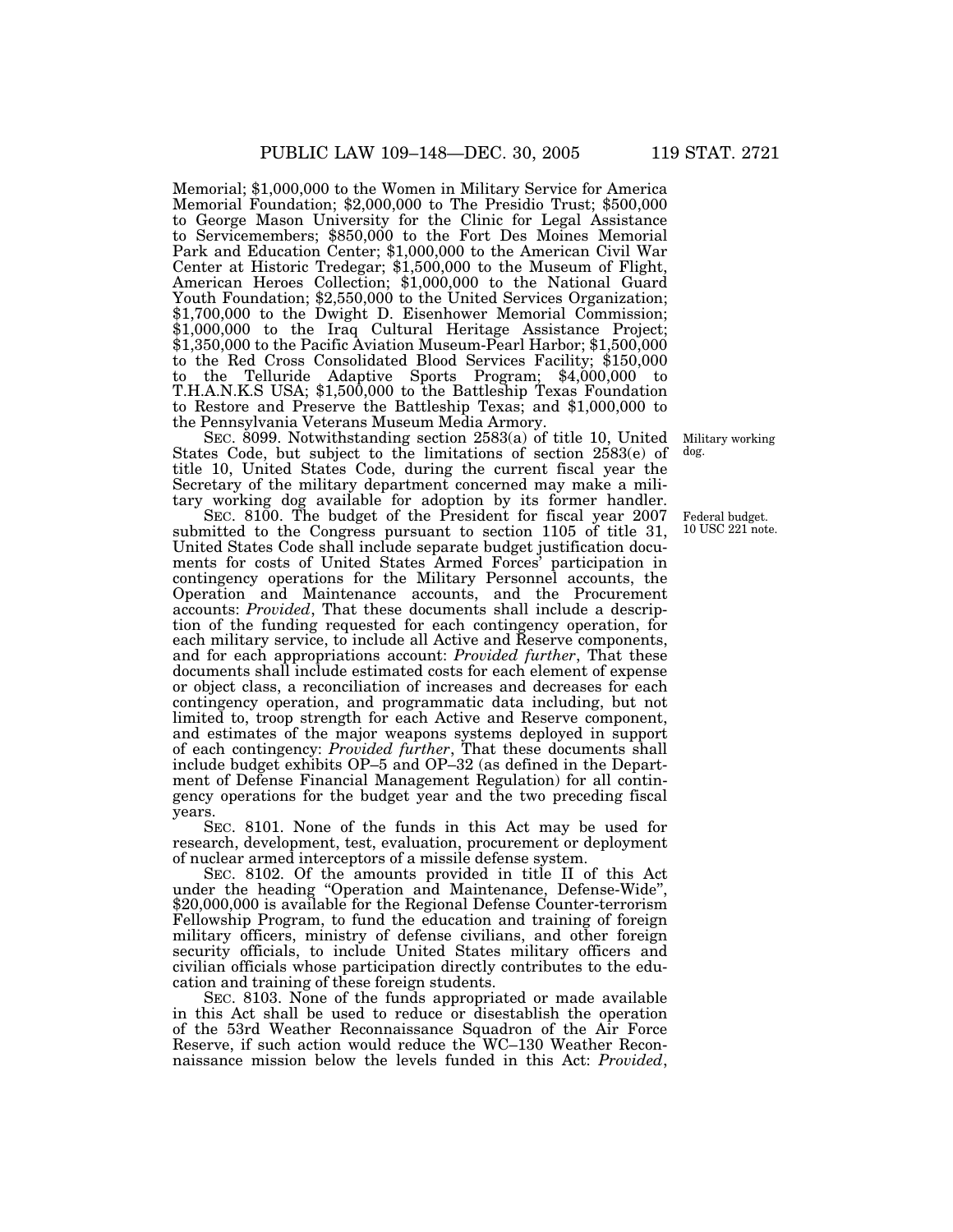That the Air Force shall allow the 53rd Weather Reconnaissance Squadron to perform other missions in support of national defense requirements during the non-hurricane season.

SEC. 8104. None of the funds provided in this Act shall be available for integration of foreign intelligence information unless the information has been lawfully collected and processed during the conduct of authorized foreign intelligence activities: *Provided*, That information pertaining to United States persons shall only be handled in accordance with protections provided in the Fourth Amendment of the United States Constitution as implemented through Executive Order No. 12333.

SEC. 8105. (a) From within amounts made available in title II of this Act, under the heading ''Operation and Maintenance, Army'', and notwithstanding any other provision of law, up to \$7,000,000 shall be available only for repairs and safety improvements to the segment of Fort Irwin Road which extends from Interstate 15 northeast toward the boundary of Fort Irwin, California and the originating intersection of Irwin Road: *Provided,* That these funds shall remain available until expended: *Provided further,* That the authorized scope of work includes, but is not limited to, environmental documentation and mitigation, engineering and design, improving safety, resurfacing, widening lanes, enhancing shoulders, and replacing signs and pavement markings: *Provided further,* That these funds may be used for advances to the Federal Highway Administration, Department of Transportation, for the authorized scope of work.

(b) From within amounts made available in title II of this Act under the heading "Operation and Maintenance, Marine Corps", the Secretary of the Navy shall make a grant in the amount of \$4,800,000, notwithstanding any other provision of law, to the City of Twentynine Palms, California, for the widening of off-base Adobe Road, which is used by members of the Marine Corps stationed at the Marine Corps Air Ground Task Force Training Center, Twentynine Palms, California, and their dependents, and for construction of pedestrian and bike lanes for the road, to provide for the safety of the Marines stationed at the installation.

SEC. 8106. None of the funds available to the Department of Defense may be obligated to modify command and control relationships to give Fleet Forces Command administrative and operational control of U.S. Navy forces assigned to the Pacific fleet: *Provided*, That the command and control relationships which existed on October 1, 2004, shall remain in force unless changes are specifically authorized in a subsequent Act.

SEC. 8107. (a) At the time members of reserve components of the Armed Forces are called or ordered to active duty under section 12302(a) of title 10, United States Code, each member shall be notified in writing of the expected period during which the member will be mobilized.

(b) The Secretary of Defense may waive the requirements of subsection (a) in any case in which the Secretary determines that it is necessary to do so to respond to a national security emergency or to meet dire operational requirements of the Armed Forces.

California.

Grants.

Notification.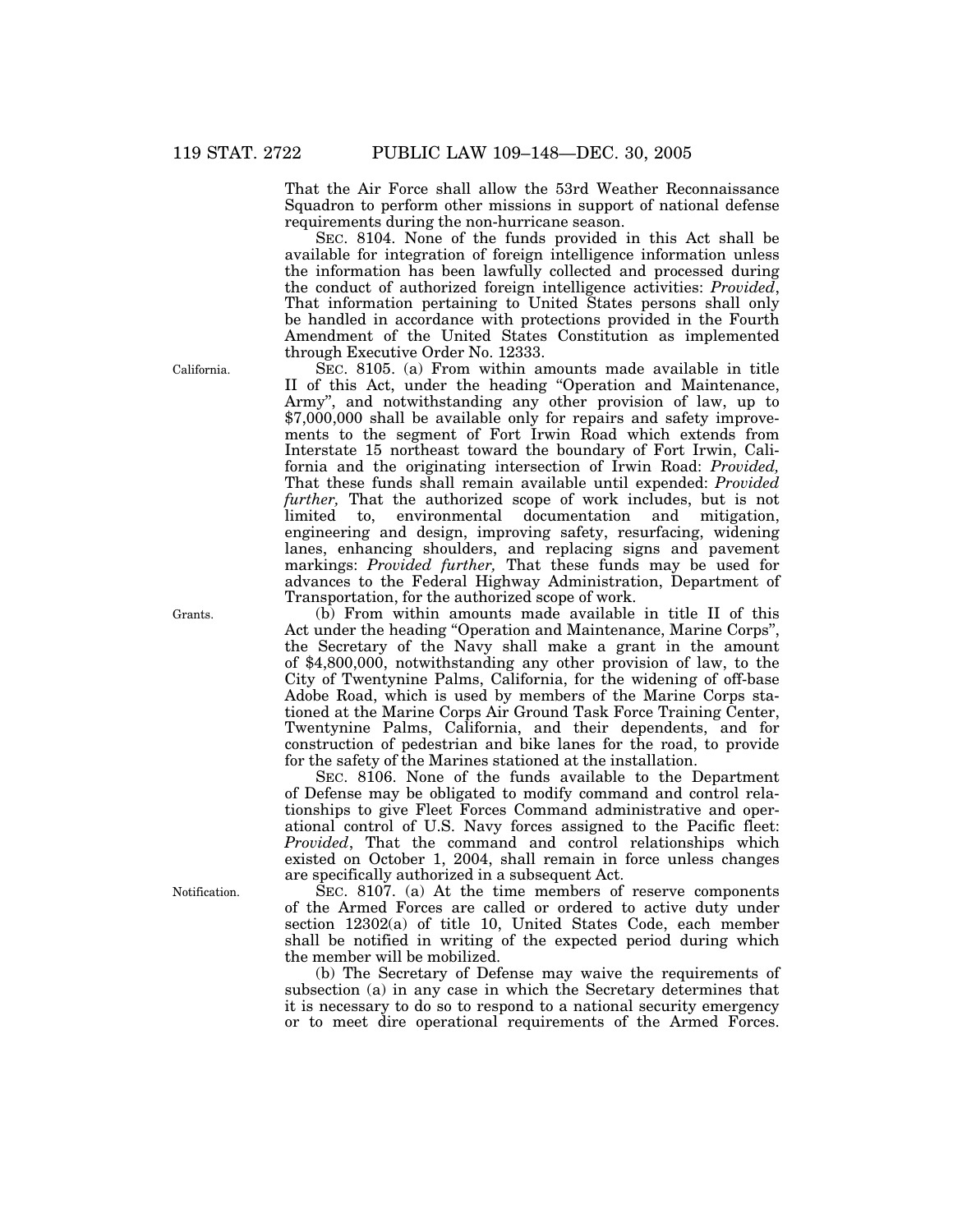# (INCLUDING TRANSFER OF FUNDS)

SEC. 8108. The Secretary of Defense may transfer funds from any available Department of the Navy appropriation to any available Navy ship construction appropriation for the purpose of liquidating necessary changes resulting from inflation, market fluctuations, or rate adjustments for any ship construction program appropriated in law: *Provided*, That the Secretary may transfer not to exceed \$100,000,000 under the authority provided by this section: *Provided further*, That the funding transferred shall be available for the same time period as the appropriation to which transferred: *Provided further*, That the Secretary may not transfer any funds until 30 days after the proposed transfer has been reported to the Committees on Appropriations of the Senate and the House of Representatives, unless sooner notified by the Committees that there is no objection to the proposed transfer: *Provided further*, That the transfer authority provided by this section is in addition to any other transfer authority contained elsewhere in this Act.

SEC. 8109. (a) The total amount appropriated or otherwise made available in title II of this Act is hereby reduced by \$92,000,000 to limit excessive growth in the travel and transportation of persons.

(b) The Secretary of Defense shall allocate this reduction proportionately to each budget activity, activity group, subactivity group, and each program, project, and activity within each applicable appropriation account.

SEC. 8110. In addition to funds made available elsewhere in this Act, \$5,500,000 is hereby appropriated and shall remain available until expended to provide assistance, by grant or otherwise (such as, but not limited to, the provision of funds for repairs, maintenance, construction, and/or for the purchase of information technology, text books, teaching resources), to public schools that have unusually high concentrations of special needs military dependents enrolled: *Provided,* That in selecting school systems to receive such assistance, special consideration shall be given to school systems in States that are considered overseas assignments, and all schools within these school systems shall be eligible for assistance: *Provided further,* That up to 2 percent of the total appropriated funds under this section shall be available to support the administration and execution of the funds or program and/ or events that promote the purpose of this appropriation (e.g. payment of travel and per diem of school teachers attending conferences or a meeting that promotes the purpose of this appropriation and/ or consultant fees for on-site training of teachers, staff, or Joint Venture Education Forum (JVEF) Committee members): *Provided further,* That up to \$2,000,000 shall be available for the Department of Defense to establish a non-profit trust fund to assist in the public-private funding of public school repair and maintenance projects, or provide directly to non-profit organizations who in return will use these monies to provide assistance in the form of repair, maintenance, or renovation to public school systems that have high concentrations of special needs military dependents and are located in States that are considered overseas assignments: *Provided further,* That to the extent a Federal agency provides this assistance, by contract, grant, or otherwise, it may accept and expend non-Federal funds in combination with these Federal funds to provide assistance for the authorized purpose, if the non-

Reports.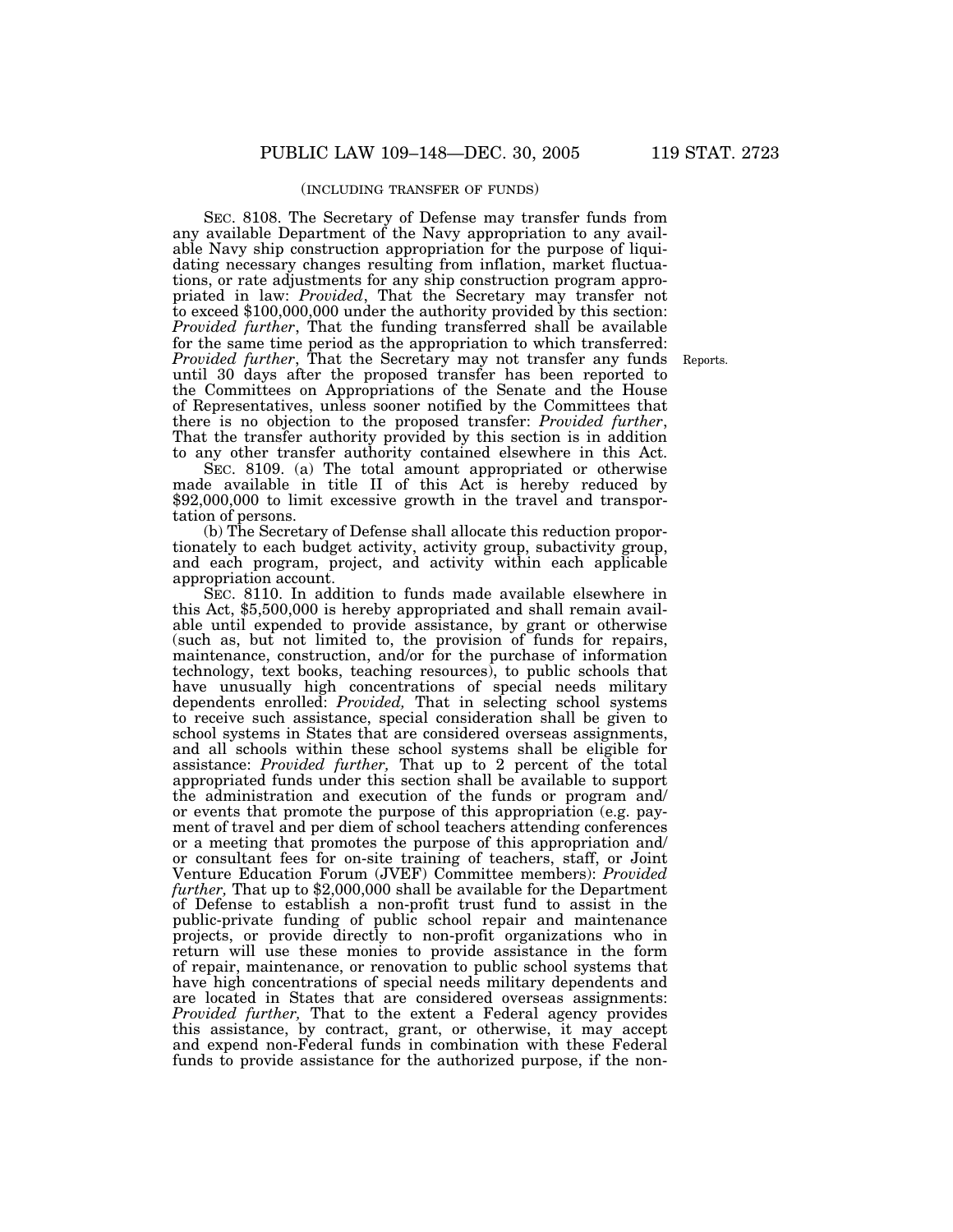Federal entity requests such assistance and the non-Federal funds are provided on a reimbursable basis.<br>SEC. 8111. Of the funds appropriated or otherwise made avail-

able in this Act, a reduction of  $$361,000,000$  is hereby taken from title III, Procurement, from the following accounts in the specified amounts:

''Missile Procurement, Army'', \$9,000,000;

''Other Procurement, Army'', \$297,000,000; and

''Procurement, Marine Corps'', \$55,000,000:

*Provided*, That within 30 days of enactment of this Act, the Secretary of the Army and the Secretary of the Navy shall provide a report to the House Committee on Appropriations and the Senate Committee on Appropriations which describes the application of these reductions to programs, projects or activities within these accounts.

#### (INCLUDING TRANSFER OF FUNDS)

SEC. 8112. (a) THREE-YEAR EXTENSION.—During the current fiscal year and each of fiscal years 2007 and 2008, the Secretary of Defense may transfer not more than \$20,000,000 of unobligated balances remaining in the expiring RDT&E, Army, appropriation account to a current Research, Development, Test and Evaluation, Army, appropriation account to be used only for the continuation of the Army Venture Capital Fund demonstration.

(b) EXPIRING RDT&E, ARMY, ACCOUNT.—For purposes of this section, for any fiscal year, the expiring RDT&E, Army, account is the Research, Development, Test and Evaluation, Army, appropriation account that is then in its last fiscal year of availability for obligation before the account closes under section 1552 of title 31, United States Code.

(c) ARMY VENTURE CAPITAL FUND DEMONSTRATION.—For purposes of this section, the Army Venture Capital Fund demonstration is the program for which funds were initially provided in section 8150 of the Department of Defense Appropriations Act, 2002 (division A of Public Law 107–117; 115 Stat. 2281), as extended and revised in section 8105 of Department of Defense Appropriations Act, 2003 (Public Law 107–248; 116 Stat. 1562).

(d) ADMINISTRATIVE PROVISIONS.—The provisos in section 8105 of the Department of Defense Appropriations Act, 2003 (Public Law 107–248; 116 Stat. 1562), shall apply with respect to amounts transferred under this section in the same manner as to amounts transferred under that section.

SEC. 8113. Of the funds made available in this Act, not less than \$76,100,000 shall be available to maintain an attrition reserve force of 18 B–52 aircraft, of which \$3,900,000 shall be available from ''Military Personnel, Air Force'', \$44,300,000 shall be available from "Operation and Maintenance, Air Force", and \$27,900,000 shall be available from ''Aircraft Procurement, Air Force'': *Provided,* That the Secretary of the Air Force shall maintain a total force of 94 B–52 aircraft, including 18 attrition reserve aircraft, during fiscal year 2006: *Provided further,* That the Secretary of Defense shall include in the Air Force budget request for fiscal year 2007 amounts sufficient to maintain a B–52 force totaling 94 aircraft.

SEC. 8114. The Secretary of the Air Force is authorized, using funds available under the heading ''Operation and Maintenance, Air Force'', to complete a phased repair project, which repairs may include upgrades and additions, to the infrastructure of the

Reports. Deadline.

Applicability.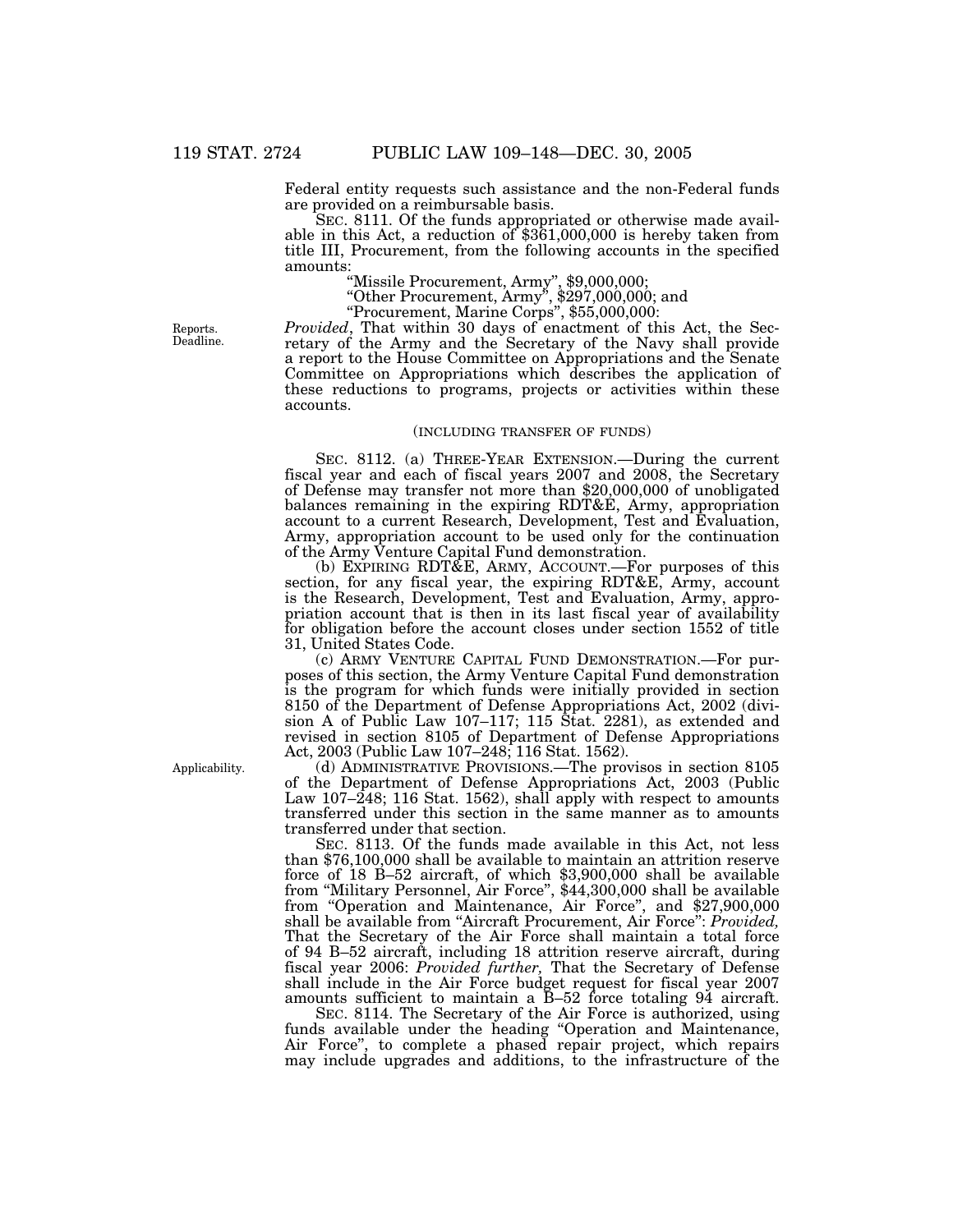operational ranges managed by the Air Force in Alaska: *Provided,* That the total cost of such phased projects shall not exceed \$32,000,000.

SEC. 8115. For purposes of section 612 of title 41, United States Code, any subdivision of appropriations made under the heading "Shipbuilding and Conversion, Navy" that is not closed at the time reimbursement is made shall be available to reimburse the Judgment Fund and shall be considered for the same purposes as any subdivision under the heading ''Shipbuilding and Conversion, Navy'' appropriations in the current fiscal year or any prior fiscal year.

#### (TRANSFER OF FUNDS)

SEC. 8116. Upon enactment of this Act, the Secretary of Defense shall make the following transfer of funds: *Provided,* That funds so transferred shall be merged with and shall be available for the same purpose and for the same time period as the appropriation to which transferred: *Provided further*, That the amounts shall be transferred between the following appropriations in the amounts specified:

From:

Under the heading ''Shipbuilding and Conversion, Navy, 2003/2007'':

For outfitting, post delivery, conversions, and first destination transportation, \$3,300,000;

Under the heading ''Shipbuilding and Conversion, Navy, 2004/2008'':

For outfitting, post delivery, conversions, and first destination transportation, \$6,100,000;

To:

Under the heading "Shipbuilding and Conversion, Navy, 2003/2007": Navy, 2003/2007'': SSGN, \$3,300,000;

Under the heading ''Shipbuilding and Conversion, Navy, 2004/2008":<br>SSGN, \$6,100,000.

SEC. 8117. (a) FINDINGS.—The Senate makes the following findings:

Iraq. Afghanistan.

(1) The Department of Defense Appropriations Act, 2004 (Public Law 108–87), the Department of Defense Appropriations Act, 2005 (Public Law 108–287), and the Emergency Supplemental Appropriations Act for Defense, the Global War on Terror, and Tsunami Relief, 2005 (Public Law 109–13) each contain a sense of the Senate provision urging the President to provide in the annual budget requests of the President for a fiscal year under section  $1105(a)$  of title 31, United States Code, an estimate of the cost of ongoing military operations in Iraq and Afghanistan in such fiscal year.

(2) The budget for fiscal year 2006 submitted to Congress by the President on February 7, 2005, requests no funds for fiscal year 2006 for ongoing military operations in Iraq or Afghanistan.

(3) According to the Congressional Research Service, there exists historical precedent for including the cost of ongoing military operations in the annual budget requests of the President following initial funding for such operations by emergency or supplemental appropriations Acts, including—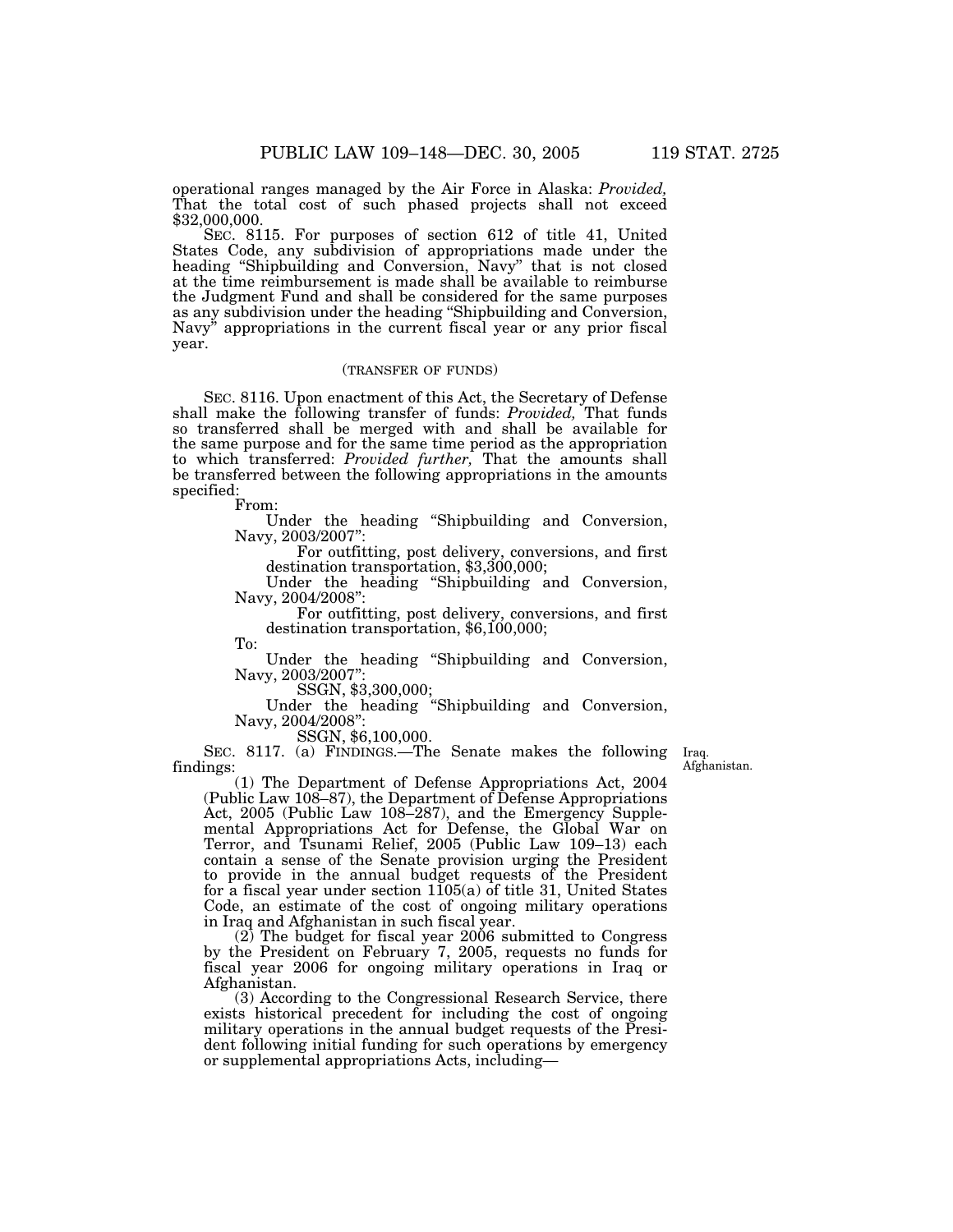(A) funds for Operation Noble Eagle, beginning in the budget request of President George W. Bush for fiscal year 2005;

(B) funds for operations in Kosovo, beginning in the budget request of President George W. Bush for fiscal year 2001;

(C) funds for operations in Bosnia, beginning in the budget request of President Clinton for fiscal year 1997;

(D) funds for operations in Southwest Asia, beginning in the budget request of President Clinton for fiscal year 1997;

(E) funds for operations in Vietnam, beginning in the budget request of President Johnson for fiscal year 1966; and

(F) funds for World War II, beginning in the budget request of President Roosevelt for fiscal year 1943.

(4) In section 1024(b) of the Emergency Supplemental Appropriations Act for Defense, the Global War on Terror, and Tsunami Relief, 2005 (119 Stat. 252), the Senate requested that the President submit to Congress, not later than September 1, 2005, an amendment to the budget of the President for fiscal year 2006 setting forth detailed cost estimates for ongoing military operations overseas during such fiscal year.

(5) The President has yet to submit such an amendment. (6) In February 2005, the Congressional Budget Office esti-

mated that fiscal year 2006 cost of ongoing military operations in Iraq and Afghanistan could total \$85,000,000,000. (b) SENSE OF THE SENATE.—It is the sense of the Senate that—

(1) any request for funds for a fiscal year after fiscal year 2006 for an ongoing military operation overseas, including operations in Afghanistan and Iraq, should be included in the annual budget of the President for such fiscal year as submitted to Congress under section 1105(a) of title 31, United States Code;

(2) the President should submit a budget request for fiscal year 2006 setting forth estimates for ongoing military operations overseas during such fiscal year; and

(3) any funds provided for a fiscal year for ongoing military operations overseas should be provided in appropriations Acts for such fiscal year through appropriations to specific accounts set forth in such appropriations Acts.

SEC. 8118. Section  $351(a)(3)$  of the Ronald W. Reagan National Defense Authorization Act for Fiscal Year 2005 (Public Law 108– 375; 118 Stat. 1858) is amended by striking ''July 31, 2004'' and inserting ''April 1, 2006''.

SEC. 8119. (a) None of the funds appropriated by this Act may be used to transfer research and development, acquisition, or other program authority relating to current tactical unmanned aerial vehicles (TUAVs) from the Army.

(b) The Army shall retain responsibility for and operational control of the Extended Range Multi-Purpose (ERMP) Unmanned Aerial Vehicle (UAV) in order to support the Secretary of Defense in matters relating to the employment of unmanned aerial vehicles.

SEC. 8120. (a) REPORT.—Not later than February 15, 2006, the Secretary of Defense shall submit to the congressional defense committees a report on the status of the review of, and actions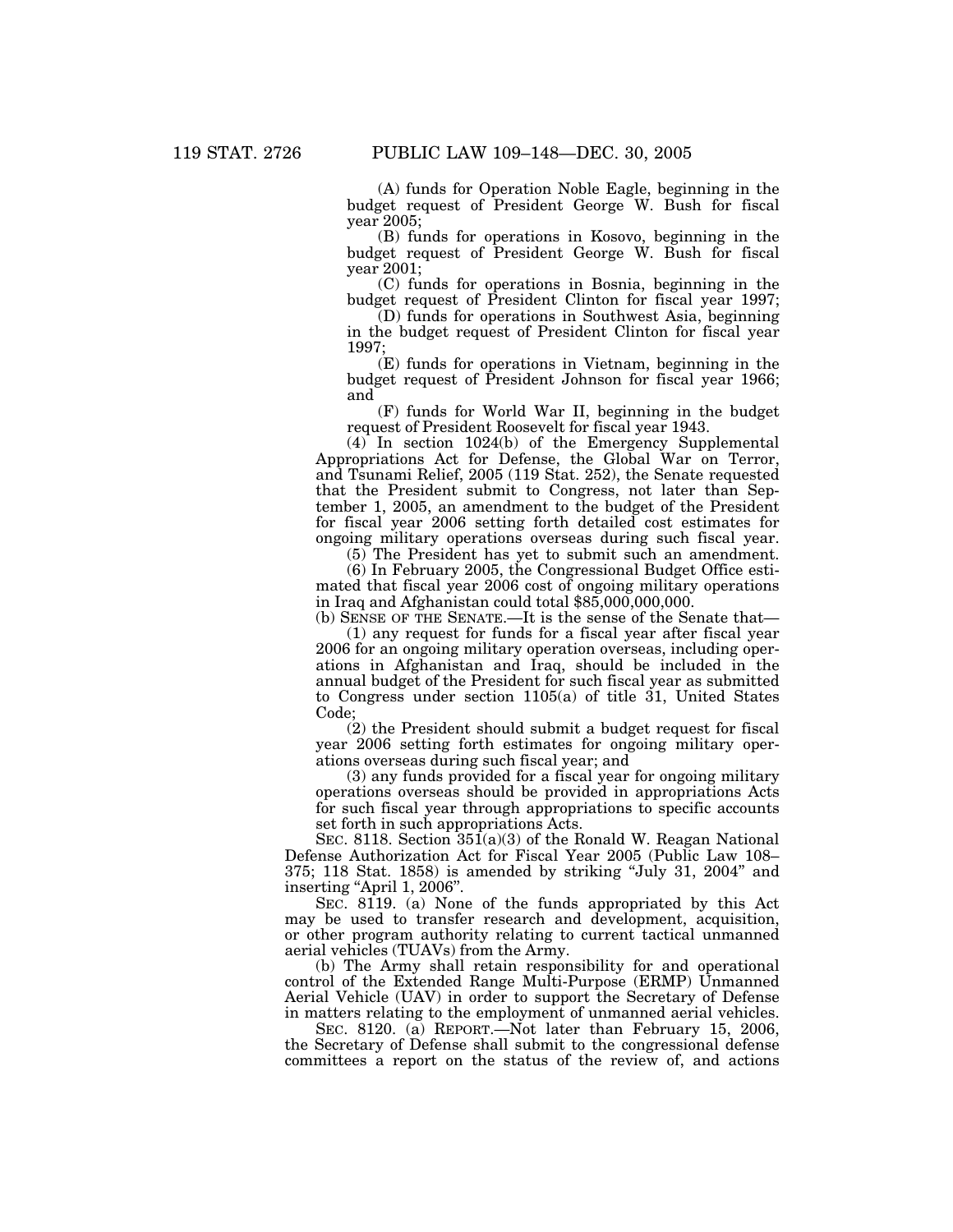taken to implement, the recommendations of the Comptroller General of the United States in the report of the Comptroller General entitled ''Military and Veterans Benefits: Enhanced Services Could Improve Transition Assistance for Reserves and National Guard'' (GAO 05–544).

(b) PARTICULAR INFORMATION.—If the Secretary has determined in the course of the review described in subsection (a) not to implement any recommendation of the Comptroller General described in that subsection, the report under that subsection shall include a justification of such determination.

SEC. 8121. (a) The Secretary of the Navy may, subject to the terms and conditions of the Secretary, donate the World War IIera marine railway located at the United States Naval Academy, Annapolis, Maryland, to the Richardson Maritime Heritage Center, Cambridge, Maryland.

(b) The marine railway donated under subsection (a) may not be used for commercial purposes.

SEC. 8122. The Secretary of Defense may present promotional materials, including a United States flag, to any member of an Active or Reserve component under the Secretary's jurisdiction who, as determined by the Secretary, participates in Operation Enduring Freedom or Operation Iraqi Freedom, along with other recognition items in conjunction with any week-long national observation and day of national celebration, if established by Presidential proclamation, for any such members returning from such operations.

SEC. 8123. Section 8013 of the Department of Defense Appropriations Act, 1994 (Public Law 103–139; 107 Stat. 1440) is amended by striking ''the report to the President from the Defense Base Closure and Realignment Commission, July 1991'' and inserting ''the reports to the President from the Defense Base Closure and Realignment Commission, July 1991 and July 1993''. SEC. 8124. (a) INCREASE IN RATE OF BASIC PAY.

(1) INCREASE.—Footnote 2 to the table on Enlisted Members in section 601(b) of the National Defense Authorization Act for Fiscal Year 2004 (Public Law 108–136; 37 U.S.C. 1009 note) is amended by striking ''or Master Chief Petty Officer of the Coast Guard'' and inserting ''Master Chief Petty Officer of the Coast Guard, or Senior Enlisted Advisor to the Chairman of the Joint Chiefs of Staff''.

(2) EFFECTIVE DATE.—The amendment made by paragraph (1) shall take effect on September 1, 2005, and shall apply with respect to months beginning on or after that date.

37 USC 1009 note.

(b) PERSONAL MONEY ALLOWANCE.—Section 414(c) of title 37, United States Code, is amended by striking ''or the Master Chief Petty Officer of the Coast Guard'' and inserting ''the Master Chief Petty Officer of the Coast Guard, or the Senior Enlisted Advisor to the Chairman of the Joint Chiefs of Staff''.

SEC. 8125. Notwithstanding any other provision of this Act, to reflect savings from revised economic assumptions the total amount appropriated in title II of this Act is hereby reduced by \$195,260,000, the total amount appropriated in title III of this Act is hereby reduced by \$263,875,000, and the total amount appropriated in title IV of this Act is hereby reduced by  $$312,165,000$ : *Provided,* That the Secretary of Defense shall allocate this reduction proportionally to each budget activity, activity group, subactivity group, and each program, project, and activity, within each appropriation account.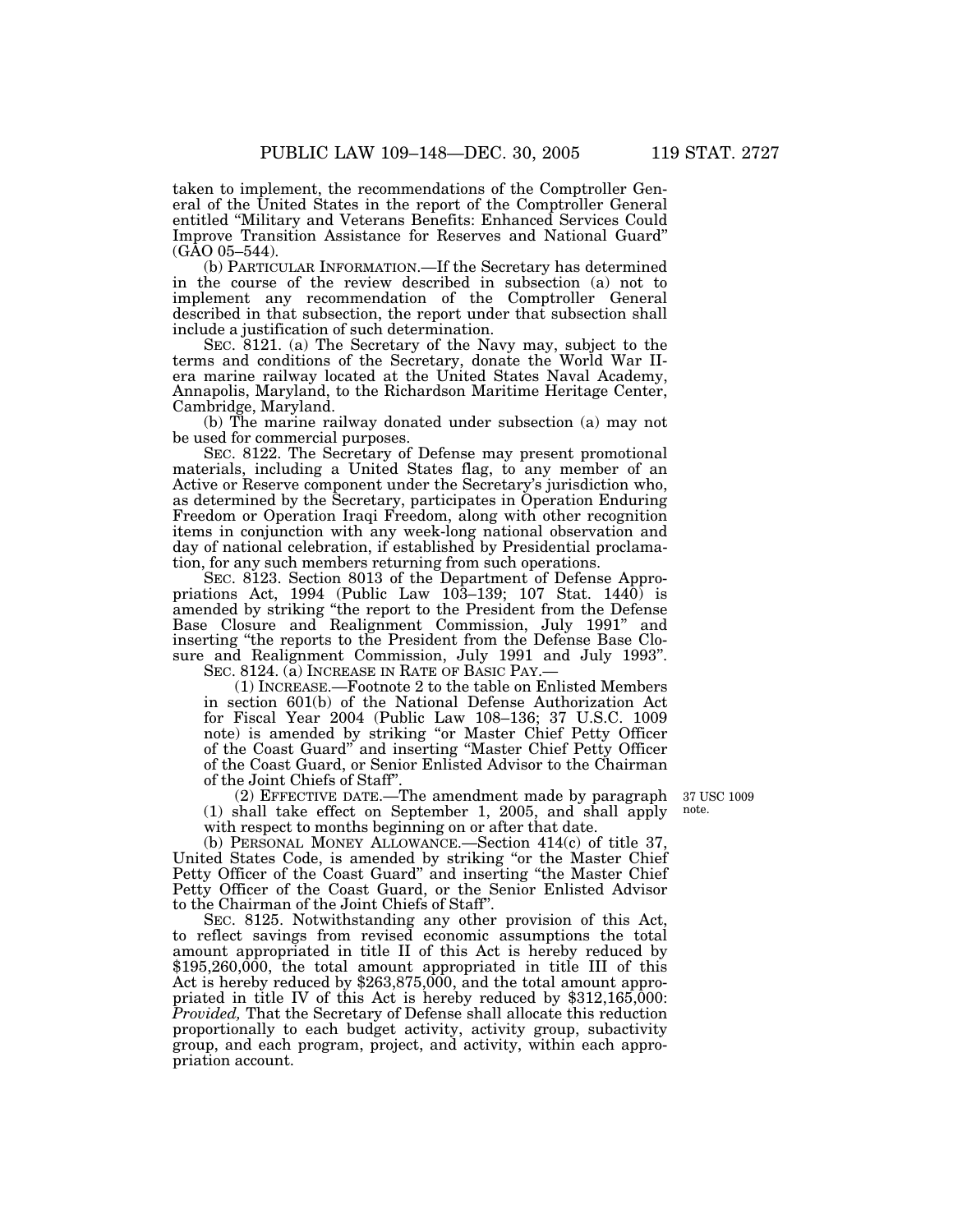Support Our Scouts Act of 2005. 10 USC 101 note. 5 USC 301 note.

SEC. 8126. SUPPORT FOR YOUTH ORGANIZATIONS. (a) SHORT TITLE.—This Act may be cited as the ''Support Our Scouts Act of 2005''.

(b) SUPPORT FOR YOUTH ORGANIZATIONS.—

(1) DEFINITIONS.—In this subsection—

(A) the term "Federal agency" means each department, agency, instrumentality, or other entity of the United States Government; and

(B) the term ''youth organization''—

(i) means any organization that is designated by the President as an organization that is primarily intended to—

(I) serve individuals under the age of 21 years;

(II) provide training in citizenship, leadership, physical fitness, service to community, and teamwork; and

(III) promote the development of character and ethical and moral values; and

(ii) shall include—

(I) the Boy Scouts of America;

(II) the Girl Scouts of the United States of America;

(III) the Boys Clubs of America;

(IV) the Girls Clubs of America;

(V) the Young Men's Christian Association;

(VI) the Young Women's Christian Association; (VII) the Civil Air Patrol;

(VIII) the United States Olympic Committee;

(IX) the Special Olympics;

(X) Campfire USA;

(XI) the Young Marines;

(XII) the Naval Sea Cadets Corps;

(XIII) 4–H Clubs;

(XIV) the Police Athletic League;

(XV) Big Brothers—Big Sisters of America;

(XVI) National Guard Youth Challenge.

(2) IN GENERAL.—

and

(A) SUPPORT FOR YOUTH ORGANIZATIONS.—

(i) SUPPORT.—No Federal law (including any rule, regulation, directive, instruction, or order) shall be construed to limit any Federal agency from providing any form of support for a youth organization (including the Boy Scouts of America or any group officially affiliated with the Boy Scouts of America) that would result in that Federal agency providing less support to that youth organization (or any similar organization chartered under the chapter of title 36, United States Code, relating to that youth organization) than was provided during the preceding fiscal year. This clause shall be subject to the availability of appropriations.

(ii) YOUTH ORGANIZATIONS THAT CEASE TO EXIST.— Clause (i) shall not apply to any youth organization that ceases to exist.

(iii) WAIVERS.—The head of a Federal agency may waive the application of clause (i) to any youth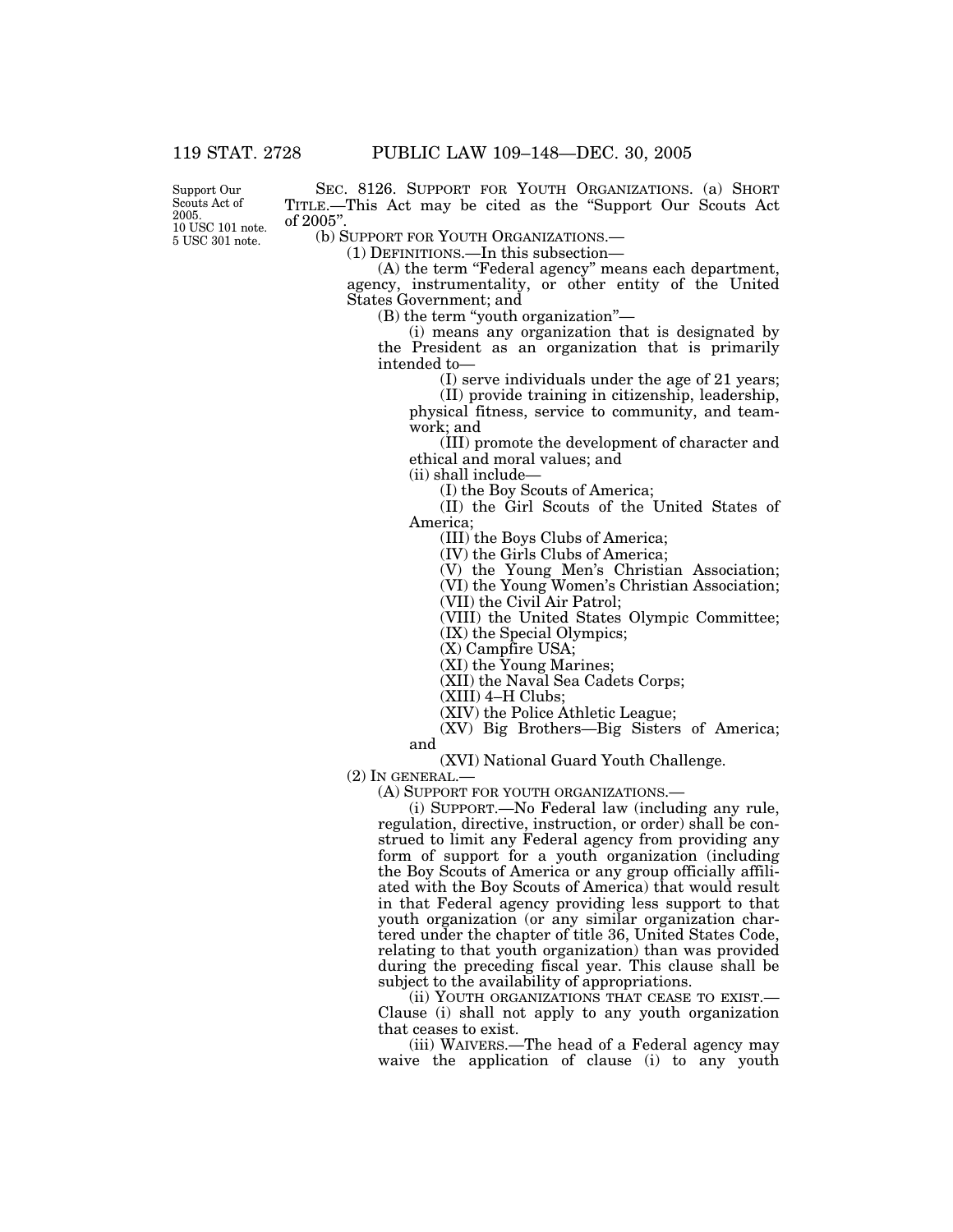organization with respect to each conviction or investigation described under subclause (I) or (II) for a period of not more than 2 fiscal years if—

(I) any senior officer (including any member of the board of directors) of the youth organization is convicted of a criminal offense relating to the official duties of that officer or the youth organization is convicted of a criminal offense; or

(II) the youth organization is the subject of a criminal investigation relating to fraudulent use or waste of Federal funds.

(B) TYPES OF SUPPORT.—Support described under this paragraph shall include—

(i) holding meetings, camping events, or other activities on Federal property;

(ii) hosting any official event of such organization; (iii) loaning equipment; and

(iv) providing personnel services and logistical support.

(c) SUPPORT FOR SCOUT JAMBOREES.—

(1) FINDINGS.—Congress makes the following findings:

10 USC 2554 note.

(A) Section 8 of article I of the Constitution of the United States commits exclusively to Congress the powers to raise and support armies, provide and maintain a Navy, and make rules for the government and regulation of the land and naval forces.

(B) Under those powers conferred by section 8 of article I of the Constitution of the United States to provide, support, and maintain the Armed Forces, it lies within the discretion of Congress to provide opportunities to train the Armed Forces.

(C) The primary purpose of the Armed Forces is to defend our national security and prepare for combat should the need arise.

(D) One of the most critical elements in defending the Nation and preparing for combat is training in conditions that simulate the preparation, logistics, and leadership required for defense and combat.

(E) Support for youth organization events simulates the preparation, logistics, and leadership required for defending our national security and preparing for combat.

(F) For example, Boy Scouts of America's National Scout Jamboree is a unique training event for the Armed Forces, as it requires the construction, maintenance, and disassembly of a "tent city" capable of supporting tens of thousands of people for a week or longer. Camporees at the United States Military Academy for Girl Scouts and Boy Scouts provide similar training opportunities on a smaller scale.

(2) SUPPORT.—Section 2554 of title 10, United States Code, is amended by adding at the end the following:

" $(i)(1)$  The Secretary of Defense shall provide at least the same level of support under this section for a national or world Boy Scout Jamboree as was provided under this section for the preceding national or world Boy Scout Jamboree.

"(2) The Secretary of Defense may waive paragraph  $(1)$ , if the Secretary—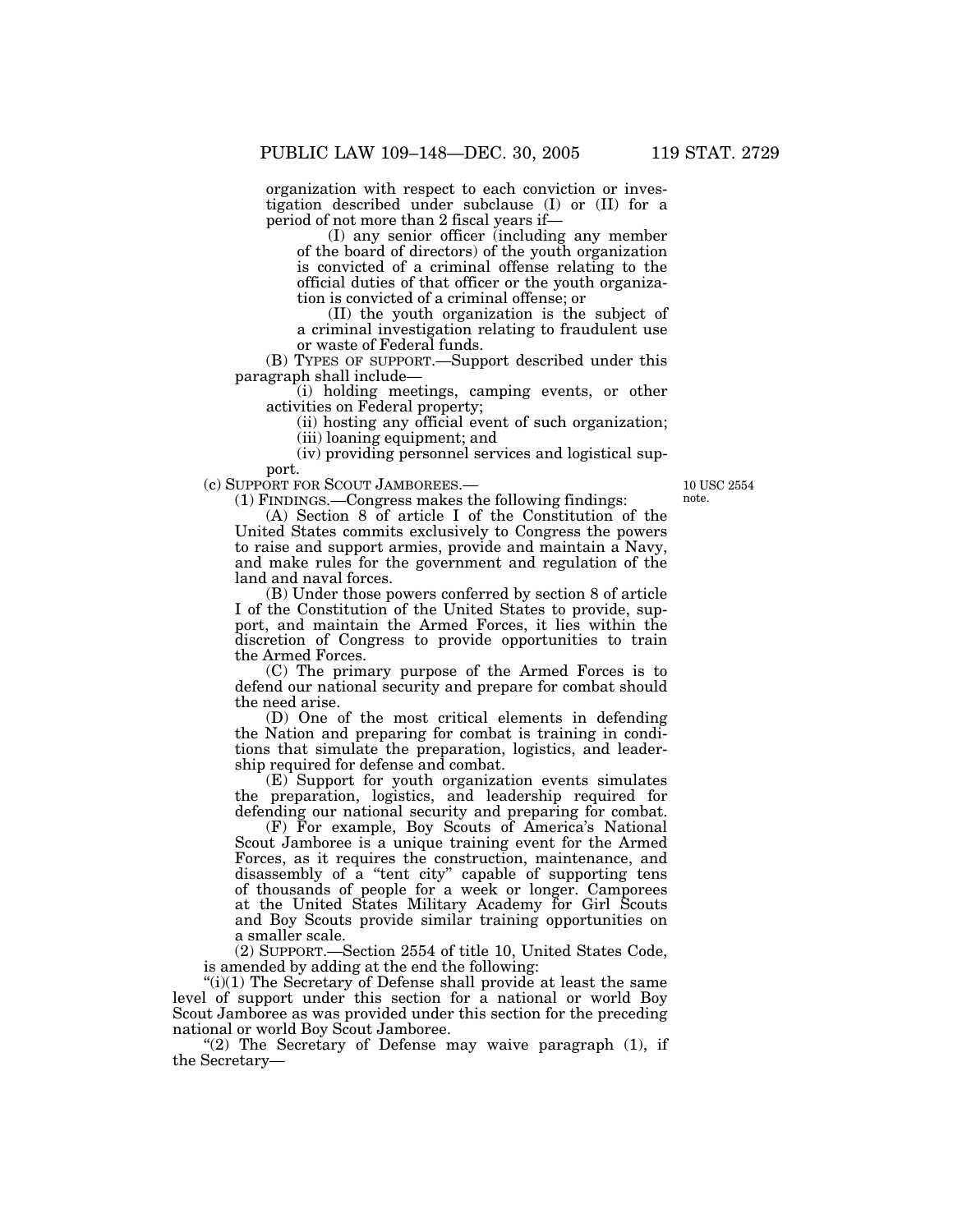''(A) determines that providing the support subject to paragraph (1) would be detrimental to the national security of the United States; and

''(B) reports such a determination to the Congress in a timely manner, and before such support is not provided.''.

(d) EQUAL ACCESS FOR YOUTH ORGANIZATIONS.—Section 109 of the Housing and Community Development Act of 1974 (42 U.S.C. 5309) is amended—

(1) in the first sentence of subsection (b) by inserting ''or (e)'' after ''subsection (a)''; and

(2) by adding at the end the following:

''(e) EQUAL ACCESS.—

''(1) DEFINITION.—In this subsection, the term 'youth organization' means any organization described under part B of subtitle II of title 36, United States Code, that is intended to serve individuals under the age of 21 years.

''(2) IN GENERAL.—No State or unit of general local government that has a designated open forum, limited public forum, or nonpublic forum and that is a recipient of assistance under this chapter shall deny equal access or a fair opportunity to meet to, or discriminate against, any youth organization, including the Boy Scouts of America or any group officially affiliated with the Boy Scouts of America, that wishes to conduct a meeting or otherwise participate in that designated open forum, limited public forum, or nonpublic forum.''.

SEC. 8127. REGULATIONS TO CLARIFY GIFT ACCEPTANCE POLICY FOR SERVICE MEMBERS AND THEIR FAMILIES. (a) REGULATIONS. The Secretary of Defense shall prescribe regulations to provide that, subject to such limitations as may be specified in such regulations, members of the Armed Forces described in subsection (c), and the family members of such a member, may accept gifts from non-profit organizations, private parties, and other sources outside the Department of Defense, other than foreign governments and their agents. Such regulations shall apply uniformly to the Army, Navy, Air Force, and Marine Corps, and, to the maximum extent feasible, to the Coast Guard, and shall apply uniformly to the active and reserve components.

(b) AUTHORITY.—A member of the Armed Forces described in subsection (c) may accept gifts as provided in the regulations authorized in subsection (a), notwithstanding section 7353 of title 5, United States Code.

(c) COVERED MEMBERS.—A member of the Armed Forces is described in this subsection in the case of a member who is on active duty and who on or after September 11, 2001, and while on active duty, incurred an injury or illness—

(1) as described in section  $1413a(e)(2)$  of title 10, United States Code; or

(2) in an operation or area designated as a combat operation or a combat zone, respectively, by the Secretary of Defense in accordance with the regulations prescribed under subsection (a).

(d) DEADLINE FOR REGULATIONS.—Regulations under subsection (a) shall be prescribed not later than 90 days after the date of the enactment of this Act.

10 USC note prec. 2601.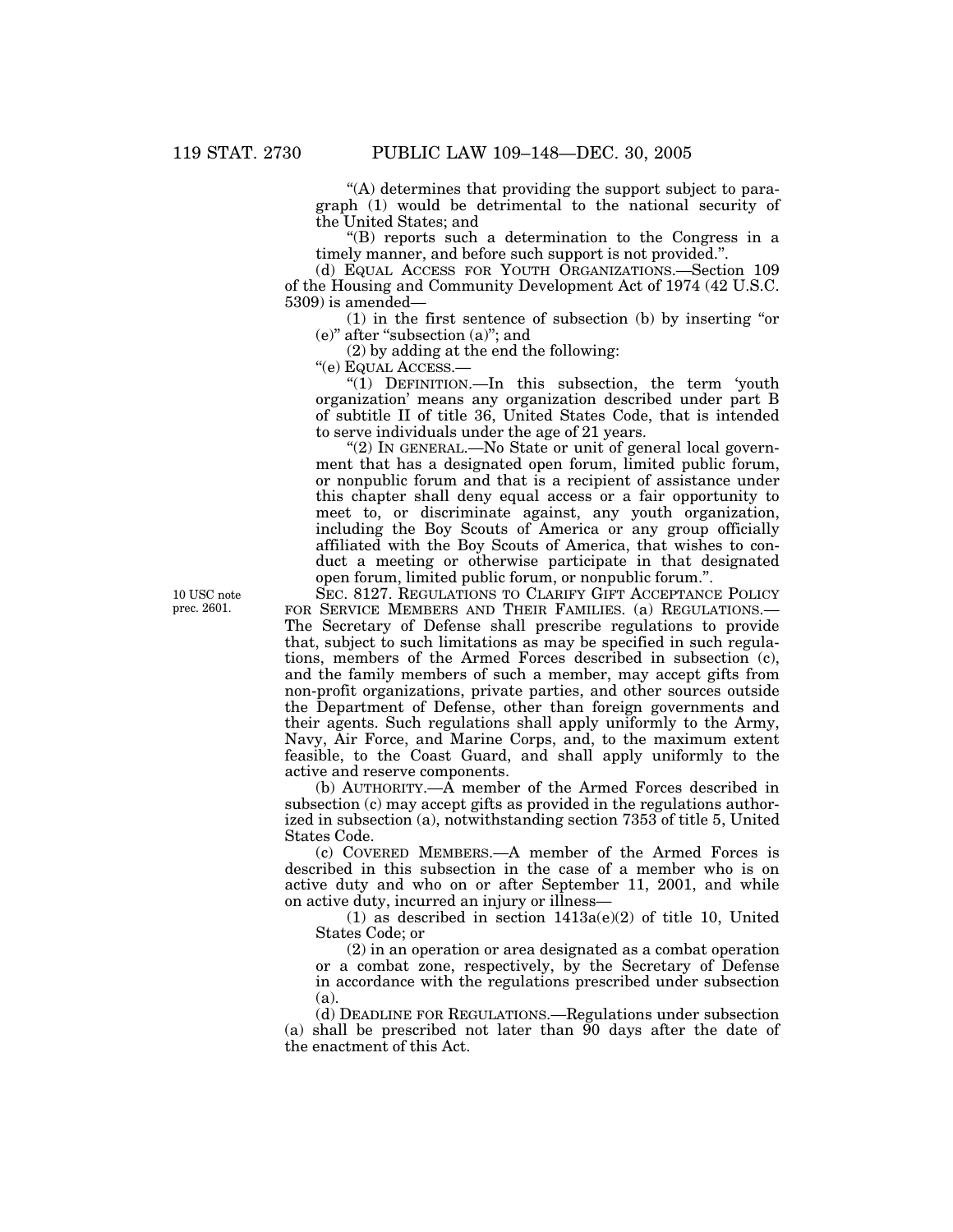(e) RETROACTIVE APPLICABILITY OF REGULATIONS.—Regulations under subsection (a) shall, to the extent provided in such regulations, also apply to the acceptance of gifts during the period beginning on September 11, 2001, and ending on the date on which such regulations go into effect.

SEC. 8128. Section 106(g) of the Alaska Natural Gas Pipeline Act (15 U.S.C. 720d) is amended be striking "later" and inserting "earlier".

SEC. 8129. The present incumbent Attending Physician at the U.S. Capitol shall be continued on active duty until ten years after the enactment of this Act.

#### Termination date.

# TITLE IX

# ADDITIONAL APPROPRIATIONS

# MILITARY PERSONNEL

## MILITARY PERSONNEL, ARMY

For an additional amount for ''Military Personnel, Army'', \$4,713,245,000.

## MILITARY PERSONNEL, NAVY

For an additional amount for ''Military Personnel, Navy'', \$144,000,000.

## MILITARY PERSONNEL, MARINE CORPS

For an additional amount for ''Military Personnel, Marine Corps'', \$455,000,000.

#### MILITARY PERSONNEL, AIR FORCE

For an additional amount for ''Military Personnel, Air Force'', \$508,000,000.

#### RESERVE PERSONNEL, ARMY

For an additional amount for "Reserve Personnel, Army", \$138,755,000.

## RESERVE PERSONNEL, NAVY

For an additional amount for "Reserve Personnel, Navy", \$10,000,000.

## NATIONAL GUARD PERSONNEL, ARMY

For an additional amount for ''National Guard Personnel, Army'', \$234,400,000.

# NATIONAL GUARD PERSONNEL, AIR FORCE

For an additional amount for ''National Guard Personnel, Air Force'', \$3,200,000.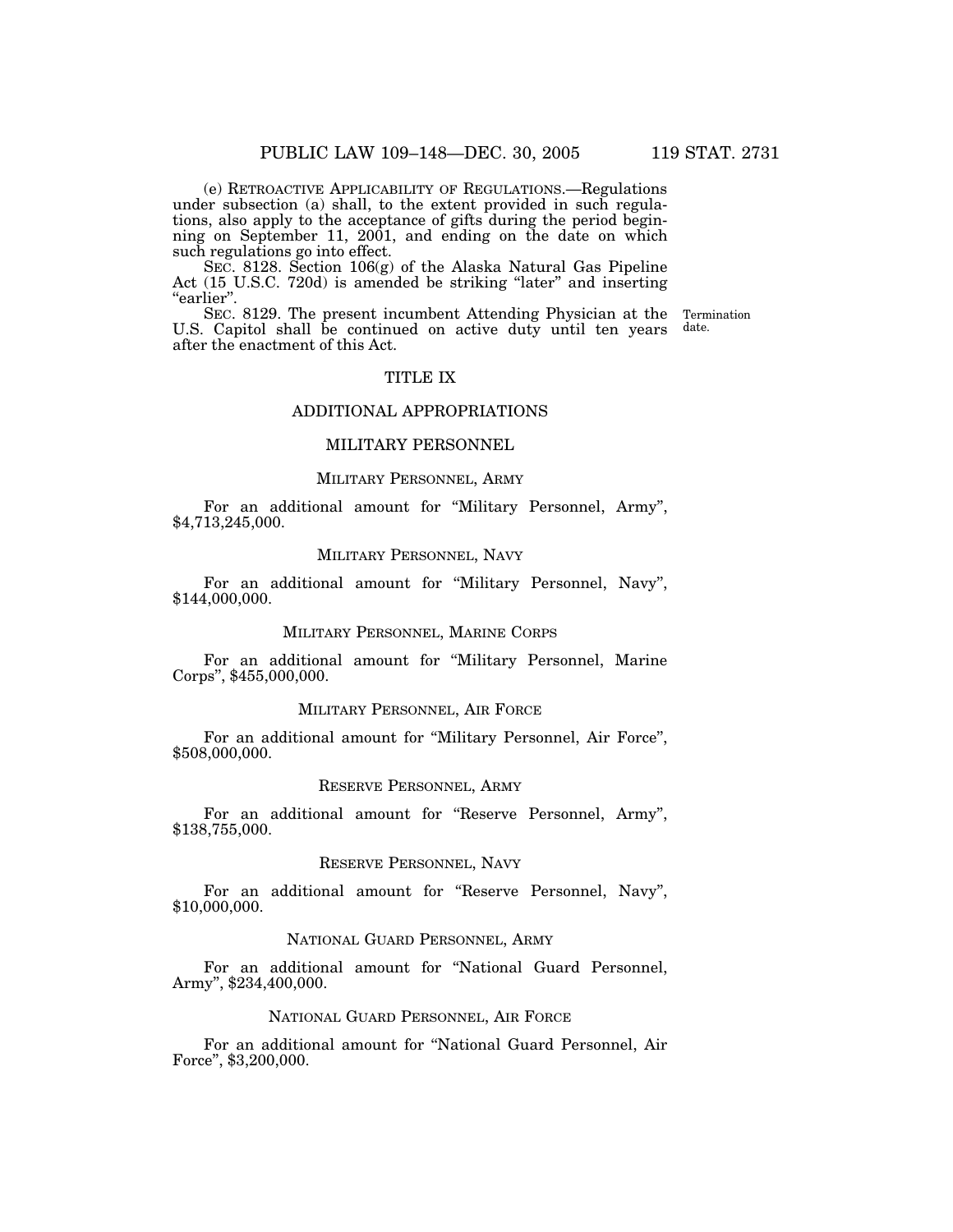# OPERATION AND MAINTENANCE

# OPERATION AND MAINTENANCE, ARMY

For an additional amount for "Operation and Maintenance, Army'', \$21,348,886,000.

# OPERATION AND MAINTENANCE, NAVY

For an additional amount for "Operation and Maintenance, Navy'', \$1,810,500,000.

## OPERATION AND MAINTENANCE, MARINE CORPS

For an additional amount for "Operation and Maintenance, Marine Corps'', \$1,833,126,000.

#### OPERATION AND MAINTENANCE, AIR FORCE

For an additional amount for "Operation and Maintenance, Air Force'', \$2,483,900,000.

# OPERATION AND MAINTENANCE, DEFENSE-WIDE

For an additional amount for ''Operation and Maintenance, Defense-Wide'', \$805,000,000, of which up to \$195,000,000, to remain available until expended, may be used for payments to reimburse Pakistan, Jordan, and other key cooperating nations, for logistical, military, and other support provided, or to be provided, to United States military operations, notwithstanding any other provision of law: *Provided,* That such payments may be made in such amounts as the Secretary of Defense, with the concurrence of the Secretary of State, and in consultation with the Director of the Office of Management and Budget, may determine, in his discretion, based on documentation determined by the Secretary of Defense to adequately account for the support provided, and such determination is final and conclusive upon the accounting officers of the United States, and 15 days following notification to the appropriate congressional committees: *Provided further,* That the Secretary of Defense shall provide quarterly reports to the congressional defense committees on the use of funds provided in this paragraph.

#### OPERATION AND MAINTENANCE, ARMY RESERVE

For an additional amount for "Operation and Maintenance, Army Reserve'', \$48,200,000.

#### OPERATION AND MAINTENANCE, NAVY RESERVE

For an additional amount for "Operation and Maintenance, Navy Reserve'', \$6,400,000.

#### OPERATION AND MAINTENANCE, MARINE CORPS RESERVE

For an additional amount for ''Operation and Maintenance, Marine Corps Reserve'', \$27,950,000.

Reports.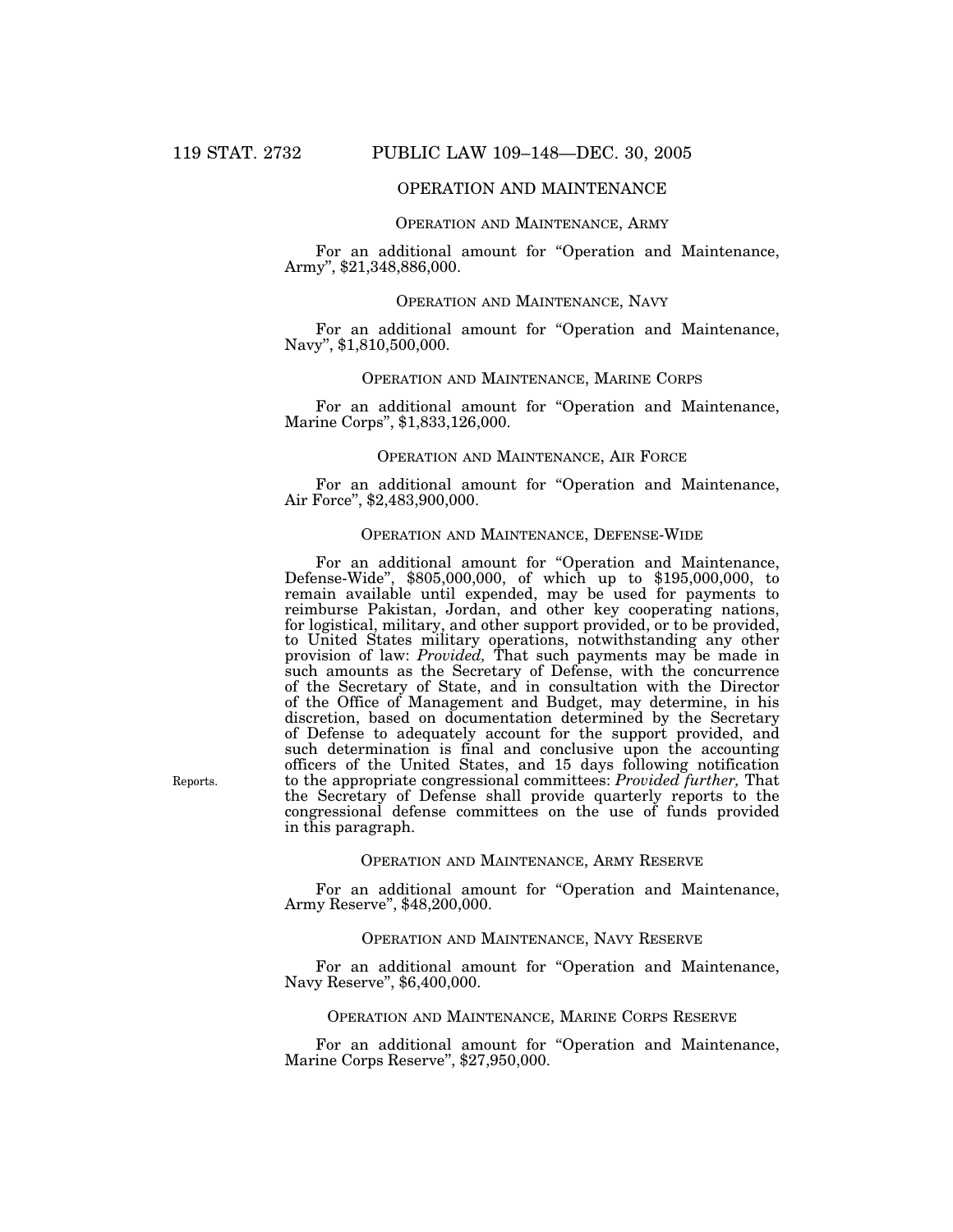#### OPERATION AND MAINTENANCE, AIR FORCE RESERVE

For an additional amount for "Operation and Maintenance, Air Force Reserve'', \$5,000,000.

#### OPERATION AND MAINTENANCE, ARMY NATIONAL GUARD

For an additional amount for "Operation and Maintenance, Army National Guard'', \$183,000,000.

## OPERATION AND MAINTENANCE, AIR NATIONAL GUARD

For an additional amount for "Operation and Maintenance, Air National Guard'', \$7,200,000.

## IRAQ FREEDOM FUND

## (INCLUDING TRANSFER OF FUNDS)

For an additional amount for "Iraq Freedom Fund", \$4,658,686,000, to remain available for transfer until September 30, 2007, only to support operations in Iraq or Afghanistan and classified activities: *Provided*, That the Secretary of Defense may transfer the funds provided herein to appropriations for military personnel; operation and maintenance; Overseas Humanitarian, Disaster, and Civic Aid; procurement; research, development, test and evaluation; and working capital funds: *Provided further*, That of the amounts provided under this heading, \$3,048,686,000 shall only be for classified programs, described in further detail in the classified annex accompanying this Act: *Provided further,* That up to \$100,000,000 shall be available for the Department of Homeland Security, "United States Coast Guard, Operating Expenses": Pro*vided further,* That not less than \$1,360,000,000 shall be available for the Joint IED Defeat Task Force: *Provided further*, That funds transferred shall be merged with and be available for the same purposes and for the same time period as the appropriation or fund to which transferred: *Provided further*, That this transfer authority is in addition to any other transfer authority available to the Department of Defense: *Provided further*, That upon a determination that all or part of the funds transferred from this appropriation are not necessary for the purposes provided herein, such amounts may be transferred back to this appropriation: *Provided further*, That the Secretary of Defense shall, not fewer than 5 days prior to making transfers from this appropriation, notify the congressional defense committees in writing of the details of any such transfer: *Provided further*, That the Secretary shall submit a report no later than 30 days after the end of each fiscal quarter to the congressional defense committees summarizing the details of the transfer of funds from this appropriation.

Notification.

Reports. Deadline.

#### PROCUREMENT

#### AIRCRAFT PROCUREMENT, ARMY

For an additional amount for ''Aircraft Procurement, Army'', \$232,100,000, to remain available until September 30, 2008.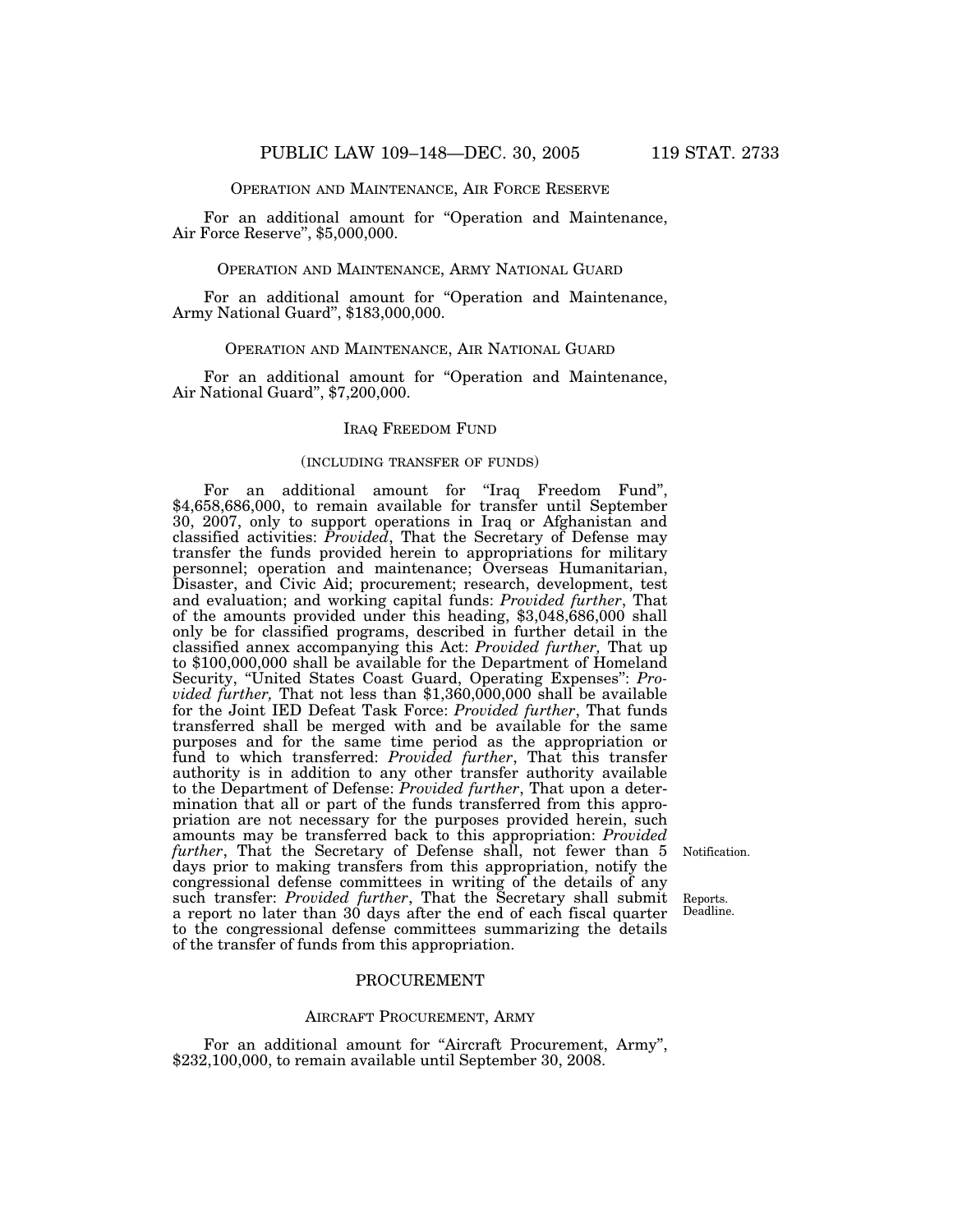## MISSILE PROCUREMENT, ARMY

For an additional amount for ''Missile Procurement, Army'', \$55,000,000, to remain available until September 30, 2008.

# PROCUREMENT OF WEAPONS AND TRACKED COMBAT VEHICLES, ARMY

For an additional amount for "Procurement of Weapons and Tracked Combat Vehicles, Army'', \$860,190,000, to remain available until September 30, 2008.

#### PROCUREMENT OF AMMUNITION, ARMY

For an additional amount for "Procurement of Ammunition, Army'', \$273,000,000, to remain available until September 30, 2008.

# OTHER PROCUREMENT, ARMY

For an additional amount for "Other Procurement, Army", \$3,174,900,000, to remain available until September 30, 2008.

#### AIRCRAFT PROCUREMENT, NAVY

For an additional amount for "Aircraft Procurement, Navy", \$138,837,000, to remain available until September 30, 2008.

#### WEAPONS PROCUREMENT, NAVY

For an additional amount for ''Weapons Procurement, Navy'', \$116,900,000, to remain available until September 30, 2008.

#### PROCUREMENT OF AMMUNITION, NAVY AND MARINE CORPS

For an additional amount for "Procurement of Ammunition, Navy and Marine Corps'', \$38,885,000, to remain available until September 30, 2008.

#### OTHER PROCUREMENT, NAVY

For an additional amount for "Other Procurement, Navy", \$49,100,000, to remain available until September 30, 2008.

## PROCUREMENT, MARINE CORPS

For an additional amount for "Procurement, Marine Corps", \$1,710,145,000, to remain available until September 30, 2008.

#### AIRCRAFT PROCUREMENT, AIR FORCE

For an additional amount for "Aircraft Procurement, Air Force", \$115,300,000, to remain available until September 30, 2008.

#### MISSILE PROCUREMENT, AIR FORCE

For an additional amount for "Missile Procurement, Air Force", \$17,000,000, to remain available until September 30, 2008.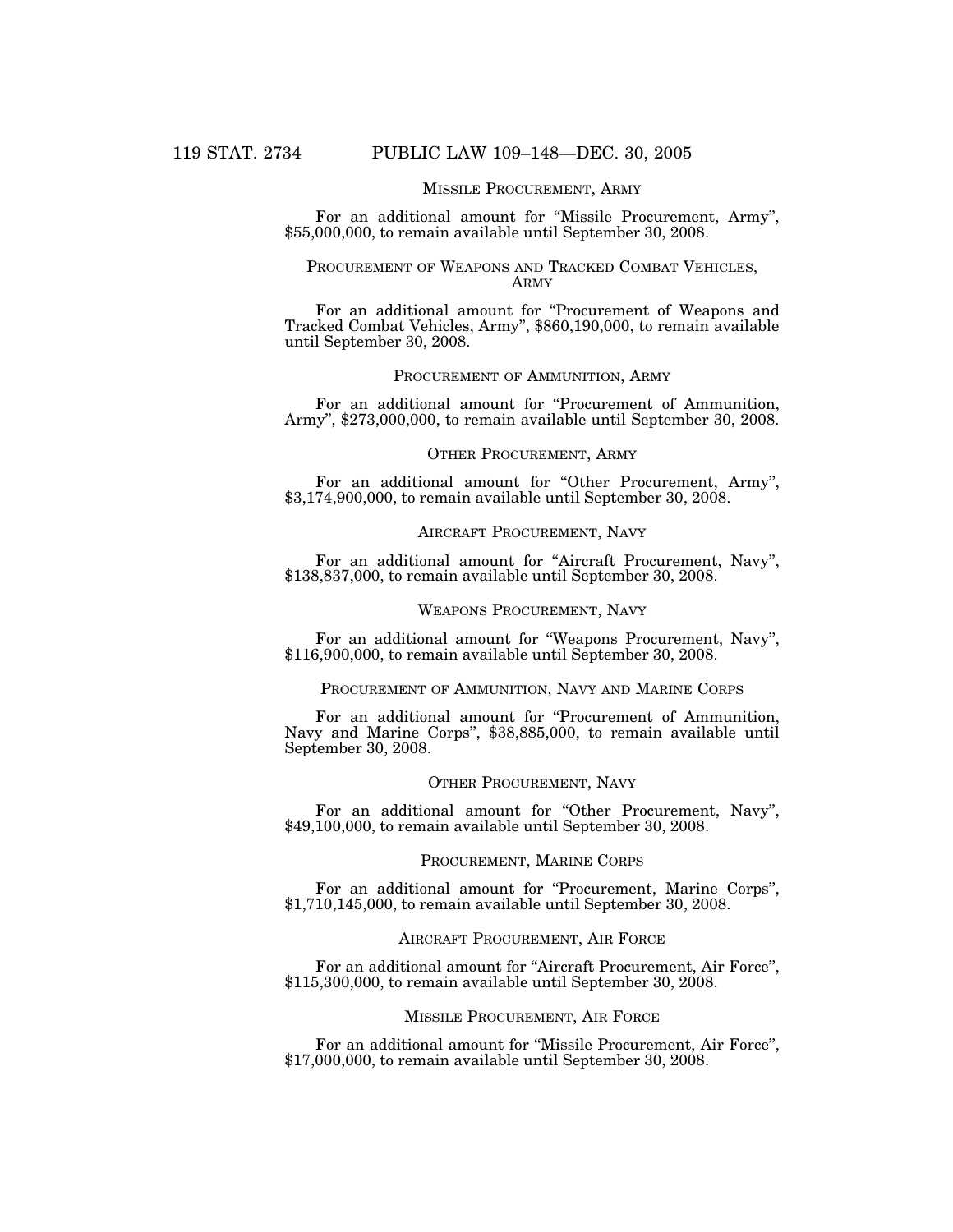#### OTHER PROCUREMENT, AIR FORCE

For an additional amount for "Other Procurement, Air Force", \$17,500,000, to remain available until September 30, 2008.

#### PROCUREMENT, DEFENSE-WIDE

For an additional amount for "Procurement, Defense-Wide", \$182,075,000, to remain available until September 30, 2008.

# NATIONAL GUARD AND RESERVE EQUIPMENT

For an additional amount for ''National Guard and Reserve Equipment", \$1,000,000,000, to remain available until September 30, 2008.

# RESEARCH, DEVELOPMENT, TEST AND EVALUATION

#### RESEARCH, DEVELOPMENT, TEST AND EVALUATION, ARMY

For an additional amount for ''Research, Development, Test and Evaluation, Army'', \$13,100,000, to remain available until September, 30, 2007.

# RESEARCH, DEVELOPMENT, TEST AND EVALUATION, AIR FORCE

For an additional amount for ''Research, Development, Test and Evaluation, Air Force'', \$12,500,000, to remain available until September, 30, 2007.

#### RESEARCH, DEVELOPMENT, TEST AND EVALUATION, DEFENSE-WIDE

For an additional amount for ''Research, Development, Test and Evaluation, Defense-Wide'', \$25,000,000, to remain available until September 30, 2007.

#### REVOLVING AND MANAGEMENT FUNDS

# DEFENSE WORKING CAPITAL FUNDS

For an additional amount for ''Defense Working Capital Funds'', \$2,516,400,000.

# OTHER DEPARTMENT OF DEFENSE PROGRAMS

DRUG INTERDICTION AND COUNTER-DRUG ACTIVITIES, DEFENSE

For an additional amount for ''Drug Interdiction and Counter-Drug Activities, Defense'', \$27,620,000.

# GENERAL PROVISIONS

SEC. 9001. Appropriations provided in this title are available for obligation until September 30, 2006, unless otherwise so provided in this title.

SEC. 9002. Notwithstanding any other provision of law or of this Act, funds made available in this title are in addition to amounts provided elsewhere in this Act.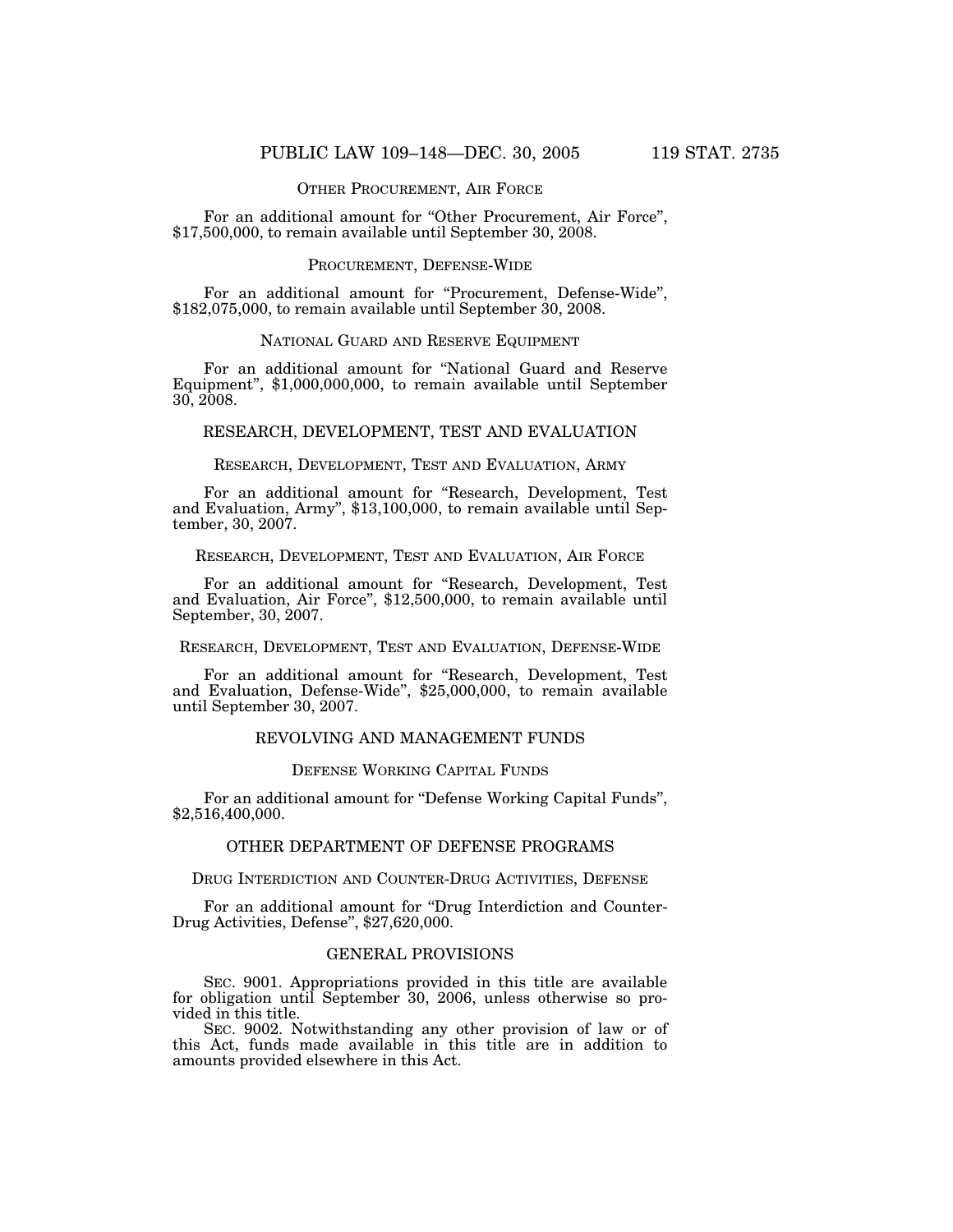## (TRANSFER OF FUNDS)

SEC. 9003. Upon his determination that such action is necessary in the national interest, the Secretary of Defense may transfer between appropriations up to  $$2,500,000,000$  of the funds made available to the Department of Defense in this title: *Provided*, That the Secretary shall notify the Congress promptly of each transfer made pursuant to the authority in this section: *Provided further*, That the authority provided in this section is in addition to any other transfer authority available to the Department of Defense and is subject to the same terms and conditions as the authority provided in section 8005 of this Act.

SEC. 9004. Funds appropriated in this title, or made available by the transfer of funds in or pursuant to this title, for intelligence activities are deemed to be specifically authorized by the Congress for purposes of section 504 of the National Security Act of 1947 (50 U.S.C. 414).

SEC. 9005. None of the funds provided in this title may be used to finance programs or activities denied by Congress in fiscal years 2005 or 2006 appropriations to the Department of Defense or to initiate a procurement or research, development, test and evaluation new start program without prior written notification to the congressional defense committees.

SEC. 9006. Notwithstanding any other provision of law, of the funds made available in this title to the Department of Defense for operation and maintenance, not to exceed \$500,000,000 may be used by the Secretary of Defense, with the concurrence of the Secretary of State, to train, equip and provide related assistance only to military or security forces of Iraq and Afghanistan to enhance their capability to combat terrorism and to support United States military operations in Iraq and Afghanistan: *Provided*, That such assistance may include the provision of equipment, supplies, services, training, and funding: *Provided further*, That the authority to provide assistance under this section is in addition to any other authority to provide assistance to foreign nations: *Provided further*, That the Secretary of Defense shall notify the congressional defense committees, the Committee on International Relations of the House of Representatives, and the Committee on Foreign Relations of the Senate not less than 15 days before providing assistance under the authority of this section.

SEC. 9007. (a) From funds made available in this title to the Department of Defense, not to exceed \$500,000,000 may be used, notwithstanding any other provision of law, to fund the Commander's Emergency Response Program, for the purpose of enabling military commanders in Iraq to respond to urgent humanitarian relief and reconstruction requirements within their areas of responsibility by carrying out programs that will immediately assist the Iraqi people, and to fund a similar program to assist the people of Afghanistan.

(b) QUARTERLY REPORTS.—Not later than 15 days after the end of each fiscal year quarter (beginning with the first quarter of fiscal year 2006), the Secretary of Defense shall submit to the congressional defense committees a report regarding the source of funds and the allocation and use of funds during that quarter that were made available pursuant to the authority provided in this section or under any other provision of law for the purposes of the programs under subsection  $(a)$ .

Notification.

Notification. Deadline.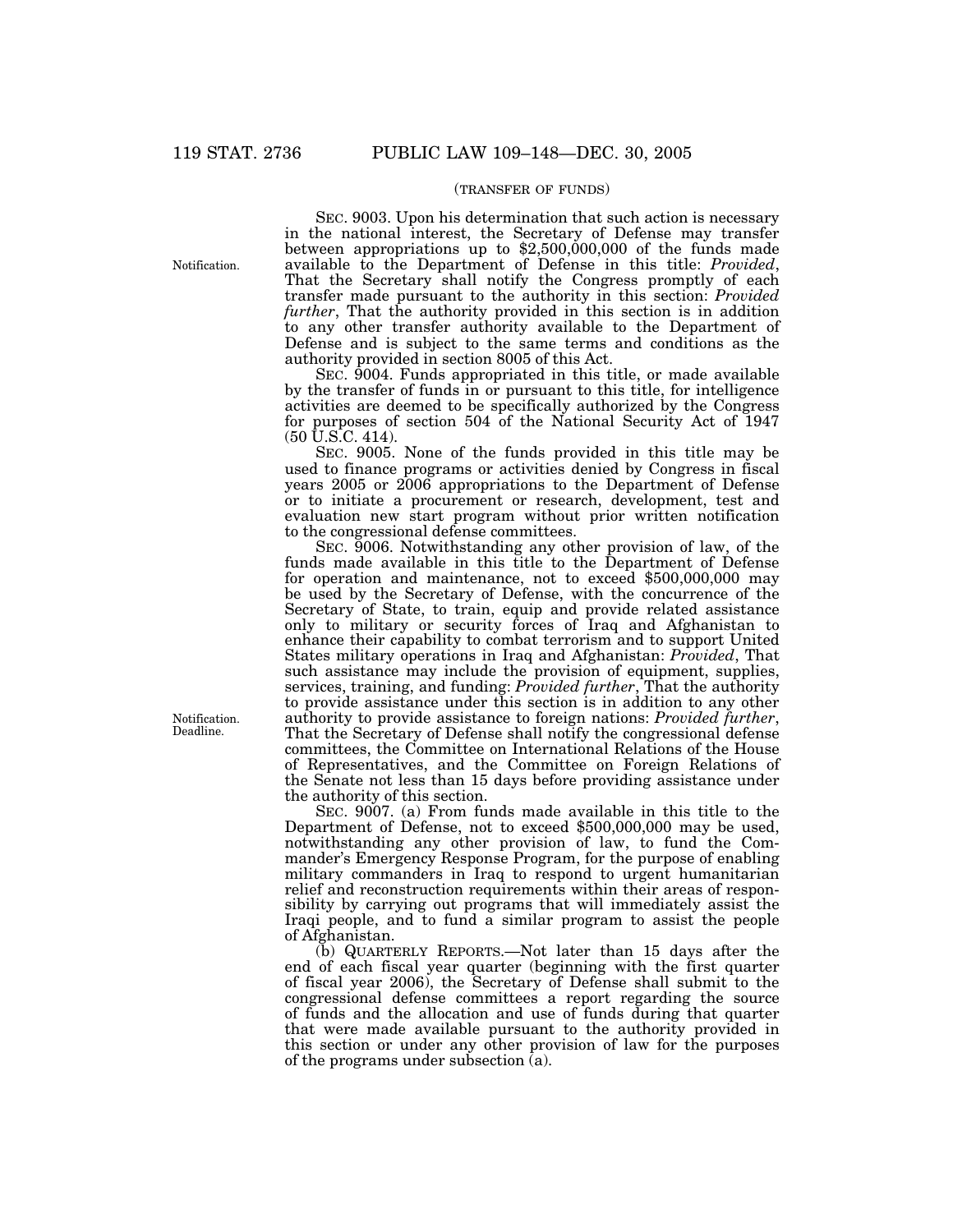SEC. 9008. Amounts provided in this title for operations in Iraq and Afghanistan may be used by the Department of Defense for the purchase of up to 20 heavy and light armored vehicles for force protection purposes, notwithstanding price or other limitations specified elsewhere in this Act, or any other provision of law: *Provided,* That the Secretary of Defense shall submit a report in writing no later than 30 days after the end of each fiscal quarter notifying the congressional defense committees of any purchase described in this section, including the cost, purposes, and quantities of vehicles purchased.

SEC. 9009. During the current fiscal year, funds available to the Department of Defense for operation and maintenance may be used, notwithstanding any other provision of law, to provide supplies, services, transportation, including airlift and sealift, and other logistical support to coalition forces supporting military and stability operations in Iraq and Afghanistan: *Provided,* That the Secretary of Defense shall provide quarterly reports to the congressional defense committees regarding support provided under this section.

SEC. 9010. (a) Not later than 60 days after the date of the enactment of this Act and every 90 days thereafter through the end of fiscal year 2006, the Secretary of Defense shall set forth in a report to Congress a comprehensive set of performance indicators and measures for progress toward military and political stability in Iraq.

(b) The report shall include performance standards and goals for security, economic, and security force training objectives in Iraq together with a notional timetable for achieving these goals. (c) In specific, the report requires, at a minimum, the following:

(1) With respect to stability and security in Iraq, the following:

(A) Key measures of political stability, including the important political milestones that must be achieved over the next several years.

(B) The primary indicators of a stable security environment in Iraq, such as number of engagements per day, numbers of trained Iraqi forces, and trends relating to numbers and types of ethnic and religious-based hostile encounters.

(C) An assessment of the estimated strength of the insurgency in Iraq and the extent to which it is composed of non-Iraqi fighters.

(D) A description of all militias operating in Iraq, including the number, size, equipment strength, military effectiveness, sources of support, legal status, and efforts to disarm or reintegrate each militia.

(E) Key indicators of economic activity that should be considered the most important for determining the prospects of stability in Iraq, including—

(i) unemployment levels;

(ii) electricity, water, and oil production rates; and (iii) hunger and poverty levels.

(F) The criteria the Administration will use to determine when it is safe to begin withdrawing United States forces from Iraq.

(2) With respect to the training and performance of security forces in Iraq, the following:

Reports. Deadline.

Reports.

Reports. Deadline.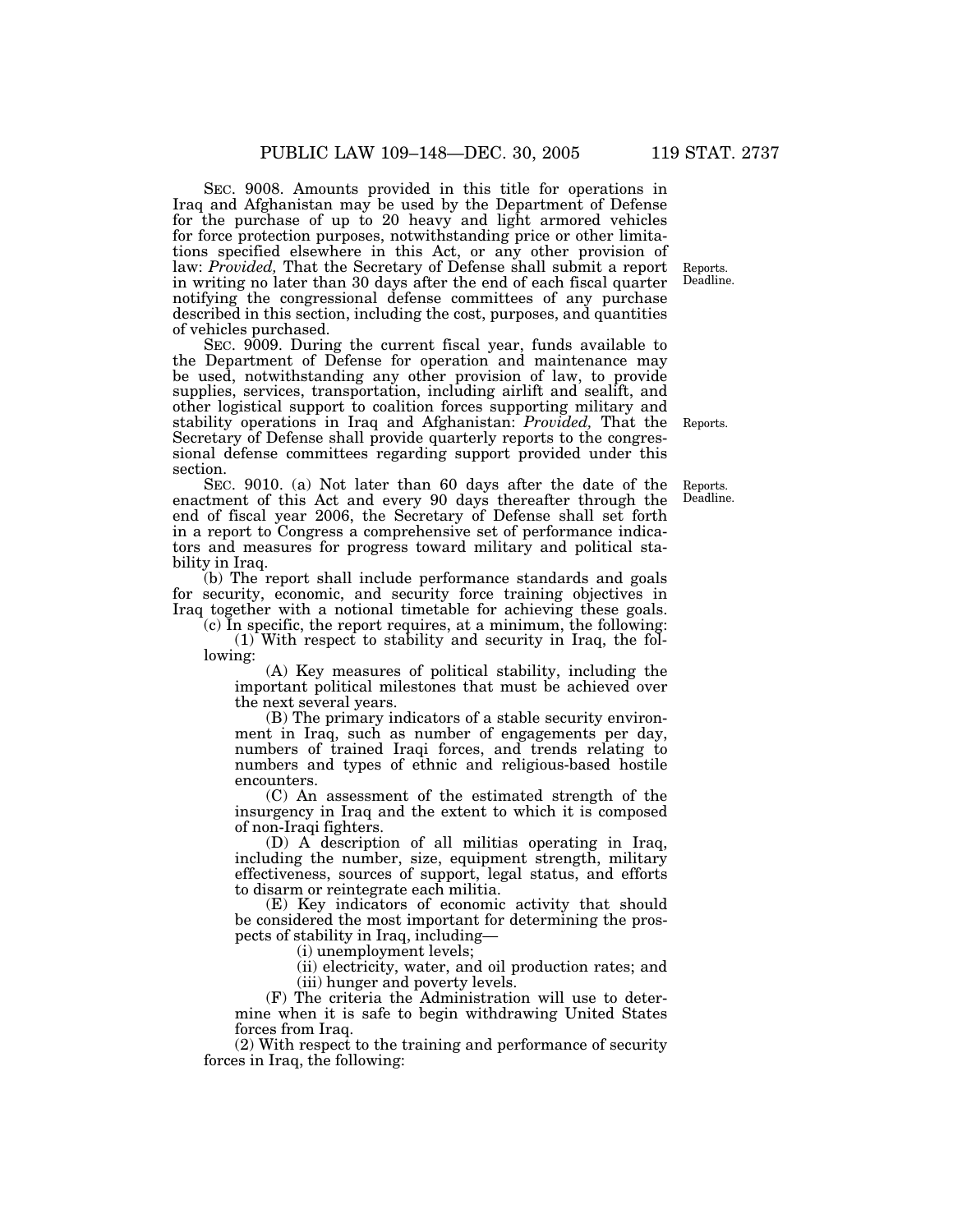(A) The training provided Iraqi military and other Ministry of Defense forces and the equipment used by such forces.

(B) Key criteria for assessing the capabilities and readiness of the Iraqi military and other Ministry of Defense forces, goals for achieving certain capability and readiness levels (as well as for recruiting, training, and equipping these forces), and the milestones and notional timetable for achieving these goals.

(C) The operational readiness status of the Iraqi military forces, including the type, number, size, and organizational structure of Iraqi battalions that are—

(i) capable of conducting counterinsurgency operations independently;

(ii) capable of conducting counterinsurgency operations with the support of United States or coalition forces; or

(iii) not ready to conduct counterinsurgency operations.

(D) The rates of absenteeism in the Iraqi military forces and the extent to which insurgents have infiltrated such forces.

(E) The training provided Iraqi police and other Ministry of Interior forces and the equipment used by such forces.

(F) Key criteria for assessing the capabilities and readiness of the Iraqi police and other Ministry of Interior forces, goals for achieving certain capability and readiness levels (as well as for recruiting, training, and equipping), and the milestones and notional timetable for achieving these goals, including—

(i) the number of police recruits that have received classroom training and the duration of such instruction;

(ii) the number of veteran police officers who have received classroom instruction and the duration of such instruction;

(iii) the number of police candidates screened by the Iraqi Police Screening Service, the number of candidates derived from other entry procedures, and the success rates of those groups of candidates;

(iv) the number of Iraqi police forces who have received field training by international police trainers and the duration of such instruction; and

(v) attrition rates and measures of absenteeism and infiltration by insurgents.

(G) The estimated total number of Iraqi battalions needed for the Iraqi security forces to perform duties now being undertaken by coalition forces, including defending the borders of Iraq and providing adequate levels of law and order throughout Iraq.

(H) The effectiveness of the Iraqi military and police officer cadres and the chain of command.

(I) The number of United States and coalition advisors needed to support the Iraqi security forces and associated ministries.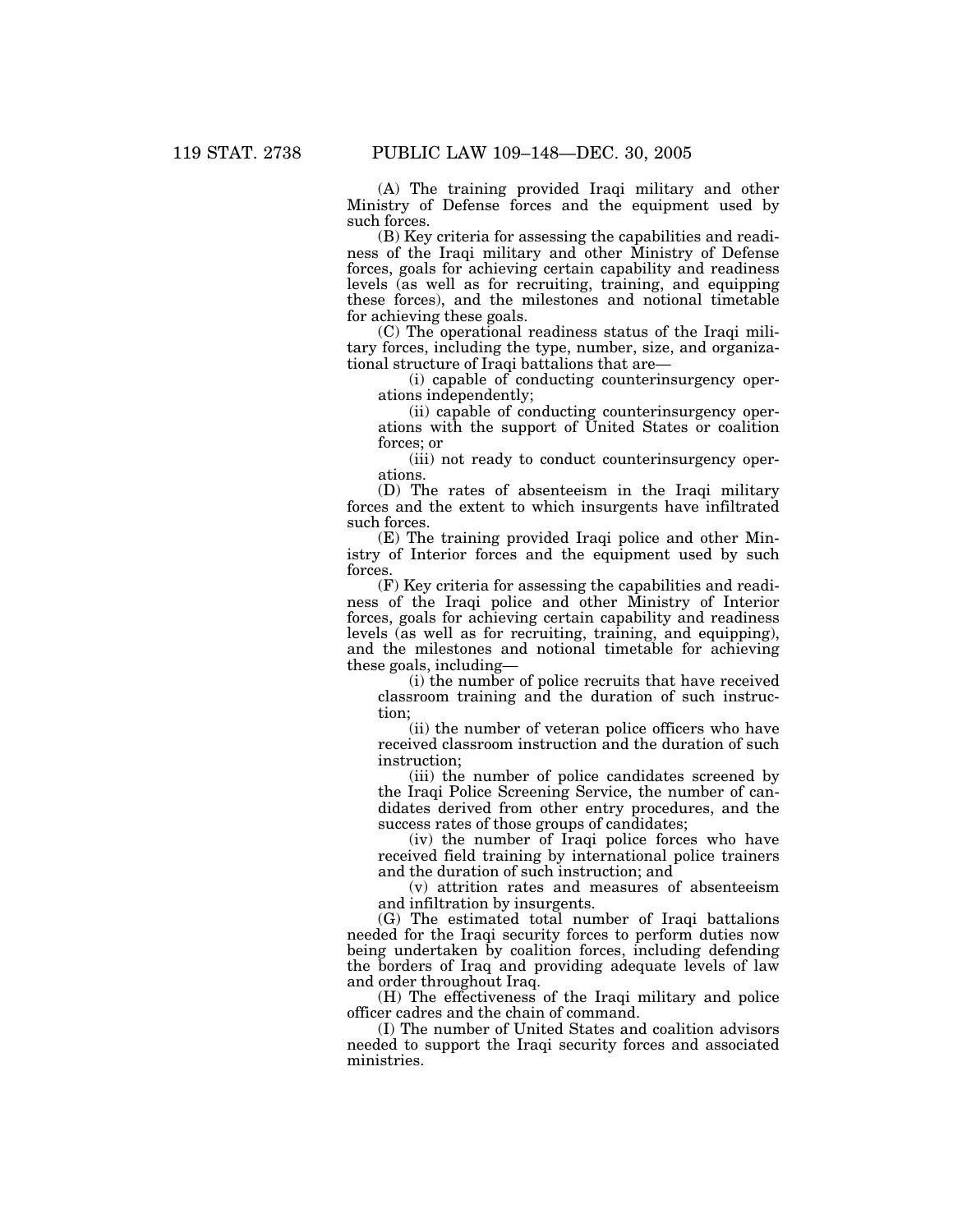(J) An assessment, in a classified annex if necessary, of United States military requirements, including planned force rotations, through the end of calendar year 2006.

SEC. 9011. Supervision and administration costs associated with a construction project funded with appropriations available for operation and maintenance, and executed in direct support of the Global War on Terrorism only in Iraq and Afghanistan, may be obligated at the time a construction contract is awarded: *Provided,* That for the purpose of this section, supervision and administration costs include all in-house Government costs.

SEC. 9012. Amounts appropriated or otherwise made available in this title are designated as making appropriations for contingency operations related to the global war on terrorism pursuant to section 402 of H. Con. Res. 95 (109th Congress), the concurrent resolution on the budget for fiscal year 2006.

# **TITLE X—MATTERS RELATING TO DETAINEES**

#### **SEC. 1001. SHORT TITLE.**

This title may be cited as the ''Detainee Treatment Act of 2005''.

#### **SEC. 1002. UNIFORM STANDARDS FOR THE INTERROGATION OF PER-SONS UNDER THE DETENTION OF THE DEPARTMENT OF DEFENSE.**

(a) IN GENERAL.—No person in the custody or under the effective control of the Department of Defense or under detention in a Department of Defense facility shall be subject to any treatment or technique of interrogation not authorized by and listed in the United States Army Field Manual on Intelligence Interrogation.

(b) APPLICABILITY.—Subsection (a) shall not apply with respect to any person in the custody or under the effective control of the Department of Defense pursuant to a criminal law or immigration law of the United States.

(c) CONSTRUCTION.—Nothing in this section shall be construed to affect the rights under the United States Constitution of any person in the custody or under the physical jurisdiction of the United States.

#### **SEC. 1003. PROHIBITION ON CRUEL, INHUMAN, OR DEGRADING TREAT-MENT OR PUNISHMENT OF PERSONS UNDER CUSTODY OR CONTROL OF THE UNITED STATES GOVERNMENT.**

(a) IN GENERAL.—No individual in the custody or under the physical control of the United States Government, regardless of nationality or physical location, shall be subject to cruel, inhuman, or degrading treatment or punishment.

(b) CONSTRUCTION.—Nothing in this section shall be construed to impose any geographical limitation on the applicability of the prohibition against cruel, inhuman, or degrading treatment or punishment under this section.

(c) LIMITATION ON SUPERSEDURE.—The provisions of this section shall not be superseded, except by a provision of law enacted after the date of the enactment of this Act which specifically repeals, modifies, or supersedes the provisions of this section.

Detainee Treatment Act of 2005.

42 USC 2000dd note.

10 USC 801 note.

42 USC 2000dd.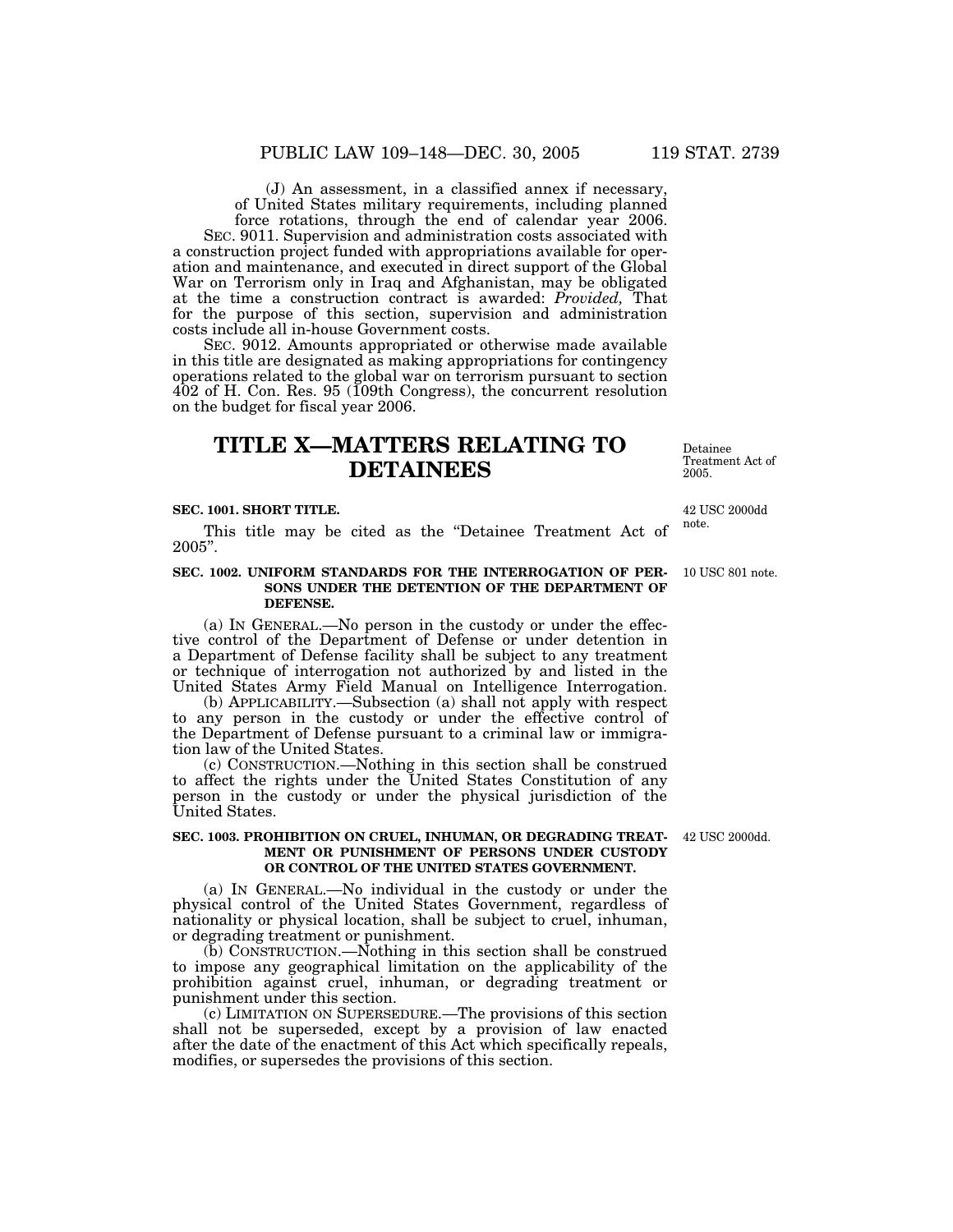(d) CRUEL, INHUMAN, OR DEGRADING TREATMENT OR PUNISH- MENT DEFINED.—In this section, the term ''cruel, inhuman, or degrading treatment or punishment'' means the cruel, unusual, and inhumane treatment or punishment prohibited by the Fifth, Eighth, and Fourteenth Amendments to the Constitution of the United States, as defined in the United States Reservations, Declarations and Understandings to the United Nations Convention Against Torture and Other Forms of Cruel, Inhuman or Degrading Treatment or Punishment done at New York, December 10, 1984.

42 USC 2000dd–1.

# **SEC. 1004. PROTECTION OF UNITED STATES GOVERNMENT PER-SONNEL ENGAGED IN AUTHORIZED INTERROGATIONS.**

(a) PROTECTION OF UNITED STATES GOVERNMENT PERSONNEL.— In any civil action or criminal prosecution against an officer, employee, member of the Armed Forces, or other agent of the United States Government who is a United States person, arising out of the officer, employee, member of the Armed Forces, or other agent's engaging in specific operational practices, that involve detention and interrogation of aliens who the President or his designees have determined are believed to be engaged in or associated with international terrorist activity that poses a serious, continuing threat to the United States, its interests, or its allies, and that were officially authorized and determined to be lawful at the time that they were conducted, it shall be a defense that such officer, employee, member of the Armed Forces, or other agent did not know that the practices were unlawful and a person of ordinary sense and understanding would not know the practices were unlawful. Good faith reliance on advice of counsel should be an important factor, among others, to consider in assessing whether a person of ordinary sense and understanding would have known the practices to be unlawful. Nothing in this section shall be construed to limit or extinguish any defense or protection otherwise available to any person or entity from suit, civil or criminal liability, or damages, or to provide immunity from prosecution for any criminal offense by the proper authorities.

(b) COUNSEL.—The United States Government may provide or employ counsel, and pay counsel fees, court costs, bail, and other expenses incident to the representation of an officer, employee, member of the Armed Forces, or other agent described in subsection (a), with respect to any civil action or criminal prosecution arising out of practices described in that subsection, under the same conditions, and to the same extent, to which such services and payments are authorized under section 1037 of title 10, United States Code.

10 USC 801 note.

# **SEC. 1005. PROCEDURES FOR STATUS REVIEW OF DETAINEES OUTSIDE THE UNITED STATES.**

(a) SUBMITTAL OF PROCEDURES FOR STATUS REVIEW OF DETAINEES AT GUANTANAMO BAY, CUBA, AND IN AFGHANISTAN AND IRAQ.—

(1) IN GENERAL.—Not later than 180 days after the date of the enactment of this Act, the Secretary of Defense shall submit to the Committee on Armed Services and the Committee on the Judiciary of the Senate and the Committee on Armed Services and the Committee on the Judiciary of the House of Representatives a report setting forth—

(A) the procedures of the Combatant Status Review Tribunals and the Administrative Review Boards established by direction of the Secretary of Defense that are

Reports. Deadline.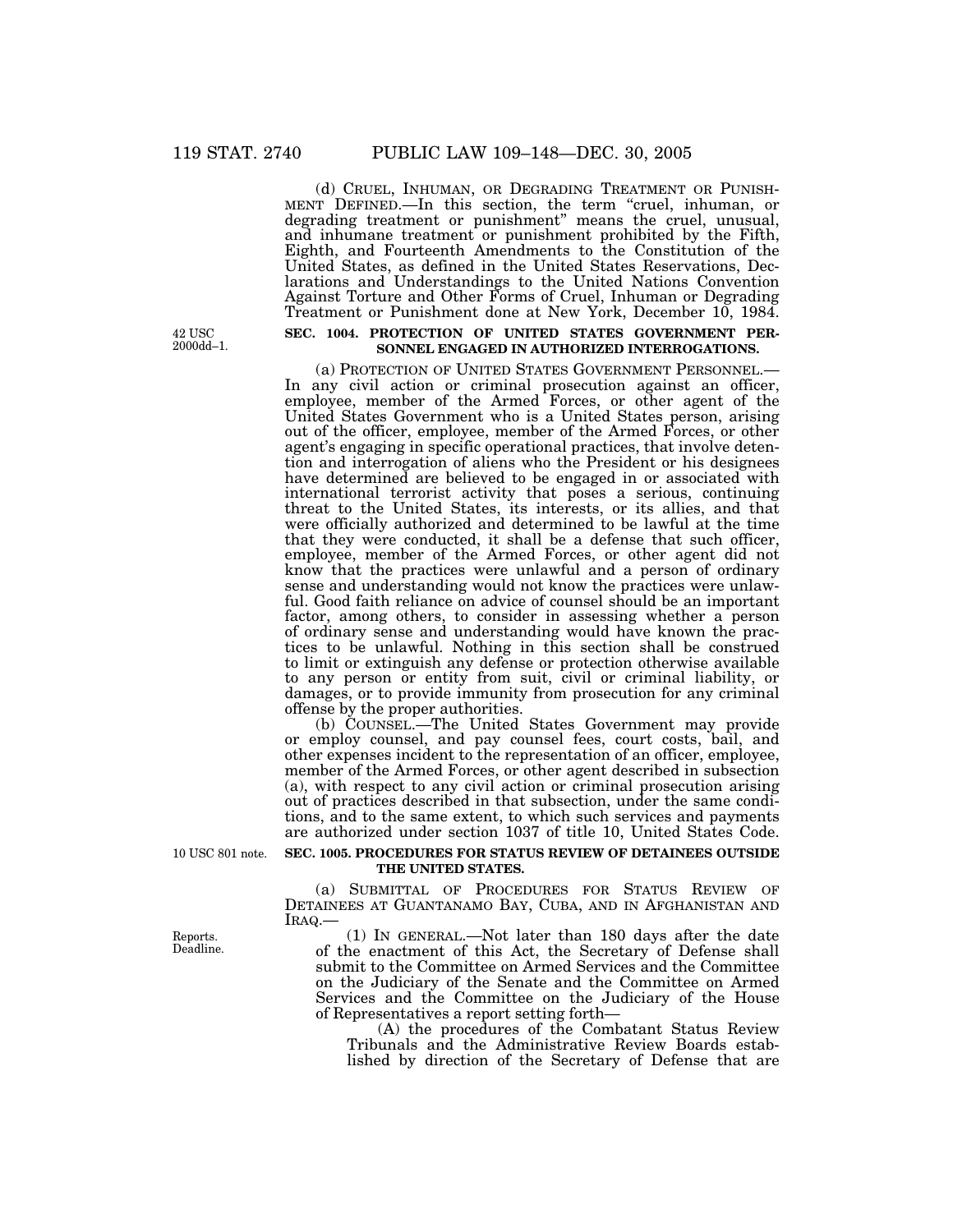in operation at Guantanamo Bay, Cuba, for determining the status of the detainees held at Guantanamo Bay or to provide an annual review to determine the need to continue to detain an alien who is a detainee; and

(B) the procedures in operation in Afghanistan and Iraq for a determination of the status of aliens detained in the custody or under the physical control of the Department of Defense in those countries.

(2) DESIGNATED CIVILIAN OFFICIAL.—The procedures submitted to Congress pursuant to paragraph  $(1)(A)$  shall ensure that the official of the Department of Defense who is designated by the President or Secretary of Defense to be the final review authority within the Department of Defense with respect to decisions of any such tribunal or board (referred to as the ''Designated Civilian Official'') shall be a civilian officer of the Department of Defense holding an office to which appointments are required by law to be made by the President, by and with the advice and consent of the Senate.

(3) CONSIDERATION OF NEW EVIDENCE.—The procedures submitted under paragraph  $(1)(A)$  shall provide for periodic review of any new evidence that may become available relating to the enemy combatant status of a detainee.

(b) CONSIDERATION OF STATEMENTS DERIVED WITH COERCION.—

(1) ASSESSMENT.—The procedures submitted to Congress pursuant to subsection  $(a)(1)(A)$  shall ensure that a Combatant Status Review Tribunal or Administrative Review Board, or any similar or successor administrative tribunal or board, in making a determination of status or disposition of any detainee under such procedures, shall, to the extent practicable, assess—

(A) whether any statement derived from or relating to such detainee was obtained as a result of coercion; and

(B) the probative value (if any) of any such statement.

(2) APPLICABILITY.—Paragraph (1) applies with respect to any proceeding beginning on or after the date of the enactment of this Act.

(c) REPORT ON MODIFICATION OF PROCEDURES.—The Secretary of Defense shall submit to the committees specified in subsection  $(a)(1)$  a report on any modification of the procedures submitted under subsection (a). Any such report shall be submitted not later than 60 days before the date on which such modification goes into effect.

(d) ANNUAL REPORT.—

(1) REPORT REQUIRED.—The Secretary of Defense shall submit to Congress an annual report on the annual review process for aliens in the custody of the Department of Defense outside the United States. Each such report shall be submitted in unclassified form, with a classified annex, if necessary. The report shall be submitted not later than December 31 each year.

(2) ELEMENTS OF REPORT.—Each such report shall include the following with respect to the year covered by the report:

(A) The number of detainees whose status was reviewed.

(B) The procedures used at each location.

(e) JUDICIAL REVIEW OF DETENTION OF ENEMY COMBATANTS.—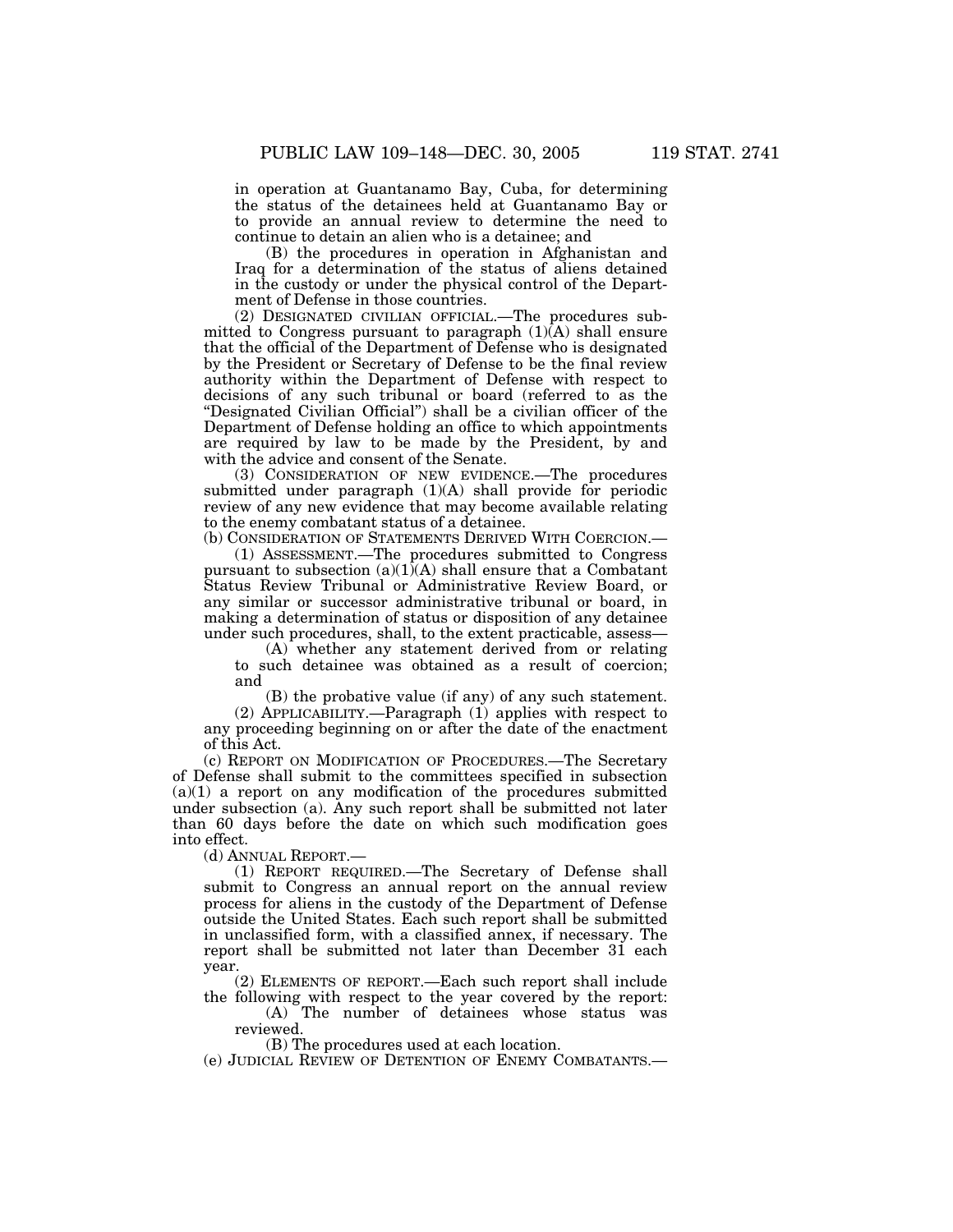(1) IN GENERAL.—Section 2241 of title 28, United States Code, is amended by adding at the end the following:

"(e) Except as provided in section 1005 of the Detainee Treatment Act of 2005, no court, justice, or judge shall have jurisdiction to hear or consider—

" $(1)$  an application for a writ of habeas corpus filed by or on behalf of an alien detained by the Department of Defense at Guantanamo Bay, Cuba; or

"(2) any other action against the United States or its agents relating to any aspect of the detention by the Department of Defense of an alien at Guantanamo Bay, Cuba, who—

''(A) is currently in military custody; or

''(B) has been determined by the United States Court of Appeals for the District of Columbia Circuit in accordance with the procedures set forth in section 1005(e) of the Detainee Treatment Act of 2005 to have been properly detained as an enemy combatant.''.

(2) REVIEW OF DECISIONS OF COMBATANT STATUS REVIEW TRIBUNALS OF PROPRIETY OF DETENTION.—

(A) IN GENERAL.—Subject to subparagraphs (B), (C), and (D), the United States Court of Appeals for the District of Columbia Circuit shall have exclusive jurisdiction to determine the validity of any final decision of a Combatant Status Review Tribunal that an alien is properly detained as an enemy combatant.

(B) LIMITATION ON CLAIMS.—The jurisdiction of the United States Court of Appeals for the District of Columbia Circuit under this paragraph shall be limited to claims brought by or on behalf of an alien—

(i) who is, at the time a request for review by such court is filed, detained by the Department of Defense at Guantanamo Bay, Cuba; and

(ii) for whom a Combatant Status Review Tribunal has been conducted, pursuant to applicable procedures specified by the Secretary of Defense.

(C) SCOPE OF REVIEW.—The jurisdiction of the United States Court of Appeals for the District of Columbia Circuit on any claims with respect to an alien under this paragraph shall be limited to the consideration of—

(i) whether the status determination of the Combatant Status Review Tribunal with regard to such alien was consistent with the standards and procedures specified by the Secretary of Defense for Combatant Status Review Tribunals (including the requirement that the conclusion of the Tribunal be supported by a preponderance of the evidence and allowing a rebuttable presumption in favor of the Government's evidence); and

(ii) to the extent the Constitution and laws of the United States are applicable, whether the use of such standards and procedures to make the determination is consistent with the Constitution and laws of the United States.

(D) TERMINATION ON RELEASE FROM CUSTODY.—The jurisdiction of the United States Court of Appeals for the District of Columbia Circuit with respect to the claims of an alien under this paragraph shall cease upon the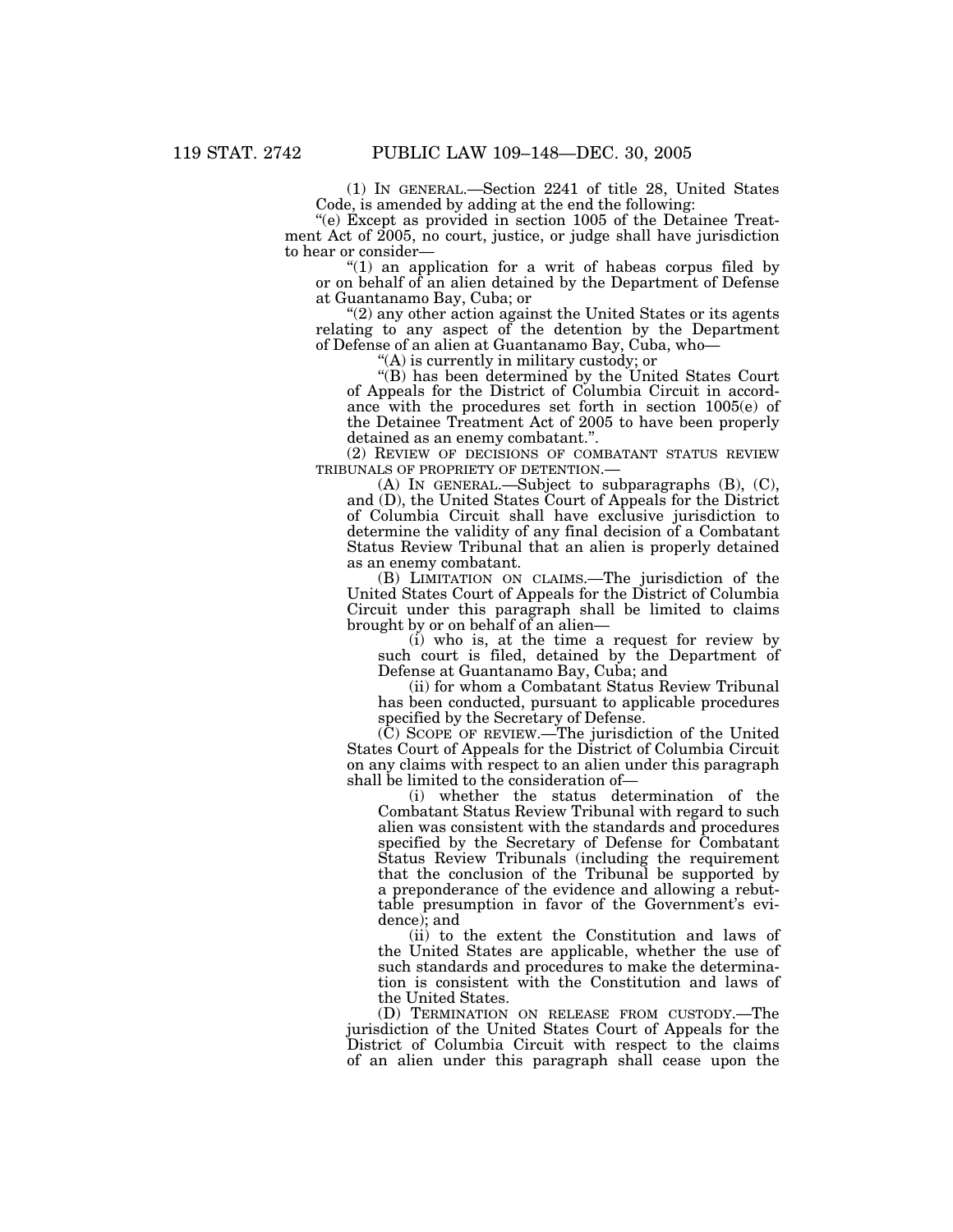release of such alien from the custody of the Department of Defense.

(3) REVIEW OF FINAL DECISIONS OF MILITARY COMMIS-

SIONS.—(A) IN GENERAL.—Subject to subparagraphs (B), (C), and (D), the United States Court of Appeals for the District of Columbia Circuit shall have exclusive jurisdiction to determine the validity of any final decision rendered pursuant to Military Commission Order No. 1, dated August 31, 2005 (or any successor military order).

(B) GRANT OF REVIEW.—Review under this paragraph—

(i) with respect to a capital case or a case in which the alien was sentenced to a term of imprisonment of 10 years or more, shall be as of right; or

(ii) with respect to any other case, shall be at the discretion of the United States Court of Appeals for the District of Columbia Circuit.

(C) LIMITATION ON APPEALS.—The jurisdiction of the United States Court of Appeals for the District of Columbia Circuit under this paragraph shall be limited to an appeal brought by or on behalf of an alien—

(i) who was, at the time of the proceedings pursuant to the military order referred to in subparagraph (A), detained by the Department of Defense at Guantanamo Bay, Cuba; and

(ii) for whom a final decision has been rendered pursuant to such military order.

(D) SCOPE OF REVIEW.—The jurisdiction of the United States Court of Appeals for the District of Columbia Circuit on an appeal of a final decision with respect to an alien under this paragraph shall be limited to the consideration of—

(i) whether the final decision was consistent with the standards and procedures specified in the military order referred to in subparagraph (A); and

(ii) to the extent the Constitution and laws of the United States are applicable, whether the use of such standards and procedures to reach the final decision is consistent with the Constitution and laws of the United States.

(4) RESPONDENT.—The Secretary of Defense shall be the named respondent in any appeal to the United States Court of Appeals for the District of Columbia Circuit under this subsection.

(f) CONSTRUCTION.—Nothing in this section shall be construed to confer any constitutional right on an alien detained as an enemy combatant outside the United States.

(g) UNITED STATES DEFINED.—For purposes of this section, the term ''United States'', when used in a geographic sense, is as defined in section 101(a)(38) of the Immigration and Nationality Act and, in particular, does not include the United States Naval Station, Guantanamo Bay, Cuba.

(h) EFFECTIVE DATE.—

(1) IN GENERAL.—This section shall take effect on the date of the enactment of this Act.

(2) REVIEW OF COMBATANT STATUS TRIBUNAL AND MILITARY COMMISSION DECISIONS.—Paragraphs (2) and (3) of subsection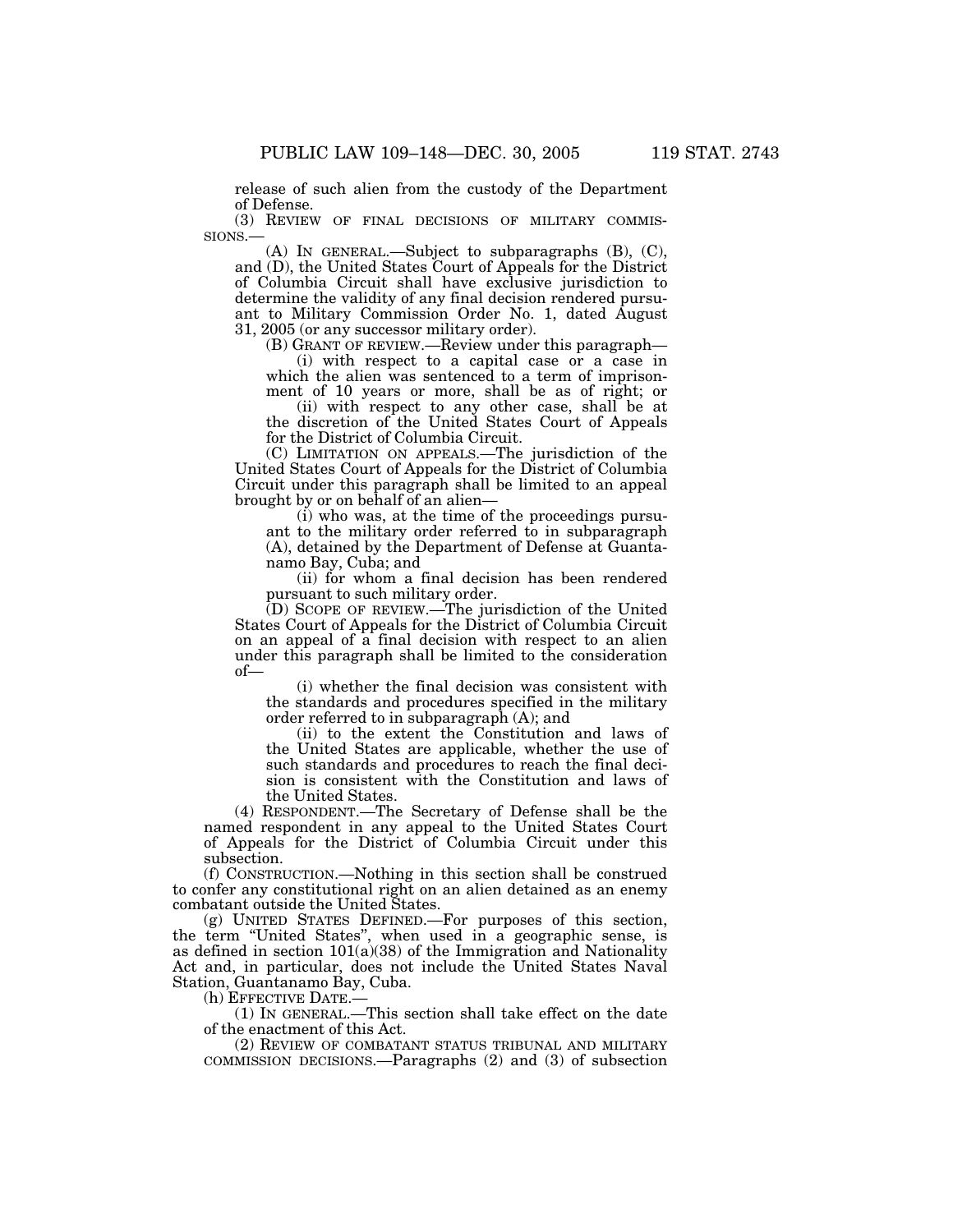(e) shall apply with respect to any claim whose review is governed by one of such paragraphs and that is pending on or after the date of the enactment of this Act.

#### **SEC. 1006. TRAINING OF IRAQI FORCES REGARDING TREATMENT OF DETAINEES.**

(a) REQUIRED POLICIES.—

(1) IN GENERAL.—The Secretary of Defense shall ensure that policies are prescribed regarding procedures for military and civilian personnel of the Department of Defense and contractor personnel of the Department of Defense in Iraq that are intended to ensure that members of the Armed Forces, and all persons acting on behalf of the Armed Forces or within facilities of the Armed Forces, ensure that all personnel of Iraqi military forces who are trained by Department of Defense personnel and contractor personnel of the Department of Defense receive training regarding the international obligations and laws applicable to the humane detention of detainees, including protections afforded under the Geneva Conventions and the Convention Against Torture.

(2) ACKNOWLEDGMENT OF TRAINING.—The Secretary shall ensure that, for all personnel of the Iraqi Security Forces who are provided training referred to in paragraph (1), there is documented acknowledgment of such training having been provided.

(3) DEADLINE FOR POLICIES TO BE PRESCRIBED.—The policies required by paragraph (1) shall be prescribed not later than 180 days after the date of the enactment of this Act.

(b) ARMY FIELD MANUAL.—

(1) TRANSLATION.—The Secretary of Defense shall provide for the United States Army Field Manual on Intelligence Interrogation to be translated into arabic and any other language the Secretary determines appropriate for use by members of the Iraqi military forces.

(2) DISTRIBUTION.—The Secretary of Defense shall provide for such manual, as translated, to be provided to each unit of the Iraqi military forces trained by Department of Defense personnel or contractor personnel of the Department of Defense. (c) TRANSMITTAL OF REGULATIONS.—Not less than 30 days after the date on which regulations, policies, and orders are first prescribed under subsection (a), the Secretary of Defense shall submit to the Committee on Armed Services of the Senate and the Committee on Armed Services of the House of Representatives copies

of such regulations, policies, or orders, together with a report on steps taken to the date of the report to implement this section. (d) ANNUAL REPORT.—Not less than one year after the date of the enactment of this Act, and annually thereafter, the Secretary of Defense shall submit to the Committee on Armed Services of

the Senate and the Committee on Armed Services of the House of Representatives a report on the implementation of this section.

This division may be cited as the "Department of Defense Appropriations Act, 2006''.

Records. Reports.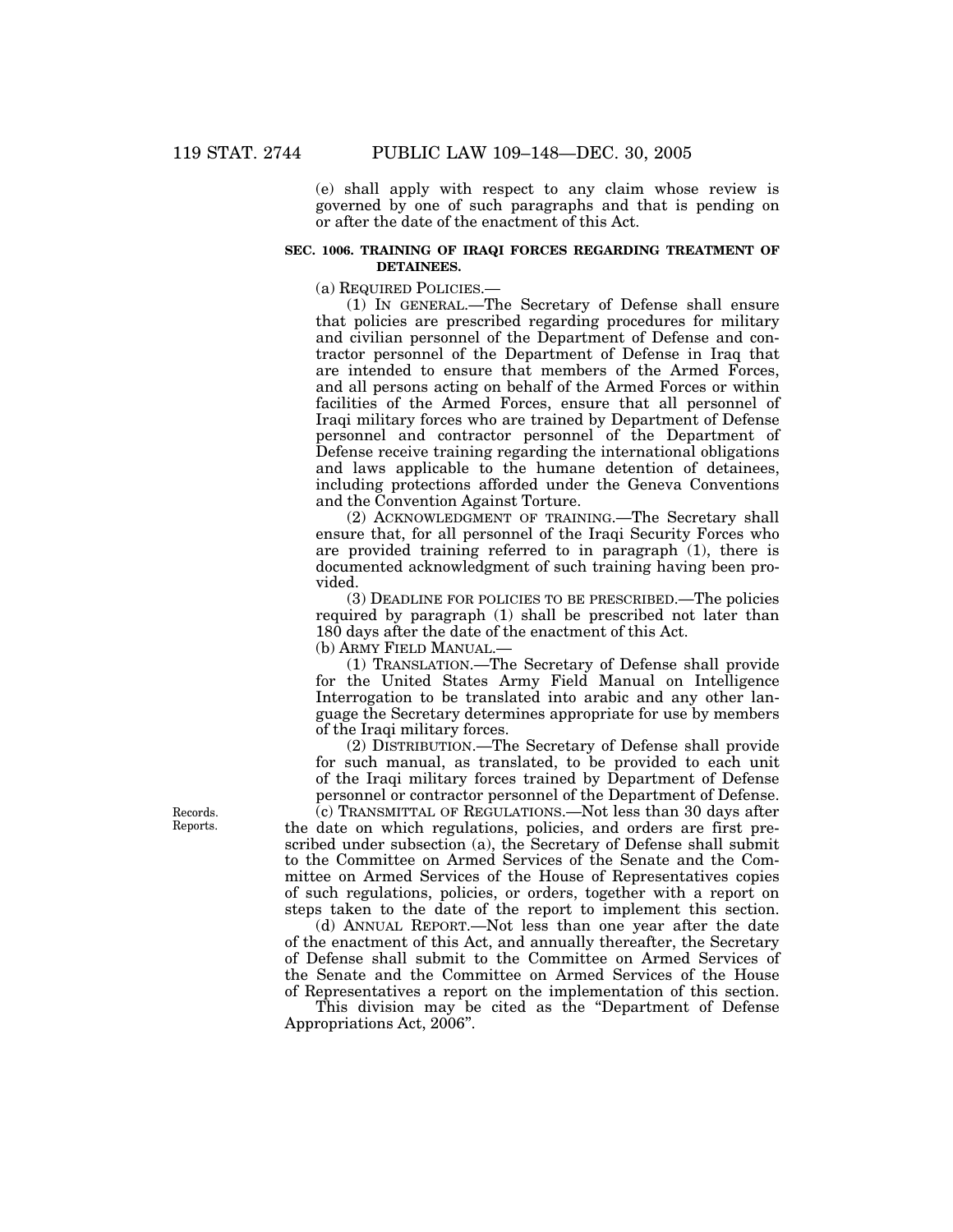### DIVISION B

# EMERGENCY SUPPLEMENTAL APPROPRIATIONS TO AD-DRESS HURRICANES IN THE GULF OF MEXICO AND PAN-DEMIC INFLUENZA, 2006

That the following sums are appropriated, out of any money in the Treasury not otherwise appropriated, to address hurricanes in the Gulf of Mexico and pandemic influenza for the fiscal year ending September 30, 2006, and for other purposes, namely:

# TITLE I

## EMERGENCY SUPPLEMENTAL APPROPRIATIONS TO ADDRESS HURRICANES IN THE GULF OF MEXICO

### CHAPTER 1

#### DEPARTMENT OF AGRICULTURE

#### EXECUTIVE OPERATIONS

#### WORKING CAPITAL FUND

For necessary expenses of ''Working Capital Fund'' related to the consequences of Hurricane Katrina, \$35,000,000, to remain available until expended: *Provided,* That the amount provided under this heading is designated as an emergency requirement pursuant to section 402 of H. Con. Res. 95 (109th Congress), the concurrent resolution on the budget for fiscal year 2006.

#### AGRICULTURAL RESEARCH SERVICE

#### BUILDINGS AND FACILITIES

For an additional amount for ''Buildings and Facilities'', \$9,200,000, to remain available until September 30, 2007, for necessary expenses related to the consequences of Hurricane Katrina: *Provided*, That the amount provided under this heading is designated as an emergency requirement pursuant to section 402 of H. Con. Res. 95 (109th Congress), the concurrent resolution on the budget for fiscal year 2006.

#### RURAL DEVELOPMENT PROGRAMS

#### RURAL COMMUNITY ADVANCEMENT PROGRAM

For the cost of grants for the water, waste disposal, and wastewater facilities programs authorized under section 306(a) and 306A of the Consolidated Farm and Rural Development Act, \$45,000,000: *Provided,* That funds made available under this paragraph shall remain available until expended to respond to damage caused by hurricanes that occurred during the 2005 calendar year: *Provided further*, That the amounts provided under this heading are designated as an emergency requirement pursuant to section 402 of H. Con. Res. 95 (109th Congress), the concurrent resolution on the budget for fiscal year 2006.

Emergency Supplemental Appropriations Act to Address Hurricanes in the Gulf of Mexico and Pandemic Influenza, 2006.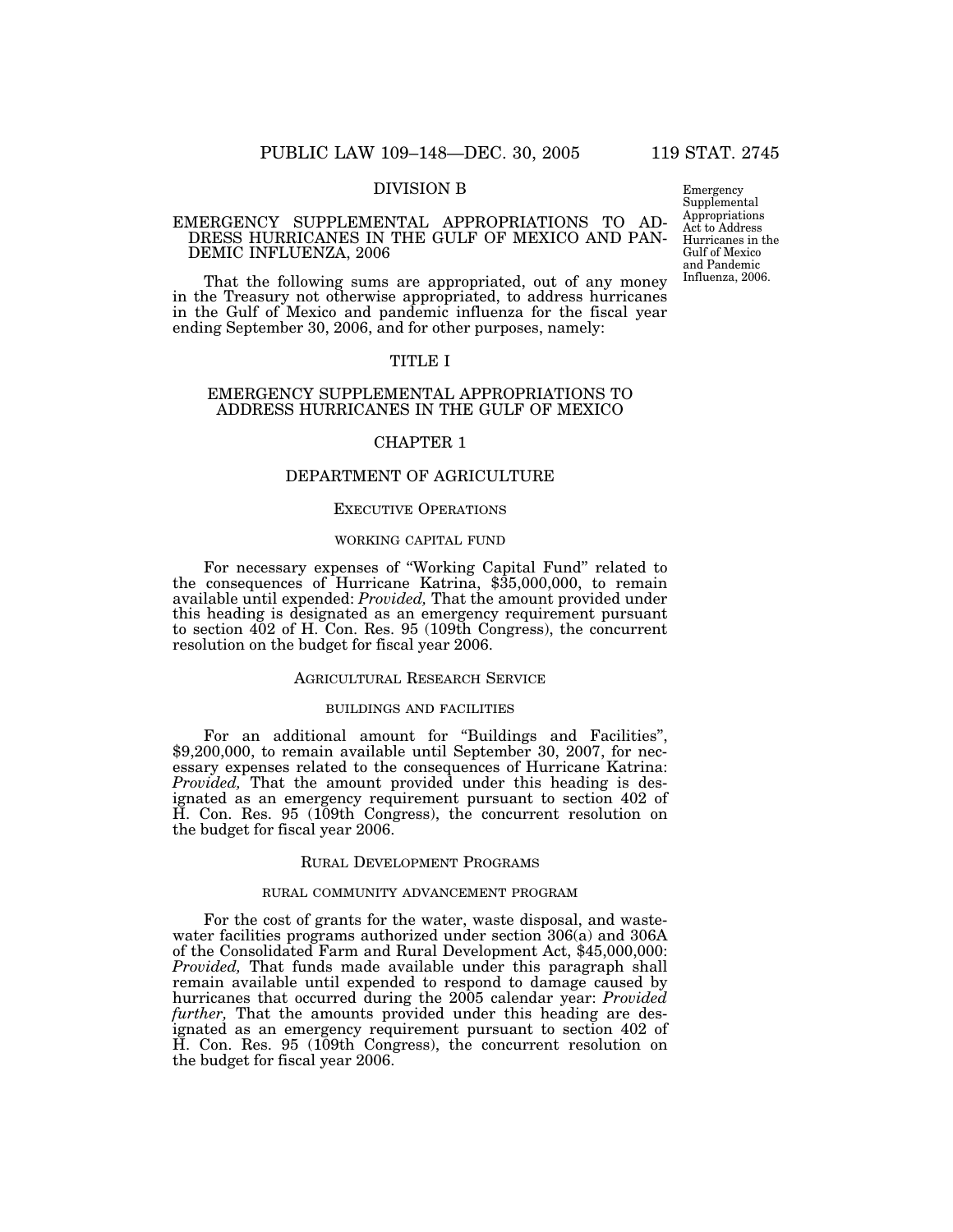# RURAL HOUSING SERVICE

## RURAL HOUSING INSURANCE FUND PROGRAM ACCOUNT

For gross obligations for the principal amount of direct and guaranteed loans as authorized by title V of the Housing Act of 1949 to respond to damage caused by hurricanes that occurred during the 2005 calendar year to be available from the Rural Housing Insurance Fund, as follows: \$1,468,696,000 for loans to section 502 borrowers, as determined by the Secretary, of which \$175,593,000 shall be for direct loans and of which \$1,293,103,000 shall be for unsubsidized guaranteed loans; and \$34,188,000 for section 504 housing repair loans.

For the cost of direct and guaranteed loans, including the cost of modifying loans, as defined in section 502 of the Congressional Budget Act of 1974, as follows, to remain available until expended: section 502 loans, \$35,000,000, of which \$20,000,000 shall be for direct loans, and of which \$15,000,000 shall be for unsubsidized guaranteed loans; and section 504 housing repair loans, \$10,000,000: *Provided,* That the amounts provided under this heading are designated as an emergency requirement pursuant to section 402 of H. Con. Res. 95 (109th Congress), the concurrent resolution on the budget for fiscal year 2006.

#### RURAL HOUSING ASSISTANCE GRANTS

For an additional amount for grants for very low-income housing repairs as authorized by 42 U.S.C. 1474 to respond to damage caused by hurricanes that occurred during the 2005 calendar year, \$20,000,000, to remain available until expended: *Provided,* That the amount provided under this heading is designated as an emergency requirement pursuant to section 402 of H. Con. Res. 95 (109th Congress), the concurrent resolution on the budget for fiscal year 2006: *Provided further,* That these funds are not subject to any age limitation.

# RURAL UTILITIES SERVICE

### RURAL ELECTRIFICATION AND TELECOMMUNICATIONS LOANS PROGRAM ACCOUNT

For gross obligations for the principal amount of direct rural telecommunication loans as authorized by section 306 of the Rural Electrification Act of 1936 to respond to damage caused by hurricanes that occurred during the 2005 calendar year, \$50,000,000, as determined by the Secretary.

For the cost of loan modifications to rural electric loans made or guaranteed under the Rural Electrification Act of 1936 to respond to damage caused by hurricanes that occurred during the 2005 calendar year, \$8,000,000, to remain available until expended: *Provided,* That the amount provided under this heading is designated as an emergency requirement pursuant to section 402 of H. Con. Res. 95 (109th Congress), the concurrent resolution on the budget for fiscal year 2006.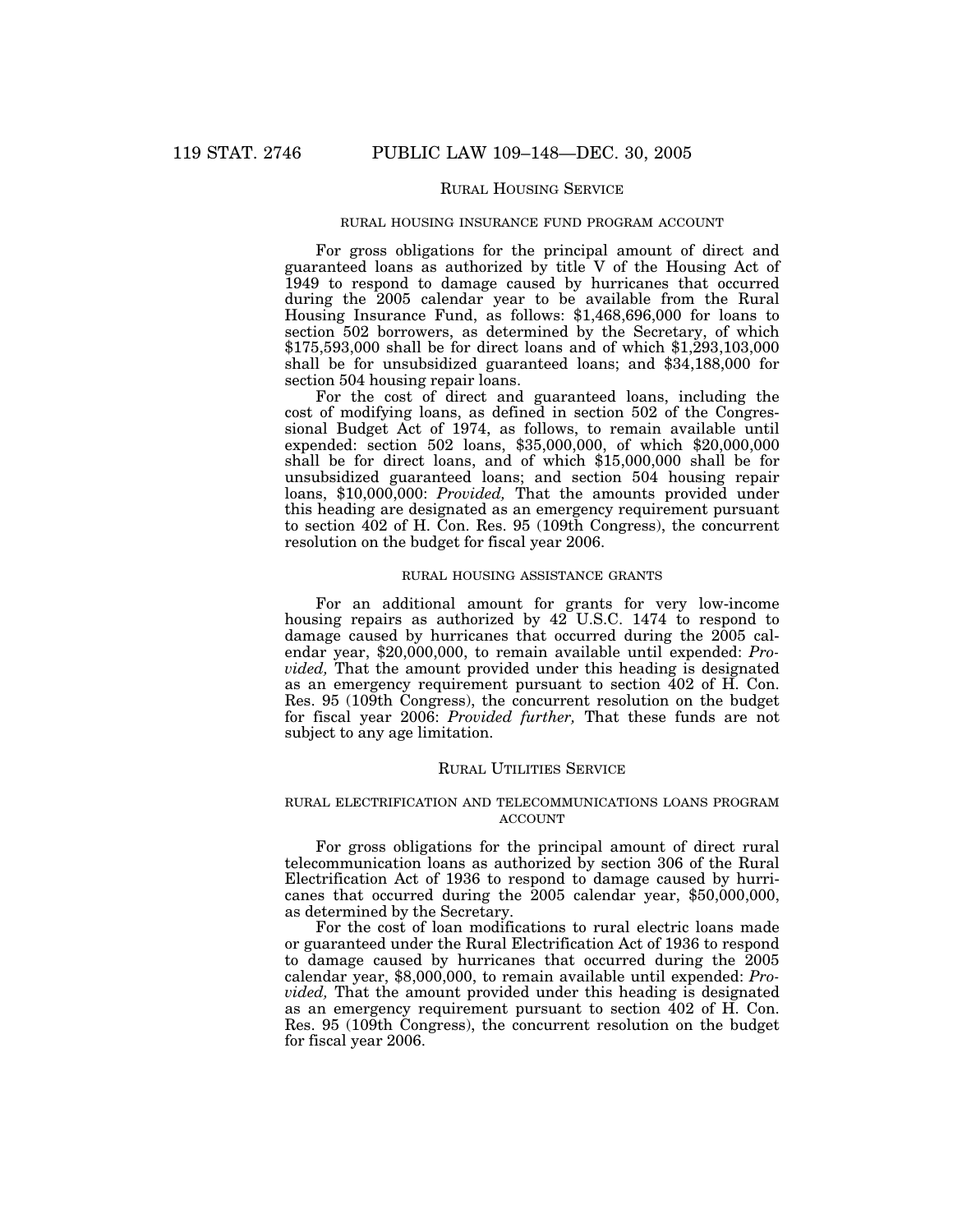#### FOOD AND NUTRITION SERVICE

#### COMMODITY ASSISTANCE PROGRAM

For an additional amount for "Commodity Assistance Program" for necessary expenses related to the consequences of Hurricane Katrina, \$10,000,000, to remain available until expended, of which \$6,000,000 shall be for The Emergency Food Assistance Program and \$4,000,000 shall be for the Commodity Supplemental Food Program: *Provided,* That notwithstanding any other provisions of the Emergency Food Assistance Act of 1983 (the "Act"), the Secretary may allocate additional foods and funds for administrative expenses from resources specifically appropriated, transferred, or reprogrammed to restore to states resources used to assist families and individuals displaced by the hurricanes of calendar year 2005 among the states without regard to sections 204 and 214 of the Act: *Provided further,* That such programs may operate in any area where emergency feeding organizations develop a program to provide temporary emergency nonprofit food service to families and individuals displaced by the hurricanes of calendar year 2005: *Provided further,* That the amounts provided under this heading are designated as an emergency requirement pursuant to section 402 of H. Con. Res. 95 (109th Congress), the concurrent resolution on the budget for fiscal year 2006.

## GENERAL PROVISIONS—THIS CHAPTER

SEC. 101. EMERGENCY CONSERVATION PROGRAM. (a) IN GEN-ERAL.—There is hereby appropriated \$199,800,000, to remain available until expended, to provide assistance under the emergency conservation program established under title IV of the Agricultural Credit Act of 1978 (16 U.S.C. 2201 et seq.) for expenses resulting from hurricanes that occurred during the 2005 calendar year.

(b) ASSISTANCE TO NURSERY, OYSTER, AND POULTRY PRO-DUCERS.—In carrying out this section, the Secretary shall make payments to nursery, oyster, and poultry producers to pay for up to 90 percent of the cost of emergency measures to rehabilitate public and private oyster reefs or farmland damaged by hurricanes that occurred during the 2005 calendar year, including the cost of—

(1) cleaning up structures, such as barns and poultry houses;

(2) providing water to livestock;

(3) in the case of nursery producers, removing debris, such as nursery structures, shade-houses, and above-ground irrigation facilities;

(4) in the case of oyster producers, refurbishing oyster beds; and

(5) in the case of poultry producers, removing poultry house debris, including carcasses.

(c) POULTRY RECOVERY ASSISTANCE.—

(1) IN GENERAL.—The Secretary shall not use more than \$20,000,000 of the funds made available under this section to provide assistance to poultry growers who suffered uninsured losses to poultry houses in counties affected by hurricanes that occurred during the 2005 calendar year.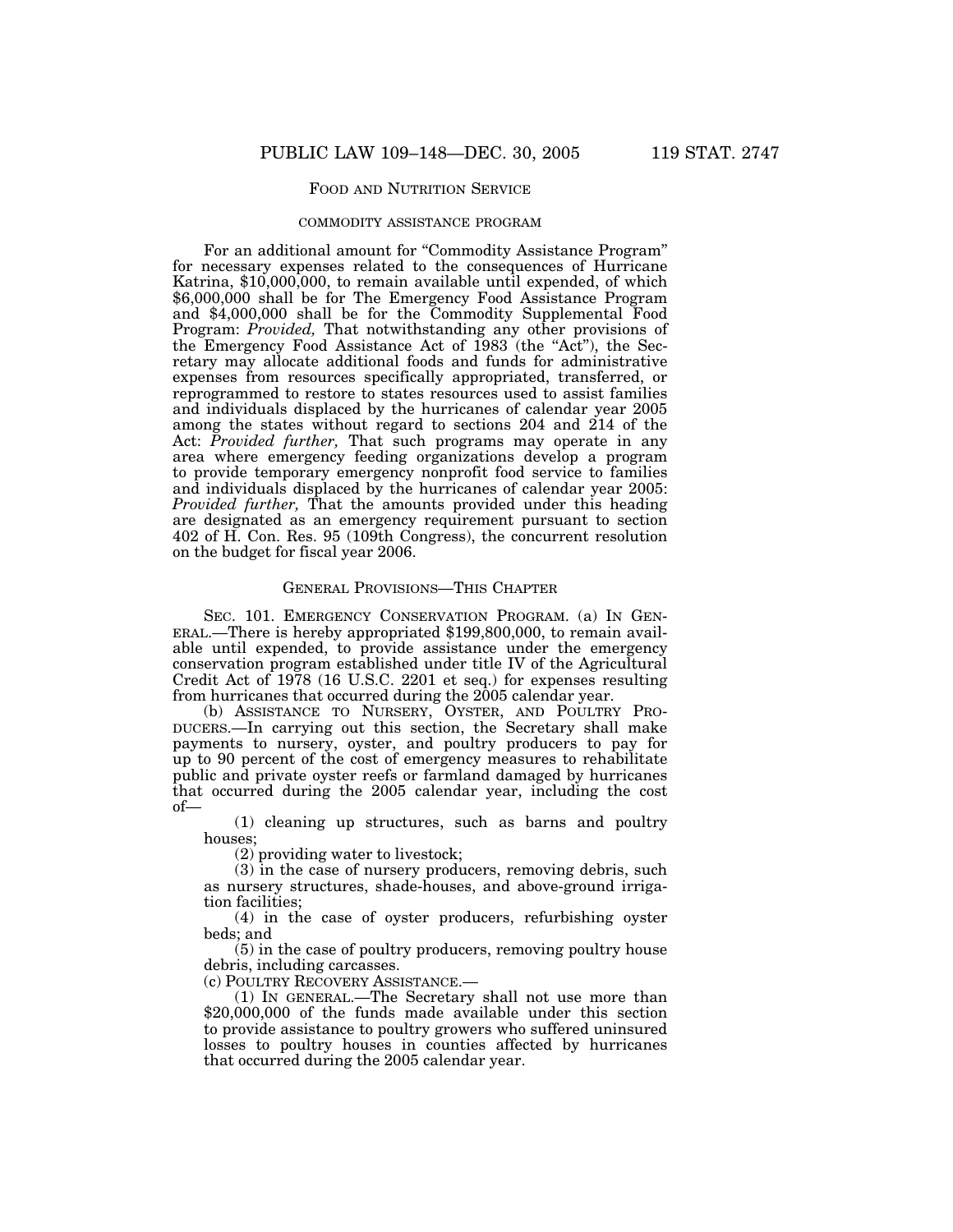(2) LIMITATIONS.—The amount of assistance provided to a poultry grower under this subsection may not exceed the lesser of—

(A) 50 percent of the total costs associated with the reconstruction or repair of a poultry house; or

(B) \$50,000 for each poultry house.

(3) LIMIT ON AMOUNT OF ASSISTANCE.—The total amount of assistance provided under this subsection, and any indemnities for losses to a poultry house paid to a poultry grower, may not exceed 90 percent of the total costs associated with the reconstruction or repair of a poultry house.

(d) ASSISTANCE TO PRIVATE NONINDUSTRIAL FOREST LAND-OWNERS.

(1) ELIGIBILITY.—To be eligible to receive a payment under this section, a private nonindustrial forest landowner shall (as determined by the Secretary)—

(A) have suffered a loss of, or damage to, at least 35 percent of forest acres on commercial forest land of the forest landowner in a county affected by hurricanes that occurred during the 2005 calendar year, or a related condition; and

(B) during the 5-year period beginning on the date of the loss—

(i) reforest the lost forest acres, in accordance with a plan approved by the Secretary that is appropriate for the forest type;

(ii) use best management practices on the forest land of the landowner, in accordance with the best management practices of the Secretary for the applicable State; and

(iii) exercise good stewardship on the forest land of the landowner, while maintaining the land in a forested state.

(2) PROGRAM.—The Secretary shall make payments under this subsection to private nonindustrial forest landowners to pay for up to 75 percent of the cost of reforestation, rehabilitation, and related measures, except that the amount of assistance provided under this subsection shall not exceed \$150 per acre.

(e) ELIGIBILITY.—Failure to comply with subtitle C of title XII of the Food Security Act of 1985 (16 U.S.C. 3821 et seq.) shall not prevent an agricultural producer from receiving assistance under this section.

(f) EMERGENCY DESIGNATION.—The amount provided under this section is designated as an emergency requirement pursuant to section 402 of H. Con. Res. 95 (109th Congress), the concurrent resolution on the budget for fiscal year 2006.

SEC. 102. EMERGENCY WATERSHED PROTECTION PROGRAM. (a) IN GENERAL.—There is hereby appropriated \$300,000,000, to remain available until expended, to provide assistance under the emergency watershed protection program established under section 403 of the Agricultural Credit Act of 1978 (16 U.S.C. 2203) to repair damages resulting from hurricanes that occurred during the 2005 calendar year.

(b) ASSISTANCE.—In carrying out this section, the Secretary shall make payments to landowners and land users to pay for up to 75 percent of the cost resulting from damage caused by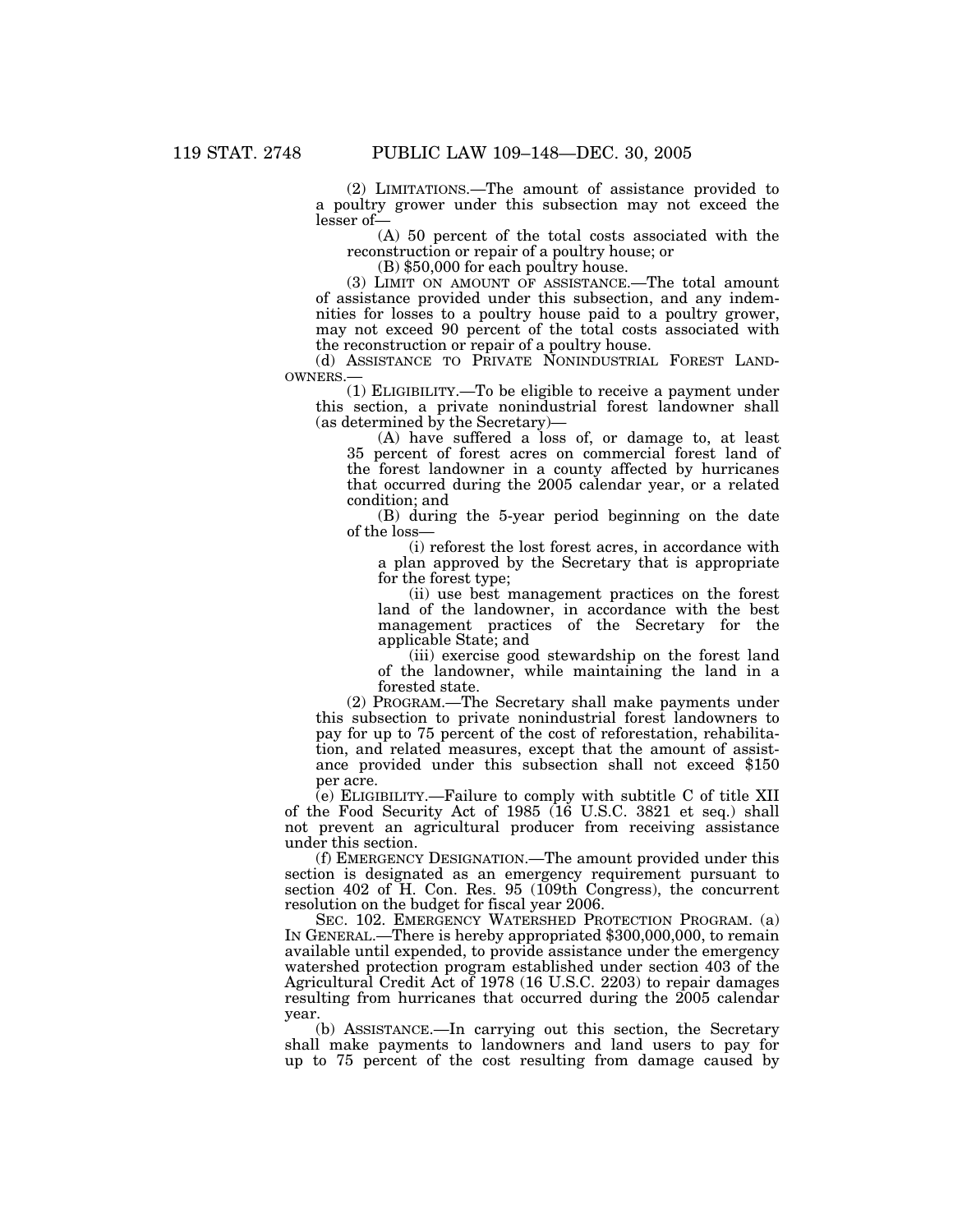hurricanes that occurred during the 2005 calendar year, or a related condition, including the cost of—

(1) cleaning up structures on private land; and

(2) reimbursing private nonindustrial forest landowners for costs associated with downed timber removal, except that the amount of assistance provided under this paragraph shall not exceed \$150 per acre.

(c) Notwithstanding any other provision of law, the Secretary, acting through the Natural Resources Conservation Service, using funds made available under this section may provide financial and technical assistance to remove and dispose of debris and animal carcasses that could adversely affect health and safety on non-Federal land in a hurricane-affected county.

(d) EMERGENCY DESIGNATION.—The amount provided under this section is designated as an emergency requirement pursuant to section 402 of H. Con. Res. 95 (109th Congress), the concurrent resolution on the budget for fiscal year 2006.

SEC. 103. Notwithstanding any other provision of law, funds appropriated under this Act to the Secretary of Agriculture may be used to reimburse accounts of the Secretary that have been used to pay costs incurred to respond to damage caused by hurricanes that occurred during the 2005 calendar year if those costs could have been paid with such appropriated funds if such costs had arisen after the date of enactment of this Act.

SEC. 104. Funds provided for hurricanes that occurred during the 2005 calendar year under the headings, ''Rural Housing Insurance Fund'' and ''Rural Housing Assistance Grants'', may be transferred between such accounts at the Secretary's discretion.

SEC. 105. (a) Notwithstanding any other provision of this title, with respect to the counties affected by hurricanes in the 2005 calendar year and for any individuals who resided in such counties at the time of the disaster the Secretary of Agriculture may, for a 6-month period that begins upon the date of the enactment of this Act—

(1) convert rental assistance under section 521 of the Housing Act of 1949 (42 U.S.C. 1490a) allocated for a property that is not decent, safe, and sanitary because of the disaster into rural housing vouchers authorized under title V of the Housing Act of 1949;

(2) guarantee loans under section 502(h) of the Housing Act of 1949 (42 U.S.C. 1472(h)) to—

(A) repair and rehabilitate single-family residences; and

(B) refinance any loan made to a single-family resident used to acquire or construct the single-family residence if such residence meets the requirements of subparagraphs (A), (B), and (C) of section 502(h)(4) of the Housing Act of 1949 (42 U.S.C. 1472(h)(4));

(3) waive the application of the rural area or similar limitations under any program funded through an appropriations act and administered by the Rural Development Mission Area;

(4) issue housing vouchers under section 542 of the Housing Act of 1949 (42 U.S.C. 1490r), except that—

(A) notwithstanding the first sentence of subsection (a) of section 542 of such Act, the Secretary may assist low-income families and persons whose residence has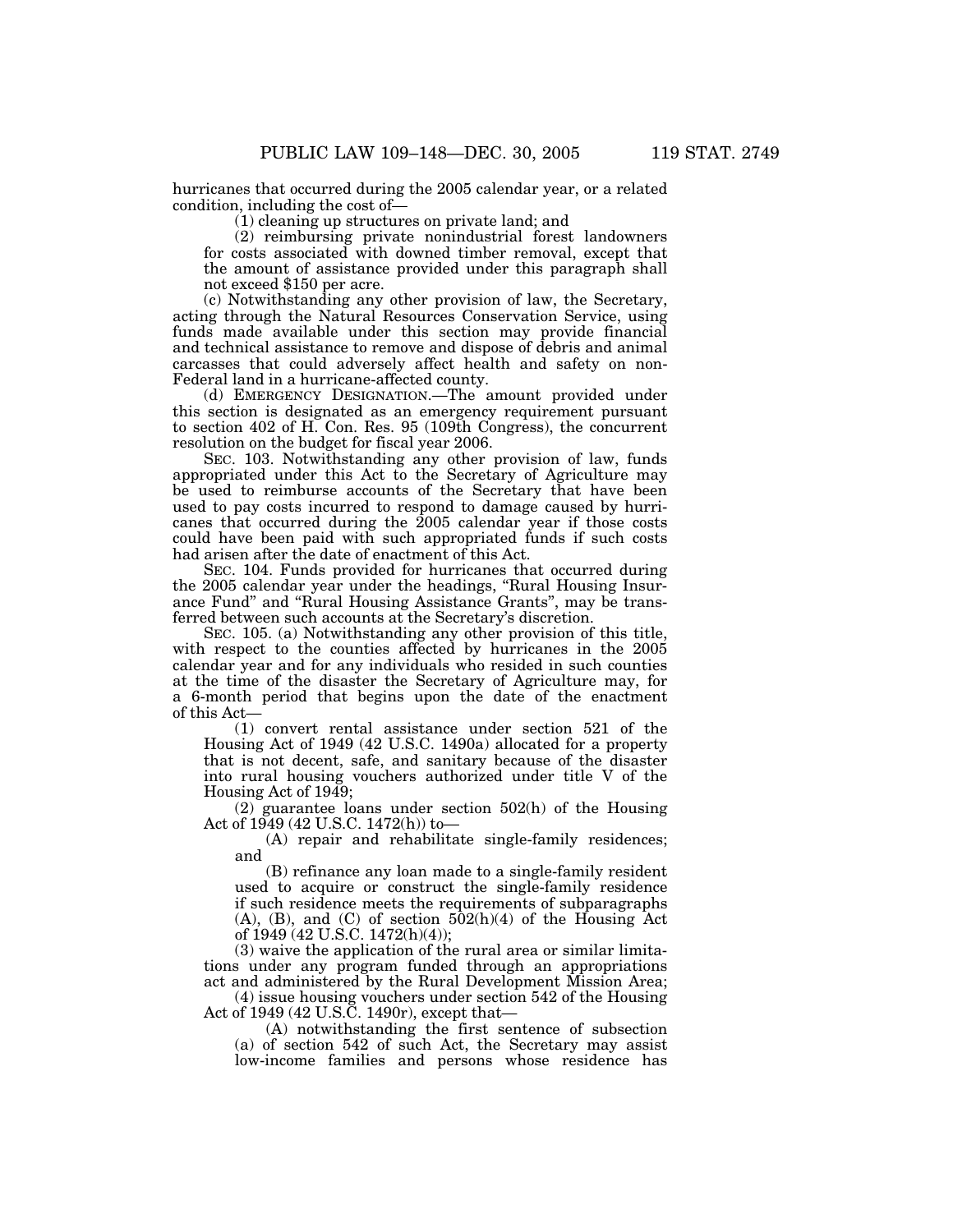become uninhabitable or inaccessible as a result of a 2005 hurricane; and

(B) subsection (b) of such section 542 of such Act shall not apply;

(5) provide loans, loan guarantees and grants from the Renewable Energy System and Energy Efficiency Improvements Program authorized in section 9006 of the Farm Security and Rural Investment Act of 2002 (7 U.S.C. 8106) to any rural business—

(A) with a cost share requirement not to exceed 50 percent;

(B) without regard to any limitation of the grant amount; and

(C) which may include businesses processing unsegregated solid waste and paper, as determined by the Secretary;

(6) provide grants under the Value-added Agricultural Product Market Development Grant Program and Rural Cooperative Development Grant Program without regard to any grant amount limitations or matching requirements; and

(7) provide grants under the Community Facilities Grant Program without regard to any graduated funding requirements, grant amount limitations or matching requirements.

(b) The funds made available under this section are designated as an emergency requirement pursuant to section 402 of H. Con. Res. 95 (109th Congress), the concurrent resolution on the budget for fiscal year 2006.

SEC. 106. Section 759 of the Agriculture, Rural Development, Food and Drug Administration and Related Agencies Appropriations Act, 2006 (Public Law 109–97) is amended to read as follows:

''SEC. 759. None of the funds appropriated or otherwise made available under this or any other Act shall be used to pay the salaries and expenses of personnel to expend more than \$12,000,000 of the funds initially made available for fiscal year 2006 by section 310(a)(2) of the Biomass Research and Development Act of 2000 (7 U.S.C. 7624 note).''.

#### **SEC. 107. EMERGENCY FORESTRY CONSERVATION RESERVE PRO-GRAM.**

(a) Section 1231 of the Food Security Act of 1985 (16 U.S.C. 3831) is amended by adding at the end the following:

"(k) EMERGENCY FORESTRY CONSERVATION RESERVE PRO-GRAM.—

''(1) DEFINITIONS.—In this subsection:

''(A) MERCHANTABLE TIMBER.—The term 'merchantable timber' means timber on private nonindustrial forest land on which the average tree has a trunk diameter of at least 6 inches measured at a point no less than 4.5 feet above the ground.

''(B) PRIVATE NONINDUSTRIAL FOREST LAND.—The term 'private nonindustrial forest land' includes State school trust land.

"(2) PROGRAM.—During calendar year 2006, the Secretary shall carry out an emergency pilot program in States that the Secretary determines have suffered damage to merchantable timber in counties affected by hurricanes during the 2005 calendar year.

*Ante*, p. 2158.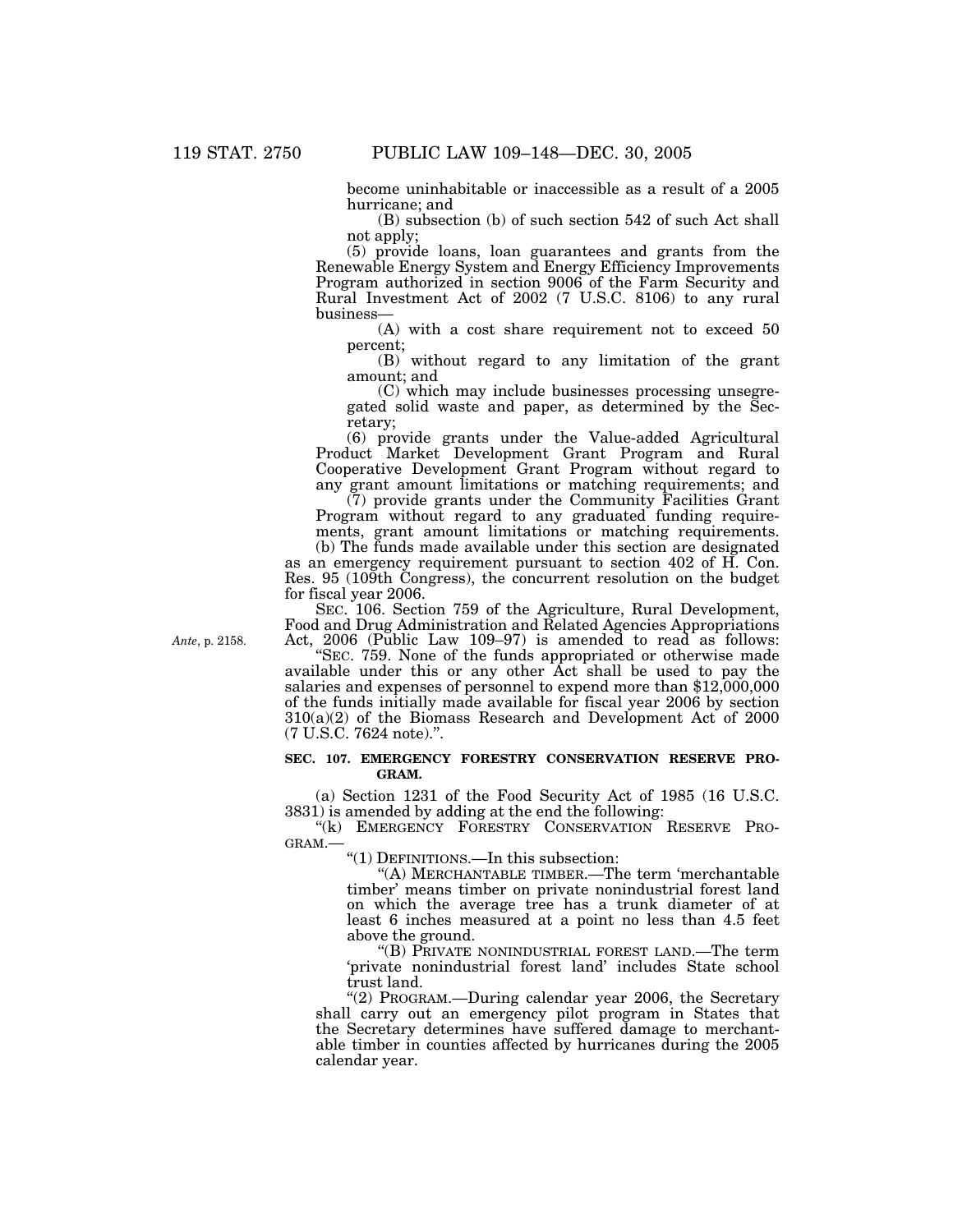''(3) ELIGIBLE ACREAGE.— ''(A) IN GENERAL.—Subject to subparagraph (B) and the availability of funds under subparagraph  $(G)$ , an owner or operator may enroll private nonindustrial forest land in the conservation reserve under this subsection.

''(B) DETERMINATION OF DAMAGES.—Eligibility for enrollment shall be limited to owners and operators of private nonindustrial forest land that have experienced a loss of 35 percent or more of merchantable timber in a county affected by hurricanes during the 2005 calendar year.

''(C) EXEMPTIONS.—Acreage enrolled in the conservation reserve under this subsection shall not count toward—

''(i) county acreage limitations described in section  $1243(b)$ ; or

''(ii) the maximum enrollment described in subsection (d).

''(D) DUTIES OF OWNERS AND OPERATORS.—As a condition of entering into a contract under this subsection, during the term of the contract, the owner or operator of private nonindustrial forest land shall agree—

''(i) to restore the land, through site preparation and planting of similar species as existing prior to hurricane damages or to the maximum extent practicable with other native species, as determined by the Secretary; and

''(ii) to establish temporary vegetative cover the purpose of which is to prevent soil erosion on the eligible acreage, as determined by the Secretary.

"(E) DUTIES OF THE SECRETARY.-

''(i) IN GENERAL.—In return for a contract entered into by an owner or operator of private nonindustrial forest land under this subsection, the Secretary shall provide, at the option of the landowner—

''(I) notwithstanding the limitation in section 1234(f)(1), a lump sum payment; or

''(II) annual rental payments.

"(ii) CALCULATION OF LUMP SUM PAYMENT.—The lump sum payment described in clause (i)(I) shall be calculated using a net present value formula, as determined by the Secretary, based on the total amount a producer would receive over the duration of the contract.

"(iii) CALCULATION OF ANNUAL RENTAL PAY-MENTS.—The annual rental payment described in clause (i)(II) shall be equal to the average rental rate for conservation reserve contracts in the county in which the land is located.

''(iv) ROLLING SIGNUP.—The Secretary shall offer a rolling signup for contracts under this subsection.

''(v) DURATION OF CONTRACTS.—A contract entered into under this subsection shall have a term of 10 years.

''(F) BALANCE OF NATURAL RESOURCES.—In determining the acceptability of contract offers under this subsection, the Secretary shall consider an equitable balance among the purposes of soil erosion prevention, water quality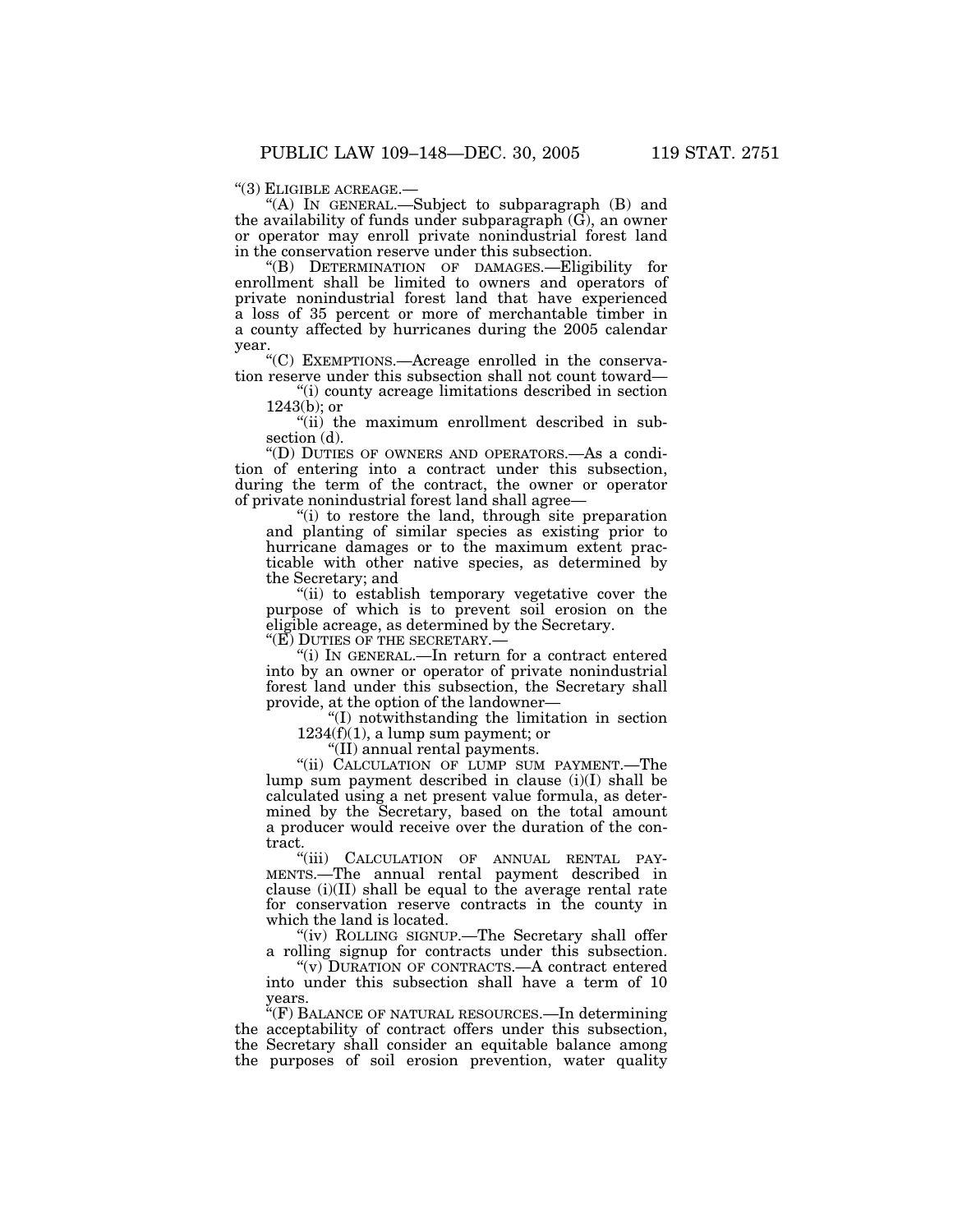improvement, wildlife habitat restoration, and mitigation of economic loss.

''(G) FUNDING.—The Secretary shall use \$404,100,000, to remain available until expended, of funds of the Commodity Credit Corporation to carry out this subsection.

''(H) DETERMINATIONS BY SECRETARY.—A determination made by the Secretary under this subsection shall be final and conclusive.<br>"(I) REGULATIONS.-

"(i) IN GENERAL.—Not later than 90 days after the date of enactment of this Act, the Secretary shall promulgate such regulations as are necessary to implement this subsection.

''(ii) PROCEDURE.—The promulgation of regulations and administration of this subsection shall be made without regard to—

" $(I)$  the notice and comment provisions of section 553 of title 5, United States Code;

''(II) the Statement of Policy of the Secretary of Agriculture effective July 24, 1971 (36 Fed. Reg. 13804), relating to notices of proposed rulemaking and public participation in rulemaking; and

 $\sqrt[6]{III}$  chapter 35 of title 44, United States Code (commonly known as the 'Paperwork Reduction Act').

"(iii) CONGRESSIONAL REVIEW OF AGENCY RULE-MAKING.—In carrying out this subsection, the Secretary shall use the authority provided under section 808 of title 5, United States Code.''.

(b) EMERGENCY DESIGNATION.—The amount provided under this section is designated as an emergency requirement pursuant to section 402 of H. Con. Res. 95 (109th Congress), the concurrent resolution on the budget for fiscal year 2006.

# CHAPTER 2

# DEPARTMENT OF DEFENSE

### MILITARY PERSONNEL

#### MILITARY PERSONNEL, ARMY

For an additional amount for ''Military Personnel, Army'', \$29,830,000, to remain available until September 30, 2006, for necessary expenses related to the consequences of hurricanes in the Gulf of Mexico in calendar year 2005: *Provided*, That the amount provided under this heading is designated as an emergency requirement pursuant to section  $\overline{402}$  of H. Con. Res. 95 (109th Congress), the concurrent resolution on the budget for fiscal year 2006.

#### MILITARY PERSONNEL, NAVY

For an additional amount for "Military Personnel, Navy", \$57,691,000, to remain available until September 30, 2006, for necessary expenses related to the consequences of hurricanes in the Gulf of Mexico in calendar year 2005: *Provided,* That the amount provided under this heading is designated as an emergency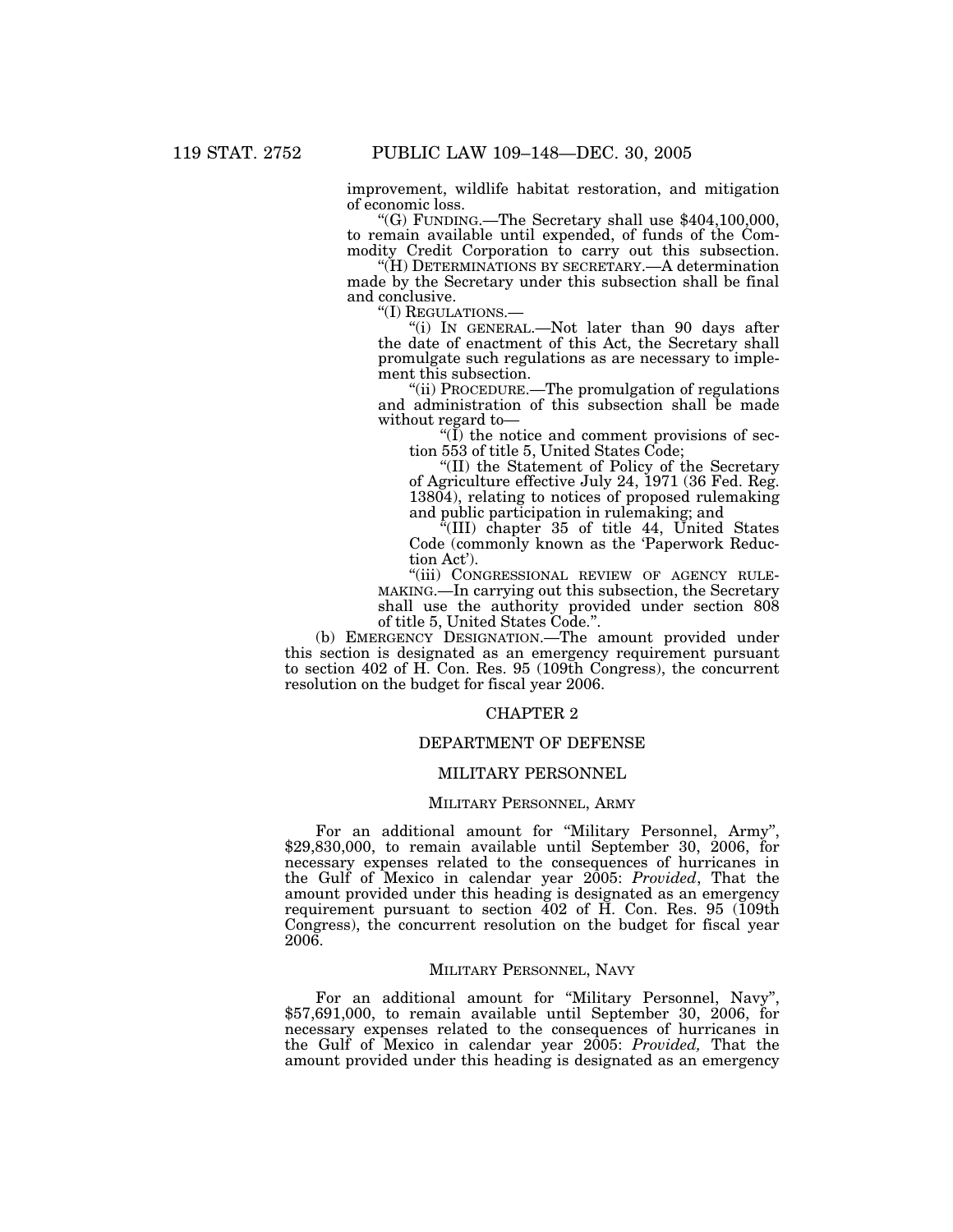requirement pursuant to section 402 of H. Con. Res. 95 (109th Congress), the concurrent resolution on the budget for fiscal year 2006.

### MILITARY PERSONNEL, MARINE CORPS

For an additional amount for ''Military Personnel, Marine Corps'', \$14,193,000, to remain available until September 30, 2006, for necessary expenses related to the consequences of hurricanes in the Gulf of Mexico in calendar year 2005: *Provided,* That the amount provided under this heading is designated as an emergency requirement pursuant to section  $\overline{4}02$  of H. Con. Res. 95 (109th Congress), the concurrent resolution on the budget for fiscal year 2006.

# MILITARY PERSONNEL, AIR FORCE

For an additional amount for ''Military Personnel, Air Force'', \$105,034,000, to remain available until September 30, 2006, for necessary expenses related to the consequences of hurricanes in the Gulf of Mexico in calendar year 2005: *Provided,* That the amount provided under this heading is designated as an emergency requirement pursuant to section 402 of H. Con. Res. 95 (109th Congress), the concurrent resolution on the budget for fiscal year 2006.

### RESERVE PERSONNEL, ARMY

For an additional amount for "Reserve Personnel, Army" \$11,100,000, to remain available until September 30, 2006, for necessary expenses related to the consequences of hurricanes in the Gulf of Mexico in calendar year 2005: *Provided,* That the amount provided under this heading is designated as an emergency requirement pursuant to section 402 of H. Con. Res. 95 (109th Congress), the concurrent resolution on the budget for fiscal year 2006.

### RESERVE PERSONNEL, NAVY

For an additional amount for "Reserve Personnel, Navy". \$33,015,000, to remain available until September 30, 2006, for necessary expenses related to the consequences of hurricanes in the Gulf of Mexico in calendar year 2005: *Provided,* That the amount provided under this heading is designated as an emergency requirement pursuant to section 402 of H. Con. Res. 95 (109th Congress), the concurrent resolution on the budget for fiscal year 2006.

### RESERVE PERSONNEL, MARINE CORPS

For an additional amount for ''Reserve Personnel, Marine Corps'', \$3,028,000, to remain available until September 30, 2006, for necessary expenses related to the consequences of hurricanes in the Gulf of Mexico in calendar year 2005: *Provided,* That the amount provided under this heading is designated as an emergency requirement pursuant to section 402 of H. Con. Res. 95 (109th Congress), the concurrent resolution on the budget for fiscal year 2006.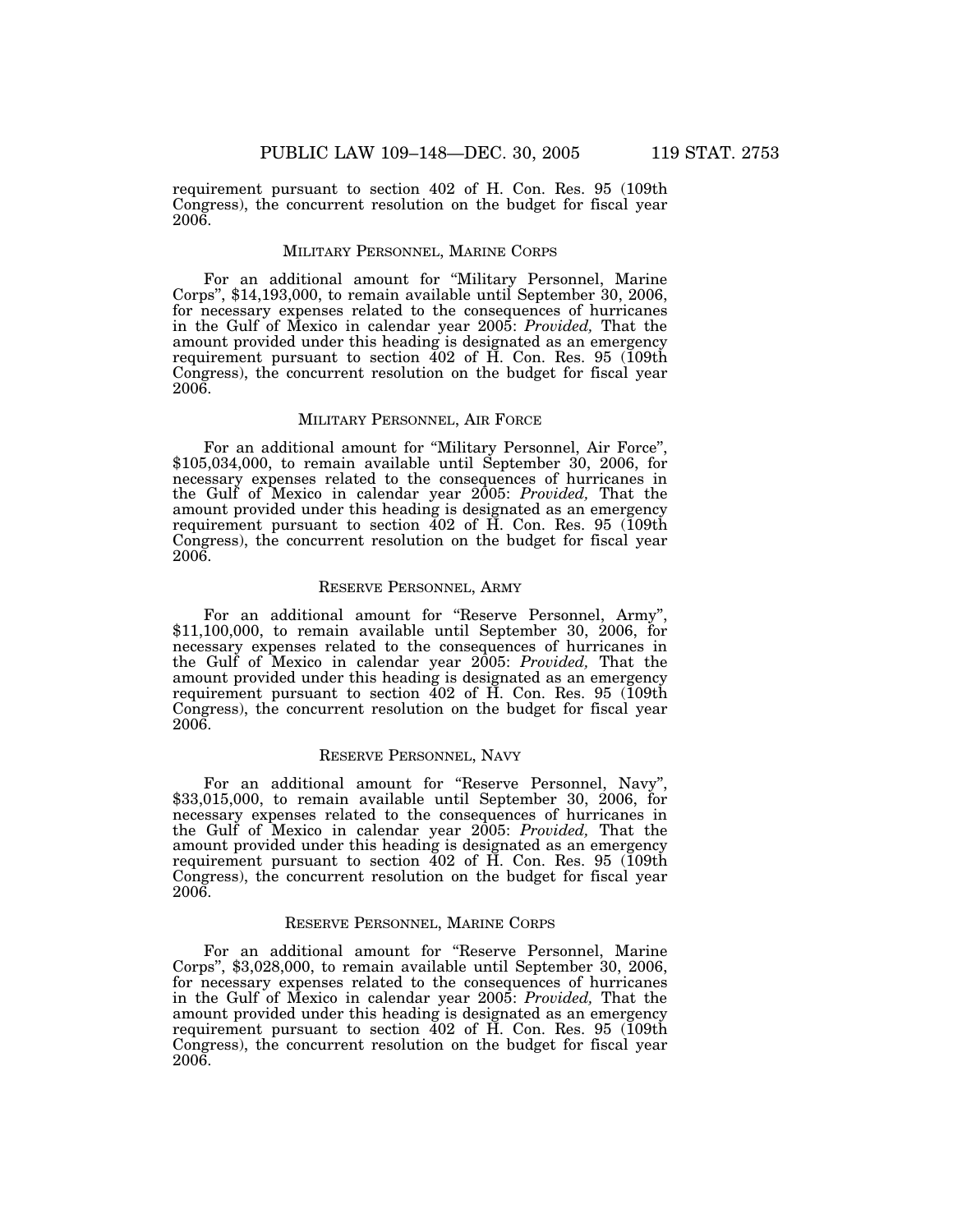# RESERVE PERSONNEL, AIR FORCE

For an additional amount for ''Reserve Personnel, Air Force'', \$2,370,000, to remain available until September 30, 2006, for necessary expenses related to the consequences of hurricanes in the Gulf of Mexico in calendar year 2005: *Provided,* That the amount provided under this heading is designated as an emergency requirement pursuant to section 402 of H. Con. Res. 95 (109th Congress), the concurrent resolution on the budget for fiscal year 2006.

# NATIONAL GUARD PERSONNEL, ARMY

For an additional amount for ''National Guard Personnel, Army'', \$220,556,000, to remain available until September 30, 2006, for necessary expenses related to the consequences of hurricanes in the Gulf of Mexico in calendar year 2005: *Provided,* That the amount provided under this heading is designated as an emergency requirement pursuant to section  $\overline{402}$  of H. Con. Res. 95 (109th Congress), the concurrent resolution on the budget for fiscal year 2006.

# NATIONAL GUARD PERSONNEL, AIR FORCE

For an additional amount for ''National Guard Personnel, Air Force'', \$77,718,000, to remain available until September 30, 2006, for necessary expenses related to the consequences of hurricanes in the Gulf of Mexico in calendar year 2005: *Provided,* That the amount provided under this heading is designated as an emergency requirement pursuant to section  $\overline{4}02$  of H. Con. Res. 95 (109th Congress), the concurrent resolution on the budget for fiscal year 2006.

# OPERATION AND MAINTENANCE

# OPERATION AND MAINTENANCE, ARMY

For an additional amount for "Operation and Maintenance, Army'', \$156,166,000, to remain available until September 30, 2006, for necessary expenses related to the consequences of hurricanes in the Gulf of Mexico in calendar year 2005: *Provided,* That the amount provided under this heading is designated as an emergency requirement pursuant to section 402 of H. Con. Res. 95 (109th Congress), the concurrent resolution on the budget for fiscal year 2006.

# OPERATION AND MAINTENANCE, NAVY

For an additional amount for "Operation and Maintenance, Navy'', \$544,690,000, to remain available until September 30, 2006, for necessary expenses related to the consequences of hurricanes in the Gulf of Mexico in calendar year 2005: *Provided,* That the amount provided under this heading is designated as an emergency requirement pursuant to section  $\overline{402}$  of H. Con. Res. 95 (109th Congress), the concurrent resolution on the budget for fiscal year 2006.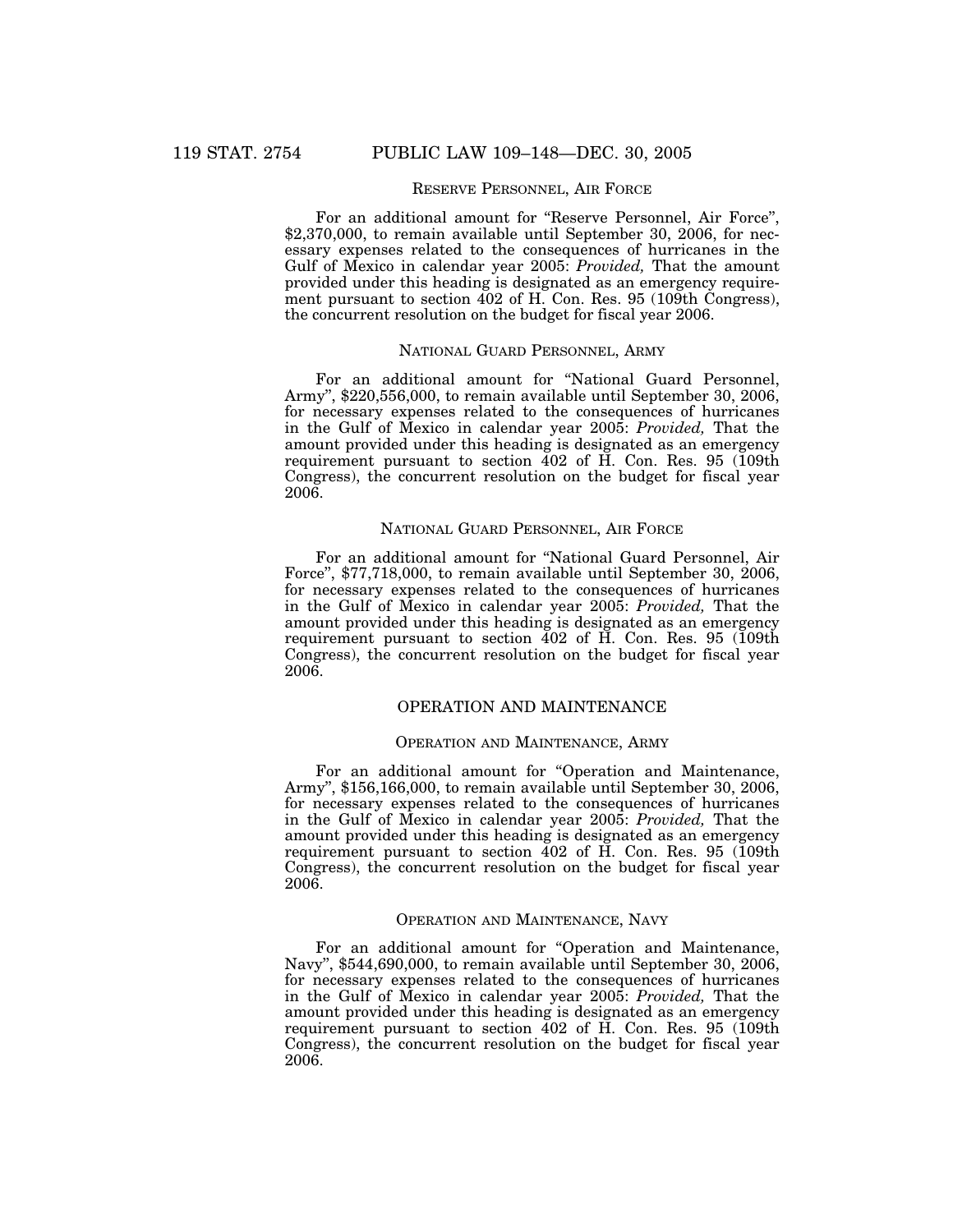### OPERATION AND MAINTENANCE, MARINE CORPS

For an additional amount for "Operation and Maintenance, Marine Corps'', \$7,343,000, to remain available until September 30, 2006, for necessary expenses related to the consequences of hurricanes in the Gulf of Mexico in calendar year 2005: *Provided,* That the amount provided under this heading is designated as an emergency requirement pursuant to section 402 of H. Con. Res. 95 (109th Congress), the concurrent resolution on the budget for fiscal year 2006.

# OPERATION AND MAINTENANCE, AIR FORCE

For an additional amount for "Operation and Maintenance, Air Force'', \$554,252,000, to remain available until September 30, 2006, for necessary expenses related to the consequences of hurricanes in the Gulf of Mexico in calendar year 2005: *Provided,* That the amount provided under this heading is designated as an emergency requirement pursuant to section 402 of H. Con. Res. 95 (109th Congress), the concurrent resolution on the budget for fiscal year 2006.

#### OPERATION AND MAINTENANCE, DEFENSE-WIDE

For an additional amount for "Operation and Maintenance, Defense-Wide'', \$29,027,000, to remain available until September 30, 2006, for necessary expenses related to the consequences of hurricanes in the Gulf of Mexico in calendar year 2005: *Provided,* That the amount provided under this heading is designated as an emergency requirement pursuant to section 402 of H. Con. Res. 95 (109th Congress), the concurrent resolution on the budget for fiscal year 2006.

# OPERATION AND MAINTENANCE, ARMY RESERVE

For an additional amount for ''Operation and Maintenance, Army Reserve'', \$16,118,000, to remain available until September 30, 2006, for necessary expenses related to the consequences of hurricanes in the Gulf of Mexico in calendar year 2005: *Provided,* That the amount provided under this heading is designated as an emergency requirement pursuant to section 402 of H. Con. Res. 95 (109th Congress), the concurrent resolution on the budget for fiscal year 2006.

# OPERATION AND MAINTENANCE, NAVY RESERVE

For an additional amount for "Operation and Maintenance, Navy Reserve'', \$480,084,000, to remain available until September 30, 2006, for necessary expenses related to the consequences of hurricanes in the Gulf of Mexico in calendar year 2005: *Provided,* That the amount provided under this heading is designated as an emergency requirement pursuant to section 402 of H. Con. Res. 95 (109th Congress), the concurrent resolution on the budget for fiscal year 2006.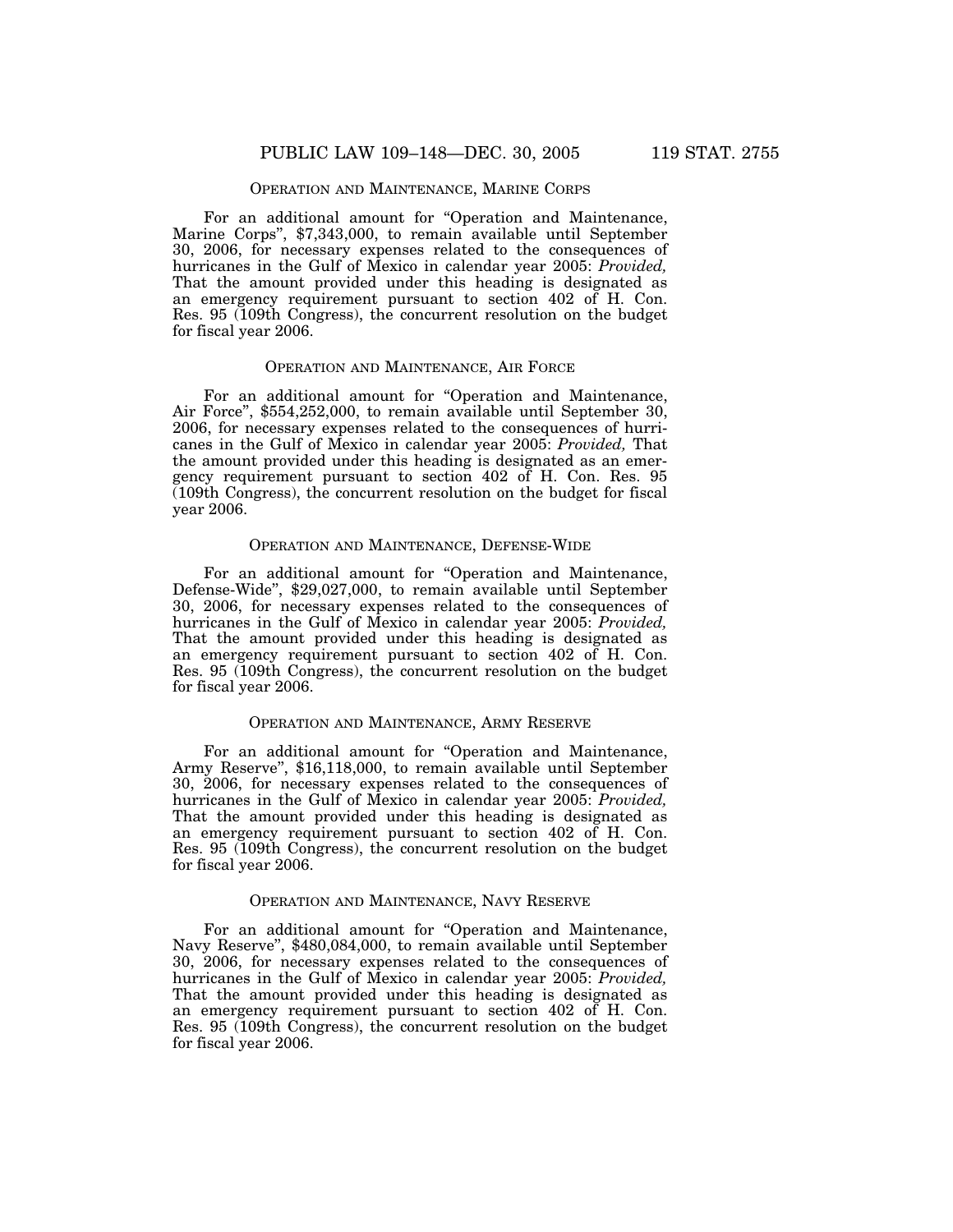# OPERATION AND MAINTENANCE, MARINE CORPS RESERVE

For an additional amount for "Operation and Maintenance, Marine Corps Reserve", \$16,331,000, to remain available until September 30, 2006, for necessary expenses related to the consequences of hurricanes in the Gulf of Mexico in calendar year 2005: *Provided,* That the amount provided under this heading is designated as an emergency requirement pursuant to section 402 of H. Con. Res. 95 (109th Congress), the concurrent resolution on the budget for fiscal year 2006.

# OPERATION AND MAINTENANCE, AIR FORCE RESERVE

For an additional amount for ''Operation and Maintenance, Air Force Reserve'', \$2,366,000, to remain available until September 30, 2006, for necessary expenses related to the consequences of hurricanes in the Gulf of Mexico in calendar year 2005: *Provided*, That the amount provided under this heading is designated as an emergency requirement pursuant to section 402 of H. Con. Res. 95 (109th Congress), the concurrent resolution on the budget for fiscal year 2006.

# OPERATION AND MAINTENANCE, ARMY NATIONAL GUARD

For an additional amount for ''Operation and Maintenance, Army National Guard'', \$98,855,000, to remain available until September 30, 2006, for necessary expenses related to the consequences of hurricanes in the Gulf of Mexico in calendar year 2005: *Provided,* That the amount provided under this heading is designated as an emergency requirement pursuant to section 402 of H. Con. Res. 95 (109th Congress), the concurrent resolution on the budget for fiscal year 2006.

# OPERATION AND MAINTENANCE, AIR NATIONAL GUARD

For an additional amount for "Operation and Maintenance, Air National Guard", \$48,086,000, to remain available until September 30, 2006, for necessary expenses related to the consequences of hurricanes in the Gulf of Mexico in calendar year 2005: *Provided,* That the amount provided under this heading is designated as an emergency requirement pursuant to section 402 of H. Con. Res. 95 (109th Congress), the concurrent resolution on the budget for fiscal year 2006.

## PROCUREMENT

# PROCUREMENT OF WEAPONS AND TRACKED COMBAT VEHICLES, ARMY

For an additional amount for ''Procurement of Weapons and Tracked Combat Vehicles, Army'', \$1,600,000, to remain available until September 30, 2008, for necessary expenses related to the consequences of hurricanes in the Gulf of Mexico in calendar year 2005: *Provided,* That the amount provided under this heading is designated as an emergency requirement pursuant to section 402 of H. Con. Res. 95 (109th Congress), the concurrent resolution on the budget for fiscal year 2006.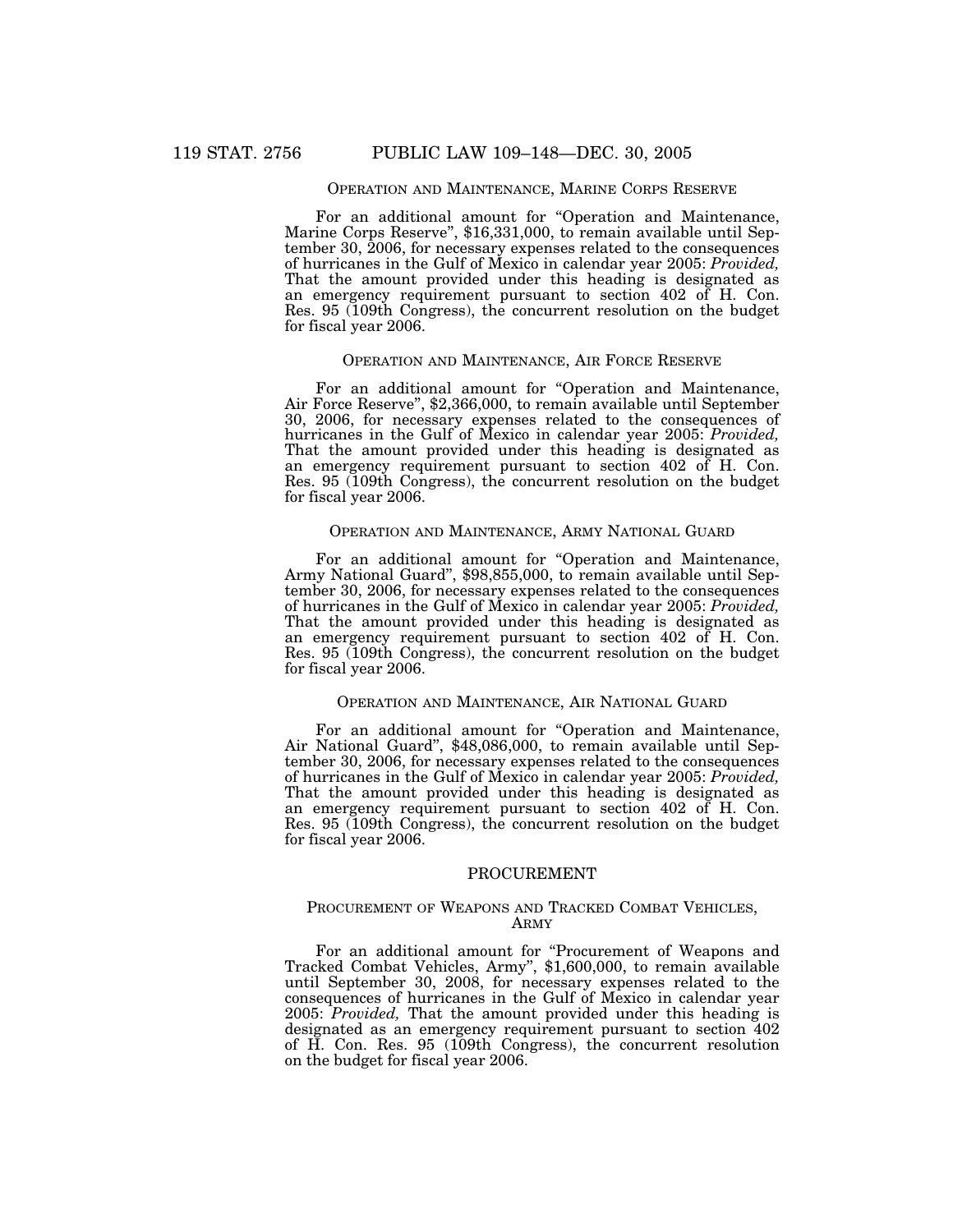### PROCUREMENT OF AMMUNITION, ARMY

For an additional amount for "Procurement of Ammunition, Army'', \$1,000,000, to remain available until September 30, 2008, for necessary expenses related to the consequences of hurricanes in the Gulf of Mexico in calendar year 2005: *Provided,* That the amount provided under this heading is designated as an emergency requirement pursuant to section  $\overline{402}$  of H. Con. Res. 95 (109th Congress), the concurrent resolution on the budget for fiscal year 2006.

# OTHER PROCUREMENT, ARMY

For an additional amount for ''Other Procurement, Army'', \$43,390,000, to remain available until September 30, 2008, for necessary expenses related to the consequences of hurricanes in the Gulf of Mexico in calendar year 2005: *Provided,* That the amount provided under this heading is designated as an emergency requirement pursuant to section  $\overline{402}$  of H. Con. Res. 95 (109th Congress), the concurrent resolution on the budget for fiscal year 2006.

#### AIRCRAFT PROCUREMENT, NAVY

For an additional amount for "Aircraft Procurement, Navy", \$3,856,000, to remain available until September 30, 2008, for necessary expenses related to the consequences of hurricanes in the Gulf of Mexico in calendar year 2005: *Provided,* That the amount provided under this heading is designated as an emergency requirement pursuant to section 402 of H. Con. Res. 95 (109th Congress), the concurrent resolution on the budget for fiscal year 2006.

# PROCUREMENT OF AMMUNITION, NAVY AND MARINE CORPS

For an additional amount for "Procurement of Ammunition, Navy and Marine Corps'', \$2,600,000, to remain available until September 30, 2008, for necessary expenses related to the consequences of hurricanes in the Gulf of Mexico in calendar year 2005: *Provided,* That the amount provided under this heading is designated as an emergency requirement pursuant to section 402 of H. Con. Res. 95 (109th Congress), the concurrent resolution on the budget for fiscal year 2006.

### SHIPBUILDING AND CONVERSION, NAVY

For an additional amount for ''Shipbuilding and Conversion, Navy'', \$1,987,000,000, to remain available until September 30, 2010, for necessary expenses related to the consequences of hurricanes in the Gulf of Mexico in calendar year 2005, which shall be available for transfer within this account to replace destroyed or damaged equipment, prepare and recover naval vessels under contract; and provide for cost adjustments for naval vessels for which funds have been previously appropriated: *Provided,* That this transfer authority is in addition to any other transfer authority available to the Department of Defense: *Provided further,* That the Secretary of Defense shall, not fewer than 15 days prior to making transfers within this appropriation, notify the congressional defense committees in writing of the details of any such transfer:

Notification. Deadline.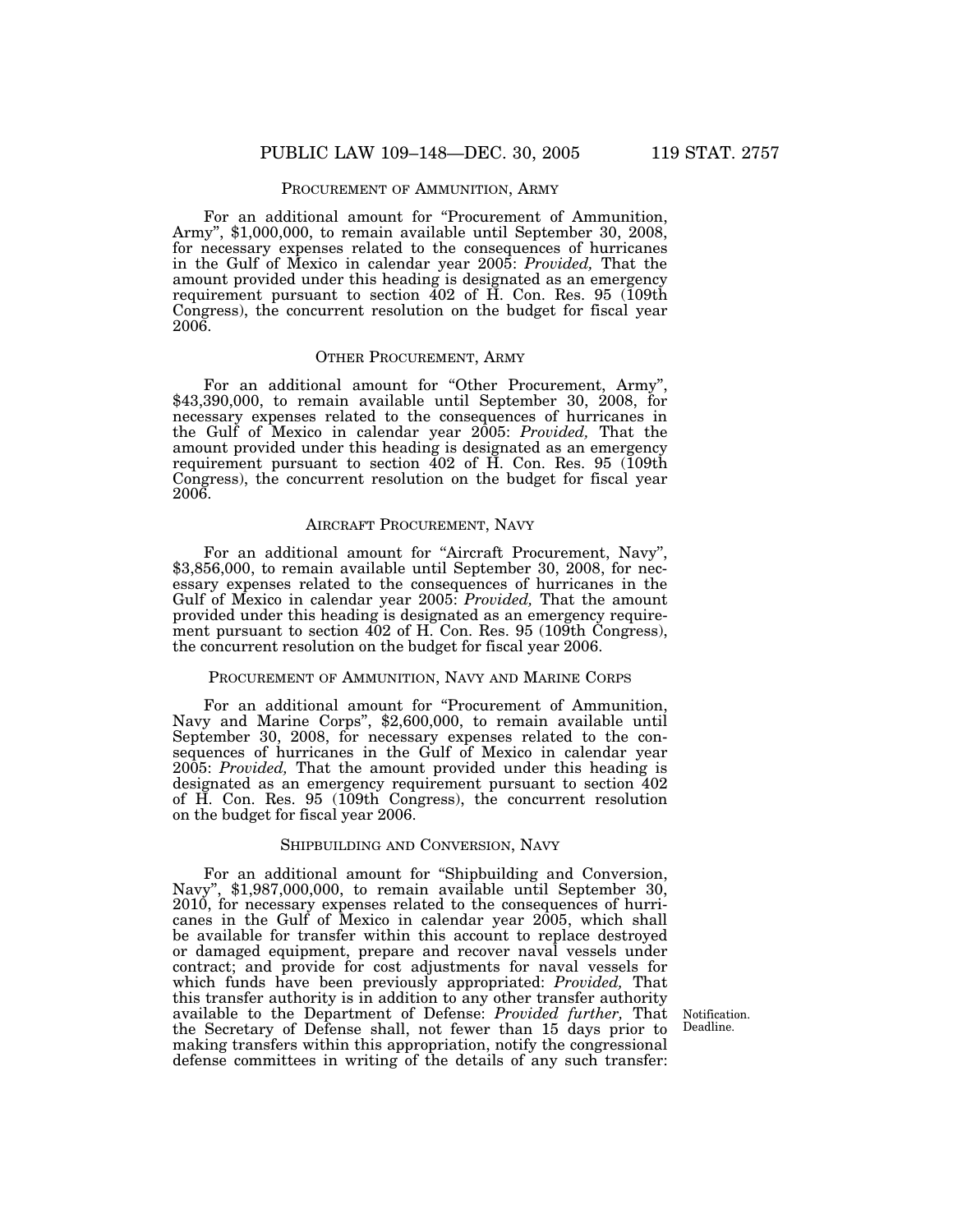*Provided further,* That the amount provided under this heading is designated as an emergency requirement pursuant to section 402 of H. Con. Res. 95 (109th Congress), the concurrent resolution on the budget for fiscal year 2006.

### OTHER PROCUREMENT, NAVY

For an additional amount for ''Other Procurement, Navy'', \$76,675,000, to remain available until September 30, 2008, for necessary expenses related to the consequences of hurricanes in the Gulf of Mexico in calendar year 2005: *Provided,* That the amount provided under this heading is designated as an emergency requirement pursuant to section  $\overline{402}$  of H. Con. Res. 95 (109th Congress), the concurrent resolution on the budget for fiscal year 2006.

### OTHER PROCUREMENT, AIR FORCE

For an additional amount for "Other Procurement, Air Force", \$162,315,000, to remain available until September 30, 2008, for necessary expenses related to the consequences of hurricanes in the Gulf of Mexico in calendar year 2005: *Provided,* That the amount provided under this heading is designated as an emergency requirement pursuant to section  $\frac{402}{102}$  of H. Con. Res. 95 (109th Congress), the concurrent resolution on the budget for fiscal year 2006.

### PROCUREMENT, DEFENSE-WIDE

For an additional amount for "Procurement, Defense-Wide", \$12,082,000, to remain available until September 30, 2008, for necessary expenses related to the consequences of hurricanes in the Gulf of Mexico in calendar year 2005: *Provided*, That the amount provided under this heading is designated as an emergency requirement pursuant to section  $\overline{402}$  of H. Con. Res. 95 (109th Congress), the concurrent resolution on the budget for fiscal year 2006.

# NATIONAL GUARD AND RESERVE EQUIPMENT

For an additional amount for ''National Guard and Reserve Equipment'', \$19,260,000, to remain available until September 30, 2008, for necessary expenses related to the consequences of hurricanes in the Gulf of Mexico in calendar year 2005: *Provided,* That the amount provided under this heading is designated as an emergency requirement pursuant to section 402 of H. Con. Res. 95 (109th Congress), the concurrent resolution on the budget for fiscal year 2006.

#### RESEARCH, DEVELOPMENT, TEST AND EVALUATION

# RESEARCH, DEVELOPMENT, TEST AND EVALUATION, NAVY

For an additional amount for ''Research, Development, Test and Evaluation, Navy'', \$2,462,000, to remain available until September 30, 2007, for necessary expenses related to the consequences of hurricanes in the Gulf of Mexico in calendar year 2005: *Provided,* That the amount provided under this heading is designated as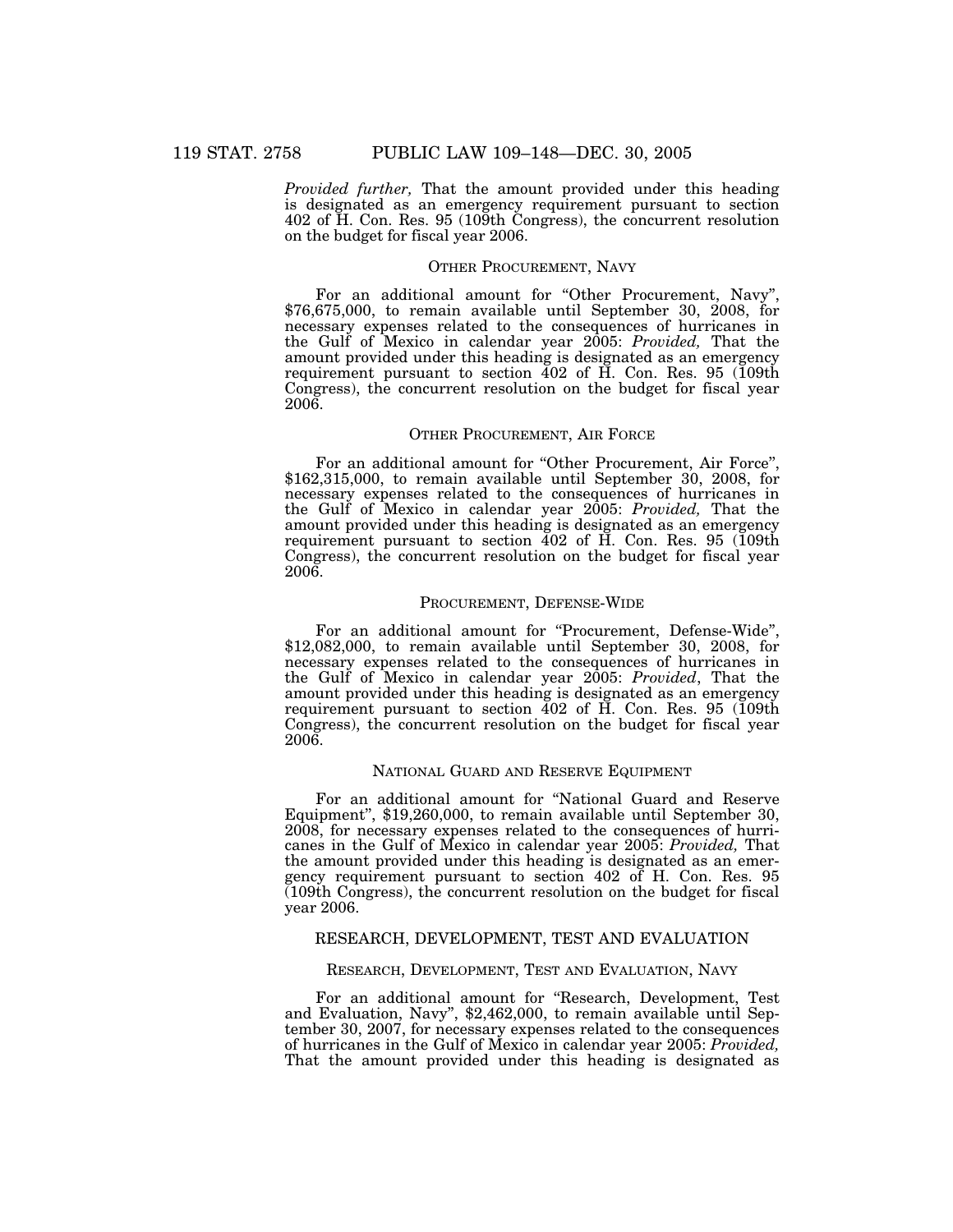an emergency requirement pursuant to section 402 of H. Con. Res. 95 (109th Congress), the concurrent resolution on the budget for fiscal year 2006.

# RESEARCH, DEVELOPMENT, TEST AND EVALUATION, AIR FORCE

For an additional amount for ''Research, Development, Test and Evaluation, Air Force'', \$6,200,000, to remain available until September 30, 2007, for necessary expenses related to the consequences of hurricanes in the Gulf of Mexico in calendar year 2005: *Provided,* That the amount provided under this heading is designated as an emergency requirement pursuant to section 402 of H. Con. Res. 95 (109th Congress), the concurrent resolution on the budget for fiscal year 2006.

# RESEARCH, DEVELOPMENT, TEST AND EVALUATION, DEFENSE-WIDE

For an additional amount for ''Research, Development, Test and Evaluation, Defense-Wide'', \$32,720,000, to remain available until September 30, 2007, for necessary expenses related to the consequences of hurricanes in the Gulf of Mexico in calendar year 2005: *Provided,* That the amount provided under this heading is designated as an emergency requirement pursuant to section 402 of H. Con. Res. 95 (109th Congress), the concurrent resolution on the budget for fiscal year 2006.

# REVOLVING AND MANAGEMENT FUNDS

# DEFENSE WORKING CAPITAL FUNDS

For an additional amount for ''Defense Working Capital Funds'', \$7,224,000, to remain available until expended, for necessary expenses related to the consequences of hurricanes in the Gulf of Mexico in calendar year 2005: *Provided*, That the amount provided under this heading is designated as an emergency requirement pursuant to section 402 of H. Con. Res. 95 (109th Congress), the concurrent resolution on the budget for fiscal year 2006.

#### TRUST FUNDS

# SURCHARGE COLLECTIONS, SALES OF COMMISSARY STORES, DEFENSE

For an additional amount for ''Surcharge Collections, Sales of Commissary Stores, Defense'', \$44,341,000, to remain available until expended, for necessary expenses related to the consequences of hurricanes in the Gulf of Mexico in calendar year 2005: *Provided,* That the amount provided under this heading is designated as an emergency requirement pursuant to section 402 of H. Con. Res. 95 (109th Congress), the concurrent resolution on the budget for fiscal year 2006.

#### OTHER DEPARTMENT OF DEFENSE PROGRAMS

### DEFENSE HEALTH PROGRAM

For an additional amount for "Defense Health Program", \$201,550,000, of which \$172,958,000 shall be for Operation and Maintenance, and of which \$28,592,000 shall be for Procurement, to remain available until September 30, 2006, for necessary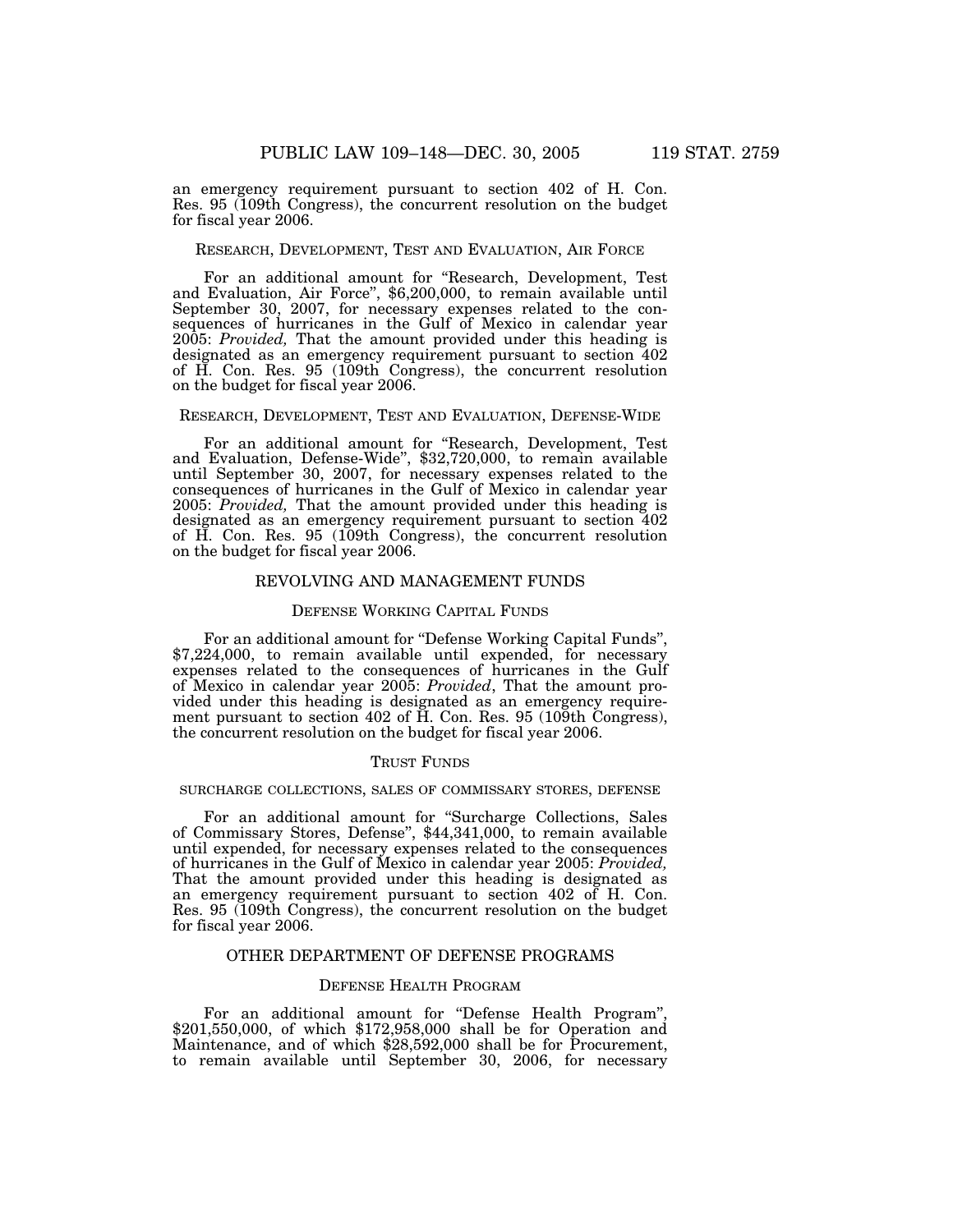expenses related to the consequences of hurricanes in the Gulf of Mexico in calendar year 2005: *Provided*, That the amounts provided under this heading are designated as an emergency requirement pursuant to section 402 of H. Con. Res. 95 (109th Congress), the concurrent resolution on the budget for fiscal year 2006.

# OFFICE OF THE INSPECTOR GENERAL

For an additional amount for "Office of the Inspector General", \$310,000, to remain available until September 30, 2006, for necessary expenses related to the consequences of hurricanes in the Gulf of Mexico in calendar year 2005: *Provided*, That the amount provided under this heading is designated as an emergency requirement pursuant to section 402 of H. Con. Res. 95 (109th Congress), the concurrent resolution on the budget for fiscal year 2006.

# GENERAL PROVISIONS—THIS CHAPTER

# (TRANSFER OF FUNDS)

SEC. 201. Upon his determination that such action is necessary

Notification.

to ensure the appropriate allocation of funds provided in this chapter, the Secretary of Defense may transfer up to \$500,000,000 of the funds made available to the Department of Defense in this chapter between such appropriations: *Provided,* That the Secretary shall notify the Congress promptly of each transfer made pursuant to this authority: *Provided further,* That the transfer authority provided in this section is in addition to any other transfer authority available to the Department of Defense: *Provided further,* That the amount made available by the transfer of the funds in or pursuant to this section is designated as an emergency requirement pursuant to section 402 of H. Con. Res. 95 (109th Congress), the concurrent resolution on the budget for fiscal year 2006.

SEC. 202. Notwithstanding section 701(b) of title 10, United States Code, the Secretary of Defense may authorize a member of the Armed Forces on active duty who performed duties in support of disaster relief operations in connection with hurricanes in the Gulf of Mexico in calendar year 2005 and who, except for this section, would lose any accumulated leave in excess of 60 days at the end of fiscal year 2005 to retain an accumulated leave total not to exceed 120 days leave. Except as provided in section 701(f) of title 10, United States Code, leave in excess of 60 days accumulated under this section is lost unless used by the member before October 1, 2007.

SEC. 203. Notwithstanding 37 U.S.C. 403(b), the Secretary of Defense may prescribe a temporary adjustment in the geographic location rates of the basic allowance for housing in a military housing area located within an area declared a major disaster under the Robert T. Stafford Disaster Relief and Emergency Act (42 U.S.C. 5121 et seq.) resulting from hurricanes in the Gulf of Mexico in calendar year 2005.

(1) Such temporary adjustment shall be based upon the Secretary's redetermination of housing costs in an affected area and at a rate that shall not exceed  $\overline{2}0$  percent of the current rate for an affected area.

(2) Members in an affected military housing area must certify that an increased housing cost above the current rate

Accumulated leave. Employment and labor.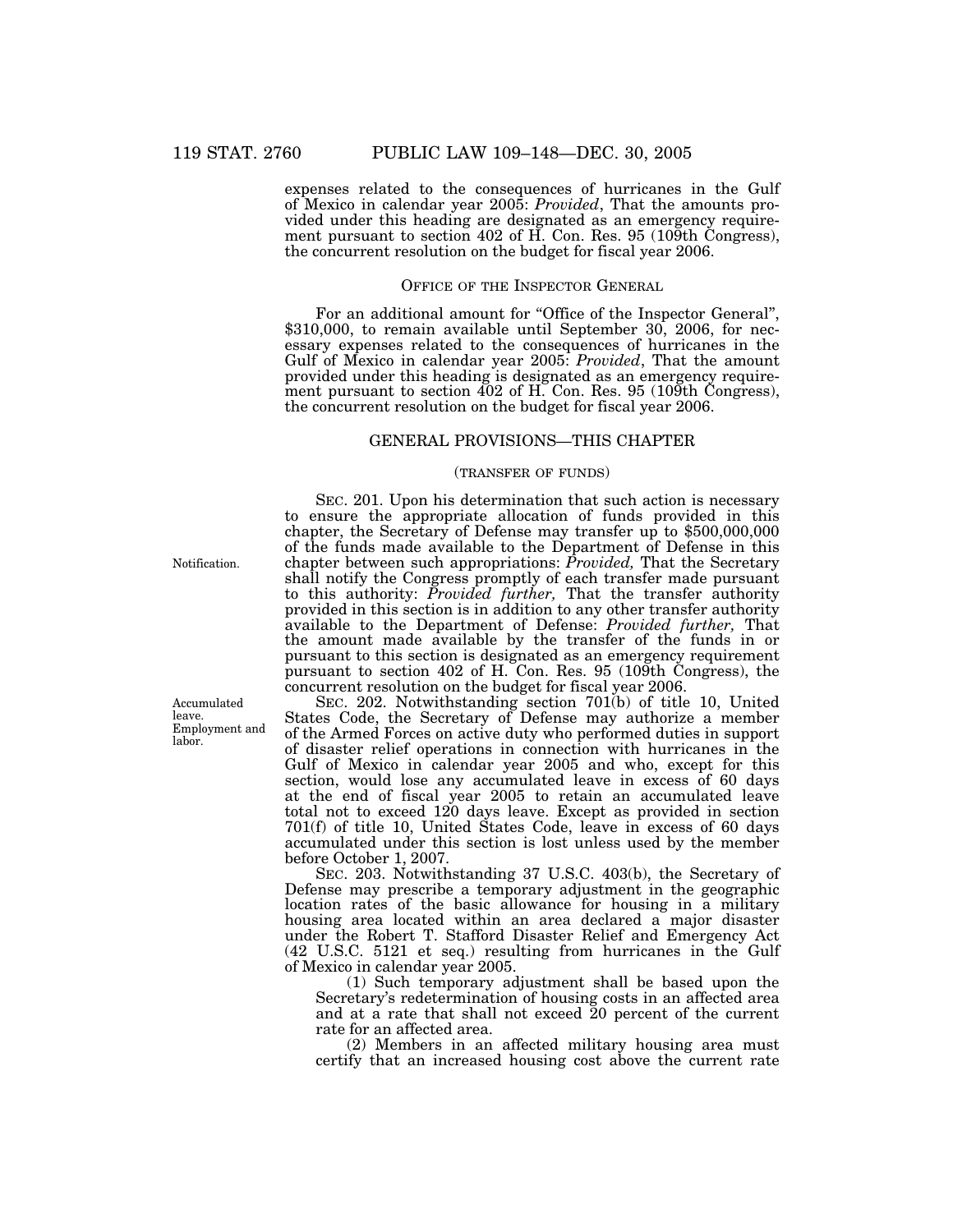for an affected area has been incurred in order to be eligible for the temporary rate adjustment.

(3) No temporary adjustment may be made after September 30, 2006. No assistance provided to individual households under this heading may extend beyond January 1, 2007. Further, the Secretary is authorized to reduce or eliminate any temporary adjustment granted under paragraph (1) prior to such date as appropriate.

SEC. 204. Funds appropriated by this chapter may be obligated and expended notwithstanding section  $504(\hat{a})(1)$  of the National Security Act of 1947 (50 U.S.C. 414(a)(1)).

SEC. 205. (a) The total amount appropriated or otherwise made available in this chapter is hereby reduced by \$737,089,000.

(b) The Secretary of Defense shall allocate this reduction proportionately to each applicable appropriation account.

(c) The reduction in subsection (a) shall not apply to budget authority appropriated or otherwise made available to the Defense Health Program account.

# CHAPTER 3

# DEPARTMENT OF DEFENSE—CIVIL

# DEPARTMENT OF THE ARMY

### CORPS OF ENGINEERS—CIVIL

### INVESTIGATIONS

For an additional amount for ''Investigations'' to expedite studies of flood and storm damage reduction related to the consequences of hurricanes in the Gulf of Mexico and Atlantic Ocean in 2005, \$37,300,000, to remain available until expended: *Provided,* That using \$10,000,000 of the funds provided, the Secretary shall conduct an analysis and design for comprehensive improvements or modifications to existing improvements in the coastal area of Mississippi in the interest of hurricane and storm damage reduction, prevention of saltwater intrusion, preservation of fish and wildlife, prevention of erosion, and other related water resource purposes at full Federal expense: *Provided further,* That the Secretary shall recommend a cost-effective project, but shall not perform an incremental benefit-cost analysis to identify the recommended project, and shall not make project recommendations based upon maximizing net national economic development benefits: *Provided further,* That interim recommendations for near term improvements shall be provided within 6 months of enactment of this Act with final recommendations within 24 months of enactment: *Provided further,* That none of the \$12,000,000 provided herein for the Louisiana Hurricane Protection Study shall be available for expenditure until the State of Louisiana establishes a single state or quasistate entity to act as local sponsor for construction, operation and maintenance of all of the hurricane, storm damage reduction and flood control projects in the greater New Orleans and southeast Louisiana area: *Provided further,* That the amount provided under this heading is designated as an emergency requirement pursuant to section 402 of H. Con. Res. 95 (109th Congress), the concurrent resolution on the budget for fiscal year 2006.

Deadlines.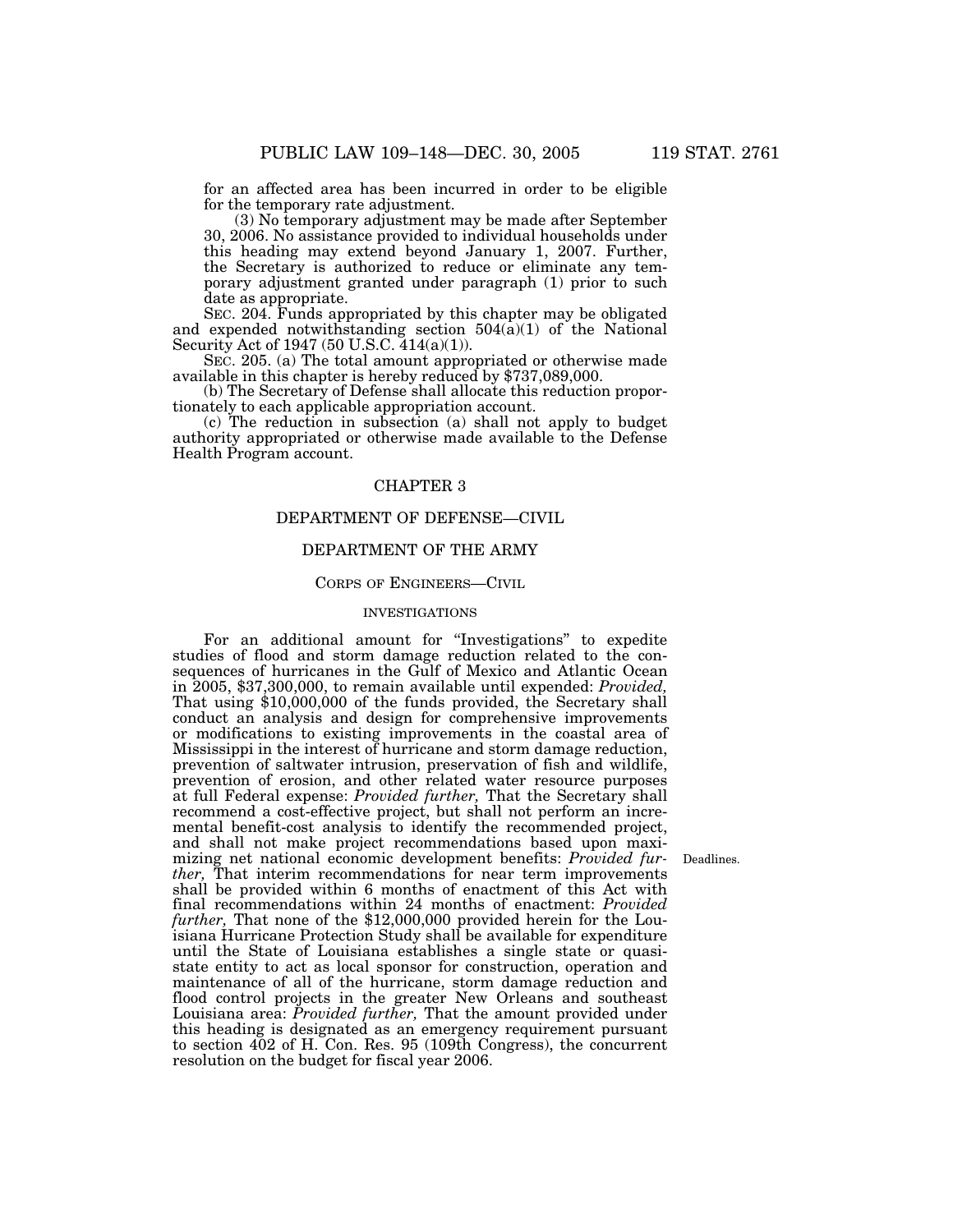# **CONSTRUCTION**

For additional amounts for ''Construction'' to rehabilitate and repair Corps projects related to the consequences of hurricanes in the Gulf of Mexico and Atlantic Ocean in 2005, \$101,417,000, to remain available until expended: *Provided,* That the amount provided under this heading is designated as an emergency requirement pursuant to section 402 of H. Con. Res. 95 (109 Congress), the concurrent resolution on the budget for fiscal year 2006.

# FLOOD CONTROL, MISSISSIPPI RIVER AND TRIBUTARIES, ARKANSAS, IL- LINOIS, KENTUCKY, LOUISIANA, MISSISSIPPI, MISSOURI, AND TEN- NESSEE

For an additional amount for ''Flood Control, Mississippi River and Tributaries, Arkansas, Illinois, Kentucky, Louisiana, Mississippi, Missouri, and Tennessee'' to cover the additional costs of mat laying and other repairs to the Mississippi River channel and associated levee repairs related to the consequences of hurricanes in the Gulf of Mexico in 2005, \$153,750,000, to remain available until expended: *Provided,* That the amount provided under this heading is designated as an emergency requirement pursuant to section 402 of H. Con. Res. 95 (109th Congress), the concurrent resolution on the budget for fiscal year 2006.

#### OPERATION AND MAINTENANCE

For an additional amount for "Operation and Maintenance" to dredge navigation channels and repair other Corps projects related to the consequences of hurricanes in the Gulf of Mexico and Atlantic Ocean in 2005, \$327,517,000, to remain available until expended: *Provided,* That \$75,000,000 of this amount shall be used for authorized operation and maintenance activities along the Mississippi River-Gulf Outlet channel: *Provided further,* That the amount provided under this heading is designated as an emergency requirement pursuant to section 402 of H. Con. Res. 95 (109th Congress), the concurrent resolution on the budget for fiscal year 2006.

### FLOOD CONTROL AND COASTAL EMERGENCIES

For an additional amount for "Flood Control and Coastal Emergencies'', as authorized by section 5 of the Flood Control Act of August 18, 1941, as amended (33 U.S.C. 701n), for emergency response to and recovery from coastal storm damages and flooding related to the consequences of hurricanes in the Gulf of Mexico and Atlantic Ocean in 2005, \$2,277,965,000, to remain available until expended: *Provided,* That in using the funds appropriated for construction related to Hurricane Katrina in the areas covered by the disaster declaration made by the President under the Robert T. Stafford Disaster Relief and Emergency Assistance Act, Public Law 93–288, 88 Stat. 143, as amended (42 U.S.C. 5121 et seq.), the Secretary of the Army, acting through the Chief of Engineers, is directed to restore the flood damage reduction and hurricane and storm damage reduction projects, and related works, to provide the level of protection for which they were designed, at full Federal expense: *Provided further,* That \$75,000,000 of this amount shall be used to accelerate completion of unconstructed portions of authorized projects in the State of Mississippi along the Mississippi Gulf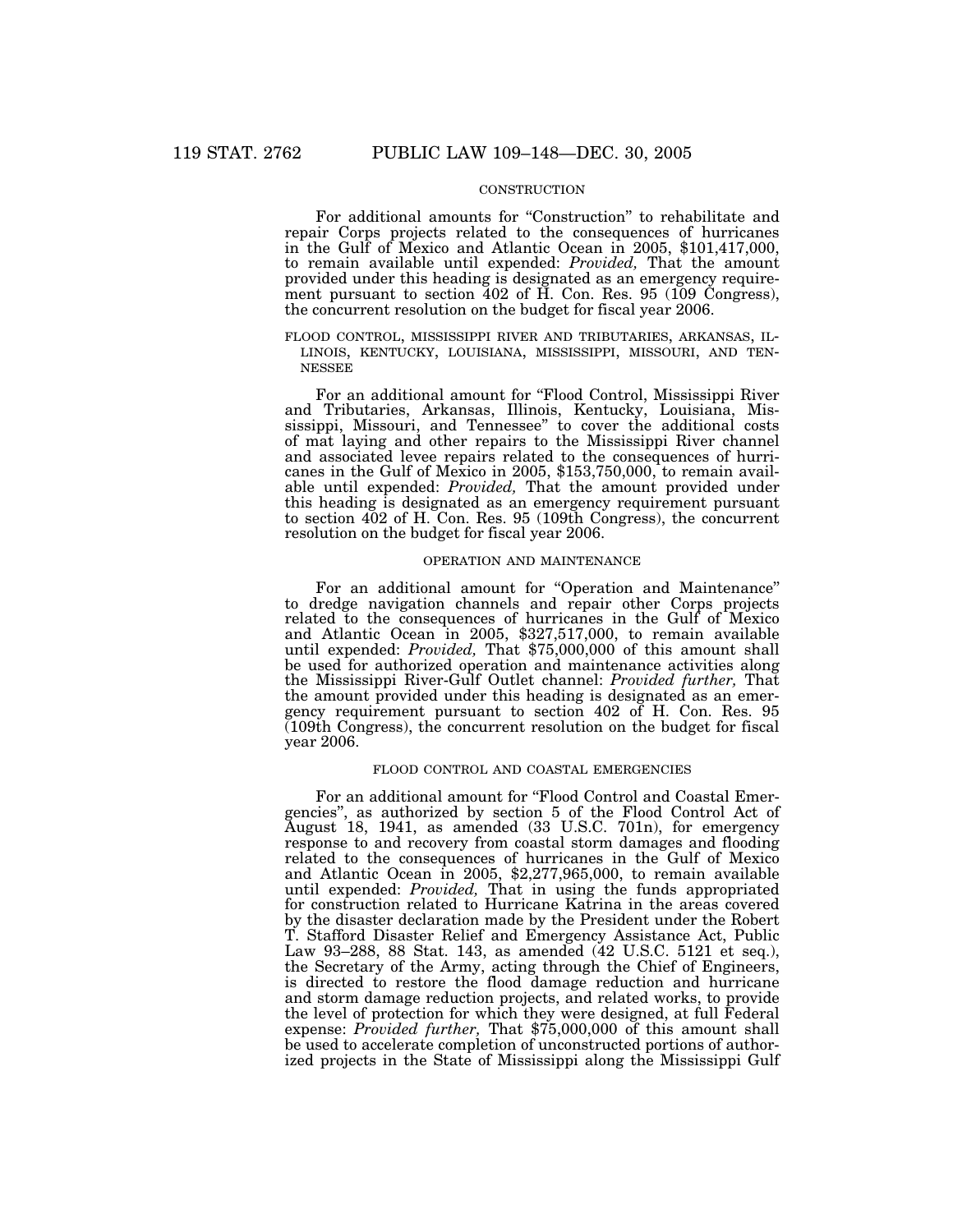Coast at full Federal expense: *Provided further,* That \$544,460,000 of this amount shall be used to accelerate completion of unconstructed portions of authorized hurricane, storm damage reduction and flood control projects in the greater New Orleans and south Louisiana area at full Federal expense: *Provided further,* That \$70,000,000 of this amount shall be available to prepare for flood, hurricane and other natural disasters and support emergency operations, repair and other activities in response to flood and hurricane emergencies as authorized by law: *Provided further,* That the amount provided under this heading is designated as an emergency requirement pursuant to section 402 of H. Con. Res. 95 (109th Congress), the concurrent resolution on the budget for fiscal year 2006.

### GENERAL EXPENSES

For an additional amount for "General Expenses" for increased efforts by the Mississippi Valley Division to oversee emergency response and recovery activities related to the consequences of hurricanes in the Gulf of Mexico in 2005, \$1,600,000, to remain available until expended: *Provided*, That the amount provided under this heading is designated as an emergency requirement pursuant to section 402 of H. Con. Res. 95 (109th Congress), the concurrent resolution on the budget for fiscal year 2006.

# CHAPTER 4

# DEPARTMENT OF HOMELAND SECURITY

# CUSTOMS AND BORDER PROTECTION

### SALARIES AND EXPENSES

For an additional amount for ''Salaries and Expenses'' to repair and replace critical equipment and property damaged by hurricanes and other natural disasters, \$24,100,000: *Provided,* That the amount provided under this heading is designated as an emergency requirement pursuant to section  $\overline{402}$  of H. Con. Res. 95 (109th Congress), the concurrent resolution on the budget for fiscal year 2006.

### **CONSTRUCTION**

For an additional amount for "Construction" to rebuild and repair structures damaged by hurricanes and other natural disasters, \$10,400,000, to remain available until expended: *Provided,* That the amount provided under this heading is designated as an emergency requirement pursuant to section 402 of H. Con. Res. 95 (109th Congress), the concurrent resolution on the budget for fiscal year 2006.

# IMMIGRATION AND CUSTOMS ENFORCEMENT

### SALARIES AND EXPENSES

For an additional amount for ''Salaries and Expenses'' to repair and replace critical equipment and property damaged by hurricanes and other natural disasters, \$13,000,000: *Provided,* That the amount provided under this heading is designated as an emergency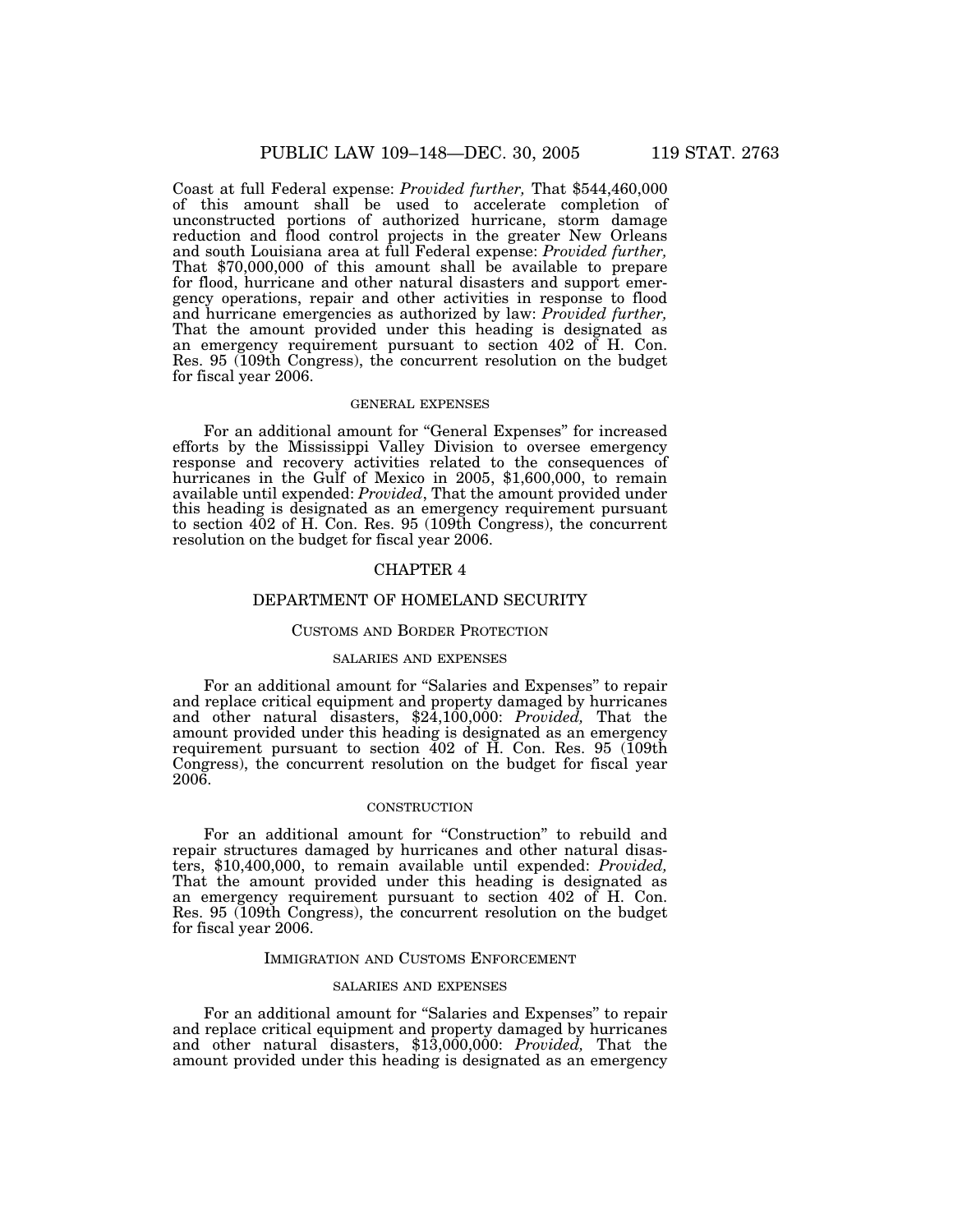requirement pursuant to section 402 of H. Con. Res. 95 (109th Congress), the concurrent resolution on the budget for fiscal year 2006.

# UNITED STATES COAST GUARD

#### OPERATING EXPENSES

For an additional amount for "Operating Expenses" for necessary expenses related to the consequences of hurricanes and other natural disasters, \$132,000,000, to remain available until expended, of which up to \$400,000 may be transferred to "Environmental Compliance and Restoration'' to be used for environmental cleanup and restoration of Coast Guard facilities; and of which up to \$525,000 may be transferred to ''Research, Development, Test, and Evaluation'' to be used for salvage and repair of research and development equipment and facilities: *Provided,* That the amount provided under this heading is designated as an emergency requirement pursuant to section  $\overline{402}$  of H. Con. Res. 95 (109th Congress), the concurrent resolution on the budget for fiscal year 2006.

# ACQUISITION, CONSTRUCTION, AND IMPROVEMENTS

For an additional amount for ''Acquisition, Construction, and Improvements'' for necessary expenses related to the consequences of hurricanes and other natural disasters, \$74,500,000, to remain available until expended, for major repair and reconstruction projects and for vessels currently under construction: *Provided,* That such amounts shall also be available for expenses to replace destroyed or damaged equipment; prepare and recover United States Coast Guard vessels under contract; reimburse for delay, loss of efficiency and disruption, and other related costs; make equitable adjustments and provisional payments to contracts for Coast Guard vessels for which funds have been previously appropriated: *Provided further,* That the amount provided under this heading is designated as an emergency requirement pursuant to section 402 of H. Con. Res. 95 (109th Congress), the concurrent resolution on the budget for fiscal year 2006.

#### UNITED STATES SECRET SERVICE

#### SALARIES AND EXPENSES

For an additional amount for "Salaries and Expenses" for equipment, vehicle replacement, and personnel relocation due to the consequences of hurricanes and other natural disasters, \$3,600,000: *Provided,* That the amount provided under this heading is designated as an emergency requirement pursuant to section 402 of H. Con. Res. 95 (109th Congress), the concurrent resolution on the budget for fiscal year 2006.

# OFFICE FOR DOMESTIC PREPAREDNESS

### STATE AND LOCAL PROGRAMS

For an additional amount for ''State and Local Programs'' for equipment replacement related to hurricanes and other natural disasters, \$10,300,000: *Provided,* That the amount provided under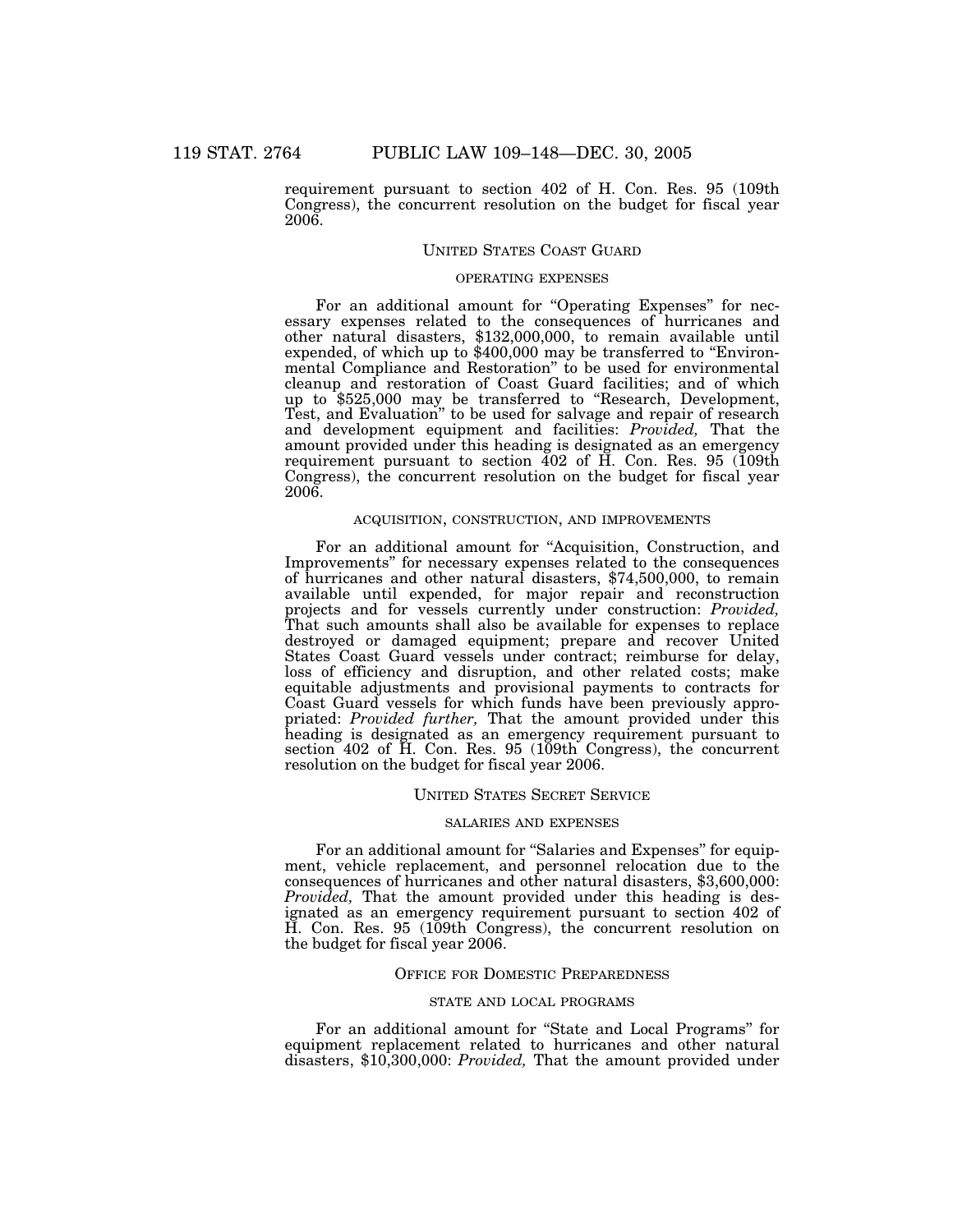this heading is designated as an emergency requirement pursuant to section 402 of H. Con. Res. 95 (109th Congress), the concurrent resolution on the budget for fiscal year 2006.

# FEDERAL EMERGENCY MANAGEMENT AGENCY

### ADMINISTRATIVE AND REGIONAL OPERATIONS

For an additional amount for ''Administrative and Regional Operations'' for necessary expenses related to hurricanes and other natural disasters, \$17,200,000, to remain available until expended: *Provided*, That the amount provided under this heading is designated as an emergency requirement pursuant to section 402 of H. Con. Res. 95 (109th Congress), the concurrent resolution on the budget for fiscal year 2006.

#### DISASTER RELIEF

#### (TRANSFER OF FUNDS)

In addition, of the amounts appropriated under this heading in Public Law 109–62, \$1,500,000 shall be transferred to the ''Disaster Assistance Direct Loan Program Account'' for administrative expenses to carry out the direct loan program, as authorized by section 417 of the Stafford Act: *Provided,* That the amount provided under this heading is designated as an emergency requirement pursuant to section 402 of H. Con. Res. 95 (109th Congress), the concurrent resolution on the budget for fiscal year 2006.

#### GENERAL PROVISION—THIS CHAPTER

Accumulated leave. Employment and labor.

SEC. 401. Notwithstanding 10 U.S.C. 701(b), the Secretary of the Department of Homeland Security may authorize a member on active duty who performed duties in support of Hurricanes Katrina or Rita disaster relief operations and who, except for this section, would lose any accumulated leave in excess of 60 days at the end of fiscal year 2005, to retain an accumulated leave total not to exceed 120 days leave. Leave in excess of 60 days accumulated under this section is lost unless it is used by the member before October 1, 2007.

#### CHAPTER 5

# DEPARTMENT OF THE INTERIOR

### UNITED STATES FISH AND WILDLIFE SERVICE

#### **CONSTRUCTION**

For an additional amount for "Construction" for response, cleanup, recovery, repair and reconstruction expenses related to hurricanes in the Gulf of Mexico in calendar year 2005, \$30,000,000, to remain available until expended: *Provided,* That the amount provided under this heading is designated as an emergency requirement pursuant to section 402 of H. Con. Res. 95 (109th Congress), the concurrent resolution on the budget for fiscal year 2006.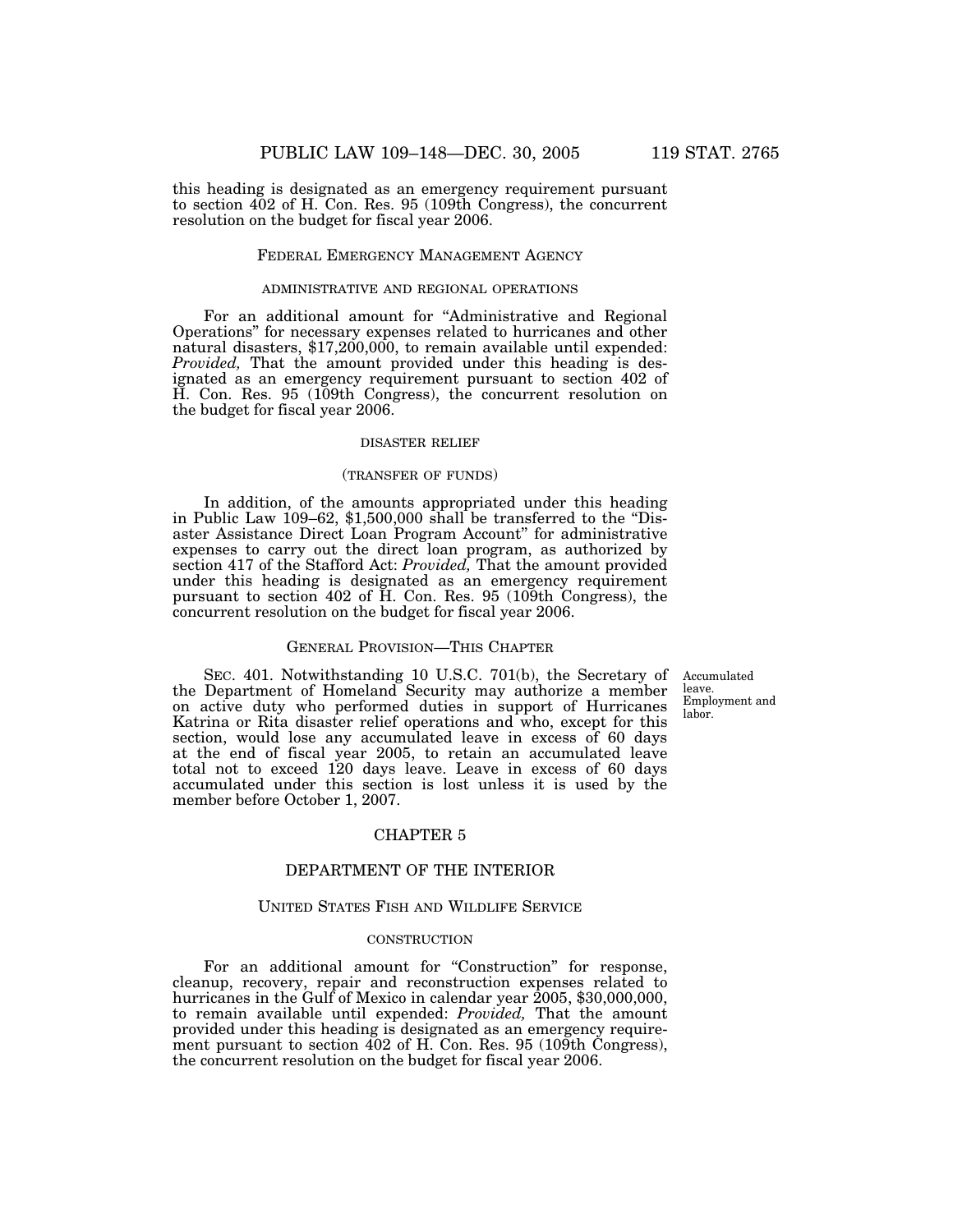# NATIONAL PARK SERVICE

# **CONSTRUCTION**

For an additional amount for "Construction" for response, cleanup, recovery, repair and reconstruction expenses related to hurricanes in the Gulf of Mexico in calendar year  $\overline{2005}$ , \$19,000,000, to remain available until expended: *Provided,* That the amount provided under this heading is designated as an emergency requirement pursuant to section  $\overline{402}$  of H. Con. Res. 95 (109th Congress), the concurrent resolution on the budget for fiscal year 2006.

# UNITED STATES GEOLOGICAL SURVEY

### SURVEYS, INVESTIGATIONS, AND RESEARCH

For an additional amount for "Surveys, Investigations, and Research'', for necessary expenses related to the consequences of hurricanes in the Gulf of Mexico in calendar year 2005 and for repayment of advances to other appropriation accounts from which funds were transferred for such purposes, \$5,300,000, to remain available until expended: *Provided,* That the amount provided under this heading is designated as an emergency requirement pursuant to section 402 of H. Con. Res. 95 (109th Congress), the concurrent resolution on the budget for fiscal year 2006.

#### MINERALS MANAGEMENT SERVICE

# ROYALTY AND OFFSHORE MINERALS MANAGEMENT

For an additional amount for ''Royalty and Offshore Minerals Management'', for necessary expenses related to the consequences of hurricanes in the Gulf of Mexico in calendar year 2005 and for repayment of advances to other appropriation accounts from which funds were transferred for such purposes, \$16,000,000, to remain available until expended: *Provided,* That the amount provided under this heading is designated as an emergency requirement pursuant to section 402 of H. Con. Res. 95 (109th Congress), the concurrent resolution on the budget for fiscal year 2006.

# ENVIRONMENTAL PROTECTION AGENCY

# LEAKING UNDERGROUND STORAGE TANK PROGRAM

For an additional amount for ''Leaking Underground Storage Tank Program'', not to exceed \$85,000 per project, \$8,000,000, to remain available until expended, for necessary expenses related to the consequences of hurricanes in the Gulf of Mexico in calendar year 2005: *Provided*, That the amount provided under this heading is designated as an emergency requirement pursuant to section 402 of H. Con. Res. 95 (109th Congress), the concurrent resolution on the budget for fiscal year 2006.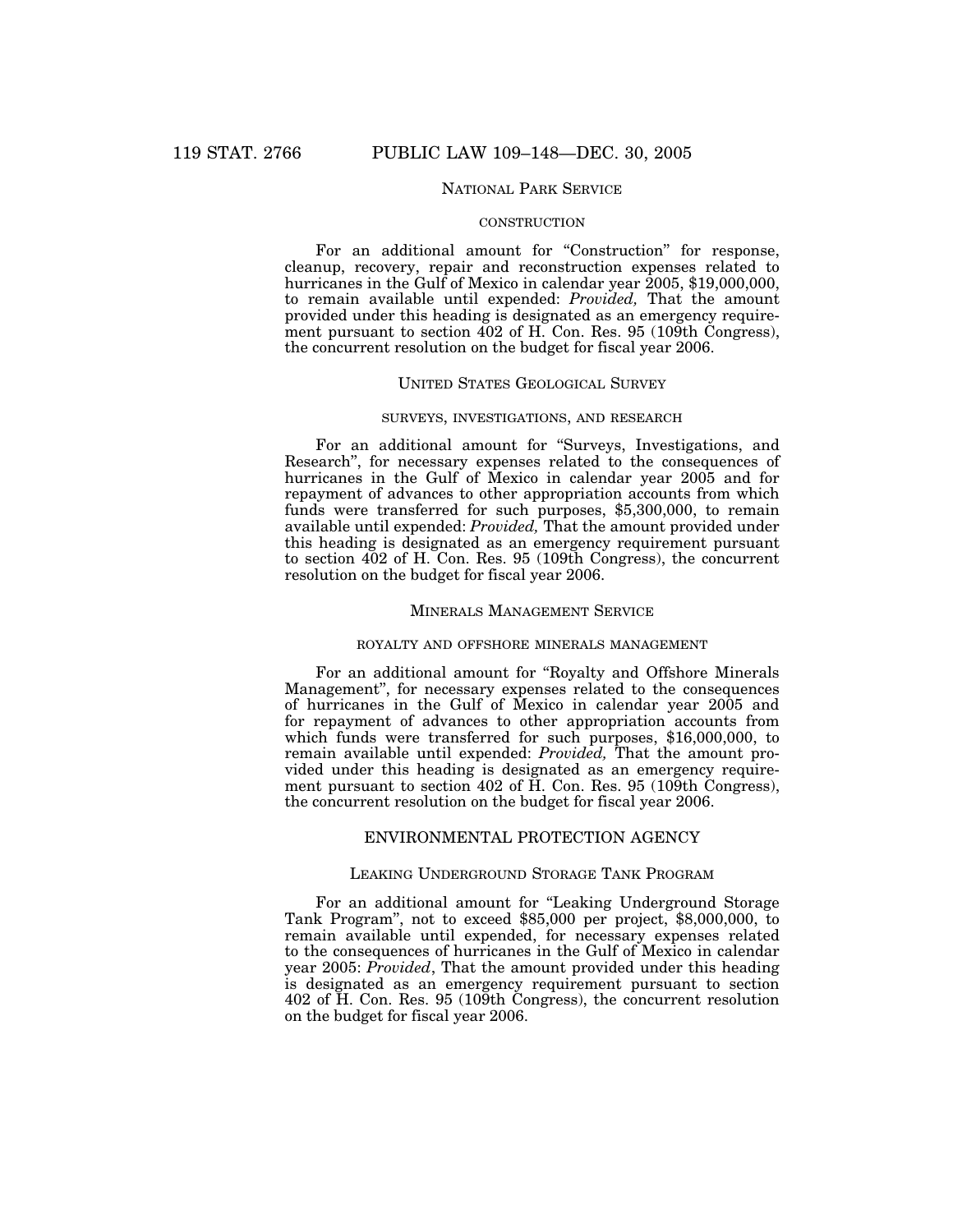# DEPARTMENT OF AGRICULTURE

### FOREST SERVICE

# STATE AND PRIVATE FORESTRY

For an additional amount for ''State and Private Forestry'', \$30,000,000, to remain available until expended, for necessary expenses related to the consequences of hurricanes in the Gulf of Mexico in calendar year 2005: *Provided*, That the amount provided under this heading is designated as an emergency requirement pursuant to section 402 of H. Con. Res. 95 (109th Congress), the concurrent resolution on the budget for fiscal year 2006.

# NATIONAL FOREST SYSTEM

For an additional amount for ''National Forest System'', \$20,000,000, to remain available until expended, for necessary expenses, including hazardous fuels reduction, related to the consequences of hurricanes in the Gulf of Mexico in calendar year 2005: *Provided*, That the amount provided under this heading is designated as an emergency requirement pursuant to section 402 of H. Con. Res. 95 (109th Congress), the concurrent resolution on the budget for fiscal year 2006.

#### CAPITAL IMPROVEMENT AND MAINTENANCE

For an additional amount for "Capital Improvement and Maintenance'', \$7,000,000, to remain available until expended, for necessary expenses related to the consequences of hurricanes in the Gulf of Mexico in calendar year 2005: *Provided,* That the amount provided under this heading is designated as an emergency requirement pursuant to section 402 of H. Con. Res. 95 (109th Congress), the concurrent resolution on the budget for fiscal year 2006.

# CHAPTER 6

# DEPARTMENT OF LABOR

# EMPLOYMENT AND TRAINING ADMINISTRATION

# TRAINING AND EMPLOYMENT SERVICES

For an additional amount for ''Training and Employment Services'' to award national emergency grants under section 173 of the Workforce Investment Act of 1998 related to the consequences of hurricanes in the Gulf of Mexico in calendar year 2005, \$125,000,000, to remain available until June 30, 2006: *Provided*, That the amount provided under this heading is designated as an emergency requirement pursuant to section 402 of H. Con. Res. 95 (109th Congress), the concurrent resolution on the budget for fiscal year 2006: *Provided further,* That these sums may be used to replace grant funds previously obligated to the impacted areas.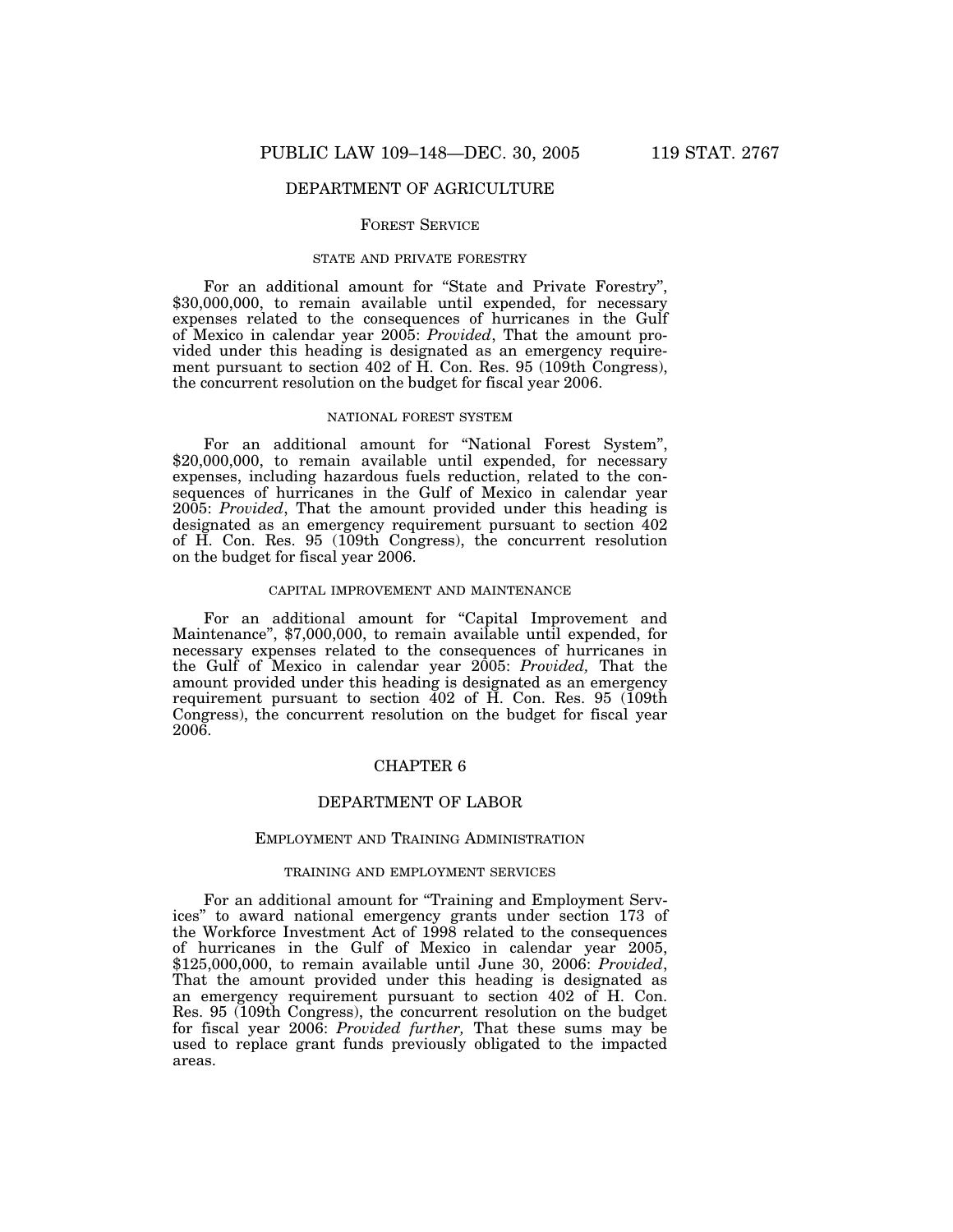### STATE UNEMPLOYMENT INSURANCE AND EMPLOYMENT SERVICE **OPERATIONS**

Funds provided under this heading in Public Law 108–447 which have been allocated to the States of Alabama, Louisiana, and Mississippi for activities authorized by title III of the Social Security Act, as amended, shall remain available for obligation by such States through September 30, 2006, except that funds used for automation by such States shall remain available through September 30, 2008.

# DEPARTMENT OF HEALTH AND HUMAN SERVICES

### ADMINISTRATION FOR CHILDREN AND FAMILIES

# SOCIAL SERVICES BLOCK GRANT

For an additional amount for ''Social Services Block Grant'', \$550,000,000, for necessary expenses related to the consequences of hurricanes in the Gulf of Mexico in calendar year 2005, notwithstanding section 2003 and paragraphs (1) and ( $\check{4}$ ) of section 2005(a) of the Social Security Act (42 U.S.C. 1397b and 1397d(a)): Provided, of the Social Security Act (42 U.S.C. 1397b and 1397d(a)): *Provided*, That in addition to other uses permitted by title XX of the Social Security Act, funds appropriated under this heading may be used for health services (including mental health services) and for repair, renovation and construction of health facilities (including mental health facilities): *Provided further,* That the amount provided under this heading is designated as an emergency requirement pursuant to section 402 of H. Con. Res. 95 (109th Congress), the concurrent resolution on the budget for fiscal year 2006.

# CHILDREN AND FAMILIES SERVICES PROGRAMS

For an additional amount for "Children and Families Services Programs'', \$90,000,000, for Head Start to serve children displaced by hurricanes in the Gulf of Mexico in calendar year 2005, notwithstanding sections  $640(a)(1)$  and  $640(g)(1)$  of the Head Start Act, and to cover the costs of renovating those Head Start facilities which were affected by these hurricanes, to the extent reimbursements from FEMA and insurance companies do not fully cover such costs: *Provided*, That the amount provided under this heading is designated as an emergency requirement pursuant to section 402 of H. Con. Res. 95 (109th Congress), the concurrent resolution on the budget for fiscal year 2006.

# DEPARTMENT OF EDUCATION

For assisting in meeting the educational needs of individuals affected by hurricanes in the Gulf of Mexico in calendar year 2005, \$1,600,000,000, to remain available through September 30, 2006, of which \$750,000,000 shall be available to State educational agencies until expended to carry out section 102 of title IV, division B of this Act, \$5,000,000 shall be available to carry out section 106 of title IV, division B of this Act, \$645,000,000 shall be available to carry out section 107 of title IV, division B of this Act, and \$200,000,000 shall be available to provide assistance under the programs authorized by subparts 3 and 4 of part A, part C of title IV, and part B of title VII of the Higher Education Act of 1965, for students attending institutions of higher education (as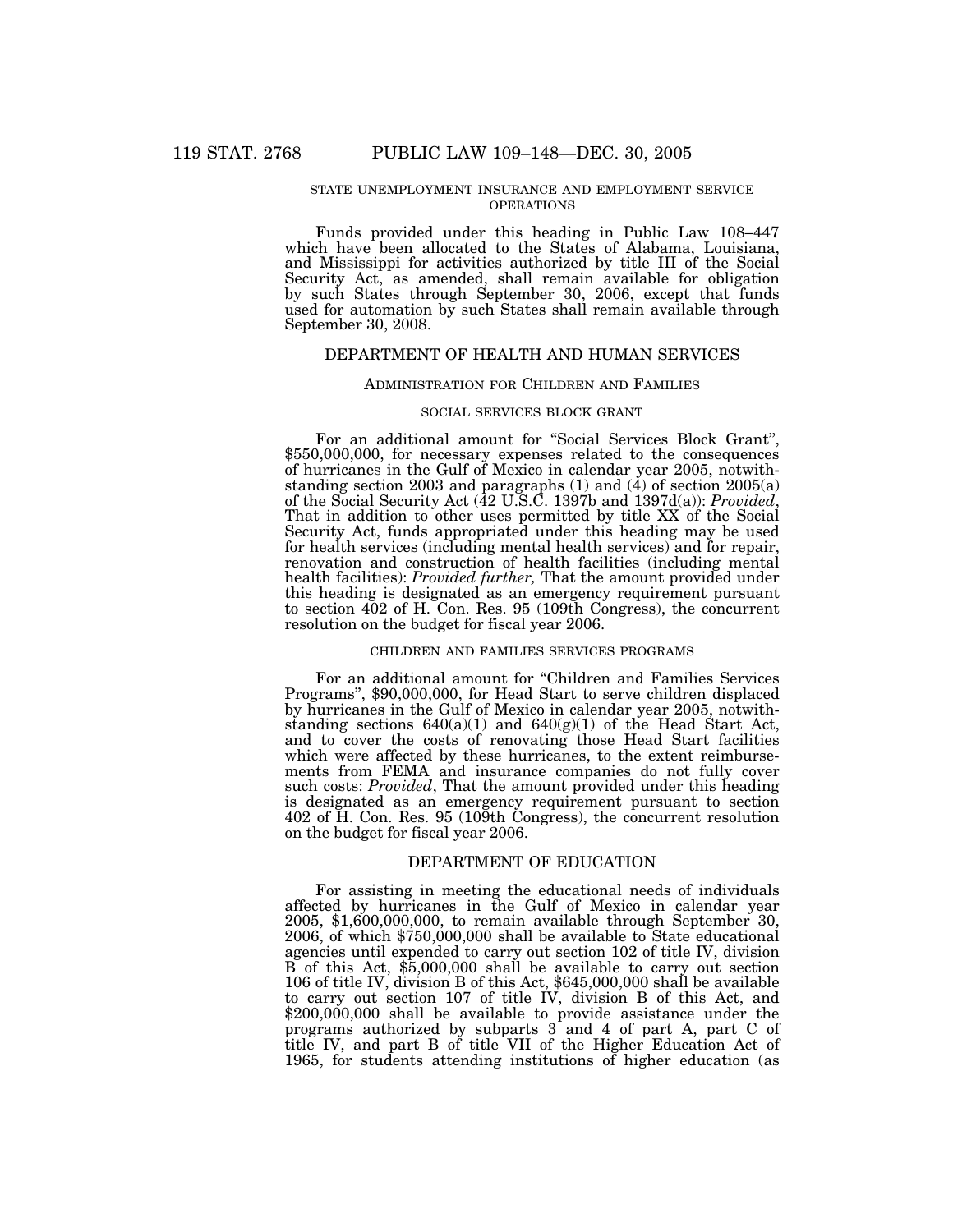defined in section 102 of that Act) that are located in an area in which a major disaster has been declared in accordance with section 401 of the Robert T. Stafford Disaster Relief and Emergency Assistance Act related to hurricanes in the Gulf of Mexico in calendar year 2005 and who qualify for assistance under subparts 3 and 4 of part A and part C of title IV of the Higher Education Act of 1965, to provide emergency assistance based on demonstrated need to institutions of higher education that are located in an area affected by hurricanes in the Gulf of Mexico in calendar year 2005 and were forced to close, relocate or significantly curtail their activities as a result of damage directly sustained by such hurricanes, and to provide payments to institutions of higher education to help defray the unexpected expenses associated with enrolling displaced students from institutions of higher education at which operations have been disrupted due to hurricanes in the Gulf of Mexico in calendar year 2005: *Provided*, That of the \$200,000,000 described in the preceding proviso, \$95,000,000 shall be for the Mississippi Institutes of Higher Learning to provide assistance under such title IV programs, notwithstanding any requirements relating to matching, Federal share, reservation of funds, or maintenance of effort that would otherwise be applicable to that assistance; \$95,000,000 shall be for the Louisiana Board of Regents to provide emergency assistance based on demonstrated need under part B of title VII of the Higher Education Act of 1965, which may be used for student financial assistance, faculty and staff salaries, equipment and instruments, or any purpose authorized under the Higher Education Act of 1965, to institutions of higher education that are located in an area affected by hurricanes in the Gulf of Mexico in calendar year 2005; and \$10,000,000 shall be available to the Secretary of Education for such payments to institutions of higher education to help defray the unexpected expenses associated with enrolling displaced students from institutions of higher education directly affected by hurricanes in the Gulf of Mexico in calendar year 2005, in accordance with criteria as are established by the Secretary and made publicly available without regard to section 437 of the General Education Provisions Act or section 553 of title 5, United States Code: *Provided further,* That the amounts provided in this paragraph are designated as an emergency requirement pursuant to section 402 of H. Con. Res. 95 (109th Congress), the concurrent resolution on the budget for fiscal year 2006.

## CHAPTER 7

# DEPARTMENT OF DEFENSE

#### MILITARY CONSTRUCTION

# MILITARY CONSTRUCTION, NAVY AND MARINE CORPS

For an additional amount for ''Military Construction, Navy and Marine Corps'', \$291,219,000, to remain available until September 30, 2010, for necessary expenses related to the consequences of hurricanes in the Gulf of Mexico in calendar year 2005: *Provided,* That such funds may be obligated or expended for planning and design and military construction projects not otherwise authorized by law: *Provided further,* That the amount provided under this heading is designated as an emergency requirement pursuant to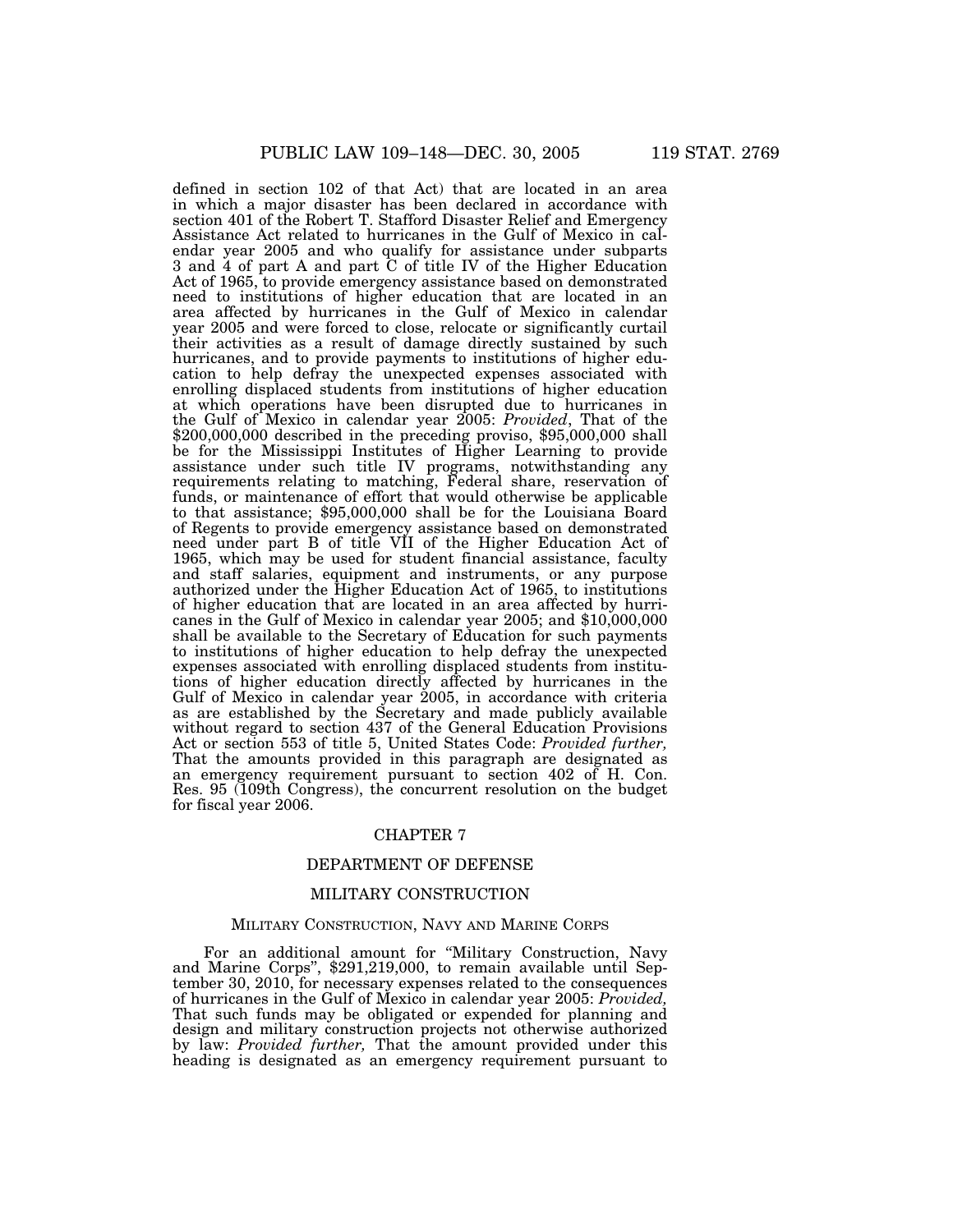section 402 of H. Con. Res. 95 (109th Congress), the concurrent resolution on the budget for fiscal year 2006.

# MILITARY CONSTRUCTION, AIR FORCE

For an additional amount for ''Military Construction, Air Force'', \$52,612,000, to remain available until September 30, 2010, for necessary expenses related to the consequences of hurricanes in the Gulf of Mexico in calendar year 2005: *Provided*, That such funds may be obligated or expended for planning and design and military construction projects not otherwise authorized by law: *Provided further*, That the amount provided under this heading is designated as an emergency requirement pursuant to section 402 of H. Con. Res. 95 (109th Congress), the concurrent resolution on the budget for fiscal year 2006.

# MILITARY CONSTRUCTION, DEFENSE-WIDE

For an additional amount for ''Military Construction, Defense-Wide'', \$45,000,000, to remain available until September 30, 2010, for necessary expenses related to the consequences of hurricanes in the Gulf of Mexico in calendar year 2005: *Provided*, That such funds may be obligated or expended for planning and design and military construction projects not otherwise authorized by law: *Provided further,* That the amount provided under this heading is designated as an emergency requirement pursuant to section 402 of H. Con. Res. 95 (109th Congress), the concurrent resolution on the budget for fiscal year 2006.

# MILITARY CONSTRUCTION, ARMY NATIONAL GUARD

For an additional amount for ''Military Construction, Army National Guard'', \$374,300,000, for necessary expenses related to the consequences of hurricanes in the Gulf of Mexico in calendar year 2005: *Provided*, That such funds may be obligated or expended for planning and design and military construction projects not otherwise authorized by law: *Provided further,* That the amount provided under this heading is designated as an emergency requirement pursuant to section 402 of H. Con. Res. 95 (109th Congress), the concurrent resolution on the budget for fiscal year 2006.

# MILITARY CONSTRUCTION, AIR NATIONAL GUARD

For an additional amount for ''Military Construction, Air National Guard'', \$35,000,000, to remain available until September 30, 2010, for necessary expenses related to the consequences of hurricanes in the Gulf of Mexico in calendar year 2005: *Provided*, That such funds may be obligated or expended for planning and design and military construction projects not otherwise authorized by law: *Provided further,* That the amount provided under this heading is designated as an emergency requirement pursuant to section 402 of H. Con. Res. 95 (109th Congress), the concurrent resolution on the budget for fiscal year 2006.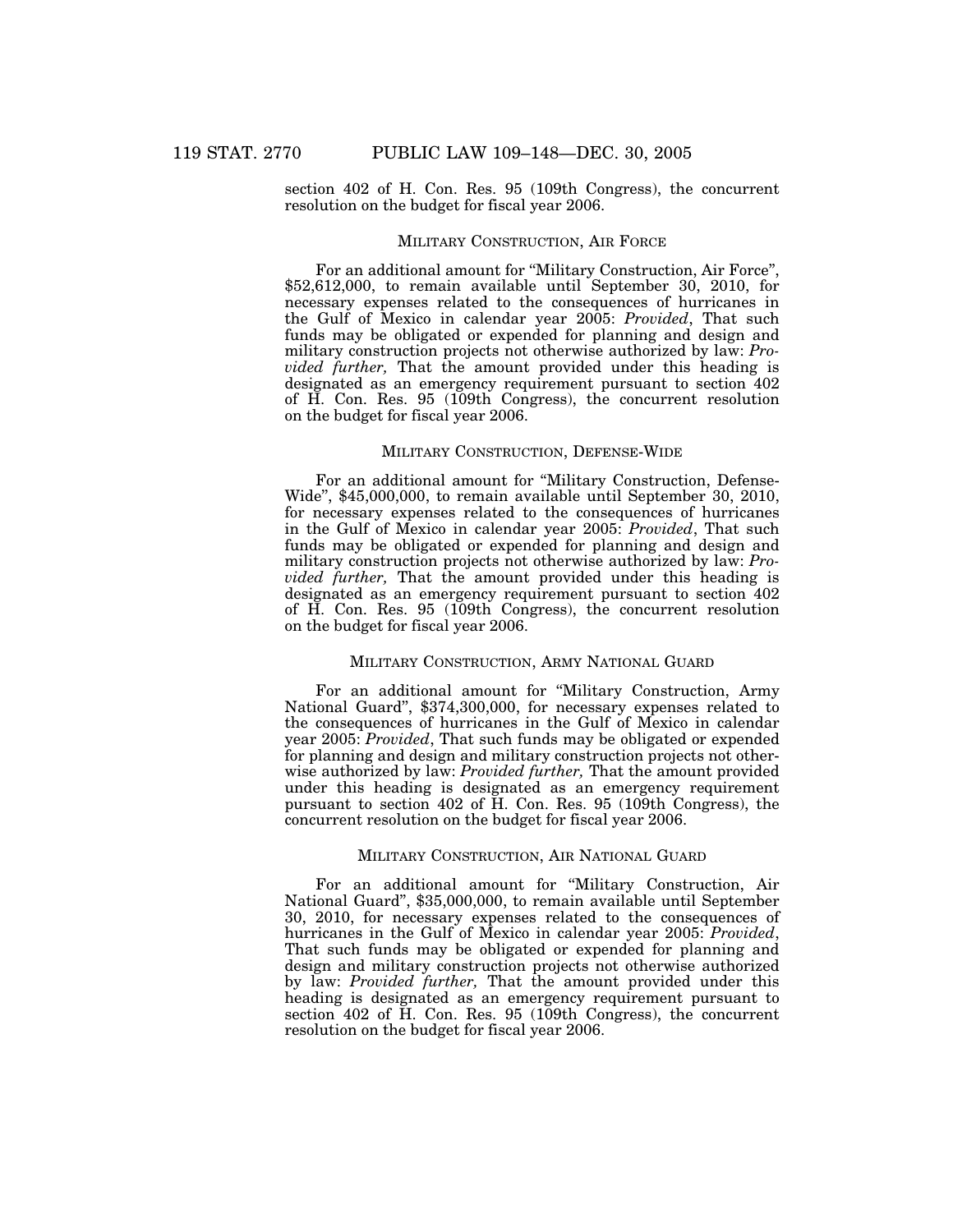For an additional amount for "Military Construction, Naval Reserve", \$120,132,000, for necessary expenses related to the consequences of hurricanes in the Gulf of Mexico in calendar year 2005: *Provided*, That such funds may be obligated or expended for planning and design and military construction projects not otherwise authorized by law: *Provided further,* That the amount provided under this heading is designated as an emergency requirement pursuant to section 402 of H. Con. Res. 95 (109th Congress), the concurrent resolution on the budget for fiscal year 2006.

# FAMILY HOUSING

### FAMILY HOUSING CONSTRUCTION, NAVY AND MARINE CORPS

For an additional amount for "Family Housing Construction, Navy and Marine Corps", \$86,165,000, to remain available until September 30, 2010, for necessary expenses related to the consequences of hurricanes in the Gulf of Mexico in calendar year 2005: *Provided*, That such funds may be obligated or expended for planning and design and military construction projects not otherwise authorized by law: *Provided further,* That the amount provided under this heading is designated as an emergency requirement pursuant to section 402 of H. Con. Res. 95 (109th Congress), the concurrent resolution on the budget for fiscal year 2006.

#### FAMILY HOUSING OPERATION AND MAINTENANCE, NAVY AND MARINE CORPS

For an additional amount for "Family Housing Operation and Maintenance, Navy and Marine Corps'', \$48,889,000, for necessary expenses related to the consequences of hurricanes in the Gulf of Mexico in calendar year 2005, to remain available until September 30, 2007: *Provided*, That the amount provided under this heading is designated as an emergency requirement pursuant to section 402 of H. Con. Res. 95 (109th Congress), the concurrent resolution on the budget for fiscal year 2006.

# FAMILY HOUSING CONSTRUCTION, AIR FORCE

For an additional amount for "Family Housing Construction, Air Force", \$278,000,000, to remain available until September 30, 2010, for necessary expenses related to the consequences of hurricanes in the Gulf of Mexico in calendar year 2005: *Provided*, That such funds may be obligated or expended for planning and design and military construction projects not otherwise authorized by law: *Provided further,* That the amount provided under this heading is designated as an emergency requirement pursuant to section 402 of H. Con. Res. 95 (109th Congress), the concurrent resolution on the budget for fiscal year 2006.

### FAMILY HOUSING OPERATION AND MAINTENANCE, AIR FORCE

For an additional amount for "Family Housing Operation and Maintenance, Air Force'', \$47,019,000, to remain available until September 30, 2007, for necessary expenses related to the consequences of hurricanes in the Gulf of Mexico in calendar year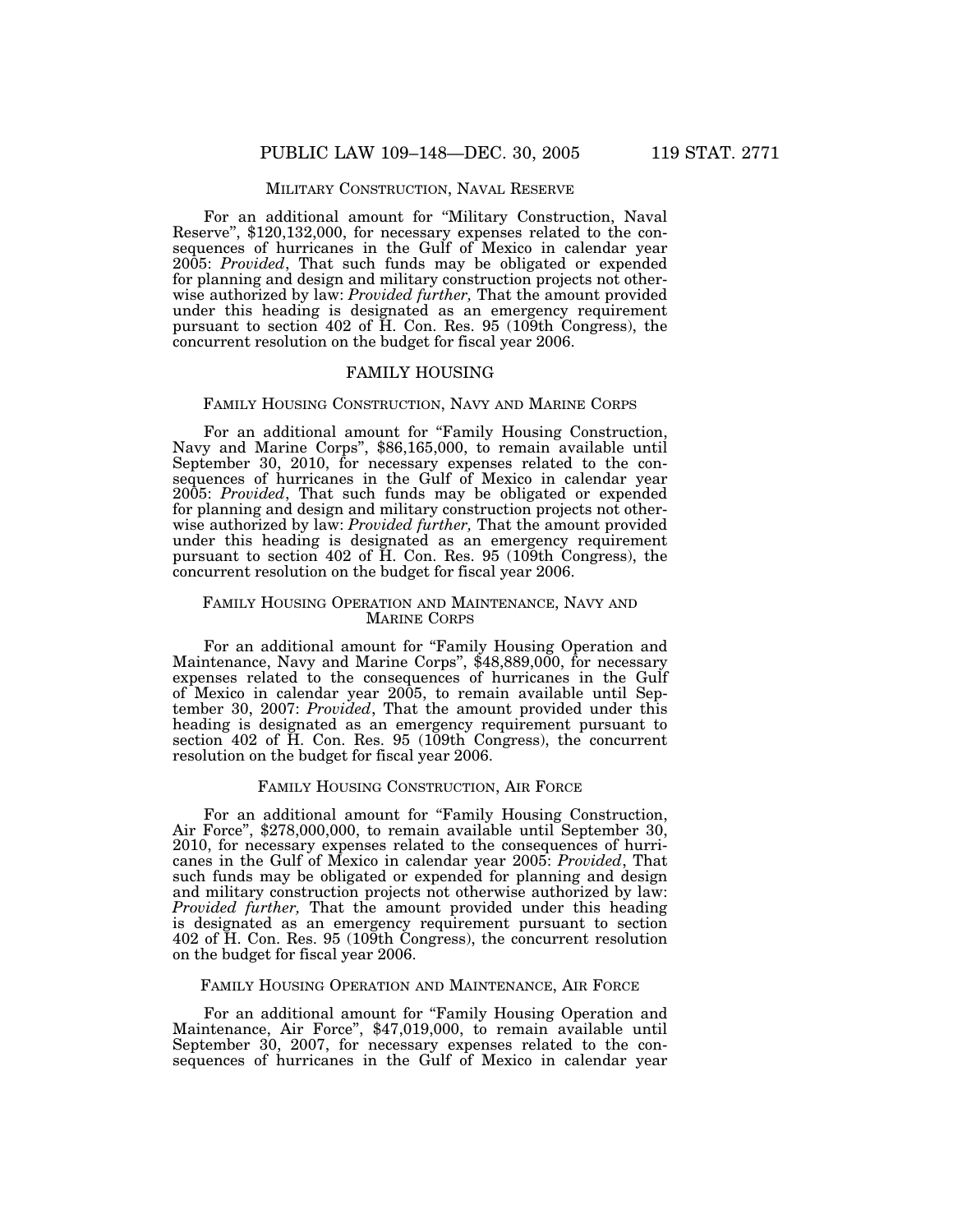2005: *Provided*, That the amount provided under this heading is designated as an emergency requirement pursuant to section 402 of H. Con. Res. 95 (109th Congress), the concurrent resolution on the budget for fiscal year 2006.

# DEPARTMENT OF VETERANS AFFAIRS

#### VETERANS HEALTH ADMINISTRATION

#### MEDICAL SERVICES

For an additional amount for ''Medical Services'', \$198,265,000, for necessary expenses related to the consequences of hurricanes in the Gulf of Mexico in calendar year 2005: *Provided*, That the amount provided under this heading is designated as an emergency requirement pursuant to section  $402$  of H. Con. Res. 95 (109th Congress), the concurrent resolution on the budget for fiscal year 2006.

# DEPARTMENTAL ADMINISTRATION

#### GENERAL OPERATING EXPENSES

For an additional amount for "General Operating Expenses", \$24,871,000, for necessary expenses related to the consequences of hurricanes in the Gulf of Mexico in calendar year 2005: *Provided,* That the amount provided under this heading is designated as an emergency requirement pursuant to section 402 of H. Con. Res. 95 (109th Congress), the concurrent resolution on the budget for fiscal year 2006.

# NATIONAL CEMETERY ADMINISTRATION

For an additional amount for "National Cemetery Administration", \$200,000, for necessary expenses related to the consequences of hurricanes in the Gulf of Mexico in calendar year 2005: *Provided,* That the amount provided under this heading is designated as an emergency requirement pursuant to section 402 of H. Con. Res. 95 (109th Congress), the concurrent resolution on the budget for fiscal year 2006.

# CONSTRUCTION, MAJOR PROJECTS

For an additional amount for "Construction, Major Projects", \$367,500,000, to remain available until expended, for necessary expenses related to the consequences of hurricanes in the Gulf of Mexico in calendar year 2005: *Provided,* That the amount provided under this heading is designated as an emergency requirement pursuant to section 402 of H. Con. Res. 95 (109th Congress), the concurrent resolution on the budget for fiscal year 2006.

# CONSTRUCTION, MINOR PROJECTS

For an additional amount for "Construction, Minor Projects," \$1,800,000, to remain available until expended, for necessary expenses related to the consequences of hurricanes in the Gulf of Mexico in calendar year 2005: *Provided*, That the amount provided under this heading is designated as an emergency requirement pursuant to section 402 of H. Con. Res. 95 (109th Congress), the concurrent resolution on the budget for fiscal year 2006.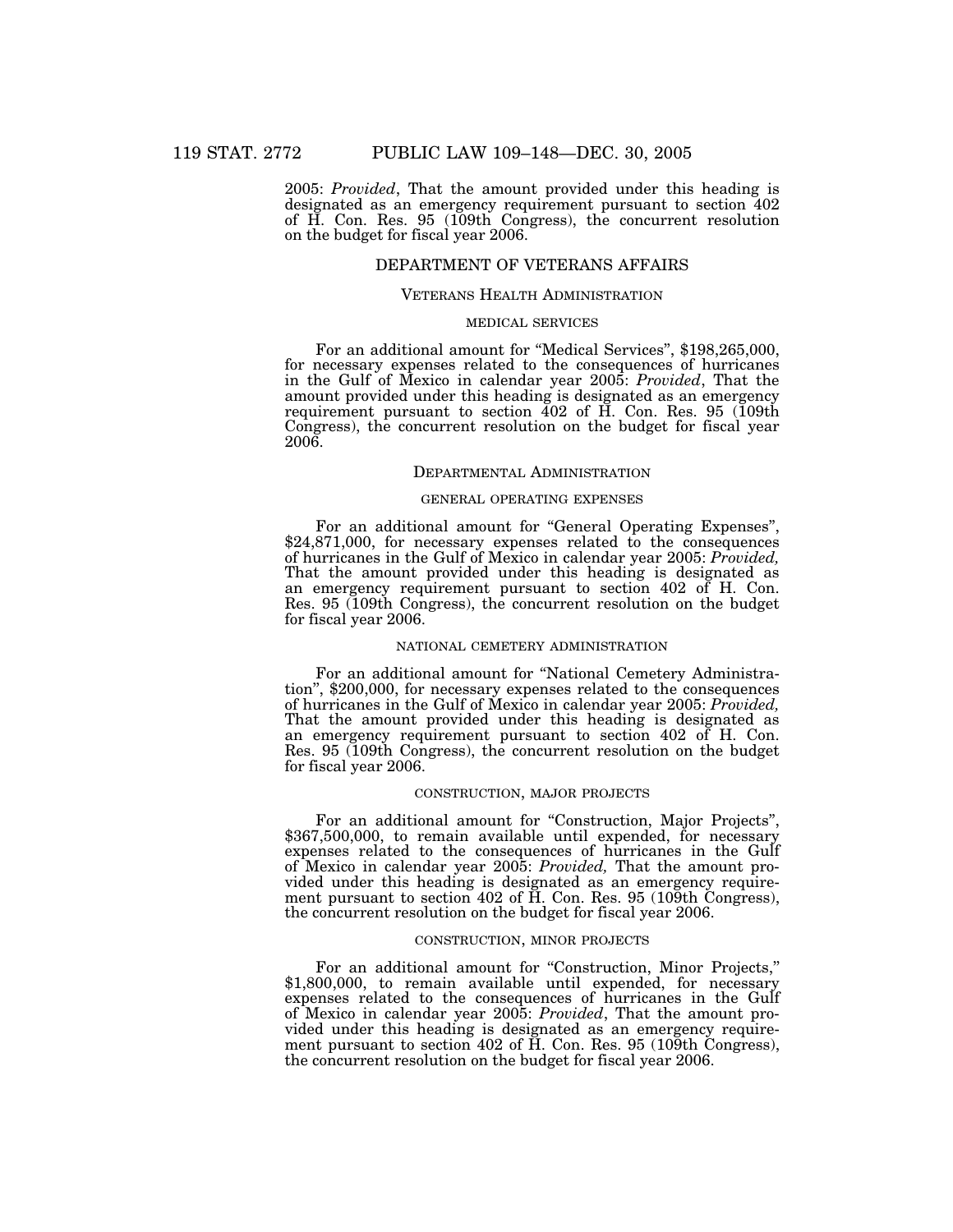# RELATED AGENCY

#### ARMED FORCES RETIREMENT HOME

For payment to the "Armed Forces Retirement Home" for necessary expenses related to the consequences of Hurricane Katrina, \$65,800,000, to remain available until expended: *Provided,* That of the amount provided, \$45,000,000 shall be available for the Armed Forces Retirement Home, Gulfport, Mississippi: *Provided further*, That of the amount provided, \$20,800,000 shall be available for the Armed Forces Retirement Home, Washington, DC: *Provided further*, That the amount provided under this heading is designated as an emergency requirement pursuant to section 402 of H. Con. Res. 95 (109th Congress), the concurrent resolution on the budget for fiscal year 2006.

#### GENERAL PROVISIONS—THIS CHAPTER

SEC. 701. The limitation of Federal contribution established under section 18236(b) of title 10 is hereby waived for projects appropriated in this chapter.

SEC. 702. For any real property expressly granted to the United States since January 1, 1980 for use as or in connection with a Navy homeport subject to a reversionary interest retained by the grantor and serving as the site of or being used by a naval station subsequently closed or realigned pursuant to the Defense Base Closure and Realignment Act of 1990 as amended, the right of the United States to any consideration or repayment for the fair market value of the real property as improved shall be released, relinquished, waived, or otherwise permanently extinguished. The Secretary shall execute such written agreements as may be needed to facilitate the reversion and transfer all right, title, and interest of the United States in any real property described in this section, including the improvements thereon, for no consideration to the reversionary interest holder as soon as practicable after the naval station is closed or realigned. This agreement shall not require the reversionary interest holder to assume any environmental liabilities of the United States or relieve the United States from any responsibilities for environmental remediation that it may have incurred as a result of federal ownership or use of the real property.

SEC. 703. (a) Notwithstanding 38 U.S.C. 2102, the Secretary of Veterans Affairs may make a grant to a veteran whose home was previously adapted with the assistance of a grant under chapter 21 of title 38, United States Code, in the event the adapted home which was being used and occupied by the veteran was destroyed or substantially damaged in the declared disaster areas as a result of hurricanes in the Gulf of Mexico in calendar year 2005, as determined by the President under the Disaster Relief and Emergency Assistance Act (42 U.S.C. 5121 et seq.). The grant is available to acquire a suitable housing unit with special fixtures or moveable facilities made necessary by the veteran's disability, and necessary land therefor. This authority expires on September 30, 2006: *Provided,* That the amount provided under this heading is designated as an emergency requirement pursuant to section 402 of H. Con. Res. 95 (109th Congress), the concurrent resolution on the budget for fiscal year 2006.

(b) The amount of the grant authorized by this subsection may not exceed the lesser of—

Real property. Reversionary interest. 10 USC 5013

Veterans.

Contracts.

note.

Expiration date.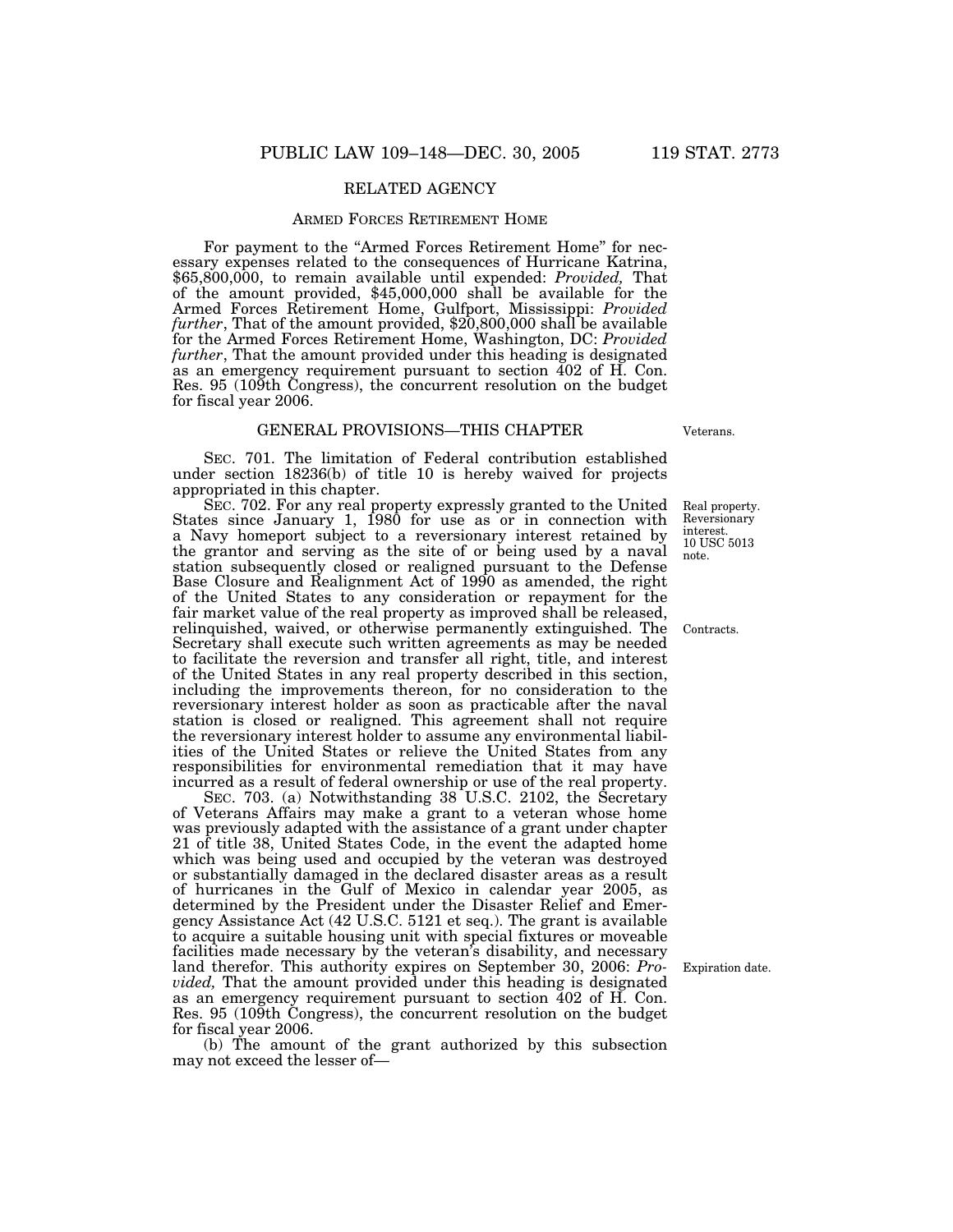(1) the reasonable cost, as determined by the Secretary of Veterans Affairs, of repairing or replacing the adapted home in excess of the available insurance coverage on the damaged or destroyed home; or

(2) the maximum grant to which the veteran would have been entitled under 38 U.S.C. 2102 (a) or (b) had the veteran not obtained the prior grant.

SEC. 704. In any case where the Secretary of Veterans Affairs determines that a veteran described in 38 U.S.C. 3108(a)(2) has been displaced as the result of hurricanes in the Gulf of Mexico in calendar year 2005, from the disaster area, as determined by the President under the Disaster Relief and Emergency Assistance Act (42 U.S.C. 5121 et seq.), the Secretary may extend the payment of subsistence allowance authorized by such paragraph for up to an additional two months while the veteran is satisfactorily following such program of employment services. This authority expires on September 30, 2006: *Provided*, That the amount provided under this heading is designated as an emergency requirement pursuant to section 402 of H. Con. Res. 95 (109th Congress), the concurrent resolution on the budget for fiscal year 2006.

SEC. 705. The annual limitation contained in 38 U.S.C. 3120(e) shall not apply in any case where the Secretary of Veterans Affairs determines that a veteran described in 38 U.S.C. 3120(b) has been displaced as the result of, or has otherwise been adversely affected in the areas covered by hurricanes in the Gulf of Mexico in calendar year 2005, as determined by the President under the Disaster Relief and Emergency Assistance Act (42 U.S.C. 5121 et seq.). This authority expires on September 30, 2006: *Provided,* That the amount provided under this heading is designated as an emergency requirement pursuant to section  $\overline{4}02$  of H. Con. Res. 95 (109th Congress), the concurrent resolution on the budget for fiscal year 2006.

SEC. 706. Notwithstanding 38 U.S.C. 3903(a), the Secretary of Veterans Affairs may provide or assist in providing an eligible person with a second automobile or other conveyance under the provisions of chapter 39 of title 38 United States Code, if the Secretary receives satisfactory evidence that the automobile or other conveyance previously purchased with assistance under such chapter was destroyed as a result of hurricanes in the Gulf of Mexico in calendar year 2005, and through no fault of the eligible person: *Provided*, That that person does not otherwise receive from a property insurer compensation for the loss. This authority expires on September 30, 2006: *Provided further*, That the amount provided under this heading is designated as an emergency requirement pursuant to section 402 of H. Con. Res. 95 (109th Congress), the concurrent resolution on the budget for fiscal year 2006.

#### CHAPTER 8

#### DEPARTMENT OF JUSTICE

#### LEGAL ACTIVITIES

#### SALARIES AND EXPENSES, UNITED STATES ATTORNEYS

For an additional amount for "Salaries and Expenses, United States Attorneys'', \$9,000,000, for necessary expenses related to the consequences of hurricanes in the Gulf of Mexico in calendar

Expiration date.

Expiration date.

Expiration date.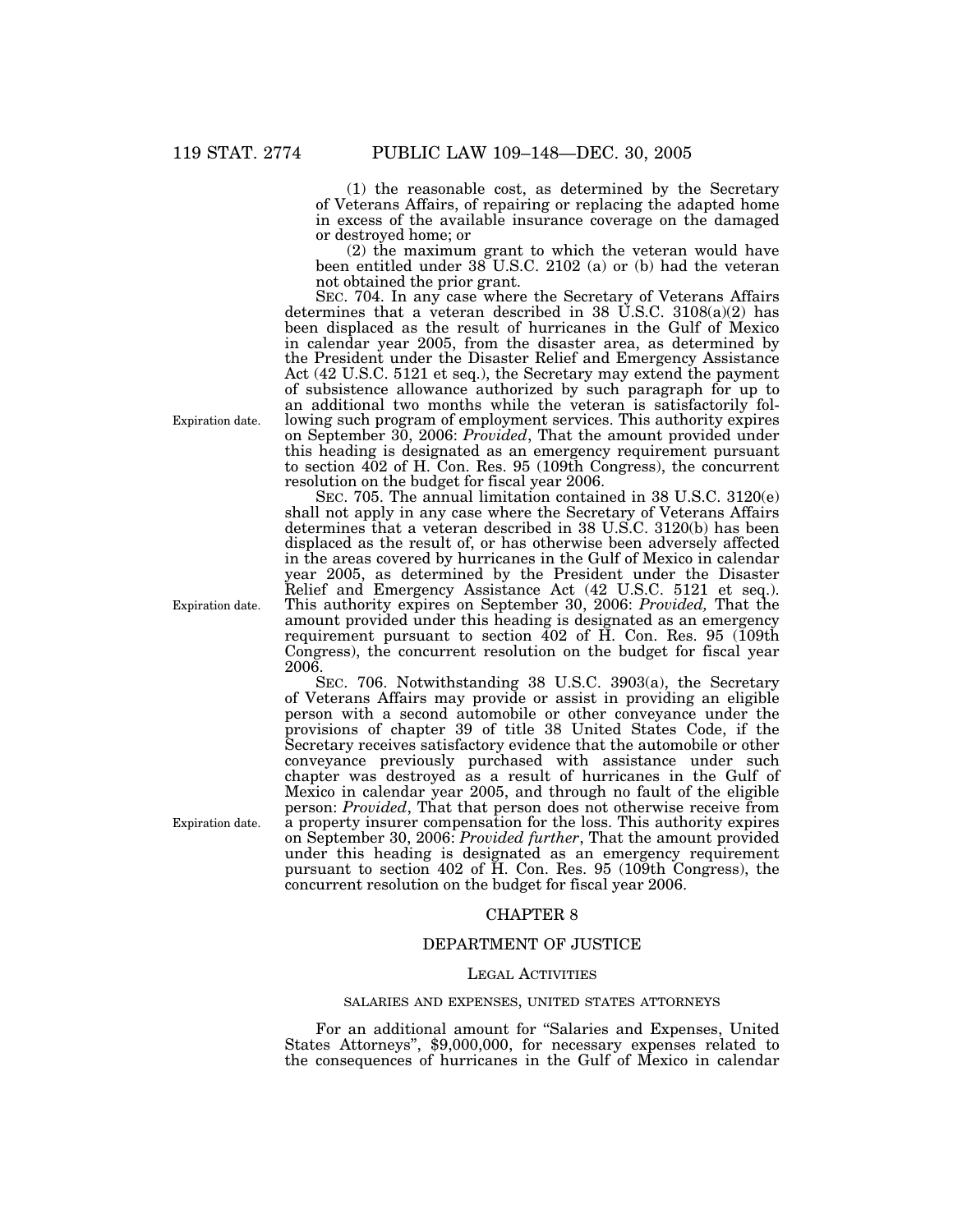year 2005: *Provided,* That the amount provided under this heading is designated as an emergency requirement pursuant to section 402 of H. Con. Res. 95 (109th Congress), the concurrent resolution on the budget for fiscal year 2006.

### UNITED STATES MARSHALS SERVICE

#### SALARIES AND EXPENSES

For an additional amount for "Salaries and Expenses", \$9,000,000, for necessary expenses related to the consequences of hurricanes in the Gulf of Mexico in calendar year 2005: *Provided,* That the amount provided under this heading is designated as an emergency requirement pursuant to section 402 of H. Con. Res. 95 (109th Congress), the concurrent resolution on the budget for fiscal year 2006.

### FEDERAL BUREAU OF INVESTIGATION

#### SALARIES AND EXPENSES

For an additional amount for "Salaries and Expenses", \$45,000,000, for necessary expenses related to the consequences of hurricanes in the Gulf of Mexico in calendar year 2005: *Provided,* That the amount provided under this heading is designated as an emergency requirement pursuant to section 402 of H. Con. Res. 95 (109th Congress), the concurrent resolution on the budget for fiscal year 2006.

# DRUG ENFORCEMENT ADMINISTRATION

### SALARIES AND EXPENSES

For an additional amount for "Salaries and Expenses", \$10,000,000, for necessary expenses related to the consequences of hurricanes in the Gulf of Mexico in calendar year 2005: *Provided,* That the amount provided under this heading is designated as an emergency requirement pursuant to section 402 of H. Con. Res. 95 (109th Congress), the concurrent resolution on the budget for fiscal year 2006.

### BUREAU OF ALCOHOL, TOBACCO, FIREARMS AND EXPLOSIVES

#### SALARIES AND EXPENSES

For an additional amount for "Salaries and Expenses", \$20,000,000, for necessary expenses related to the consequences of hurricanes in the Gulf of Mexico in calendar year 2005: *Provided,* That the amount provided under this heading is designated as an emergency requirement pursuant to section 402 of H. Con. Res. 95 (109th Congress), the concurrent resolution on the budget for fiscal year 2006.

#### FEDERAL PRISON SYSTEM

#### BUILDINGS AND FACILITIES

For an additional amount for ''Buildings and Facilities'', \$11,000,000, to remain available until expended, for necessary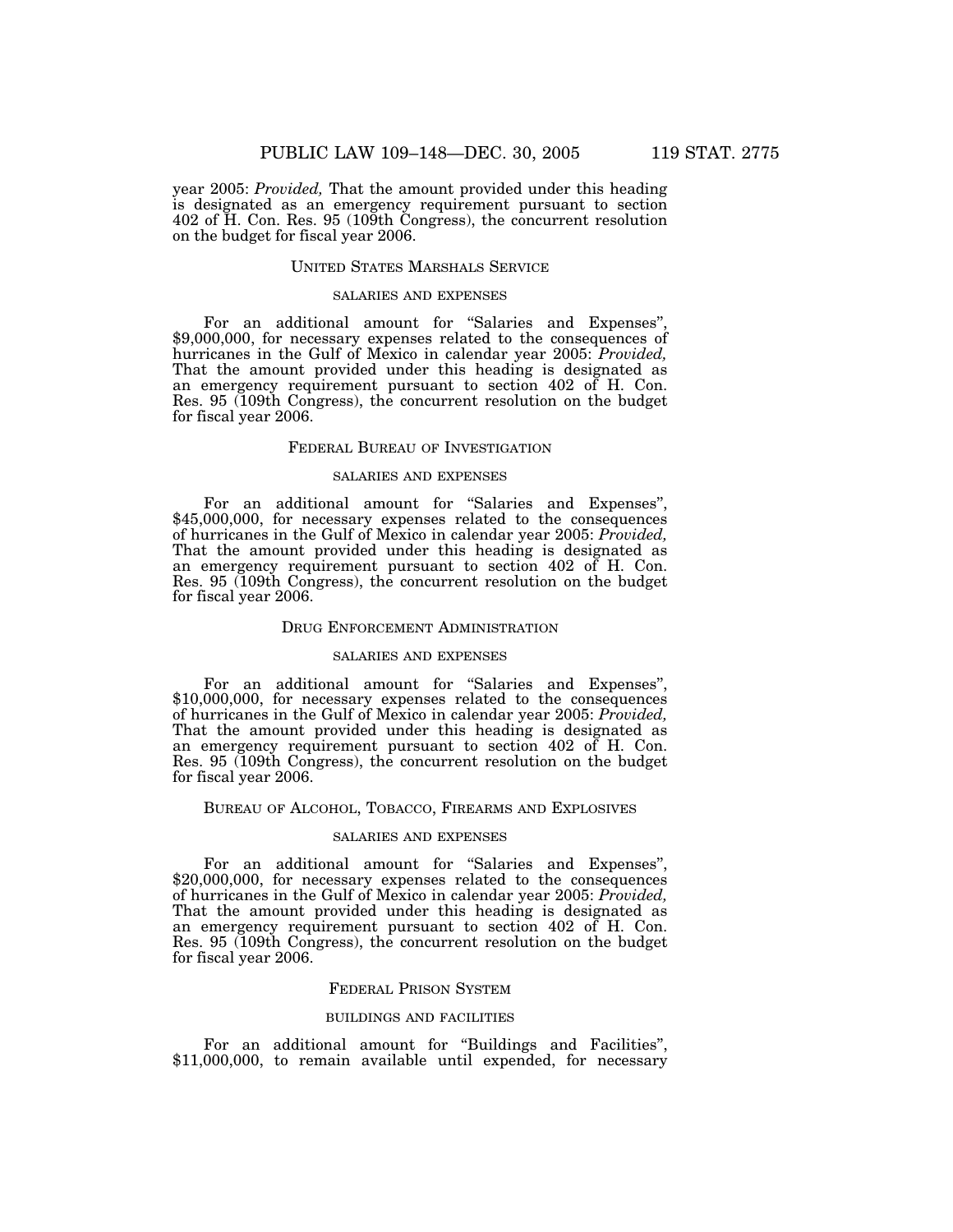expenses related to the consequences of hurricanes in the Gulf of Mexico in calendar year 2005: *Provided,* That the amount provided under this heading is designated as an emergency requirement pursuant to section 402 of H. Con. Res. 95 (109th Congress), the concurrent resolution on the budget for fiscal year 2006.

# OFFICE OF JUSTICE PROGRAMS

# STATE AND LOCAL LAW ENFORCEMENT ASSISTANCE

For an additional amount for ''State and Local Law Enforcement Assistance'', \$125,000,000, for necessary expenses related to the direct or indirect consequences of hurricanes in the Gulf of Mexico in calendar year 2005, to remain available until expended: *Provided*, That the amount provided under this heading is designated as an emergency requirement pursuant to section 402 of H. Con. Res. 95 (109th Congress), the concurrent resolution on the budget for fiscal year 2006: *Provided further,* That the Attorney General shall consult with the Committee on Appropriations of the Senate and the Committee on Appropriations of the House of Representatives on the allocation of funds prior to expenditure.

# DEPARTMENT OF COMMERCE

#### NATIONAL OCEANIC AND ATMOSPHERIC ADMINISTRATION

### OPERATIONS, RESEARCH, AND FACILITIES

For an additional amount for "Operations, Research, and Facilities", \$17,200,000, to remain available until expended, for necessary expenses related to the consequences of hurricanes in the Gulf of Mexico in calendar year 2005: *Provided,* That the amount provided under this heading is designated as an emergency requirement pursuant to section 402 of H. Con. Res. 95 (109th Congress), the concurrent resolution on the budget for fiscal year 2006.

#### PROCUREMENT, ACQUISITION AND CONSTRUCTION

For an additional amount for "Procurement, Acquisition and Construction'', \$37,400,000, to remain available until expended, for necessary expenses related to the consequences of hurricanes in the Gulf of Mexico in calendar year 2005: *Provided,* That the amount provided under this heading is designated as an emergency requirement pursuant to section 402 of H. Con. Res. 95 (109th Congress), the concurrent resolution on the budget for fiscal year 2006.

# NATIONAL AERONAUTICS AND SPACE ADMINISTRATION

# EXPLORATION CAPABILITIES

For an additional amount for ''Exploration Capabilities'', \$349,800,000, to remain available until expended, for necessary expenses related to the consequences of hurricanes in the Gulf of Mexico in calendar year 2005: *Provided*, That the amount provided under this heading is designated as an emergency requirement pursuant to section 402 of H. Con. Res. 95 (109th Congress), the concurrent resolution on the budget for fiscal year 2006.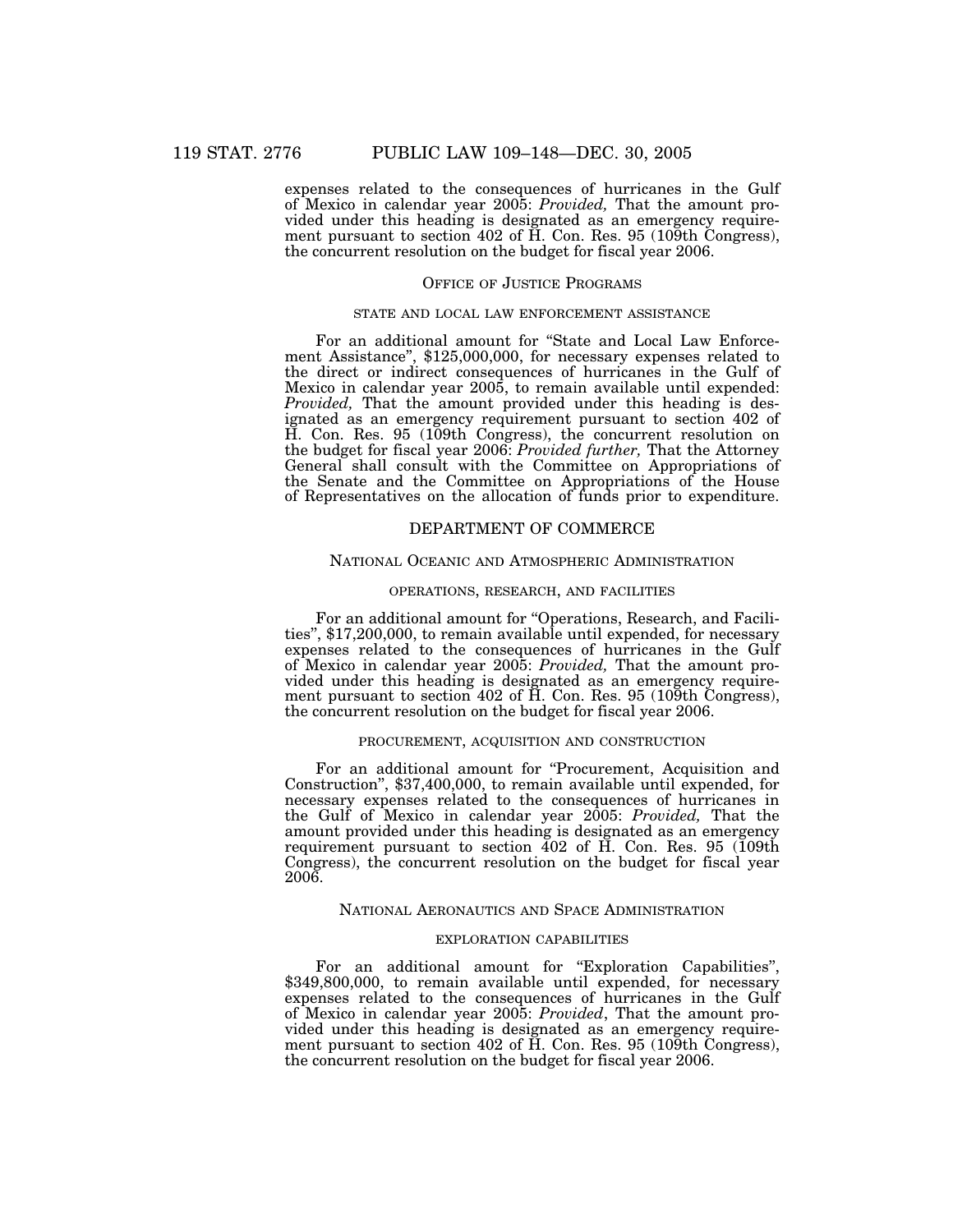#### SMALL BUSINESS ADMINISTRATION

#### OFFICE OF INSPECTOR GENERAL

For an additional amount for the "Office of Inspector General" for necessary expenses related to the consequences of hurricanes in the Gulf of Mexico in calendar year 2005, \$5,000,000, to remain available until expended: *Provided,* That the amount provided under this heading is designated as an emergency requirement pursuant to section 402 of H. Con. Res. 95 (109th Congress), the concurrent resolution on the budget for fiscal year 2006.

### DISASTER LOANS PROGRAM ACCOUNT

#### (INCLUDING TRANSFER OF FUNDS)

For an additional amount for the "Disaster Loans Program" Account'' authorized by section 7(b) of the Small Business Act, for necessary expenses related to hurricanes in the Gulf of Mexico in calendar year 2005 and other natural disasters, \$264,500,000, to remain available until expended: *Provided,* That such costs, including the cost of modifying such loans shall be as defined in section 502 of the Congressional Budget Act of 1974.

In addition, for administrative expenses to carry out the direct loan program authorized by section 7(b), \$176,500,000, to remain available until expended, which may be transferred to and merged with "Salaries and Expenses": *Provided*, That the amounts provided under this heading are designated as an emergency requirement pursuant to section 402 of H. Con. Res. 95 (109th Congress), the concurrent resolution on the budget for fiscal year 2006: *Provided further,* That no funds shall be transferred to the appropriation for "Salaries and Expenses" for indirect administrative expenses.

# GENERAL PROVISIONS—THIS CHAPTER

#### (INCLUDING TRANSFER OF FUNDS)

SEC. 801. Of the unobligated balances available under "National Manufacturers. Institute of Standards and Technology, Industrial Technology Services'' for the Hollings Manufacturing Extension Partnership Program, \$4,500,000 shall be used to assist manufacturers recovering from hurricanes in the Gulf of Mexico in calendar year 2005: *Provided,* That only Manufacturing Extension Centers in States affected by hurricanes in the Gulf of Mexico in calendar year 2005 shall be eligible for hurricane recovery assistance funds: *Provided further,* That these funds shall be allocated to the Manufacturing Extension Centers in these States based on an assessment of the needs of manufacturers in the counties declared a disaster by the Federal Emergency Management Agency: *Provided further,* That employment and productivity shall be among the metrics used in developing the needs assessment: *Provided further*, That the matching provisions of 15 U.S.C. 278(k) paragraph (c) shall not apply to amounts provided by this Act or by Public Law 109– 108 to Manufacturing Extension Centers serving areas affected by hurricanes in the Gulf of Mexico in calendar year 2005.

SEC. 802. The Attorney General shall transfer to the ''Narrowband Communications/Integrated Wireless Network'' account all funds made available in this Act to the Department of Justice for the purchase of portable and mobile radios and related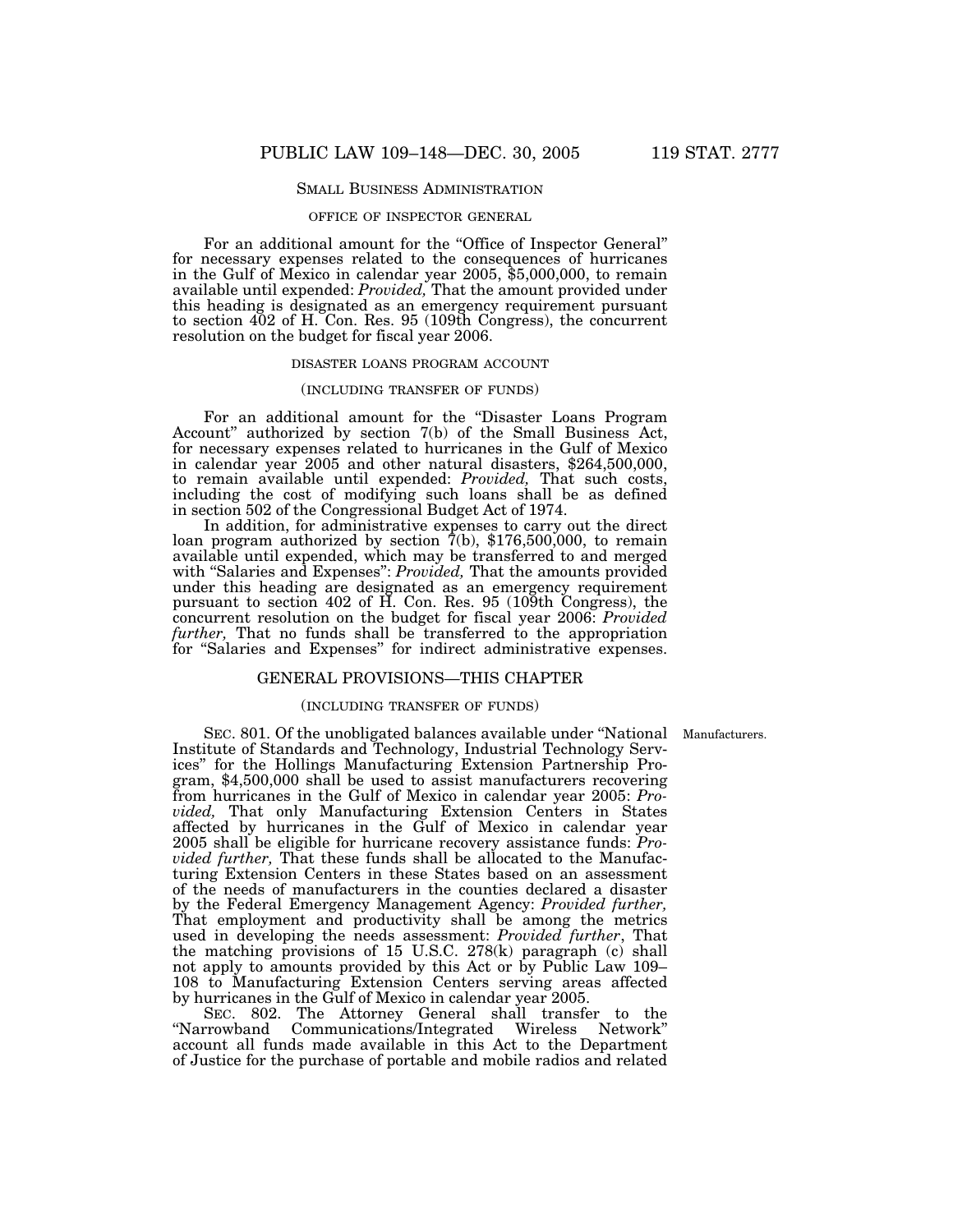infrastructure. Any transfer made under this section shall be subject to section 605 of Public Law 109–108.

# CHAPTER 9

# DEPARTMENT OF TRANSPORTATION

# FEDERAL AVIATION ADMINISTRATION

# FACILITIES AND EQUIPMENT

### (AIRPORT AND AIRWAY TRUST FUND)

For an additional amount for "Facilities and equipment", \$40,600,000, to be derived from the Airport and Airway Trust Fund and to remain available until expended, for necessary expenses related to the consequences of hurricanes in the Gulf of Mexico during calendar year 2005: *Provided,* That the amount provided under this heading is designated as an emergency requirement pursuant to section 402 of H. Con. Res. 95 (109th Congress), the concurrent resolution on the budget for fiscal year 2006.

# FEDERAL HIGHWAY ADMINISTRATION

#### EMERGENCY RELIEF PROGRAM

For an additional amount for ''Emergency relief program'' as authorized under 23 U.S.C. 125, \$2,750,000,000, to remain available until expended, for necessary expenses related to the consequences of Hurricanes Katrina, Rita, and Wilma: *Provided,* That of the funds provided herein, up to \$629,000,000 shall be available to repair and reconstruct the I–10 bridge spanning New Orleans and Slidell, Louisiana in accordance with current design standards as contained in 23 U.S.C. 125: *Provided further,* That notwithstanding 23 U.S.C. 120(e) and from funds provided herein, the Federal share for all projects for repairs or reconstruction of highways, roads, bridges, and trails to respond to damage caused by Hurricanes Katrina, Rita, and Wilma shall be 100 percent: *Provided further,* That notwithstanding 23 U.S.C. 125(d)(1), the Secretary of Transportation may obligate more than \$100,000,000 for such projects in a State in a fiscal year, to respond to damage caused by Hurricanes Dennis, Katrina, Rita or Wilma and by the 2004– 2005 winter storms in the State of California: *Provided further,* That any amounts in excess of those necessary for emergency expenses relating to the above hurricanes may be used for other projects authorized under 23 U.S.C. 125: *Provided further,* That such amounts as may be necessary but not to exceed \$550,000,000 may be made available promptly from the funds provided herein to pay for other projects authorized under 23 U.S.C. 125 arising from natural disasters or catastrophic failures from external causes that occurred prior to Hurricane Wilma and that are ready to proceed to construction or are eligible for reimbursement: *Provided further*, That the amounts provided under this heading are designated as an emergency requirement pursuant to section 402 of H. Con. Res. 95 (109th Congress), the concurrent resolution on the budget for fiscal year 2006.

California.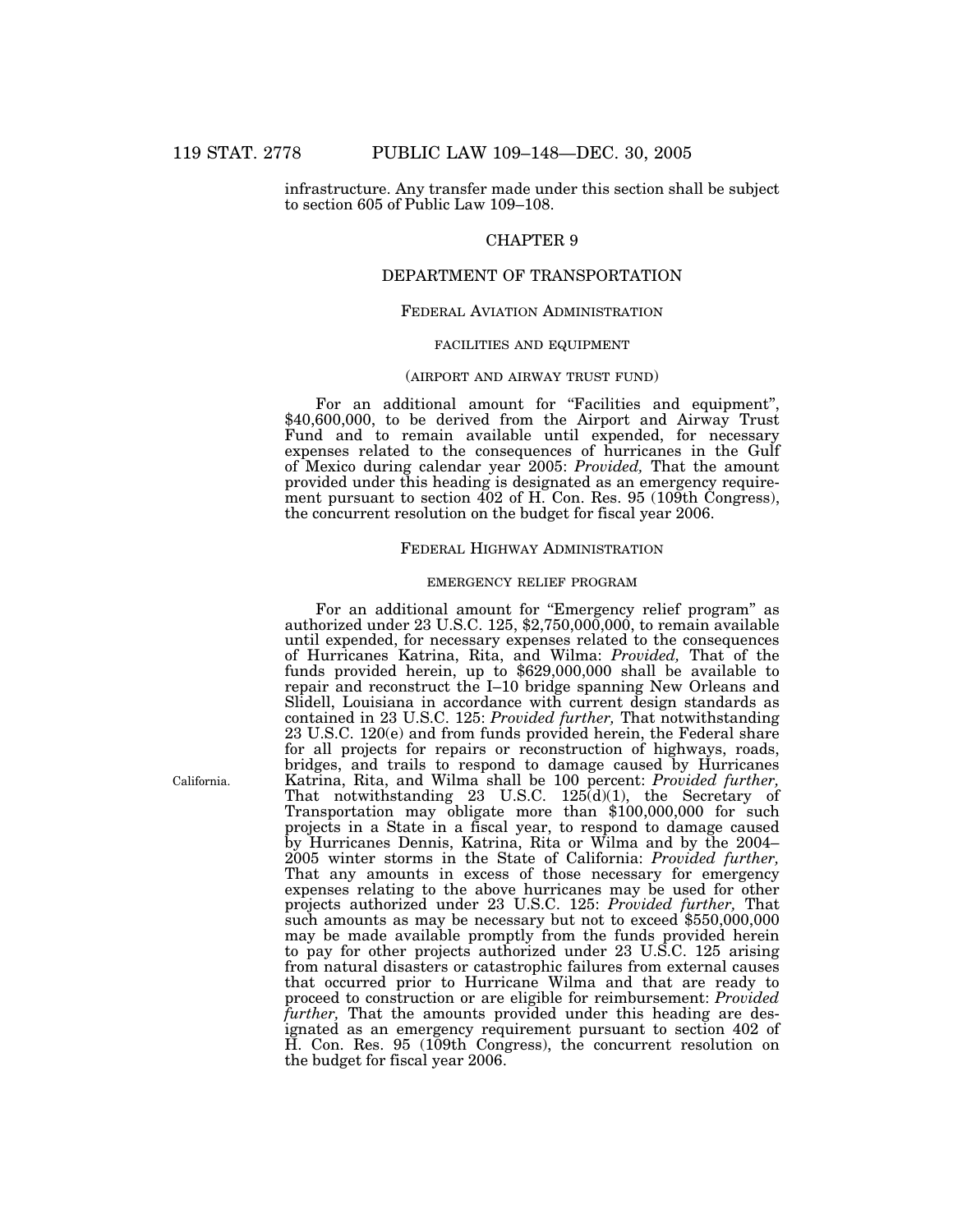### MARITIME ADMINISTRATION

#### OPERATIONS AND TRAINING

For an additional amount for "Operations and training", \$7,500,000, to remain available until September 30, 2007, for necessary expenses related to the consequences of hurricanes in the Gulf of Mexico during calendar year 2005: *Provided,* That the amount provided under this heading is designated as an emergency requirement pursuant to section  $402$  of H. Con. Res. 95 (109th Congress), the concurrent resolution on the budget for fiscal year 2006.

#### DEPARTMENT OF HOUSING AND URBAN DEVELOPMENT

#### PUBLIC AND INDIAN HOUSING

#### TENANT-BASED RENTAL ASSISTANCE

Vouchers.

For an additional amount for housing vouchers for households within the area declared a major disaster under the Robert T. Stafford Disaster Relief and Emergency Act (42 U.S.C. 5121 et seq.) resulting from hurricanes in the Gulf of Mexico during calendar year 2005, \$390,299,500, to remain available until September 30, 2007: *Provided,* That such households shall be limited to those which, prior to Hurricanes Katrina or Rita, received assistance under section 8 or 9 of the United States Housing Act of 1937 (Public Law 93–383), section 801 or 811 of the Cranston-Gonzalez National Affordable Housing Act (Public Law 101–625), the AIDS Housing Opportunity Act (Public Law 101–625), or the Stewart B. McKinney Homeless Assistance Act (Public Law 100–77); or those which were homeless or in emergency shelters in the declared disaster area prior to Hurricanes Katrina or Rita: *Provided further,* That these funds are available for assistance, under section 8(o) of the United States Housing Act of 1937: *Provided further,* That in administering assistance under this heading the Secretary of Housing and Urban Development may waive requirements for income eligibility and tenant contribution under section 8 of such Act for up to 18 months: *Provided further,* That all households receiving housing vouchers under this heading shall be eligible to reoccupy their previous assisted housing, if and when it becomes available: *Provided further,* That the amount provided under this heading is designated as an emergency requirement pursuant to section 402 of H. Con. Res. 95 (109th Congress), the concurrent resolution on the budget for fiscal year 2006.

#### COMMUNITY PLANNING AND DEVELOPMENT

### COMMUNITY DEVELOPMENT FUND

For an additional amount for the "Community development" fund'', for necessary expenses related to disaster relief, long-term recovery, and restoration of infrastructure in the most impacted and distressed areas related to the consequences of hurricanes in the Gulf of Mexico in 2005 in States for which the President declared a major disaster under title IV of the Robert T. Stafford Disaster Relief and Emergency Assistance Act (42 U.S.C. 5121 et seq.) in conjunction with Hurricane Katrina, Rita, or Wilma, \$11,500,000,000, to remain available until expended, for activities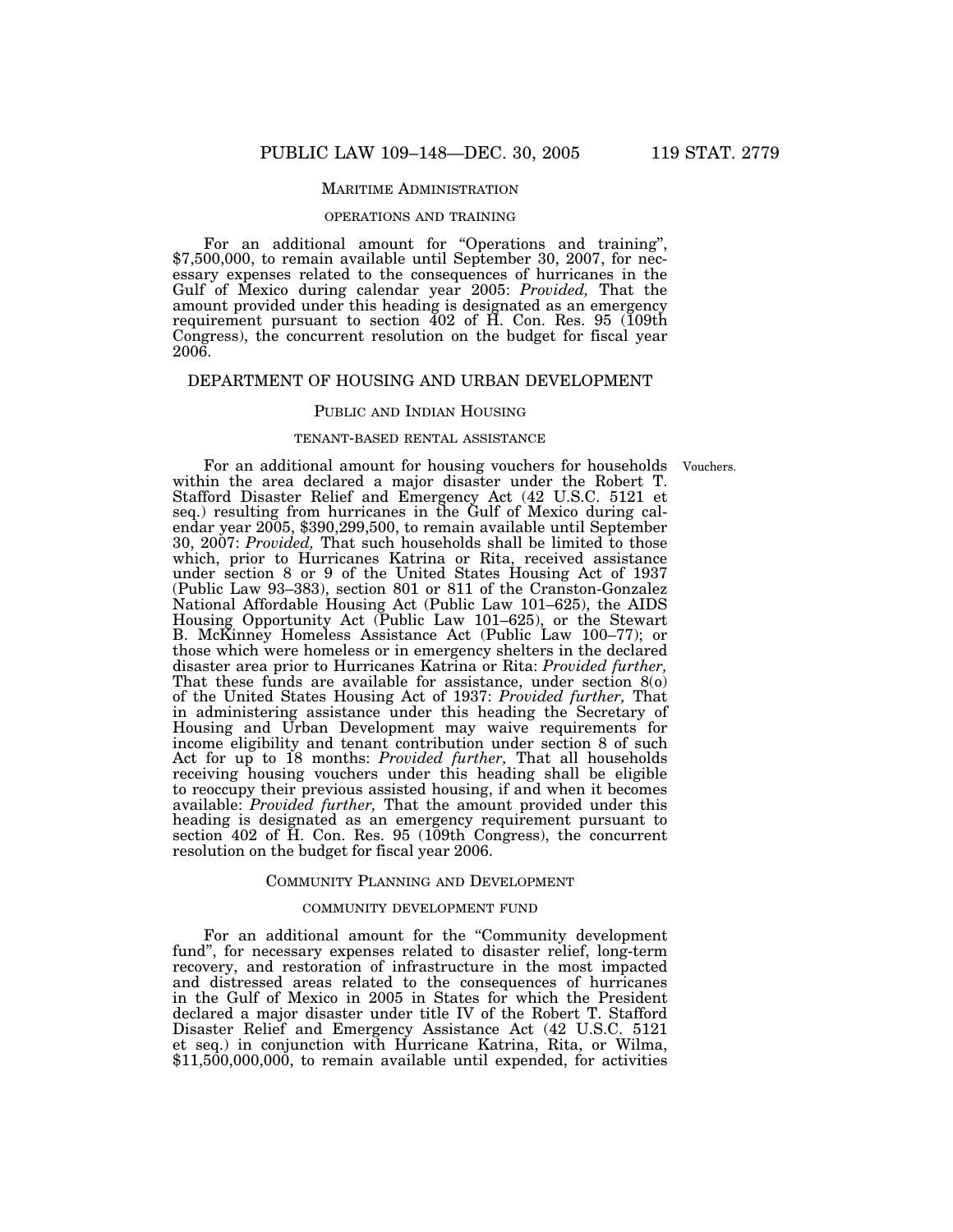authorized under title I of the Housing and Community Development Act of 1974 (Public Law 93–383): *Provided*, That no State shall receive more than 54 percent of the amount provided under this heading: *Provided further*, That funds provided under this heading shall be administered through an entity or entities designated by the Governor of each State: *Provided further,* That such funds may not be used for activities reimbursable by or for which funds are made available by the Federal Emergency Management Agency or the Army Corps of Engineers: *Provided further*, That funds allocated under this heading shall not adversely affect the amount of any formula assistance received by a State under this heading: *Provided further*, That each State may use up to five percent of its allocation for administrative costs: *Provided further,* That Louisiana and Mississippi may each use up to \$20,000,000 (with up to \$400,000 each for technical assistance) from funds made available under this heading for LISC and the Enterprise Foundation for activities authorized by section 4 of the HUD Demonstration Act of 1993 (42 U.S.C. 9816 note), as in effect immediately before June 12, 1997, and for activities authorized under section 11 of the Housing Opportunity Program Extension Act of 1996, including demolition, site clearance and remediation, and program administration: *Provided further,* That in administering the funds under this heading, the Secretary of Housing and Urban Development shall waive, or specify alternative requirements for, any provision of any statute or regulation that the Secretary administers in connection with the obligation by the Secretary or the use by the recipient of these funds or guarantees (except for requirements related to fair housing, nondiscrimination, labor standards, and the environment), upon a request by the State that such waiver is required to facilitate the use of such funds or guarantees, and a finding by the Secretary that such waiver would not be inconsistent with the overall purpose of the statute, as modified: *Provided further,* That the Secretary may waive the requirement that activities benefit persons of low and moderate income, except that at least 50 percent of the funds made available under this heading must benefit primarily persons of low and moderate income unless the Secretary otherwise makes a finding of compelling need: *Provided further,* That the Secretary shall publish in the Federal Register any waiver of any statute or regulation that the Secretary administers pursuant to title I of the Housing and Community Development Act of 1974 no later than 5 days before the effective date of such waiver: *Provided further,* That every waiver made by the Secretary must be reconsidered according to the three previous provisos on the two-year anniversary of the day the Secretary published the waiver in the Federal Register: *Provided further*, That prior to the obligation of funds each State shall submit a plan to the Secretary detailing the proposed use of all funds, including criteria for eligibility and how the use of these funds will address long-term recovery and restoration of infrastructure: *Provided further*, That each State will report quarterly to the Committees on Appropriations on all awards and uses of funds made available under this heading, including specifically identifying all awards of sole-source contracts and the rationale for making the award on a sole-source basis: *Provided further,* That the Secretary shall notify the Committees on Appropriations on any proposed allocation of any funds and any related waivers made pursuant to these provisions under this

Federal Register, publication. Deadline.

Reports.

Notification.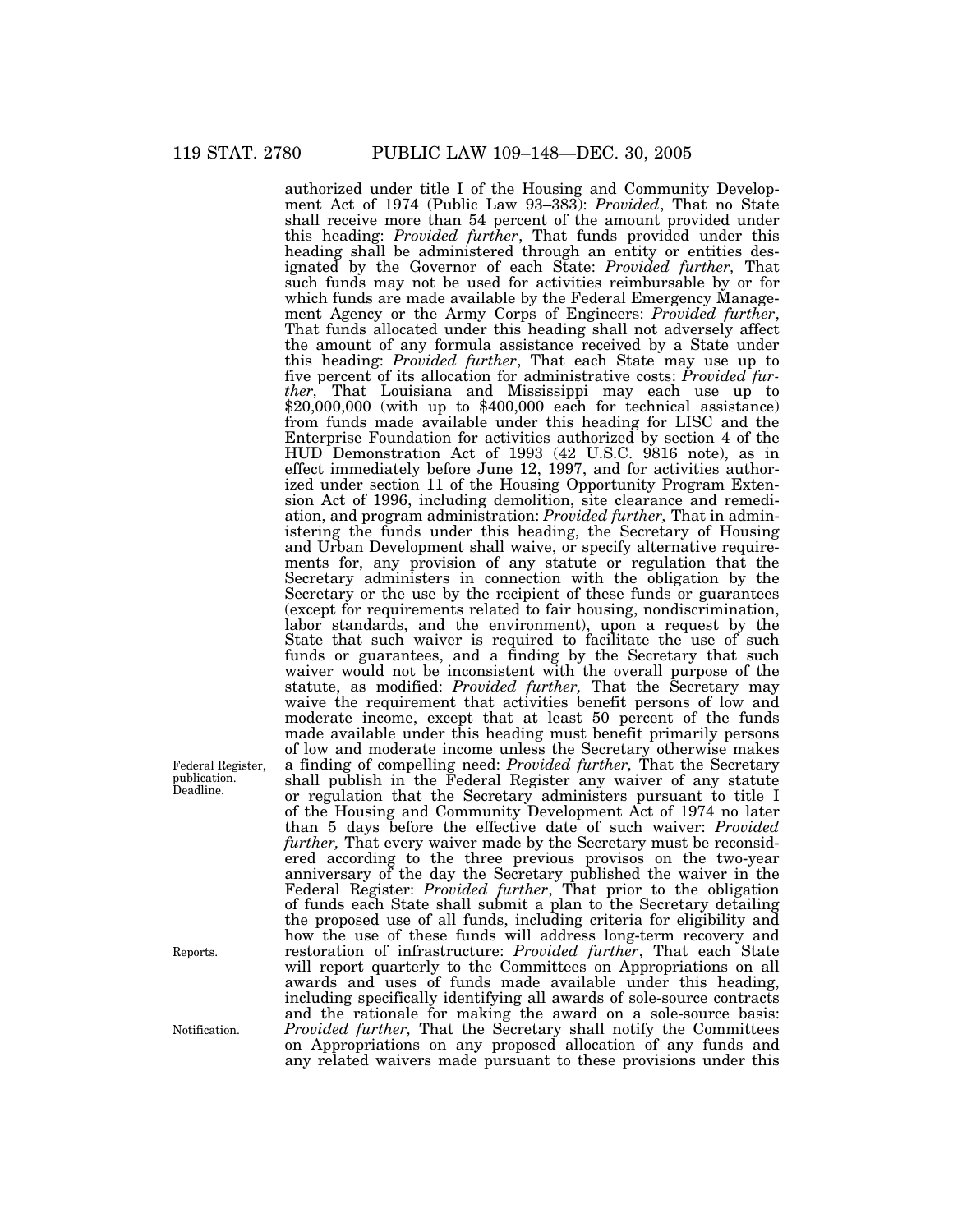heading no later than 5 days before such waiver is made: *Provided* Reports. *further,* That the Secretary shall establish procedures to prevent recipients from receiving any duplication of benefits and report quarterly to the Committees on Appropriations with regard to all steps taken to prevent fraud and abuse of funds made available under this heading including duplication of benefits: *Provided further,* That the amounts provided under this heading are designated as an emergency requirement pursuant to section 402 of H. Con. Res. 95 (109th Congress), the concurrent resolution on the budget for fiscal year 2006.

# ADMINISTRATIVE PROVISIONS

SEC. 901. Notwithstanding provisions of the United States Housing Act of 1937 (Public Law 93-383), in order to assist public housing agencies located within the most heavily impacted areas of Louisiana and Mississippi that are subject to a declaration by the President of a major disaster under the Robert T. Stafford Disaster Relief and Emergency Assistance Act (42 U.S.C. 5121 et seq.) in connection with Hurricane Katrina or Rita, the Secretary for calendar year 2006 may authorize a public housing agency to combine assistance provided under sections 9(d) and (e) of the United States Housing Act of 1937 and assistance provided under section 8(o) of such Act, for the purpose of facilitating the prompt, flexible and efficient use of funds provided under these sections of the Act to assist families who were receiving housing assistance under the Act immediately prior to Hurricane Katrina or Rita and were displaced from their housing by the hurricanes.

SEC. 902. To the extent feasible the Secretary of Housing and Urban Development shall preserve all housing within the area declared a major disaster under the Robert T. Stafford Disaster Relief and Emergency Act (42 U.S.C. 5121 et seq.) resulting from Hurricane Katrina or Rita that received project-based assistance under section 8 or 9 of the United States Housing Act of 1937, section 801 or 811 of the Cranston-Gonzalez National Affordable Housing Act, the AIDS Housing Opportunity Act, or the Stewart B. McKinney Homeless Assistance Act: *Provided*, That the Secretary shall report to the Committees on Appropriations on the status of all such housing, including costs associated with any repair or rehabilitation, within 120 days of enactment of this Act.

Reports. Deadline.

# THE JUDICIARY

# COURTS OF APPEALS, DISTRICT COURTS, AND OTHER JUDICIAL **SERVICES**

### SALARIES AND EXPENSES

For an additional amount for ''Salaries and expenses, Courts of Appeals, District Courts, and Other Judicial Services'', \$18,000,000, to remain available until expended, for necessary expenses related to the consequences of hurricanes in the Gulf of Mexico during calendar year 2005: *Provided*, That notwithstanding any other provision of law such sums shall be available for transfer to accounts within the Judiciary subject to approval of the Judiciary operating plan: *Provided further*, That the amount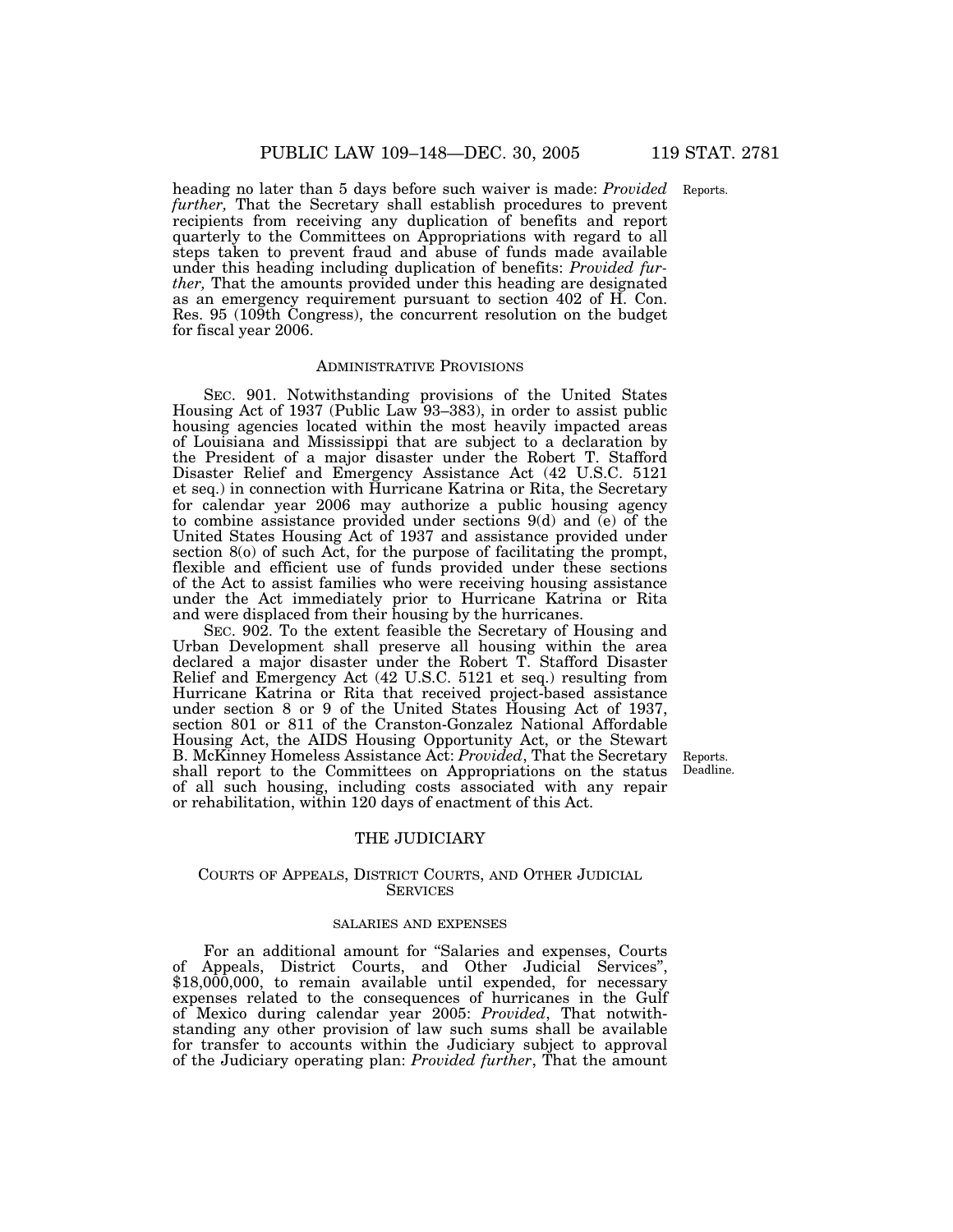provided under this heading is designated as an emergency requirement pursuant to section 402 of H. Con. Res. 95 (109th Congress), the concurrent resolution on the budget for fiscal year 2006.

# INDEPENDENT AGENCY

### GENERAL SERVICES ADMINISTRATION

#### FEDERAL BUILDINGS FUND

For an additional amount for "Federal buildings fund", \$38,000,000, from the general fund and to remain available until expended, for necessary expenses related to the consequences of hurricanes in the Gulf of Mexico during calendar year 2005: *Provided,* That notwithstanding 40 U.S.C. 3307, the Administrator of General Services is authorized to proceed with repairs and alterations for those facilities: *Provided further,* That the the amount provided under this heading is designated as an emergency requirement pursuant to section 402 of H. Con. Res. 95 (109th Congress), the concurrent resolution on the budget for fiscal year 2006.

# TITLE II

# EMERGENCY SUPPLEMENTAL APPROPRIATIONS TO ADDRESS PANDEMIC INFLUENZA

# CHAPTER 1

# DEPARTMENT OF AGRICULTURE

### OFFICE OF THE SECRETARY

For an additional amount for the "Office of the Secretary", related to the detection of and response to highly pathogenic avian influenza, including research and development, \$11,350,000, to remain available until September 30, 2007: *Provided*, That the amount provided under this heading is designated as an emergency requirement pursuant to section 402 of H. Con. Res. 95 (109th Congress), the concurrent resolution on the budget for fiscal year 2006.

# AGRICULTURAL RESEARCH SERVICE

# SALARIES AND EXPENSES

For an additional amount for ''Salaries and Expenses'', related to the detection of and response to highly pathogenic avian influenza, including research and development, \$7,000,000, to remain available until September 30, 2007: *Provided*, That the amount provided under this heading is designated as an emergency requirement pursuant to section  $402$  of H. Con. Res. 95 (109th Congress), the concurrent resolution on the budget for fiscal year 2006.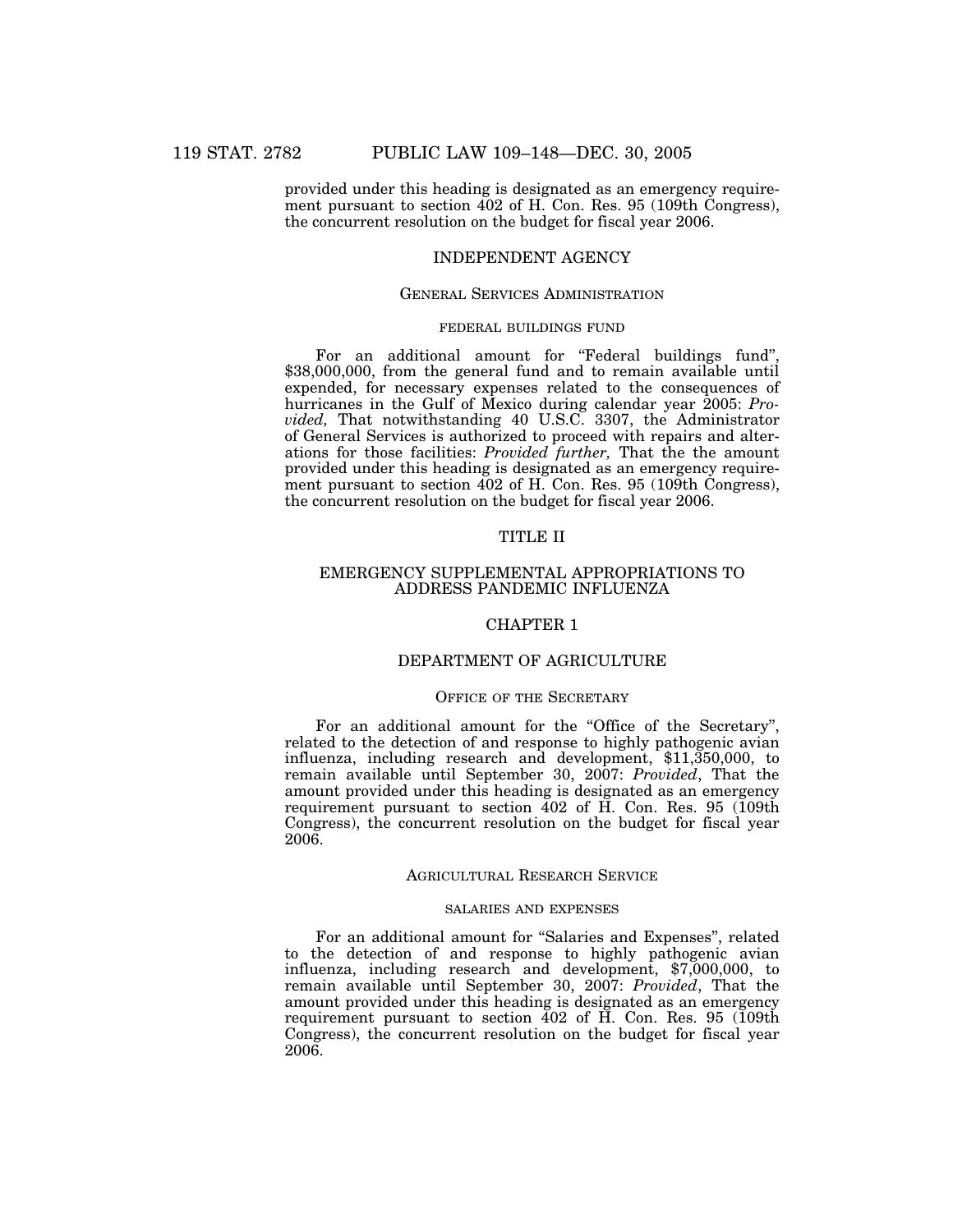#### COOPERATIVE STATE RESEARCH, EDUCATION, AND EXTENSION **SERVICE**

# RESEARCH AND EDUCATION ACTIVITIES

For an additional amount for ''Research and Education Activities'', related to the detection of and response to highly pathogenic avian influenza, \$1,500,000, to remain available until September 30, 2007: *Provided*, That the amount provided under this heading is designated as an emergency requirement pursuant to section 402 of H. Con. Res. 95 (109th Congress), the concurrent resolution on the budget for fiscal year 2006.

# ANIMAL AND PLANT HEALTH INSPECTION SERVICE

# SALARIES AND EXPENSES

For an additional amount for ''Salaries and Expenses'', related to the detection of and response to highly pathogenic avian influenza, \$71,500,000, to remain available until September 30, 2007: *Provided,* That the amount provided under this heading is designated as an emergency requirement pursuant to section 402 of H. Con. Res. 95 (109th Congress), the concurrent resolution on the budget for fiscal year 2006.

#### DEPARTMENT OF HEALTH AND HUMAN SERVICES

### FOOD AND DRUG ADMINISTRATION

#### SALARIES AND EXPENSES

For an additional amount for "Food and Drug Administration, Salaries and Expenses'', to prepare for and respond to an influenza pandemic, \$20,000,000, to remain available until September 30, 2007: *Provided,* That of the total amount appropriated \$18,000,000 shall be for the Center for Biologics Evaluation and Research and for related field activities in the Office of Regulatory Affairs, and \$2,000,000 shall be for other activities including the Office of the Commissioner and the Office of Management: *Provided further,* That the amounts provided under this heading are designated as an emergency requirement pursuant to section 402 of H. Con. Res. 95 (109th Congress), the concurrent resolution on the budget for fiscal year 2006.

# CHAPTER 2

# DEPARTMENT OF DEFENSE

# OPERATION AND MAINTENANCE

#### OPERATION AND MAINTENANCE, DEFENSE-WIDE

For an additional amount for "Operation and Maintenance, Defense-Wide'' for surveillance, communication equipment, and assistance to military partner nations in procuring protective equipment, \$10,000,000: *Provided,* That the amount provided under this heading is designated as an emergency requirement pursuant to section 402 of H. Con. Res. 95 (109th Congress), the concurrent resolution on the budget for fiscal year 2006.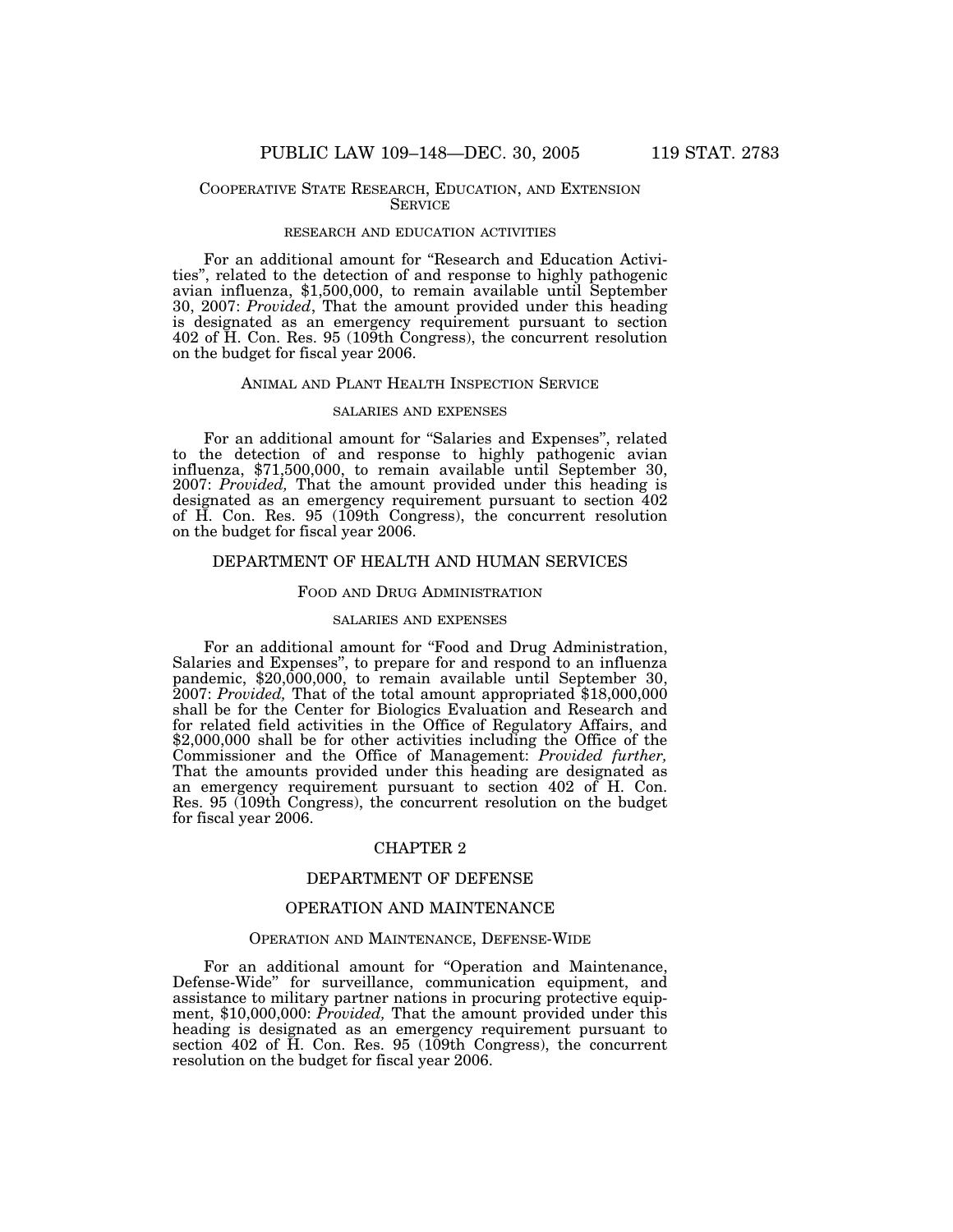# OTHER DEPARTMENT OF DEFENSE PROGRAMS

#### DEFENSE HEALTH PROGRAM

For an additional amount for "Defense Health Program" for necessary expenses related to vaccine purchases, storage, expanded avian influenza surveillance programs, equipment, essential information management systems, and laboratory diagnostic equipment, \$120,000,000: *Provided,* That the amount provided under this heading is designated as an emergency requirement pursuant to section 402 of H. Con. Res. 95 (109th Congress), the concurrent resolution on the budget for fiscal year 2006.

# CHAPTER 3

# BILATERAL ECONOMIC ASSISTANCE

# FUNDS APPROPRIATED TO THE PRESIDENT

#### UNITED STATES AGENCY FOR INTERNATIONAL DEVELOPMENT

# CHILD SURVIVAL AND HEALTH PROGRAMS FUND

For an additional amount for "Child Survival and Health Programs Fund'' for activities related to surveillance, planning, preparedness, and response to the avian influenza virus, \$75,200,000, to remain available until expended: *Provided,* That funds appropriated by this paragraph may be obligated and expended notwithstanding section 10 of Public Law 91–672: *Provided further,* That the amount provided under this heading is designated as an emergency requirement pursuant to section 402 of H. Con. Res. 95 (109th Congress), the concurrent resolution on the budget for fiscal year 2006.

### INTERNATIONAL DISASTER AND FAMINE ASSISTANCE

For an additional amount for ''International Disaster and Famine Assistance'' for the pre-positioning and deployment of essential supplies and equipment for preparedness and response to the avian influenza virus, \$56,330,000, to remain available until expended: *Provided,* That funds appropriated by this paragraph may be obligated and expended notwithstanding section 10 of Public Law 91–672: *Provided further,* That the amount provided under this heading is designated as an emergency requirement pursuant to section 402 of H. Con. Res. 95 (109th Congress), the concurrent resolution on the budget for fiscal year 2006.

# GENERAL PROVISION—THIS CHAPTER

SEC. 2301. Within 30 days from the date of enactment of this Act and every six months thereafter, the Administrator of the United States Agency for International Development shall submit to the Committees on Appropriations a report which identifies, for all projects funded from amounts appropriated by this Act that are administered by that agency, the following: the program objectives for each such project, the approximate timeline for achieving each of those objectives, the amounts obligated and expended for each project, and the current status of program

Deadline. Reports.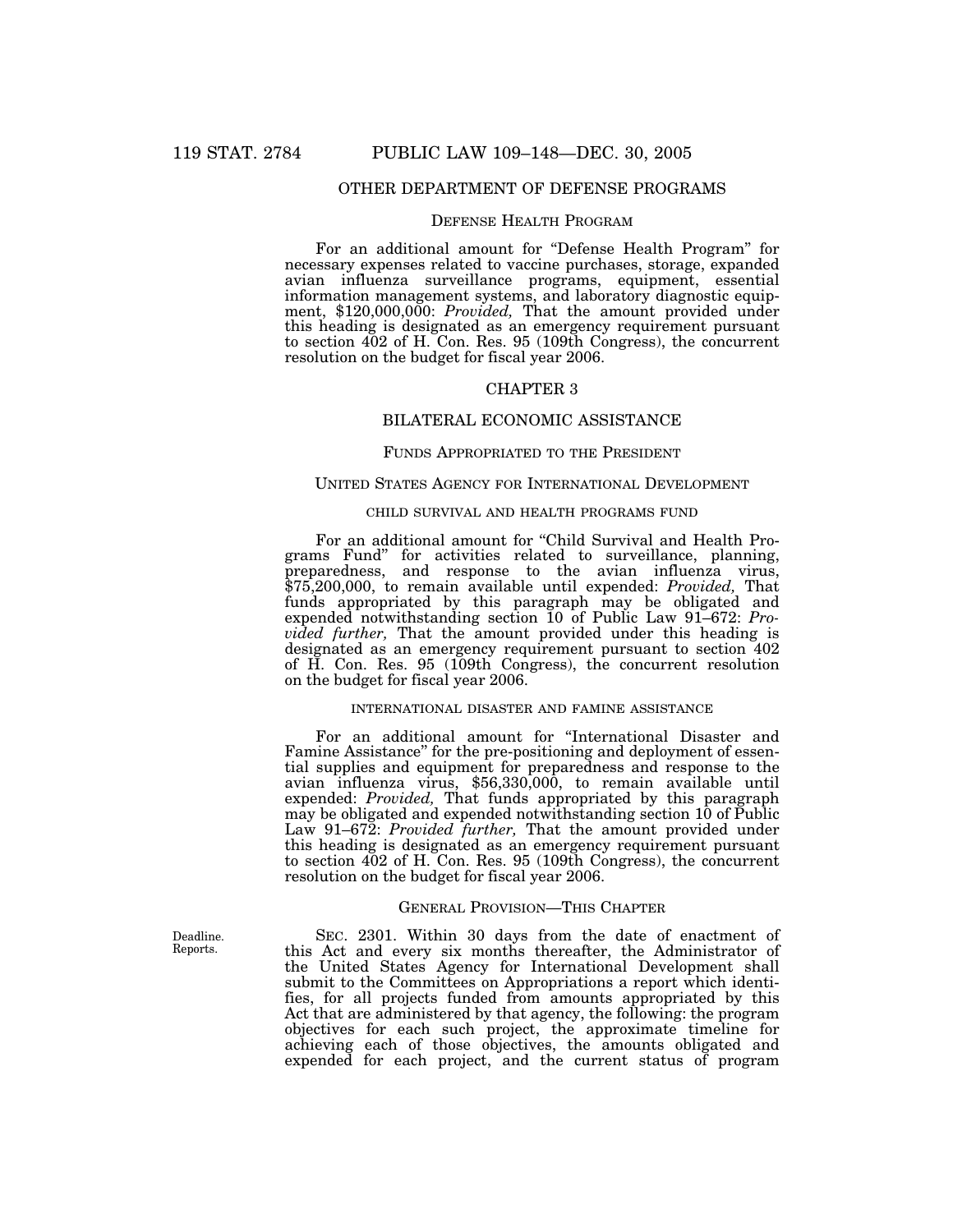performance with reference to identified program objectives and the timeline for achieving those objectives.

# CHAPTER 4

# DEPARTMENT OF HOMELAND SECURITY

# OFFICE OF THE SECRETARY AND EXECUTIVE MANAGEMENT

For an additional amount for ''Office of the Secretary and Executive Management'', \$47,283,000, to remain available until expended, for necessary expenses to train, plan, and prepare for a potential outbreak of highly pathogenic influenza: *Provided,* That these funds may be transferred to other Department of Homeland Security appropriations accounts in accordance with section 503 of Public Law 109–90: *Provided further,* That the amount provided under this heading is designated as an emergency requirement pursuant to section 402 of H. Con. Res. 95 (109th Congress), the concurrent resolution on the budget for fiscal year 2006.

# CHAPTER 5

# DEPARTMENT OF THE INTERIOR

# UNITED STATES FISH AND WILDLIFE SERVICE

# RESOURCE MANAGEMENT

For an additional amount for ''Resource Management'' for the detection of highly pathogenic avian influenza in wild birds, including the investigation of morbidity and mortality events, targeted surveillance in live wild birds, and targeted surveillance in hunter-taken birds, \$7,398,000, to remain available until September 30, 2007: *Provided*, That the amount provided under this heading is designated as an emergency requirement pursuant to section 402 of H. Con. Res. 95 (109th Congress), the concurrent resolution on the budget for fiscal year 2006.

#### NATIONAL PARK SERVICE

# OPERATION OF THE NATIONAL PARK SYSTEM

For an additional amount for ''Operation of the National Park System'' for the detection of highly pathogenic avian influenza in wild birds, including the investigation of morbidity and mortality events, \$525,000, to remain available until September 30, 2007: *Provided*, That the amount provided under this heading is designated as an emergency requirement pursuant to section 402 of H. Con. Res. 95 (109th Congress), the concurrent resolution on the budget for fiscal year 2006.

#### UNITED STATES GEOLOGICAL SURVEY

#### SURVEYS, INVESTIGATIONS, AND RESEARCH

For an additional amount for "Surveys, Investigations, and Research'' for the detection of highly pathogenic avian influenza in wild birds, including the investigation of morbidity and mortality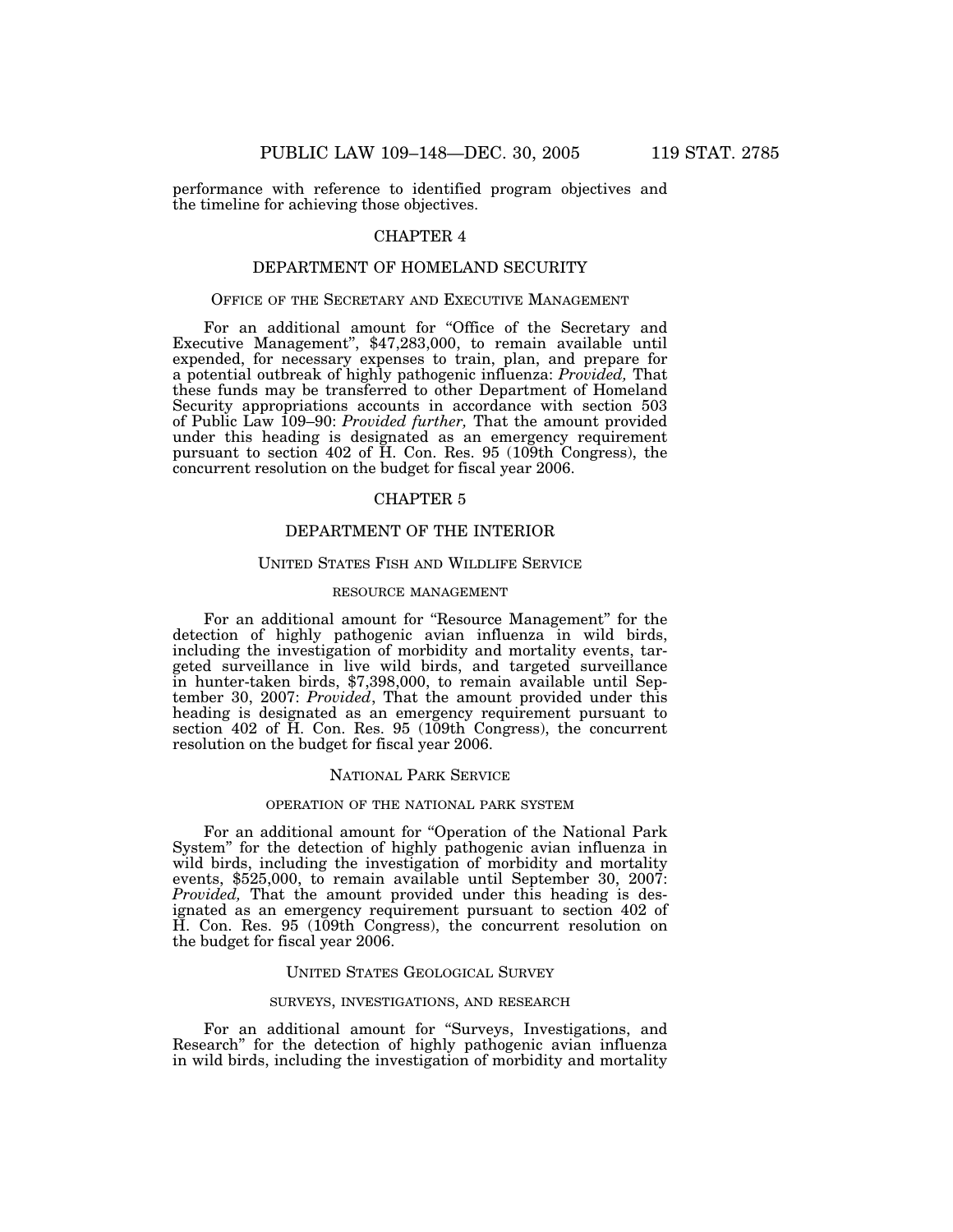events, targeted surveillance in live wild birds, and targeted surveillance in hunter-taken birds, \$3,670,000, to remain available until September 30, 2007: *Provided*, That the amount provided under this heading is designated as an emergency requirement pursuant to section 402 of H. Con. Res. 95 (109th Congress), the concurrent resolution on the budget for fiscal year 2006.

# CHAPTER 6

# DEPARTMENT OF HEALTH AND HUMAN SERVICES

#### OFFICE OF THE SECRETARY

#### PUBLIC HEALTH AND SOCIAL SERVICES EMERGENCY FUND

For an additional amount for ''Public Health and Social Services Emergency Fund'' to prepare for and respond to an influenza pandemic, including the development and purchase of vaccines, antivirals, and necessary medical supplies, and for planning activities, \$3,054,000,000, to remain available until expended: *Provided,* That \$350,000,000 shall be for Upgrading State and Local Capacity and \$50,000,000 shall be for laboratory capacity and research at the Centers for Disease Control and Prevention: *Provided further,* That products purchased with these funds may, at the discretion of the Secretary, be deposited in the Strategic National Stockpile: *Provided further,* That notwithstanding section 496(b) of the Public Health Service Act, funds may be used for the construction or renovation of privately owned facilities for the production of pandemic influenza vaccines and other biologicals, where the Secretary finds such a contract necessary to secure sufficient supplies of such vaccines or biologicals: *Provided further*, That the Secretary may negotiate a contract with a vendor under which a State may place an order with the vendor for antivirals; may reimburse a State for a portion of the price paid by the State pursuant to such an order; and may use amounts made available herein for such reimbursement: *Provided further,* That funds appropriated herein and not specifically designated under this heading may be transferred to other appropriation accounts of the Department of Health and Human Services, as determined by the Secretary to be appropriate, to be used for the purposes specified in this sentence: *Provided further,* That the amounts provided under this heading are designated as an emergency requirement pursuant to section 402 of H. Con. Res. 95 (109th Congress), the concurrent resolution on the budget for fiscal year 2006.

For an additional amount for ''Public Health and Social Services Emergency Fund'' for activities related to pandemic influenza, including international activities and activities in foreign countries, related to preparedness planning, enhancing the pandemic influenza regulatory science base, accelerating pandemic influenza disease surveillance, developing registries to monitor influenza vaccine distribution and use, and supporting pandemic influenza research, clinical trials and clinical trials infrastructure, \$246,000,000, of which \$150,000,000, to remain available until expended, shall be for the Centers for Disease Control and Prevention to carry out global and domestic disease surveillance, laboratory diagnostics, rapid response, and quarantine: *Provided,* That funds appropriated herein and not specifically designated under this heading may be transferred to other appropriation accounts of the Department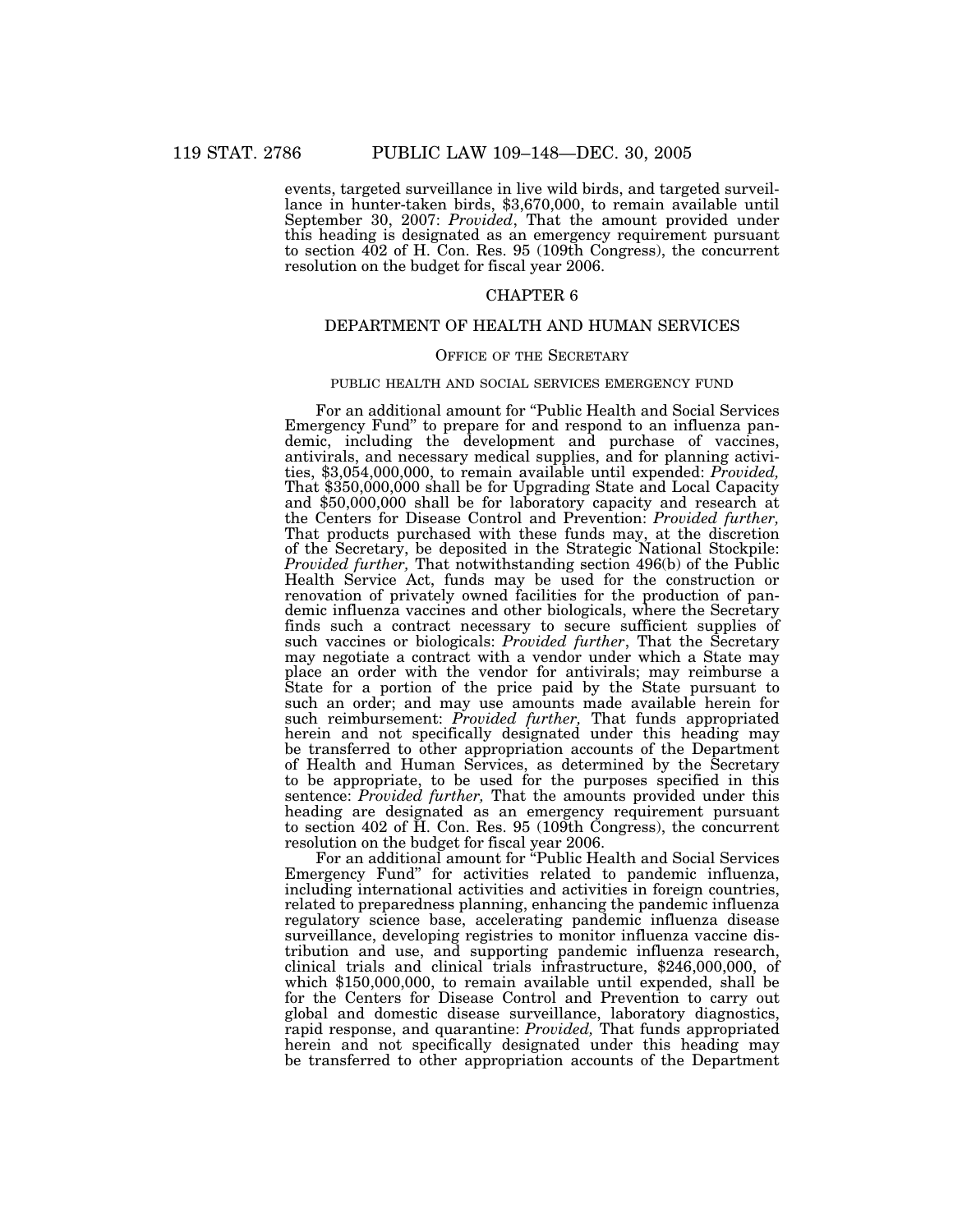of Health and Human Services, as determined by the Secretary to be appropriate, to be used for the purposes specified in this sentence: *Provided further,* That the amounts provided under this heading are designated as an emergency requirement pursuant to section 402 of H. Con. Res. 95 (109th Congress), the concurrent resolution on the budget for fiscal year 2006.

### CHAPTER 7

### DEPARTMENT OF VETERANS AFFAIRS

### VETERANS HEALTH ADMINISTRATION

### MEDICAL SERVICES

For an additional amount for ''Medical Services'' for enhanced avian influenza surveillance programs, planning functions and preparations for the pandemic and to establish real-time surveillance data exchange with the Centers for Disease Control and Prevention, \$27,000,000: *Provided,* That the amount provided under this heading is designated as an emergency requirement pursuant to section 402 of H. Con. Res. 95 (109th Congress), the concurrent resolution on the budget for fiscal year 2006.

### CHAPTER 8

### DEPARTMENT OF STATE AND RELATED AGENCY

#### DEPARTMENT OF STATE

### ADMINISTRATION OF FOREIGN AFFAIRS

### DIPLOMATIC AND CONSULAR PROGRAMS

#### (INCLUDING TRANSFER OF FUNDS)

For an additional amount for ''Diplomatic and Consular Programs'' to support avian influenza country coordination, development of an avian influenza response plan, diplomatic outreach, and health support of United States Government employees, Peace Corps volunteers, and eligible family members stationed abroad, \$16,000,000, to remain available until expended, of which \$1,100,000 shall be transferred to and merged with appropriations for the Peace Corps: *Provided,* That funds appropriated by this paragraph may be obligated and expended notwithstanding section 15 of the State Department Basic Authorities Act of 1956: *Provided further*, That the amounts provided under this heading are designated as an emergency requirement pursuant to section 402 of H. Con. Res. 95 (109th Congress), the concurrent resolution on the budget for fiscal year 2006.

#### EMERGENCIES IN THE DIPLOMATIC AND CONSULAR SERVICE

For an additional amount for "Emergencies in the Diplomatic and Consular Service'' for emergency evacuation support of United States Government personnel, Peace Corps volunteers, and dependents in regions affected by the avian influenza, \$15,000,000, to remain available until expended: *Provided,* That funds appropriated by this paragraph may be obligated and expended notwithstanding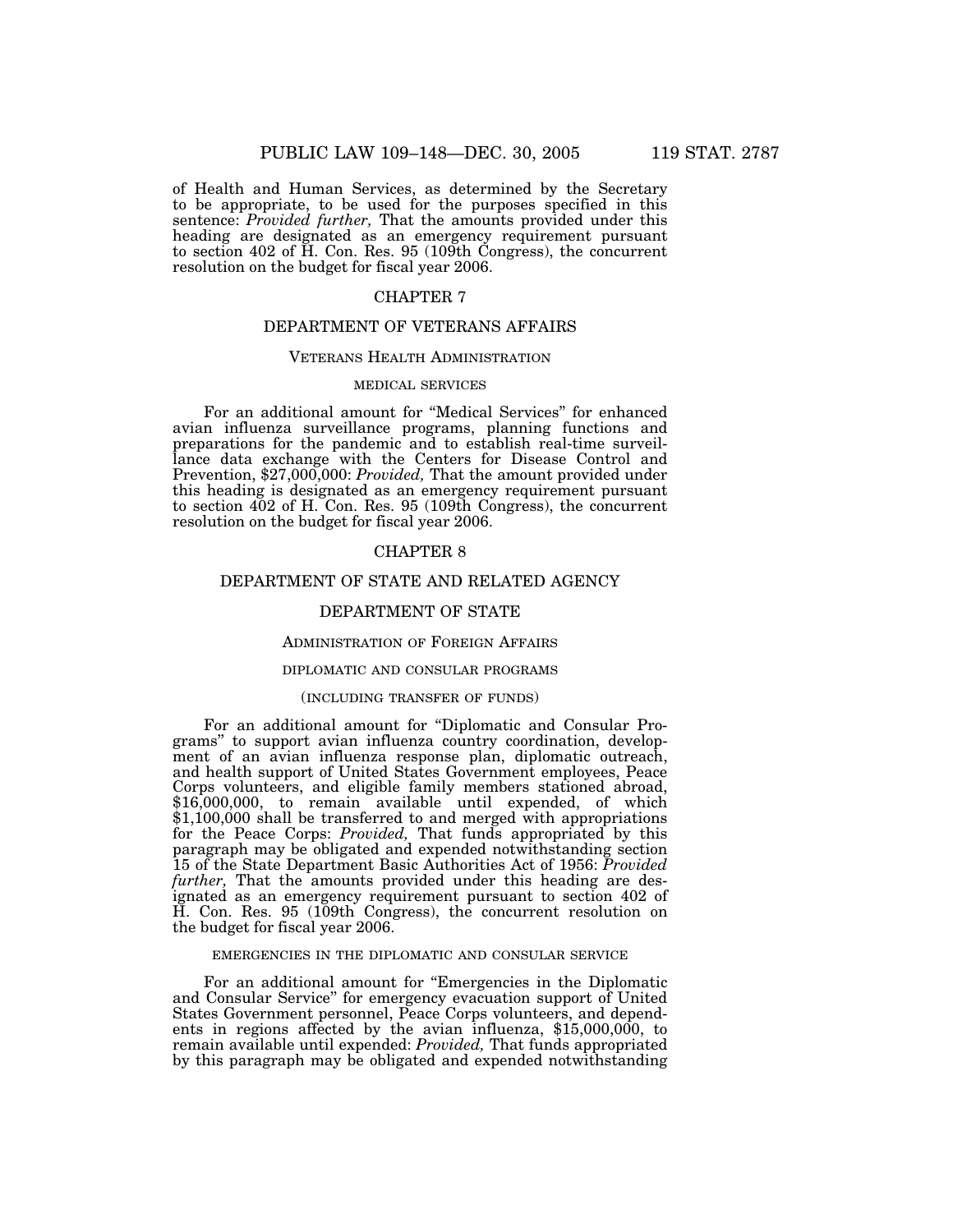Notification. Deadline.

section 15 of the State Department Basic Authorities Act of 1956: *Provided further,* That notwithstanding section 402 of Public Law 109–108, upon a determination by the Secretary of State that circumstances related to the avian influenza require additional funding for activities under this heading, the Secretary of State may transfer such amounts to ''Emergencies in the Diplomatic and Consular Service'' from available appropriations for the current fiscal year for the Department of State as may be necessary to respond to such circumstances: *Provided further,* That any transfer pursuant to the previous proviso shall be treated as a reprogramming of funds under section 605 of Public Law 109–108 and shall not be available for obligation or expenditure except in compliance with the procedures set forth in that section, except that the Committees on Appropriations shall be notified not less than 5 days in advance of any such reprogramming: *Provided further,* That the amount provided under this heading is designated as an emergency requirement pursuant to section 402 of H. Con. Res. 95 (109th Congress), the concurrent resolution on the budget for fiscal year 2006.

### TITLE III

#### RESCISSIONS AND OFFSETS

### CHAPTER 1

## DEPARTMENT OF AGRICULTURE

### NATURAL RESOURCES CONSERVATION SERVICE

### CONSERVATION OPERATIONS

#### (RESCISSION)

Of the unobligated balances available under this heading, \$10,000,000 are rescinded: *Provided*, That funds for projects or activities identified in the Statement of Managers that accompanies House Report 109–255, pages 84 through 87, shall not be reduced due to such rescission.

### RURAL UTILITIES SERVICE

### DISTANCE LEARNING, TELEMEDICINE, AND BROADBAND PROGRAM

#### (RESCISSION)

Of the unobligated balances available under this heading, \$9,900,000 are rescinded.

#### FOOD AND NUTRITION SERVICE

#### FOOD STAMP PROGRAM

### (RESCISSION)

Of unobligated balances available under this heading of funds provided pursuant to section  $16(h)(1)(A)$  of the Food Stamp Act of 1977, \$11,200,000 are rescinded.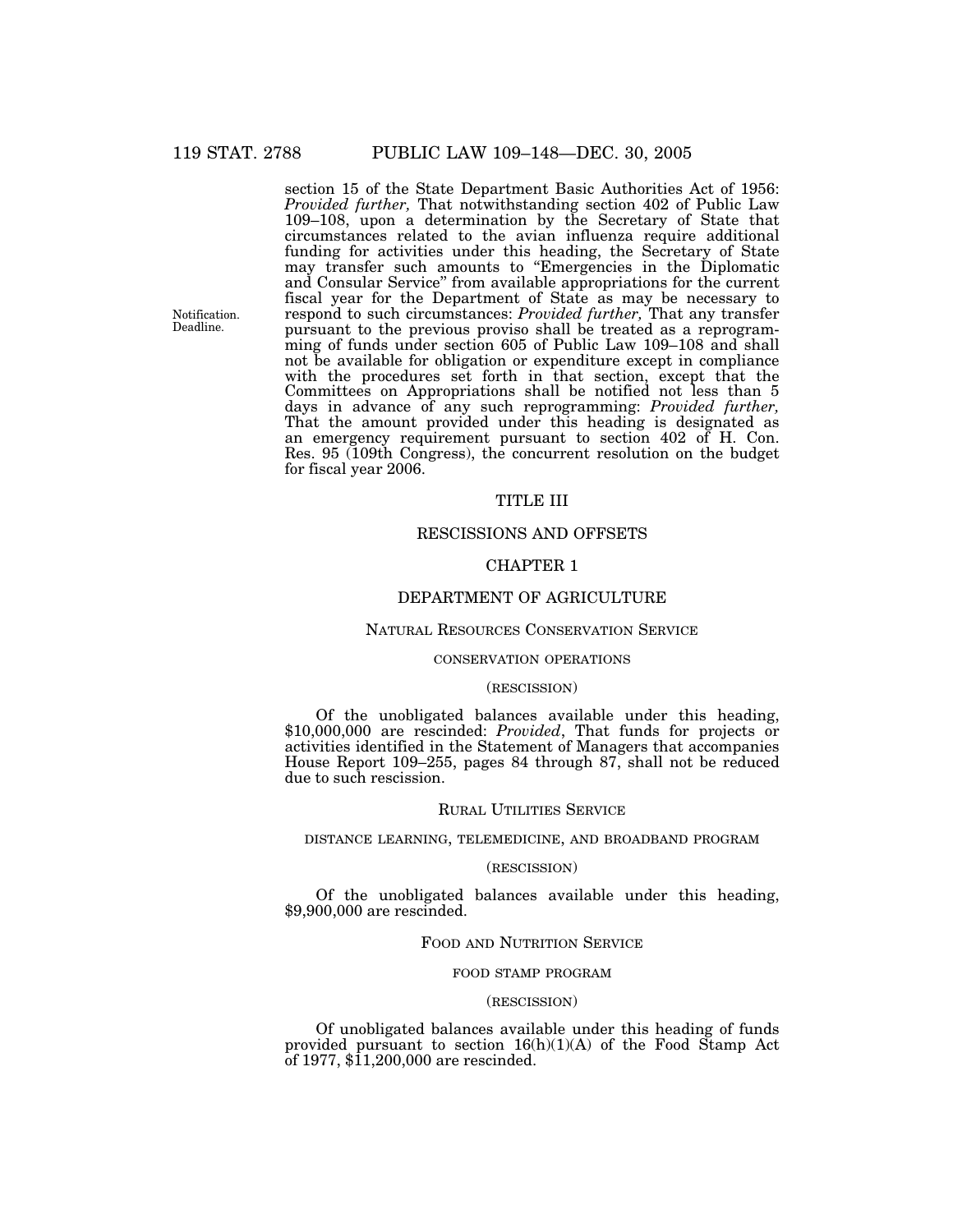FOREIGN AGRICULTURAL SERVICE

### PUBLIC LAW 480 TITLE I OCEAN FREIGHT DIFFERENTIAL GRANTS

#### (RESCISSION)

Of the unobligated balances available under this heading, \$35,000,000 are rescinded.

# CHAPTER 2

# DEPARTMENT OF DEFENSE

## OPERATION AND MAINTENANCE

# DISPOSAL OF DEPARTMENT OF DEFENSE REAL PROPERTY

### (RESCISSION)

Of the unobligated balances available under this heading, \$45,000,000 are rescinded.

## LEASE OF DEPARTMENT OF DEFENSE REAL PROPERTY

### (RESCISSION)

Of the unobligated balances available under this heading, \$30,000,000 are rescinded.

### OVERSEAS MILITARY FACILITY INVESTMENT RECOVERY

### (RESCISSION)

Of the unobligated balances available under this heading, \$5,000,000 are rescinded.

# CHAPTER 3

### EXPORT-IMPORT BANK OF THE UNITED STATES

# SUBSIDY APPROPRIATION

### (RESCISSION)

Of the unobligated balances available under this heading in Public Law 109–102 and Public Law 108–447, \$25,000,000 are rescinded.

# CHAPTER 4

### DEPARTMENT OF HOMELAND SECURITY

### UNITED STATES COAST GUARD

#### OPERATING EXPENSES

## (RESCISSION OF FUNDS)

Of the funds appropriated under this heading in Public Law 109–90, \$260,533,000 are rescinded.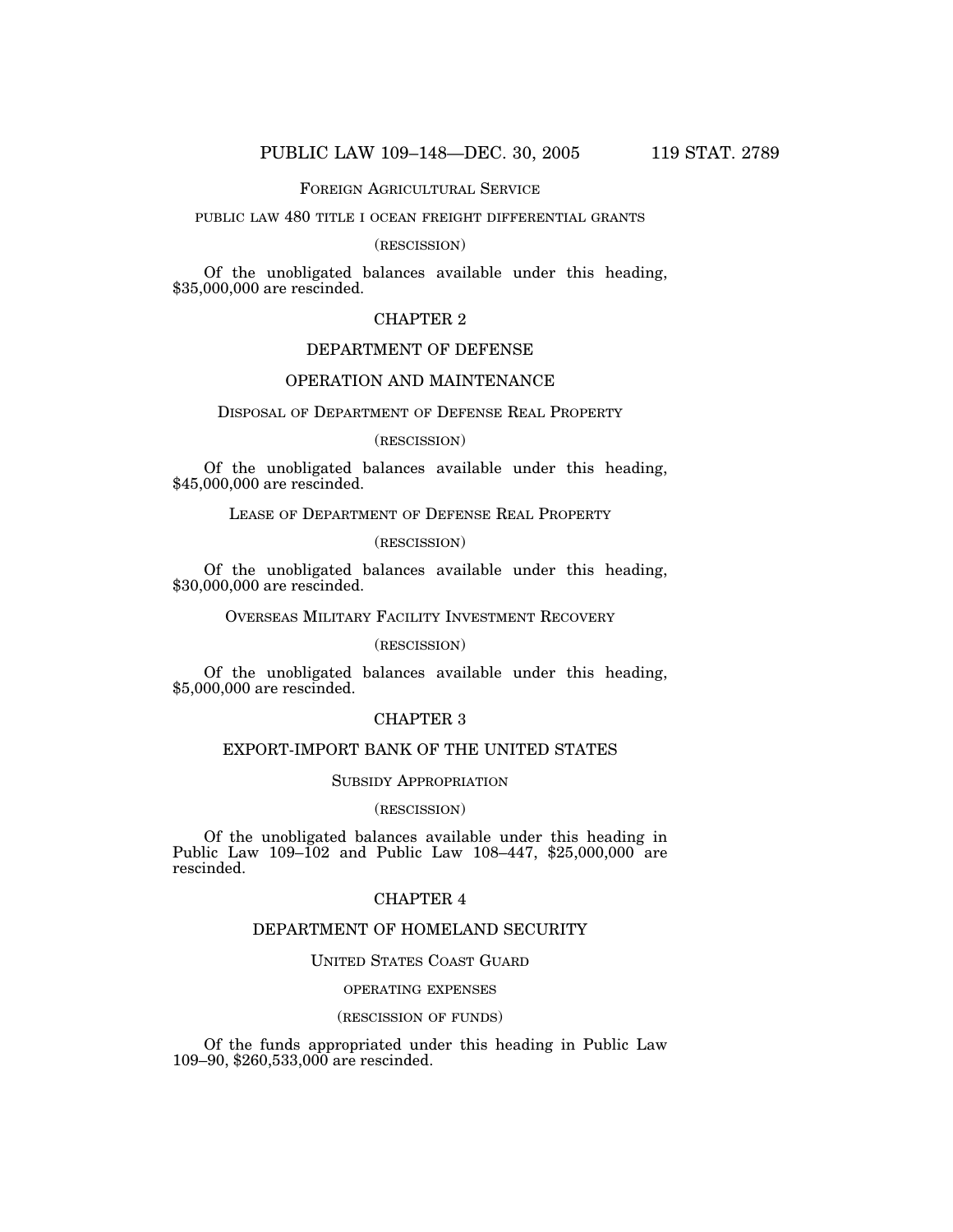# FEDERAL EMERGENCY MANAGEMENT AGENCY

#### DISASTER RELIEF

#### (RESCISSION OF FUNDS)

Of the funds appropriated under this heading in Public Law 109–62, \$23,409,300,000 are rescinded.

## CHAPTER 5

### DEPARTMENT OF THE INTERIOR

#### BUREAU OF LAND MANAGEMENT

MANAGEMENT OF LANDS AND RESOURCES

### (RESCISSION)

Of the unobligated balances available under this heading, \$500,000 are rescinded.

UNITED STATES FISH AND WILDLIFE SERVICE

LANDOWNER INCENTIVE PROGRAM

### (RESCISSION)

Of the unobligated balances available under this heading, \$2,000,000 are rescinded.

COOPERATIVE ENDANGERED SPECIES CONSERVATION FUND

#### (RESCISSION)

Of the unobligated balances available under this heading, \$1,000,000 are rescinded.

# CHAPTER 6

# DEPARTMENT OF COMMERCE

### NATIONAL INSTITUTE OF STANDARDS AND TECHNOLOGY

INDUSTRIAL TECHNOLOGY SERVICES

### (RESCISSION)

Of the unobligated balances available under this heading, \$7,000,000 are rescinded.

# DEPARTMENT OF STATE

### ADMINISTRATION OF FOREIGN AFFAIRS

#### DIPLOMATIC AND CONSULAR PROGRAMS

### (RESCISSION)

Of the unobligated balances available under this heading, \$10,000,000 are rescinded.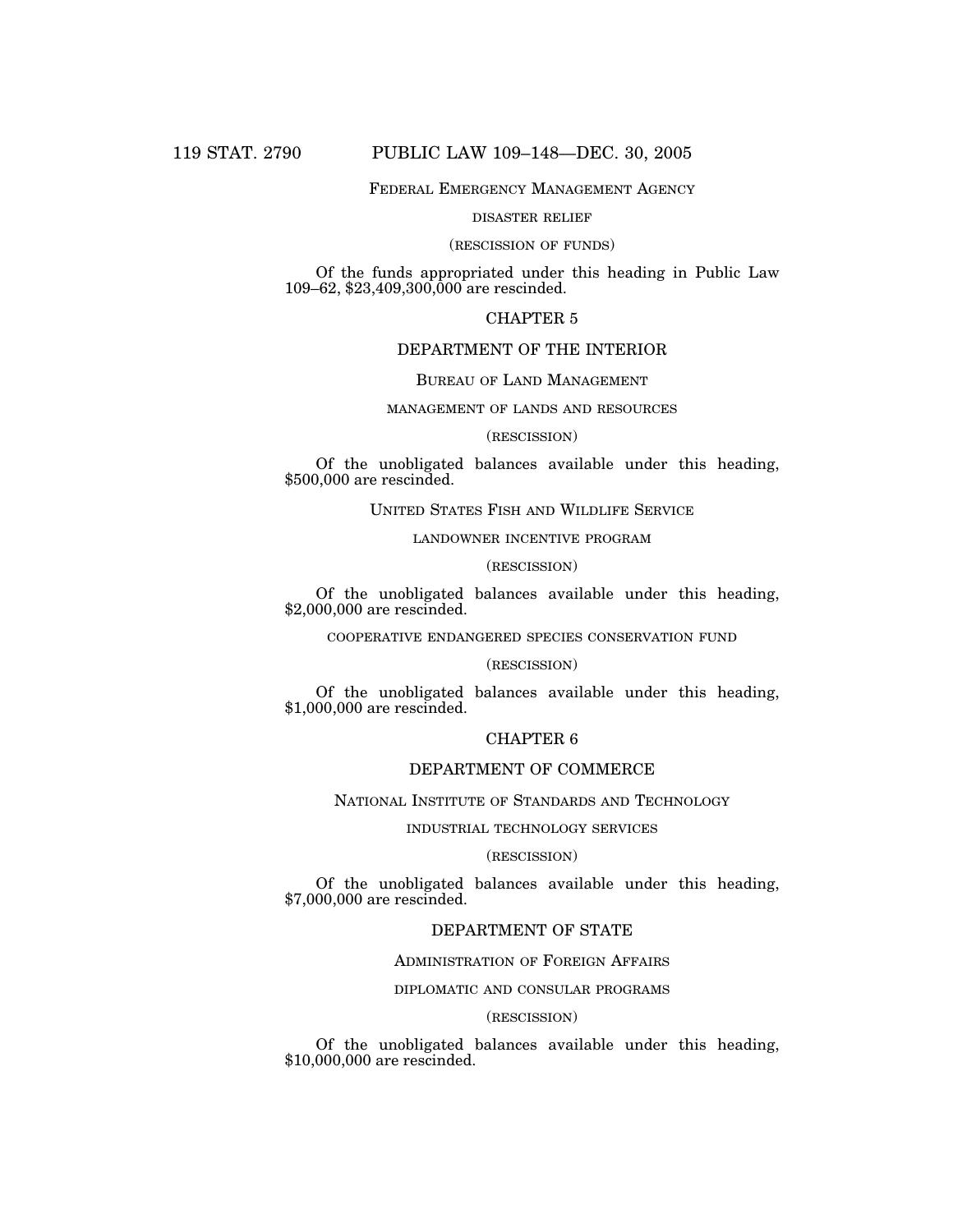EMBASSY SECURITY, CONSTRUCTION, AND MAINTENANCE

#### (RESCISSION)

Of the unobligated balances available under this heading, \$20,000,000 are rescinded.

## CHAPTER 7

# DEPARTMENT OF TRANSPORTATION

### FEDERAL HIGHWAY ADMINISTRATION

### FEDERAL-AID HIGHWAYS

### (HIGHWAY TRUST FUND)

### (RESCISSION)

Of the unobligated balances of funds apportioned to each State under chapter 1 of title 23, United States Code, \$1,143,000,000 are rescinded: *Provided,* That such rescission shall not apply to the funds distributed in accordance with  $23 \text{ U.S.C. } 130 \text{(f)}$ ,  $23 \text{ U.S.C. }$ 133(d)(1) as in effect prior to the date of enactment of Public Law 109–59, the first sentence of 23 U.S.C. 133(d)(3)(A), 23 U.S.C. 104(b)(5), or 23 U.S.C. 163 as in effect prior to the enactment of Public Law  $109-59$ .

### FEDERAL RAILROAD ADMINISTRATION

### EFFICIENCY INCENTIVE GRANTS TO THE NATIONAL RAILROAD PASSENGER CORPORATION

#### (RESCISSION)

Of the unobligated balances of amounts made available under this heading in Public Law 109–115, \$8,300,000 are rescinded: *Provided,* That section 135 of title I of division A of Public Law 109–115 is repealed.

*Ante*, p. 2416.

### CHAPTER 8

### GOVERNMENT-WIDE RESCISSIONS

SEC. 3801. (a) ACROSS-THE-BOARD RESCISSIONS.—There is hereby rescinded an amount equal to 1 percent of—

(1) the budget authority provided (or obligation limit imposed) for fiscal year 2006 for any discretionary account of this Act and in any other fiscal year 2006 appropriation Act;

(2) the budget authority provided in any advance appropriation for fiscal year 2006 for any discretionary account in any prior fiscal year appropriation Act; and

(3) the contract authority provided in fiscal year 2006 for any program subject to limitation contained in any fiscal year 2006 appropriation Act.

(b) PROPORTIONATE APPLICATION.—Any rescission made by subsection (a) shall be applied proportionately—

(1) to each discretionary account and each item of budget authority described in such subsection; and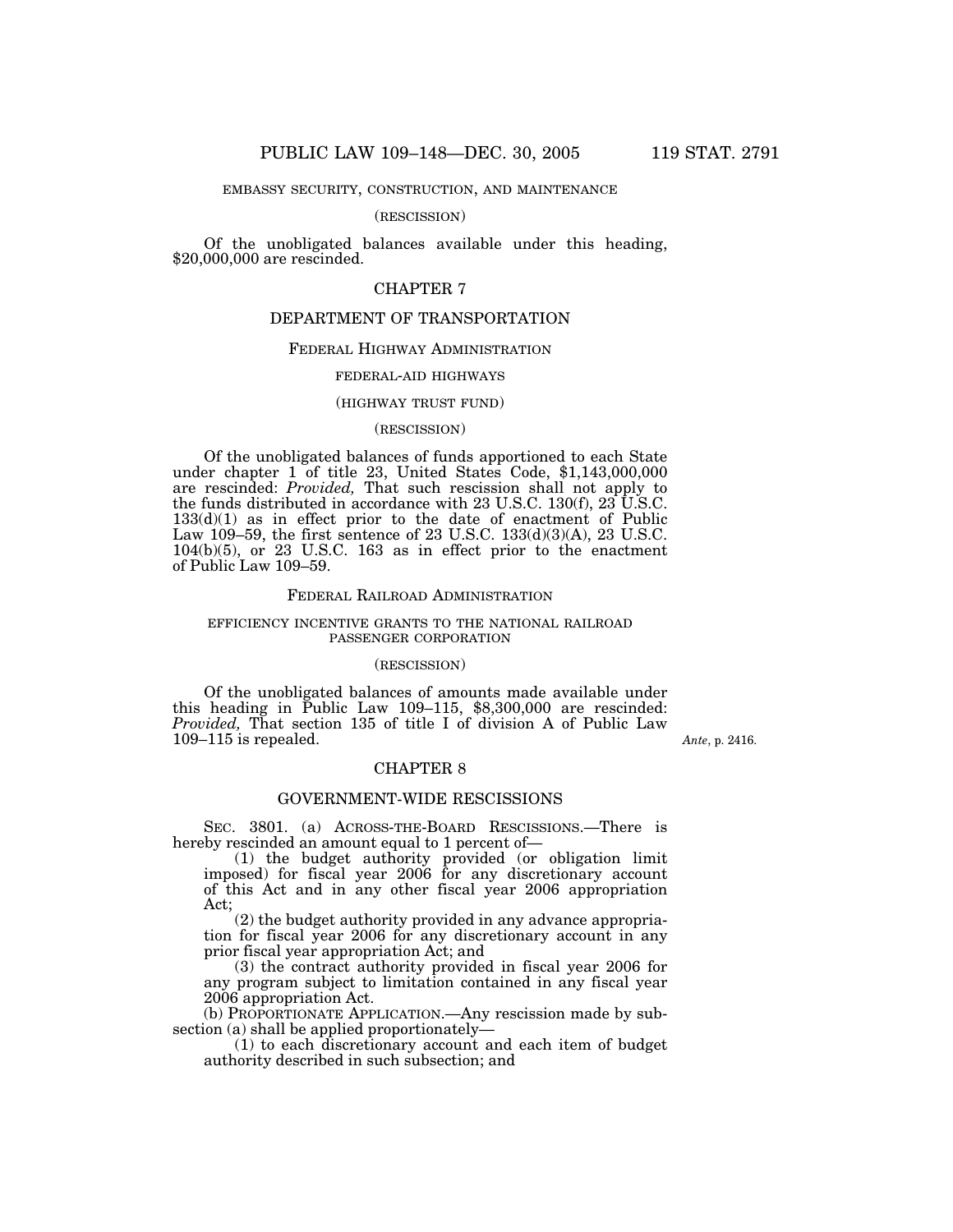(2) within each such account and item, to each program, project, and activity (with programs, projects, and activities as delineated in the appropriation Act or accompanying reports for the relevant fiscal year covering such account or item, or for accounts and items not included in appropriation Acts, as delineated in the most recently submitted President's budget).

(c) EXCEPTIONS.—This section shall not apply—

(1) to discretionary budget authority that has been designated pursuant to section 402 of H. Con. Res. 95 (109th Congress), the concurrent resolution on the budget for fiscal year 2006; or

(2) to discretionary authority appropriated or otherwise made available to the Department of Veterans Affairs.

(d) OMB REPORT.—Within 30 days after the date of the enactment of this section the Director of the Office of Management and Budget shall submit to the Committees on Appropriations of the House of Representatives and the Senate a report specifying the account and amount of each rescission made pursuant to this section.

# **TITLE IV—HURRICANE EDUCATION RECOVERY ACT**

# **Subtitle A—Elementary and Secondary Education Hurricane Relief**

# **SEC. 101. FINDINGS; DEFINITIONS.**

(a) FINDINGS.—Congress finds the following:

(1) Hurricane Katrina and Hurricane Rita have had a devastating and unprecedented impact on students who attended schools in the disaster areas.

(2) Due to the devastating effects of Hurricane Katrina and Hurricane Rita, a significant number of students have enrolled in schools outside of the area in which they resided, including a significant number of students who enrolled in non-public schools because their parents chose to enroll them in such schools.

(3) 372,000 students were displaced by Hurricane Katrina. Approximately 700 schools have been damaged or destroyed. Nine States each have more than 1,000 of such displaced students enrolled in their schools. In Texas alone, over 45,000 displaced students have enrolled in schools.

(4) In response to these extraordinary conditions, this subtitle creates a one-time only emergency grant for the 2005– 2006 school year tailored to the needs and particular circumstances of students displaced by Hurricane Katrina and Hurricane Rita.

(5) The level and type of assistance provided under this subtitle, both for students attending public schools and students attending non-public schools, is made available solely because of the unprecedented nature of the crisis, the massive dislocation of students, and the short duration of the services or assistance.

Deadline.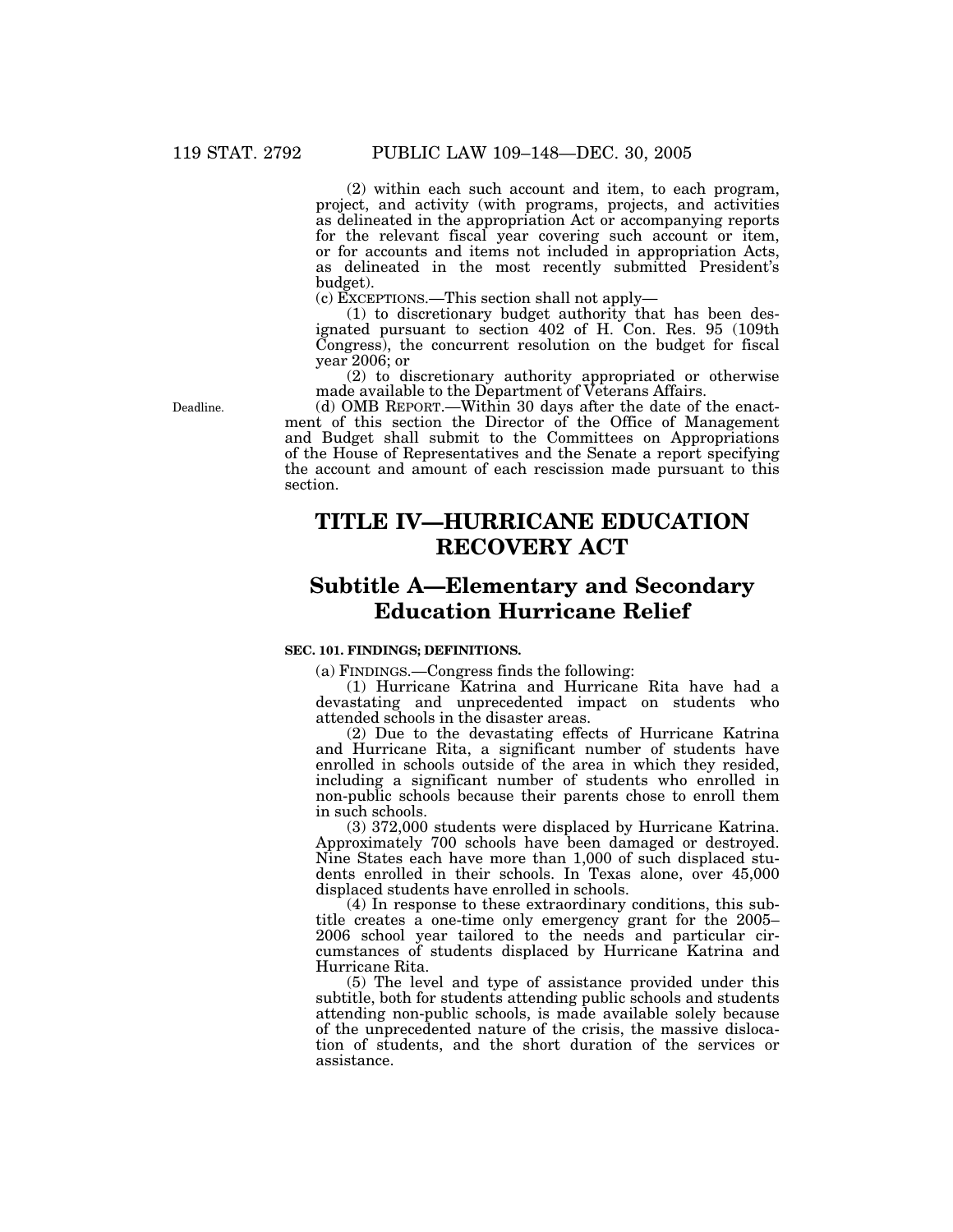(b) DEFINITIONS.—Unless otherwise specified in this subtitle, the terms used in this subtitle have the meanings given the terms in section 9101 of the Elementary and Secondary Education Act of 1965 (20 U.S.C. 7801).

#### **SEC. 102. IMMEDIATE AID TO RESTART SCHOOL OPERATIONS.**

(a) PURPOSE.—It is the purpose of this section—

(1) to provide immediate services or assistance to local educational agencies and non-public schools in Louisiana, Mississippi, Alabama, and Texas that serve an area in which a major disaster has been declared in accordance with section 401 of the Robert T. Stafford Disaster Relief and Emergency Assistance Act (42 U.S.C. 5170), related to Hurricane Katrina or Hurricane Rita; and

(2) to assist school administrators and personnel of such agencies or non-public schools with expenses related to the restart of operations in, the re-opening of, and the re-enrollment of students in, elementary schools and secondary schools in such areas.

(b) PAYMENTS AUTHORIZED.—From amounts appropriated to carry out this subtitle, the Secretary of Education is authorized to make payments, on such basis as the Secretary determines appropriate, taking into consideration the number of students who were enrolled, during the 2004–2005 school year, in elementary schools and secondary schools that were closed on September 12, 2005, as a result of Hurricane Katrina or on October 7, 2005, as a result of Hurricane Rita, to State educational agencies in Louisiana, Mississippi, Alabama, and Texas to enable such agencies to provide services or assistance to local educational agencies or non-public schools serving an area in which a major disaster has been declared in accordance with section 401 of the Robert T. Stafford Disaster Relief and Emergency Assistance Act (42 U.S.C. 5170), related to Hurricane Katrina or Hurricane Rita.

(c) ELIGIBILITY, CONSIDERATION, AND EQUITY.—

(1) ELIGIBILITY AND CONSIDERATION.—From the payment provided by the Secretary of Education under subsection (b), the State educational agency shall provide services and assistance to local educational agencies and non-public schools, consistent with the provisions of this section. In determining the amount to be provided for services or assistance under this section, the State educational agency shall consider the following:

(A) The number of school-aged children served by the local educational agency or non-public school in the academic year preceding the academic year for which the services or assistance are provided.

(B) The severity of the impact of Hurricane Katrina or Hurricane Rita on the local educational agency or nonpublic school and the extent of the needs in each local educational agency or non-public school in Louisiana, Mississippi, Alabama, and Texas that is in an area in which a major disaster has been declared in accordance with section 401 of the Robert T. Stafford Disaster Relief and Emergency Assistance Act (42 U.S.C. 5170), related to Hurricane Katrina or Hurricane Rita.

(2) EQUITY.—Educational services and assistance provided for eligible non-public school students under paragraph  $(1)$  shall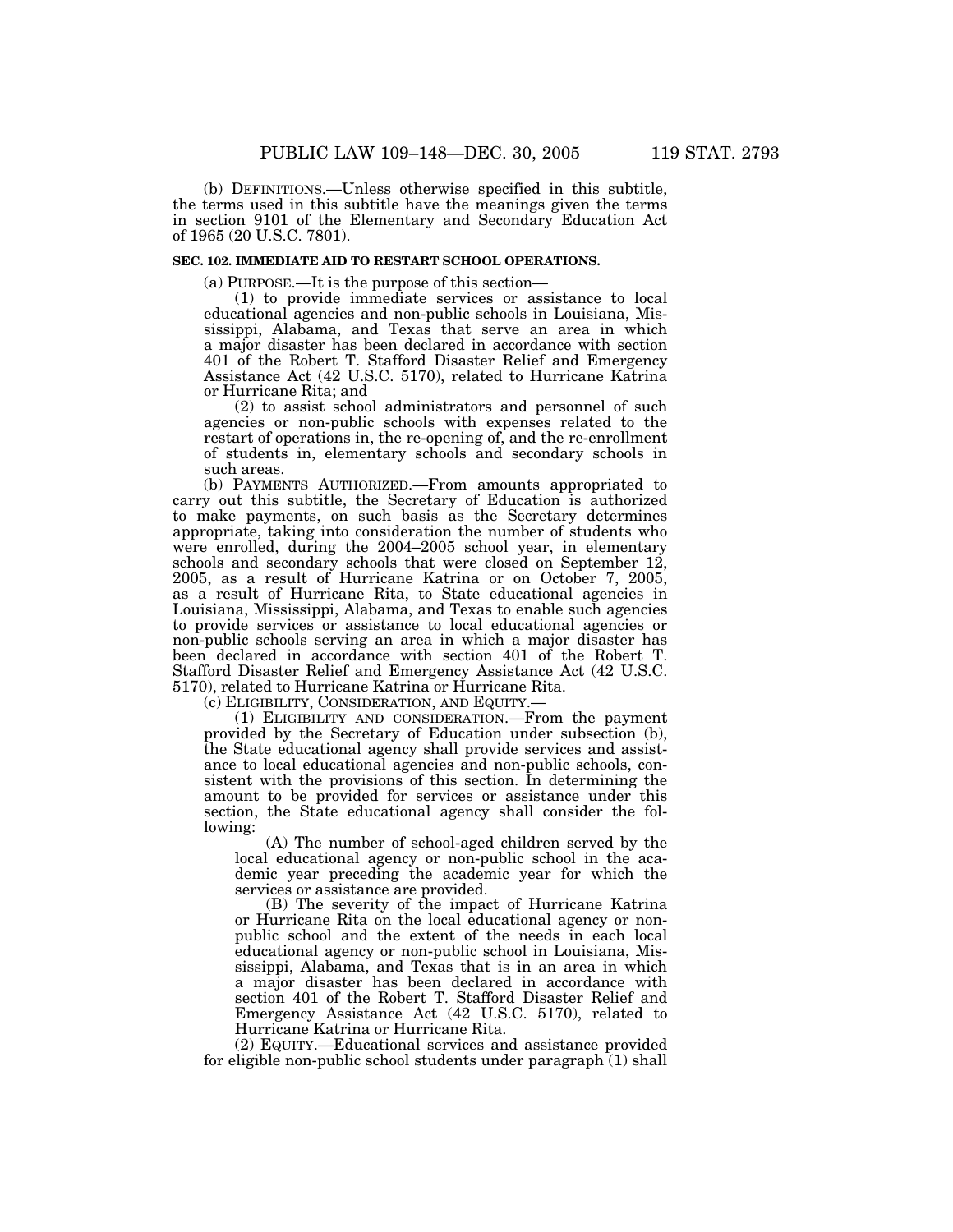be equitable in comparison to the educational services and other benefits provided for public school students under this section, and shall be provided in a timely manner.

(d) APPLICATIONS.—Each local educational agency or non-public school desiring services or assistance under this section shall submit an application to the State educational agency at such time, in such manner, and accompanied by such information as the State educational agency may reasonably require to ensure expedited and timely provision of services or assistance to the local educational agency or non-public school.

(e) USES OF FUNDS.—

(1) IN GENERAL.—A local educational agency or non-public school receiving services or assistance from the State educational agency under this section shall use such services or assistance for—

(A) recovery of student and personnel data, and other electronic information;

(B) replacement of school district information systems, including hardware and software;

(C) financial operations;

(D) reasonable transportation costs;

(E) rental of mobile educational units and leasing of neutral sites or spaces;

(F) initial replacement of instructional materials and equipment, including textbooks;

(G) redeveloping instructional plans, including curriculum development;

(H) initiating and maintaining education and support services; and

(I) such other activities related to the purpose of this section that are approved by the Secretary.

(2) USE WITH OTHER AVAILABLE FUNDS.—A local educational agency or non-public school receiving services or assistance under this section may use such services or assistance in coordination with other Federal, State, or local funds available for the activities described in paragraph (1).

(3) SPECIAL RULES.—

(A) PROHIBITION.—Services or assistance provided under this section shall not be used for construction or major renovation of schools.

(B) SECULAR, NEUTRAL, AND NONIDEOLOGICAL SERVICES OR ASSISTANCE.—Services or assistance provided under this section, including equipment and materials, shall be secular, neutral, and nonideological.

(f) SUPPLEMENT NOT SUPPLANT.—

(1) IN GENERAL.—Except as provided in paragraph (2), services or assistance made available under this section shall be used to supplement, not supplant, any funds made available through the Federal Emergency Management Agency or through a State.

(2) EXCEPTION.—Paragraph (1) shall not prohibit the provision of Federal assistance under this section to an eligible State educational agency, local educational agency, or nonpublic school that is or may be entitled to receive, from another source, benefits for the same purposes as under this section if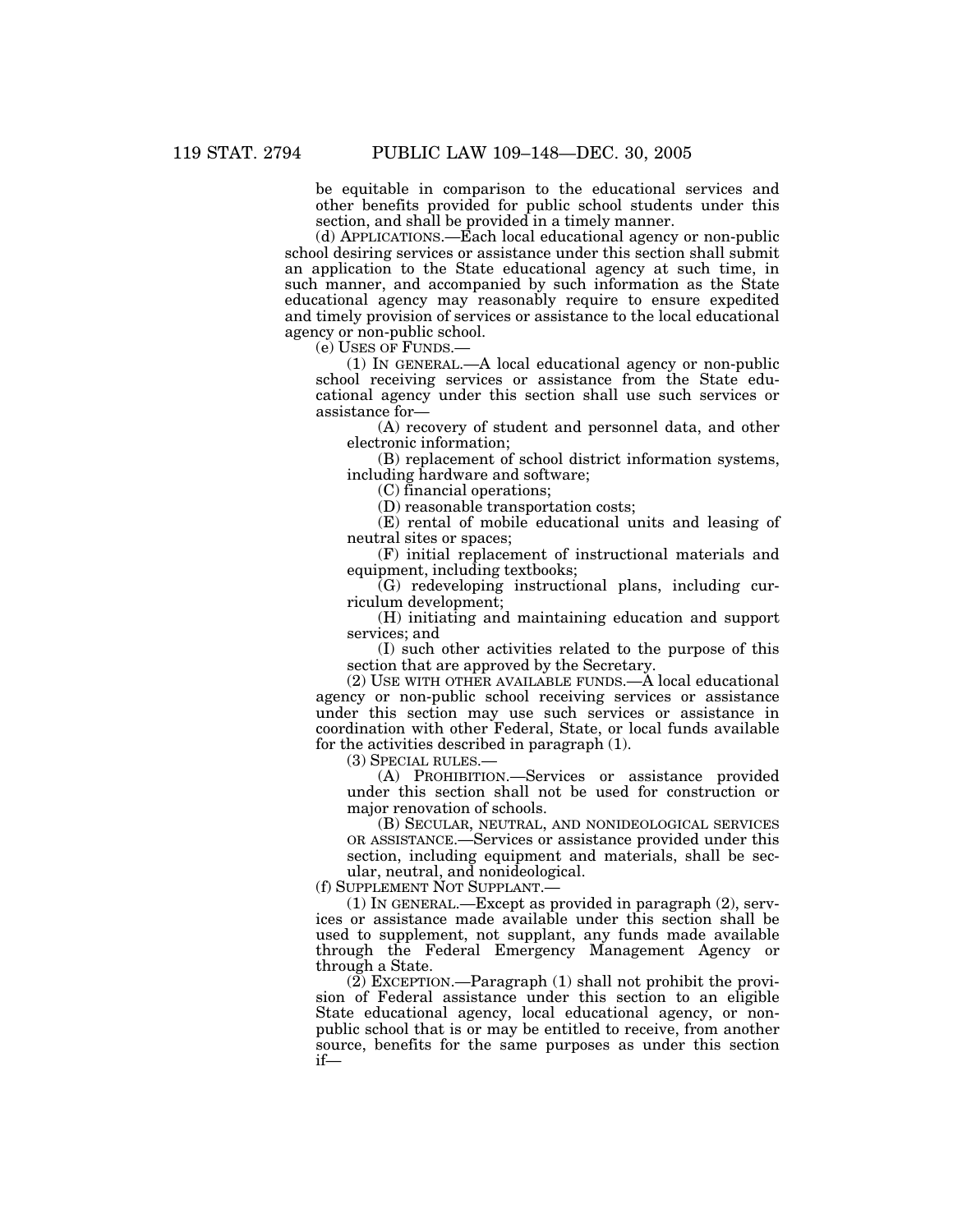(A) such State educational agency, local educational

agency, or school has not received such other benefits by the time of application for Federal assistance under this section; and

(B) such State educational agency, local educational agency, or school agrees to repay all duplicative Federal

assistance received to carry out the purposes of this section. (g) DEFINITION OF NON-PUBLIC SCHOOL.—The term ''non-public school'' means a non-public elementary school or secondary school that—

(1) is accredited or licensed or otherwise operates in accordance with State law; and

(2) was in existence prior to August 22, 2005.

 $(1)$  FUNDS AVAILABILITY.—From the payment provided by the Secretary of Education under subsection (b) to a State educational agency, the State educational agency shall reserve an amount of funds, to be made available to non-public schools in the State, that is not less than an amount that bears the same relation to the payment as the number of non-public elementary schools and secondary schools in the State bears to the total number of non-public and public elementary schools and secondary schools in the State. The number of such schools shall be determined by the National Center for Education Statistics Common Core of Data for the 2003–2004 school year. Such funds shall be used for the provision of services or assistance at non-public schools, except as provided in paragraph (2).

(2) SPECIAL RULE.—If funds made available under paragraph (1) remain unobligated 120 days after the date of enactment of this Act, such funds may be used to provide services or assistance under this section to local educational agencies or non-public schools.

(3) PUBLIC CONTROL OF FUNDS.—The control of funds for the services and assistance provided to a non-public school under paragraph (1), and title to materials, equipment, and property purchased with such funds, shall be in a public agency, and a public agency shall administer such funds, materials, equipment, and property and shall provide such services (or may contract for the provision of such services with a public or private entity).

### **SEC. 103. HOLD HARMLESS FOR LOCAL EDUCATIONAL AGENCIES SERVING MAJOR DISASTER AREAS.**

In the case of a local educational agency that serves an area in which the President has declared that a major disaster exists in accordance with section 401 of the Robert T. Stafford Disaster Relief and Emergency Assistance Act (42 U.S.C. 5170), related to Hurricane Katrina or Hurricane Rita, the amount made available for such local educational agency under each of sections 1124, 1124A, 1125, and 1125A of the Elementary and Secondary Education Act of 1965 (20 U.S.C. 6333, 6334, 6335, and 6337) for fiscal year 2006 shall be not less than the amount made available for such local educational agency under each of such sections for fiscal year 2005.

### **SEC. 104. TEACHER AND PARAPROFESSIONAL RECIPROCITY; DELAY.**

(a) TEACHER AND PARAPROFESSIONAL RECIPROCITY.—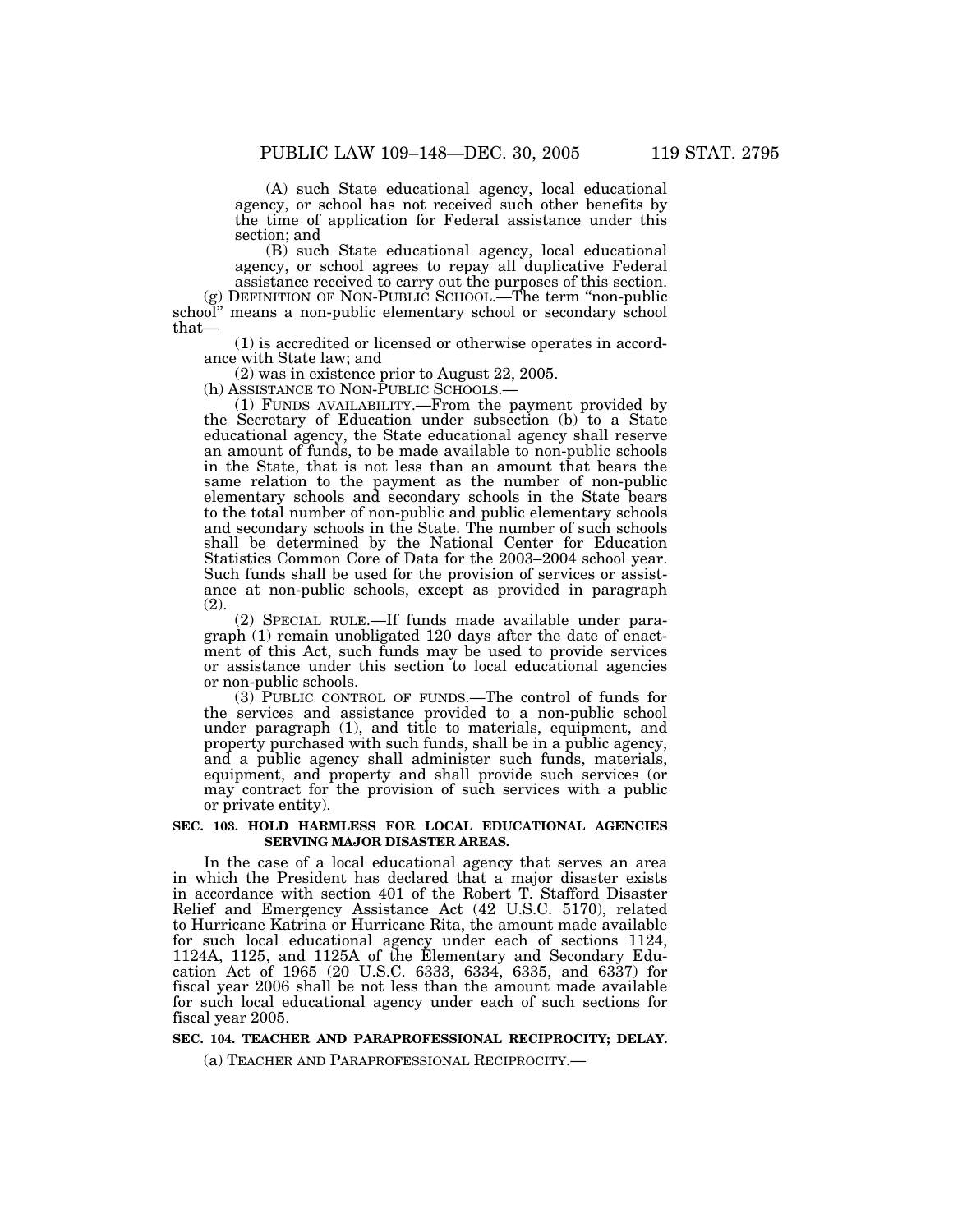(1) TEACHERS.— (A) AFFECTED TEACHER.—In this subsection, the term "affected teacher" means a teacher who is displaced due to Hurricane Katrina or Hurricane Rita and relocates to a State that is different from the State in which such teacher resided on August 22, 2005.<br>(B) RECIPROCITY.—

(i) TEACHERS.—A local educational agency may consider an affected teacher hired by such agency who is not highly qualified in a core academic subject in the State in which such agency is located to be highly qualified in the same core academic subject or area, for purposes of section 1119 of the Elementary and Secondary Education Act of 1965 (20 U.S.C. 6319), for the 2005–2006 school year, if such teacher was highly qualified, consistent with section 9101(23) of the Elementary and Secondary Education Act of 1965 (20 U.S.C. 7801(23)), on or before August 22, 2005, in the State in which such teacher resided on August 22, 2005.

(ii) SPECIAL EDUCATION TEACHERS.—A local educational agency may consider an affected special education teacher hired by such agency who is not highly qualified in the State in which such agency is located to be highly qualified, for purposes of section  $612(a)(14)$ of the Individuals with Disabilities Education Act (20 U.S.C. 1412(a)(14)), for the 2005–2006 school year, if such teacher was highly qualified, consistent with section 602(10) of the Individuals with Disabilities Education Act  $(20 \text{ U.S.C. } 1401(10))$ , on or before August 22, 2005, in the State in which such teacher resided on August 22, 2005.

(2) PARAPROFESSIONAL.—

(A) AFFECTED PARAPROFESSIONAL.—In this subsection, the term ''affected paraprofessional'' means a paraprofessional who is displaced due to Hurricane Katrina or Hurricane Rita and relocates to a State that is different from the State in which such paraprofessional resided on August 22, 2005.

(B) RECIPROCITY.—A local educational agency may consider an affected paraprofessional hired by such agency who does not satisfy the requirements of section  $1119(c)$ of the Elementary and Secondary Education Act of 1965 (20 U.S.C. 6319(c)) in the State in which such agency is located to satisfy such requirements, for purposes of such section, for the 2005–2006 school year, if such paraprofessional satisfied such requirements on or before August 22, 2005, in the State in which such paraprofessional resided on August 22, 2005.

(b) DELAY.—The Secretary of Education may delay, for a period not to exceed 1 year, applicability of the requirements of paragraphs (2) and (3) of section 1119(a) of the Elementary and Secondary Education Act of 1965 (20 U.S.C.  $6319(a)(2)$  and  $(3)$ ) and section  $612(a)(14)(C)$  of the Individuals with Disabilities Education Act (20 U.S.C. 1412(a)(14)(C)) with respect to the States of Alabama, Louisiana, Texas, and Mississippi (and local educational agencies within the jurisdiction of such States), if any such State or local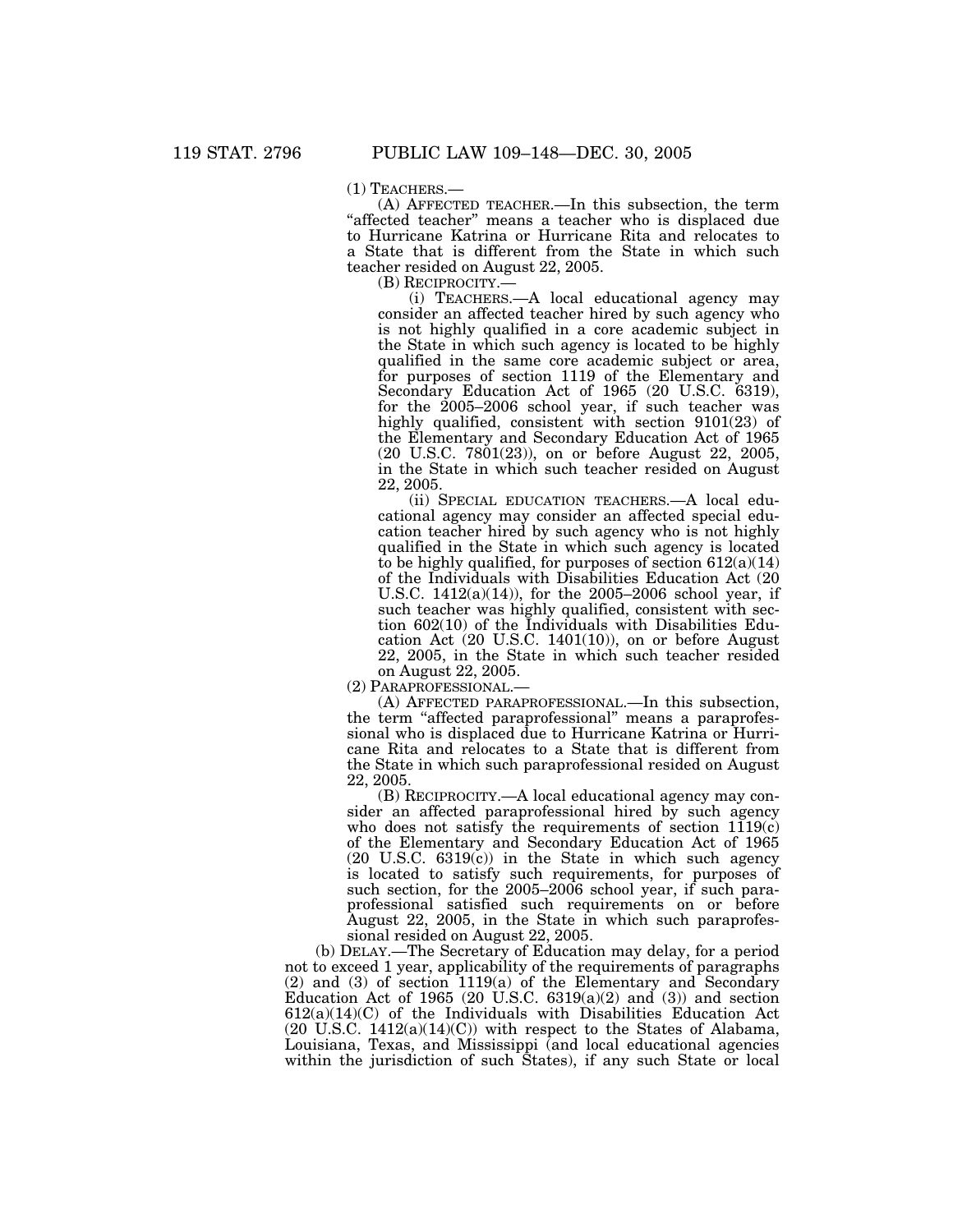educational agency demonstrates that a failure to comply with such requirements is due to exceptional or uncontrollable circumstances, such as a natural disaster or a precipitous and unforeseen decline in the financial resources of local educational agencies within the State.

### **SEC. 105. REGULATORY AND FINANCIAL RELIEF.**

(a) WAIVER AUTHORITY.—Subject to subsections (b) and (c), in providing any grant or other assistance, directly or indirectly, to an entity in an affected State in which a major disaster has been declared in accordance with section 401 of the Robert T. Stafford Disaster Relief and Emergency Assistance Act (42 U.S.C. 5170), related to Hurricane Katrina or Hurricane Rita, the Secretary of Education may, as applicable, waive or modify, in order to ease fiscal burdens, any requirement relating to the following:

(1) Maintenance of effort.

(2) The use of Federal funds to supplement, not supplant, non-Federal funds.

(3) Any non-Federal share or capital contribution required to match Federal funds provided under programs administered by the Secretary of Education.

(b) DURATION.—A waiver under this section shall be for the fiscal year 2006.

(c) LIMITATIONS.—

(1) RELATION TO IDEA.—Nothing in this section shall be construed to waive or modify any provision of the Individuals with Disabilities Education Act  $(20 \text{ U.S.C. } 1400 \text{ et seq.}).$ 

(2) MAINTENANCE OF EFFORT.—If the Secretary grants a waiver or modification under this section waiving or modifying a requirement relating to maintenance of effort for fiscal year 2006, the level of effort required for fiscal year 2007 shall not be reduced because of the waiver or modification.

#### **SEC. 106. ASSISTANCE FOR HOMELESS YOUTH.**

(a) IN GENERAL.—The Secretary of Education shall provide assistance to local educational agencies serving homeless children and youths displaced by Hurricane Katrina or Hurricane Rita, consistent with section 723 of the McKinney-Vento Homeless Assistance Act (42 U.S.C. 11433), including identification, enrollment assistance, assessment and school placement assistance, transportation, coordination of school services, supplies, referrals for health, mental health, and other needs.

(b) EXCEPTION AND DISTRIBUTION OF FUNDS.—

(1) EXCEPTION.—For purposes of providing assistance under subsection (a), subsections (c) and  $(e)(1)$  of section 722 and subsections (b) and (c) of section 723 of the McKinney-Vento Homeless Assistance Act (42 U.S.C. 11432(c) and (e)(1), 11433(b) and (c)) shall not apply.

(2) DISBURSEMENT.—The Secretary of Education shall disburse funding provided under subsection (a) to State educational agencies based on demonstrated need, as determined by the Secretary, and such State educational agencies shall distribute funds, that are appropriated under section 109 and available to carry out this section, to local educational agencies based on demonstrated need, for the purposes of carrying out section 723 of the McKinney-Vento Homeless Assistance Act (42 U.S.C. 11433).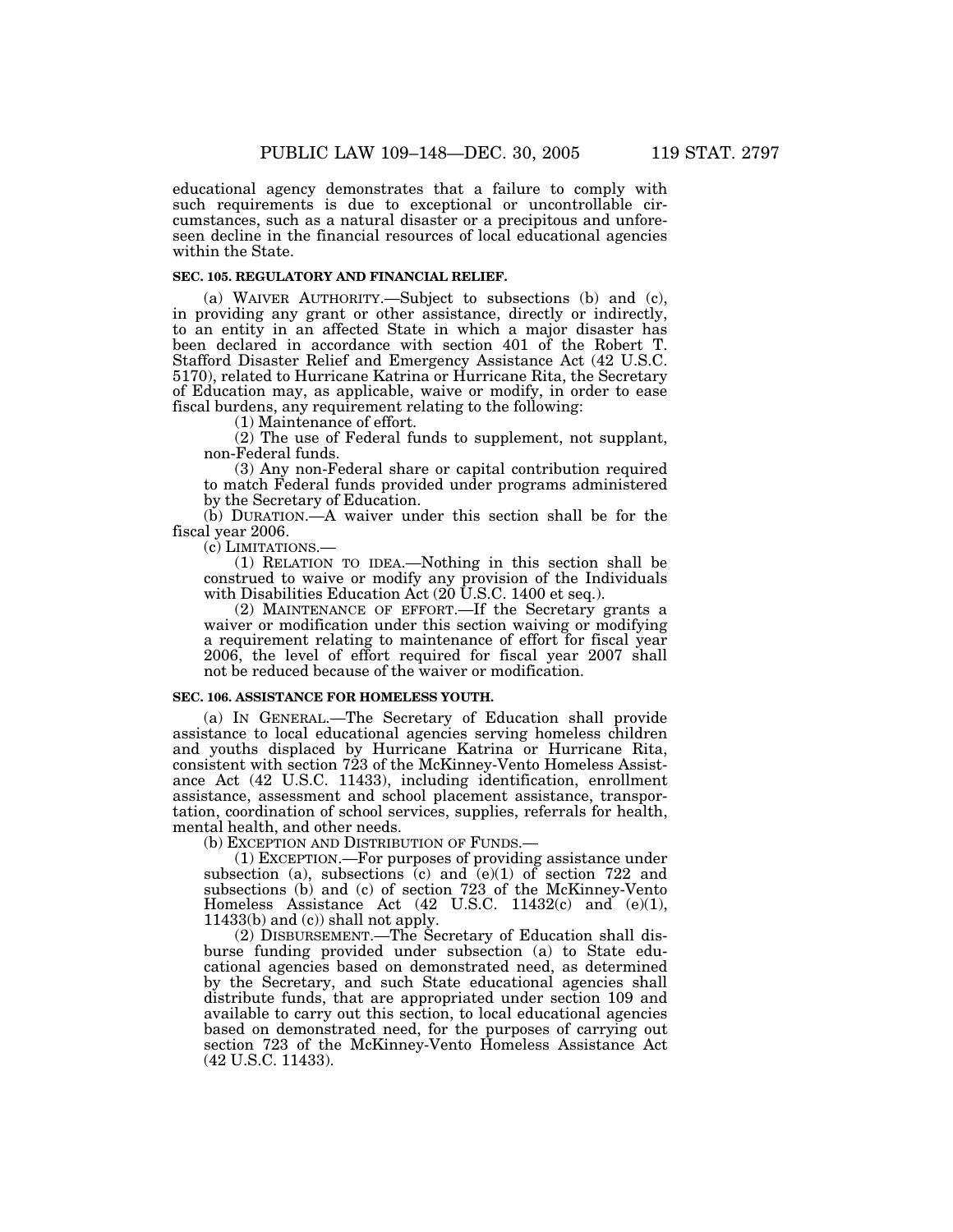#### **SEC. 107. TEMPORARY EMERGENCY IMPACT AID FOR DISPLACED STU-DENTS.**

(a) TEMPORARY EMERGENCY IMPACT AID AUTHORIZED.— (1) AID TO STATE EDUCATIONAL AGENCIES.—From amounts appropriated to carry out this subtitle, the Secretary of Education shall provide emergency impact aid to State educational agencies to enable the State educational agencies to make emergency impact aid payments to eligible local educational agencies and eligible BIA-funded schools to enable—

(A) such eligible local educational agencies and schools to provide for the instruction of students served by such agencies and schools; and

(B) such eligible local educational agencies to make immediate impact aid payments to accounts established on behalf of displaced students (referred to in this section as ''accounts'') who are attending eligible non-public schools located in the areas served by the eligible local educational agencies.

(2) AID TO LOCAL EDUCATIONAL AGENCIES AND BIA-FUNDED SCHOOLS.—A State educational agency shall make emergency impact aid payments to eligible local educational agencies and eligible BIA-funded schools in accordance with subsection (d).

(3) STATE EDUCATIONAL AGENCIES IN CERTAIN STATES.— In the case of the States of Louisiana and Mississippi, the State educational agency shall carry out the activities of eligible local educational agencies that are unable to carry out this section, including eligible local educational agencies in such States for which the State exercises the authorities normally exercised by such local educational agencies.

(4) NOTICE OF FUNDS AVAILABILITY.—Not later than 14 calendar days after the date of enactment of this Act, the Secretary of Education shall publish in the Federal Register a notice of the availability of funds under this section.

(b) DEFINITIONS.—In this section:

(1) DISPLACED STUDENT.—The term ''displaced student'' means a student who enrolled in an elementary school or secondary school (other than the school that the student was enrolled in, or was eligible to be enrolled in, on August 22, 2005) because such student resides or resided on August 22, 2005, in an area for which a major disaster has been declared in accordance with section 401 of the Robert T. Stafford Disaster Relief and Emergency Assistance Act (42 U.S.C. 5170), related to Hurricane Katrina or Hurricane Rita.

(2) ELIGIBLE LOCAL EDUCATIONAL AGENCIES.—The term "eligible local educational agency" means a local educational agency that serves—

(A) an elementary school or secondary school (including a charter school) in which there is enrolled a displaced student; or

(B) an area in which there is located an eligible nonpublic school.

(3) ELIGIBLE NON-PUBLIC SCHOOL.—The term ''eligible nonpublic school'' means a non-public elementary school or secondary school that—

(A) is accredited or licensed or otherwise operates in accordance with State law;

(B) was in existence on August 22, 2005; and

Deadline. Federal Register, publication.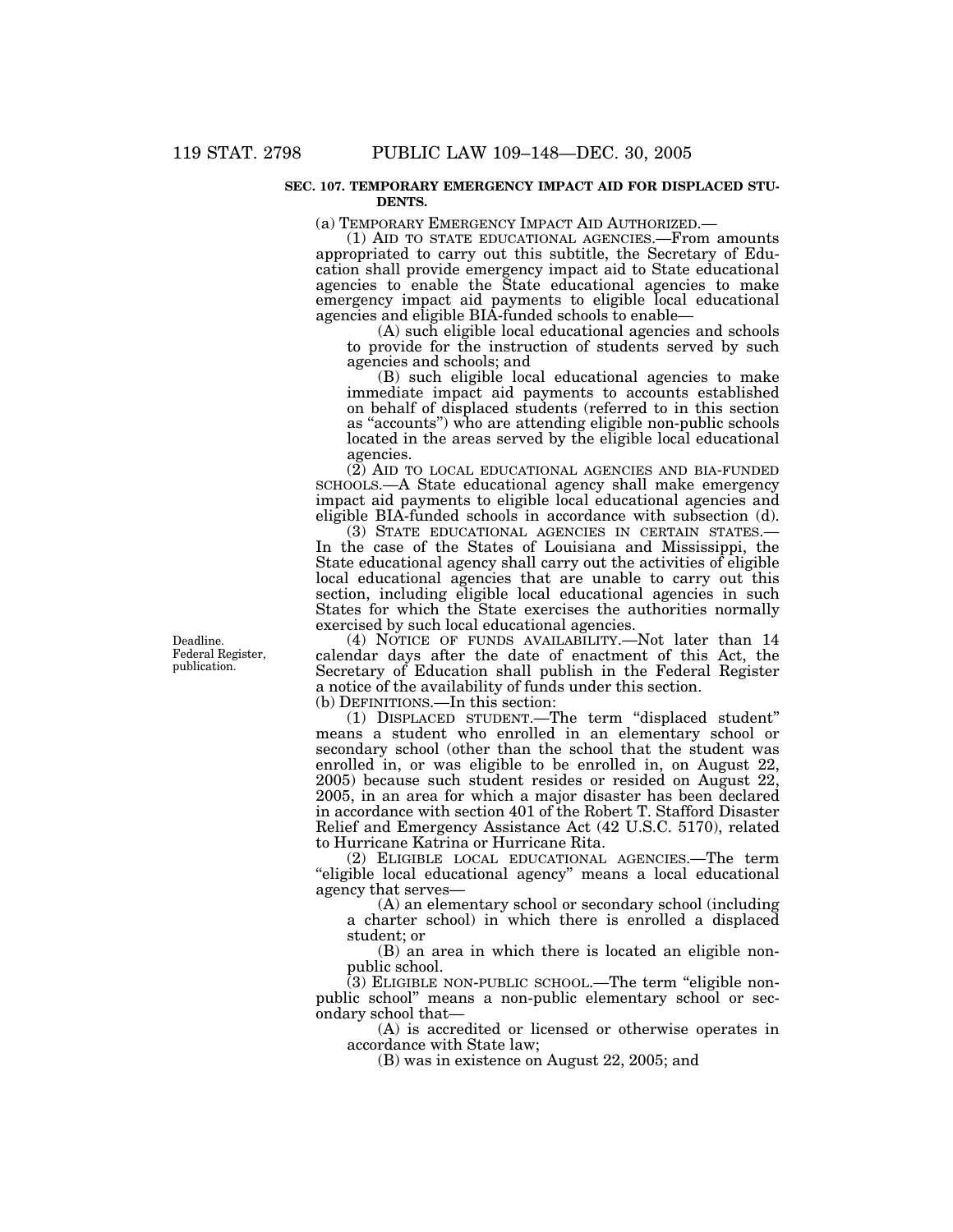(C) serves a displaced student on behalf of whom an application for an account has been made pursuant to subsection  $(c)(2)(A)(ii)$ .

(4) ELIGIBLE BIA-FUNDED SCHOOL.—In this section, the term ''eligible BIA-funded school'' means a school funded by the Bureau of Indian Affairs in which there is enrolled a displaced student.

(c) APPLICATION.—

Deadlines.

(1) STATE EDUCATIONAL AGENCY.—A State educational agency that desires to receive emergency impact aid under this section shall submit an application to the Secretary of Education, not later than 7 calendar days after the date by which an application under paragraph (2) must be submitted, in such manner, and accompanied by such information as the Secretary of Education may reasonably require, including—

(A) information on the total displaced student child count of the State provided by eligible local educational agencies in the State and eligible BIA-funded schools in the State under paragraph (2);

(B) a description of the process for the parent or guardian of a displaced student enrolled in a non-public school to indicate to the eligible local educational agency serving the area in which such school is located that the student is enrolled in such school;

(C) a description of the procedure to be used by an eligible local educational agency in such State to provide payments to accounts;

(D) a description of the process to be used by an eligible local educational agency in such State to obtain—

(i) attestations of attendance of eligible displaced students from eligible non-public schools, in order for the local educational agency to provide payments to accounts on behalf of eligible displaced students; and

(ii) attestations from eligible non-public schools that accounts are used only for the purposes described in subsection  $(e)(1)$ ;

(E) the criteria, including family income, used to determine the eligibility for and the amount of assistance under this section provided on behalf of a displaced student attending an eligible non-public school; and

(F) the student count for displaced students attending eligible non-public schools.

(2) LOCAL EDUCATIONAL AGENCIES AND BIA-FUNDED SCHOOLS.—An eligible local educational agency or eligible BIAfunded school that desires an emergency impact aid payment under this section shall submit an application to the State educational agency, not later than 14 calendar days after the date of the publication of the notice described in subsection (a)(4), in such manner, and accompanied by such information as the State educational agency may reasonably require, including documentation submitted quarterly for the 2005–2006 school year that indicates the following:

(A) In the case of an eligible local educational agency—

(i) the number of displaced students enrolled in the elementary schools and secondary schools (including charter schools and including the number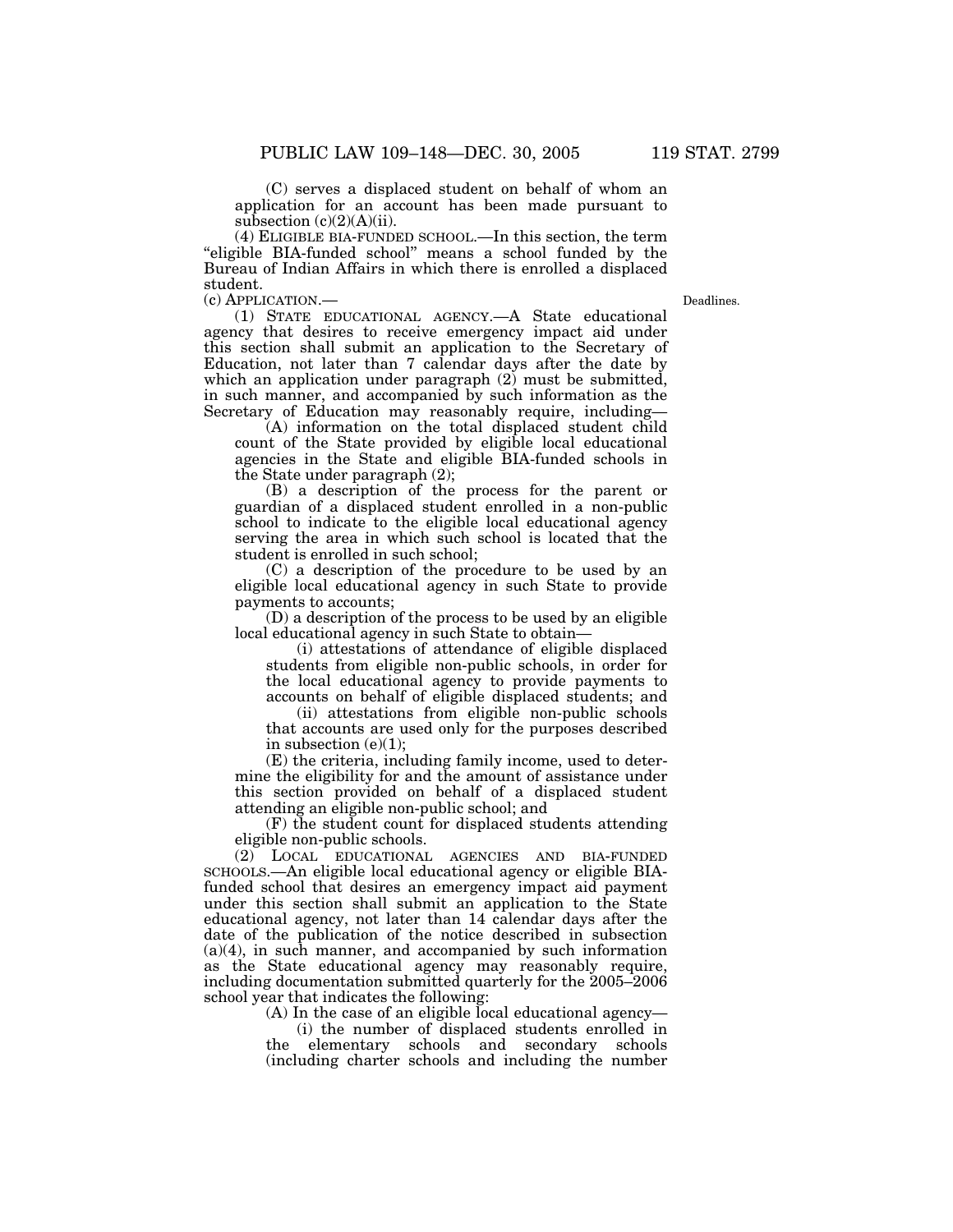of displaced students who are children with disabilities) served by such agency for such quarter;

(ii) the number of displaced students for whom the eligible local educational agency expects to provide payments to accounts under subsection  $(d)(3)$  (including the number of displaced students who are children with disabilities) for such quarter who meet the following criteria—

(I) the displaced student enrolled in an eligible non-public school prior to the date of enactment of this Act;

(II) the parent or guardian of the displaced student chose to enroll the student in the eligible non-public school in which the student is enrolled; and

(III) the parent or guardian of the displaced student submitted, in a timely manner that allows the local educational agency to meet the documentation requirements under this paragraph, an application requesting that the agency make a payment to an account on behalf of the student; and (iii) an assurance that the local educational agency

will make payments to accounts within 14 calendar days of receipt of funds provided under this section.

(B) In the case of an eligible BIA-funded school, the number of displaced students, including the number of displaced students who are children with disabilities, enrolled in such school for such quarter.

(3) DETERMINATION OF NUMBER OF DISPLACED STUDENTS.— In determining the number of displaced students for a quarter under paragraph (2), an eligible local educational agency or eligible BIA-funded school shall include the number of displaced students served—

(A) in the case of a determination for the first quarterly installment, during the quarter prior to the date of enactment of this Act; and

(B) in the case of a determination for each subsequent quarterly installment, during the quarter immediately preceding the quarter for which the installment is provided. (d) AMOUNT OF EMERGENCY IMPACT AID.—

(1) AID TO STATE EDUCATIONAL AGENCIES.—

(A) IN GENERAL.—The amount of emergency impact aid received by a State educational agency for the 2005– 2006 school year shall equal the sum of—

(i) the product of the number of displaced students (who are not children with disabilities), as determined by the eligible local educational agencies and eligible BIA-funded schools in the State under subsection  $(c)(2)$ , times \$6,000; and

(ii) the product of the number of displaced students who are children with disabilities, as determined by the eligible local educational agencies and eligible BIAfunded schools in the State under subsection  $(c)(2)$ , times \$7,500.

(B) INSUFFICIENT FUNDS.—If the amount available under this section to provide emergency impact aid under this subsection is insufficient to pay the full amount that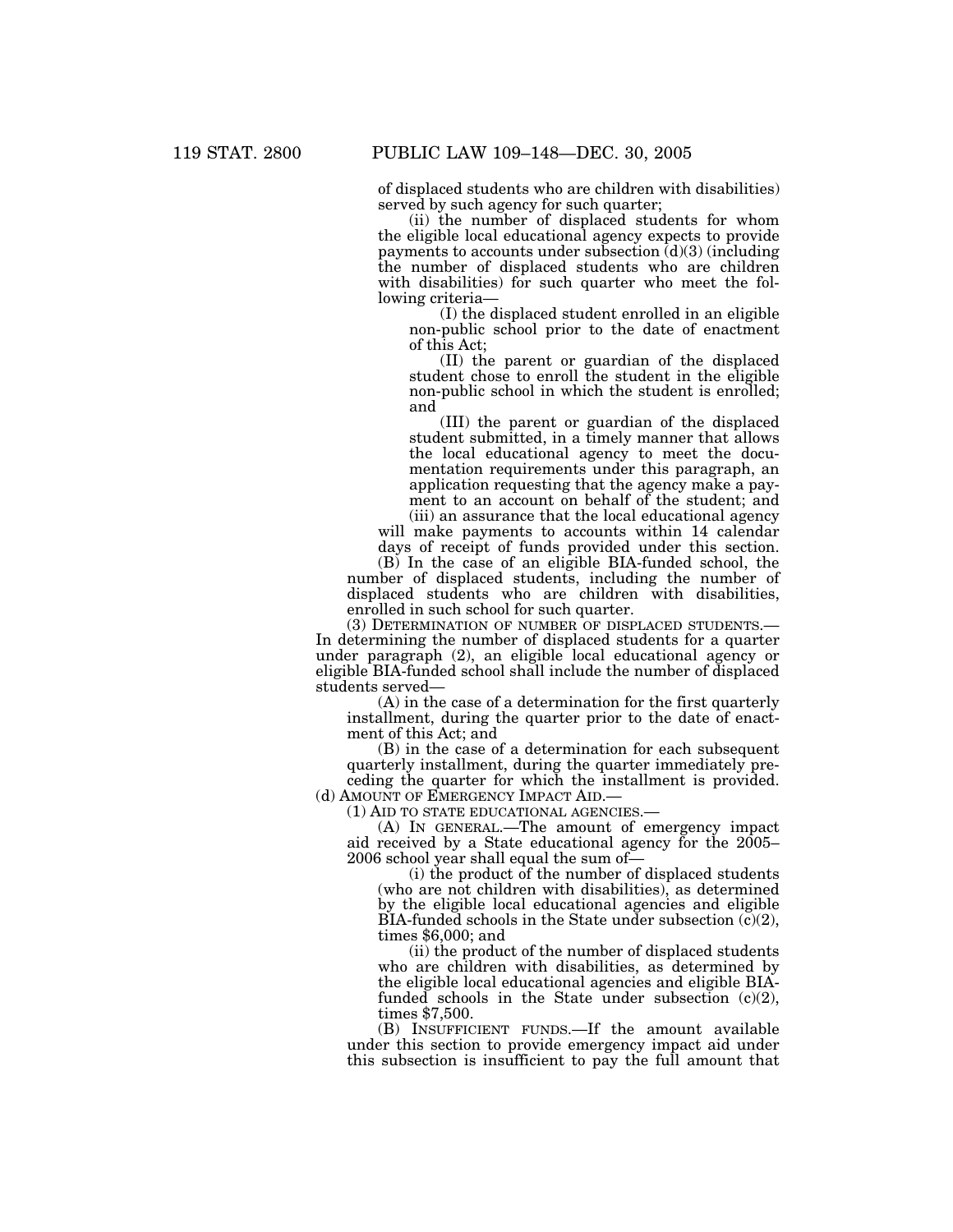a State educational agency is eligible to receive under this section, the Secretary of Education shall ratably reduce the amount of such emergency impact aid.

(C) RETENTION OF STATE SHARE.—In the case of a State educational agency that has made a payment prior to the date of enactment of this Act to a local educational agency for the purpose of covering additional costs incurred as a result of enrolling a displaced student in a school served by the local educational agency, the State educational agency may retain a portion of the payment described in paragraph (2)(A)(ii) that bears the same relation to the total amount of the payment under such paragraph as the sum of such prior payments bears to the total cost of attendance for all students in that local educational agency for whom the State educational agency made such prior payments, except that a local educational agency shall not adjust the level of funding provided to accounts under this section based on the State's retention of such amount.

(2) AID TO ELIGIBLE LOCAL EDUCATIONAL AGENCIES AND ELIGIBLE BIA-FUNDED SCHOOLS.—

(A) QUARTERLY INSTALLMENTS.—

(i) IN GENERAL.—A State educational agency shall provide emergency impact aid payments under this section on a quarterly basis for the 2005–2006 school year by such dates as determined by the Secretary of Education. Such quarterly installment payments shall be based on the number of displaced students reported under subsection  $(c)(2)$  and in the amount determined under clause (ii).

(ii) PAYMENT AMOUNT.—Each quarterly installment payment under clause (i) shall equal 25 percent of the sum of—

(I) the number of displaced students (who are not children with disabilities) reported by the eligible local educational agency or eligible BIAfunded school for such quarter (as determined under subsection  $(c)(2)$ ) times \$6,000; and

(II) the number of displaced students who are children with disabilities reported by the eligible local educational agency or eligible BIA-funded school for such quarter (as determined under subsection  $(c)(2)$  times \$7,500.

(iii) TIMELINE.—The Secretary of Education shall Reports. establish a timeline for quarterly reporting on the number of displaced students in order to make the appropriate disbursements in a timely manner.

(iv) INSUFFICIENT FUNDS.—If, for any quarter, the amount available under this section to make payments under this subsection is insufficient to pay the full amount that an eligible local educational agency or eligible BIA-funded school is eligible to receive under this section, the State educational agency shall ratably reduce the amount of such payments.

(B) MAXIMUM PAYMENT TO ACCOUNT.—In providing quarterly payments to an account for the 2005–2006 school year on behalf of a displaced student for each quarter

Deadline.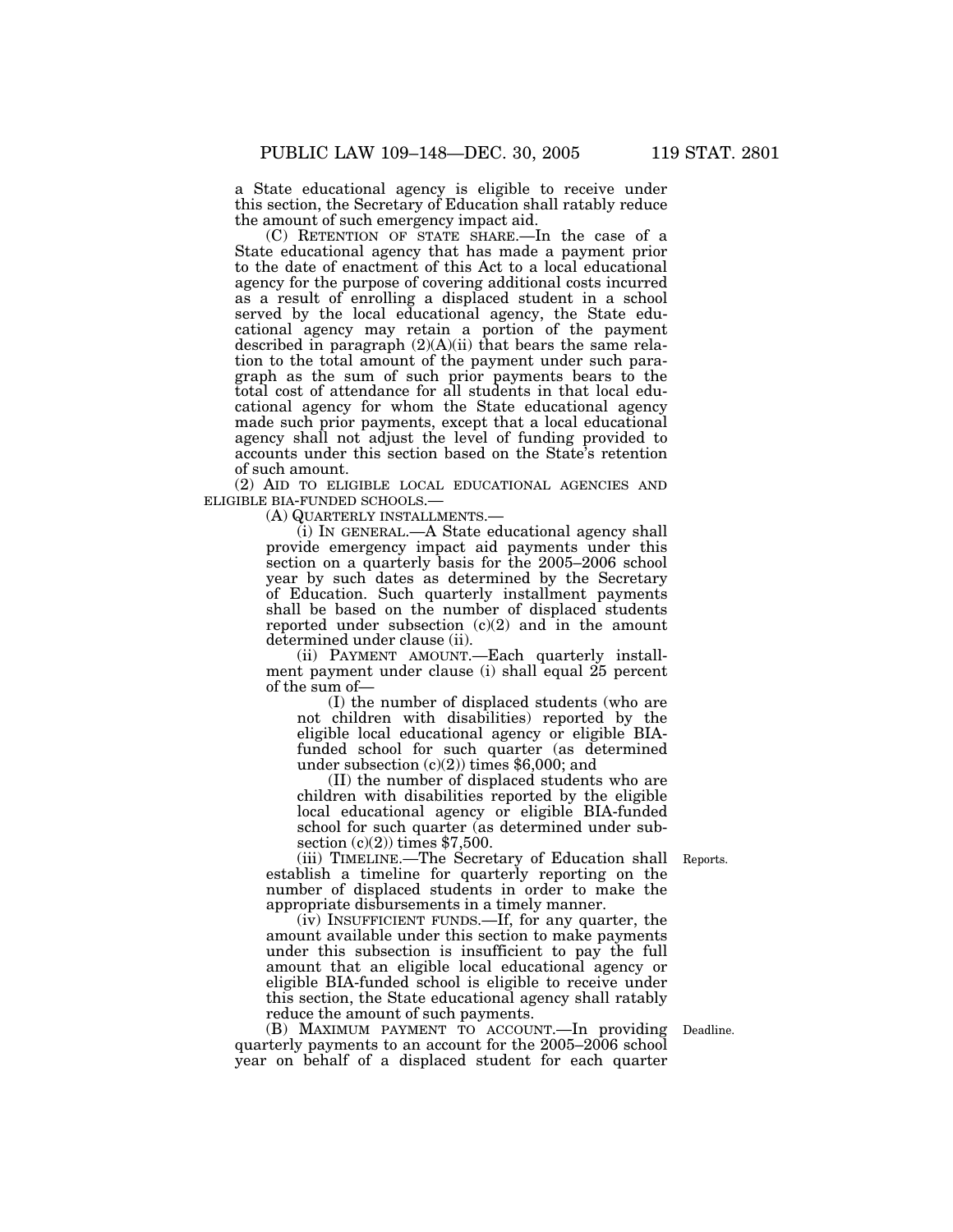that such student is enrolled in a non-public school in the area served by the agency under paragraph (3), an eligible local educational agency may provide not more than 4 quarterly payments to such account (each of which shall be paid not later than 14 calendar days after the date of receipt of each quarterly installment payment received under subparagraph (A)), and the aggregate amount of such payments shall not exceed the lesser of—

(i)(I) in the case of a displaced student who is not a child with a disability, \$6,000; or

(II) in the case of a displaced student who is a child with a disability, \$7,500; or

(ii) the cost of tuition and fees (and transportation expenses, if any) at the non-public school for the 2005– 2006 school year.

(C) LIMITATION.—A non-public school accessing funds on behalf of a displaced student under this section must waive tuition, or reimburse tuition paid, in an amount equal to the amount accessed.

(3) DISPLACED STUDENTS.—Subject to the succeeding sentence, an eligible local educational agency or eligible BIA-funded school receiving emergency impact aid payments under this section shall use the payments to provide services and assistance to elementary schools and secondary schools (including charter schools) served by such agency, or to such BIA-funded school, that enrolled a displaced student. An eligible local educational agency that receives emergency impact aid payments under this section and that serves an area in which there is located an eligible non-public school shall, at the request of the parent or guardian of a displaced student who meets the criteria described in subsection  $(c)(2)(A)(ii)$  and who enrolled in a non-public school in an area served by the agency, use such emergency impact aid payment to provide payment on a quarterly basis (but not to exceed the total amount specified in subsection  $(d)(2)(B)$  for the 2005–2006 school year) to an account on behalf of such displaced student.

(e) USE OF FUNDS.—

(1) AUTHORIZED USES.—The authorized uses of funds are the following:

(A) Paying the compensation of personnel, including teacher aides, in schools enrolling displaced students.

(B) Identifying and acquiring curricular material, including the costs of providing additional classroom supplies, and mobile educational units and leasing sites or spaces.

(C) Basic instructional services for such students, including tutoring, mentoring, or academic counseling.

(D) Reasonable transportation costs.

(E) Health and counseling services.

(F) Education and support services.

(2) VERIFICATION OF ENROLLMENT FOR NON-PUBLIC SCHOOLS.—Before providing a quarterly payment to an account, the eligible local educational agency shall verify with the parent or guardian of a displaced student that such displaced student is, or was, enrolled in the non-public school for such quarter.

(3) PROHIBITION.—Funds received under this section shall not be used for construction or major renovation of schools.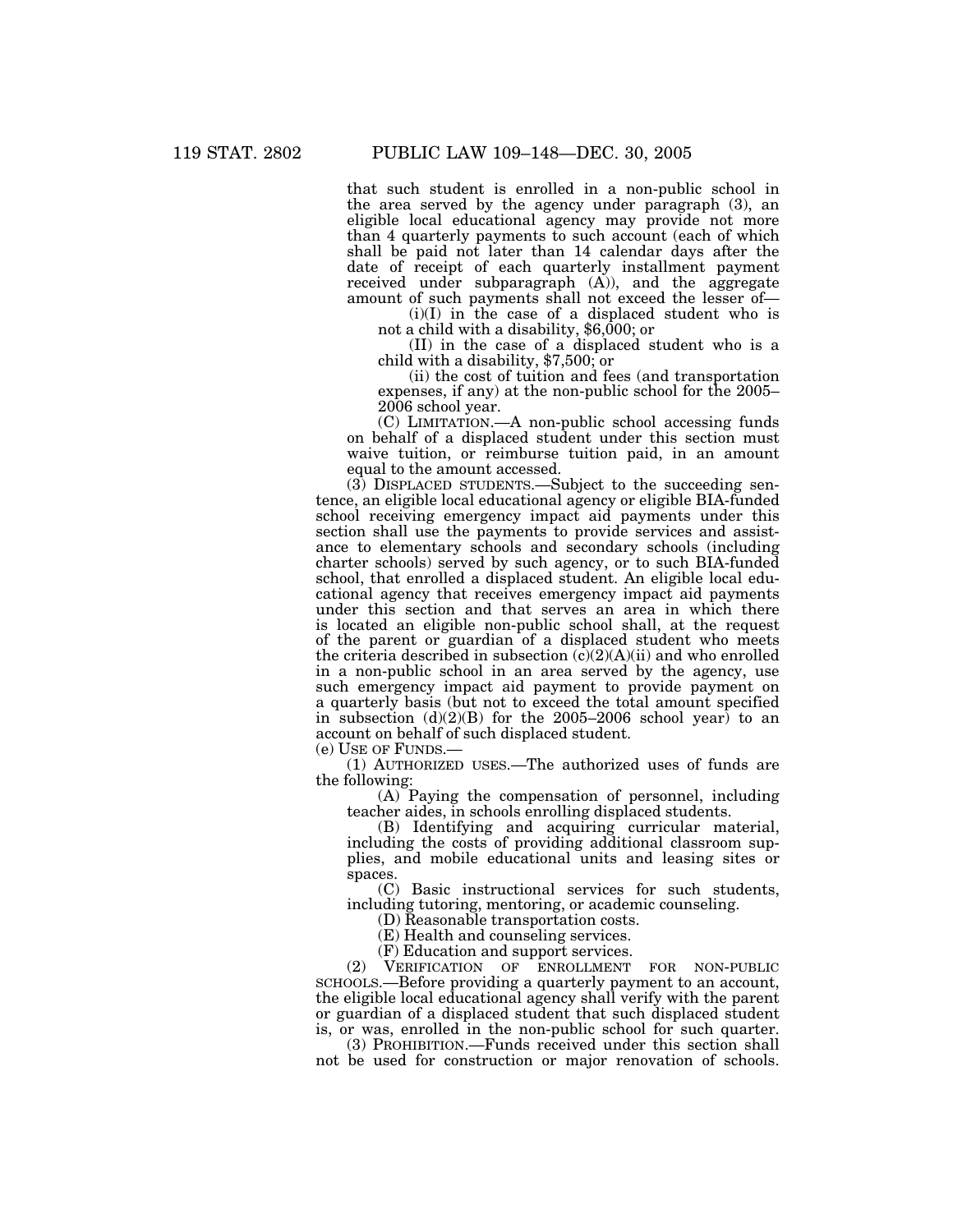(4) PROVISION OF SPECIAL EDUCATION AND RELATED SERV-ICES.—

(A) IN GENERAL.—In the case of a displaced student who is a child with a disability, any payment made on behalf of such student to an eligible local educational agency or any payment available in an account for such student, shall be used to pay for special education and related services consistent with the Individuals with Disabilities Education Act (20 U.S.C. 1400 et seq.).

(B) SPECIAL RULE.—

(i) RETENTION.—Notwithstanding any other provision of this section, if an eligible local educational agency provides services to a displaced student attending an eligible non-public school under section  $612(a)(10)$  of the Individuals with Disabilities Education Act  $(20 \text{ U.S.C. } 1412(a)(10))$ , the eligible local educational agency may retain a portion of the assistance received under this section on behalf of such student to pay for such services.

(ii) DETERMINATION OF PORTION.—

Deadline.

(I) GUIDELINES.—Each State shall issue guidelines, not later than 14 calendar days after the date of the publication of the notice described in subsection  $(a)(4)$ , that specify the portion of the assistance that an eligible local educational agency in the State may retain under this subparagraph. Each State shall apply such guidelines in a consistent manner throughout the State.

(II) DETERMINATION OF PORTION.—The portion specified in the guidelines shall be based on customary costs of providing services under such section 612(a)(10) for the local educational agency.

(C) DEFINITIONS.—In this paragraph:

(i) SPECIAL EDUCATION; RELATED SERVICES.—The terms ''special education'' and ''related services'' have the meaning given such terms in section 602 of the Individuals with Disabilities Education Act (20 U.S.C. 1401).

(ii) INDIVIDUALIZED EDUCATION PROGRAM.—The term ''individualized education program'' has the meaning given the term in section  $614\left(\frac{d}{2}\right)$  of the Individuals with Disabilities Education Act (20 U.S.C.  $1414(d)(2)$ ).

(f) RETURN OF AID.—

(1) ELIGIBLE LOCAL EDUCATIONAL AGENCY OR ELIGIBLE BIA-FUNDED SCHOOL.—An eligible local educational agency or eligible BIA-funded school that receives an emergency impact aid payment under this section shall return to the State educational agency any payment provided to the eligible local educational agency or school under this section that the eligible local educational agency or school has not obligated by the end of the 2005–2006 school year in accordance with this section.

(2) STATE EDUCATIONAL AGENCY.—A State educational agency that receives emergency impact aid under this section, shall return to the Secretary of Education—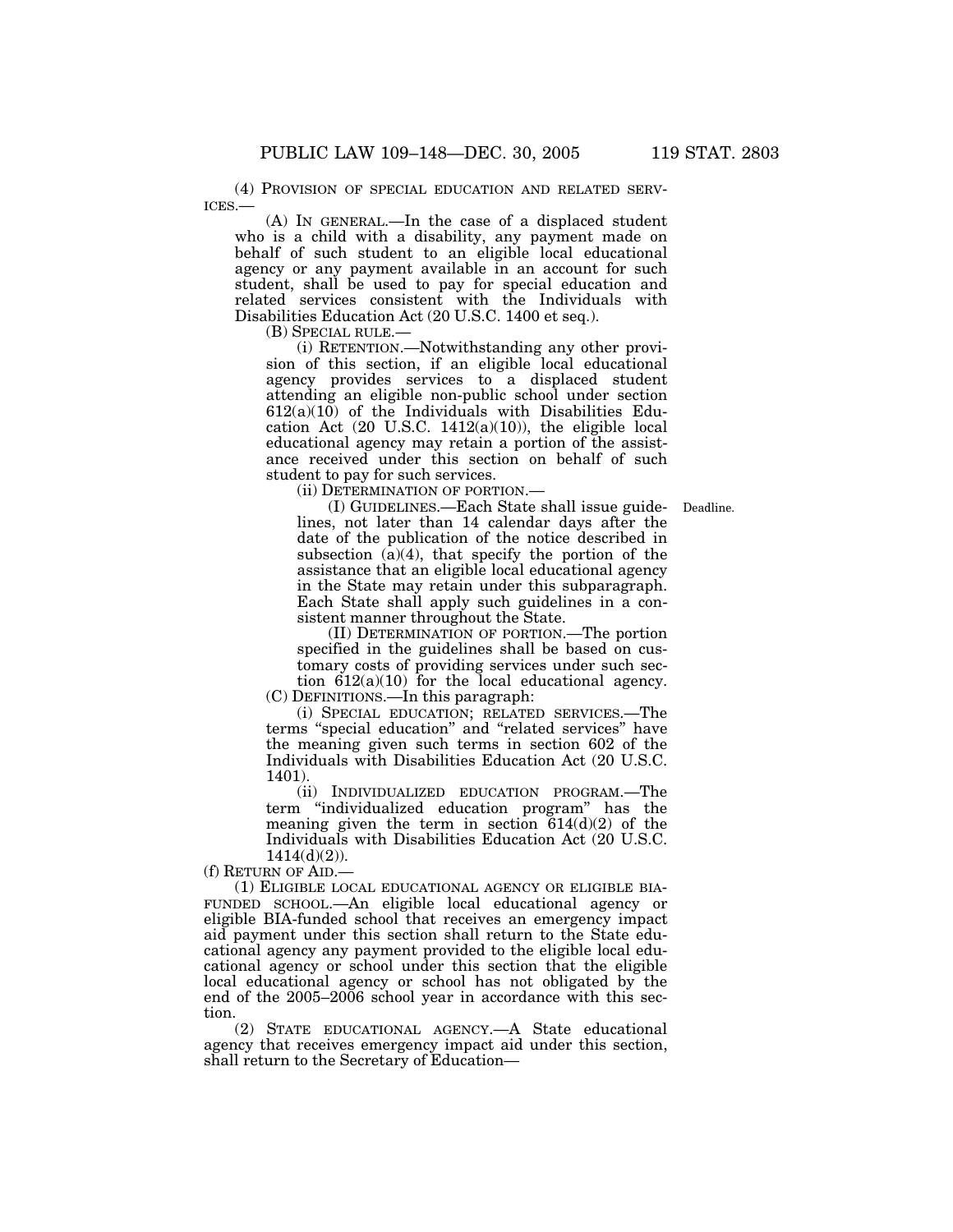(A) any aid provided to the agency under this section that the agency has not obligated by the end of the 2005– 2006 school year in accordance with this section; and

(B) any payment funds returned to the State educational agency under paragraph (1).

(g) LIMITATION ON USE OF AID AND PAYMENTS.—Aid and payments provided under this section shall only be used for expenses incurred during the 2005–2006 school year.

(h) ADMINISTRATIVE EXPENSES.—A State educational agency that receives emergency impact aid under this section may use not more than 1 percent of such aid for administrative expenses. An eligible local educational agency or eligible BIA-funded school that receives emergency impact aid payments under this section may use not more than 2 percent of such payments for administrative expenses.

(i) SPECIAL FUNDING RULE.—In calculating funding under section 8003 of the Elementary and Secondary Education Act of 1965 (20 U.S.C. 7703) for an eligible local educational agency that receives an emergency impact aid payment under this section, the Secretary of Education shall not count displaced students served by such agency for whom an emergency impact aid payment is received under this section, nor shall such students be counted for the purpose of calculating the total number of children in average daily attendance at the schools served by such agency as provided in section  $8003(b)(3)(B)(i)$  of such Act  $(20 \text{ U.S.C.})$ 7703(b)(3)(B)(i)).

(j) NOTICE.—Each State receiving emergency impact aid under this section shall provide, to the parent or guardian of each displaced student for whom a payment is made under this section to an account who resides in such State, notification that—

(1) such parent or guardian has the option of enrolling such student in a public school or a non-public school; and

(2) the temporary emergency impact aid for displaced students provided under this section is temporary and is only available for the 2005–2006 school year.

(k) BYPASS.—For a State in which State law prohibits the State from using Federal funds to directly provide services on behalf of students attending non-public schools and provides that another entity shall provide such services, the Secretary of Education shall make such arrangements with that entity.

(l) REDIRECTION OF FUNDS.—

(1) IN GENERAL.—If a State educational agency or eligible local educational agency is unable to carry out this section, the Secretary of Education shall make such arrangements with the State as the Secretary determines appropriate to carry out this section on behalf of displaced students attending an eligible non-public school in the area served by such agency.

(2) SPECIAL RULE.—If an eligible local educational agency does not make a payment to an account within 14 calendar days of receipt of funds provided under this section, then—

(A) the eligible local educational agency shall return the funds received that quarter for such account to the State educational agency; and

(B) the State educational agency shall ensure that the proper payment to such account for such quarter is made not later than 14 calendar days after the date of the receipt of funds under subparagraph (A), before any

Deadlines.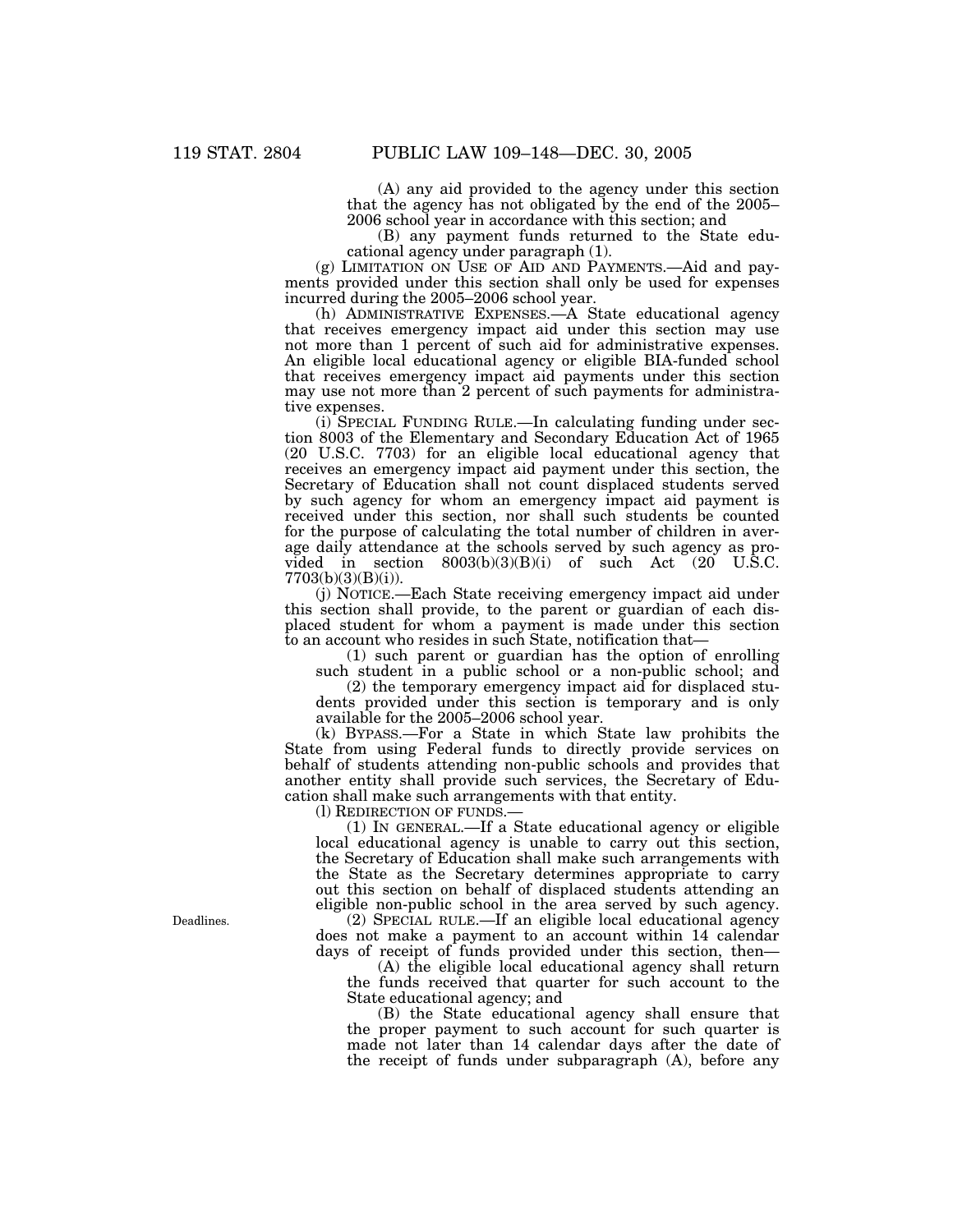further funds for such account are distributed to the eligible local educational agency.

(m) NONDISCRIMINATION.—

(1) PROHIBITION.—

(A) IN GENERAL.—A school that enrolls a displaced student under this section shall not discriminate against students on the basis of race, color, national origin, religion, disability, or sex.

(B) APPLICABILITY.—The prohibition of religious discrimination in subparagraph  $(A)$  shall not apply with regard to enrollment for a non-public school that is controlled by a religious organization or organized and operated on the basis of religious tenets, except that the prohibition of religious discrimination shall apply with respect to the enrollment of displaced students assisted under this section.

(2) SINGLE SEX SCHOOLS, CLASSES, OR ACTIVITIES.—

(A) IN GENERAL.—To the extent consistent with title IX of the Education Amendments of 1972 (20 U.S.C. 1681 et seq.), the prohibition of sex discrimination in paragraph  $(1)(A)$  shall not apply to a non-public school that is controlled by a religious organization or organized and operated on the basis of religious tenets if the application of paragraph  $(1)(A)$  would not be consistent with the religious tenets of such organization.

(B) SINGLE SEX SCHOOLS, CLASSES, OR ACTIVITIES.— Notwithstanding paragraph  $(1)(A)$  and to the extent consistent with title IX of the Education Amendments of 1972, a parent or guardian may choose and a non-public school may offer a single sex school, class, or activity.

(3) GENERAL PROVISION.—Nothing in this subtitle may be construed to alter or modify the provisions of the Individuals with Disabilities Education Act (20 U.S.C. 1400 et seq.), title VI of the Civil Rights Act of 1964 (42 U.S.C. 2000d et seq.), title IX of the Education Amendments of 1972 (20 U.S.C. 1681 et seq.), and the Rehabilitation Act of 1973 (29 U.S.C. 701 et seq.).

(4) OPT-OUT.—A parent or guardian of a displaced student on behalf of whom a payment to an account is made under this section shall have the option to have such parent or guardian's displaced child opt out of religious worship or religious classes offered by the non-public school in which such student is enrolled and on behalf of whom a payment to an account is made under this section.

(5) RULE OF CONSTRUCTION.—The amount of any payment (or other form of support provided on behalf of a displaced student) under this section shall not be treated as income of a parent or guardian of the student for purposes of Federal tax laws or for determining eligibility for any other Federal program.

(m) TREATMENT OF STATE AID.—A State shall not take into consideration emergency impact aid payments received under this section by a local educational agency in the State in determining the eligibility of such local educational agency for State aid, or the amount of State aid, with respect to free public education of children.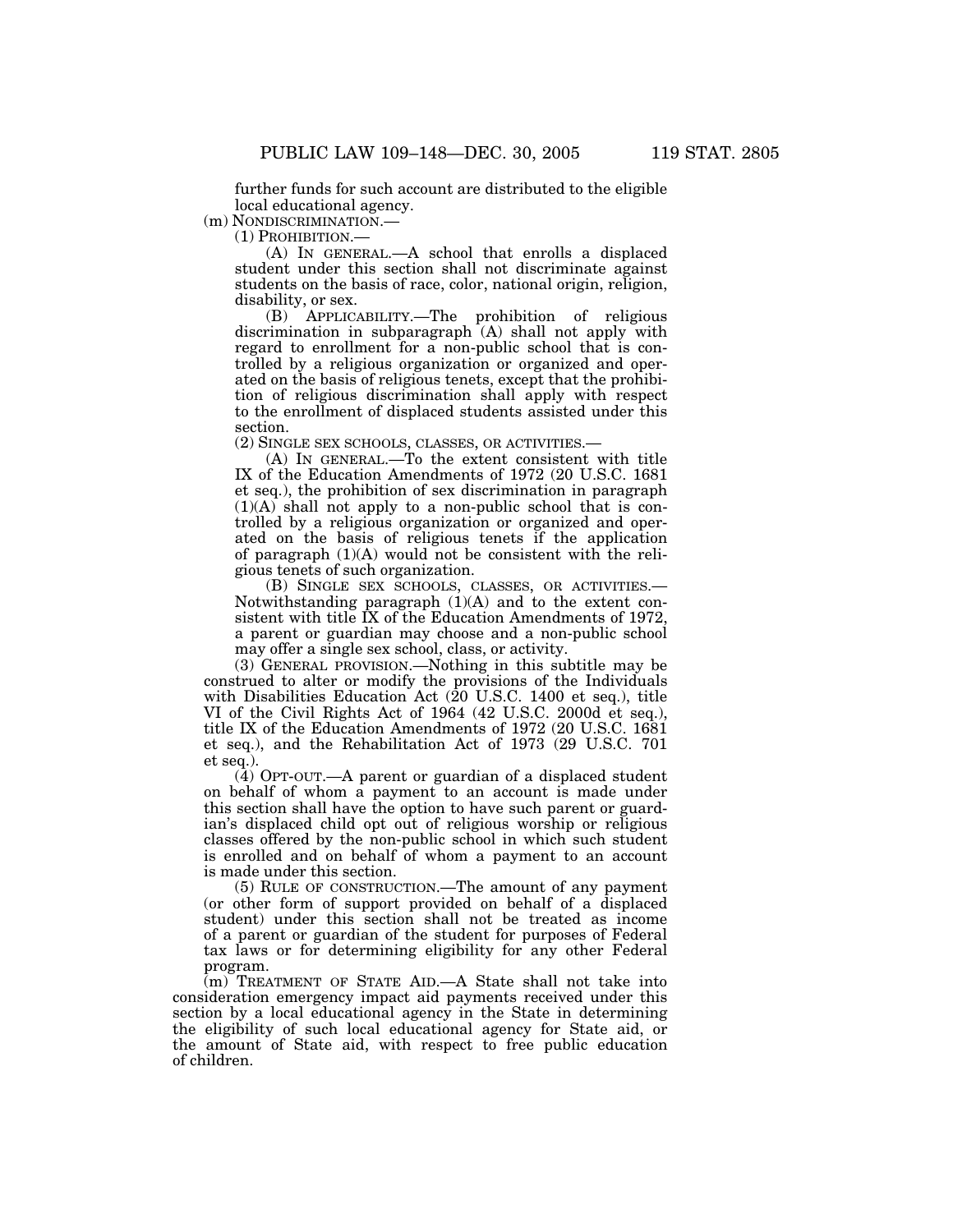### **SEC. 108. SEVERABILITY.**

If any provision of this subtitle, an amendment made by this subtitle, or the application of such provision or amendment to any person or circumstance is held to be unconstitutional, the remainder of this subtitle, the amendments made by this subtitle, and the application of the provisions of such to any person or circumstance shall not be affected thereby.

#### **SEC. 109. AUTHORIZATION OF FUNDS.**

There are authorized to be appropriated such sums as may be necessary to carry out sections 102, 106, and 107.

#### **SEC. 110. SUNSET PROVISION.**

Except as provided in section 105, the provisions of this subtitle shall be effective for the period beginning on the date of enactment of this Act and ending on August 1, 2006.

Higher Education Hurricane Relief Act of 2005.

# **Subtitle B—Higher Education Hurricane Relief**

### **SEC. 201. SHORT TITLE.**

This subtitle may be cited as the "Higher Education Hurricane" Relief Act of 2005''.

### **SEC. 202. GENERAL WAIVERS AND MODIFICATIONS.**

(a) AUTHORITY.—Notwithstanding any other provision of law, unless enacted with specific reference to this section, the Secretary is authorized to waive or modify any statutory or regulatory provision applicable to the student financial assistance programs under title IV of the Higher Education Act of 1965 (20 U.S.C. 1070 et seq.), or any student or institutional eligibility provisions in the Higher Education Act of 1965, as the Secretary deems necessary in connection with a Gulf hurricane disaster to ensure that—

(1) administrative requirements placed on affected students, affected individuals, affected institutions, lenders, guaranty agencies, and grantees are minimized to the extent possible without impairing the integrity of the higher education programs under the Higher Education Act of 1965, to ease the burden on such participants; or

(2) institutions of higher education, lenders, guaranty agencies, and other entities participating in the student financial assistance programs under title IV of the Higher Education Act of 1965, that serve an area affected by a Gulf hurricane disaster, may be granted temporary relief from requirements that are rendered infeasible or unreasonable due to the effects of a Gulf hurricane disaster, including due diligence requirements and reporting deadlines.

(b) AUTHORITY TO EXTEND OR WAIVE REPORTING REQUIREMENTS UNDER SECTION 131(a).—The Secretary is authorized to extend reporting deadlines or waive reporting requirements under section  $131(a)$  of the Higher Education Act of 1965 (20 U.S.C. 1015(a)) for an affected institution.

(c) CONSTRUCTION.—Nothing in this subtitle shall be construed—

(1) to allow the Secretary to waive or modify any applicable statutory or regulatory requirements prohibiting discrimination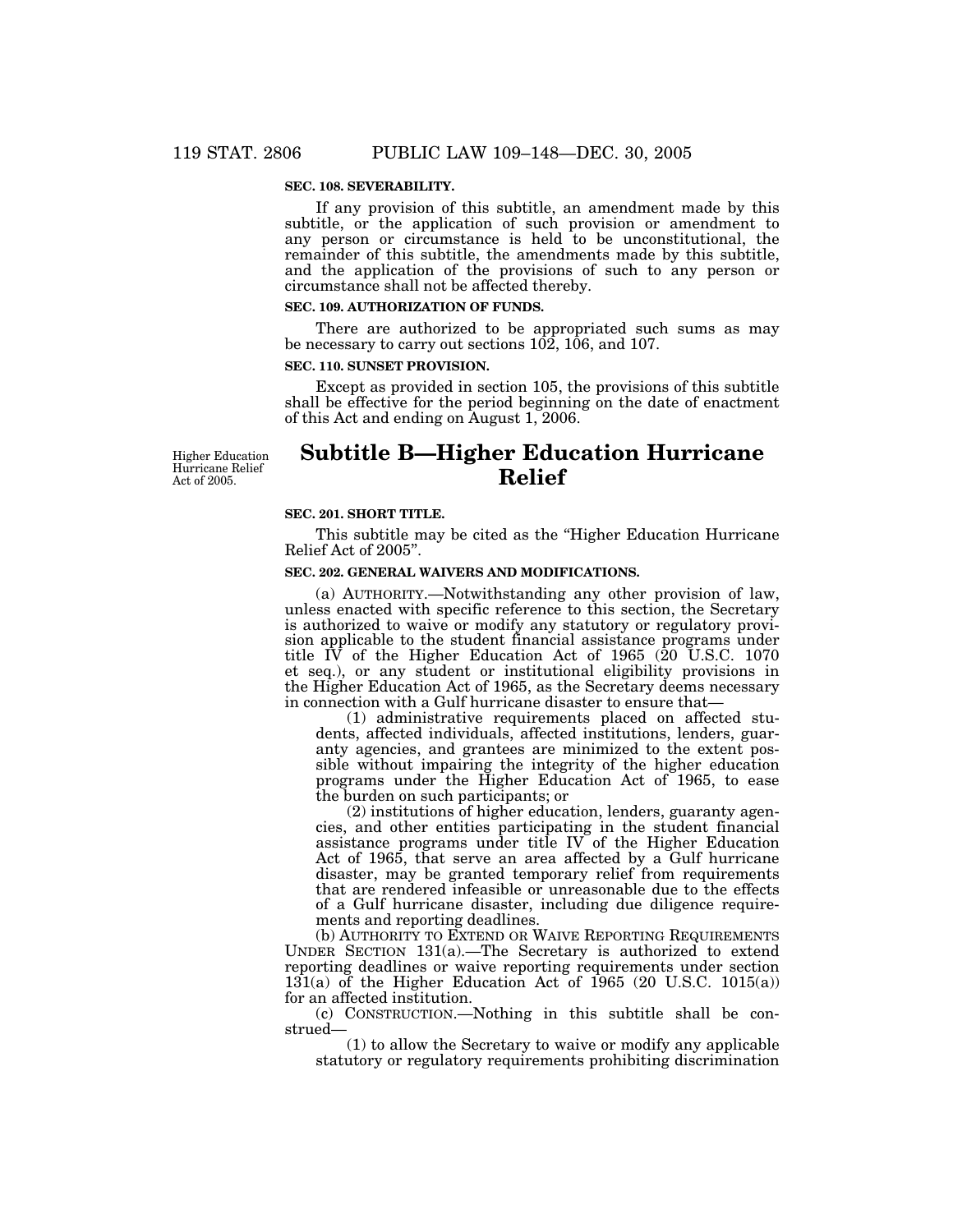in a program or activity, or in employment or contracting, under existing law (in existence on the date of the Secretary's action); or

(2) to authorize any refunding of any repayment of a loan. **SEC. 203. MODIFICATION OF PART A OF TITLE II GRANTS AUTHORIZED.**

The Secretary is authorized to approve modifications to the requirements for Teacher Quality Enhancement Grants for States and Partnerships under part A of title II of the Higher Education Act of 1965  $(20\text{~U.S.C.} 1021\text{~et seq.})$ , at the request of the grantee—

(1) to assist States and local educational agencies to recruit and retain highly qualified teachers in a school district located in an area affected by a Gulf hurricane disaster; and

(2) to assist institutions of higher education, located in such area to recruit and retain faculty necessary to prepare teachers and provide professional development.

### **SEC. 204. AUTHORIZED USES OF TRIO, GEAR-UP, PART A OR B OF TITLE III, AND OTHER GRANTS.**

The Secretary is authorized to modify the required and allowable uses of funds under chapters 1 and 2 of subpart 2 of part A of title IV of the Higher Education Act of 1965 (20 U.S.C. 1070a et seq., 1070a–21 et seq.), under part A or B of title III (20 U.S.C. 1057 et seq., 1060 et seq.), and under any other competitive grant program, at the request of an affected institution or other grantee, with respect to affected institutions and other grantees located in an area affected by a Gulf hurricane disaster. The Secretary may not, under the authority of this section, authorize any new construction, renovation, or improvement of classrooms, libraries, laboratories, or other instructional facilities that is not authorized under the institution's grant award, as in effect on the date of enactment of this Act, under part A or B of title III of such Act.

#### **SEC. 205. PROFESSIONAL JUDGMENT.**

A financial aid administrator shall be considered to be making an adjustment in accordance with section 479A(a) of the Higher Education Act of 1965 (20 U.S.C. 1087tt(a)) if the financial aid administrator makes the adjustment with respect to the calculation of the expected student or parent contribution (or both) for an affected student, or for a student or a parent who resides or resided on August 29, 2005, or was employed on August 29, 2005, in an area affected by a Gulf hurricane disaster. The financial aid administrator shall adequately document the need for the adjustment.

### **SEC. 206. EXPANDING INFORMATION DISSEMINATION REGARDING ELIGIBILITY FOR PELL GRANTS.**

(a) IN GENERAL.—The Secretary shall make special efforts, in conjunction with State efforts, to notify affected students and if applicable, their parents, who qualify for means-tested Federal benefit programs, of their potential eligibility for a maximum Pell Grant, and shall disseminate such informational materials as the Secretary deems appropriate.

(b) MEANS-TESTED FEDERAL BENEFIT PROGRAM.—For the purpose of this section, the term ''means-tested Federal benefit program'' means a mandatory spending program of the Federal Government, other than a program under the Higher Education Act of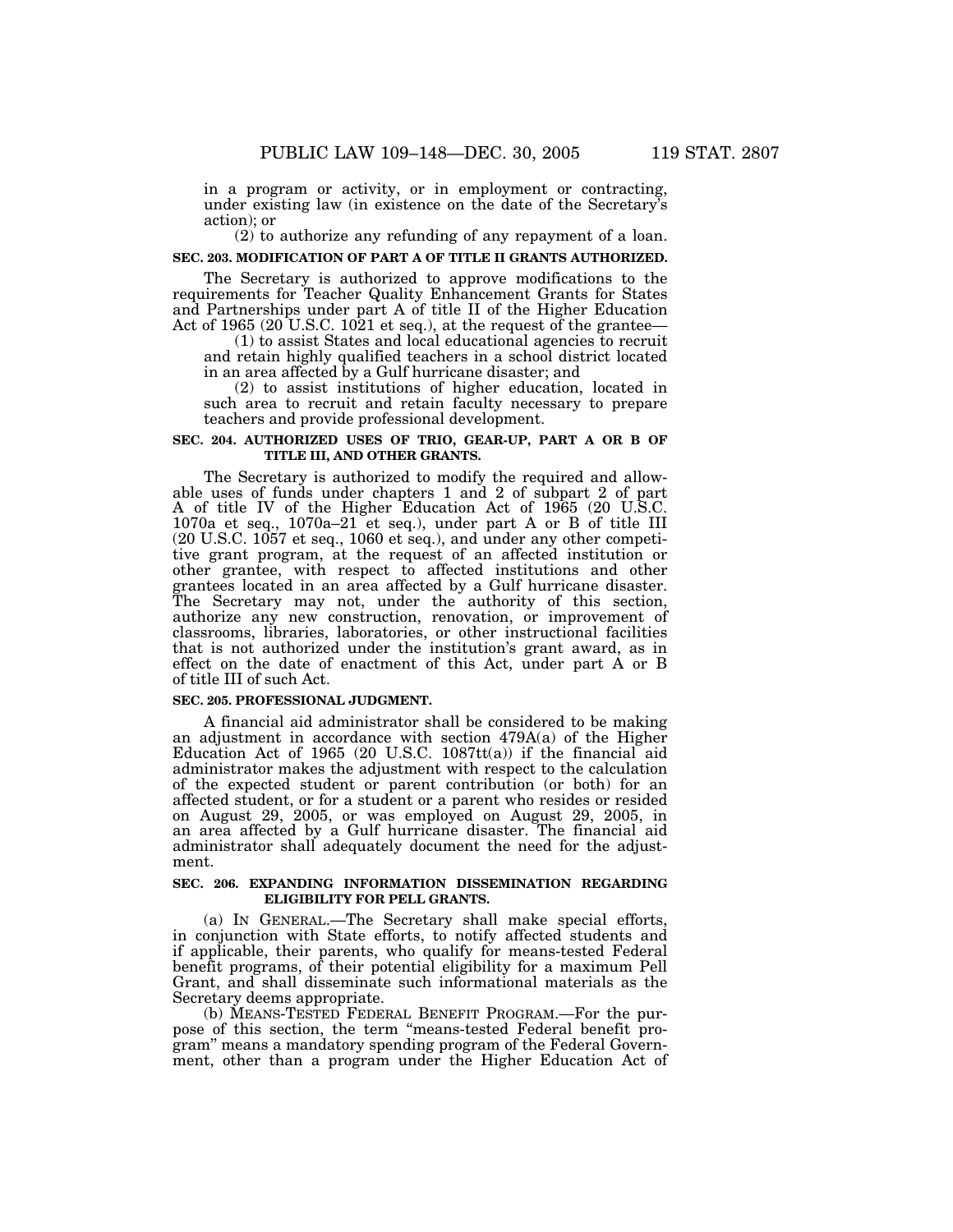1965, in which eligibility for the program's benefits, or the amount of such benefits, or both, are determined on the basis of income or resources of the individual or family seeking the benefit, and may include such programs as the supplemental security income program under title XVI of the Social Security Act, the food stamp program under the Food Stamp Act of 1977, the free and reduced price school lunch program established under the Richard B. Russell National School Lunch Act, the temporary assistance to needy families program established under part A of title IV of the Social Security Act, and the women, infants, and children program established under section 17 of the Child Nutrition Act of 1966, and other programs identified by the Secretary.

### **SEC. 207. PROCEDURES.**

(a) REGULATORY REQUIREMENTS INAPPLICABLE.—Sections 482(c) and 492 of the Higher Education Act of 1965 (20 U.S.C. 1089(c), 1098a), section 437 of the General Education Provisions Act (20 U.S.C. 1232), and section 553 of title 5, United States Code, shall not apply to this subtitle.

(b) NOTICE OF WAIVERS, MODIFICATIONS, OR EXTENSIONS.—Notwithstanding section 437 of the General Education Provisions Act (20 U.S.C. 1232) and section 553 of title 5, United States Code, the Secretary shall make publicly available the waivers, modifications, or extensions granted under this subtitle.

(c) CASE-BY-CASE BASIS.—The Secretary is not required to exercise any waiver or modification authority under this subtitle on a case-by-case basis.

#### **SEC. 208. TERMINATION OF AUTHORITY.**

The authority of the Secretary to issue waivers or modifications under this subtitle shall expire at the conclusion of the 2005– 2006 academic year.

#### **SEC. 209. DEFINITIONS.**

For the purposes of this subtitle, the following terms have the following meanings:

(1) AFFECTED INDIVIDUAL.—The term ''affected individual'' means an individual who has applied for or received student financial assistance under title  $\overline{IV}$  of the Higher Education Act of 1965, and—

(A) who is an affected student; or

(B) whose primary place of employment or residency was, as of August 29, 2005, in an area affected by a Gulf hurricane disaster.

(2) AFFECTED INSTITUTION.—

(A) IN GENERAL.—The term ''affected institution'' means an institution of higher education that—

(i) is located in an area affected by a Gulf hurricane disaster; and

(ii) has temporarily ceased operations as a consequence of a Gulf hurricane disaster, as determined by the Secretary.

(B) LENGTH OF TIME.—In determining eligibility for assistance under this subtitle, the Secretary, using consistent, objective criteria, shall determine the time period for which an institution of higher education is an affected institution.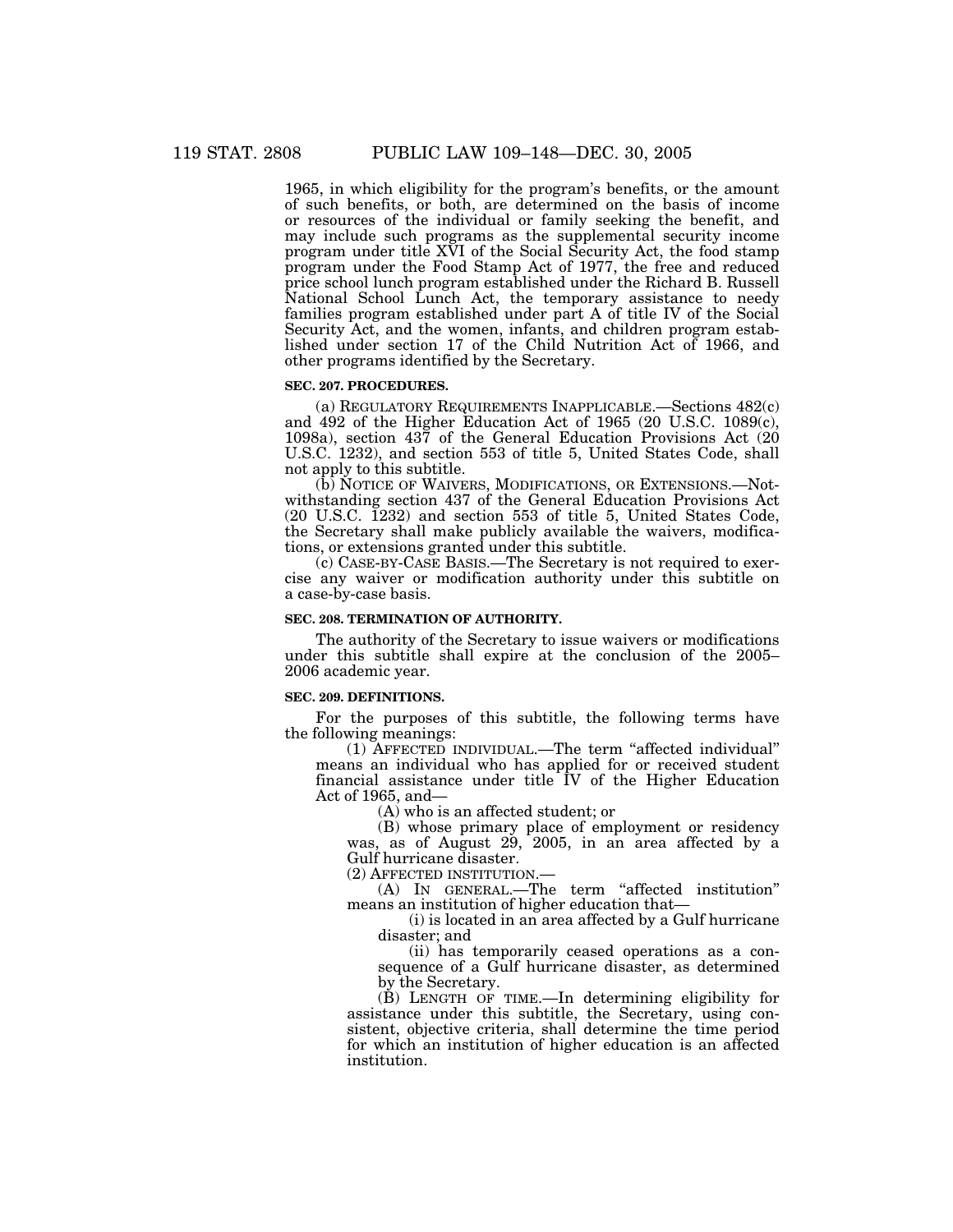(C) SPECIAL RULE.—An organizational unit of an affected institution that is not impacted by a Gulf hurricane disaster shall not be considered as part of such affected institution for purposes of receiving assistance under this subtitle.

(3) AFFECTED STATE.—The term ''affected State'' means the State of Alabama, Florida, Louisiana, Mississippi, or Texas.

(4) AFFECTED STUDENT.—The term ''affected student'' means an individual who was enrolled or accepted for enrollment on August 29, 2005, at an affected institution.

(5) AREA AFFECTED BY A GULF HURRICANE DISASTER.—The term ''area affected by a Gulf hurricane disaster'' means a county or parish, in an affected State, that has been designated by the Federal Emergency Management Agency for disaster assistance for individuals and households as a result of Hurricane Katrina or Hurricane Rita.

(6) CANCELLED ENROLLMENT PERIOD.—The term ''cancelled enrollment period'' means any period of enrollment at an affected institution during the academic year 2005–2006, during which students were unable to attend such institution.

(7) GULF HURRICANE DISASTER.—The term ''Gulf hurricane disaster'' means a major disaster that the President declared to exist, in accordance with section 401 of the Robert T. Stafford Disaster Relief and Emergency Assistance Act, and that was caused by Hurricane Katrina or Hurricane Rita.

(8) INSTITUTION OF HIGHER EDUCATION.—The term ''institution of higher education'' means—

(A) an institution covered by the definition of such term in section 101 of the Higher Education Act of 1965 (20 U.S.C. 1001); and

(B) an institution described in subparagraph (A) or (B) of section  $102(a)(1)$  of such Act (20 U.S.C.  $1002(a)(1)(A)$ , (B)).

(9) QUALIFIED STUDENT LOAN.—The term ''qualified student loan" means any loan made, insured, or guaranteed under part B, D, or E of title IV of the Higher Education Act of 1965, other than a loan under section 428B of such title or a Federal Direct Plus loan.

(10) QUALIFIED PARENT LOAN.—The term ''qualified parent loan" means a loan made under section 428B of title IV of the Higher Education Act of 1965 or a Federal Direct Plus loan.

(11) SECRETARY.—The term ''Secretary'' means the Secretary of Education.

# **Subtitle C—Education and Related Programs Hurricane Relief**

### **SEC. 301. AGREEMENTS TO EXTEND CERTAIN DEADLINES OF THE INDIVIDUALS WITH DISABILITIES EDUCATION ACT TO FACILITATE THE PROVISION OF EDUCATIONAL SERV-ICES TO CHILDREN WITH DISABILITIES.**

(a) AUTHORITY.—The Secretary of Education may enter into an agreement described in subsection (b) with an eligible entity to extend certain deadlines under the Individuals with Disabilities Education Act (20 U.S.C. 1400 et seq.) related to providing special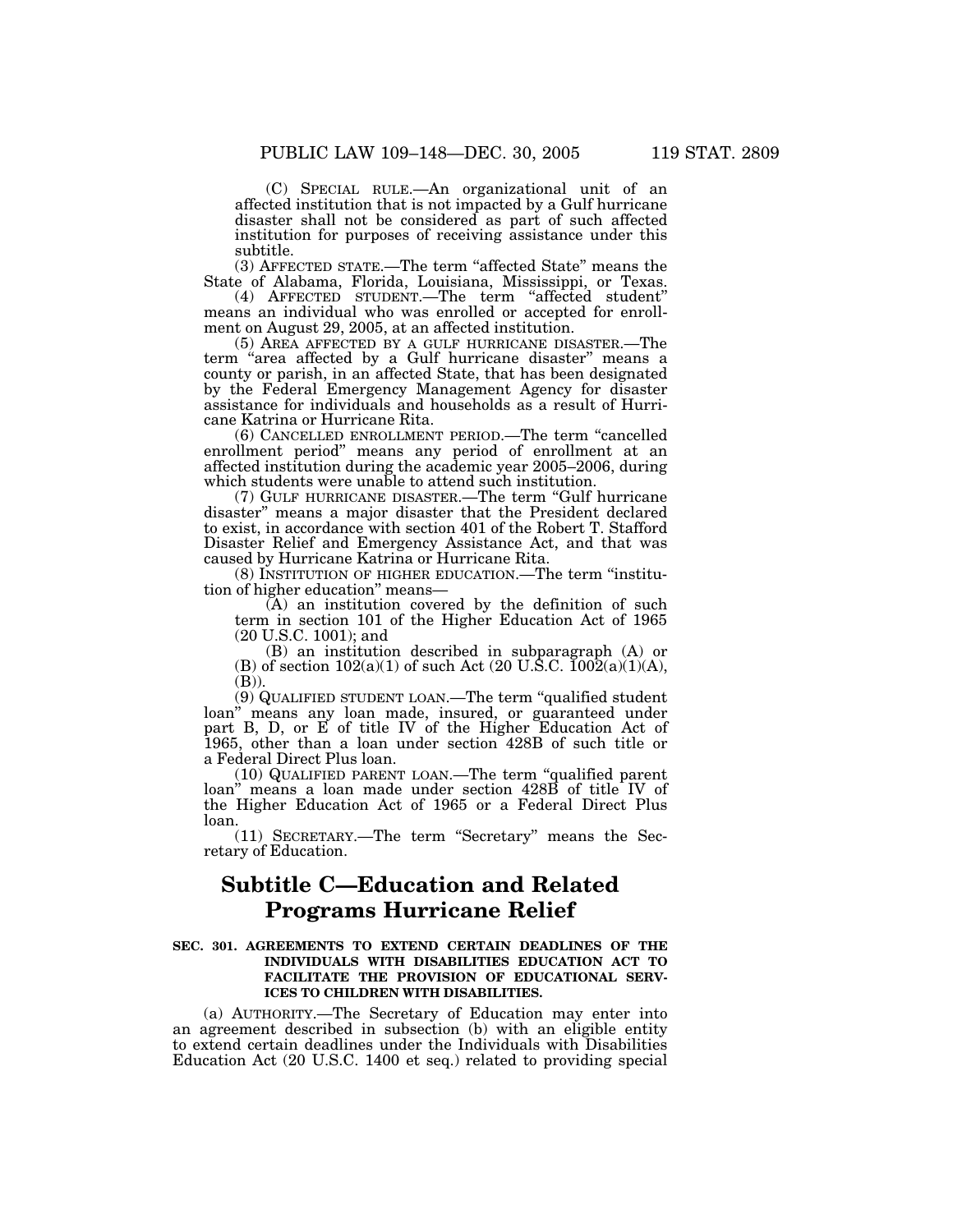education and related services, including early intervention services, to individuals adversely affected by a Gulf hurricane disaster.

(b) TERMS OF AGREEMENTS.—An agreement referred to in subsection (a) is an agreement with an eligible entity made in accordance with subsection (e) that may extend the applicable deadlines under one or more of the following sections:

(1) Section  $611(e)(3)(C)$ (ii) of such Act, by extending up to an additional 60 days the 90 day deadline for developing a State plan for the high cost fund.

(2) Section  $612(a)(15)(C)$  of such Act, by extending up to an additional 60 days the deadline for submission of the annual report to the Secretary of Education and the public regarding the progress of the State and of children with disabilities in the State.

(3) Section  $612(a)(16)(D)$  of such Act, by extending up to an additional 60 days the deadline for making available reports regarding the participation in assessments and the performance on such assessments of children with disabilities.

(4) Section  $614(a)(1)(C)(i)(I)$  of such Act, by extending up to an additional 30 days the 60 day deadline for the initial evaluation to determine whether a child is a child with a disability for purposes of the provision of special education and related services to such child.

 $(5)$  Section  $616(b)(1)(A)$  of such Act, by extending up to an additional 60 days the deadline for finalization of the State performance plan.

(6) Section  $641(e)(1)(D)$  of such Act, by extending up to an additional 60 days the deadline for submission to the Governor of a State and the Secretary of Education of the report on the status of early intervention programs for infants and toddlers with disabilities and their families operated within the State.

(c) RULE OF CONSTRUCTION.—Nothing in this section shall be construed—

(1) as permitting the waiver of—

(A) any applicable Federal civil rights law;

(B) any student or family privacy protections, including provisions requiring parental consent for evaluations and services;

(C) any procedural safeguards required under section 615 or section 639 of the Individuals with Disabilities Education Act; or

(D) any requirements not specified in subsection (b) of this section; or

(2) as removing the obligation of the eligible entity to provide a child with a disability or an infant or toddler with a disability and their families—

(A) a free appropriate public education under part B of the Individuals with Disabilities Education Act; or

(B) early intervention services under part C of such Act.

(d) DURATION OF AGREEMENT.—An agreement under this section shall terminate at the conclusion of the 2005–2006 academic year.

(e) REQUEST TO ENTER INTO AGREEMENT.—To enter into an agreement under this section, an eligible entity shall submit a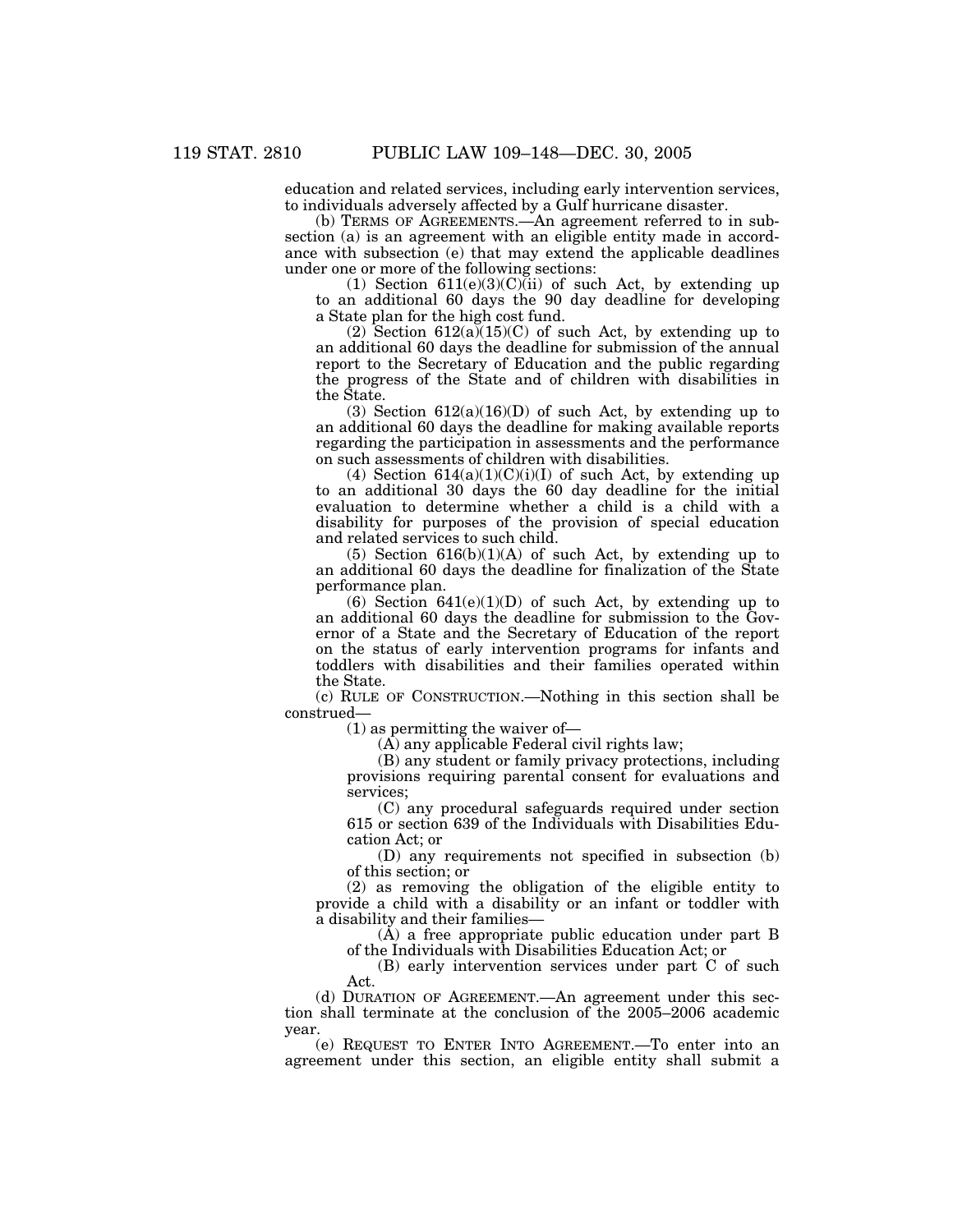request to the Secretary of Education at such time, in such manner, and containing such information as the Secretary may require.

### **SEC. 302. HEAD START AND CHILD CARE AND DEVELOPMENT BLOCK GRANT.**

(a) HEAD START.—

(1) TECHNICAL ASSISTANCE, GUIDANCE, AND RESOURCES.— From the amount made available for Head Start in this Act, the Secretary of Health and Human Services shall provide training and technical assistance, guidance, and resources through the Region 4 and Region 6 offices of the Administration for Children and Families (and may provide training and technical assistance, guidance, and resources through other regional offices of the Administration, at the request of such offices that administer affected Head Start agencies and Early Head Start entities) to Head Start agencies and Early Head Start entities in areas affected by a Gulf hurricane disaster, and to affected Head Start agencies and Early Head Start entities, to assist the agencies and entities involved to address the health and counseling needs of infants, toddlers, and young children affected by a Gulf hurricane disaster. Such training and technical assistance may be provided by contract or cooperative agreement with qualified national, regional, or local providers.

(2) WAIVER.—For such period up to September 30, 2006, and to such extent as the Secretary considers appropriate, the Secretary of Health and Human Services—

(A) may waive section 640(b) of the Head Start Act for Head Start agencies located in an area affected by a Gulf hurricane disaster, and other affected Head Start agencies and Early Head Start agencies; and

(B) shall waive requirements of documentation for individuals adversely affected by a Gulf hurricane disaster who participate in a Head Start program or an Early

Head Start program funded under the Head Start Act. (b) CHILD CARE AND DEVELOPMENT BLOCK GRANT.—

(1) CHILD CARE AND DEVELOPMENT BLOCK GRANT ACT OF 1990.—For such period up to September 30, 2006, and to such extent as the Secretary considers to be appropriate, the Secretary of Health and Human Services may waive, for any affected State, and any State serving significant numbers of individuals adversely affected by a Gulf hurricane disaster, provisions of the Child Care and Development Block Grant Act of 1990 (42 U.S.C. 9858 et seq.)—

(A) relating to Federal income limitations on eligibility to receive child care services for which assistance is provided under such Act;

(B) relating to work requirements applicable to eligibility to receive child care services for which assistance is provided under such Act;

(C) relating to limitations on the use of funds under section 658G of the Child Care and Development Block Grant Act of 1990;

(D) preventing children designated as evacuees from receiving priority for child care services provided under such Act, except that children residing in a State and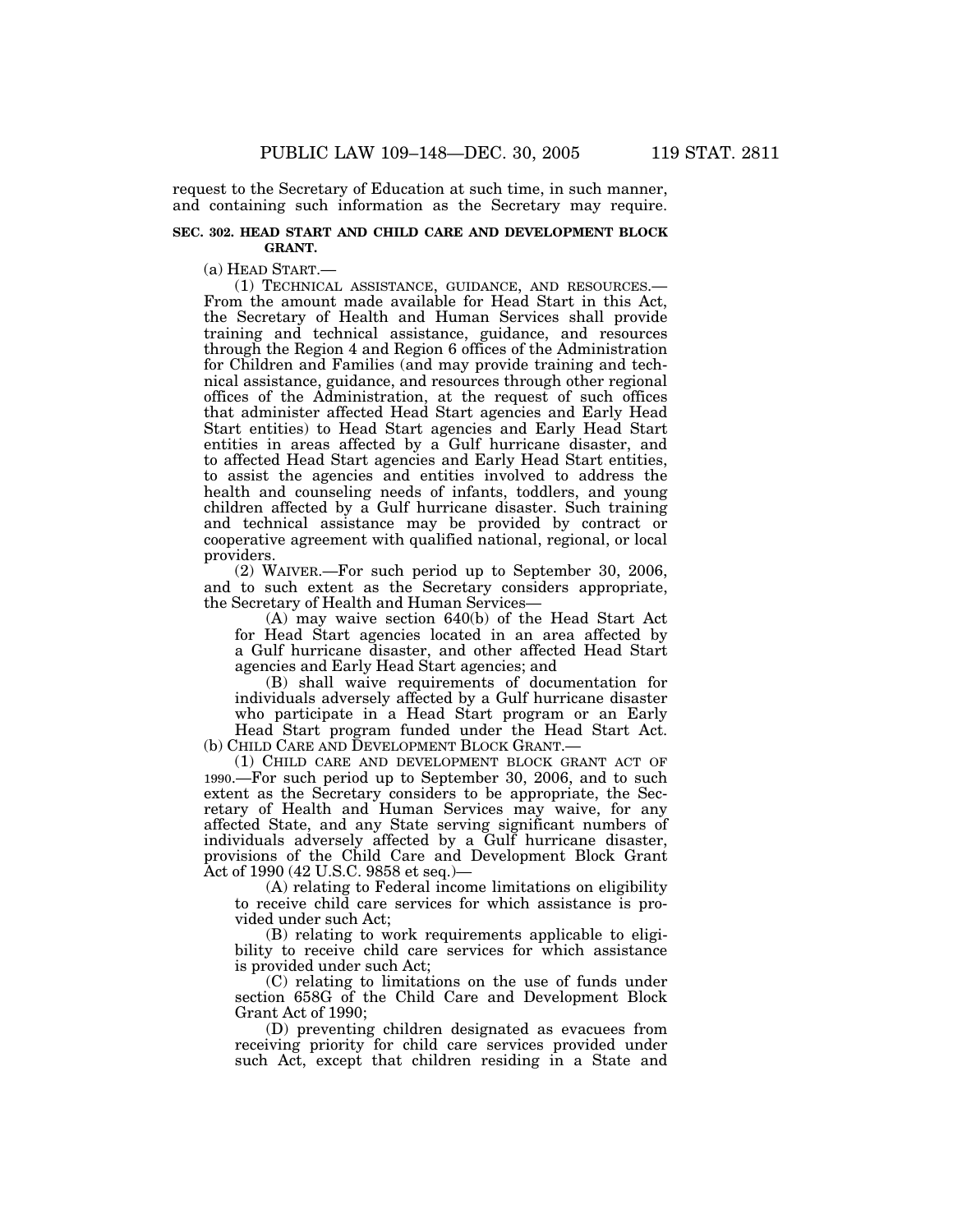currently receiving services should not lose such services to accommodate evacuee children; and

(E) relating to any non-Federal or capital contribution required (including copayment or other cost sharing by parents receiving child care assistance) to match Federal funds provided under programs administered by the Secretary of Health and Human Services;

(2) TECHNICAL ASSISTANCE AND GUIDANCE.—The Secretary may provide assistance to States for the purpose of providing training, technical assistance, and guidance to eligible child care providers (as defined in section 658P of the Child Care and Development Block Grant Act of 1990) who are licensed and regulated, as applicable, by the States, to enable such providers to provide child care services for children and families described in paragraph (1). Such training and technical assistance may be provided through intermediary organizations, including those with demonstrated experience in providing training and technical assistance to programs serving schoolage children up to age 13, involved in reinstituting child care services on a broad scale in areas affected by a Gulf hurricane disaster.

### **SEC. 303. DEFINITIONS.**

(a) IN GENERAL.—Unless otherwise specified in this subtitle, the terms used in this subtitle have the meanings given the terms in section 9101 of the Elementary and Secondary Education Act of 1965.

(b) ADDITIONAL DEFINITIONS.—For the purposes of this subtitle:

(1) AFFECTED HEAD START AGENCIES AND EARLY HEAD START AGENCIES.—The term ''affected Head Start Agencies and Early Head Start Agencies'' means a Head Start agency receiving a significant number of children from an area in which a Gulf hurricane disaster has been declared.

(2) AFFECTED STATE.—The term ''affected State'' means the State of Alabama, Florida, Louisiana, Mississippi, or Texas.

(3) AREA AFFECTED BY A GULF HURRICANE DISASTER.—The term ''area affected by a Gulf hurricane disaster'' means a county or parish, in an affected State, that has been designated by the Federal Emergency Management Agency for disaster assistance for individuals and households as a result of Hurricane Katrina or Hurricane Rita.

(4) CHILD WITH A DISABILITY.—The term ''child with a disability'' has the meaning given such term in section 602(3) of the Individuals with Disabilities Education Act.

(5) ELIGIBLE ENTITY.—The term ''eligible entity'' means—

(A) a local educational agency (as defined in section 602(19) of the Individuals with Disabilities Education Act) if such agency is located in a State or in an area of a State with respect to which the President has declared that a Gulf hurricane disaster exists;

(B) a State educational agency (as defined in section 602(32) of such Act) if such agency is located in a State with respect to which the President has declared that a Gulf hurricane disaster exists; or

(C) a State interagency coordinating council established under section 641 of such Act if such council is located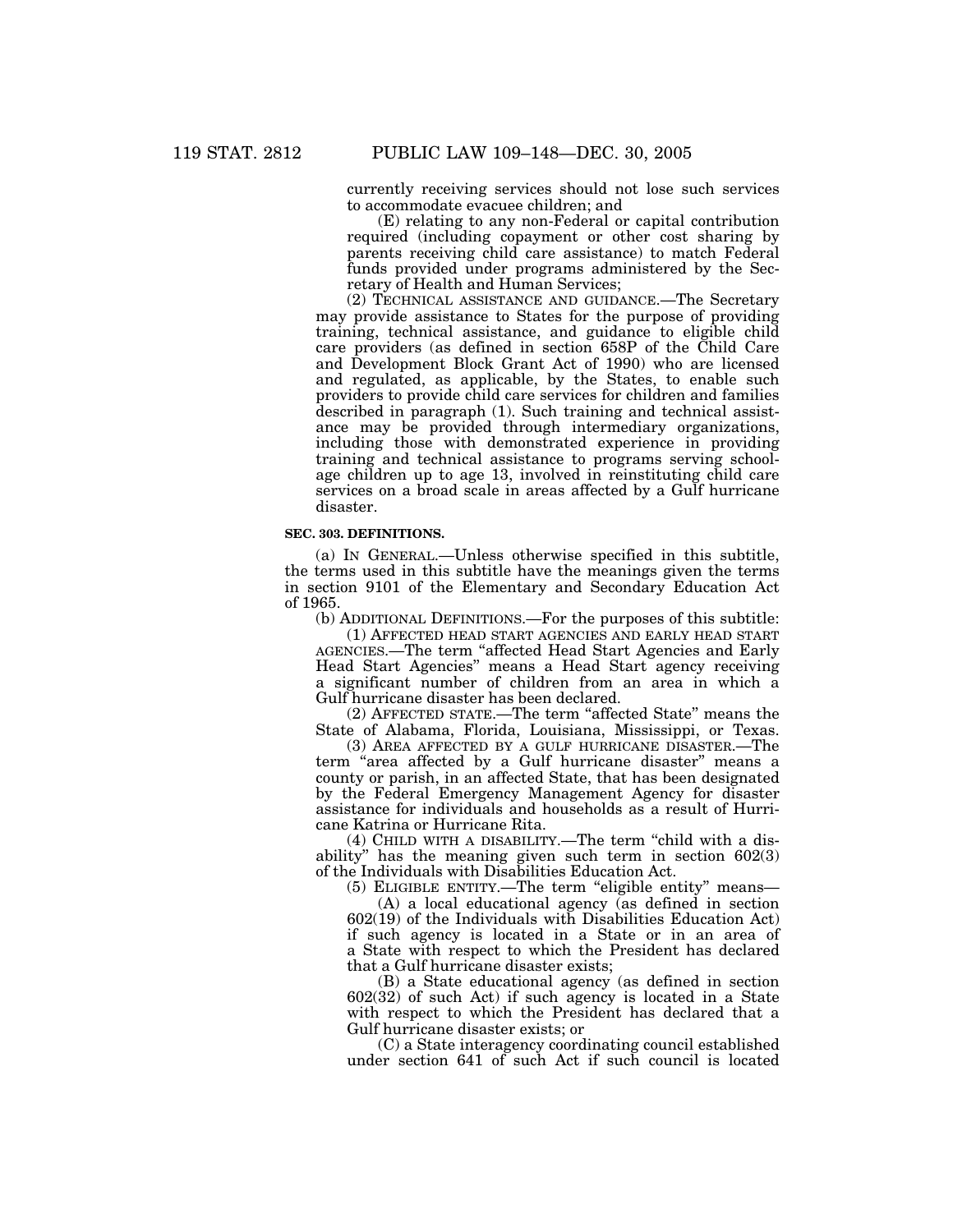in a State with respect to which the President has declared that a Gulf hurricane disaster exists.

(6) GULF HURRICANE DISASTER.—The term ''Gulf hurricane disaster'' means a major disaster that the President declared to exist, in accordance with section 401 of the Robert T. Stafford Disaster Relief and Emergency Assistance Act, and that was caused by Hurricane Katrina or Hurricane Rita.

(7) HIGHLY QUALIFIED.—The term ''highly qualified''—

(A) in the case of a special education teacher, has the meaning given such term in section 602 of the Individuals with Disabilities Education Act; and

(B) in the case of any other elementary, middle, or secondary school teacher, has the meaning given such term in section 9101 of the Elementary and Secondary Education Act of 1965.

(8) INDIVIDUAL ADVERSELY AFFECTED BY A GULF HURRICANE DISASTER.—The term ''individual adversely affected by a Gulf hurricane disaster" means an individual who, on August 29, 2005, was living, working, or attending school in an area in which the President has declared to exist a Gulf hurricane disaster.

(9) INFANT OR TODDLER WITH A DISABILITY.—The term "infant or toddler with a disability" has the meaning given such term in section 632(5) of the Individuals with Disabilities Education Act.

### TITLE V

### GENERAL PROVISIONS AND TECHNICAL CORRECTIONS

SEC. 5001. No part of any appropriation contained in this Act shall remain available for obligation beyond the current fiscal year unless expressly so provided herein.

SEC. 5002. Except as expressly provided otherwise, any reference to "this Act" contained in either division A or division B shall be treated as referring only to the provisions of that division.

SEC. 5003. Effective upon the enactment of this Act, none of the funds appropriated or otherwise made available by the 2001 Emergency Supplemental Appropriations Act for Recovery from and Response to Terrorist Attacks on the United States (Public Law 107–38) shall be transferred to or from the Emergency Response Fund.

SEC. 5004. Title I of the Agriculture, Rural Development, Food and Drug Administration, and Related Agencies Appropriations Act, 2006 (Public Law 109–97) is amended in the paragraph under the heading ''Cooperative State Research, Education, and Extension Service, Research and Education Activities'' (109 Stat. 2126) by inserting ", to remain available until expended" after "for a veterinary medicine loan repayment program pursuant to section 1415A of the National Agricultural Research, Extension, and Teaching Policy Act of 1977 (7 U.S.C. 3101 et seq.), \$500,000''.

SEC. 5005. Section 207 of division C of Public Law 108–447 is amended by inserting ", and any effects of inflation thereon," after the word ''increase''.

SEC. 5006. The matter under the heading ''Water and Related Resources'' in Public Law 109–103 is amended by inserting before *Ante*, p. 2265. the period at the end the following: '': *Provided further,* That

1 USC 1 note.

Effective date.

118 Stat. 2950.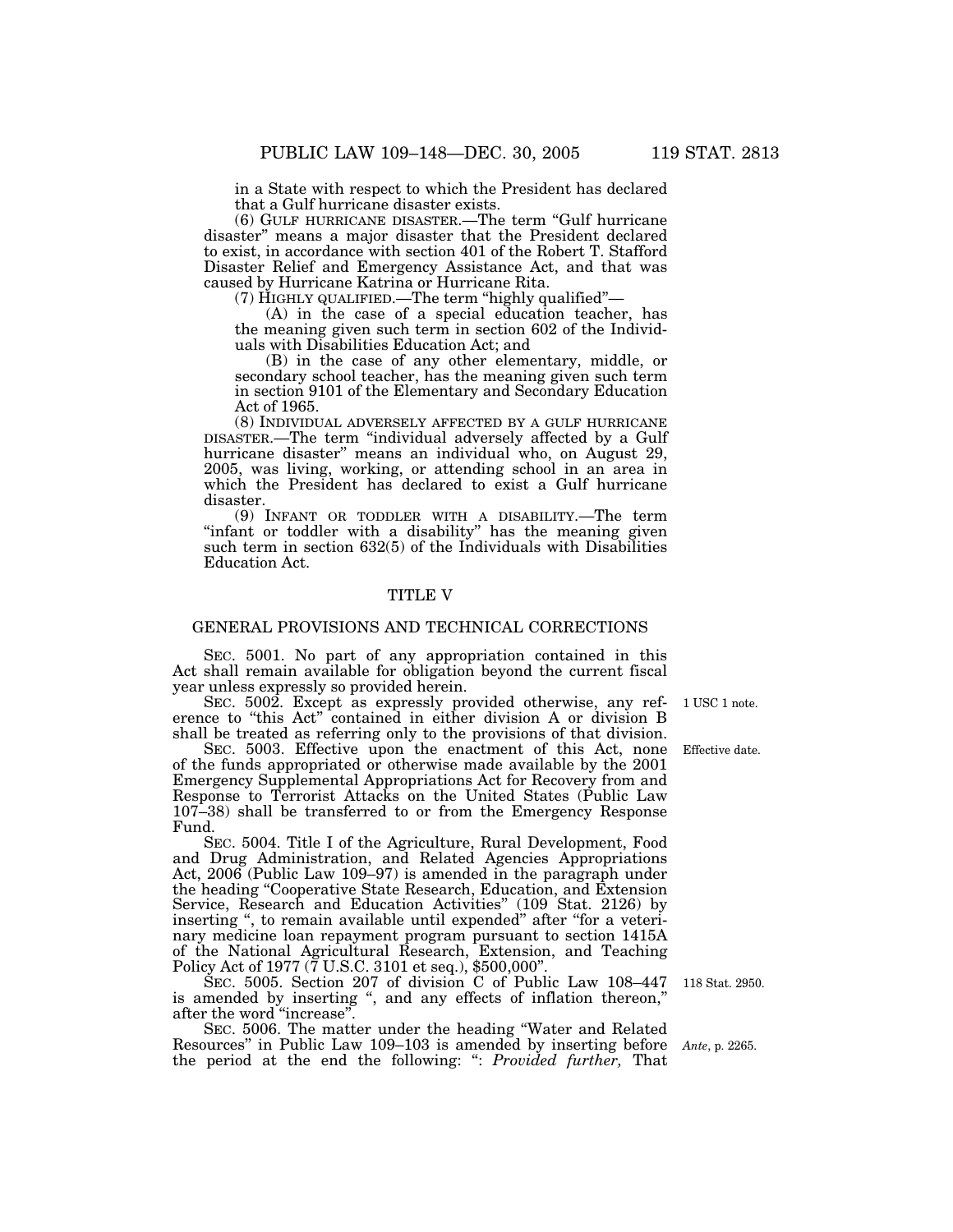\$10,000,000 of the funds appropriated under this heading shall be deposited in the San Gabriel Basin Restoration Fund established by section 110 of title I of appendix D of Public Law 106–554''.

SEC. 5007. The funds appropriated in Public Law 109–103 under the heading ''Bureau of Reclamation, Water and Related Resources'' for the Placer County, California Sub-Regional Wastewater Treatment Project are hereby transferred to and merged with the amount appropriated in such public law under the heading ''Corps of Engineers—Civil, Construction'', and shall be used for the construction of such project under the same terms and conditions that would have been applicable if such funds had originally been appropriated to the Corps of Engineers.

SEC. 5008. Section 118 of Public Law 109–103 is amended by striking "106–541" and inserting "106–53" in lieu thereof.

SEC. 5009. Public Law 109–103 is amended under the heading ''Corps of Engineers—Civil, Investigations'', by striking ''*Provided further*, That using \$8,000,000" and all that follows to the end of the paragraph, and inserting in lieu thereof, "*Provided further*, of the paragraph, and inserting in lieu thereof, ''*Provided further,* That using \$8,000,000 of the funds provided herein, the Secretary of the Army, acting through the Chief of Engineers, is directed to conduct a comprehensive hurricane protection analysis and design at full federal expense to develop and present a full range of flood control, coastal restoration, and hurricane protection measures exclusive of normal policy considerations for South Louisiana and the Secretary shall submit a preliminary technical report for comprehensive Category 5 protection within 6 months of enactment of this Act and a final technical report for Category 5 protection within 24 months of enactment of this Act: *Provided further,* That the Secretary shall consider providing protection for a storm surge equivalent to a Category 5 hurricane within the project area and may submit reports on component areas of the larger protection program for authorization as soon as practicable: *Provided further,* That the analysis shall be conducted in close coordination with the State of Louisiana and its appropriate agencies.''.

SEC. 5010. Funds made available under the heading ''Construction, Rehabilitation, Operation and Maintenance, Western Area Power Administration'' in Public Law 109–103 shall be available for the operation, maintenance, and purchase, through transfer, exchange, or sale, of one helicopter for replacement only.

SEC. 5011. (a) In addition to the amounts provided elsewhere in this Act, \$50,000,000 is hereby appropriated to the Department of Labor, to remain available until expended, for payment to the New York State Uninsured Employers Fund for reimbursement of claims related to the September 11, 2001, terrorist attacks on the United States and for reimbursement of claims related to the first response emergency services personnel who were injured, were disabled, or died due to such terrorist attacks.

(b) In addition to the amounts provided elsewhere in this Act, \$75,000,000 is hereby appropriated to the Centers for Disease Control and Prevention, to remain available until expended, for purposes related to the September 11, 2001, terrorist attacks on the United States. In expending such funds, the Director of the Centers for Disease Control and Prevention shall: (1) give first priority to existing programs that administer baseline and follow-up screening, clinical examinations, or long-term medical health monitoring, analysis, or treatment for emergency services personnel or rescue and recovery personnel, as coordinated by the Mount

*Ante*, p. 2255.

*Ante*, p. 2247.

Reports.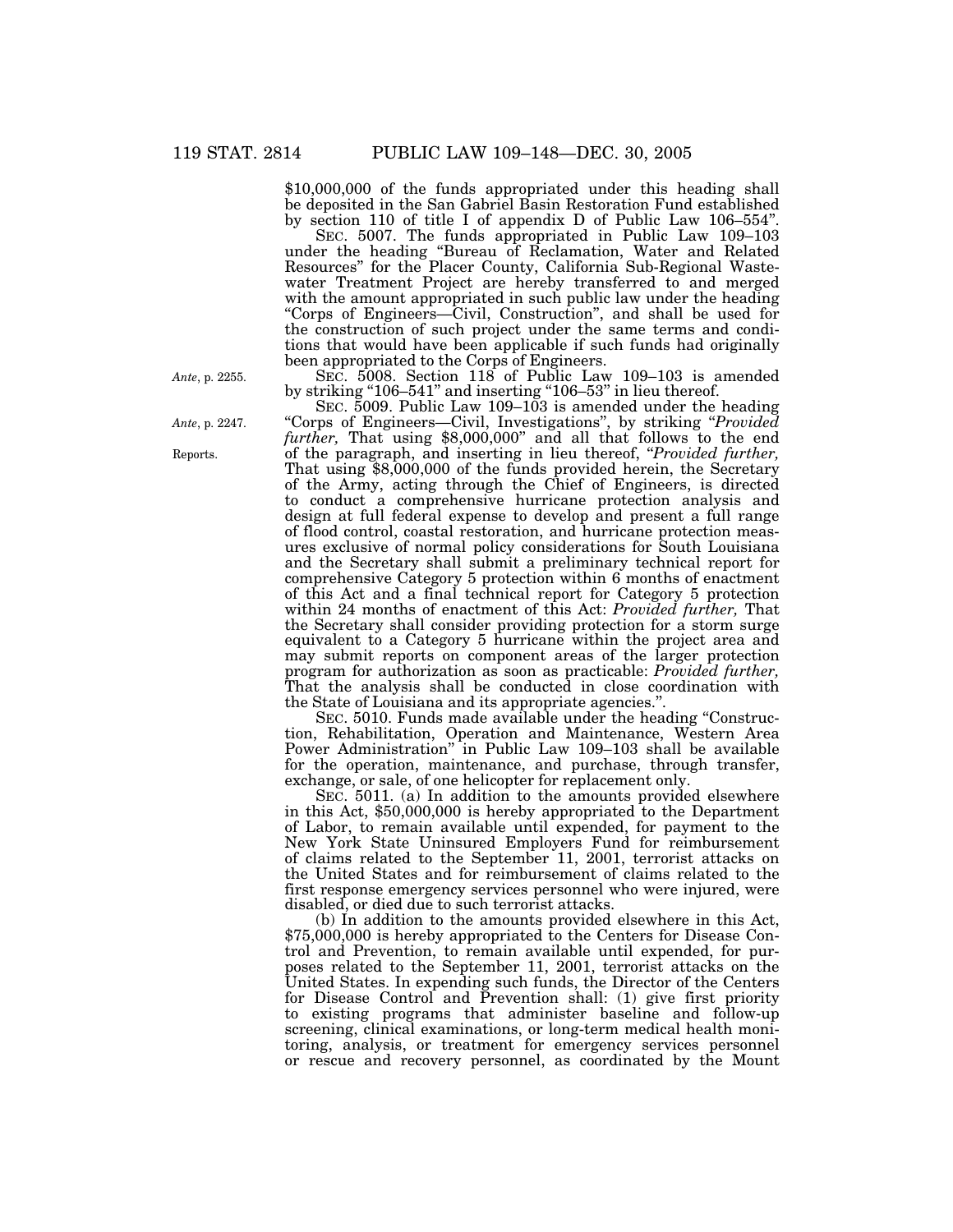Sinai Center for Occupational and Environmental Medicine of New York City, the New York City Fire Department's Bureau of Health Services and Counseling Services Unit, the New York City Police Foundation's Project COPE, the Police Organization Providing Peer Assistance of New York City, and the New York City Department of Health and Mental Hygiene's World Trade Center Health Registry; and (2) give secondary priority to similar programs coordinated by other entities working with the State of New York and New York City.

(c) Each amount appropriated in this section is designated as an emergency requirement pursuant to section 402 of H. Con. Res. 95 (109th Congress), the concurrent resolution on the budget for fiscal year 2006.

SEC. 5012. The Flexibility for Displaced Workers Act (Public Law 109–72) is amended by striking "Hurricane Katrina" each place it appears and inserting ''hurricanes in the Gulf of Mexico in calendar year 2005''.

SEC. 5013. Section 124 of Public Law 109–114 is amended by inserting before the period at the end the following: '': *Provided further,* That nothing in this section precludes the Secretary of a military department, after notifying the congressional defense committees and waiting 21 days, from using funds derived under section 2601, chapter 403, chapter 603, or chapter 903 of title 10, United States Code, for the maintenance or repair of General and Flag Officer Quarters at the military service academy under the jurisdiction of that Secretary: *Provided further,* That each Secretary of a military department shall provide an annual report by February 15 to the congressional defense committees on the amount of funds that were derived under section 2601, chapter 403, chapter 603, or chapter 903 of title 10, United States Code in the previous year and were obligated for the construction, improvement, repair, or maintenance of any military facility or infrastructure''.

SEC. 5014. Section 128 of Public Law 109–114 is amended *Ante*, p. 2381. as follows—

(1) by inserting after ''support'' the following: ''a continuing mission or function at that installation or''; and

(2) by inserting after the last period the following: ''This section shall not apply to military construction projects, land acquisition, or family housing projects for which the project is vital to the national security or the protection of health, safety, or environmental quality: *Provided,* That the Secretary of Defense shall notify the congressional defense committees within seven days of a decision to carry out such a military construction project.''.

SEC. 5015. The amount provided for ''Military Construction, Army'' in Public Law 109–114 is hereby reduced by \$8,100,000 for the Special Operations Free Fall Simulator at Yuma Proving Ground, Arizona.

The amount provided for ''Military Construction, Army'' in Public Law 109–114 is hereby increased by \$8,100,000 for the Upgrade Wastewater Treatment Plant at Yuma Proving Ground, Arizona.

SEC. 5016. The last paragraph of Public Law 109–114 is *Ante*, p. 2395. amended by inserting ''Military Construction,'' before ''Military Quality''.

Notification. Deadline.

*Ante*, p. 2013.

10 USC 2821 note.

Reports. Deadline.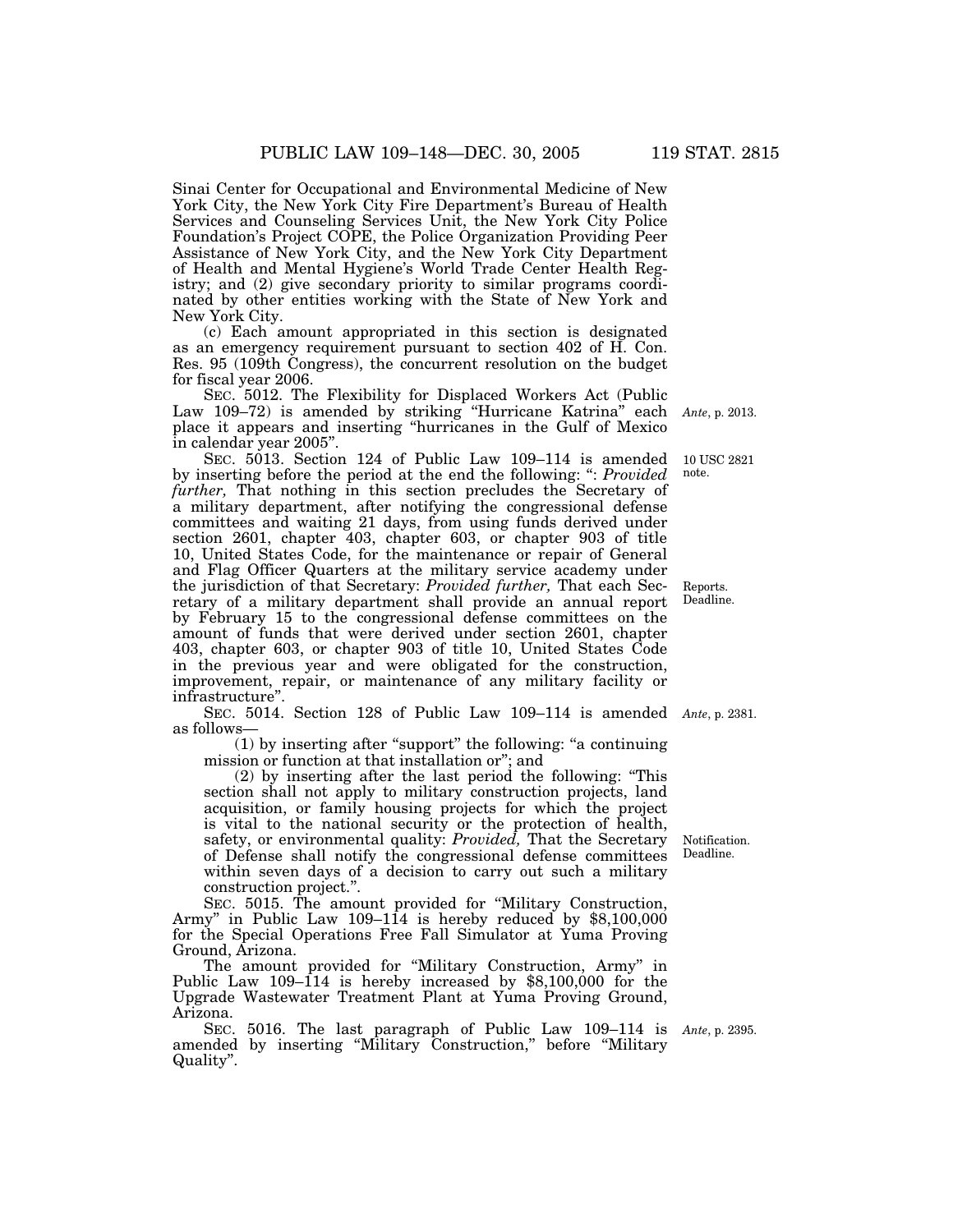*Ante*, p. 2336.

118 Stat. 2916.

SEC. 5017. (a) Section 613 of Public Law 109–108 is amended by striking ''\$500,000 shall be for a grant to Warren County, Virginia, for a community enhancement project;'' and inserting ''\$250,000 shall be for a grant to Warren County, Virginia, for a community enhancement project; \$250,000 shall be for a grant to The ARC of Loudoun County for land acquisition and construction;"

(b) Section 619(a) of division B in Public Law 108–447 is amended by striking ''\$50,000 shall be available for a grant for the Promesa Foundation in the Bronx, New York, to provide community growth funding;'' and inserting ''\$50,000 shall be available for a grant to the Promesa Foundation to provide financial assistance to New York area families and organizations under a youth sports and recreational initiative;"

(c) Section 621 of division B in Public Law 108–199 is amended by striking ''\$200,000 shall be available for a grant for the Promesa Foundation in South Bronx, New York, to provide community growth funding;'' and inserting ''\$200,000 shall be available for a grant to the Promesa Foundation to provide financial assistance to New York area families and organizations under a youth sports and recreational initiative;''.

(d) Section 625 of division B in Public Law 108–7 is amended by striking ''\$200,000 shall be available for a grant for the Promesa Foundation in South Bronx, New York to provide community growth funding;" and inserting "\$200,000 shall be available for a grant to the Promesa Foundation to provide financial assistance to New York area families and organizations under a youth sports and recreational initiative;"

SEC. 5018. Public Law 109–108 is amended under the heading "State and Local Law Enforcement Assistance" in subparagraph 4 by striking ''authorized by subpart 2 of part E, of title I of the 1968 Act, notwithstanding the provisions of section 511 of said Act''.

### (TRANSFER OF FUNDS)

SEC. 5019. The unobligated and unexpended balances of the amount appropriated under the heading ''United States-Canada Railroad Commission'' by chapter 9 of title II of Public Law 107– 20 shall be transferred as a direct lump-sum payment to the University of Alaska.

SEC. 5020. The matter under the heading "Federal Transit Administration, capital investment grants'' in title I of division A of Public Law 109–115 is amended by striking "Virginia, \$26,000,000'' and inserting ''Virginia, \$30,000,000''; by striking ''Ohio, \$24,770,000'' and inserting ''Ohio, \$24,774,513''; and by striking ''Metro, Pennsylvania, \$2,000,000'' and inserting ''Metro, Pennsylvania, \$4,000,000".

SEC. 5021. For purposes of compliance with section 205 of Public Law 109–115, a reduction in taxpayer service shall include, but not be limited to, any reduction in available hours of telephone taxpayer assistance on a daily, weekly and monthly basis below the levels in existence during the month of October 2005.

SEC. 5022. The referenced statement of the managers under the heading ''Community development fund'' in Public Law 108– 447 is amended with respect to item number 145 by striking "Putnam County, Missouri" and inserting "Sullivan County, Missouri''.

117 Stat. 103.

118 Stat. 93.

*Ante*, p. 2300.

*Ante*, p. 2418.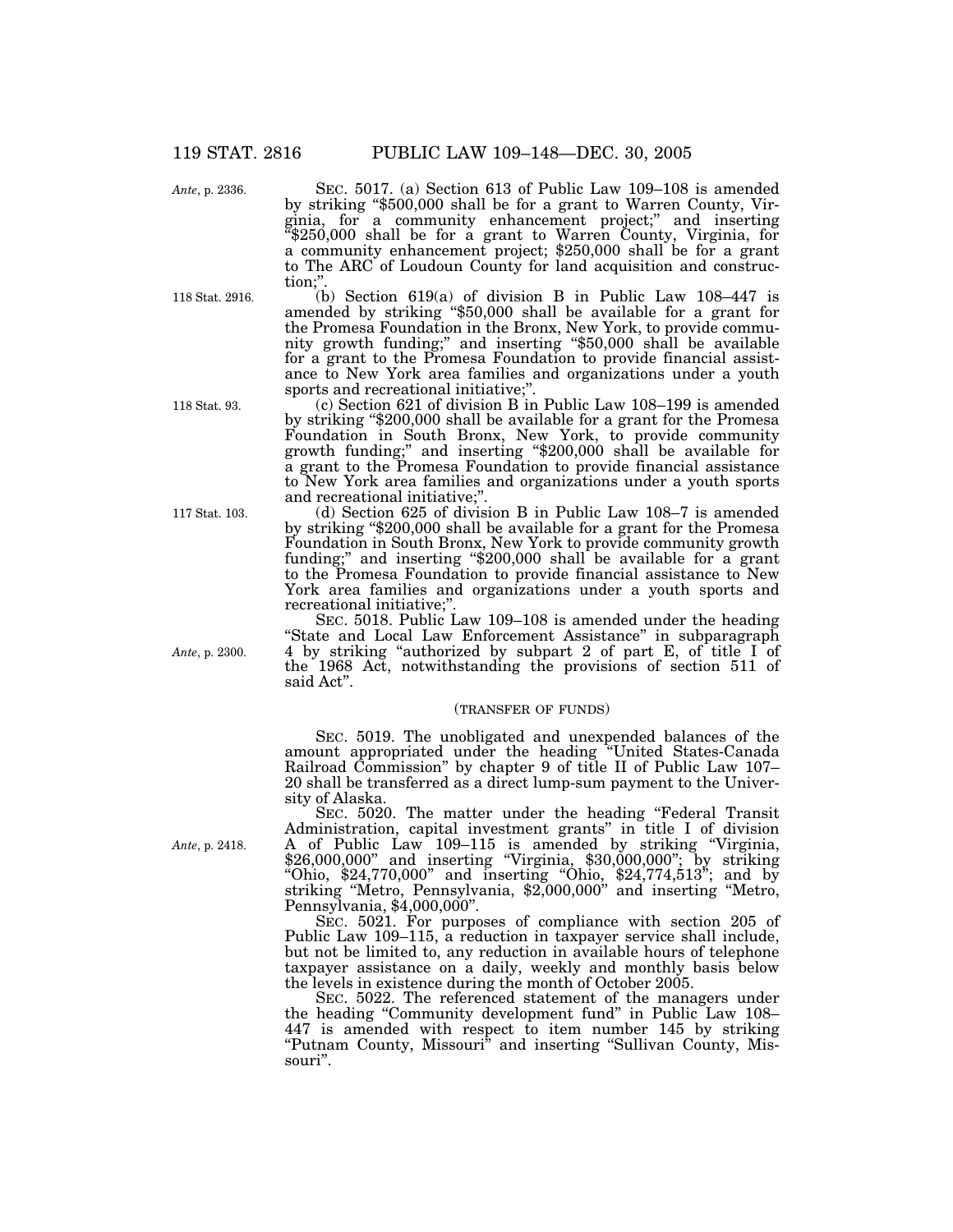SEC. 5023. The statement of the managers correction referenced under the second paragraph of the heading ''Community development fund'' in title III of Public Law 109–115 (as in effect pursuant to H. Con. Res. 308, 109th Congress) is deemed to be amended—

 $(1)$  with respect to item number 65 by striking "\$125,000 to Esperanza Mercado Project, California for the Esperanza Community Maple-Mae Project;'' and inserting ''\$125,000 to the Esperanza Community Housing Corporation, Los Angeles, California for the Mercado La Paloma project;'';

 $(2)$  with respect to item number  $\overline{840}$  by striking "\$100,000 to Gwen's Girls, Inc. in Pittsburgh, Pennsylvania for construction of a residential facility;'' and inserting ''\$100,000 to the Bloomfield-Garfield Association in Pittsburgh, Pennsylvania for acquisition and demolition;'';

 $(3)$  with respect to item number 411 by striking "\$200,000 to the City of Holyoke, Massachusetts for renovations of facility for Solutions Development Corporation;'' and inserting ''\$200,000 to Solutions Development Inc. of Holyoke, Massachusetts for facility renovations;'';

(4) with respect to item number 314 by striking ''\$225,000 to the City of Harvey, Illinois for demolition and redevelopment of property to aid the community;'' and inserting ''\$225,000 to the Village of Riverdale, Illinois for planning, design, acquisition, and demolition;'';

(5) with respect to item number 715 by striking ''39th'' and inserting "59th";

(6) with respect to item number 26 by striking ''Center'' and inserting "College";

(7) with respect to item number 372 by striking ''Fairview, Kansas'' and inserting ''Fairway, Kansas'';

(8) with respect to item number 584 by striking ''City of Asheville, North Carolina for the renovation of the Asheville Veterans Memorial Stadium'' and inserting ''UNC Asheville Science and Multimedia Center, City of Asheville, North Carolina for the construction of a new science and multi-media building''; and

(9) with respect to item number 341 by striking ''Village of Northfield, IL'' and inserting ''Northfield Park District of Illinois''.

SEC. 5024. The referenced statement of the managers under the heading ''Community development fund'' in title II of division I of Public Law 108–447 is deemed to be amended with respect to item 571 by striking "\$575,000 to the Metropolitan Development Association in Syracuse, New York for the Essential New York Initiative'' and inserting ''\$200,000 to the Monroe County Industrial Development Agency for streetscape and infrastructure improvements to the Medley Center in the Town of Irondequoit, New York; \$90,000 to the City of Syracuse, New York for facilities and equipment improvements for the Syracuse Food Bank; \$200,000 to the City of Syracuse, New York for renovations and infrastructure improvements to the Lofts on Willow Urban Village project; and, \$85,000 to Cayuga County, New York for the CIVIC Heritage Historical Society for the construction of a history center;"

SEC. 5025. Effective upon the enactment of this Act, none of the funds appropriated or otherwise made available by the 2001 Emergency Supplemental Appropriations Act for Recovery from and Response to Terrorist Attacks on the United States (Public Law

Effective date.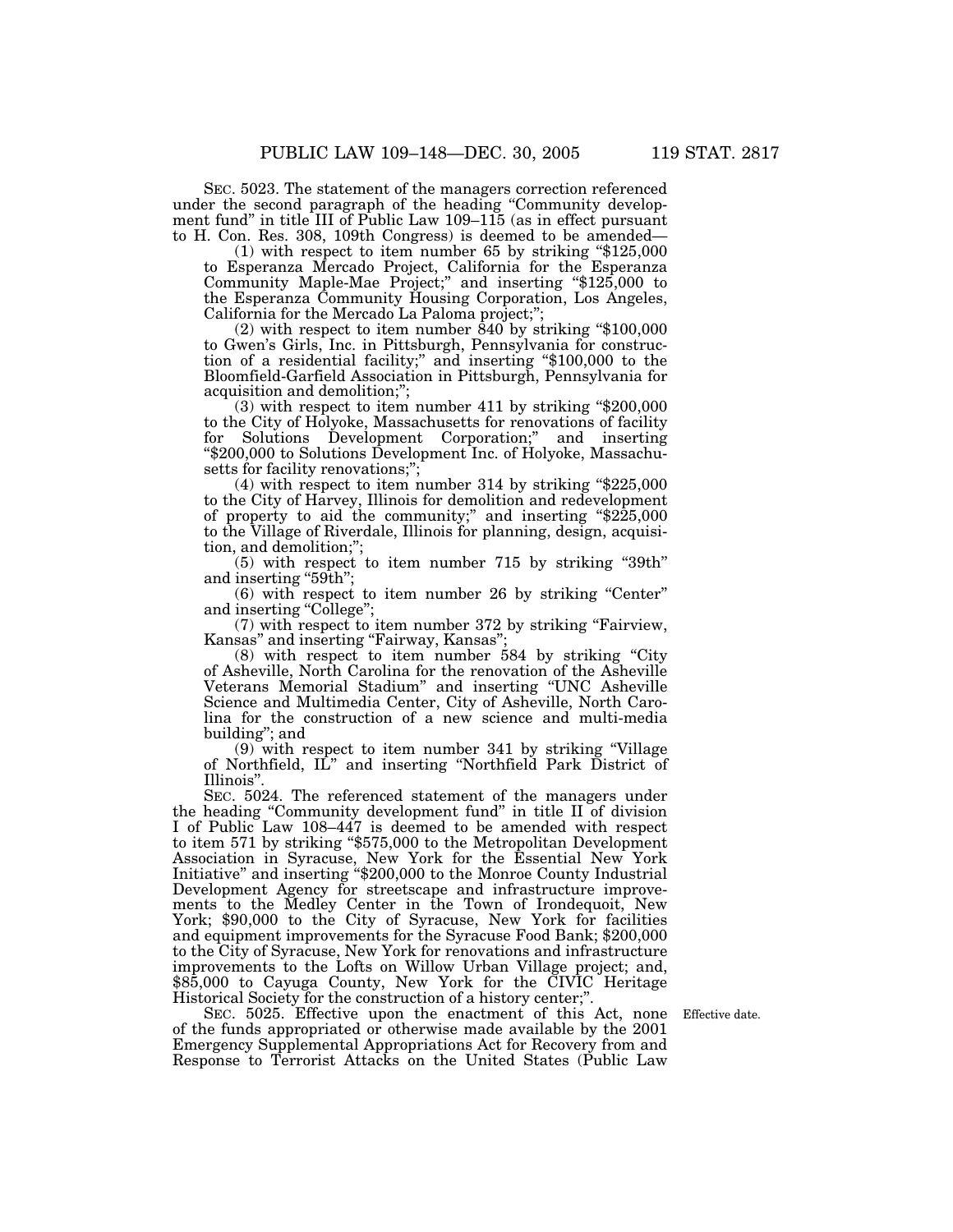107–38) shall be transferred to or from the Emergency Response Fund.

This division may be cited as the "Emergency Supplemental Appropriations Act to Address Hurricanes in the Gulf of Mexico and Pandemic Influenza, 2006''.

Public Readiness and Emergency Preparedness Act. 42 USC 201 note.

# **DIVISION C—PUBLIC READINESS AND EMERGENCY PREPAREDNESS ACT**

### **SEC. 1. SHORT TITLE.**

This division may be cited as the "Public Readiness and Emergency Preparedness Act''.

## **SEC. 2. TARGETED LIABILITY PROTECTIONS FOR PANDEMIC AND EPI-DEMIC PRODUCTS AND SECURITY COUNTERMEASURES.**

Part B of title III of the Public Health Service Act (42 U.S.C. 243 et seq.) is amended by inserting after section 319F–2 the following section:

42 USC 247d–6d.

### **''SEC. 319F–3. TARGETED LIABILITY PROTECTIONS FOR PANDEMIC AND EPIDEMIC PRODUCTS AND SECURITY COUNTER-MEASURES.**

''(a) LIABILITY PROTECTIONS.—

"(1) IN GENERAL.—Subject to the other provisions of this section, a covered person shall be immune from suit and liability under Federal and State law with respect to all claims for loss caused by, arising out of, relating to, or resulting from the administration to or the use by an individual of a covered countermeasure if a declaration under subsection (b) has been issued with respect to such countermeasure.

"(2) SCOPE OF CLAIMS FOR LOSS.

''(A) LOSS.—For purposes of this section, the term 'loss' means any type of loss, including—

''(i) death;

"(ii) physical, mental, or emotional injury, illness, disability, or condition;

"(iii) fear of physical, mental, or emotional injury, illness, disability, or condition, including any need for medical monitoring; and

"(iv) loss of or damage to property, including business interruption loss.

Each of clauses (i) through (iv) applies without regard to the date of the occurrence, presentation, or discovery of the loss described in the clause.

''(B) SCOPE.—The immunity under paragraph (1) applies to any claim for loss that has a causal relationship with the administration to or use by an individual of a covered countermeasure, including a causal relationship with the design, development, clinical testing or investigation, manufacture, labeling, distribution, formulation, packaging, marketing, promotion, sale, purchase, donation, dispensing, prescribing, administration, licensing, or use of such countermeasure.

''(3) CERTAIN CONDITIONS.—Subject to the other provisions of this section, immunity under paragraph (1) with respect to a covered countermeasure applies only if—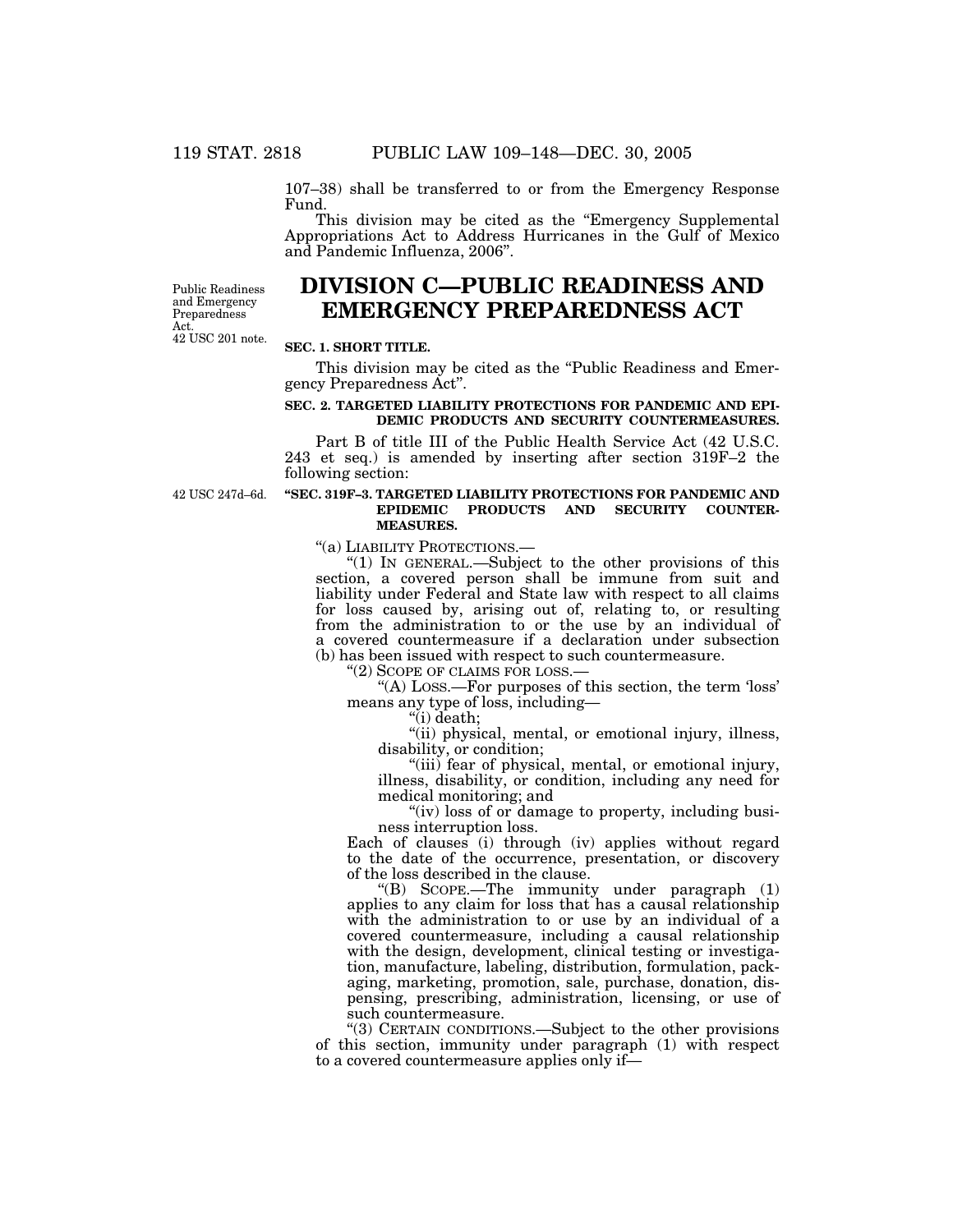''(A) the countermeasure was administered or used during the effective period of the declaration that was issued under subsection (b) with respect to the countermeasure;

"(B) the countermeasure was administered or used for the category or categories of diseases, health conditions, or threats to health specified in the declaration; and

 $(C)$  in addition, in the case of a covered person who is a program planner or qualified person with respect to the administration or use of the countermeasure, the countermeasure was administered to or used by an individual who—

"(i) was in a population specified by the declaration; and

"(ii) was at the time of administration physically present in a geographic area specified by the declaration or had a connection to such area specified in the declaration.

"(4) APPLICABILITY OF CERTAIN CONDITIONS. - With respect to immunity under paragraph (1) and subject to the other provisions of this section:

"(A) In the case of a covered person who is a manufacturer or distributor of the covered countermeasure involved, the immunity applies without regard to whether such countermeasure was administered to or used by an individual in accordance with the conditions described in para $graph (3)(C)$ .

''(B) In the case of a covered person who is a program planner or qualified person with respect to the administration or use of the covered countermeasure, the scope of immunity includes circumstances in which the countermeasure was administered to or used by an individual in circumstances in which the covered person reasonably could have believed that the countermeasure was administered or used in accordance with the conditions described in paragraph (3)(C).

" $(5)$  EFFECT OF DISTRIBUTION METHOD.—The provisions of this section apply to a covered countermeasure regardless of whether such countermeasure is obtained by donation, commercial sale, or any other means of distribution, except to the extent that, under paragraph  $(2)(E)$  of subsection (b), the declaration under such subsection provides that subsection (a) applies only to covered countermeasures obtained through a particular means of distribution.

''(6) REBUTTABLE PRESUMPTION.—For purposes of paragraph (1), there shall be a rebuttable presumption that any administration or use, during the effective period of the emergency declaration by the Secretary under subsection (b), of a covered countermeasure shall have been for the category or categories of diseases, health conditions, or threats to health with respect to which such declaration was issued.

''(b) DECLARATION BY SECRETARY.—

''(1) AUTHORITY TO ISSUE DECLARATION.—Subject to paragraph (2), if the Secretary makes a determination that a disease or other health condition or other threat to health constitutes a public health emergency, or that there is a credible risk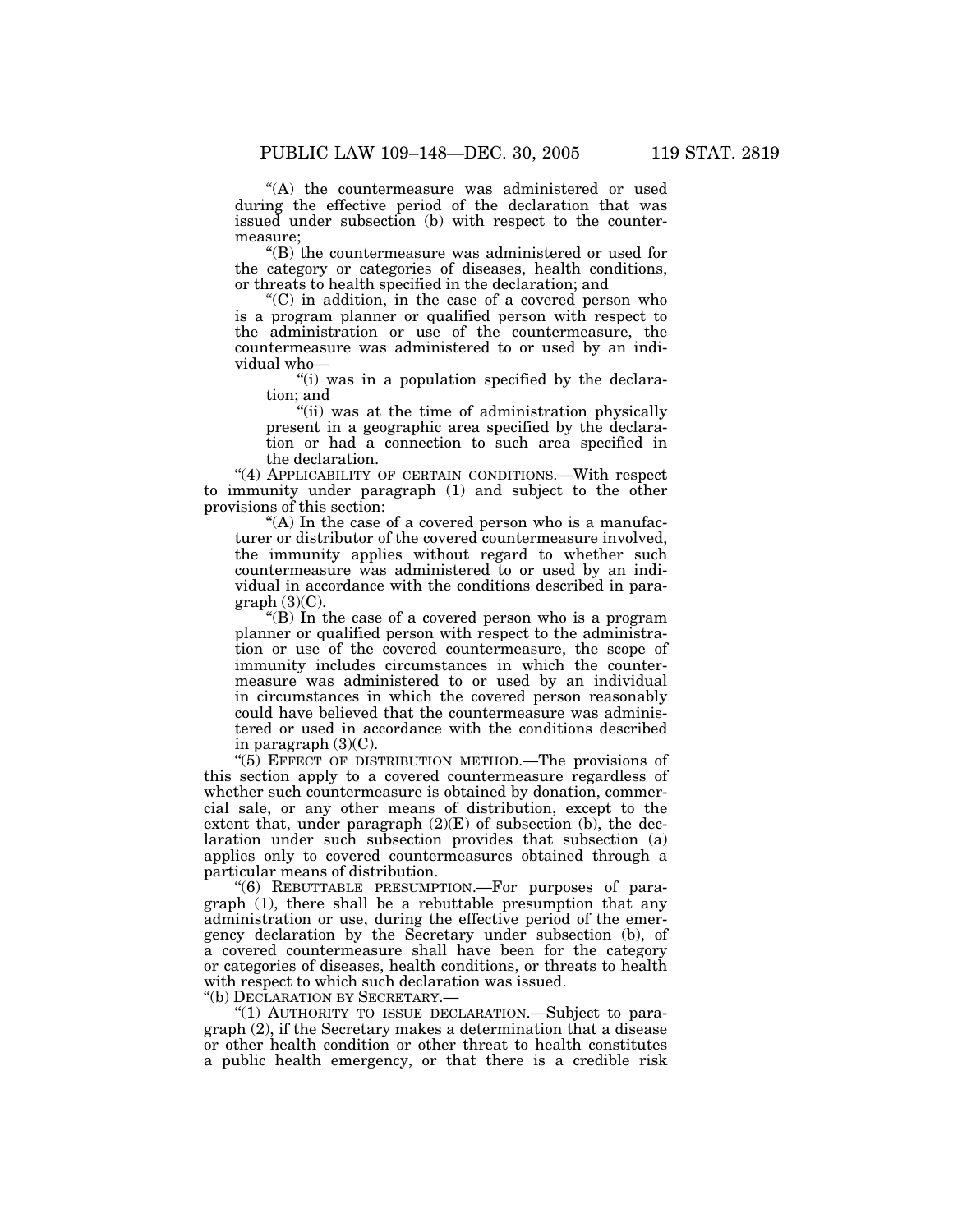that the disease, condition, or threat may in the future constitute such an emergency, the Secretary may make a declaration, through publication in the Federal Register, recommending, under conditions as the Secretary may specify, the manufacture, testing, development, distribution, administration, or use of one or more covered countermeasures, and stating that subsection (a) is in effect with respect to the activities so recommended.

''(2) CONTENTS.—In issuing a declaration under paragraph (1), the Secretary shall identify, for each covered countermeasure specified in the declaration—

 $\hat{A}$ ) the category or categories of diseases, health conditions, or threats to health for which the Secretary recommends the administration or use of the countermeasure;

 $\mathrm{``(B)}$  the period or periods during which, including as modified by paragraph (3), subsection (a) is in effect, which period or periods may be designated by dates, or by milestones or other description of events, including factors specified in paragraph  $(\bar{6})$ ;

''(C) the population or populations of individuals for which subsection (a) is in effect with respect to the administration or use of the countermeasure (which may be a specification that such subsection applies without geographic limitation to all individuals);

''(D) the geographic area or areas for which subsection (a) is in effect with respect to the administration or use of the countermeasure (which may be a specification that such subsection applies without geographic limitation), including, with respect to individuals in the populations identified under subparagraph (C), a specification, as determined appropriate by the Secretary, of whether the declaration applies only to individuals physically present in such areas or whether in addition the declaration applies to individuals who have a connection to such areas, which connection is described in the declaration; and

" $(E)$  whether subsection (a) is effective only to a particular means of distribution as provided in subsection  $(a)(5)$  for obtaining the countermeasure, and if so, the particular means to which such subsection is effective.

"(3) EFFECTIVE PERIOD OF DECLARATION.-

''(A) FLEXIBILITY OF PERIOD.—The Secretary may, in describing periods under paragraph (2)(B), have different periods for different covered persons to address different logistical, practical or other differences in responsibilities.

''(B) ADDITIONAL TIME TO BE SPECIFIED.—In each declaration under paragraph (1), the Secretary, after consulting, to the extent the Secretary deems appropriate, with the manufacturer of the covered countermeasure, shall also specify a date that is after the ending date specified under paragraph (2)(B) and that allows what the Secretary determines is—

''(i) a reasonable period for the manufacturer to arrange for disposition of the covered countermeasure, including the return of such product to the manufacturer; and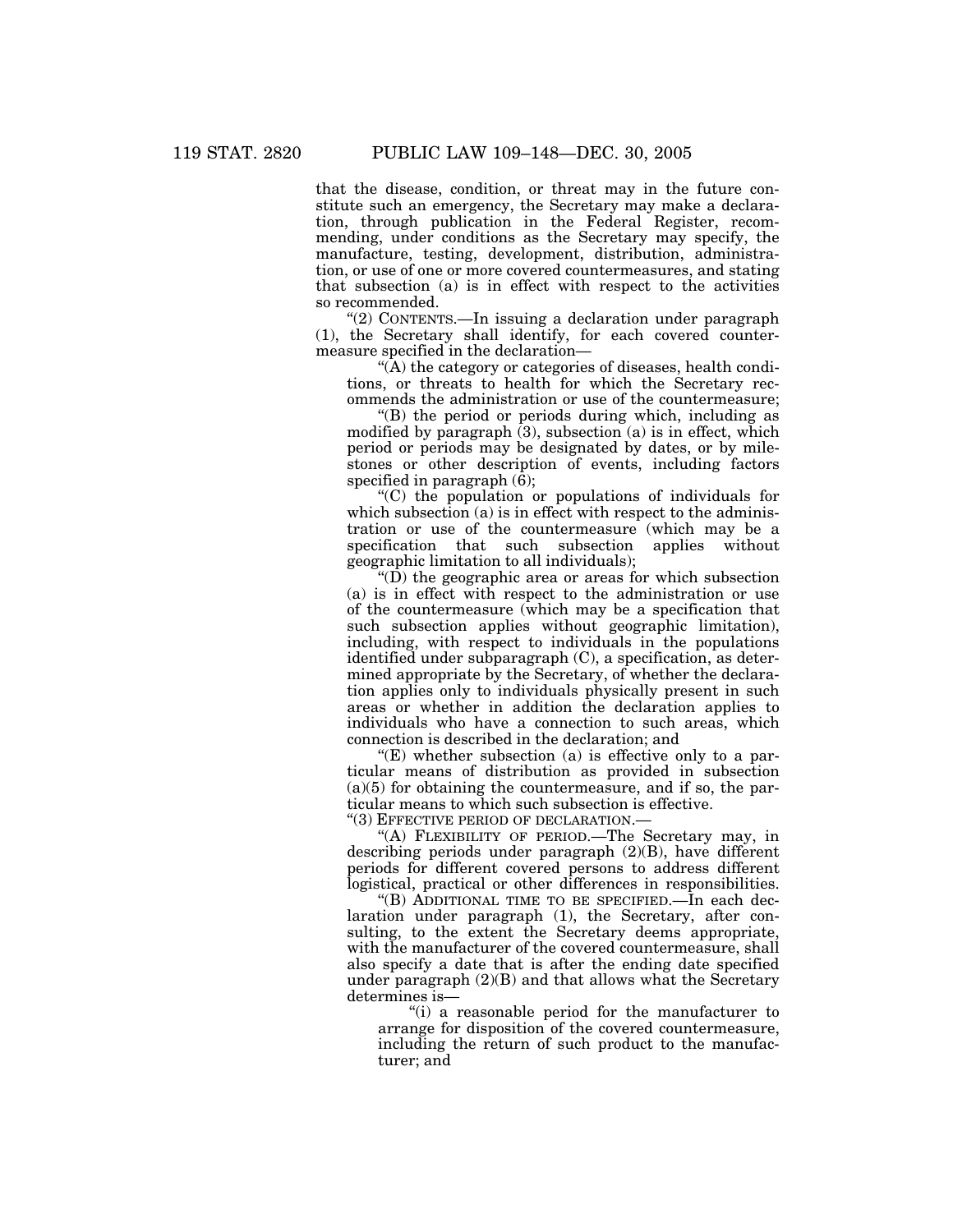''(ii) a reasonable period for covered persons to take such other actions as may be appropriate to limit administration or use of the covered countermeasure.

''(C) ADDITIONAL PERIOD FOR CERTAIN STRATEGIC NATIONAL STOCKPILE COUNTERMEASURES.—With respect to a covered countermeasure that is in the stockpile under section 319F-2, if such countermeasure was the subject of a declaration under paragraph (1) at the time that it was obtained for the stockpile, the effective period of such declaration shall include a period when the countermeasure is administered or used pursuant to a distribution or release from the stockpile.

"(4) AMENDMENTS TO DECLARATION.—The Secretary may through publication in the Federal Register amend any portion of a declaration under paragraph  $(I)$ . Such an amendment shall not retroactively limit the applicability of subsection (a) with respect to the administration or use of the covered countermeasure involved.

''(5) CERTAIN DISCLOSURES.—In publishing a declaration under paragraph (1) in the Federal Register, the Secretary is not required to disclose any matter described in section 552(b) of title 5, United States Code.

''(6) FACTORS TO BE CONSIDERED.—In deciding whether and under what circumstances or conditions to issue a declaration under paragraph (1) with respect to a covered countermeasure, the Secretary shall consider the desirability of encouraging the design, development, clinical testing or investigation, manufacture, labeling, distribution, formulation, packaging, marketing, promotion, sale, purchase, donation, dispensing, prescribing, administration, licensing, and use of such countermeasure.

''(7) JUDICIAL REVIEW.—No court of the United States, or of any State, shall have subject matter jurisdiction to review, whether by mandamus or otherwise, any action by the Secretary under this subsection.

"(8) PREEMPTION OF STATE LAW.—During the effective period of a declaration under subsection (b), or at any time with respect to conduct undertaken in accordance with such declaration, no State or political subdivision of a State may establish, enforce, or continue in effect with respect to a covered countermeasure any provision of law or legal requirement that—

"(A) is different from, or is in conflict with, any requirement applicable under this section; and

''(B) relates to the design, development, clinical testing or investigation, formulation, manufacture, distribution, sale, donation, purchase, marketing, promotion, packaging, labeling, licensing, use, any other aspect of safety or efficacy, or the prescribing, dispensing, or administration by qualified persons of the covered countermeasure, or to any matter included in a requirement applicable to the covered countermeasure under this section or any other provision of this Act, or under the Federal Food, Drug, and Cosmetic Act.

''(9) REPORT TO CONGRESS.—Within 30 days after making a declaration under paragraph (1), the Secretary shall submit to the appropriate committees of the Congress a report that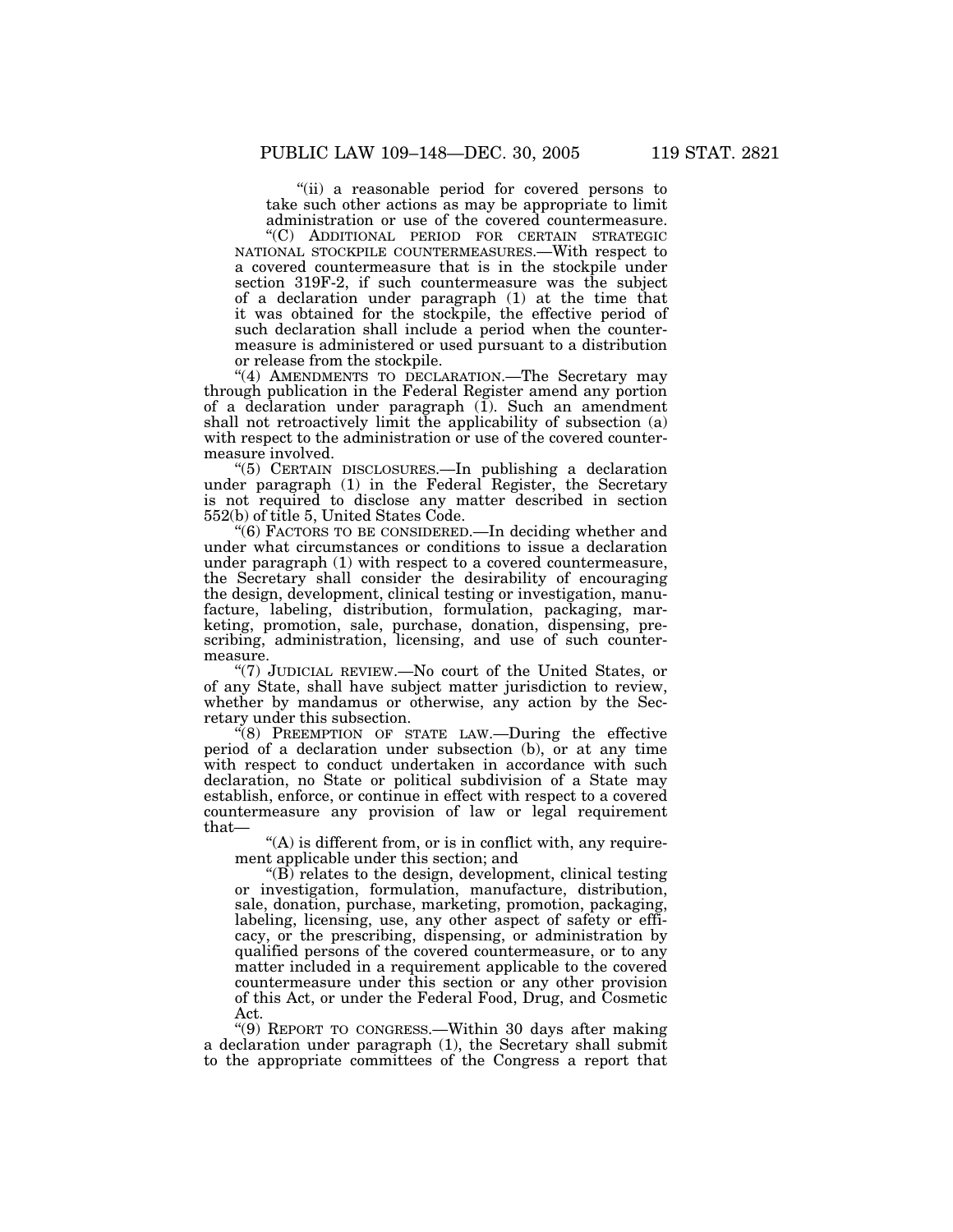provides an explanation of the reasons for issuing the declaration and the reasons underlying the determinations of the Secretary with respect to paragraph (2). Within 30 days after making an amendment under paragraph (4), the Secretary shall submit to such committees a report that provides the reasons underlying the determination of the Secretary to make the amendment.<br>"(c) DEFINITION OF WILLFUL MISCONDUCT.—

"(1) DEFINITION.—<br>"(A) IN GENERAL.—Except as the meaning of such term is further restricted pursuant to paragraph (2), the term 'willful misconduct' shall, for purposes of subsection (d), denote an act or omission that is taken—

''(i) intentionally to achieve a wrongful purpose; "(ii) knowingly without legal or factual justification; and

''(iii) in disregard of a known or obvious risk that is so great as to make it highly probable that the harm will outweigh the benefit.

''(B) RULE OF CONSTRUCTION.—The criterion stated in subparagraph (A) shall be construed as establishing a standard for liability that is more stringent than a standard of negligence in any form or recklessness.

"(2) AUTHORITY TO PROMULGATE REGULATORY DEFINITION.—

''(A) IN GENERAL.—The Secretary, in consultation with the Attorney General, shall promulgate regulations, which may be promulgated through interim final rules, that further restrict the scope of actions or omissions by a covered person that may qualify as 'willful misconduct' for purposes of subsection (d).

''(B) FACTORS TO BE CONSIDERED.—In promulgating the regulations under this paragraph, the Secretary, in consultation with the Attorney General, shall consider the need to define the scope of permissible civil actions under subsection (d) in a way that will not adversely affect the public health.

''(C) TEMPORAL SCOPE OF REGULATIONS.—The regulations under this paragraph may specify the temporal effect that they shall be given for purposes of subsection (d).

''(D) INITIAL RULEMAKING.—Within 180 days after the enactment of the Public Readiness and Emergency Preparedness Act, the Secretary, in consultation with the Attorney General, shall commence and complete an initial rulemaking process under this paragraph.

"(3) PROOF OF WILLFUL MISCONDUCT.—In an action under subsection (d), the plaintiff shall have the burden of proving by clear and convincing evidence willful misconduct by each covered person sued and that such willful misconduct caused death or serious physical injury.

''(4) DEFENSE FOR ACTS OR OMISSIONS TAKEN PURSUANT TO SECRETARY'S DECLARATION.—Notwithstanding any other provision of law, a program planner or qualified person shall not have engaged in 'willful misconduct' as a matter of law where such program planner or qualified person acted consistent with applicable directions, guidelines, or recommendations by the Secretary regarding the administration or use of a covered countermeasure that is specified in the declaration

Deadline.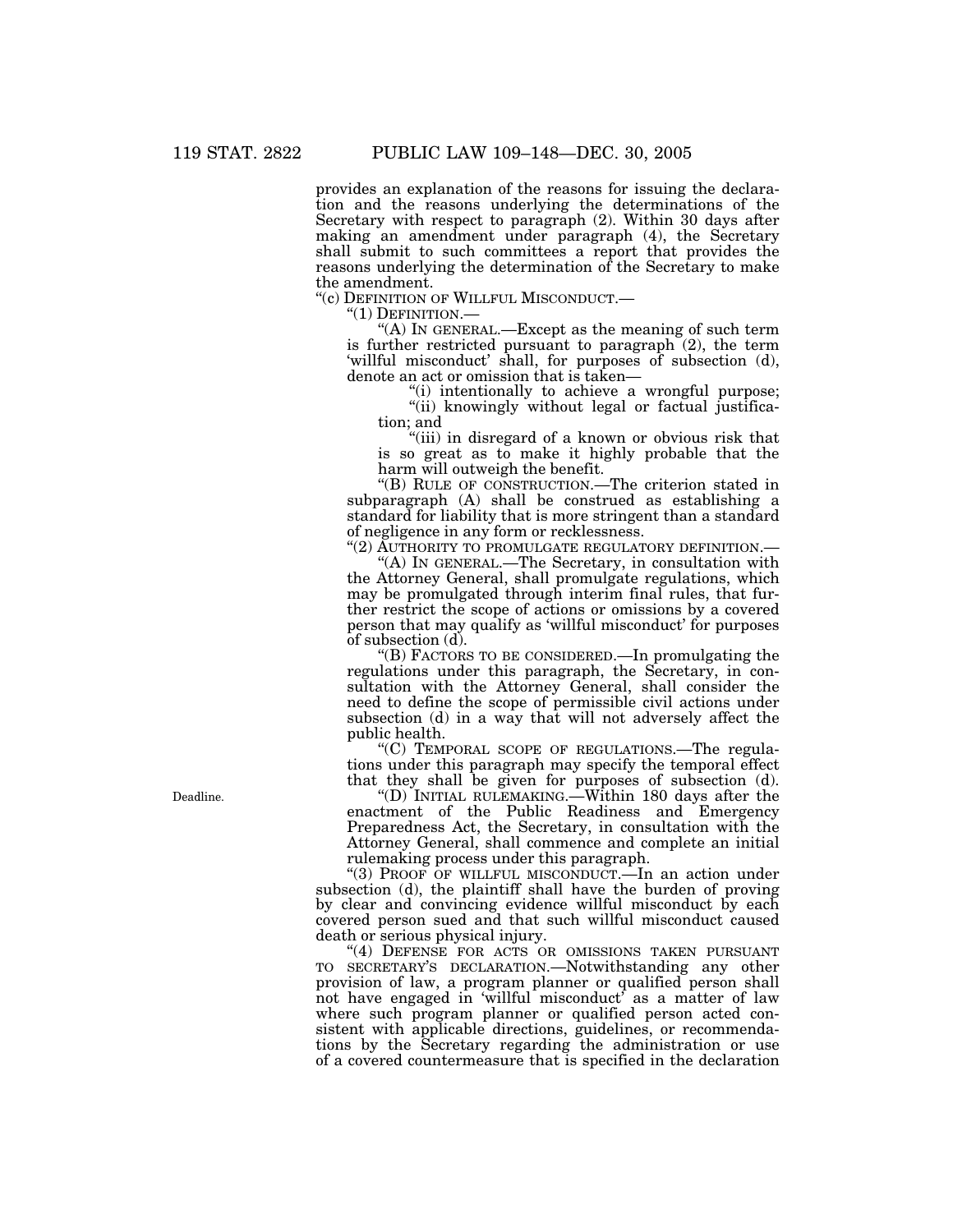under subsection (b), provided either the Secretary, or a State or local health authority, was provided with notice of information regarding serious physical injury or death from the administration or use of a covered countermeasure that is material to the plaintiff's alleged loss within 7 days of the actual discovery of such information by such program planner or qualified person.<br>"(5) EXCLUSION FOR REGULATED ACTIVITY OF MANUFAC-

TURER OR DISTRIBUTOR.—<br>"(A) IN GENERAL.—If an act or omission by a manufac-

turer or distributor with respect to a covered countermeasure, which act or omission is alleged under subsection  $(e)(3)(A)$  to constitute willful misconduct, is subject to regulation by this Act or by the Federal Food, Drug, and Cosmetic Act, such act or omission shall not constitute 'willful misconduct' for purposes of subsection (d) if—

''(i) neither the Secretary nor the Attorney General has initiated an enforcement action with respect to such act or omission; or

"(ii) such an enforcement action has been initiated and the action has been terminated or finally resolved without a covered remedy.

Any action or proceeding under subsection (d) shall be stayed during the pendency of such an enforcement action. ''(B) DEFINITIONS.—For purposes of this paragraph, the

following terms have the following meanings:

''(i) ENFORCEMENT ACTION.—The term 'enforcement action' means a criminal prosecution, an action seeking an injunction, a seizure action, a civil monetary proceeding based on willful misconduct, a mandatory recall of a product because voluntary recall was refused, a proceeding to compel repair or replacement of a product, a termination of an exemption under section  $505(i)$  or  $520(g)$  of the Federal Food, Drug, and Cosmetic Act, a debarment proceeding, an investigator disqualification proceeding where an investigator is an employee or agent of the manufacturer, a revocation, based on willful misconduct, of an authorization under section 564 of such Act, or a suspension or withdrawal, based on willful misconduct, of an approval or clearance under chapter V of such Act or of a licensure under section 351 of this Act.

''(ii) COVERED REMEDY.—The term 'covered remedy' means an outcome—

''(I) that is a criminal conviction, an injunction, or a condemnation, a civil monetary payment, a product recall, a repair or replacement of a product, a termination of an exemption under section 505(i) or 520(g) of the Federal Food, Drug, and Cosmetic Act, a debarment, an investigator disqualification, a revocation of an authorization under section 564 of such Act, or a suspension or withdrawal of an approval or clearance under chapter 5 of such Act or of a licensure under section 351 of this Act; and

''(II) that results from a final determination by a court or from a final agency action.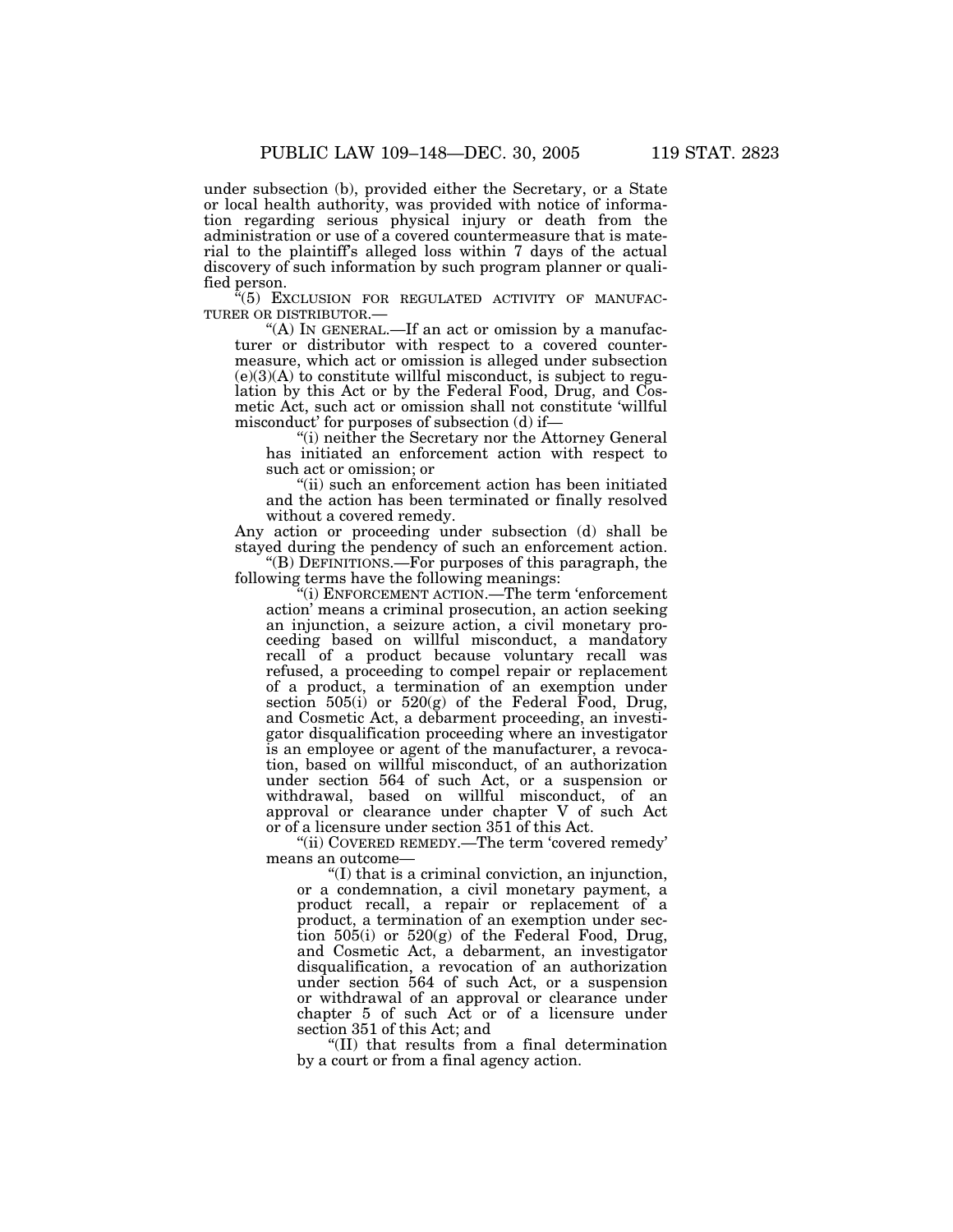''(iii) FINAL.—The terms 'final' and 'finally'—

''(I) with respect to a court determination, or to a final resolution of an enforcement action that is a court determination, mean a judgment from which an appeal of right cannot be taken or a voluntary or stipulated dismissal; and

''(II) with respect to an agency action, or to a final resolution of an enforcement action that is an agency action, mean an order that is not subject to further review within the agency and that has not been reversed, vacated, enjoined, or otherwise nullified by a final court determination or a voluntary or stipulated dismissal.

''(C) RULES OF CONSTRUCTION.—

''(i) IN GENERAL.—Nothing in this paragraph shall be construed—

''(I) to affect the interpretation of any provision of the Federal Food, Drug, and Cosmetic Act, of this Act, or of any other applicable statute or regulation; or

''(II) to impair, delay, alter, or affect the authority, including the enforcement discretion, of the United States, of the Secretary, of the Attorney General, or of any other official with respect to any administrative or court proceeding under this Act, under the Federal Food, Drug, and Cosmetic Act, under title 18 of the United States Code, or under any other applicable statute or regulation. "(ii) MANDATORY RECALLS. A mandatory recall

called for in the declaration is not a Food and Drug Administration enforcement action.

''(d) EXCEPTION TO IMMUNITY OF COVERED PERSONS.—

"(1) IN GENERAL.—Subject to subsection  $(f)$ , the sole exception to the immunity from suit and liability of covered persons set forth in subsection (a) shall be for an exclusive Federal cause of action against a covered person for death or serious physical injury proximately caused by willful misconduct, as defined pursuant to subsection (c), by such covered person. For purposes of section  $2679(b)(2)(B)$  of title 28, United States Code, such a cause of action is not an action brought for violation of a statute of the United States under which an action against an individual is otherwise authorized.

" $(2)$  PERSONS WHO CAN SUE.—An action under this subsection may be brought for wrongful death or serious physical injury by any person who suffers such injury or by any representative of such a person.

''(e) PROCEDURES FOR SUIT.—

''(1) EXCLUSIVE FEDERAL JURISDICTION.—Any action under subsection (d) shall be filed and maintained only in the United States District Court for the District of Columbia.

''(2) GOVERNING LAW.—The substantive law for decision in an action under subsection (d) shall be derived from the law, including choice of law principles, of the State in which the alleged willful misconduct occurred, unless such law is inconsistent with or preempted by Federal law, including provisions of this section.

Records. Courts, U.S. District of Columbia.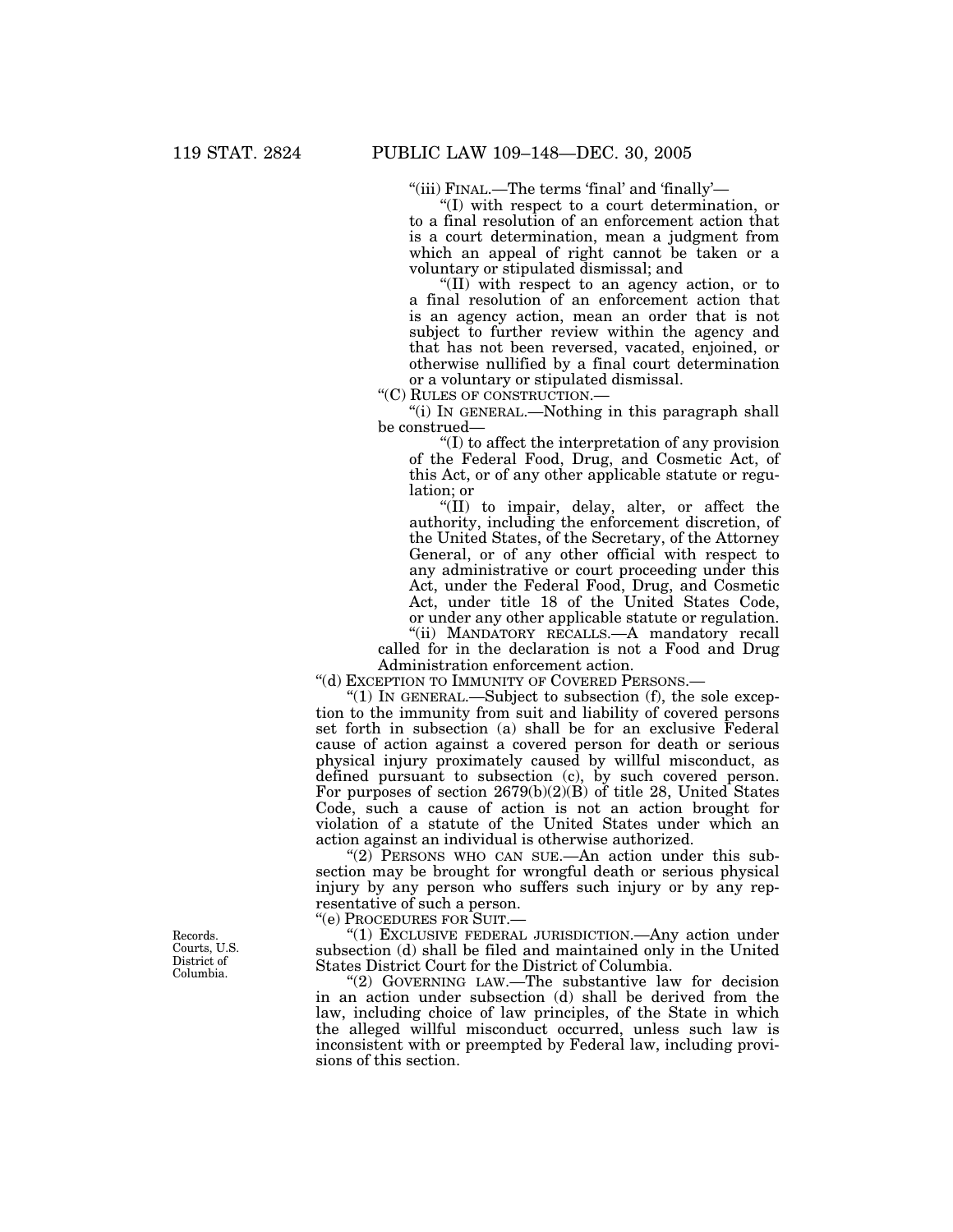''(3) PLEADING WITH PARTICULARITY.—In an action under subsection (d), the complaint shall plead with particularity

each element of the plaintiff's claim, including— ''(A) each act or omission, by each covered person sued, that is alleged to constitute willful misconduct relating to the covered countermeasure administered to or used

by the person on whose behalf the complaint was filed;  $\mathrm{``(B)}$  facts supporting the allegation that such alleged willful misconduct proximately caused the injury claimed;

and

''(C) facts supporting the allegation that the person on whose behalf the complaint was filed suffered death or serious physical injury.<br>
"(4) VERIFICATION, C

CERTIFICATION, AND MEDICAL RECORDS.—

''(A) IN GENERAL.—In an action under subsection (d), the plaintiff shall verify the complaint in the manner stated in subparagraph (B) and shall file with the complaint the materials described in subparagraph (C). A complaint that does not substantially comply with subparagraphs (B) and (C) shall not be accepted for filing and shall not stop the running of the statute of limitations.

''(B) VERIFICATION REQUIREMENT.—

''(i) IN GENERAL.—The complaint shall include a verification, made by affidavit of the plaintiff under oath, stating that the pleading is true to the knowledge of the deponent, except as to matters specifically identified as being alleged on information and belief, and that as to those matters the plaintiff believes it to be true.

''(ii) IDENTIFICATION OF MATTERS ALLEGED UPON INFORMATION AND BELIEF.—Any matter that is not specifically identified as being alleged upon the information and belief of the plaintiff, shall be regarded for all purposes, including a criminal prosecution, as having been made upon the knowledge of the plaintiff. ''(C) MATERIALS REQUIRED.—In an action under sub-

section (d), the plaintiff shall file with the complaint—

''(i) an affidavit, by a physician who did not treat the person on whose behalf the complaint was filed, certifying, and explaining the basis for such physician's belief, that such person suffered the serious physical injury or death alleged in the complaint and that such injury or death was proximately caused by the administration or use of a covered countermeasure; and

"(ii) certified medical records documenting such injury or death and such proximate causal connection.

''(5) THREE-JUDGE COURT.—Any action under subsection (d) shall be assigned initially to a panel of three judges. Such panel shall have jurisdiction over such action for purposes of considering motions to dismiss, motions for summary judgment, and matters related thereto. If such panel has denied such motions, or if the time for filing such motions has expired, such panel shall refer the action to the chief judge for assignment for further proceedings, including any trial. Section 1253 of title 28, United States Code, and paragraph (3) of subsection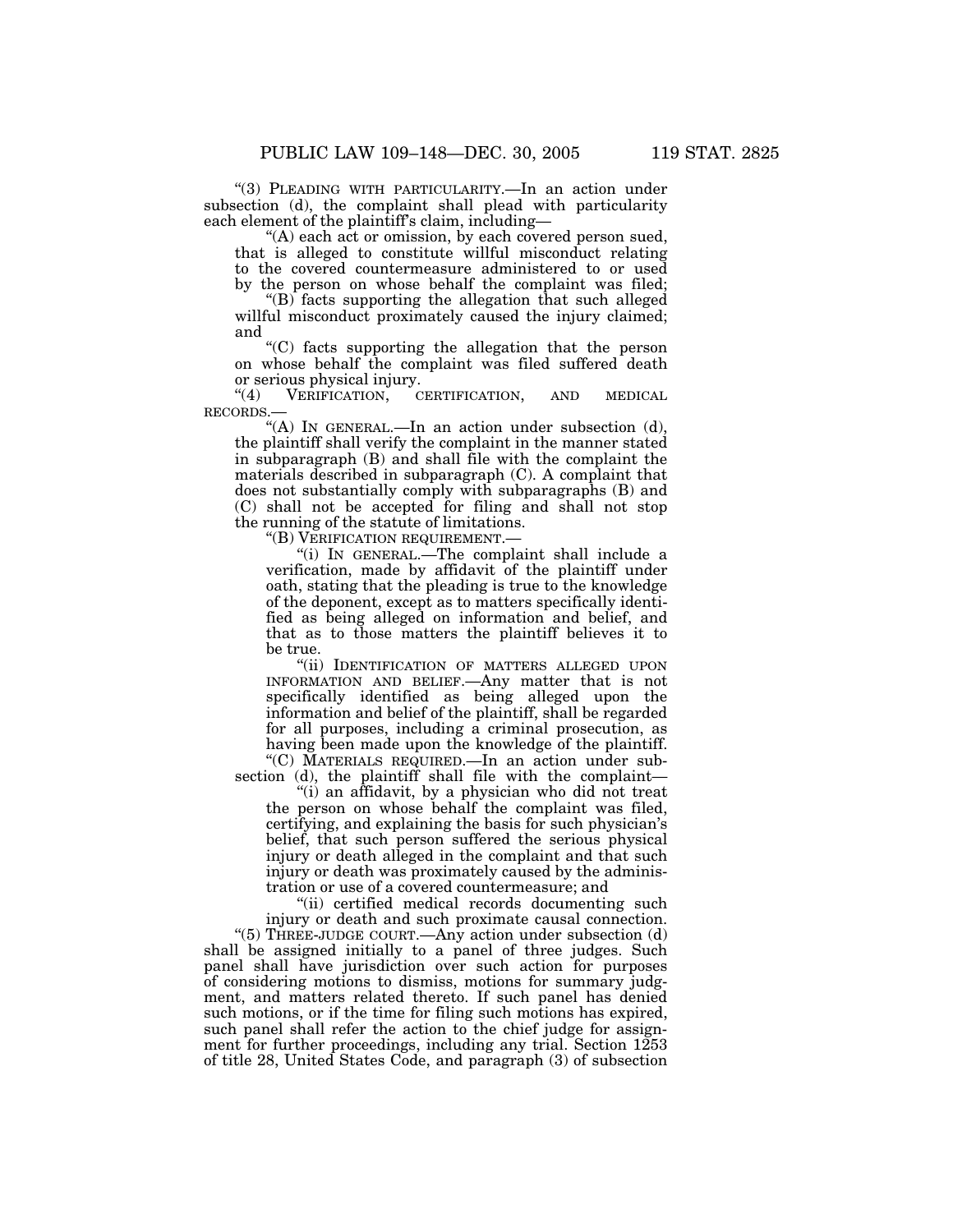(b) of section 2284 of title 28, United States Code, shall not apply to actions under subsection (d).

''(6) CIVIL DISCOVERY.—

''(A) TIMING.—In an action under subsection (d), no discovery shall be allowed—

''(i) before each covered person sued has had a reasonable opportunity to file a motion to dismiss;

"(ii) in the event such a motion is filed, before the court has ruled on such motion; and

"(iii) in the event a covered person files an interlocutory appeal from the denial of such a motion, before the court of appeals has ruled on such appeal.

''(B) STANDARD.—Notwithstanding any other provision of law, the court in an action under subsection (d) shall permit discovery only with respect to matters directly related to material issues contested in such action, and the court shall compel a response to a discovery request (including a request for admission, an interrogatory, a request for production of documents, or any other form of discovery request) under Rule 37, Federal Rules of Civil Procedure, only if the court finds that the requesting party needs the information sought to prove or defend as to a material issue contested in such action and that the likely benefits of a response to such request equal or exceed the burden or cost for the responding party of providing such response.

"(7) REDUCTION IN AWARD OF DAMAGES FOR COLLATERAL SOURCE BENEFITS.—

"(A) IN GENERAL.—In an action under subsection  $(d)$ , the amount of an award of damages that would otherwise be made to a plaintiff shall be reduced by the amount of collateral source benefits to such plaintiff.

''(B) PROVIDER OF COLLATERAL SOURCE BENEFITS NOT TO HAVE LIEN OR SUBROGATION.—No provider of collateral source benefits shall recover any amount against the plaintiff or receive any lien or credit against the plaintiff's recovery or be equitably or legally subrogated to the right of the plaintiff in an action under subsection (d).

''(C) COLLATERAL SOURCE BENEFIT DEFINED.—For purposes of this paragraph, the term 'collateral source benefit' means any amount paid or to be paid in the future to or on behalf of the plaintiff, or any service, product, or other benefit provided or to be provided in the future to or on behalf of the plaintiff, as a result of the injury or wrongful death, pursuant to—

''(i) any State or Federal health, sickness, incomedisability, accident, or workers' compensation law;

''(ii) any health, sickness, income-disability, or accident insurance that provides health benefits or income-disability coverage;

"(iii) any contract or agreement of any group, organization, partnership, or corporation to provide, pay for, or reimburse the cost of medical, hospital, dental, or income disability benefits; or

"(iv) any other publicly or privately funded program.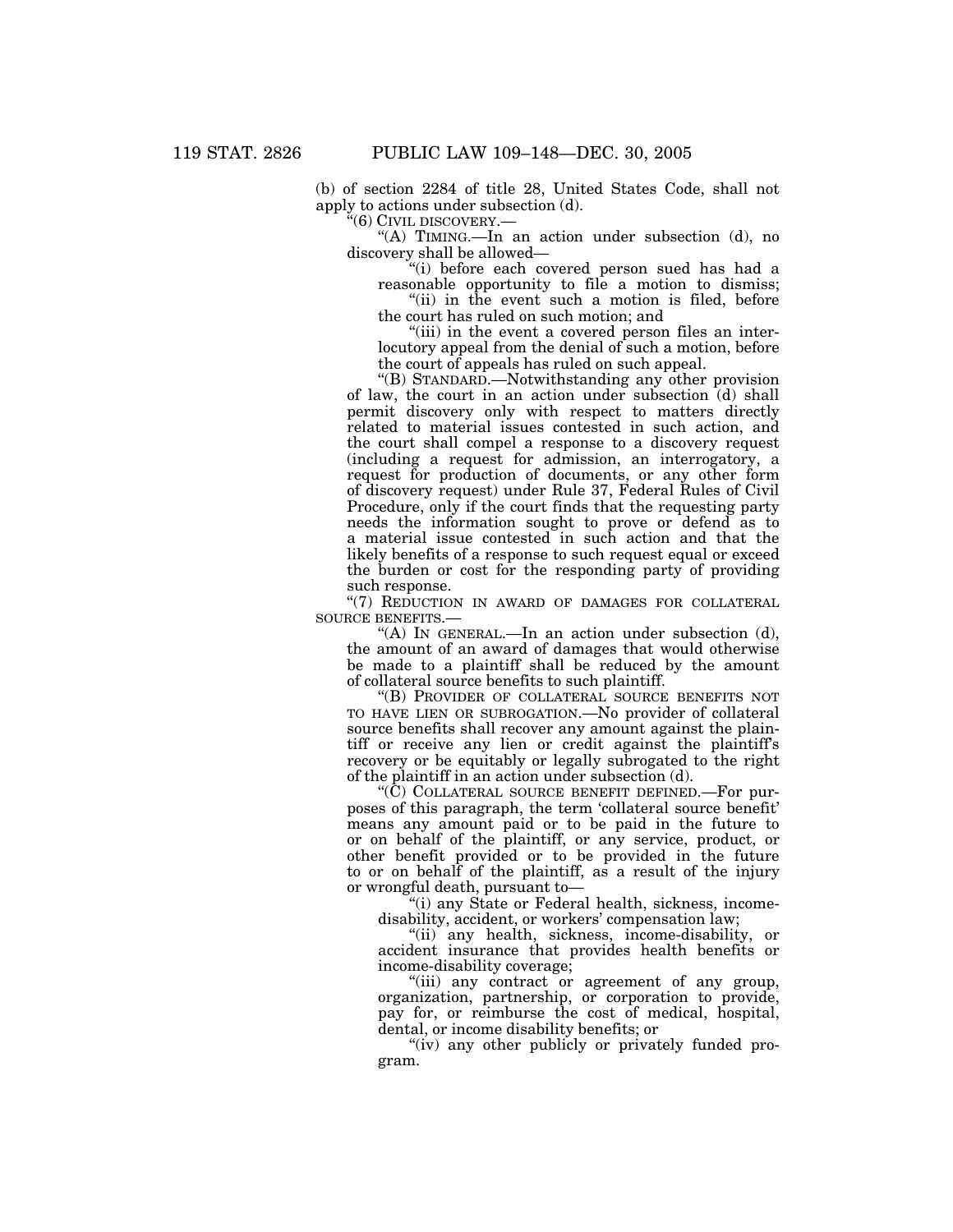''(8) NONECONOMIC DAMAGES.—In an action under subsection (d), any noneconomic damages may be awarded only in an amount directly proportional to the percentage of responsibility of a defendant for the harm to the plaintiff. For purposes of this paragraph, the term 'noneconomic damages' means damages for losses for physical and emotional pain, suffering, inconvenience, physical impairment, mental anguish, disfigurement, loss of enjoyment of life, loss of society and companionship, loss of consortium, hedonic damages, injury to reputation, and any other nonpecuniary losses.

''(9) RULE 11 SANCTIONS.—Whenever a district court of the United States determines that there has been a violation of Rule 11 of the Federal Rules of Civil Procedure in an action under subsection (d), the court shall impose upon the attorney, law firm, or parties that have violated Rule 11 or are responsible for the violation, an appropriate sanction, which may include an order to pay the other party or parties for the reasonable expenses incurred as a direct result of the filing of the pleading, motion, or other paper that is the subject of the violation, including a reasonable attorney's fee. Such sanction shall be sufficient to deter repetition of such conduct or comparable conduct by others similarly situated, and to compensate the party or parties injured by such conduct.

''(10) INTERLOCUTORY APPEAL.—The United States Court of Appeals for the District of Columbia Circuit shall have jurisdiction of an interlocutory appeal by a covered person taken within 30 days of an order denying a motion to dismiss or a motion for summary judgment based on an assertion of the immunity from suit conferred by subsection (a) or based on an assertion of the exclusion under subsection (c)(5).

''(f) ACTIONS BY AND AGAINST THE UNITED STATES.—Nothing in this section shall be construed to abrogate or limit any right, remedy, or authority that the United States or any agency thereof may possess under any other provision of law or to waive sovereign immunity or to abrogate or limit any defense or protection available to the United States or its agencies, instrumentalities, officers, or employees under any other law, including any provision of chapter 171 of title 28, United States Code (relating to tort claims procedure).

''(g) SEVERABILITY.—If any provision of this section, or the application of such provision to any person or circumstance, is held to be unconstitutional, the remainder of this section and the application of such remainder to any person or circumstance shall not be affected thereby.

"(h) RULE OF CONSTRUCTION CONCERNING NATIONAL VACCINE INJURY COMPENSATION PROGRAM.—Nothing in this section, or any amendment made by the Public Readiness and Emergency Preparedness Act, shall be construed to affect the National Vaccine Injury Compensation Program under title XXI of this Act.

''(i) DEFINITIONS.—In this section:

''(1) COVERED COUNTERMEASURE.—The term 'covered countermeasure' means—

''(A) a qualified pandemic or epidemic product (as defined in paragraph (7));

''(B) a security countermeasure (as defined in section  $319F-2(c)(1)(B)$ ; or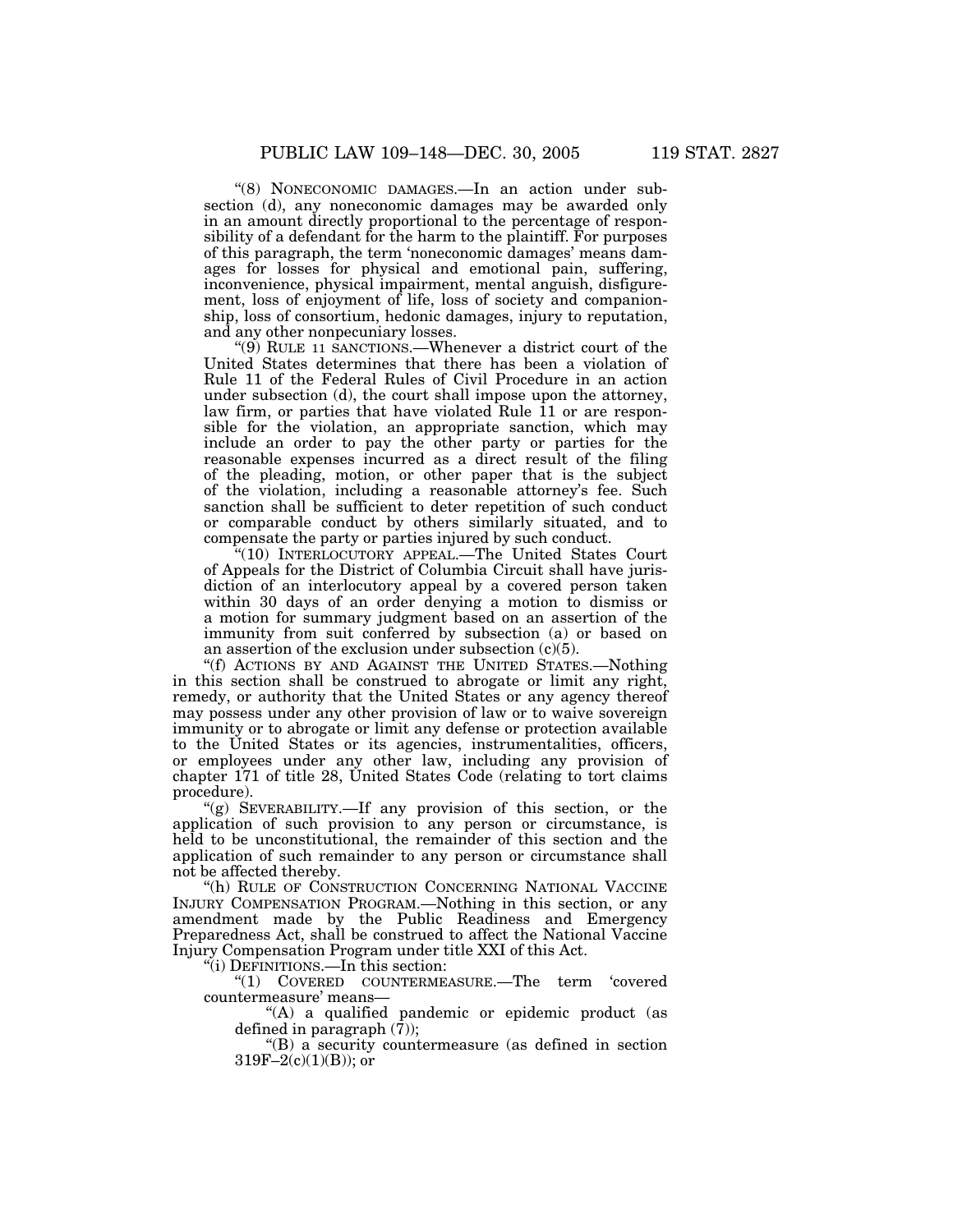$\rm ^{\circ}\! (C)$  a drug (as such term is defined in section 201(g)(1) of the Federal Food, Drug, and Cosmetic Act (21 U.S.C.  $321(g)(1)$ ), biological product (as such term is defined by section 351(i) of this Act), or device (as such term is defined by section 201(h) of the Federal Food, Drug and Cosmetic Act  $(21 \text{ U.S.C. } 321(h))$  that is authorized for emergency use in accordance with section 564 of the Federal Food, Drug, and Cosmetic Act.

" $(2)$  COVERED PERSON.—The term 'covered person', when used with respect to the administration or use of a covered countermeasure, means—

''(A) the United States; or

''(B) a person or entity that is—

 $\tilde{f}(i)$  a manufacturer of such countermeasure;

''(ii) a distributor of such countermeasure;

"(iii) a program planner of such countermeasure;

"(iv) a qualified person who prescribed, administered, or dispensed such countermeasure; or

"(v) an official, agent, or employee of a person or entity described in clause (i), (ii), (iii), or (iv).

''(3) DISTRIBUTOR.—The term 'distributor' means a person or entity engaged in the distribution of drugs, biologics, or devices, including but not limited to manufacturers; repackers; common carriers; contract carriers; air carriers; own-label distributors; private-label distributors; jobbers; brokers; warehouses, and wholesale drug warehouses; independent wholesale drug traders; and retail pharmacies.

''(4) MANUFACTURER.—The term 'manufacturer' includes—

 $(A)$  a contractor or subcontractor of a manufacturer;

''(B) a supplier or licenser of any product, intellectual property, service, research tool, or component or other article used in the design, development, clinical testing, investigation, or manufacturing of a covered countermeasure; and

''(C) any or all of the parents, subsidiaries, affiliates, successors, and assigns of a manufacturer.

"(5) PERSON.—The term 'person' includes an individual, partnership, corporation, association, entity, or public or private corporation, including a Federal, State, or local government agency or department.

''(6) PROGRAM PLANNER.—The term 'program planner' means a State or local government, including an Indian tribe, a person employed by the State or local government, or other person who supervised or administered a program with respect to the administration, dispensing, distribution, provision, or use of a security countermeasure or a qualified pandemic or epidemic product, including a person who has established requirements, provided policy guidance, or supplied technical or scientific advice or assistance or provides a facility to administer or use a covered countermeasure in accordance with a declaration under subsection (b).

"(7) QUALIFIED PANDEMIC OR EPIDEMIC PRODUCT.—The term 'qualified pandemic or epidemic product' means a drug (as such term is defined in section  $201(g)(1)$  of the Federal Food, Drug, and Cosmetic Act (21 U.S.C. 321(g)(1)), biological product (as such term is defined by section 351(i) of this Act), or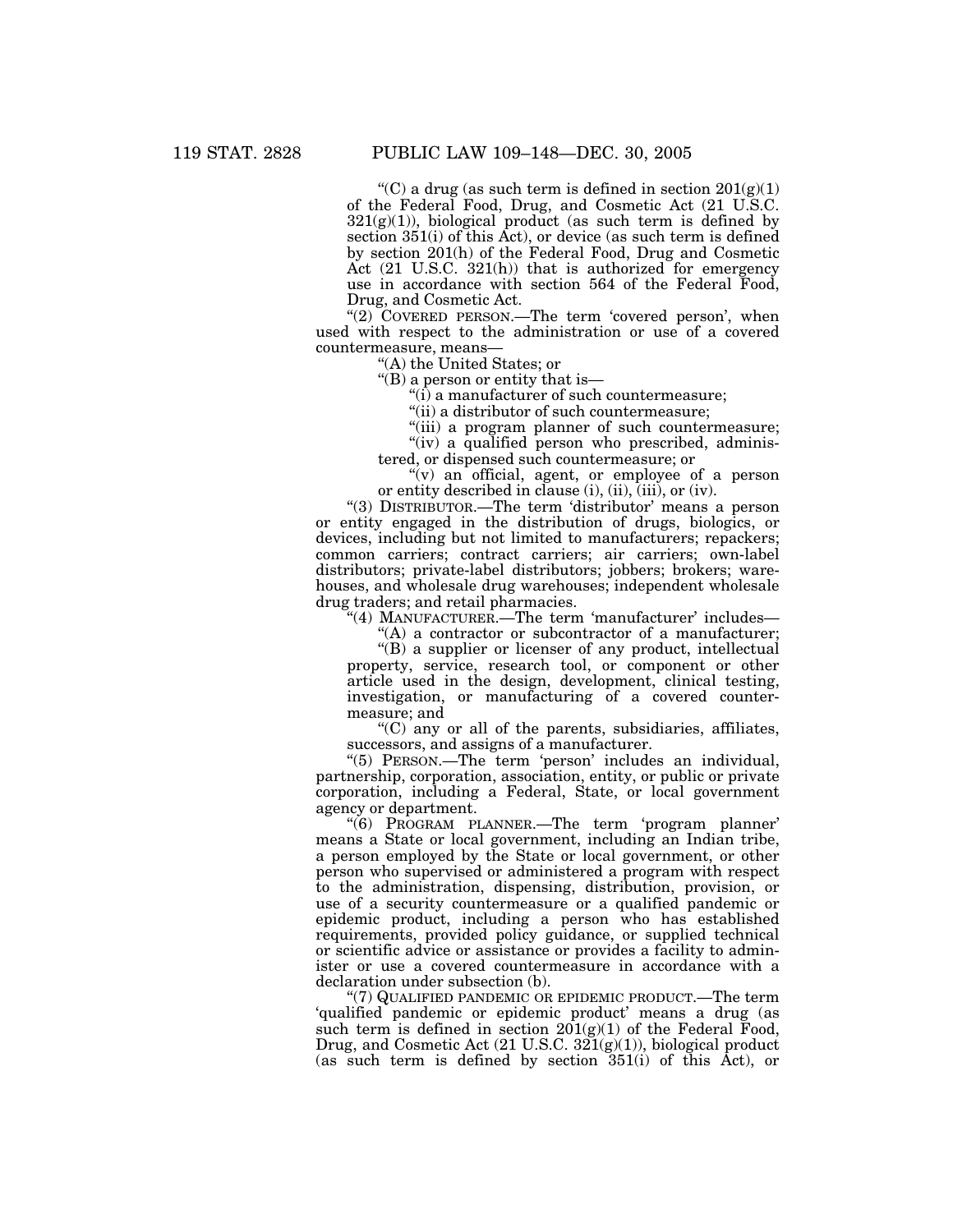device (as such term is defined by section 201(h) of the Federal Food, Drug and Cosmetic Act (21 U.S.C. 321(h)) that is—

 $\widetilde{A}$ (i) a product manufactured, used, designed, developed, modified, licensed, or procured—

''(I) to diagnose, mitigate, prevent, treat, or cure a pandemic or epidemic; or

''(II) to limit the harm such pandemic or epidemic might otherwise cause; or

"(ii) a product manufactured, used, designed, developed, modified, licensed, or procured to diagnose, mitigate, prevent, treat, or cure a serious or life-threatening disease or condition caused by a product described in clause (i); and

 $'(B)(i)$  approved or cleared under chapter V of the Federal Food, Drug, and Cosmetic Act or licensed under section 351 of this Act;

''(ii) the object of research for possible use as described by subparagraph (A) and is the subject of an exemption under section 505(i) or 520(g) of the Federal Food, Drug, and Cosmetic Act; or

"(iii) authorized for emergency use in accordance with section 564 of the Federal Food, Drug, and Cosmetic Act.

"(8) QUALIFIED PERSON.—The term 'qualified person', when used with respect to the administration or use of a covered countermeasure, means—

"(A) a licensed health professional or other individual who is authorized to prescribe, administer, or dispense such countermeasures under the law of the State in which the countermeasure was prescribed, administered, or dispensed; or

''(B) a person within a category of persons so identified in a declaration by the Secretary under subsection (b).

''(9) SECURITY COUNTERMEASURE.—The term 'security countermeasure' has the meaning given such term in section 319F–2(c)(1)(B).

"(10) SERIOUS PHYSICAL INJURY.—The term 'serious physical injury' means an injury that—

 $\mathbb{I}(A)$  is life threatening;

"(B) results in permanent impairment of a body function or permanent damage to a body structure; or

 $(C)$  necessitates medical or surgical intervention to preclude permanent impairment of a body function or permanent damage to a body structure.''.

## **SEC. 3. COVERED COUNTERMEASURE PROCESS.**

Part B of title III of the Public Health Service Act is further amended by inserting after section 319F–3 (as added by section 2) the following new section:

## **''SEC. 319F–4. COVERED COUNTERMEASURE PROCESS.**

42 USC 247d–6e.

''(a) ESTABLISHMENT OF FUND.—Upon the issuance by the Secretary of a declaration under section 319F–3(b), there is hereby established in the Treasury an emergency fund designated as the 'Covered Countermeasure Process Fund' for purposes of providing timely, uniform, and adequate compensation to eligible individuals for covered injuries directly caused by the administration or use of a covered countermeasure pursuant to such declaration, which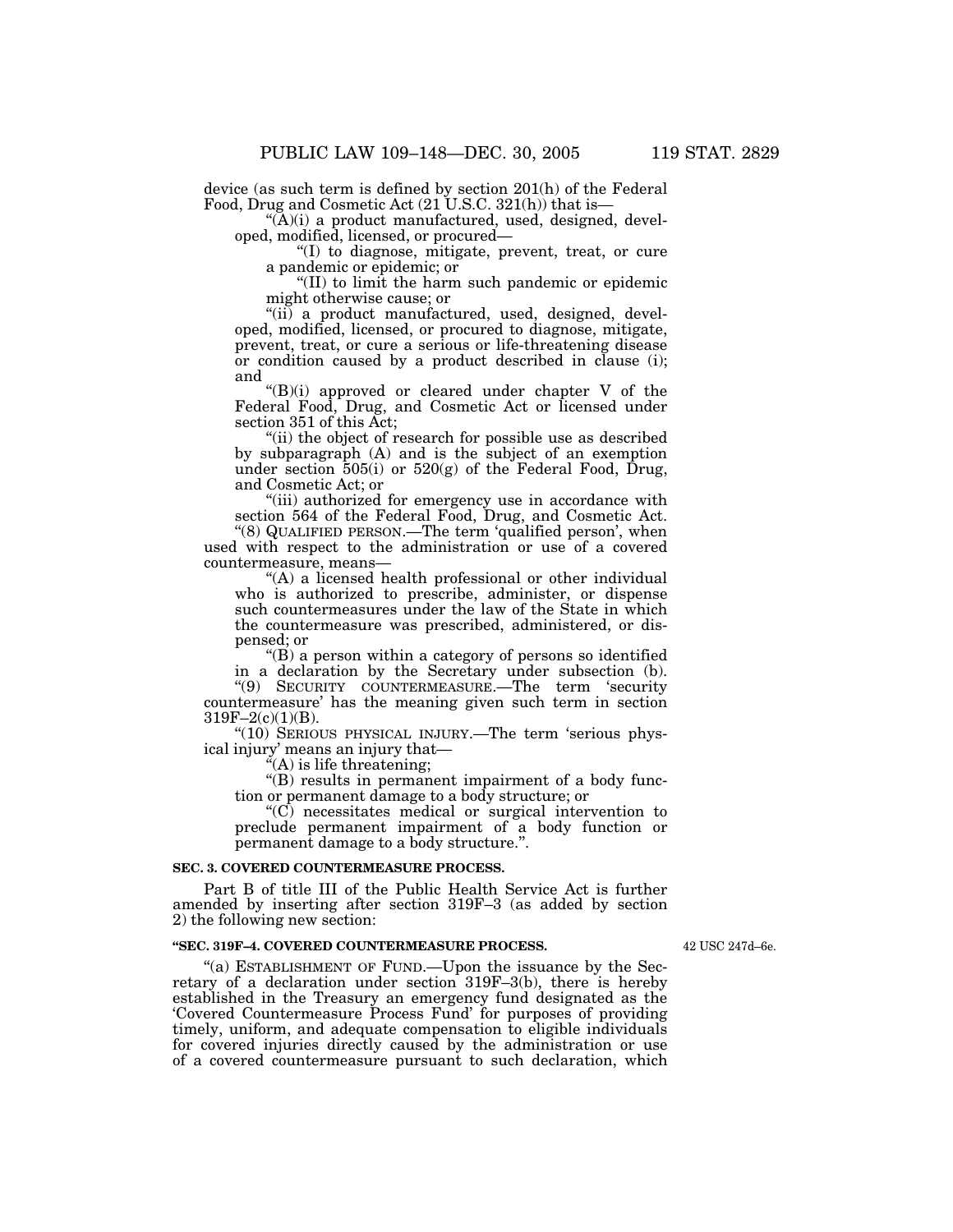Fund shall consist of such amounts designated as emergency appropriations under section 402 of H. Con. Res. 95 of the 109th Congress, this emergency designation shall remain in effect through October 1, 2006.

''(b) PAYMENT OF COMPENSATION.—

''(1) IN GENERAL.—If the Secretary issues a declaration under 319F–3(b), the Secretary shall, after amounts have by law been provided for the Fund under subsection (a), provide compensation to an eligible individual for a covered injury directly caused by the administration or use of a covered countermeasure pursuant to such declaration.

"(2) ELEMENTS OF COMPENSATION.—The compensation that shall be provided pursuant to paragraph (1) shall have the same elements, and be in the same amount, as is prescribed by sections 264, 265, and 266 in the case of certain individuals injured as a result of administration of certain countermeasures against smallpox, except that section 266(a)(2)(B) shall not apply.

''(3) RULE OF CONSTRUCTION.—Neither reasonable and necessary medical benefits nor lifetime total benefits for lost employment income due to permanent and total disability shall be limited by section 266.

"(4) DETERMINATION OF ELIGIBILITY AND COMPENSATION.-Except as provided in this section, the procedures for determining, and for reviewing a determination of, whether an individual is an eligible individual, whether such individual has sustained a covered injury, whether compensation may be available under this section, and the amount of such compensation shall be those stated in section 262 (other than in subsection  $(d)(2)$  of such section), in regulations issued pursuant to that section, and in such additional or alternate regulations as the Secretary may promulgate for purposes of this section. In making determinations under this section, other than those described in paragraph  $(5)(A)$  as to the direct causation of a covered injury, the Secretary may only make such determination based on compelling, reliable, valid, medical and scientific evidence.

''(5) COVERED COUNTERMEASURE INJURY TABLE.—

''(A) IN GENERAL.—The Secretary shall by regulation establish a table identifying covered injuries that shall be presumed to be directly caused by the administration or use of a covered countermeasure and the time period in which the first symptom or manifestation of onset of each such adverse effect must manifest in order for such presumption to apply. The Secretary may only identify such covered injuries, for purpose of inclusion on the table, where the Secretary determines, based on compelling, reliable, valid, medical and scientific evidence that administration or use of the covered countermeasure directly caused such covered injury.

''(B) AMENDMENTS.—The provisions of section 263 (other than a provision of subsection  $(a)(2)$  of such section that relates to accidental vaccinia inoculation) shall apply to the table established under this section.

''(C) JUDICIAL REVIEW.—No court of the United States, or of any State, shall have subject matter jurisdiction to

Regulations.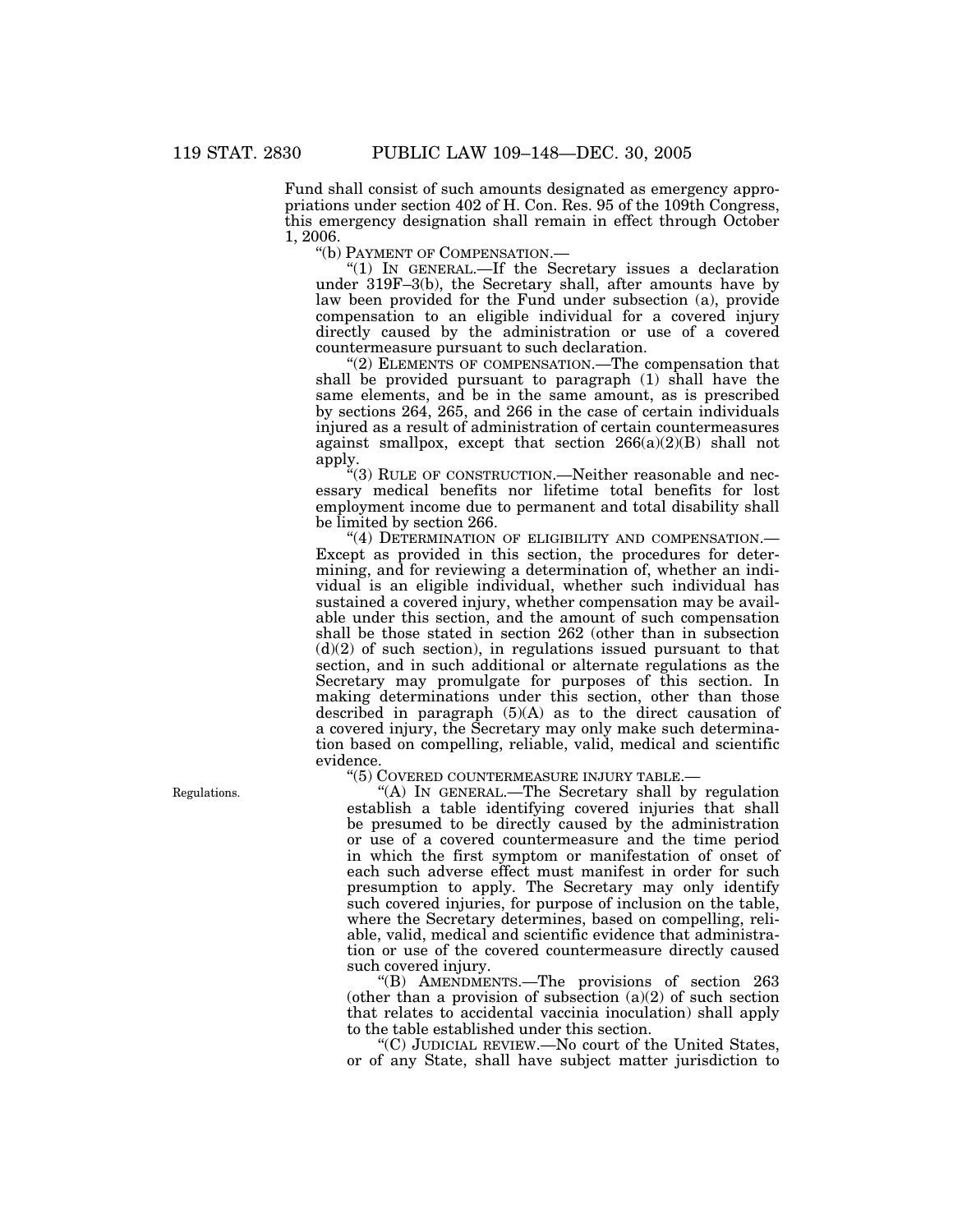review, whether by mandamus or otherwise, any action by the Secretary under this paragraph.

''(6) MEANINGS OF TERMS.—In applying sections 262, 263, 264, 265, and 266 for purposes of this section—

"(A) the terms 'vaccine' and 'smallpox vaccine' shall be deemed to mean a covered countermeasure;

''(B) the terms 'smallpox vaccine injury table' and 'table established under section 263' shall be deemed to refer to the table established under paragraph (4); and

''(C) other terms used in those sections shall have the meanings given to such terms by this section.

''(c) VOLUNTARY PROGRAM.—The Secretary shall ensure that a State, local, or Department of Health and Human Services plan to administer or use a covered countermeasure is consistent with any declaration under 319F–3 and any applicable guidelines of the Centers for Disease Control and Prevention and that potential participants are educated with respect to contraindications, the voluntary nature of the program, and the availability of potential benefits and compensation under this part.

''(d) EXHAUSTION; EXCLUSIVITY; ELECTION.—

 $(1)$  EXHAUSTION.—Subject to paragraph  $(5)$ , a covered individual may not bring a civil action under section 319F–3(d) against a covered person (as such term is defined in section  $3\overline{1}9\overline{F}-3(i)(2)$  unless such individual has exhausted such remedies as are available under subsection (a), except that if amounts have not by law been provided for the Fund under subsection (a), or if the Secretary fails to make a final determination on a request for benefits or compensation filed in accordance with the requirements of this section within 240 days after such request was filed, the individual may seek any remedy that may be available under section 319F–3(d).

"(2) TOLLING OF STATUTE OF LIMITATIONS.—The time limit for filing a civil action under section 319F–3(d) for an injury or death shall be tolled during the pendency of a claim for compensation under subsection (a).

''(3) RULE OF CONSTRUCTION.—This section shall not be construed as superseding or otherwise affecting the application of a requirement, under chapter 171 of title 28, United States Code, to exhaust administrative remedies.

"(4) EXCLUSIVITY.—The remedy provided by subsection (a) shall be exclusive of any other civil action or proceeding for any claim or suit this section encompasses, except for a proceeding under section 319F–3.

 $\degree$ (5) ELECTION.—If under subsection (a) the Secretary determines that a covered individual qualifies for compensation, the individual has an election to accept the compensation or to bring an action under section 319F–3(d). If such individual elects to accept the compensation, the individual may not bring such an action.

''(e) DEFINITIONS.—For purposes of this section, the following terms shall have the following meanings:

''(1) COVERED COUNTERMEASURE.—The term 'covered countermeasure' has the meaning given such term in section 319F–3.

"(2) COVERED INDIVIDUAL.—The term 'covered individual', with respect to administration or use of a covered countermeasure pursuant to a declaration, means an individual—